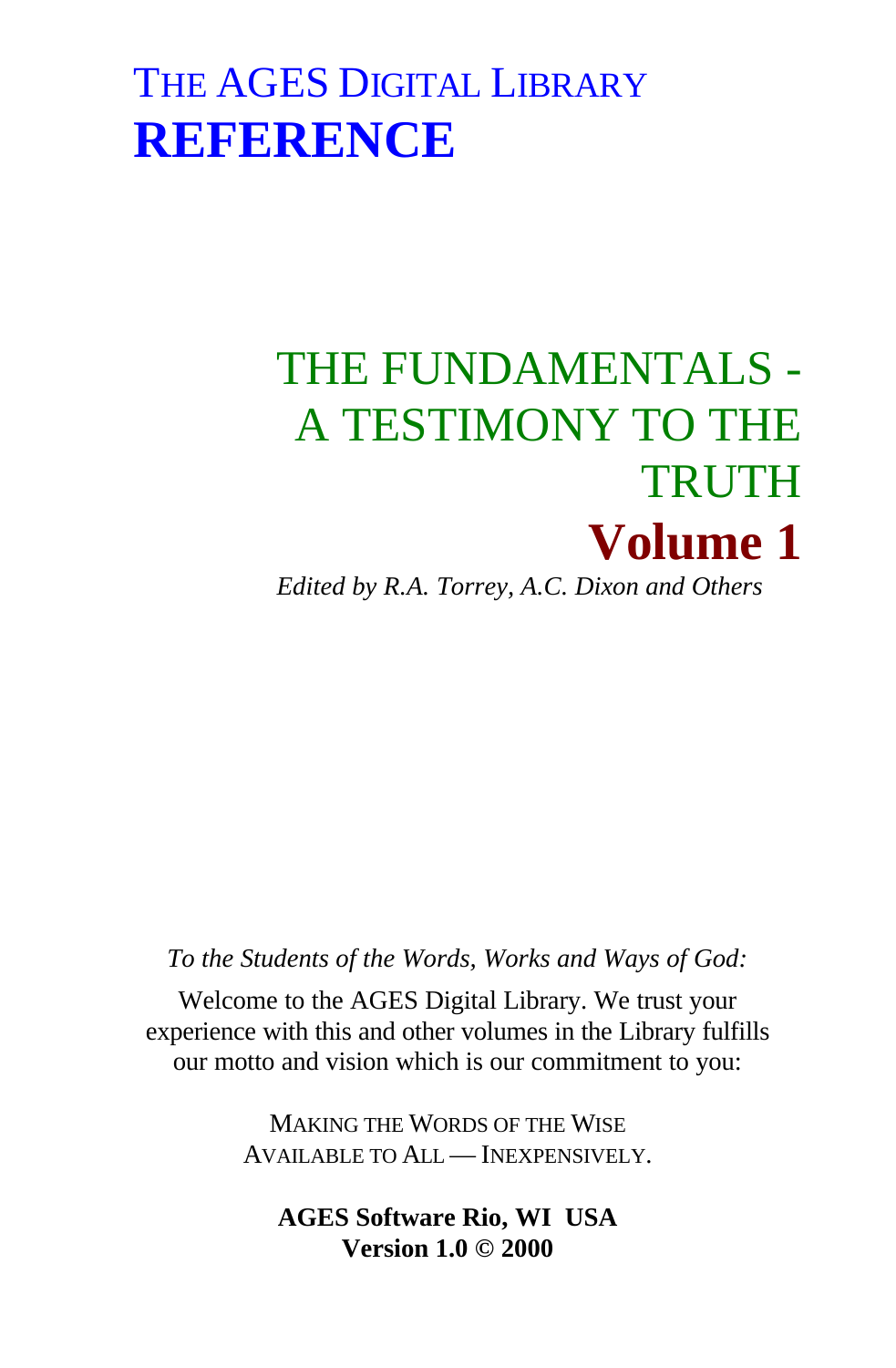# THE FUNDAMENTALS

## A TESTIMONY TO THE TRUTH

*"To the Law and to the Testimony"* <sup>2380</sup>*Isaiah 8:20* 

**EDITED BY R. A. TORREY, A. C. DIXON AND OTHERS**

VOLUME 1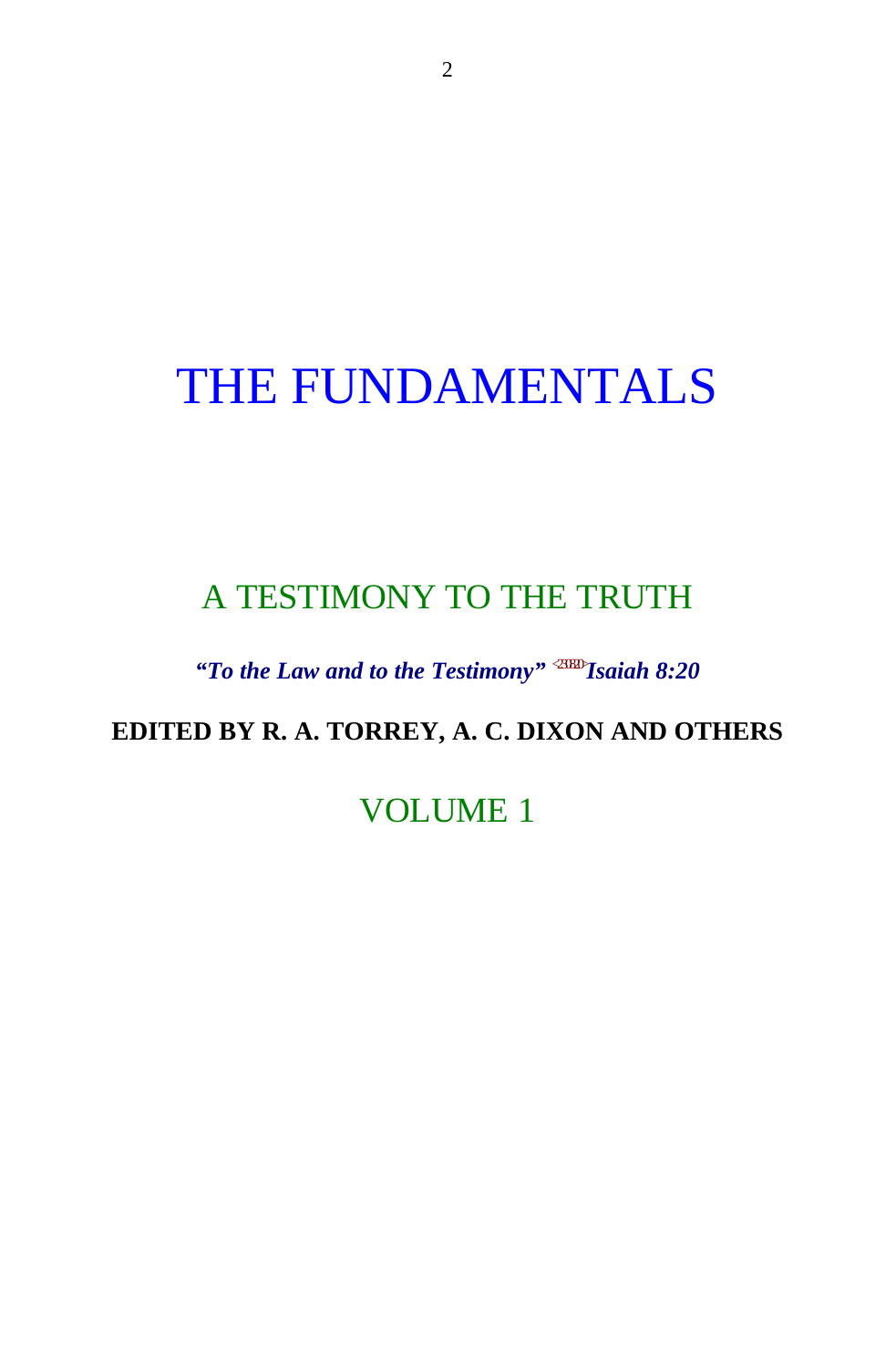## **CONTENTS**

- **Chapter 1. THE HISTORY OF THE HIGHER CRITICISM**  By Canon Dyson Hague, M. A., Rector of the Memorial Church, London, Ontario. Lecturer in Liturgics and Ecclesiology, Wycliffe College, Toronto, Canada. Examining Chaplain to the Bishop of Huron.
- **Chapter 2. THE MOSAIC AUTHORSHIP OF THE PENTATEUCH**  By Professor George Frederick Wright, D. D., L. L. D., Oberlin College, Oberlin, Ohio.
- **Chapter 3.** By Professor Franklin Johnson, D. D., L. L. D.
- **Chapter 4. THE BIBLE AND MODERN CRITICISM**  By F. Bettex, D. D., Professor Emeritus, Stuttgart, Germany. Translated from the original German, by David Heagle, D. D.
- **Chapter 5. THE HOLY SCRIPTURES AND MODERN NEGATIONS**  By Professor James Orr, D. D., United Free Church College, Glasgow, Scotland.
- **Chapter 6. CHRIST AND CRITICISM**  By Sir Robert Anderson, K. C. B., L. L. D., Author of "The Bible and Modern Criticism," etc., London, England.
- **Chapter 7. OLD TESTAMENT CRITICISM AND NEW TESTAMENT CHRISTIANITY —** By Professor W. H. Griffith Thomas, Wycliffe College, Toronto, Canada.
- **Chapter 8. THE TABERNACLE IN THE WILDERNESS: DID IT EXIST**? A Question Involving the Truth or Falsity of the Entire Higher Critic Theory, by David Heagle, Ph. D., D. D., Professor of Theology and Ethics, Ewing College; Translator "Bremen Lectures;" Author of "Moral Education;" "That Blessed Hope," etc.
- **Chapter 9. INTERNAL EVIDENCE OF THE FOURTH GOSPEL**  By Canon G. Osborne Troop, M. A. Montreal, Canada.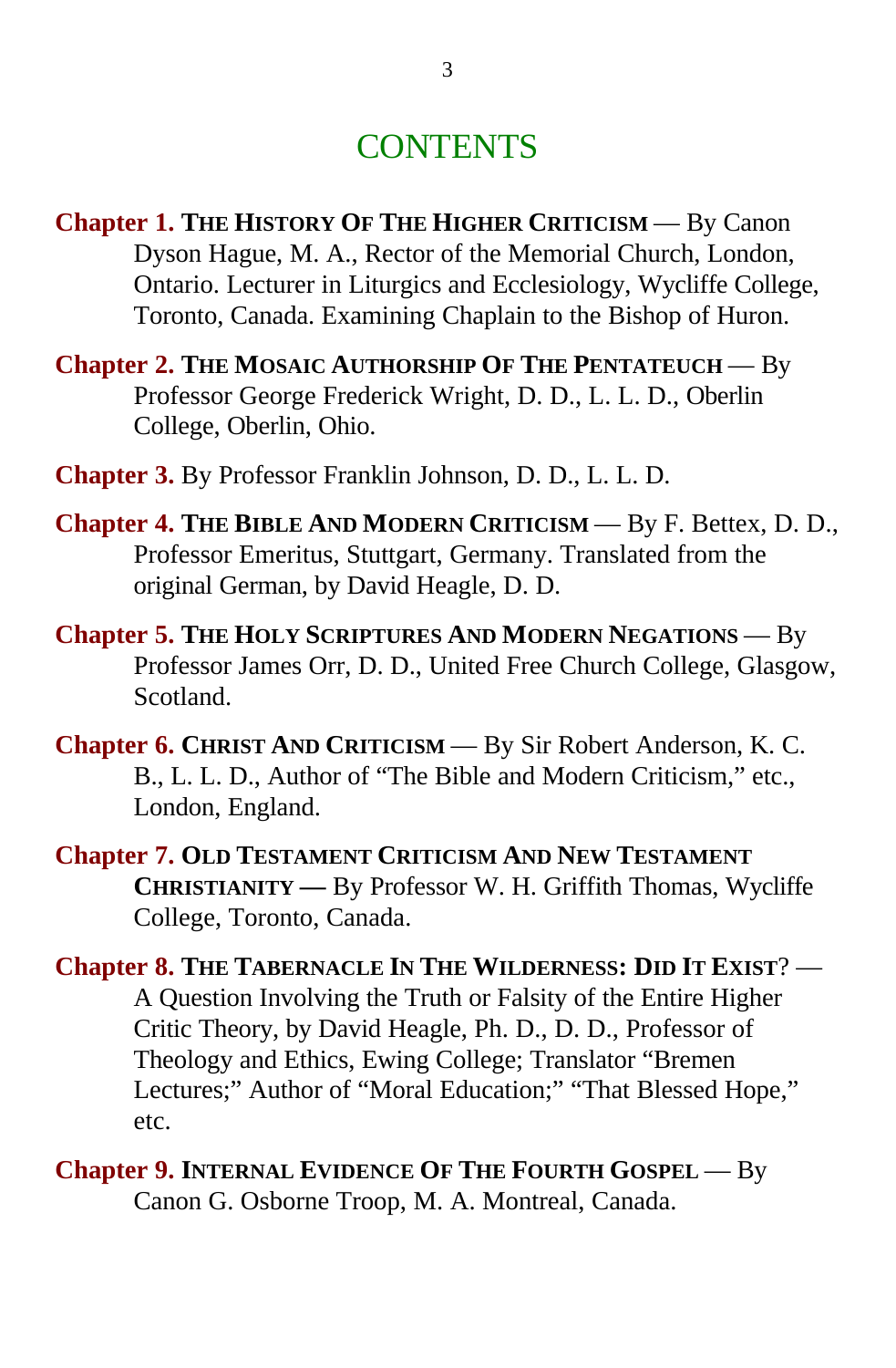- **Chapter 10. THE TESTIMONY OF CHRIST TO THE OLD TESTAMENT**  By William Caren, D. D., L. L. D., Late Principal of Knox College, Toronto, Canada.
- **Chapter 11. THE EARLY NARRITIVES OF GENESIS**  By Professor James Orr, D. D. United Free Church College, Glasgow, Scotland.
- **Chapter 12. ONE ISAIAH**  By Professor George L. Robinson, D. D., McCormick Theological Seminary, Chicago, Illinois.
- **Chapter 13. THE BOOK OF DANIEL—** By Professor Joseph D. Wilson, D. D., Theological Seminary of the Reformed Episcopal Church, Philadelphia, Pennsylvania. Author of "Did Daniel Write Daniel?"
- **Chapter 14. THE DOCTRINAL VALUE OF THE FIRST CHAPTER OF GENESIS** — By the Revelation Dyson Hague, M. A. Vicar of the Church of the Epiphany; Professor of Liturgics, Wycliffe College, Toronto, Ontario, Canada.
- **Chapter 15 THREE PECULIARITIES OF THE PENTATEUCH WHICH ARE INCOMPATIBLE WITH THE GRAF-WELLHAUSEN THEORIES OF ITS COMPOSITION** — By Andrew Craig Robinson, M. A., Ballineen, County Cork, Ireland. Author of "What about the Old Testament?"
- **Chapter 16. THE TESTIMONY OF THE MONUMENTS TO THE TRUTH OF THE SCRIPTURES** — By Professor George Frederick Wright, D. D., L. L. D., Oberlin College, Oberlin, Ohio.
- **Chapter 17. THE RECENT TESTIMONY OF ARCHEOLOGY TO THE SCRIPTURES** — By M. G. Kyle, D. D., L. L. D., Egyptologist. Professor of Biblical Archaeology, Xenia Theological Seminary; Consulting Editor of "The Records of the Past," Washington, D.C. (The numbers in parenthesis throughout this article refer to the notes at the end of the article).
- **Chapter 18. SCIENCE AND CHRISTIAN FAITH** By Professor James Orr, D. D. United Free Church College, Glasgow, Scotland.
- **Chapter 19. MY PERSONAL EXPERIENCE WITH THE HIGHER CRITICISM** — By Professor J. J. Reeve, Southwestern Theological Seminary, Fort Worth, Texas.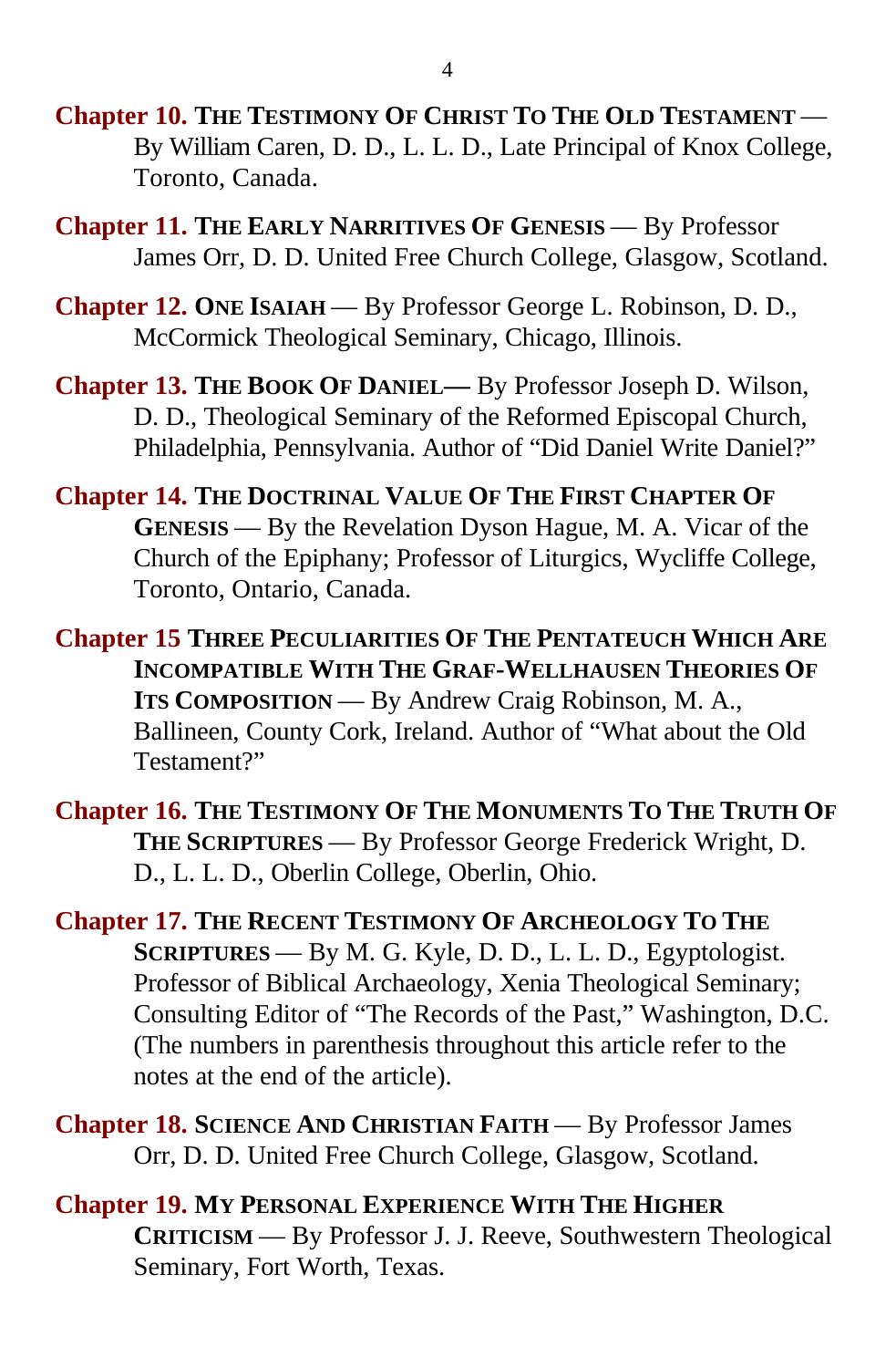## PREFACE

In 1909 God moved two Christian laymen to set aside a large sum of money for issuing twelve volumes that would set forth the fundamentals of the Christian faith, and which were to be sent free to ministers of the gospel, missionaries, Sunday School superintendents, and others engaged in aggressive Christian work throughout the English-speaking world. A committee of men who were known to be sound in the faith was chosen to have the oversight of the publication of these volumes. Dr. A. C. Dixon was the first Executive Secretary of the Committee, and upon his departure for England Dr. Louis Meyer was appointed to take his place. Upon the death of Dr. Meyer the work of the Executive Secretary devolved upon me. We were able to bring out these twelve volumes according to the original plan. Some of the volumes were sent to 300,000 ministers and missionaries and other workers in different parts of the world. On the completion of the twelve volumes, as originally planned, the work was continued through The King's Business, published at 536 South Hope Street, Los Angeles, California. Although a larger number of volumes were issued than there were names on our mailing list, at last the stock became exhausted, but appeals for them kept coming in from different parts of the world. As the fund was no longer available for this purpose, the Bible Institute of Los Angeles, to whom the plates were turned over when the Committee closed its work, have decided to bring out the various articles that appeared in The Fundamentals in four volumes at the cheapest price possible. All the articles that appeared in The Fundamentals, with the exception of a very few that did not seem to be in exact keeping with the original purpose of The Fundamentals, will be published in this series.

*— R. A. TORREY*

#### **DEDICATION**

To the two laymen whose generosity made it possible to send several millions of volumes of "The Fundamentals" to ministers and missionaries in all parts of the world, for their confirmation and upbuilding in the faith, these volumes are dedicated.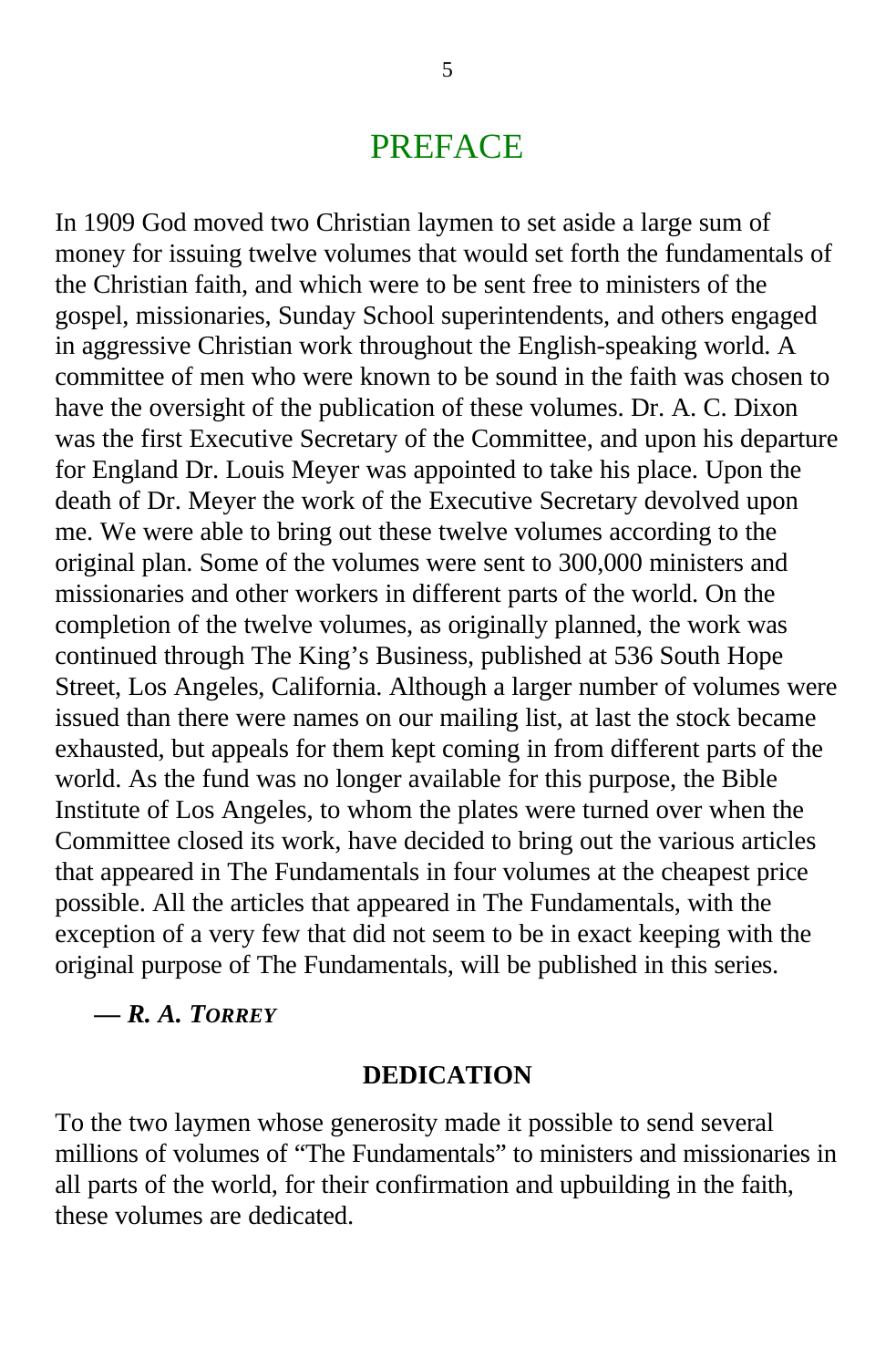# CHAPTER 1

## THE HISTORY OF THE HIGHER CRITICISM

## **BY CANON DYSON HAGUE, M. A.,**

*RECTOR OF THE MEMORIAL CHURCH, LONDON, ONTARIO. LECTURER IN LITURGICS AND ECCLESIOLOGY, WYCLIFFE COLLEGE, TORONTO, CANADA. EXAMINING CHAPLAIN TO THE BISHOP OF HURON.*

What is the meaning of the Higher Criticism? Why is it called higher? Higher than what?

At the outset it must be explained that the word "Higher" is an academic term, used in this connection in a purely special or technical sense. It is not used in the popular sense of the word at all, and may convey a wrong impression to the ordinary man. Nor is it meant to convey the idea of superiority. It is simply a term of contrast. It is used in contrast to the phrase, "Lower Criticism."

One of the most important branches of theology is called the science of Biblical criticism, which has for its object the study of the history and contents, and origins and purposes, of the various books of the Bible. In the early stages of the science Biblical criticism was devoted to two great branches, the Lower, and the Higher. The Lower Criticism was employed to designate the study of the text of the Scripture, and included the investigation of the manuscripts, and the different readings in the various versions and codices and manuscripts in order that we may be sure we have the original words as they were written by the Divinely inspired writers. (See Briggs, Hex., page 1). The term generally used now-a-days is Textual Criticism. If the phrase were used in the twentieth century sense, Beza, Erasmus, Bengel, Griesbach, Lachmann, Tregelles, Tischendorff, Scrivener, Westcott, and Hort would be called Lower Critics. But the term is not now-a-days used as a rule. The Higher Criticism, on the contrary, was employed to designate the study of the historic origins, the dates, and authorship of the various books of the Bible, and that great branch of study which in the technical language of modern theology is known as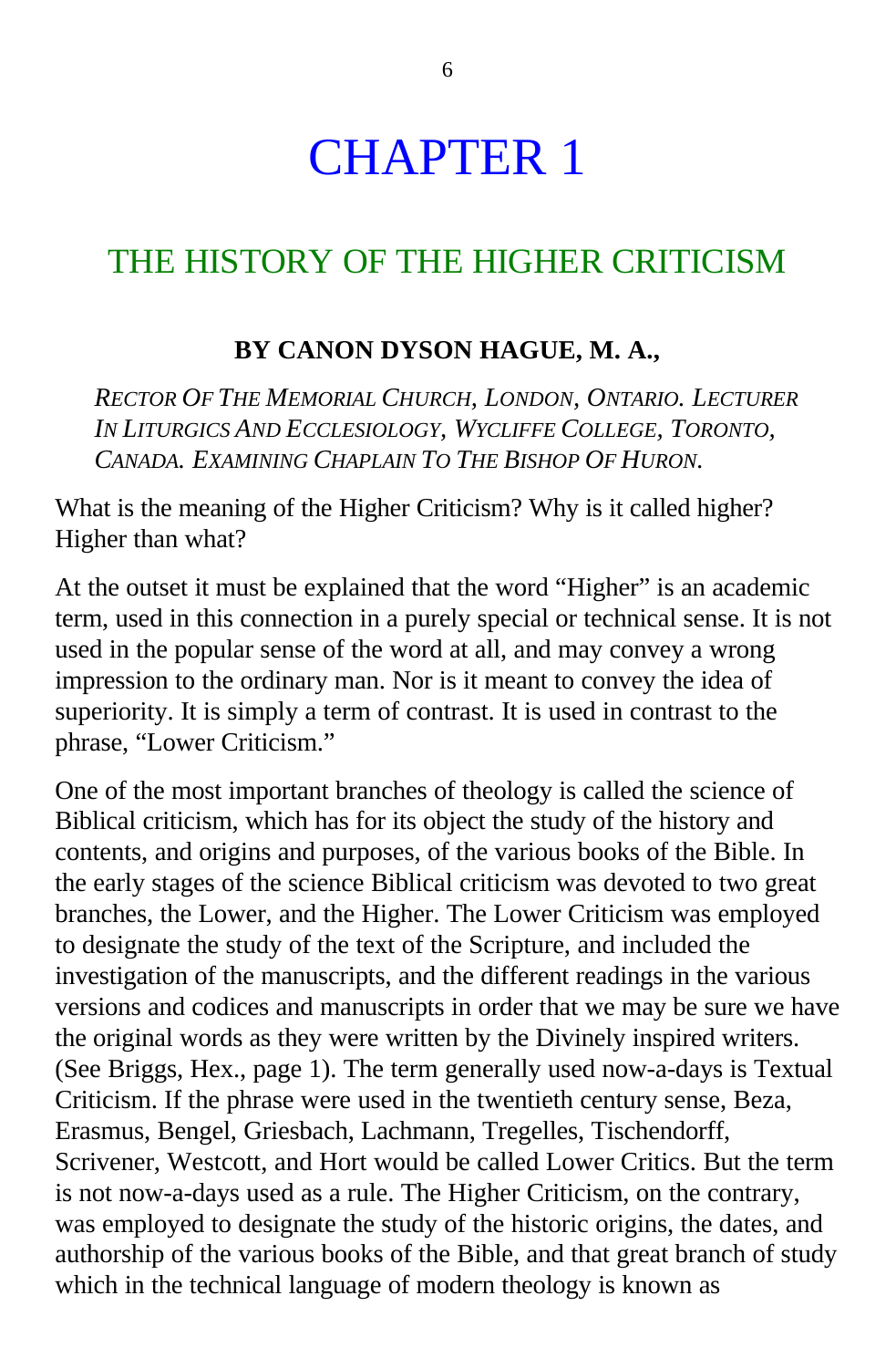Introduction. It is a very valuable branch of Biblical science, and is of the highest importance as an auxiliary in the interpretation of the Word of God. By its researches floods of light may be thrown on the Scriptures.

The term Higher Criticism, then, means nothing more than the study of the literary structure of the various books of the Bible, and more especially of the Old Testament. Now this in itself is most laudable. It is indispensable. It is just such work as every minister or Sunday School teacher does when he takes up his Peloubet's Notes, or his Stalker's St. Paul, or Geikie's Hours with the Bible, to find out all he can with regard to the portion of the Bible he is studying; the author, the date, the circumstances, and purpose of its writing.

## **WHY IS HIGHER CRITICISM IDENTIFIED WITH UNBELIEF?**

How is it, then, that the Higher Criticism has become identified in the popular mind with attacks upon the Bible and the supernatural character of the Holy Scriptures?

The reason is this. No study perhaps requires so devout a spirit and so exalted a faith in the supernatural as the pursuit of the Higher Criticism. It demands at once the ability of the scholar, and the simplicity of the believing child of God. For without faith no one can explain the Holy Scriptures, and without scholarship no one can investigate historic origins.

There is a Higher Criticism that is at once reverent in tone and scholarly in work. Hengstenberg, the German, and Horne, the Englishman, may be taken as examples. Perhaps the greatest work in English on the Higher Criticism is Horne's Introduction to the Critical Study and Knowledge of the Holy Scripture. It is a work that is simply massive in its scholarship, and invaluable in its vast reach of information for the study of the Holy Scriptures. But Horne's Introduction is too large a work. It is too cumbrous for use in this hurrying age. (Carter's edition in two volumes contains 1,149 pages, and in ordinary book form would contain over 4,000 pages, i.e., about ten volumes of 400 pages each). Latterly, however, it has been edited by Dr. Samuel Davidson, who practically adopted the views of Hupfield and Halle and interpolated not a few of the modern German theories. But Horne's work from first to last is the work of a Christian believer; constructive, not destructive; fortifying faith in the Bible, not rationalistic. But the work of the Higher Critic has not always been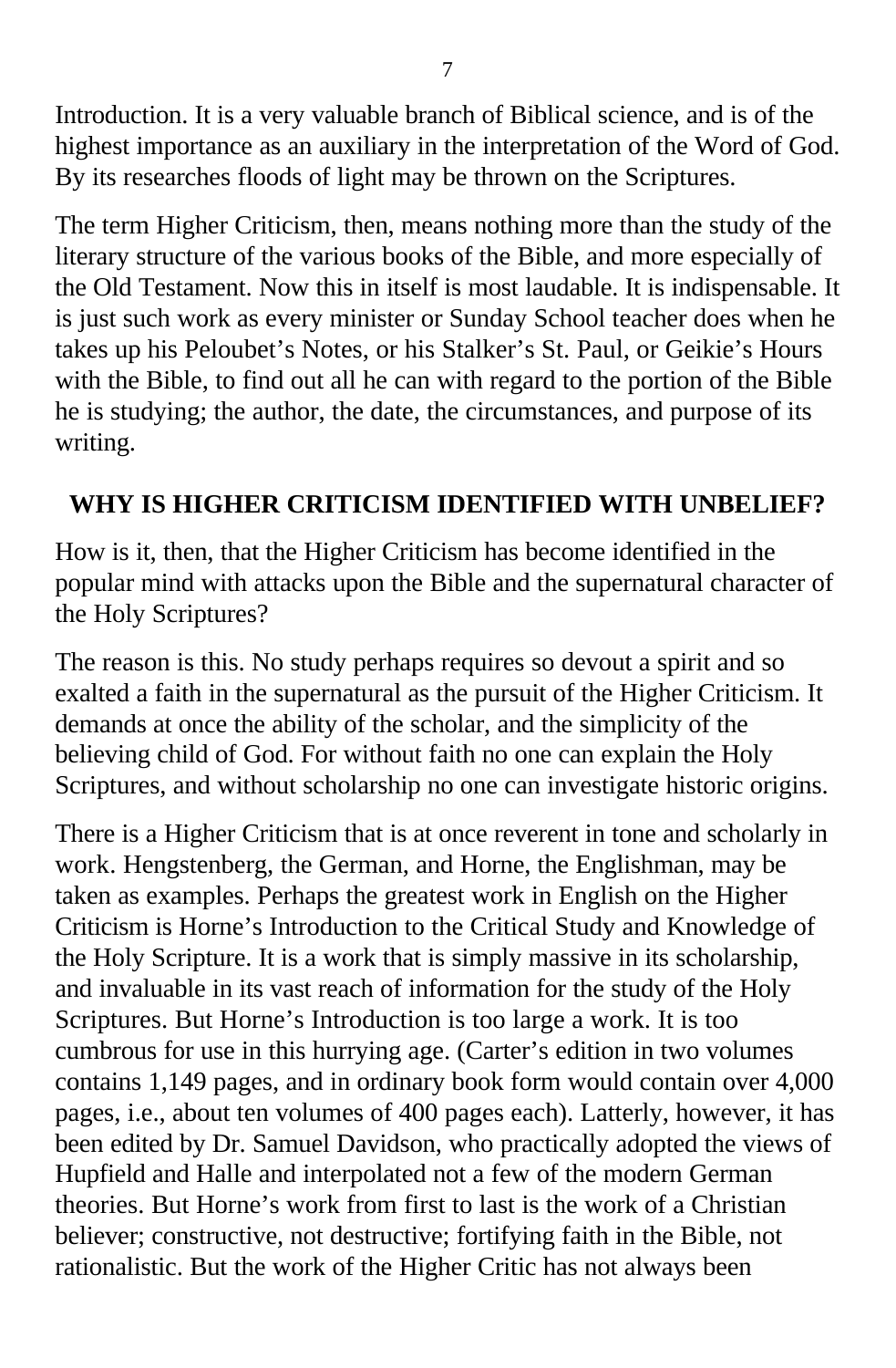pursued in a reverent spirit nor in the spirit of scientific and Christian scholarship.

### **SUBJECTIVE CONCLUSIONS.**

In the first place, the critics who were the leaders, the men who have given name and force to the whole movement, have been men who have based their theories largely upon their own subjective conclusions. They have based their conclusions largely upon the very dubious basis of the author's style and supposed literary qualifications. Everybody knows that style is a very unsafe basis for the determination of a literary product. The greater the writer the more versatile his power of expression; and anybody can understand that the Bible is the last book in the world to be studied as a mere classic by mere human scholarship without any regard to the spirit of sympathy and reverence on the part of the student. The Bible, as has been said, has no revelation to make to unBiblical minds. It does not even follow that because a man is a philological expert he is able to understand the integrity or credibility of a passage of Holy Scripture any more than the beauty and spirit of it.

The qualification for the perception of Biblical truth is neither philosophic nor philological knowledge, but spiritual insight. The primary qualification of the musician is that he be musical; of the artist, that he have the spirit of art. So the merely technical and mechanical and scientific mind is disqualified for the recognition of the spiritual and infinite. Any thoughtful man must honestly admit that the Bible is to be treated as unique in literature, and, therefore, that the ordinary rules of critical interpretation must fail to interpret it aright.

#### **GERMAN FANCIES**

In the second place, some of the most powerful exponents of the modern Higher Critical theories have been Germans, and it is notorious to what length the German fancy can go in the direction of the subjective and of the conjectural. For hypothesis-weaving and speculation, the German theological professor is unsurpassed. One of the foremost thinkers used to lay it down as a fundamental truth in philosophical and scientific enquiries that no regard whatever should be paid to the conjectures or hypotheses of thinkers, and quoted as an axiom the great Newton himself and his famous words, "Non fingo hypotheses": I do not frame hypotheses. It is notorious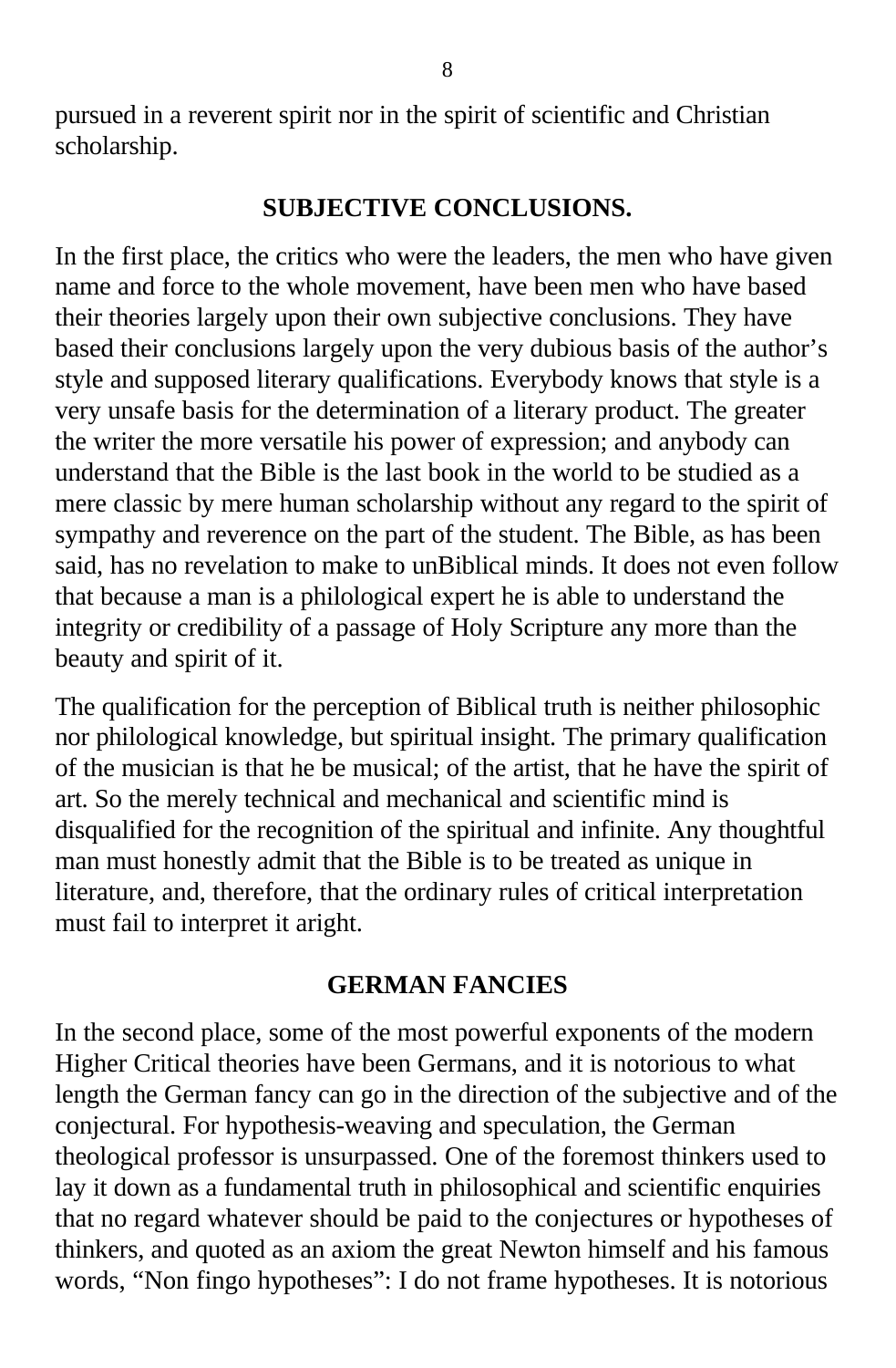that some of the most learned German thinkers are men who lack in a singular degree the faculty of common sense and knowledge of human nature. Like many physical scientists, they are so preoccupied with a theory that their conclusions seem to the average mind curiously warped. In fact, a learned man in a letter to Descartes once made an observation which, with slight verbal alteration, might be applied to some of the German critics: "When men sitting in their closet and consulting only their books attempt disquisitions into the Bible, they may indeed tell how they would have made the Book if God had given them that commission. That is, they may describe chimeras which correspond to the fatuity of their own minds, but without an understanding truly Divine they can never form such an idea to themselves as the Deity had in creating it." "If," says Matthew Arnold, "you shut a number of men up to make study and learning the business of their lives, how many of them, from want of some discipline or other, seem to lose all balance of judgment, all common sense."

The learned professor of Assyriology at Oxford said that the investigation of the literary source of history has been a peculiarly German pastime. It deals with the writers and readers of the ancient Orient as if they were modern German professors, and the attempt to transform the ancient Israelites into somewhat inferior German compilers, proves a strange want of familiarity with Oriental modes of thought. (Sayce, "Early History of the Hebrews," pages 108-112).

## **ANTI-SUPERNATURALISTS**

In the third place, the dominant men of the movement were men with a strong bias against the supernatural. This is not an ex-parte statement at all. It is simply a matter of fact, as we shall presently show. Some of the men who have been most distinguished as the leaders of the Higher Critical movement in Germany and Holland have been men who have no faith in the God of the Bible, and no faith in either the necessity or the possibility of a personal supernatural revelation. The men who have been the voices of the movement, of whom the great majority, less widely known and less influential, have been mere echoes; the men who manufactured the articles the others distributed, have been notoriously opposed to the miraculous.

We must not be misunderstood. We distinctly repudiate the idea that all the Higher Critics were or are anti-supernaturalists. Not so. The British-American School embraces within its ranks many earnest believers. What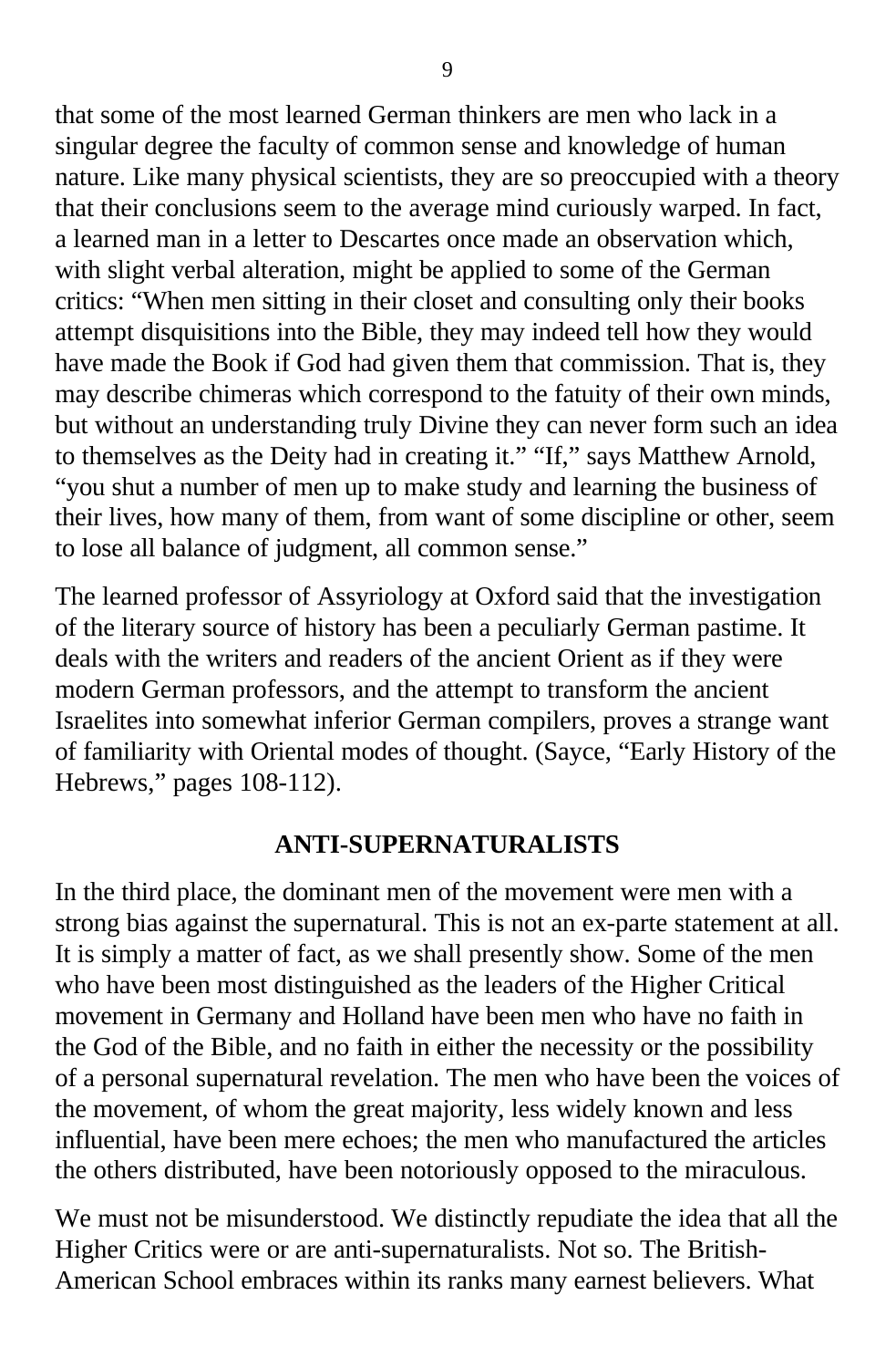we do say, as we will presently show, is that the dominant minds which have led and swayed the movement, who made the theories that the others circulated, were strongly unbelieving.

Then the higher critical movement has not followed its true and original purposes in investigating the Scriptures for the purposes of confirming faith and of helping believers to understand the beauties, and appreciate the circumstances of the origin of the various books, and so understand more completely the Bible?

No. It has not; unquestionably it has not. It has been deflected from that, largely owing to the character of the men whose ability and forcefulness have given predominance to their views. It has become identified with a system of criticism which is based on hypotheses and suppositions which have for their object the repudiation of the traditional theory, and has investigated the origins and forms and styles and contents, apparently not to confirm the authenticity and credibility and reliability of the Scriptures, but to discredit in most cases their genuineness, to discover discrepancies, and throw doubt upon their authority:

## **THE ORIGIN OF THE MOVEMENT**

Who, then, were the men whose views have moulded the views of the leading teachers and writers of the Higher Critical school of today?

We will answer this as briefly as possible.

It is not easy to say who is the first so-called Higher Critic, or when the movement began. But it is not modern by any means. Broadly speaking, it has passed through three great stages:

- **1.** The French-Dutch.
- **2.** The German.
- **3.** The British-American.

In its origin it was Franco-Dutch, and speculative, if not skeptical. The views which are now accepted as axiomatic by the Continental and British-American schools of Higher Criticism seem to have been first hinted at by Carlstadt in 1521 in his work on the Canon of Scripture, and by Andreas Masius, a Belgian scholar, who published a commentary on Joshua in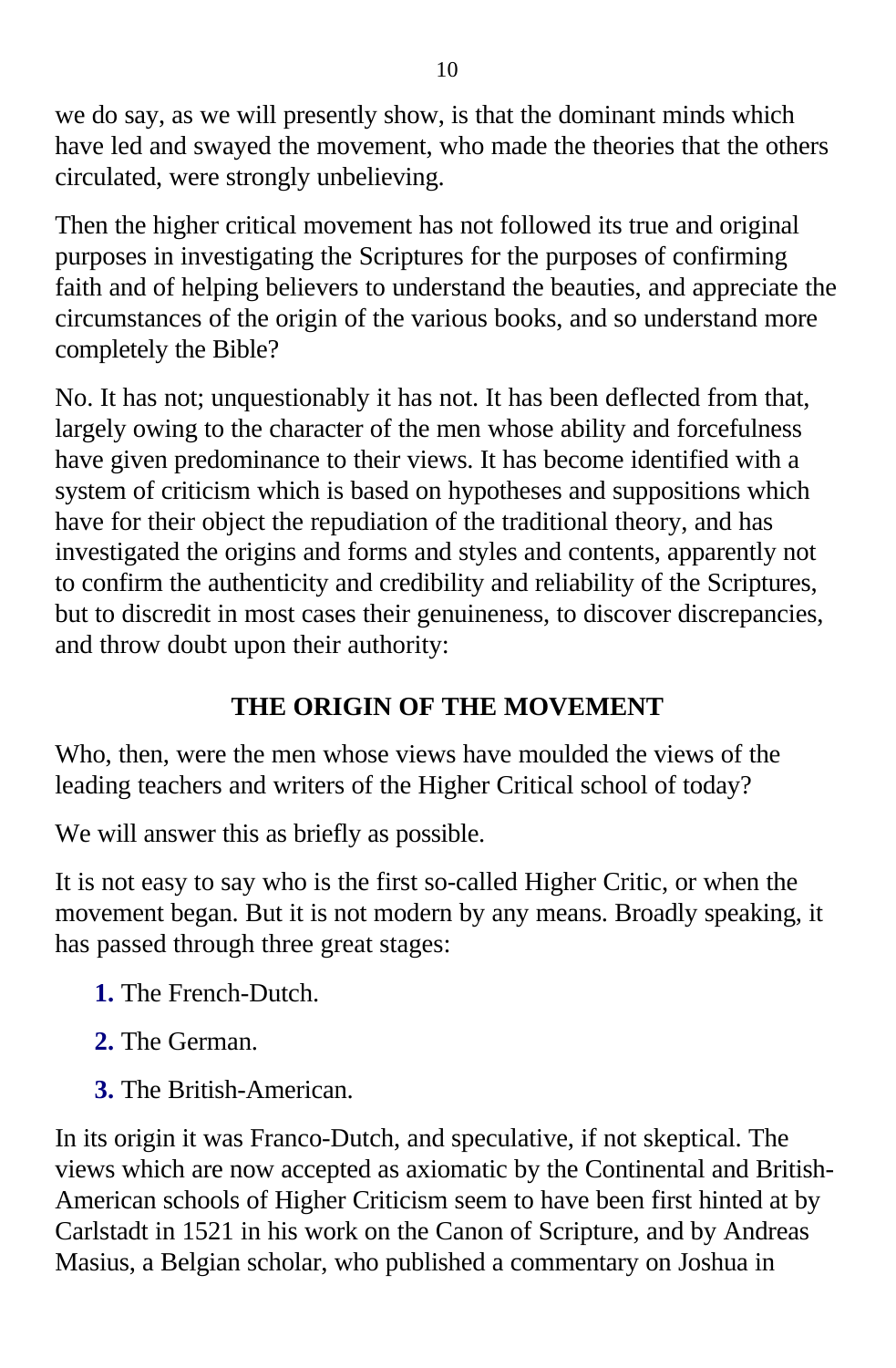1574, and a Roman Catholic priest, called Peyrere or Pererius, in his Systematic Theology, 1660. (LIV. Cap. i.)

But it may really be said to have originated with Spinoza, the rationalist Dutch philosopher. In his Tractatus Theologico-Politicus (Cap. vii-viii), 1670, Spinoza came out boldly and impugned the traditional date and Mosaic authorship of the Pentateuch and ascribed the origin of the Pentateuch to Ezra or to some other late compiler.

Spinoza was really the fountain-head of the movement, and his line was taken in England by the British philosopher Hobbes. He went deeper than Spinoza, as an outspoken antagonist of the necessity and possibility of a personal revelation, and also denied the Mosaic authorship of the Pentateuch. A few years later a French priest, called Richard Simon of Dieppe, pointed out the supposed varieties of style as indications of various authors in his Historical Criticism of the Old Testament, "an epoch-making work." Then another Dutchman, named Clericus (or Le Clerk), in 1685, advocated still more radical views, suggesting an Exilian and priestly authorship for the Pentateuch, and that the Pentateuch was composed by the priest sent from Babylon (2 Kings, 17), about 678, B.C., and also a kind of later editor or redactor theory. Clericus is said to have been the first critic who set forth the theory that Christ and his Apostles did not come into the world to teach the Jews criticism, and that it is only to be expected that their language would be in accordance with the views of the day.

In 1753 a Frenchman named Astruc, a medical man, and reputedly a freethinker of profligate life, propounded for the first time the Jehovistic and Elohistic divisive hypothesis, and opened a new era. (Briggs' Higher Criticism of the Pentateuch, page 46). Astruc said that the use of the two names, Jehovah and Elohim, shewed the book was composed of different documents. (The idea of the Holy Ghost employing two words, or one here and another there, or both together as He wills, never seems to enter the thought of the Higher Critic!) His work was called "Conjectures Regarding the Original Memoirs in the Book of Genesis," and was published in Brussels.

Astruc may be called the father of the documentary theories. He asserted there are traces of no less than ten or twelve different memoirs in the book of Genesis. He denied its Divine authority, and considered the book to be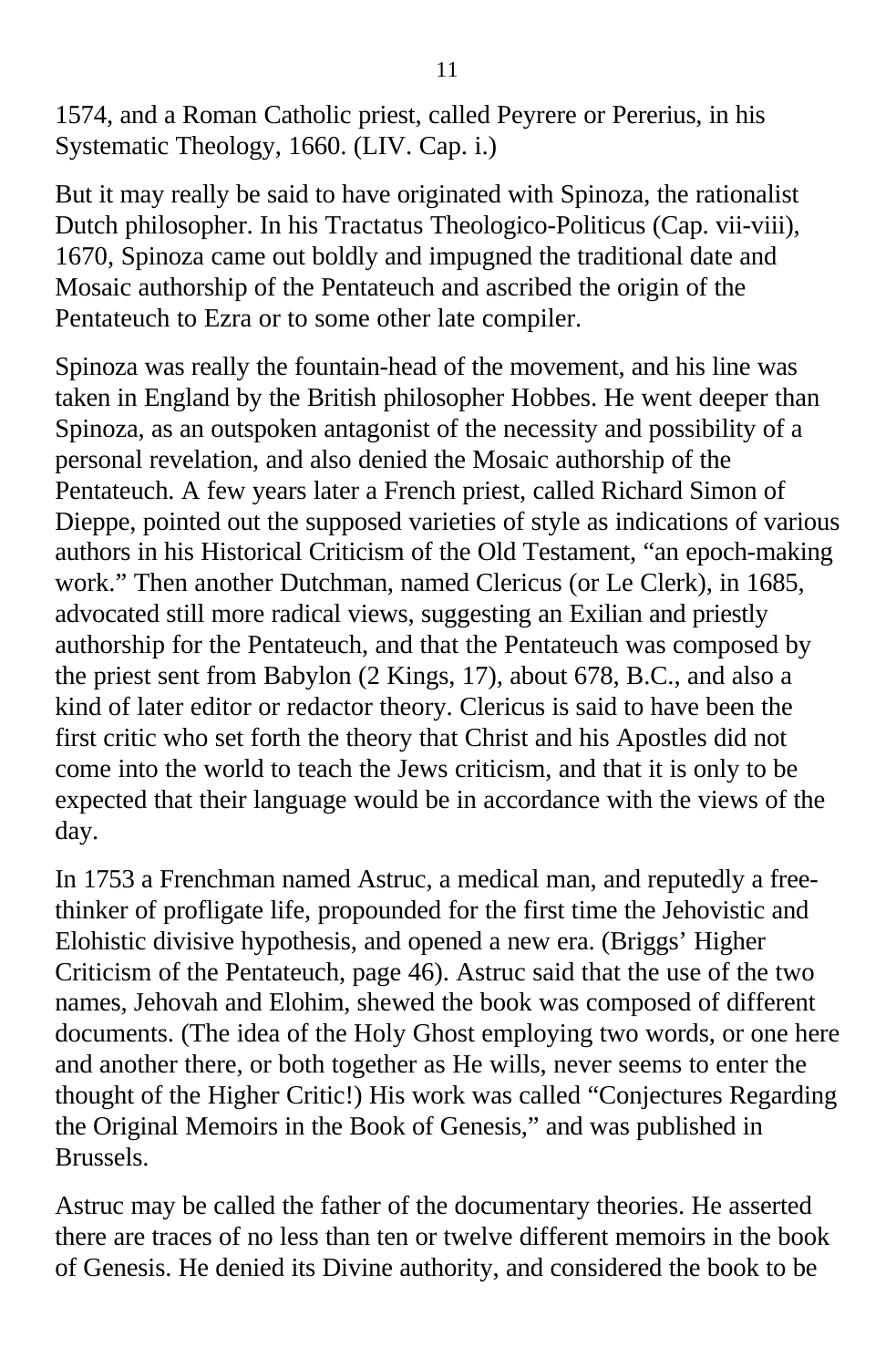<span id="page-11-0"></span>disfigured by useless repetitions, disorder, and contradiction. (Hirschfelder, page 66). For fifty years Astruc's theory was unnoticed. The rationalism of Germany was as yet undeveloped, so that the body was not yet prepared to receive the germ, or the soil the weed.

### **THE GERMAN CRITICS**

The next stage was largely German. Eichhorn is the greatest name in this period, the eminent Oriental professor at Gottingen who published his work on the Old Testament introduction in 1780. He put into different shape the documentary hypothesis of the Frenchman, and did his work so ably that his views were generally adopted by the most distinguished scholars. Eichhorn's formative influence has been incalculably great. Few scholars refused to do honor to the new sun. It is through him that the name Higher Criticism has become identified with the movement He was followed by Vater and later by Hartmann with their fragment theory which practically undermined the Mosaic authorship, made the Pentateuch a heap of fragments, carelessly joined by one editor, and paved the way for the most radical of all divisive hypotheses.

In 1806 De Wette, Professor of Philosophy and Theology at Heidelberg, published a work which ran through six editions in four decades. His contribution to the introduction of the Old Testament instilled the same general principles as Eichhorn, and in the supplemental hypotheses assumed that Deuteronomy was composed in the age of Josiah  $(228)$  Kings 22:8). Not long after, Vatke and Leopold George (both Hegelians) unreservedly declared the post-Mosaic and post-prophetic origin of the first four books of the Bible. Then came Bleek, who advocated the idea of the Grundschift or original document and the redactor theory; and then Ewald, the father of the Crystallization theory; and then Hupfield (1853), who held that the original document was an independent compilation; and Graf, who wrote a book on the historical books of the Old Testament in 1866 and advocated the theory that the Jehovistic and Elohistic documents were written hundreds of years after Moses' time. Graf was a pupil of Reuss, the redactor of the Ezra hypothesis of Spinoza.

Then came a most influential writer, Professor Kuenen of Leyden in Holland, whose work on the Hexateuch was edited by Colenso in 1865, and his "Religion of Israel and Prophecy in Israel," published in England in 1874-1877. Kuenen was one of the most advanced exponents of the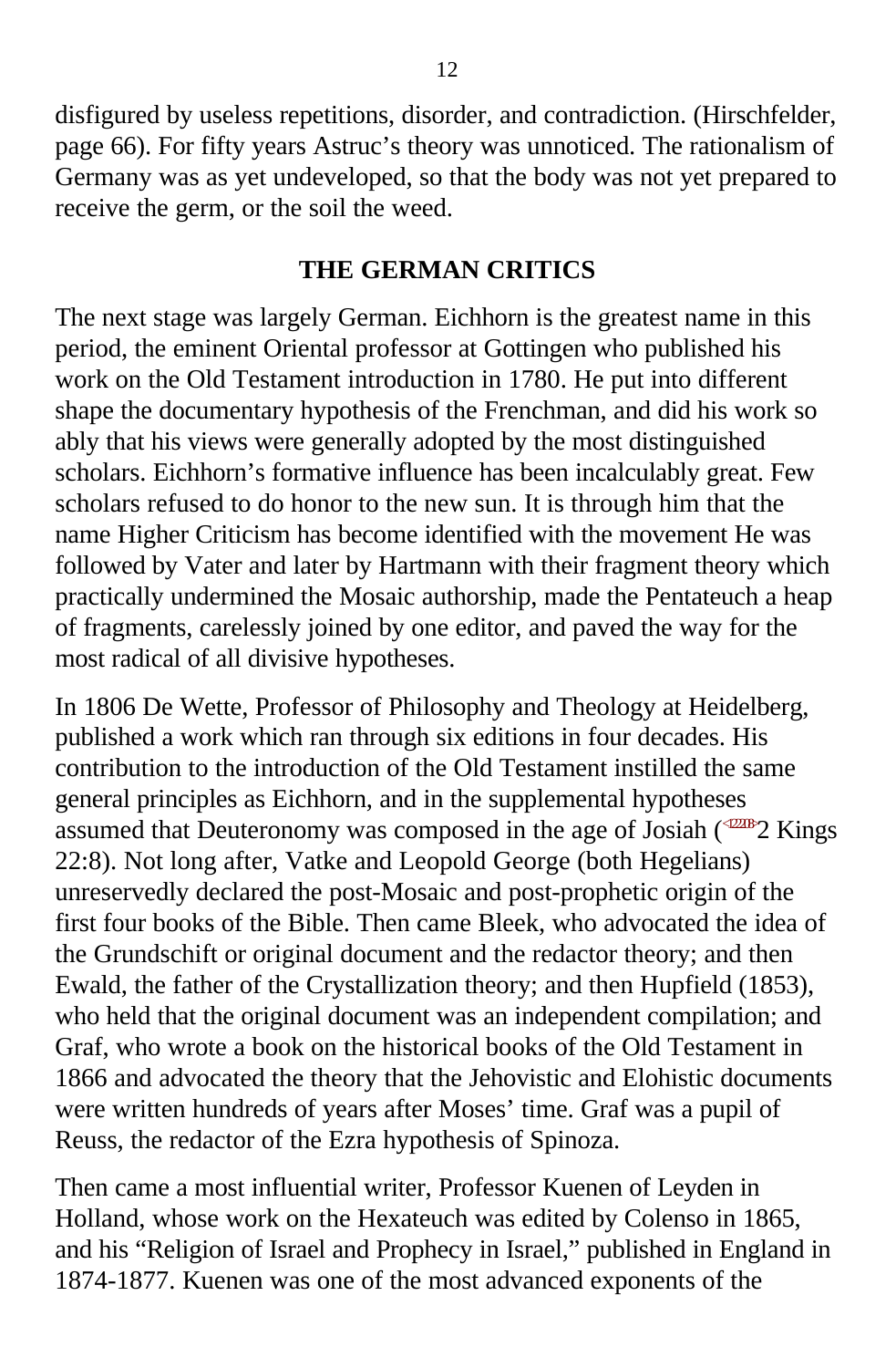rationalistic school. Last, but not least, of the continental Higher Critics is Julius Wellhausen, who at one time was a theological professor in Germany, who published in 1878 the first volume of his history of Israel, and won by his scholarship the attention if not the allegiance of a number of leading theologians. (See Higher Criticism of the Pentateuch, Green, pages 59-88).

It will be observed that nearly all these authors were Germans, and most of them professors of philosophy or theology.

## **THE BRITISH-AMERICAN CRITICS**

The third stage of the movement is the British-American. The best known names are those of Dr. Samuel Davidson, whose "Introduction to the Old Testament," published in 1862, was largely based on the fallacies of the German rationalists. The supplementary hypothesis passed over into England through him and with strange incongruity, he borrowed frequently from Baur. Dr. Robertson Smith, the Scotchman, recast the German theories in an English form in his works on the Pentateuch, the Prophets of Israel, and the Old Testament in the Jewish Church, first published in 1881, and followed the German school, according to Briggs, with great boldness and thoroughness. A man of deep piety and high spirituality, he combined with a sincere regard for the Word of God a critical radicalism that was strangely inconsistent, as did also his namesake, George Adam Smith, the most influential of the present-day leaders, a man of great insight and scriptural acumen, who in his works on Isaiah, and the twelve prophets, adopted some of the most radical and least demonstrable of the German theories, and in his later work, "Modern Criticism and the Teaching of the Old Testament," has gone still farther in the rationalistic direction.

Another well-known Higher Critic is Dr. S. R. Driver, the Regius professor of Hebrew at Oxford, who, in his "Introduction to the Literature of the Old Testament," published ten years later, and his work on the Book of Genesis, has elaborated with remarkable skill and great detail of analysis the theories and views of the continental school. Driver's work is able, very able, but it lacks originality and English independence. The hand is the hand of Driver, but the voice is the voice of Kuenen or Wellhausen.

The third well-known name is that of Dr. C. A. Briggs, for some time Professor of Biblical Theology in the Union Theological Seminary of New York. An equally earnest advocate of the German theories, he published in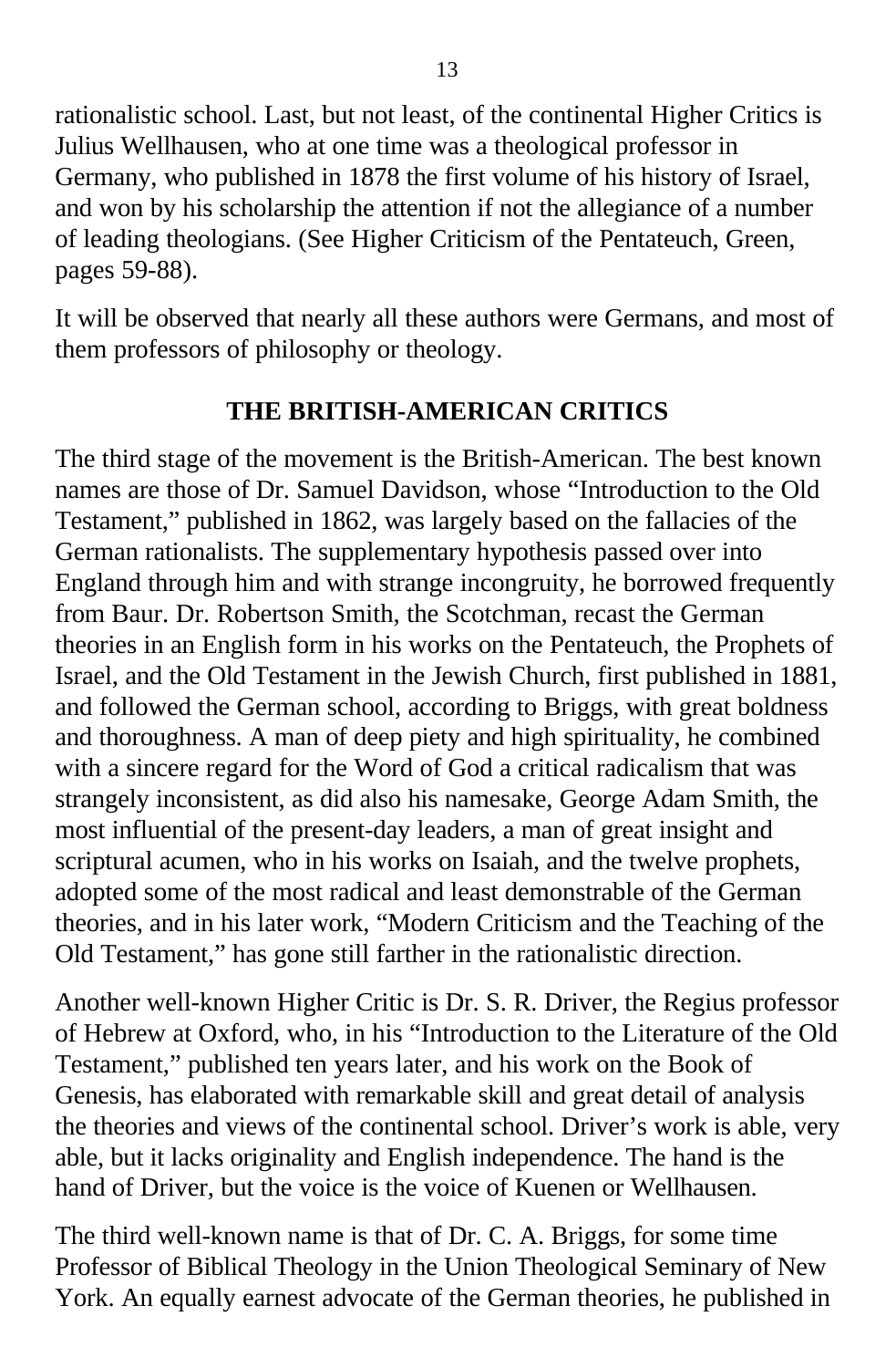1883 his "Biblical Study"; in 1886, his "Messianic Prophecy," and a little later his "Higher Criticism of the Hexateuch." Briggs studied the Pentateuch, as he confesses, under the guidance chiefly of Ewald. (Hexateuch, page 63).

Of course, this list is a very partial one, but it gives most of the names that have become famous in connection with the movement, and the reader who desires more will find a complete summary of the literature of the Higher Criticism in Professor Bissell's work on the Pentateuch (Scribner's, 1892). Briggs, in his "Higher Criticism of the Hexateuch" (Scribner's, 1897), gives an historical summary also.

We must now investigate another question, and that is the religious views of the men most influential in this movement. In making the statement that we are about to make, we desire to deprecate entirely the idea of there being anything uncharitable, unfair, or unkind, in stating what is simply a matter of fact.

## **THE VIEWS OF THE CONTINENTAL CRITICS**

Regarding the views of the Continental Critics, three things can be confidently asserted of nearly all, if not all, of the real leaders.

**1.** They were men who denied the validity of miracle, and the validity of any miraculous narrative. What Christians consider to be miraculous they considered legendary or mythical; "legendary exaggeration of events that are entirely explicable from natural causes."

**2.** They were men who denied the reality of prophecy and the validity of any prophetical statement. What Christians have been accustomed to consider prophetical, they called dexterous conjectures, coincidences, fiction, or imposture.

**3.** They were men who denied the reality of revelation, in the sense in which it has ever been held by the universal Christian Church. They were avowed unbelievers of the supernatural. Their theories were excogitated on pure grounds of human reasoning. Their hypotheses were constructed on the assumption of the falsity of Scripture. As to the inspiration of the Bible, as to the Holy Scriptures from Genesis to Revelation being the Word of God, they had no such belief. We may take them one by one. Spinoza repudiated absolutely a supernatural revelation. And Spinoza was one of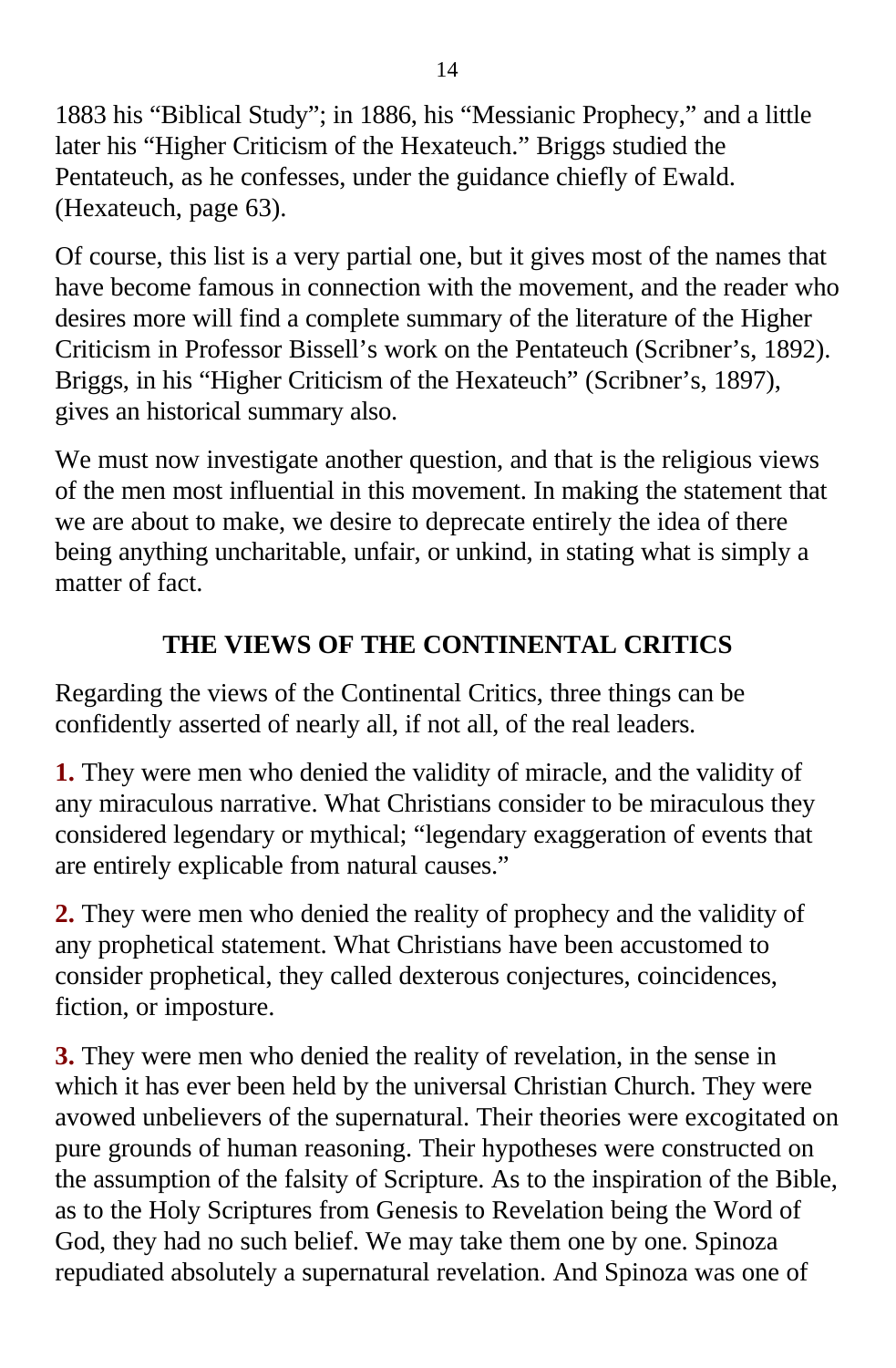their greatest. Eichhorn discarded the miraculous, and considered that the so-called supernatural element was an Oriental exaggeration; and Eichhorn has been called the father of Higher Criticism, and was the first man to use the term. De Wette's views as to inspiration were entirely infidel. Vatke and Leopold George were Hegelian rationalists, and regarded the first four books of the Old Testament as entirely mythical. Kuenen, says Professor Sanday, wrote in the interests of an almost avowed Naturalism. That is, he was a free-thinker, an agnostic; a man who did not believe in the Revelation of the one true and living God. (Brampton Lectures, 1893, page 117). He wrote from an avowedly naturalistic standpoint, says Driver (page 205). According to Wellhausen the religion of Israel was a naturalistic evolution from heathendom, an emanation from an imperfectly monotheistic kind of semi-pagan idolatry. It was simply a human religion.

## **THE LEADERS WERE RATIONALISTS**

In one word, the formative forces of the Higher Critical movement were rationalistic forces, and the men who were its chief authors and expositors, who "on account of purely philological criticism have acquired an appalling authority," were men who had discarded belief in God and Jesus Christ Whom He had sent. The Bible, in their view, was a mere human product. It was a stage in the literary evolution of a religious people. If it was not the resultant of a fortuitous concourse of Oriental myths and legendary accretions, and its Jahveh or Jahweh, the excogitation of a Sinaitic clan, it certainly was not given by the inspiration of God, and is not the Word of the living God. "Holy men of God spake as they were moved by the Holy Ghost," said Peter. "God, who at sundry times and in diverse manners spake by the prophets," said Paul. Not so, said Kuenen, the prophets were not moved to speak by God. Their utterances were all their own. (Sanday, page 117).

These then were their views and these were the views that have so dominated modern Christianity and permeated modern ministerial thought in the two great languages of the modern world. We cannot say that they were men whose rationalism was the result of their conclusions in the study of the Bible. Nor can we say their conclusions with regard to the Bible were wholly the result of their rationalism. But we can say, on the one hand, that inasmuch as they refused to recognize the Bible as a direct revelation from God, they were free to form hypotheses ad libitum. And, on the other hand, as they denied the supernatural, the animus that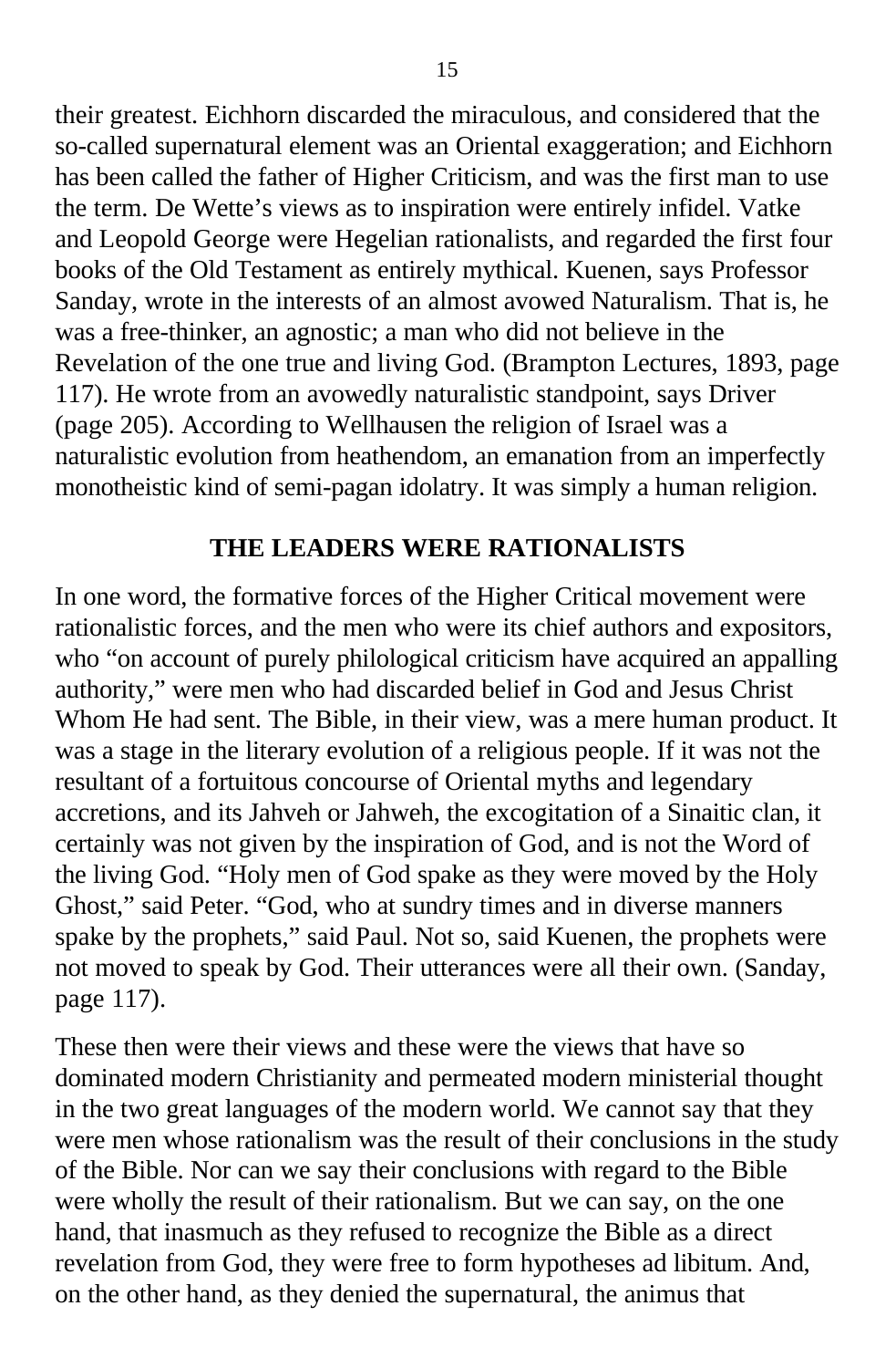animated them in the construction of the hypotheses was the desire to construct a theory that would explain away the supernatural. Unbelief was the antecedent, not the consequent, of their criticism.

Now there is nothing unkind in this. There is nothing that is uncharitable, or unfair. It is simply a statement of fact which modern authorities most freely admit.

## **THE SCHOOL OF COMPROMISE**

When we come to the English-writing Higher Critics, we approach a much more difficult subject. The British-American Higher Critics represent a school of compromise. On the one hand they practically accept the premises of the Continental school with regard to the antiquity, authorship, authenticity, and origins of the Old Testament books. On the other hand, they refuse to go with the German rationalists in altogether denying their inspiration. They still claim to accept the Scriptures as containing a Revelation from God. But may they not hold their own peculiar views with regard to the origin and date and literary structure of the Bible without endangering either their own faith or the faith of Christians? This is the very heart of the question, and, in order that the reader may see the seriousness of the adoption of the conclusions of the critics, as brief a resume as possible of the matter will be given.

## **THE POINT IN A NUTSHELL**

According to the faith of the universal church, the Pentateuch, that is, the first five books of the Bible, is one consistent, coherent, authentic and genuine composition, inspired by God, and, according to the testimony of the Jews, the statements of the books themselves, the reiterated corroborations of the rest of the Old Testament, and the explicit statement of the Lord Jesus ( $\frac{4244}{L}$ uke 24:44;  $\frac{4546}{L}$ John 5:46-47) was written by Moses (with the exception, of course, of Deuteronomy 34, possibly written by Joshua, as the Talmud states, or probably by Ezra) at a period of about fourteen centuries before the advent of Christ, and 800 years or so before Jeremiah. It is, moreover, a portion of the Bible that is of paramount importance, for it is the basic substratum of the whole revelation of God, and of paramount value, not because it is merely the literature of an ancient nation, but because it is the introductory section of the Word of God,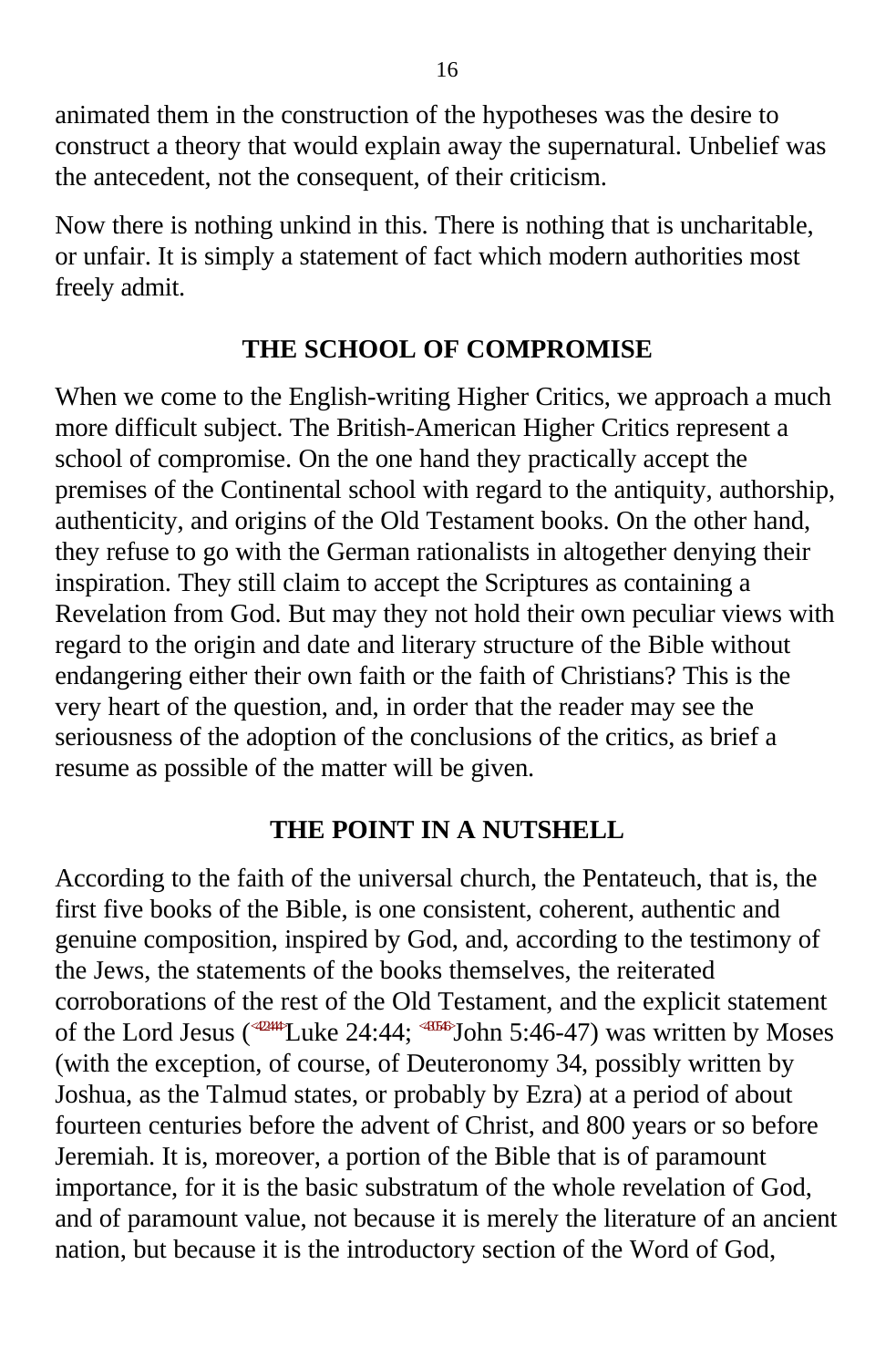bearing His authority and given by inspiration through His servant Moses. That is the faith of the Church.

## **THE CRITICS' THEORY**

But according to the Higher Critics:

**1.** The Pentateuch consists of four completely diverse documents. These Completely different documents were the primary sources of the composition which they call the Hexateuch:

- **(a)** The Yahwist or Jahwist,
- **(b)** the Elohist,
- **(c)** the Deuteronomist, and

**(d)** the Priestly Code, the Grundschift, the work of the first Elohist (Sayce Hist. Heb., 103),

now generally known as J. E. D. P., and for convenience designated by these symbols.

**2.** These different works were composed at various periods of time, not in the fifteenth century, B.C., but in the ninth, seventh, sixth and fifth centuries; J. and E. being referred approximately to about 800 to 700 B.C.; D to about 650 to 625 B.C., and P. to about 525 to 425 B.C. According to the Graf theory, accepted by Kuenen, the Elohist documents were postexilian, that is, they were written only five centuries or so before Christ. Genesis and Exodus as well as the Priestly Code, that is, Leviticus and part of Exodus and Numbers were also post-exilic.

**3.** These different works, moreover, represent different traditions of the national life of the Hebrews, and are at variance in most important particulars.

**4.** And, further. They conjecture that these four suppositive documents were not compiled and written by Moses, but were probably constructed somewhat after this fashion: For some reason, and at some time, and in some way, some one, no one knows who, or why, or when, or where, wrote J. Then someone else, no one knows who, or why, or when, or where, wrote another document, which is now called E. And then at a later time, the critics only know who, or why, or when, or where, an anonymous personage, whom we may call Redactor I, took in hand the reconstruction of these documents, introduced new material, harmonized the real and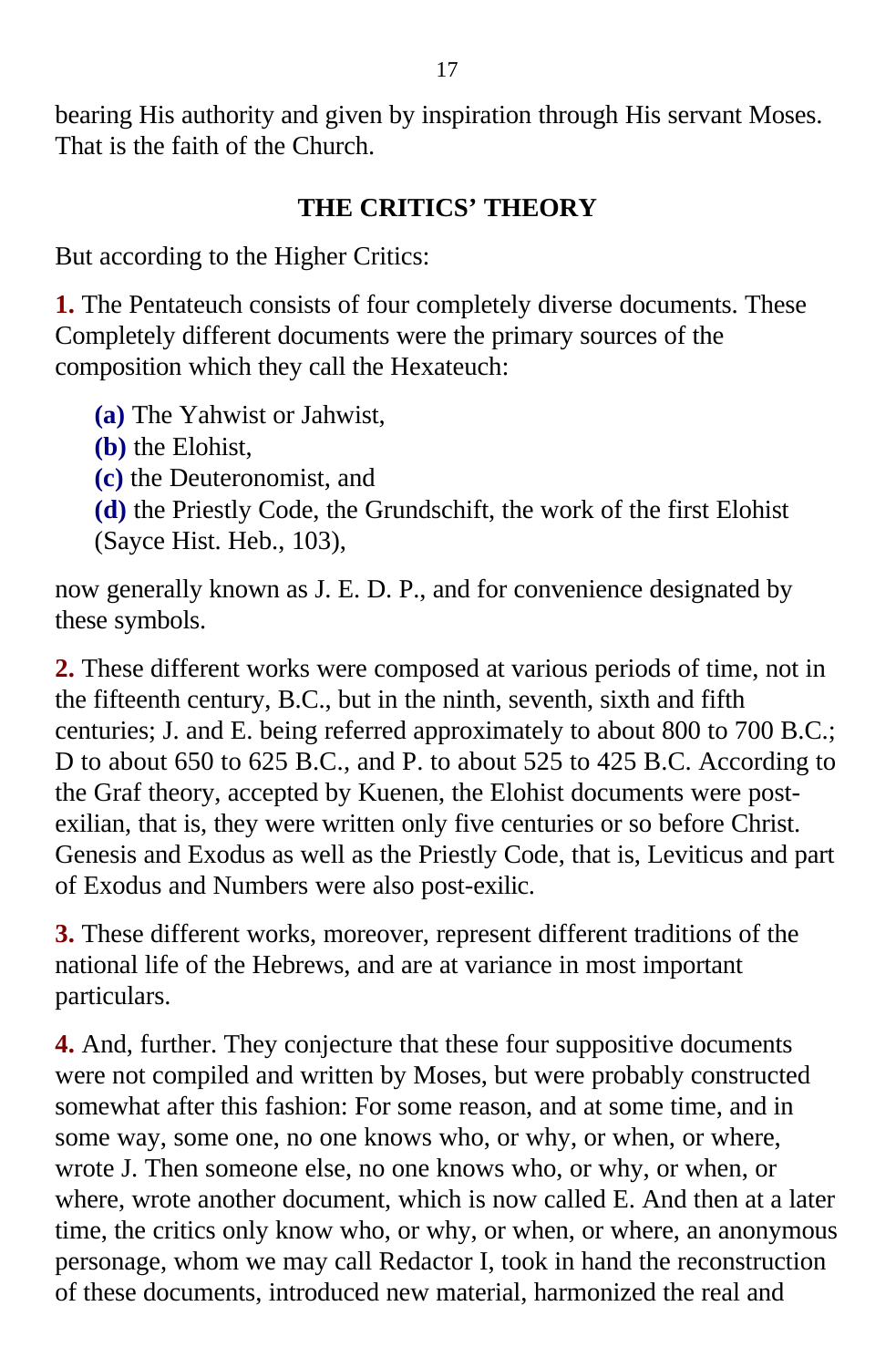apparent discrepancies, and divided the inconsistent accounts of one event into two separate transactions. Then some time after this, perhaps one hundred years or more, no one knows who, or why, or when, or where, some anonymous personage wrote another document, which they style D. And after a while another anonymous author, no one knows who, or why, or when, or where, whom we will call Redactor II, took this in hand, compared it with J. E., revised J. E., with considerable freedom, and in addition introduced quite a body of new material. Then someone else, no one knows who, or why, or when, or where, probably, however, about 525, or perhaps 425, wrote P.; and then another anonymous Hebrew, whom we may call Redactor III, undertook to incorporate this with the triplicated composite J. E. D., with what they call redactional additions and insertions. (Green, page 88, cf. Sayce, Early History of the Hebrews, pages 100-105).

It may be well to state at this point that this is not an exaggerated statement of the Higher critical position. On the contrary, we have given here what has been described as a position "established by proofs, valid and cumulative" and "representing the most sober scholarship." The more advanced continental Higher Critics, Green says, distinguish the writers of the primary sources according to the supposed elements as J1 and J2, E1 and E2, P1, P2 and P3, and D1 and D2, nine different originals in all. The different Redactors, technically described by the symbol R., are Rj., who combined J. and E.; Rd., who added D. to J. E., and Rh., who completed the Hexateuch by combining P. with J. E. D. (H. C. of the Pentateuch, page 88).

## **A DISCREDITED PENTATEUCH**

**5.** These four suppositive documents are, moreover, alleged to be internally inconsistent and undoubtedly incomplete. How far they are incomplete they do not agree. How much is missing and when, where, how and by whom it was removed; whether it was some thief who stole, or copyist who tampered, or editor who falsified, they do not declare.

**6.** In this redactory process no limit apparently is assigned by the critic to the work of the redactors. With an utter irresponsibility of freedom it is declared that they inserted misleading statements with the purpose of reconciling incompatible traditions; that they amalgamated what should have been distinguished, and sundered that which should have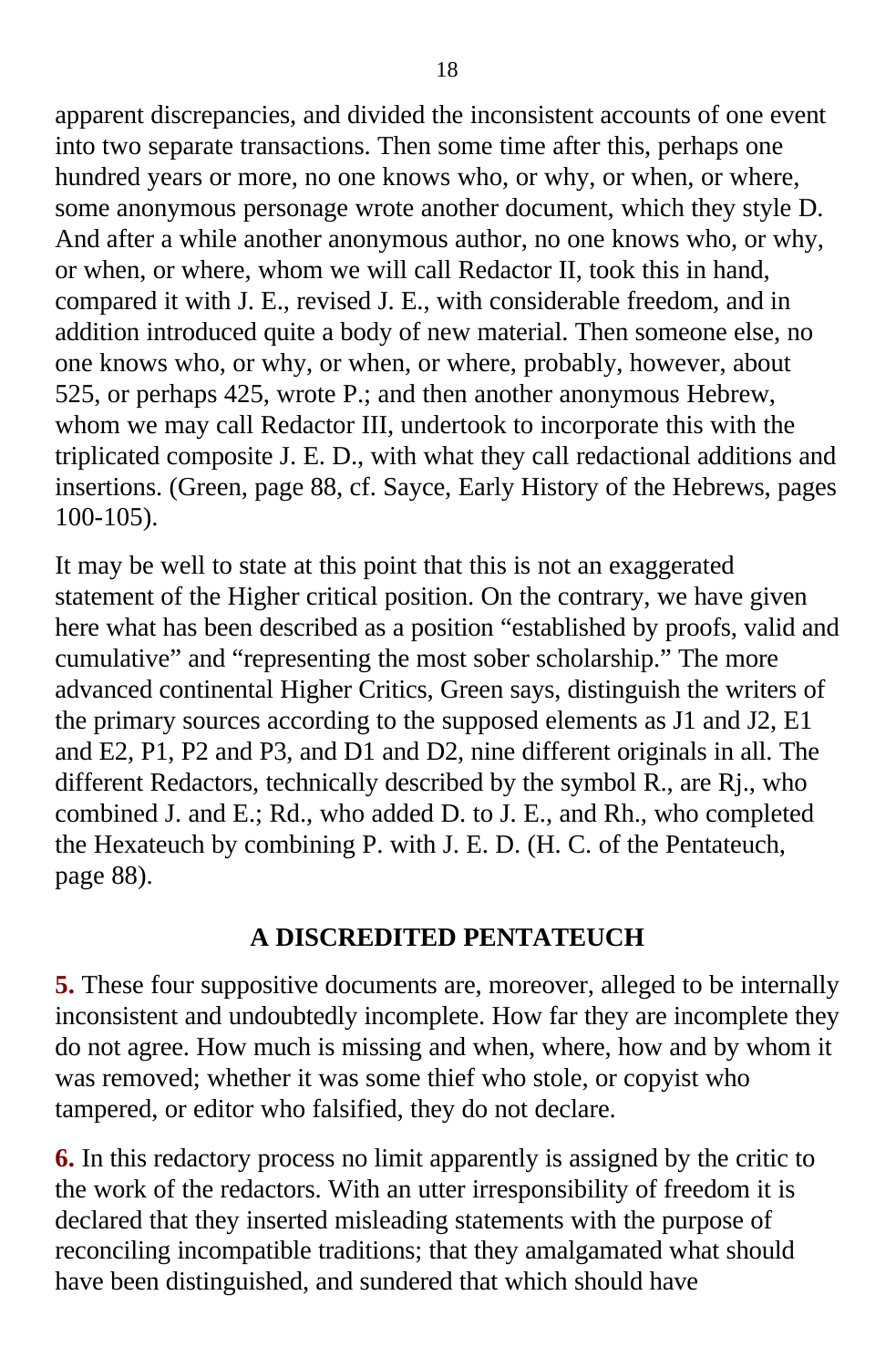amalgamated. In one word, it is an axiomatic principle of the divisive hypothesizers that the redactors "have not only misapprehended, but misrepresented the originals" (Green, page 170). They were animated by "egotistical motives." They confused varying accounts, and erroneously ascribed them to different occasions. They not only gave false and colored impressions; they destroyed valuable elements of the suppositive documents and tampered with the dismantled remnant.

**7.** And worst of all. The Higher Critics are unanimous in the conclusion that these documents contain three species of material:

**(a)** The probably true.

**(b)** The certainly doubtful.

**(c)** The positively spurious.

"The narratives of the Pentateuch are usually trustworthy, though partly mythical and legendary. The miracles recorded were the exaggerations of a later age." (Davidson, Introduction, page 131).

The framework of the first eleven chapters of Genesis, says George Adam Smith in his "Modern Criticism and the Preaching of the Old Testament," is woven from the raw material of myth and legend. He denies their historical character, and says that he can find no proof in archaeology for the personal existence of characters of the Patriarchs themselves. Later on, however, in a fit of apologetic repentance he makes the condescending admission that it is extremely probable that the stories of the Patriarchs have at the heart of them historical elements. (Pages 90-106).

Such is the view of the Pentateuch that is accepted as conclusive by "the sober scholarship" of a number of the leading theological writers and professors of the day. It is to this the Higher Criticism reduces what the Lord Jesus called the writings of Moses.

## **A DISCREDITED OLD TESTAMENT**

As to the rest of the Old Testament, it may be briefly said that they have dealt with it with an equally confusing hand.

The time-honored traditions of the Catholic Church are set at naught, and its thesis of the relation of inspiration and genuineness and authenticity derided. As to the Psalms, the harp that was once believed to be the harp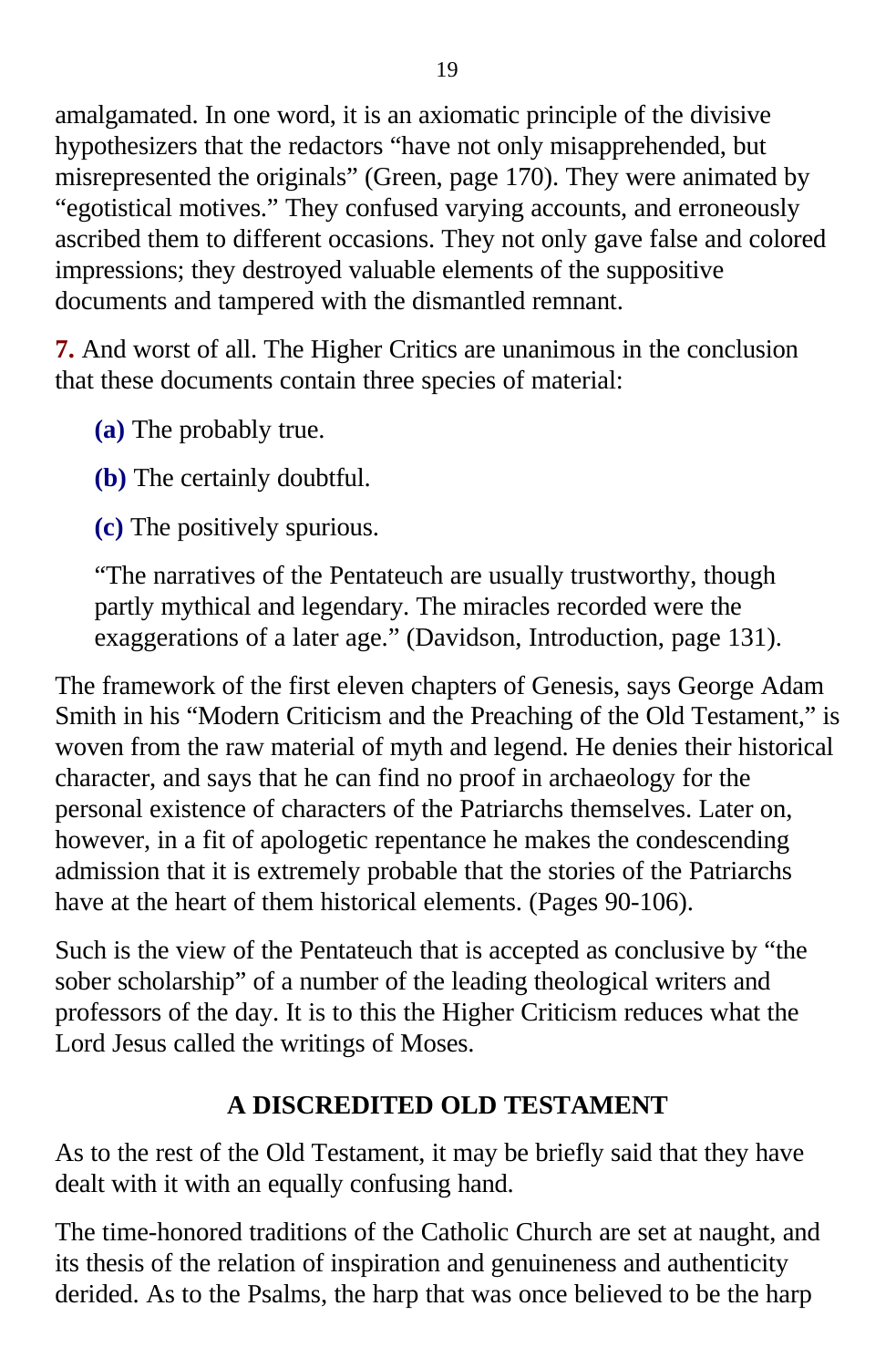of David was not handled by the sweet Psalmist of Israel, but generally by some anonymous post-exilist; and Psalms that are ascribed to David by the omnicient Lord Himself are daringly attributed to some anonymous Maccabean. Ecclesiastes, written, nobody knows when, where, and by whom, possesses just a possible grade of inspiration, though one of the critics "of cautious and well-balanced judgment" denies that it contains any at all. "Of course," says another, "it is not really the work of Solomon." (Driver, Introduction, page 470). The Song of songs is an idyl of human love, and nothing more. There is no inspiration in it; it contributes nothing to the sum of revelation. (Sanday, page 211). Esther, too, adds nothing to the sum of revelation, and is not historical (page 213). Isaiah was, of course, written by a number of authors. The first part, chapters 1 to 40, by Isaiah; the second by a Deutero-Isaiah and a number of anonymous authors. As to Daniel, it was a purely pseudonymous work, written probably in the second century B.C.

With regard to the New Testament: The English writing school have hitherto confined themselves mainly to the Old Testament, but if Professor Sanday, who passes as a most conservative and moderate representative of the critical school, can be taken as a sample, the historical books are "yet in the first instance strictly histories put together by ordinary historical methods, or, in so far as the methods on which they are Composed, are not ordinary, due rather to the peculiar circumstances of the case, and not to influences, which need be specially described as supernatural" (page 399). The Second Epistle of Peter is pseudonymous, its name counterfeit, and, therefore, a forgery, just as large parts of Isaiah, Zachariah and Jonah, and Proverbs were supposititious and quasi-fraudulent documents. This is a straightforward statement of the position taken by what is called the moderate school of Higher Criticism. It is their own admitted position, according to their own writings.

The difficulty, therefore, that presents itself to the average man of today is this: How can these Critics still claim to believe in the Bible as the Christian Church has ever believed it?

## **A DISCREDITED BIBLE**

There can be no doubt that Christ and His Apostles accepted the whole of the Old Testament as inspired in every portion of every part; from the first chapter of Genesis to the last chapter of Malachi, all was implicitly believed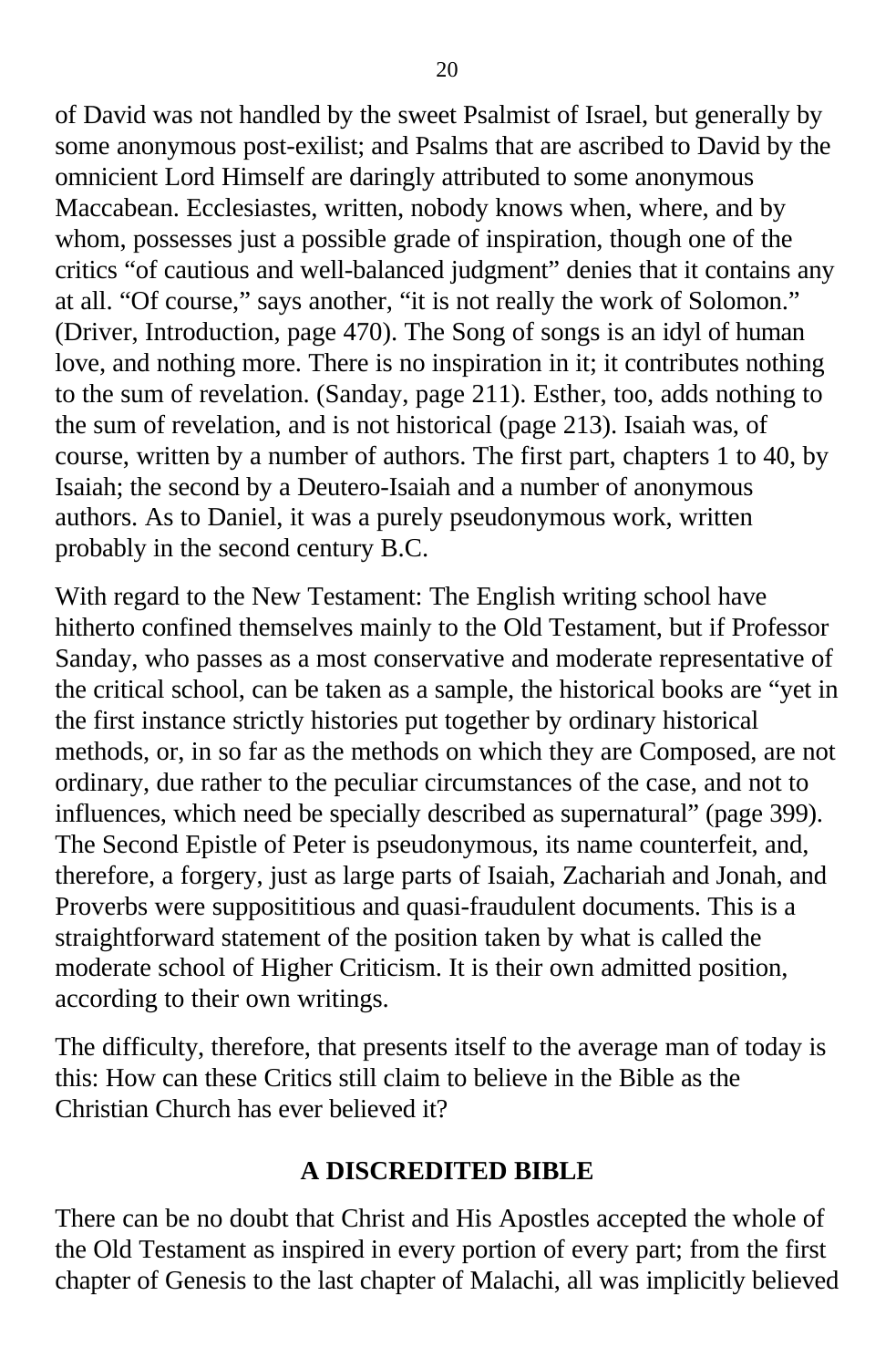to be the very Word of God Himself. And ever since their day the view of the Universal Christian Church has been that the Bible is the Word of God; as the twentieth article of the Anglican Church terms it, it is God's Word written. The Bible as a whole is inspired. "All that is written is God-inspired." That is, the Bible does not merely contain the Word of God; it is the Word of God. It contains a revelation. "All is not revealed, but all is inspired." This is the conservative and, up to the present day, the almost universal view of the question. There are, it is well known, many theories of inspiration. But whatever view or theory of inspiration men may hold, plenary, verbal, dynamical; mechanical, superintendent, or governmental, they refer either to the inspiration of the men who wrote, or to the inspiration of what is written. In one word, they imply throughout the work of God the Holy Ghost, and are bound up with the concomitant ideas of authority, veracity, reliability, and truth divine. (The two strongest works on the subject from this standpoint are by Gaussen and Lee. Gaussen on the Theopneustia is published in an American edition by Hitchcock and Walden, of Cincinnati; and Lee on the Inspiration of Holy Scripture is published by Rivingtons. Bishop Wordsworth, on the "Inspiration of the Bible," is also very scholarly and strong. Rivingtons, 1875).

The Bible can no longer, according to the critics, be viewed in this light. It is not the Word in the old sense of that term. It is not the Word of God in the sense that all of it is given by the inspiration of God. It simply contains the Word of God. In many of its parts it is just as uncertain as any other human book. It is not even reliable history. Its records of what it does narrate as ordinary history are full of falsifications and blunders. The origin of Deuteronomy, e.g., was "a consciously refined falsification." (See Moller, page 207).

#### **THE REAL DIFFICULTY**

But do they still claim to believe that the Bible is inspired? Yes. That is, in a measure. As Dr. Driver says in his preface, "Criticism in the hands of Christian scholars does not banish or destroy the inspiration of the Old Testament; it pre-supposes it." That is perfectly true. Criticism in the hands of Christian scholars is safe. But the preponderating scholarship in Old Testament criticism has admittedly not been in the hands of men who could be described as Christian scholars. It has been in the hands of men who disavow belief in God and Jesus Christ Whom He sent. Criticism in the hands of Horne and Hengstenberg does not banish or destroy the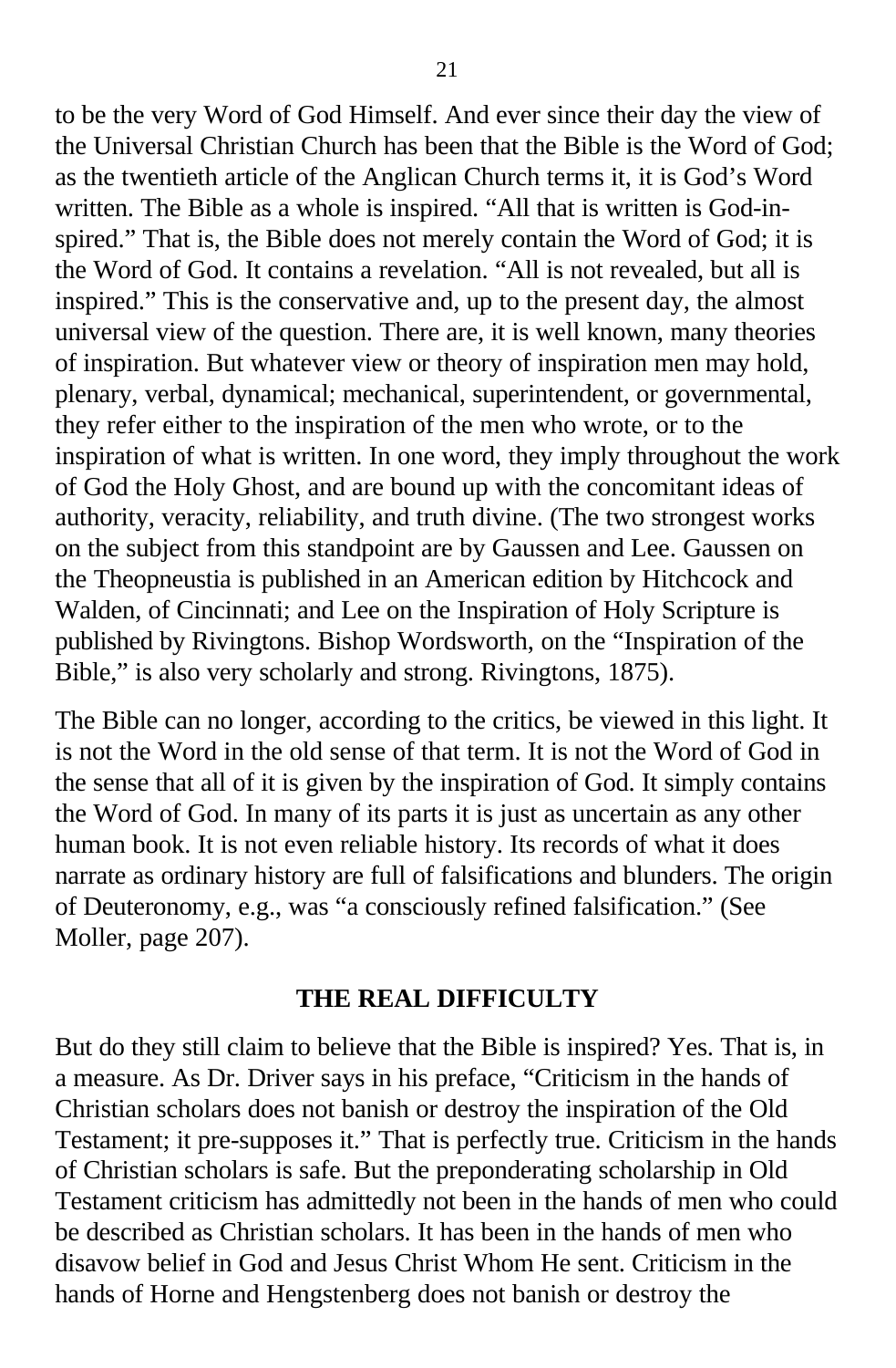inspiration of the Old Testament. But, in the hands of Spinoza, and Graf, and Wellhausen, and Kuenen, inspiration is neither pre-supposed nor possible. Dr. Briggs and Dr. Smith may avow earnest avowals of belief in the Divine character of the Bible, and Dr. Driver may assert that critical conclusions do not touch either the authority or the inspiration of the Scriptures of the Old Testament, but from first to last, they treat God's Word with an indifference almost equal to that of the Germans. They certainly handle the Old Testament as if it were ordinary literature. And in all their theories they seem like plastic wax in the hands of the rationalistic moulders. But they still claim to believe in Biblical inspiration.

## **A REVOLUTIONARY THEORY**

Their theory of inspiration must be, then, a very different one from that held by the average Christian.

The following needs to be divided:

In the Bampton Lectures for 1903, Professor Sanday of Oxford, as the exponent of the later and more conservative school of Higher Criticism, came out with a theory which he termed the inductive theory. It is not easy to describe what is fully meant by this, but it appears to mean the presence of what they call "a divine element" in certain parts of the Bible. What that really is he does not accurately declare. The language always vapours off into the vague and indefinite, whenever he speaks of it. In what books it is he does not say. "It is present in different books and parts of books in different degrees." "In some the Divine element is at the maximum; in others at the minimum." He is not always sure. He is sure it is not in Esther, in Ecclesiastes, in Daniel. If it is in the historical books, it is there as conveying a religious lesson rather than as a guarantee of historic veracity, rather as interpreting than as narrating. At the same time, if the histories as far as textual construction was concerned were "natural processes carried out naturally," it is difficult to see where the Divine or supernatural element comes in. It is an inspiration which seems to have been devised as a hypothesis of compromise. In fact, it is a tenuous, equivocal, and indeterminate something, the amount of which is as indefinite as its quality. (Sanday, pages 100-398; cf. Driver, Preface, ix.) But its most serious feature is this:

It is a theory of inspiration that completely overturns the old-fashioned ideas of the Bible and its unquestioned standard of authority and truth. For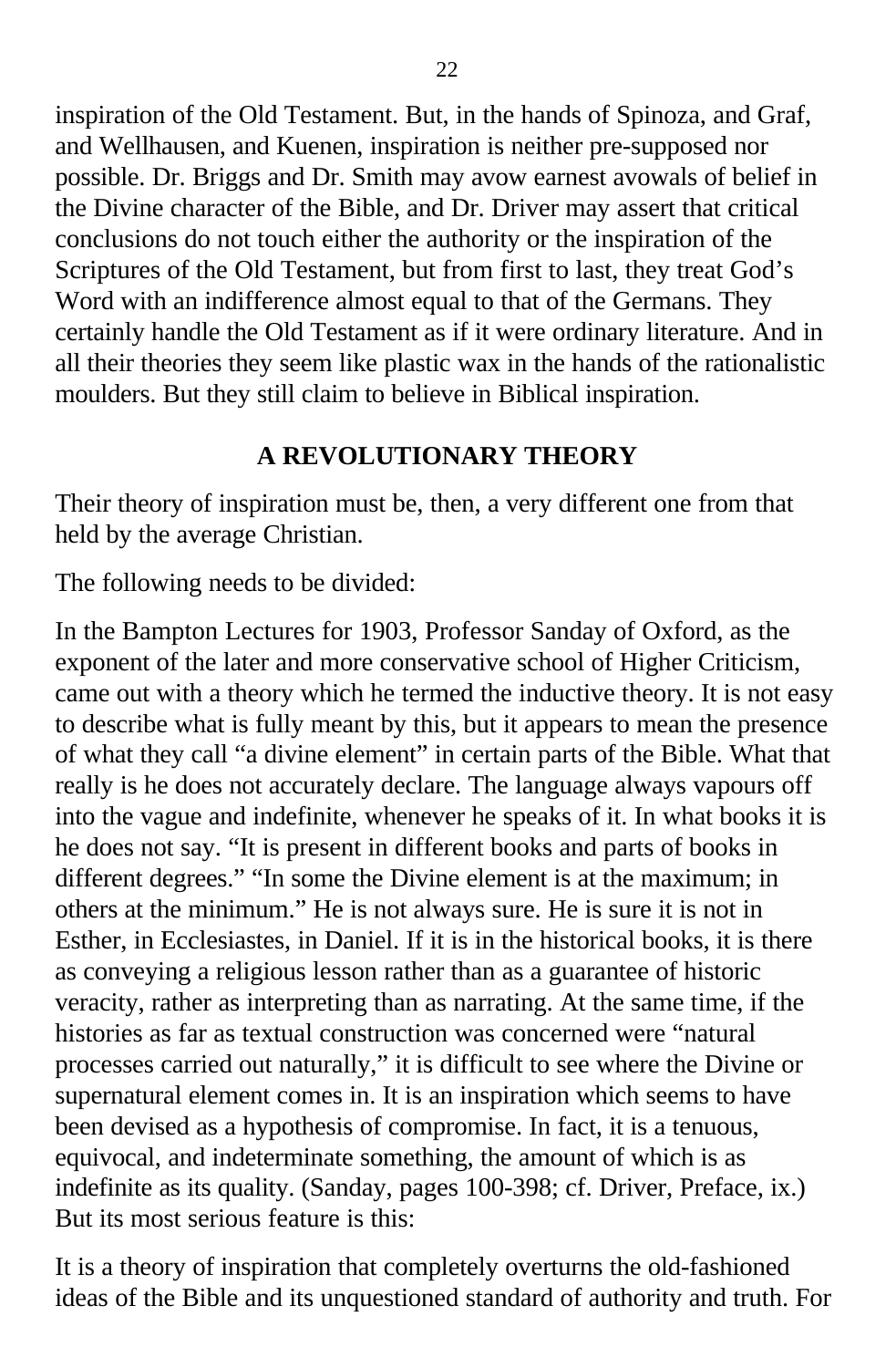whatever this so-called Divine element is, it ap- pears to be quite consistent with defective argument, incorrect interpretation, if not what the average man would call forgery or falsification.

It is, in fact, revolutionary. To accept it the Christian will have to completely readjust his ideas of honor and honesty, of falsehood and misrepresentation. Men used to think that forgery was a crime, and falsification a sin. Pusey, in his great work on Daniel, said that "to write a book under the name of another and to give it out to be his is in any case a forgery, dishonest in itself and destructive of all trustworthiness." (Pusey, Lectures on Daniel, page 1). But according to the Higher Critical position, all sorts of pseudonymous material, and not a little of it believed to be true by the Lord Jesus Christ Himself, is to be found in the Bible, and no antecedent objection ought to be taken to it.

Men used to think that inaccuracy would affect reliability and that proven inconsistencies would imperil credibility. But now it appears that there may not only be mistakes and errors on the part of copyists, but forgeries, intentional omissions, and misinterpretations on the part of authors, and yet, marvelous to say, faith is not to be destroyed, but to be placed on a firmer foundation. (Sanday, page 122). They have, according to Briggs, enthroned the Bible in a higher position than ever before. (Briggs, "The Bible, Church and Reason," page 149). Sanday admits that there is an element in the Pentateuch derived from Moses himself. An element! But he adds, "However much we may believe that there is a genuine Mosaic foundation in the Pentateuch, it is difficult to lay the finger upon it, and to say with confidence, here Moses himself is speaking." "The strictly Mosaic element in the Pentateuch must be indeterminate." "We ought not, perhaps, to use them (the visions of Exodus 3 and 33) without reserve for Moses himself" (pages 172-174-176). The ordinary Christian, however, will say: Surely if We deny the Mosaic authorship and the unity of the Pentateuch we must undermine its credibility. The Pentateuch claims to be Mosaic. It was the universal tradition of the Jews. It is expressly stated in nearly all the subsequent books of the Old Testament. The Lord Jesus said so most explicitly.  $(405/5)$ ohn 5:46-47).

## **IF NOT MOSES, WHO?**

For this thought must surely follow to the thoughtful man: If Moses did not write the Books of Moses, who did?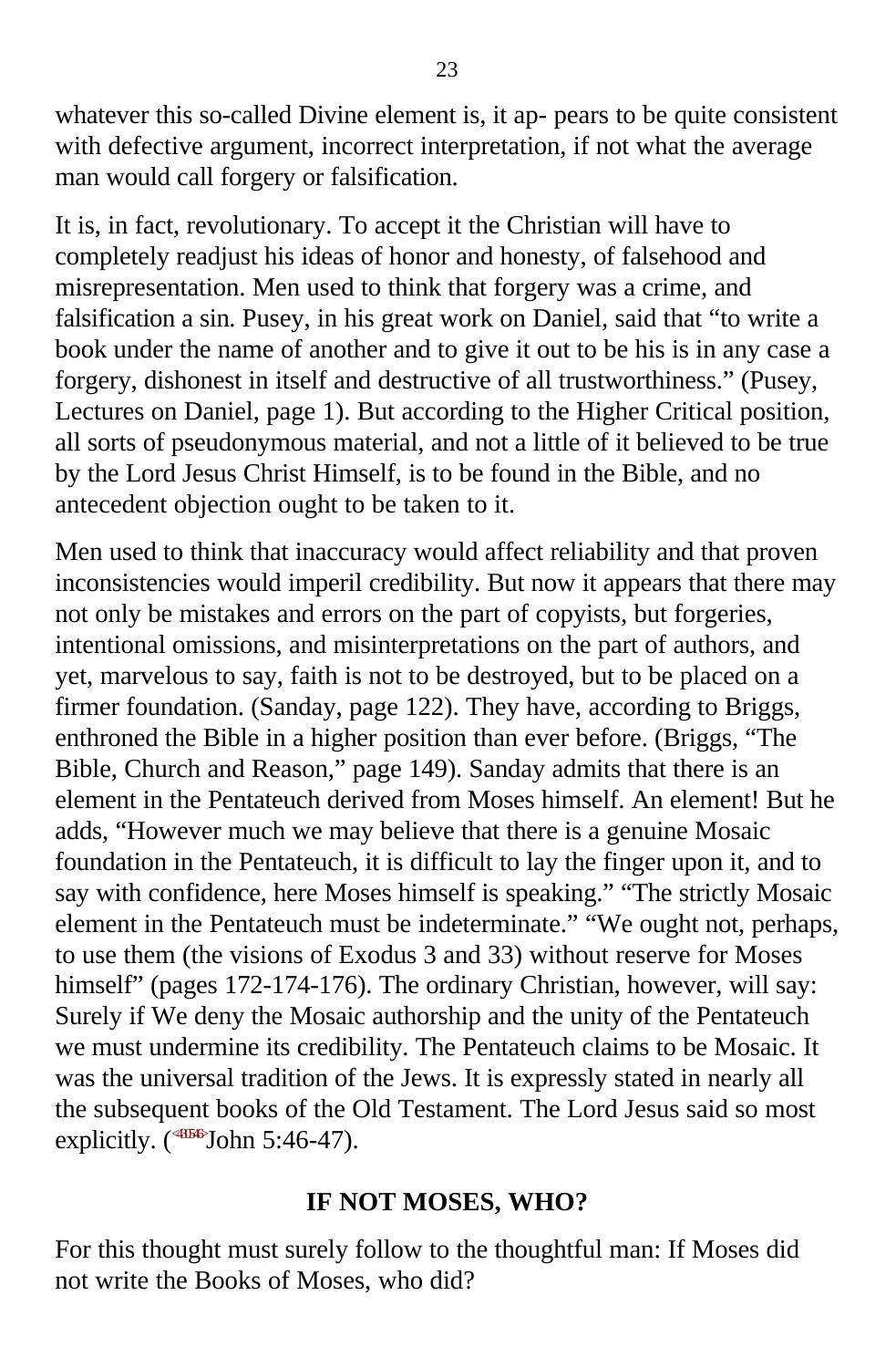If there were three or four, or six, or nine authorized original writers, why not fourteen, or sixteen, or nineteen? And then another and more serious thought must follow that. Who were these original writers, and who originated them? If there were manifest evidences of alterations, manipulations, inconsistencies and omissions by an indeterminate number of unknown and unknowable and undateable redactors, then the question arises, who were these redactors, and how far had they authority to redact, and who gave them this authority? If the redactor was the writer, was he an inspired writer, and if he was inspired, what was the degree of his inspiration; was it partial, plenary, inductive or indeterminate. This is a question of questions: What is the guarantee of the inspiration of the redactor, and who is its guarantor? Moses we know, and Samuel we know, and Daniel we know, but ye anonymous and pseudonymous, who are ye? The Pentateuch, with Mosaic authorship, as Scriptural, divinely accredited, is upheld by Catholic tradition and scholarship, and appeals to reason. But a mutilated cento or scrap-book of anonymous compilations, with its preand post-exilic redactors and redactions, is confusion worse confounded. At least that is the way it appears to the average Christian. He may not be an expert in philosophy or theology, but his common sense must surely be allowed its rights. And that is the way it appears, too, to such an illustrious scholar and critic as Dr. Emil Reich. (Contemporary Review, April, 1905, page 515).

It is not possible then to accept the Kuenen-Wellhausen theory of the structure of the Old Testament and the Sanday-Driver theory of its inspiration without undermining faith in the Bible as the Word of God. For the Bible is either the Word of God, or it is not. The children of Israel were the children of the Only Living and True God, or they were not. If their Jehovah was a mere tribal deity, and their religion a human evolution; if their sacred literature was natural with mythical and pseudonymous admixtures; then the Bible is dethroned from its throne as the exclusive, authoritative, Divinely inspired Word of God. It simply ranks as one of the sacred books of the ancients with similar claims of inspiration and revelation. Its inspiration is an indeterminate quantity and any man has a right to subject it to the judgment of his own critical insight, and to receive just as much of it as inspired as he or some other person believes to be inspired. When the contents have passed through the sieve of his judgment the inspired residuum may be large, or the inspired residuum may be small. If he is a conservative critic it may be fairly large, a maximum; if he is a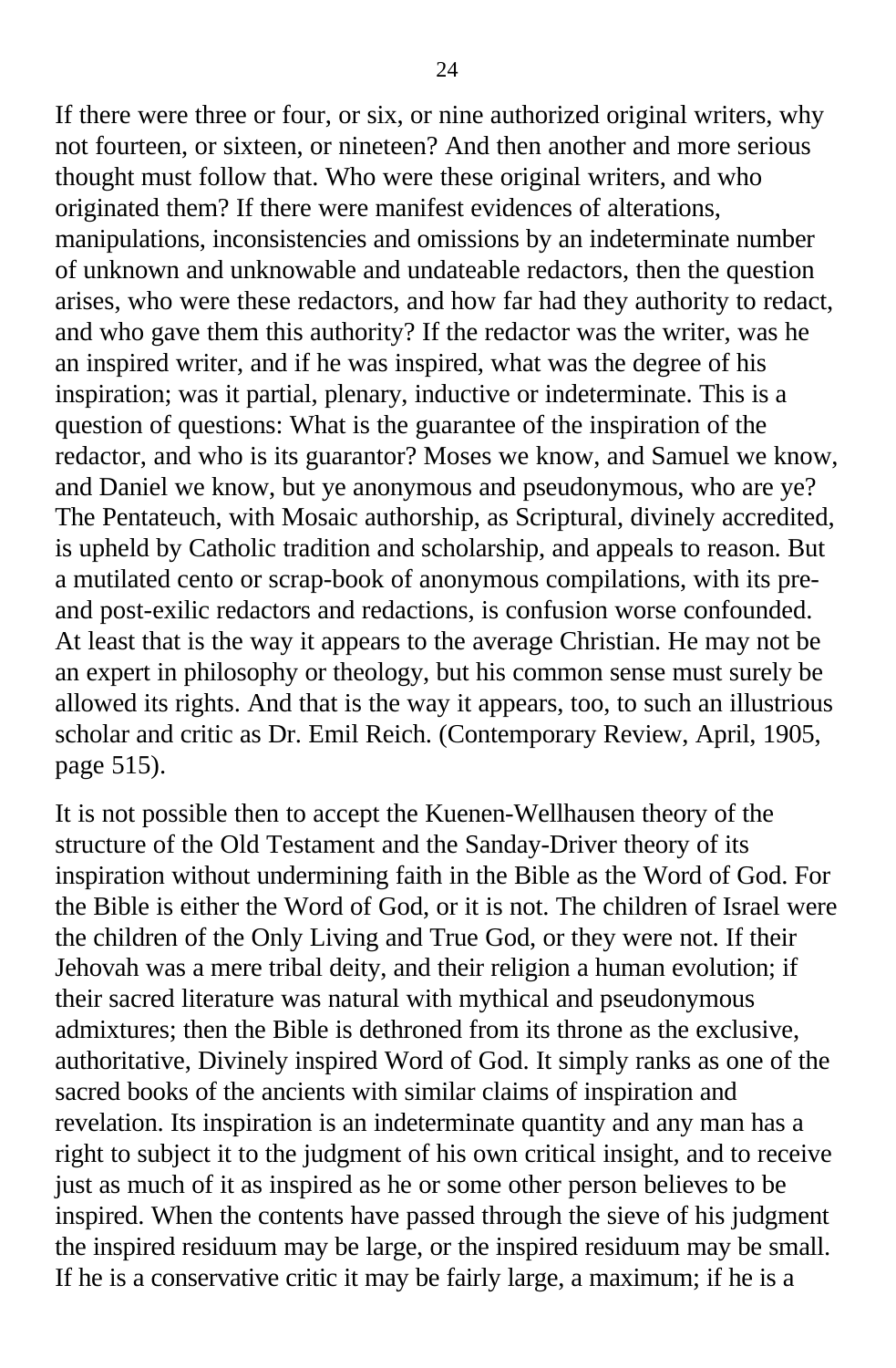more advanced critic it may be fairly small, a minimum. It is simply the ancient literature of a religious people containing somewhere the Word of God;

"a revelation of no one knows what, made no one knows how, and lying no one knows where, except that it is to be somewhere between Genesis and Revelation, but probably to the exclusion of both." (Pusey, Daniel, xxviii.)

#### **NO FINAL AUTHORITY**

Another serious consequence of the Higher Critical movement is that it threatens the Christian system of doctrine and the whole fabric of systematic theology. For up to the present time any text from any part of the Bible was accepted as a proof-text for the establishment of any truth of Christian teaching, and a statement from the Bible was considered an end of controversy. The doctrinal systems of the Anglican, the Presbyterian, the Methodist and other Churches are all based upon the view that the Bible contains the truth, the whole truth, and nothing but the truth. (See 39 Articles Church of England, vi, ix, xx, etc.) They accept as an axiom that the Old and New Testaments in part, and as a whole, have been given and sealed by God the Father, God the Son, and God the Holy Ghost. All the doctrines of the Church of Christ, from the greatest to the least, are based on this. All the proofs of the doctrines are based also on this. No text was questioned; no book was doubted; all Scripture was received by the great builders of our theological systems with that unassailable belief in the inspiration of its texts, which was the position of Christ and His apostles.

But now the Higher Critics think they have changed all that.

They claim that the science of criticism has dispossessed the science of systematic theology. Canon Henson tells us that the day has gone by for proof-texts and harmonies. It is not enough now for a theologian to turn to a book in the Bible, and bring out a text in order to establish a doctrine. It might be in a book, or in a portion of the Book that the German critics have proved to be a forgery, or an anachronism. It might be in Deuteronomy, or in Jonah, or in Daniel, and in that case, of course, it would be out of the question to accept it. The Christian system, therefore, will have to be re-adjusted if not revolutionized, every text and chapter and book will have to be inspected and analyzed in the light of its date, and origin, and circumstances, and authorship, and so on, and only after it has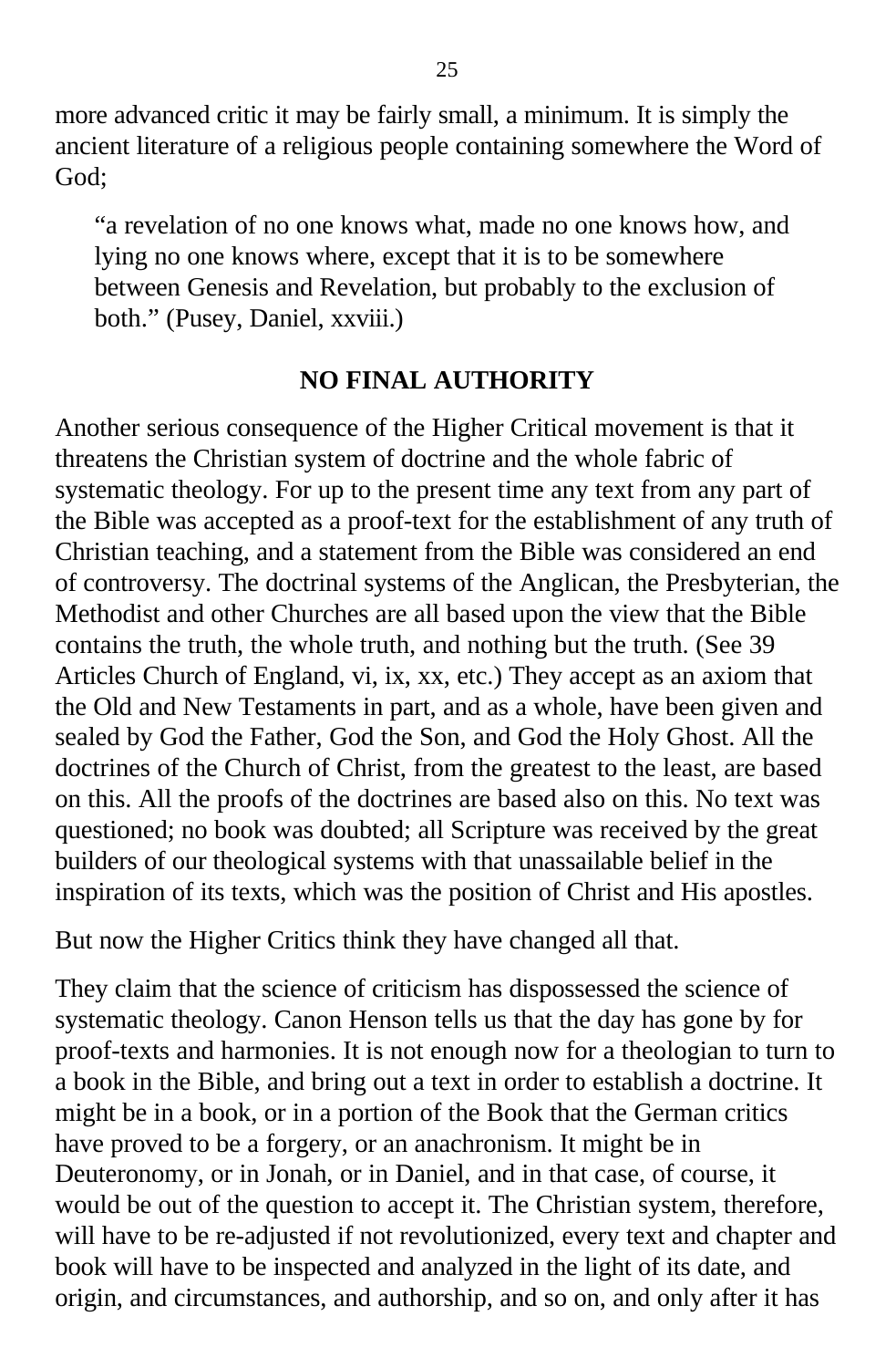passed the examining board of the modern Franco-Dutch-German criticism will it be allowed to stand as a proof-text for the establishment of any Christian doctrine. But the most serious consequence of this theory of the structure and inspiration of the Old Testament is that it overturns the juridic authority of our Lord Jesus Christ.

### **WHAT OF CHRIST'S AUTHORITY?**

The attitude of Christ to the Old Testament Scriptures must determine ours. He is God. He is truth. His is the final voice. He is the Supreme Judge. There is no appeal from that court. Christ Jesus the Lord believed and affirmed the historic veracity of the whole of the Old Testament writings implicitly ( $\frac{4244}{L}$ Luke 24:44). And the Canon, or collection of Books of the Old Testament, was precisely the same in Christ's time as it is today. And further. Christ Jesus our Lord believed and emphatically affirmed the Mosaic authorship of the Pentateuch ( $4057$ )Matthew 5:17-18;  $41226$ )Mark 12:26-36;  $\text{QED}$ Luke 16:31;  $\text{QED}$  John 5:46-47). That is true, the critics say. But, then, neither Christ nor His Apostles were critical scholars! Perhaps not in the twentieth century sense of the term. But, as a German scholar said, if they were not critici doctores, they were doctores veritatis who did not come into the world to fortify popular errors by their authority. But then they say, Christ's knowledge as man was limited. He grew in knowledge ( $402.52$ ). Surely that implies His ignorance. And if His ignorance, why not His ignorance with regard to the science of historical criticism? (Gore, Lux Mundi, page 360; Briggs, H. C. of Hexateuch, page 28). Or even if He did know more than His age, He probably spoke as He did in accommodation with the ideas of His contemporaries! (Briggs, page 29).

In fact, what they mean is practically that Jesus did know perfectly well that Moses did not write the Pentateuch, but allowed His disciples to believe that Moses did, and taught His disciples that Moses did, simply because He did not want to upset their simple faith in the whole of the Old Testament as the actual and authoritative and Divinely revealed Word of God. (See Driver, page 12). Or else, that Jesus imagined, like any other Jew of His day, that Moses wrote the books that bear his name, and believed, with the childlike Jewish belief of His day, the literal inspiration, Divine authority and historic veracity of the Old Testament, and yet was completely mistaken, ignorant of the simplest facts, and wholly in error. In other words, He could not tell a forgery from an original, or a pious fiction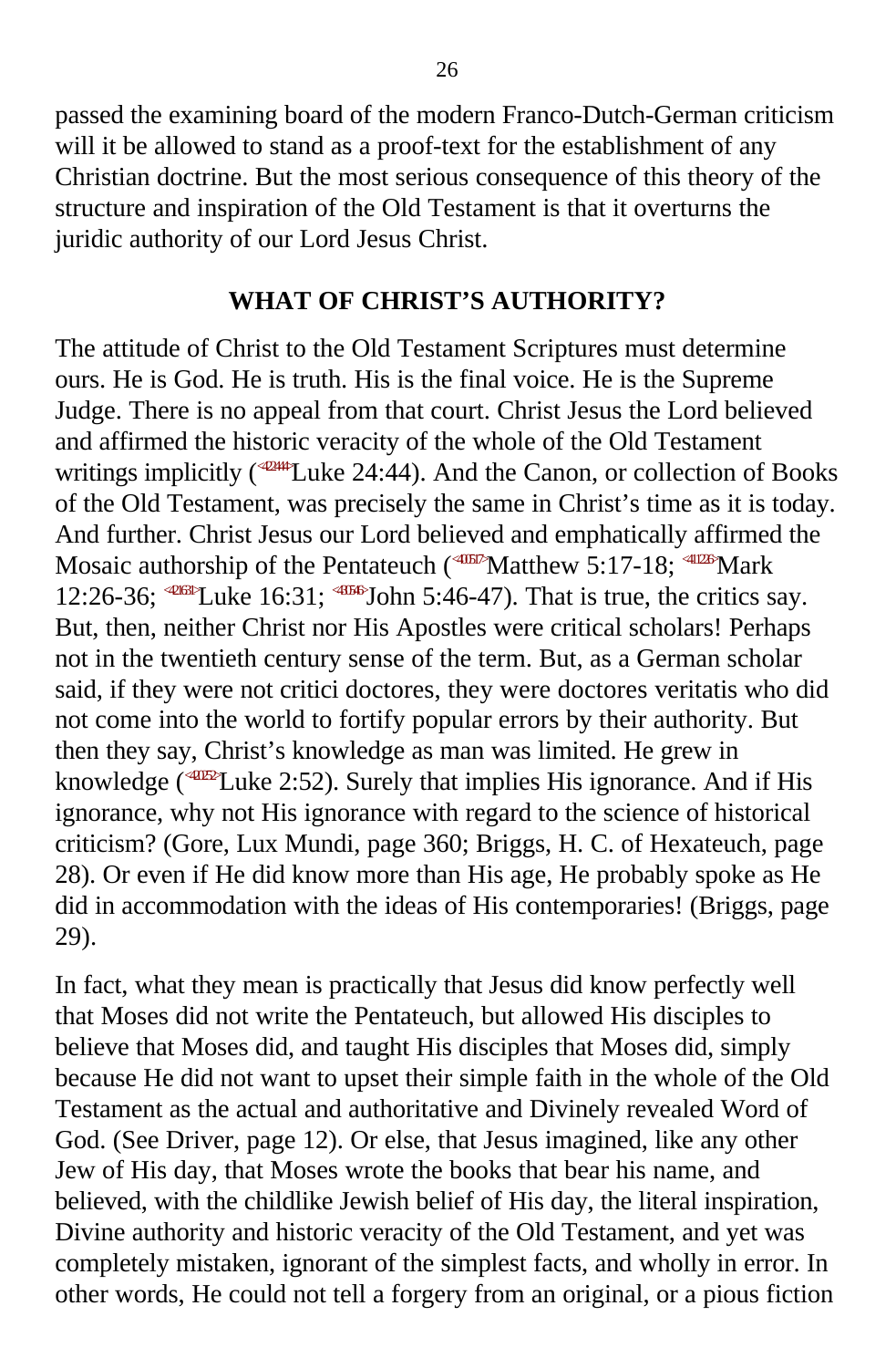from a genuine document. (The analogy of Jesus speaking of the sun rising as an instance of the theory of accommodation is a very different thing).

This, then, is their position: Christ knew the views He taught were false, and yet taught them as truth. Or else, Christ didn't know they were false and believed them to be true when they were not true. In either case the Blessed One is dethroned as True God and True Man. If He did not know the books to be spurious when they were spurious and the fables and myths to be mythical and fabulous; if He accepted legendary tales as trustworthy facts, then He was not and is not omniscient. He was not only intellectually fallible, He was morally fallible; for He was not true enough "to miss the ring of truth" in Deuteronomy and Daniel.

And further. If Jesus did know certain of the books to be lacking in genuineness, if not spurious and pseudonymous; if He did know the stories of the Fall and Lot and Abraham and Jonah and Daniel to be allegorical and imaginary, if not unverifiable and mythical, then He was neither trustworthy nor good. "If it were not so, I would have told you." We feel, those of us who love and trust Him, that if these stories were not true, if these books were a mass of historical unveracities, if Abraham was an eponymous hero, if Joseph was an astral myth, that He would have told us so. It is a matter that concerned His honor as a Teacher as well as His knowledge as our God. As Canon Liddon has conclusively pointed out, if our Lord was unreliable in these historic and documentary matters of inferior value, how can He be followed as the teacher of doctrinal truth and the revealer of God? ( $402$ Iohn 3:12). (Liddon, Divinity of Our Lord, pages 475-480).

#### **AFTER THE KENOSIS**

Men say in this connection that part of the humiliation of Christ was His being touched with the infirmities of our human ignorance and fallibilities. They dwell upon the so-called doctrine of the Kenosis, or the emptying, as explaining satisfactorily His limitations. But Christ spoke of the Old Testament Scriptures after His resurrection. He affirmed after His glorious resurrection that

"all things must be fulfilled which were written in the law of Moses, and in the prophets, and in the Psalms Concerning Me" ( $\frac{2244}{\text{Luke}}$ 24:44).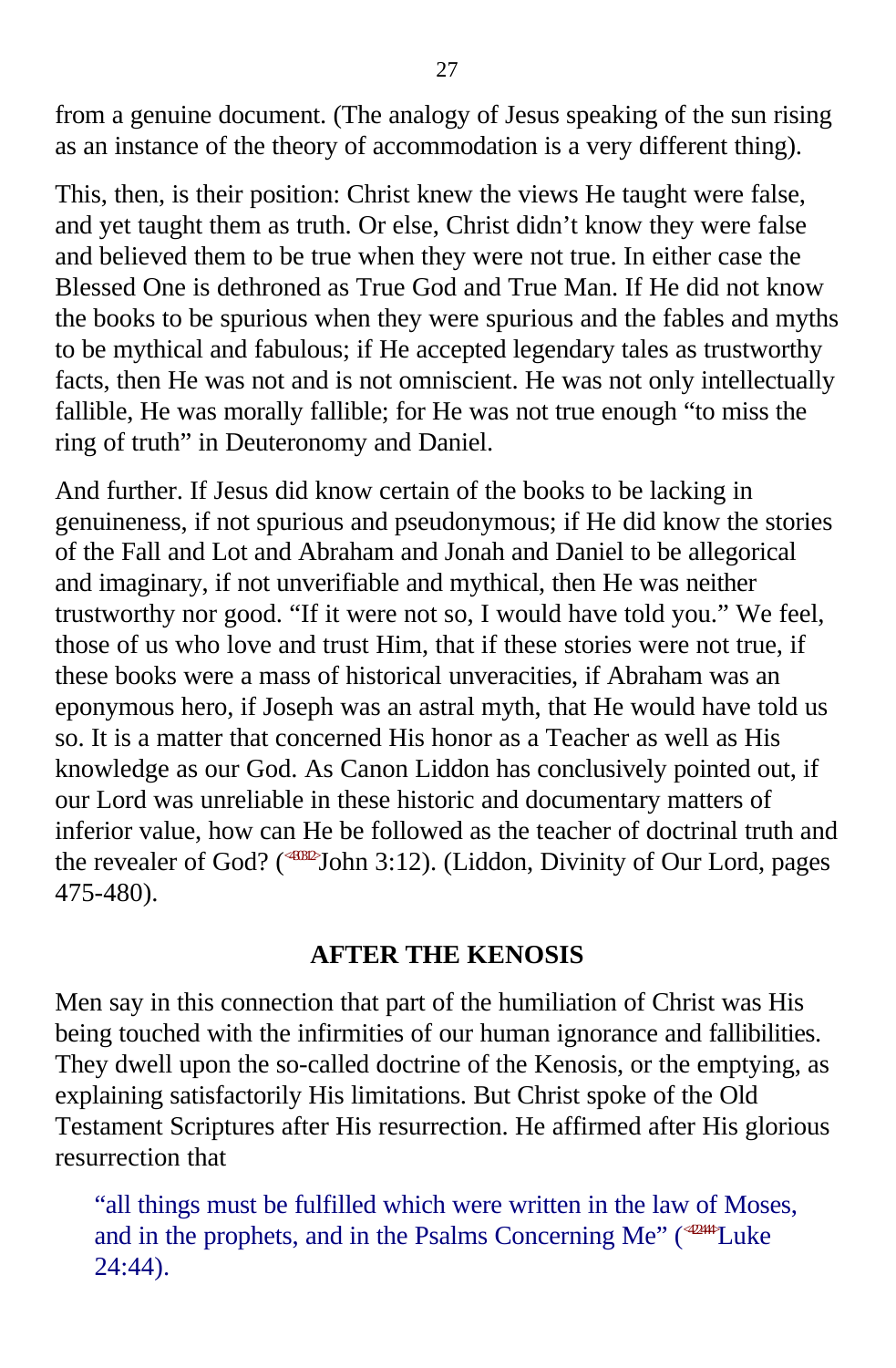This was not a statement made during the time of the Kenosis, when Christ was a mere boy, or a youth, or a mere Jew after the flesh ( $481$ <sup>11</sup> Corinthians 13:11). It is the statement of Him Who has been declared the Son of God with power. It is the Voice that is final and overwhelming. The limitations of the Kenosis are all abandoned now, and yet the Risen Lord not only does not give a shadow of a hint that any statement in the Old Testament is inaccurate or that any portion thereof needed revision or correction, not only most solemnly declared that those books which we receive as the product of Moses were indeed the books of Moses, but authorized with His Divine imprimatur the whole of the Old Testament Scriptures from beginning to end.

There are, however, two or three questions that must be raised, as they will have to be faced by every student of present day problems. The first is this: Is not refusal of the higher critical conclusions mere opposition to light and progress and the position of ignorant alarmists and obscurantists?

### **NOT OBSCURANTISTS**

It is very necessary to have our minds made perfectly clear on this point, and to remove not a little dust of misunderstanding.

The desire to receive all the light that the most fearless search for truth by the highest scholarship can yield is the desire of every true believer in the Bible. No really healthy Christian mind can advocate obscurantism. The obscurant who opposes the investigation of scholarship, and would throttle the investigators, has not the spirit of Christ. In heart and attitude he is a Mediaevalist. To use Bushnell's famous apologue, he would try to stop the dawning of the day by wringing the neck of the crowing cock. No one wants to put the Bible in a glass case. But it is the duty of every Christian who belongs to the noble army of truth-lovers to test all things and to hold fast that which is good. He also has rights even though he is, technically speaking, unlearned, and to accept any view that contradicts his spiritual judgment simply because it is that of a so-called scholar, is to abdicate his franchise as a Christian and his birthright as a man. (See that excellent little work by Professor Kennedy, "Old Testament Criticism and the Rights of the Unlearned," F. H. Revell). And in his right of private judgment he is aware that while the privilege of investigation is conceded to all, the conclusions of an avowedly prejudiced scholarship must be subjected to a peculiarly searching analysis. The most ordinary Bible reader is learned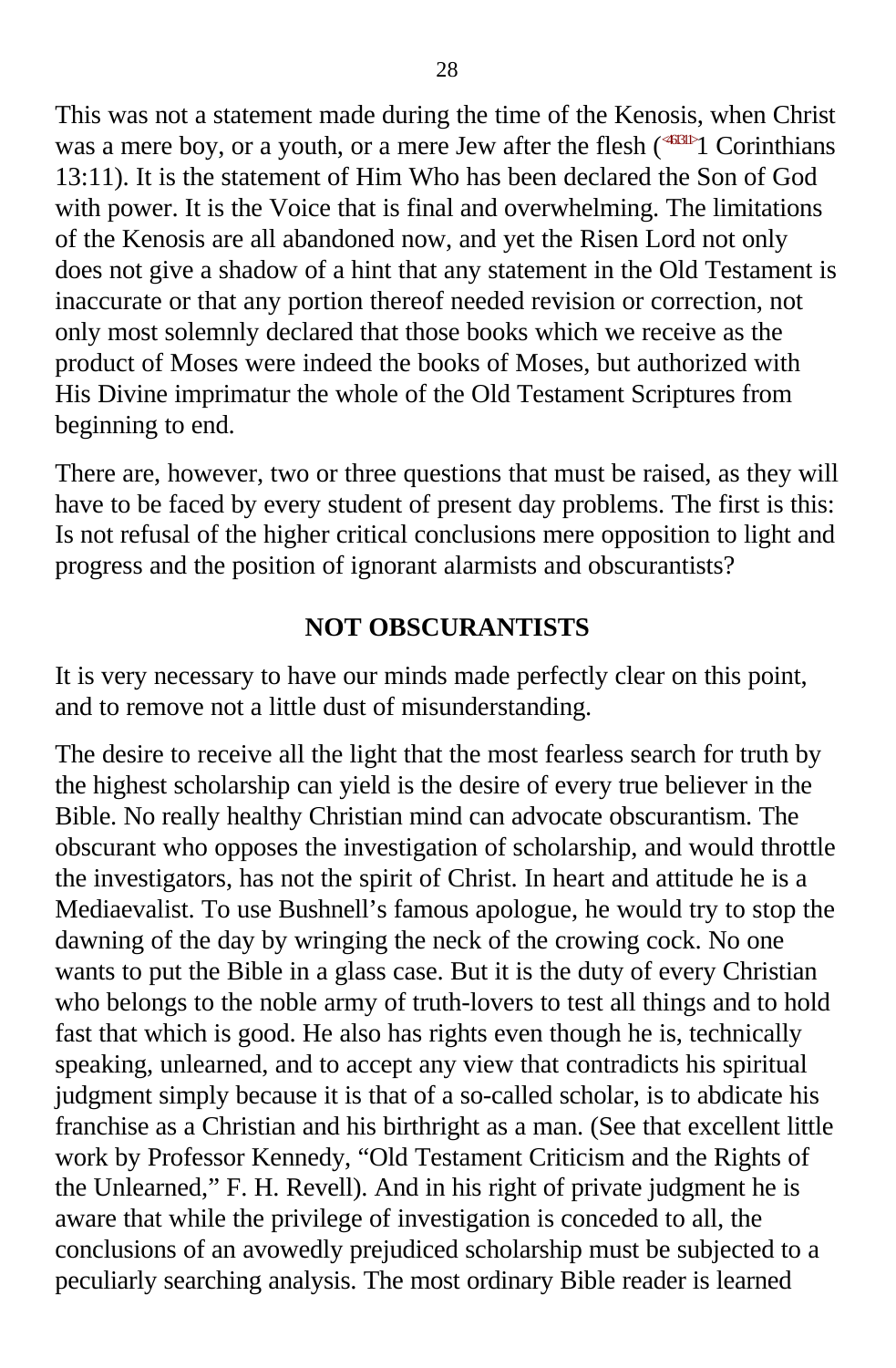enough to know that the investigation of the Book that claims to be supernatural by those who are avowed enemies of all that is supernatural, and the study of subjects that can be understood only by men of humble and contrite heart by men who are admittedly irreverent in spirit, must certainly be received with caution. (See Parker's striking work, "None Like It," F. H. Revell, and his last address).

### **THE SCHOLARSHIP ARGUMENT**

The second question is also serious: Are we not bound to receive these views when they are advanced, not by rationalists, but by Christians, and not by ordinary Christians, but by men of superior and unchallengeable scholarship?

There is a widespread idea among younger men that the so-called Higher Critics must be followed because their scholarship settles the questions. This is a great mistake. No expert scholarship can settle questions that require a humble heart, a believing mind and a reverent spirit, as well as a knowledge of Hebrew and philology; and no scholarship can be relied upon as expert which is manifestly characterized by a biased judgment, a curious lack of knowledge of human nature, and a still more curious deference to the views of men with a prejudice against the supernatural. No one can read such a suggestive and sometimes even such an inspiring writer as George Adam Smith without a feeling of sorrow that he has allowed this German bias of mind to lead him into such an assumption of infallibility in many of his positions and statements. It is the same with Driver. With a kind of sic volo sic jubeo airy ease he introduces assertions and propositions that would really require chapter after chapter, if not even volume after volume, to substantiate. On page after page his "must be," and "could not possibly be," and "could certainly not," extort from the average reader the natural exclamation: "But why?" "Why not?" "Wherefore?" "On what grounds?" "For what reason?" "Where are the proofs?" But of proofs or reason there is not a trace. The reader must be content with the writer's assertions. It reminds one, in fact, of the "we may well suppose," and "perhaps" of the Darwinian who offers as the sole proof of the origination of a different species his random supposition! ("Modern Ideas of Evolution," Dawson, pages 53-55).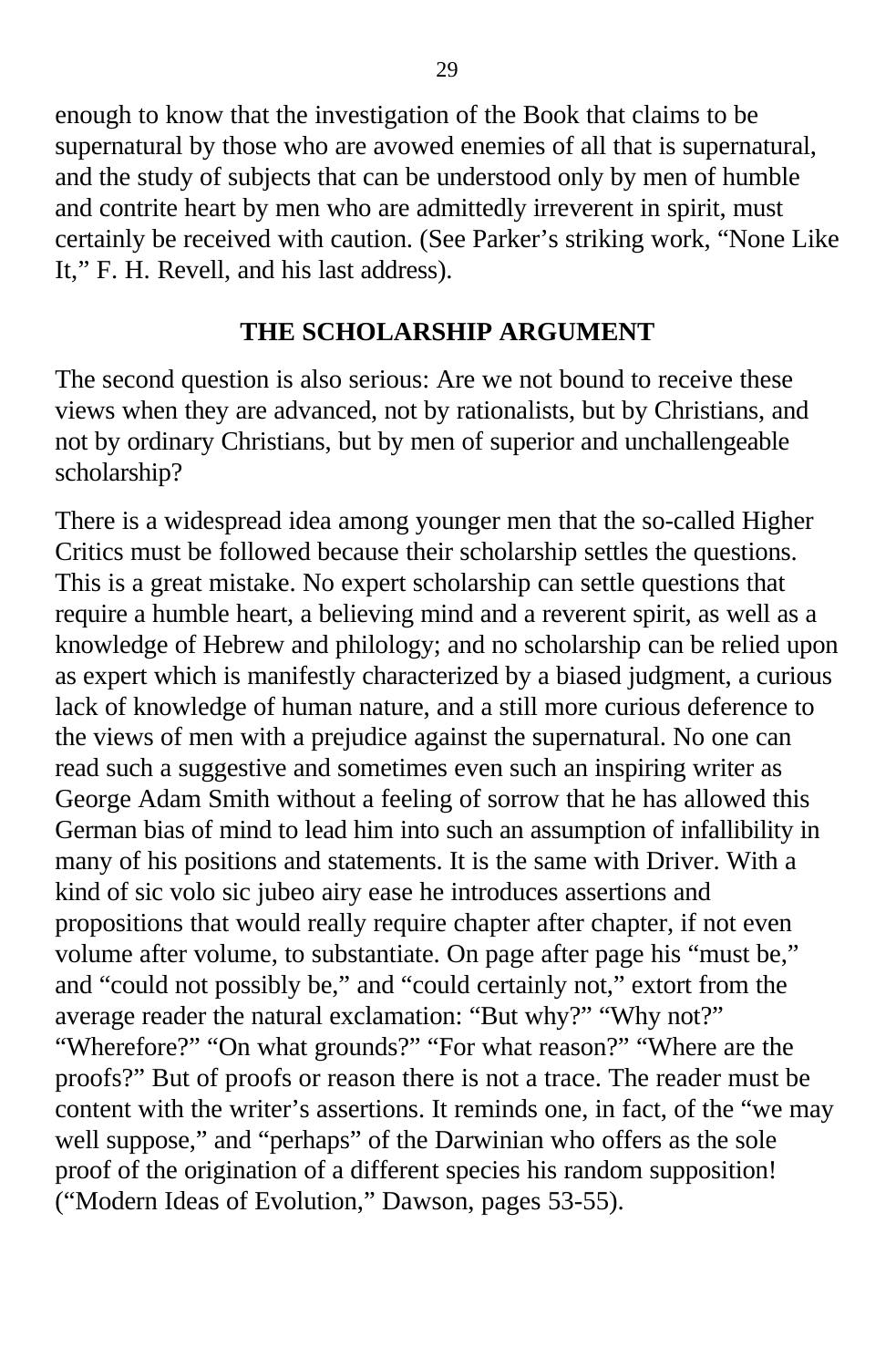### **A GREAT MISTAKE**

There is a widespread idea also among the younger students that because Graf and Wellhausen and Driver and Cheyne are experts in Hebrew that, therefore, their deductions as experts in language must be received. This, too, is a mistake. There is no such difference in the Hebrew of the so-called original sources of the Hexateuch as some suppose. The argument from language, says Professor Bissell ("Introduction to Genesis in Colors," page vii), requires extreme care for obvious reasons. There is no visible cleavage line among the supposed sources. Any man of ordinary intelligence can see at once the vast difference between the English of Tennyson and Shakespeare, and Chaucer and Sir John de Mandeville. But no scholar in the world ever has or ever will be able to tell the dates of each and every book in the Bible by the style of the Hebrew. (See Sayce, "Early History of the Hebrews," page 109). The unchanging Orient knows nothing of the swift lingual variations of the Occident. Pusey, with his masterly scholarship, has shown how even the Book of Daniel, from the standpoint of philology, cannot possibly be a product of the time of the Maccabees. ("On Daniel," pages 23-59). The late Professor of Hebrew in the University of Toronto, Professor Hirschfelder, in his very learned work on Genesis, says:

"We would search in vain for any peculiarity either in the language or the sense that would indicate a two-fold authorship."

As far as the language of the original goes, "the most fastidious critic could not possibly detect the slightest peculiarity that would indicate it to be derived from two sources" (page 72). Dr. Emil Reich also, in his "Bankruptcy of the Higher Criticism," in the Contemporary Review, April, 1905, says the same thing.

#### **NOT ALL ON ONE SIDE**

A third objection remains, a most serious one. It is that all the scholarship is on one side. The old-fashioned conservative views are no longer maintained by men with pretension to scholarship. The only people who oppose the Higher Critical views are the ignorant, the prejudiced, and the illiterate. (Briggs' "Bible, Church and Reason," pages 240-247).

This, too, is a matter that needs a little clearing up. In the first place it is not fair to assert that the upholders of what are called the old-fashioned or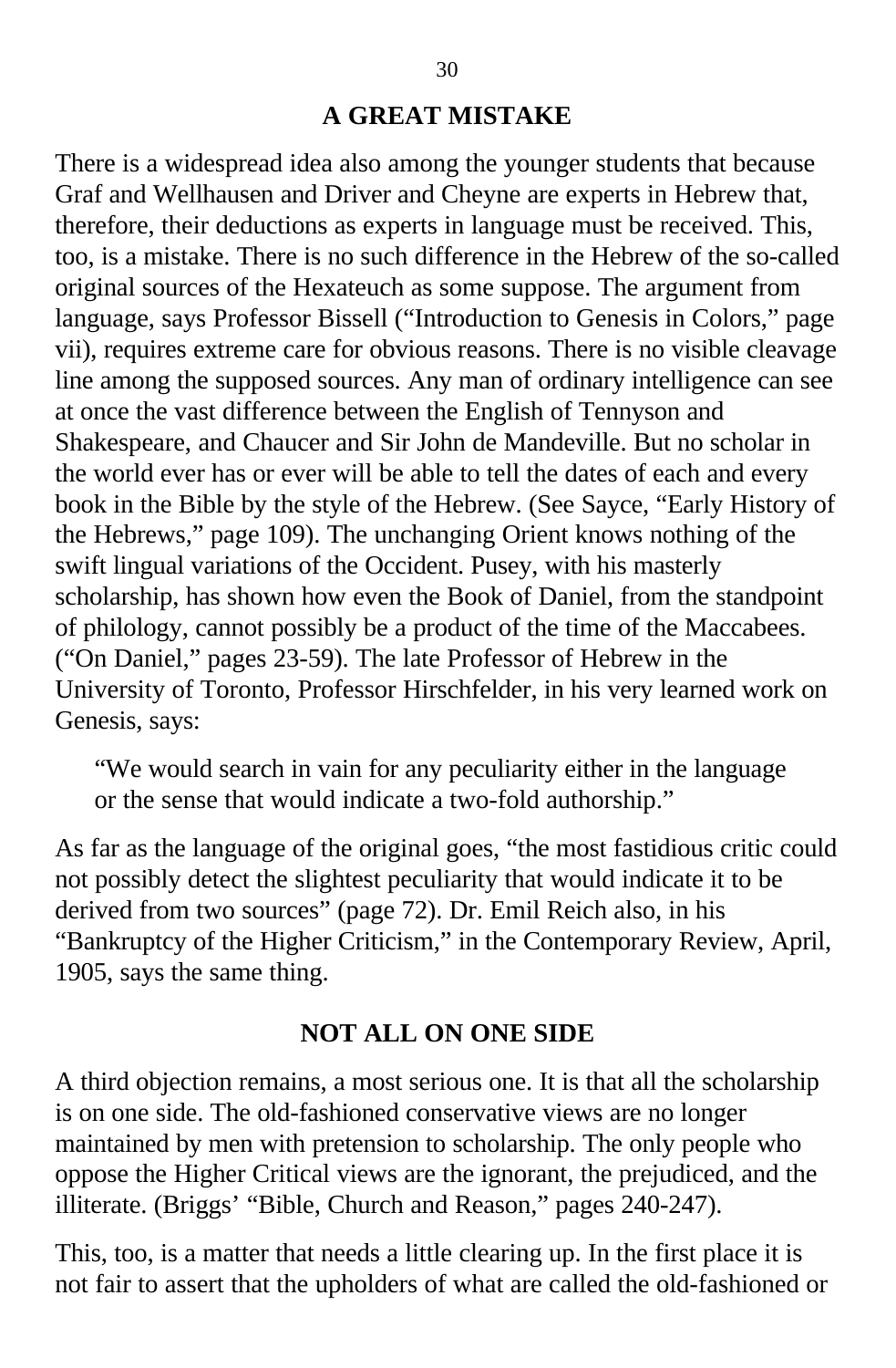traditional views of the Bible are opposed to the pursuit of scientific Biblical investigation. It is equally unfair to imagine that their opposition to the views of the Continental school is based upon ignorance and prejudice.

What the Conservative school oppose is not Biblical criticism, but Biblical criticism by rationalists. They do not oppose the conclusions of Wellhausen and Kuenen because they are experts and scholars; they oppose them because the Biblical criticism of rationalists and unbelievers can be neither expert nor scientific. A criticism that is characterized by the most arbitrary conclusions from the most spurious assumptions has no right to the word scientific. And further. Their adhesion to the traditional views is not only conscientious but intelligent. They believe that the old-fashioned views are as scholarly as they are Scriptural. It is the fashion in some quarters to cite the imposing list of scholars on the side of the German school, and to sneeringly assert that there is not a scholar to stand up for the old views of the Bible.

This is not the case. Hengstenberg of Basle and Berlin, was as profound a scholar as Eichhorn, Vater or De Wette; and Keil or Kurtz, and Zahn and Rupprecht were competent to compete with Reuss and Kuenen. Wilhelm Moller, who confesses that he was once "immovably convinced of the irrefutable correctness of the Graf-Wellhausen hypothesis," has revised his former radical conclusions on the ground of reason and deeper research as a Higher Critic; and Professor Winckler, who has of late overturned the assured and settled results of the Higher Critics from the foundations, is, according to Orr, the leading Orientalist in Germany, and a man of enormous learning.

Sayce, the Professor of Assyriology at Oxford, has a right to rank as an expert and scholar with Cheyne, the Oriel Professor of Scripture Interpretation. Margoliouth, the Laudian Professor of Arabic at Oxford, as far as learning is concerned, is in the same rank with Driver, the Regius Professor of Hebrew, and the conclusion of this great scholar with regard to one of the widely vaunted theories of the radical school, is almost amusing in its terseness.

"Is there then nothing in the splitting theories," he says in summarizing a long line of defense of the unity of the book of Isaiah; "is there then nothing in the splitting theories? To my mind, nothing at all!" ("Lines of Defense," page 136).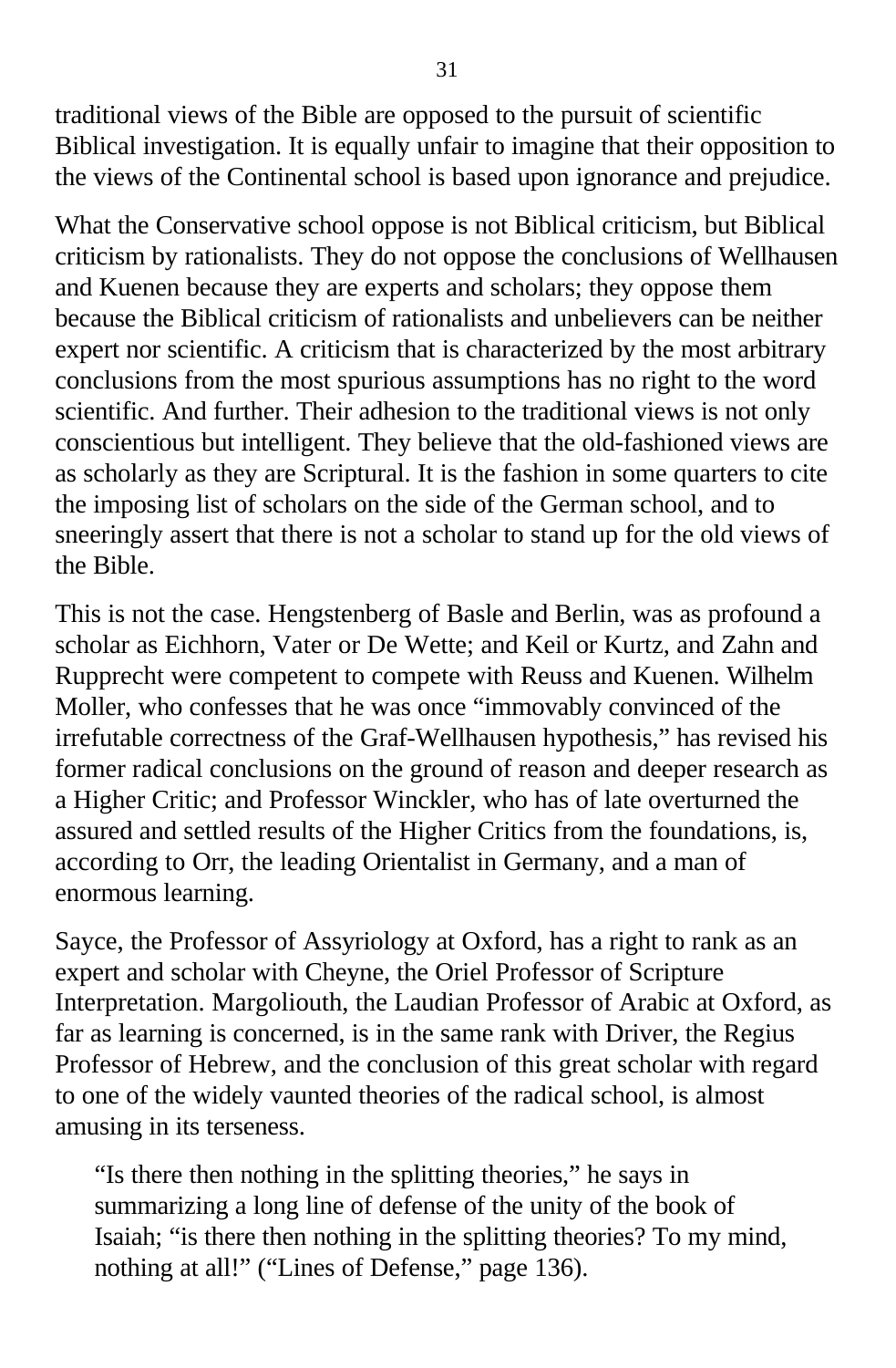Green and Bissell are as able, if not abler, scholars than Robertson Smith and Professor Briggs, and both of these men, as a result of the widest and deepest research, have come to the conclusion that the theories of the Germans are unscientific, unhistorical, and unscholarly. The last words of Professor Green in his very able work on the "Higher Criticism of the Pentateuch" are most suggestive. "Would it not be wiser for them to revise their own ill-judged alliance with the enemies of evangelical truth, and inquire whether Christ's view of the Old Testament may not, after all, be the true view?"

Yes. That, after all, is the great and final question. We trust we are not ignorant. We feel sure we are not malignant. We desire to treat no man unfairly, or set down aught in malice.

But we desire to stand with Christ and His Church. If we have any prejudice, we would rather be prejudiced against rationalism. If we have any bias, it must be against a teaching which unsteadies heart and unsettles faith. Even at the expense of being thought behind the times, we prefer to stand with our Lord and Saviour Jesus Christ in receiving the Scriptures as the Word of God, without objection and without a doubt. A little learning, and a little listening to rationalistic theorizers and sympathizers may incline us to uncertainty; but deeper study and deeper research will incline us as it inclined Hengstenberg and Moller, to the profoundest conviction of the authority and authenticity of the Holy Scriptures, and to cry, "Thy word is very pure; therefore, Thy servant loveth it."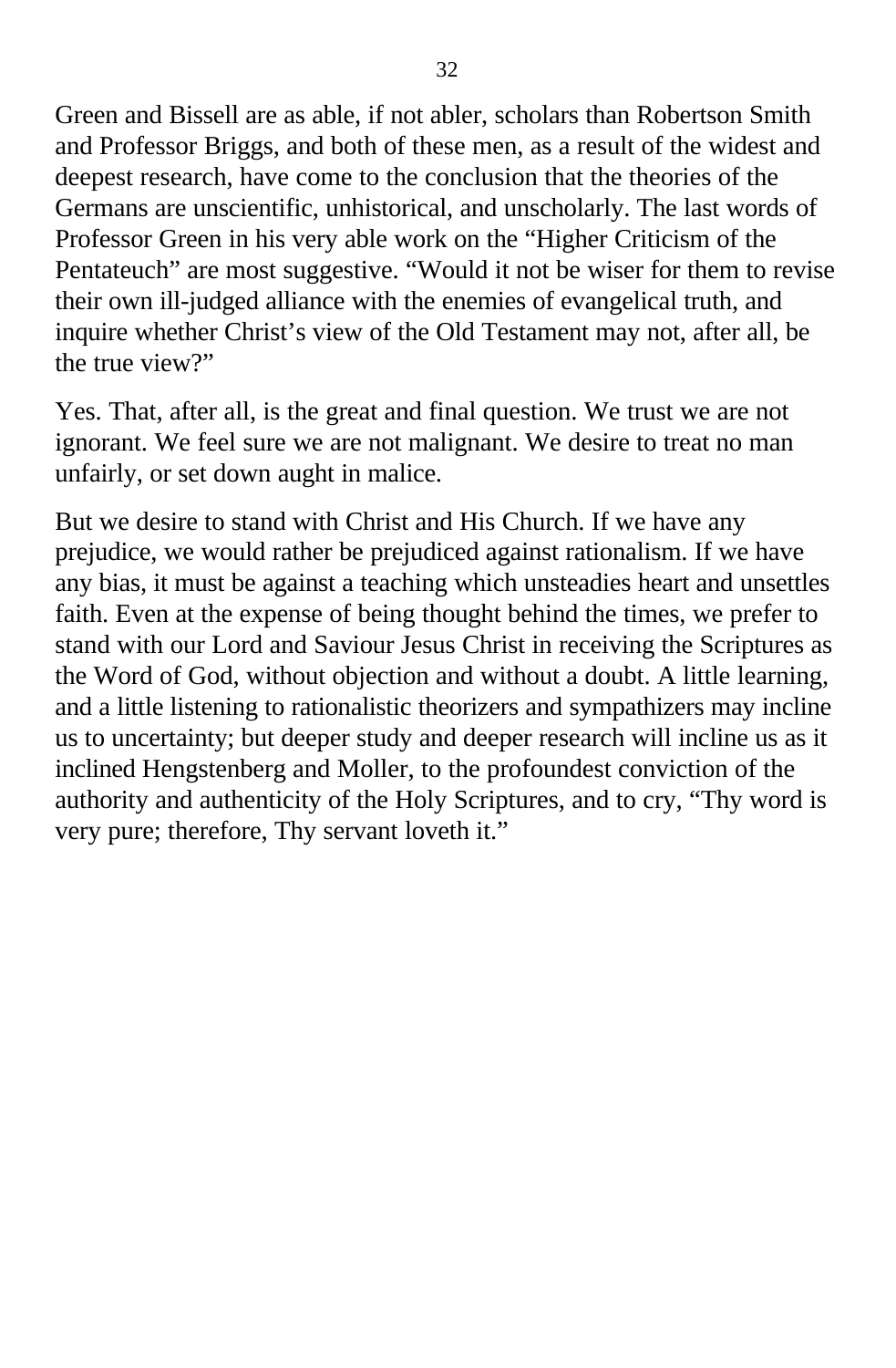# CHAPTER 2

## THE MOSAIC AUTHORSHIP OF THE **PENTATEUCH**

#### **BY PROFESSOR GEORGE FREDERICK WRIGHT, D. D., LL. D.,**

#### *Oberlin College, Oberlin, Ohio*

During the last quarter of a century an influential school of critics has deluged the world with articles and volumes attempting to prove that the Pentateuch did not originate during the time of Moses, and that most of the laws attributed to him did not come into existence until several centuries after his death, and many of them not till the time of Ezekiel. By these critics the patriarchs are relegated to the realm of myth or dim legend and the history of the Pentateuch generally is discredited. In answering these destructive contentions and defending the history which they discredit we can do no better than to give a brief summary of the arguments of Mr. Harold M. Wiener, a young orthodox Jew, who is both a well established barrister in London, and a scholar of the widest attainments. What he has written upon the subject during the last ten years would fill a thousand octavo pages; while our condensation must be limited to less than twenty. In approaching the subject it comes in place to consider

#### **1. THE BURDEN OF PROOF**

The Mosaic authorship of the Pentateuch has until very recent times been accepted without question by both Jews and Christians. Such acceptance, coming down to us in unbroken line from the earliest times of which we have any information, gives it the support of what is called general consent, which, while perhaps not absolutely conclusive, compels those who would discredit it to produce incontrovertible opposing evidence. But the evidence which the critics produce in this case is wholly circumstantial, consisting of inferences derived from a literary analysis of the documents and from the application of a discredited evolutionary theory concerning the development of human institutions.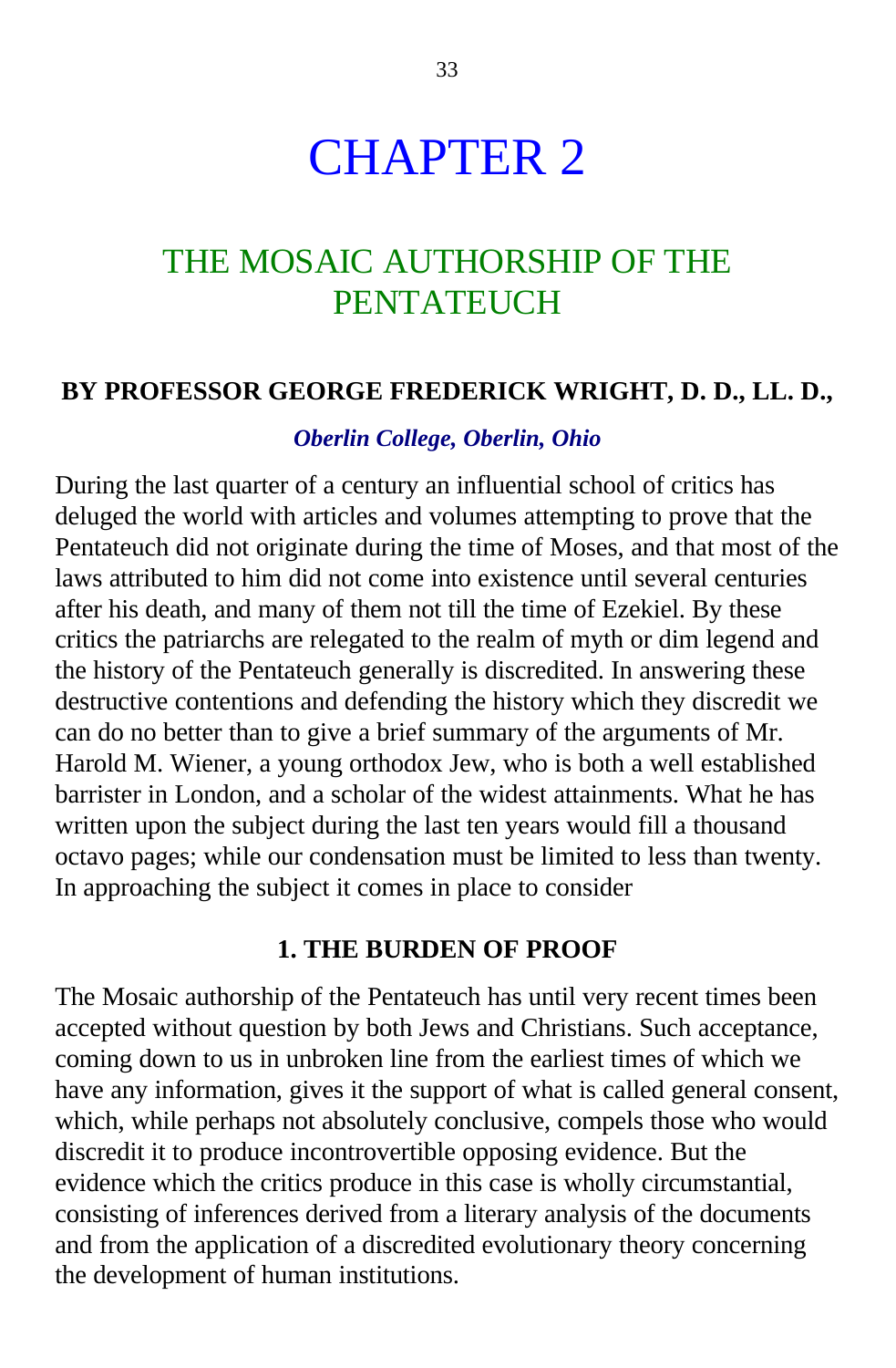#### **2. FAILURE OF THE ARGUMENT FROM LITERARY ANALYSIS**

#### *(a) Evidence of Textual Criticism.*

It is an instructive commentary upon the scholarly pretensions of this whole school of critics that, without adequate examination of the facts, they have based their analysis of the Pentateuch upon the text which is found in our ordinary Hebrew Bibles. While the students of the New Testament have expended an immense amount of effort in the comparison of manuscripts, and versions, and quotations to determine the original text, these Old Testament critics have done scarcely anything in that direction. This is certainly a most unscholarly proceeding, yet it is admitted to be the fact by a higher critic of no less eminence than Principal J. Skinner of Cambridge, England, who has been compelled to write: "I do not happen to know of any work which deals exhaustively with the subject, the determination of the original Hebrew texts from the critical standpoints."

Now the fact is that while the current Hebrew text, known as the Massoretic, was not established until about the seventh century A.D., we have abundant material with which to compare it and carry us back to that current a thousand years nearer the time of the original composition of the books.

**(1)** The Greek translation known as the Septuagint was made from Hebrew manuscripts current two or three centuries before the Christian era. It is from this version that most of the quotations in the New Testament are made. Of the 350 quotations from the Old Testament in the New, 300, while differing more or less from the Massoretic text, do not differ materially from the Septuagint.

**(2)** The Samaritans early broke away from the Jews and began the transmission of a Hebrew text of the Pentateuch on an independent line which has continued down to the present day.

**(3)** Besides this three other Greek versions were made long before the establishment of the Massoretic text. The most important of these was one by Aquila, who was so punctilious that he transliterated the word jehovah in the old Hebrew characters, instead of translating it by the Greek word meaning Lord as was done in the Septuagint.

**(4)** Early Syriac material often provides much information concerning the original Hebrew text.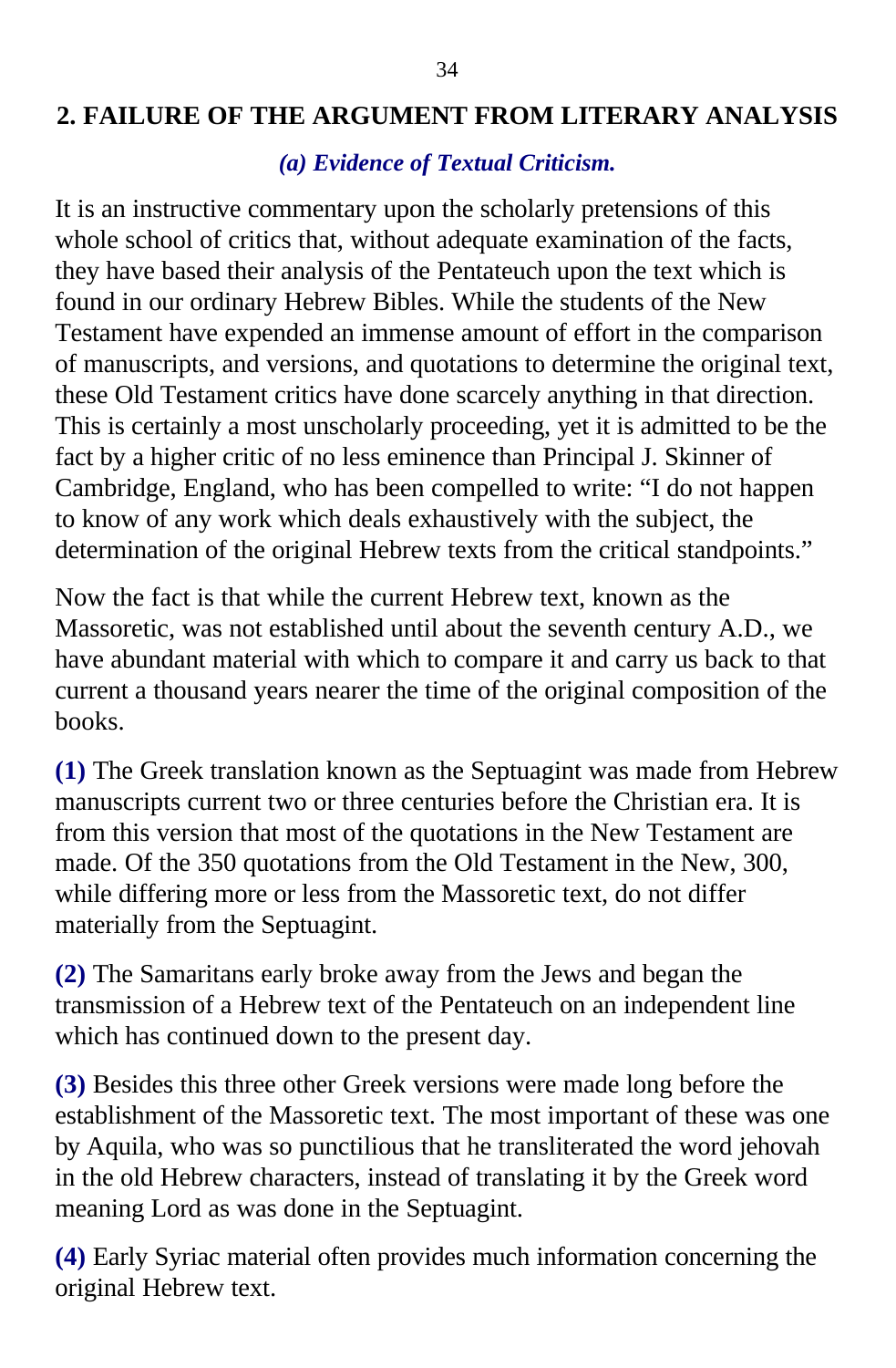**(5)** The translation into Latin known as the Vulgate preceded the Massoretic text by some centuries, and was made by Jerome, who was noted as a Hebrew scholar. But Augustine thought it sacrilegious not to be content with the Septuagint.

All this material furnishes ample ground for correcting in minor particulars the current Hebrew text; and this can be done on well established scientific principles which largely eliminate conjectural emendations. This argument has been elaborated by a number of scholars, notably by Dahse, one of the most brilliant of Germany's younger scholars, first in the "Archiv fuer Religions-Wissenschaft" for 1903, pp. 305-319, and again in an article which will appear in the "Neue Kirchliche Zeitschrift" for this year; and he is following up his attack on the critical theories with an important book entitled, "Textkritische Materialien zur Hexateuchfrage," which will shortly be published in Germany. Although so long a time has elapsed since the publication of his first article on the subject, and in spite of the fact that it attracted world-wide attention and has often been referred to since, no German critic has yet produced an answer to it. In England and America Dr. Redpath and Mr. Wiener have driven home the argument. (See Wiener's "Essays in Pentateuchal Criticism", and "Origin of the Pentateuch.")

On bringing the light of this evidence to bear upon the subject some remarkable results are brought out, the most important of which relate to the very foundation upon which the theories concerning the fragmentary character of the Pentateuch are based. The most prominent clue to the documentary division is derived from the supposed use by different writers of the two words, "Jehovah" and "Elohim," to designate the deity. Jehovah was translated in the Septuagint by a word meaning "Lord", which appears in our authorized version in capitalized form, "LORD." The revisers of 1880, however, have simply transliterated the word, so that "Jehovah" usually appears in the revision wherever "LORD" appeared in the authorized version. Elohim is everywhere translated by the general word for deity, "God."

Now the original critical division into documents was made on the supposition that several hundred years later than Moses there arose two schools of writers, one of which, in Judah, used the word "Jehovah" when they spoke of the deity, and the other, in the Northern Kingdom, "Elohim." And so the critics came to designate one set of passages as belonging to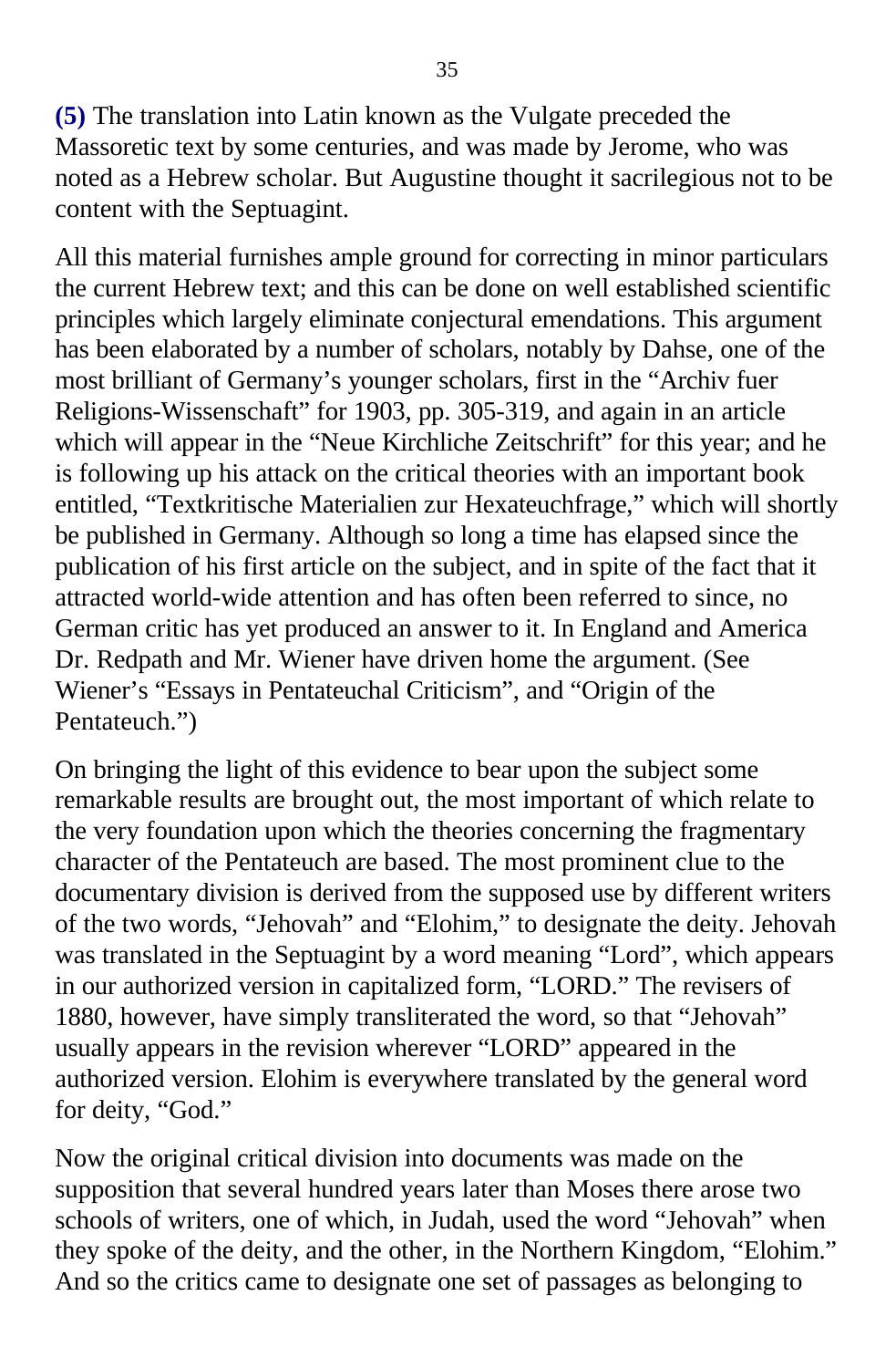the J document and the other to the E document. These they supposed had been cut up and pieced together by a later editor so as to make the existing continuous narrative. But when, as frequently occurred, one of these words is found in passages where it is thought the other word should have been used, it is supposed, wholly on theoretical grounds, that a mistake had been made by the editor, or, as they call him, the "redactor," and so with no further ceremony the objection is arbitrarily removed without consulting the direct textual evidence.

But upon comparing the early texts, versions, and quotations it appears that the words, "Jehovah" and "Elohim," were so nearly synonymous that there was originally little uniformity in their use. Jehovah is the Jewish name of the deity, and Elohim the title. The use of the words is precisely like that of the English in referring to their king or the

Americans to their president. In ordinary usage, "George V.", "the king," and "King George" are synonymous in their meaning. Similarly "Taft," "the president," and "President Taft" are used by Americans during his term of office to indicate an identical concept. So it was with the Hebrews. "Jehovah" was the name, "Elohim" the title, and "Jehovah Elohim" — Lord God — signified nothing more. Now on consulting the evidence, it appears that while in Genesis and the first three chapters of Exodus (where this clue was supposed to be most decisive) Jehovah occurs in the Hebrew text 148 times, in 118 of these places other texts have either Elohim or Jehovah Elohim. In the same section, while Elohim alone occurs 179 times in the Hebrew, in 49 of the passages one or the other designation takes its place; and in the second and third chapters of Genesis where the Hebrew text has Jehovah Elohim (LORD God) 23 times, there is only one passage in which all the texts are unanimous on this point.

These facts, which are now amply verified, utterly destroy the value of the clue which the higher critics have all along ostentatiously put forward to justify their division of the Pentateuch into conflicting E and J documents, and this the critics themselves are now compelled to admit. The only answer which they are able to give is in Dr. Skinner's words that the analysis is correct even if the Clue which led to it be false, adding "even if it were proved to be so altogether fallacious, it would not be the first time that a wrong clue has led to true results."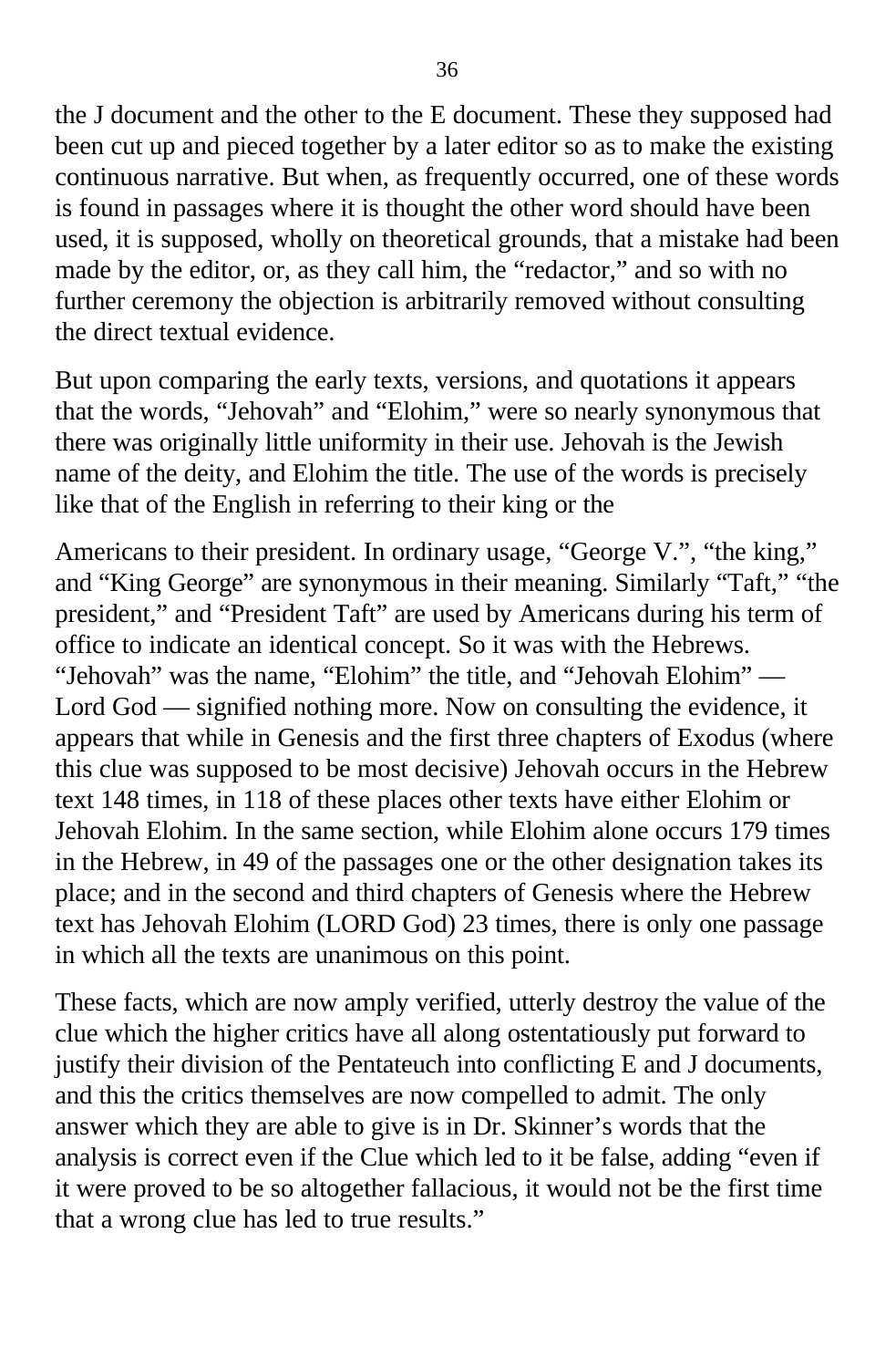On further examination, in the light of present knowledge (as Wiener and Dahse abundantly show), legitimate criticism removes a large number of the alleged difficulties which are put forward by higher critics and renders of no value many of the supposed clues to the various documents. We have space to notice but one or two of these. In the Massoretic text of  $\frac{40806}{2000}$  Exodus 18:6 we read that Jethro says to Moses, "I thy father-in-law Jethro am come," while in the seventh verse it is said that Moses goes out to meet his father-in-law and that they exchange greetings and then come into the tent. But how could Jethro speak to Moses before they had had a meeting? The critics say that this confusion arises from the bungling patchwork of an editor who put two discordant accounts together without attempting to cover up the discrepancy. But scientific textual criticism completely removes the difficulty. The Septuagint, the old Syriac version, and a copy of the Samaritan Pentateuch, instead of "I thy father-in-law Jethro am come", read, "And one said unto Moses, behold thy father-inlaw Jethro" comes. Here the corruption of a single letter in the Hebrew gives us "behold" in place of "I". When this is observed the objection disappears entirely.

Again, in  $\sqrt{4340}$  Genesis 39:20-22 Joseph is said to have been put into the prison "where the king's prisoners were bound. And the keeper of the prison" promoted him. But in Genesis 40:2-4,7 it is said that he was "in ward of the house of the captain of the guard... and the captain of the guard" promoted Joseph. But this discrepancy disappears as soon as an effort is made to determine the original text. In Hebrew, "keeper of the prison" and "captain of the guard" both begin with the same word and in the passages where the "captain of the guard" causes trouble by its appearance, the Septuagint either omitted the phrase or read "keeper of the prison," in one case being supported also by the Vulgate.

In many other instances also, attention to the original text removes the difficulties which have been manufactured from apparent discrepancies in the narrative.

# *(b) Delusions of Literary Analysis.*

But even on the assumption of the practical inerrancy of the Massoretic text the arguments against the Mosaic authorship of the Pentateuch drawn from the literary analysis are seen to be the result of misdirected scholarship, and to be utterly fallacious. The long lists of words adduced as characteristic of the writers to whom the various parts of the Pentateuch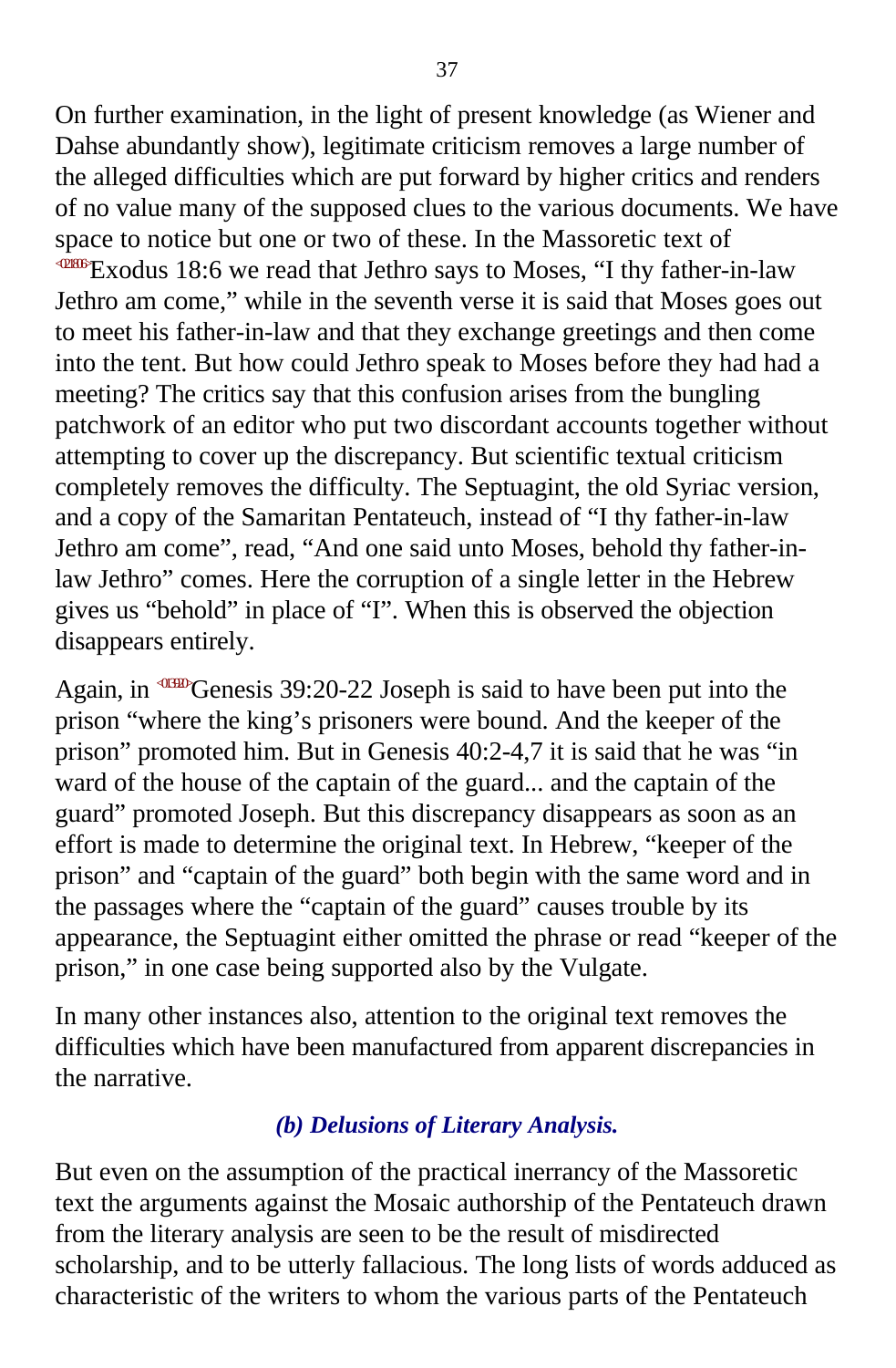are assigned are readily seen to be occasioned by the different objects aimed at in the portions from which the lists are made.

Here, however, it is necessary to add that besides the E and J documents the critics suppose that Deuteronomy, which they designate "D", is an independent literary production written in the time of Josiah. Furthermore, the critics pretend to have discovered by their analysis another document which they Call the Priestly Code and designate as "P". This provides the groundwork of most of the narrative, and comprises the entire ceremonial portion of the law. This document, which, according to these critics did not come into existence till the time of Ezekiel, largely consists of special instructions to priests telling them how they were to perform the sacrifices and public ceremonials, and how they were to determine the character of contagious diseases and unsanitary conditions. Such instructions are necessarily made up largely of technical language such as is found in the libraries of lawyers and physicians, and it is easy enough to select from such literature a long list of words which are not to be found in contemporary literature dealing with the ordinary affairs of life and aiming directly at elevating the tone of morality and stimulating devotion to higher spiritual ends. Furthermore, an exhaustive examination (made by Chancellor Lias) of the entire list of words found in this P document attributed to the time of Ezekiel shows absolutely no indication of their belonging to an age later than that of Moses.

The absurdity of the claims of the higher critics to having established the existence of different documents in the Pentateuch by a literary analysis has been shown by a variety of examples. The late Professor C. M. Mead, the most influential of the American revisers of the translation of the Old Testament, in order to exhibit the fallacy of their procedure, took the Book of Romans and arbitrarily divided it into three parts, according as the words "Christ Jesus," "Jesus," or "God" were used; and then by analysis showed that the lists of peculiar words characteristic of these three passages were even more remarkable than those drawn up by the destructive critics of the Pentateuch from the three leading fragments into which they had divided it. The argument from literary analysis after the methods of these critics would prove the composite character of the Epistle to the Romans as fully as that of the critics would prove the composite character of the Pentateuch. A distinguished scholar, Dr. Hayman, formerly head-master of Rugby, by a similar analysis demonstrated the composite character of Robert Burns' little poem addressed to a mouse, half of which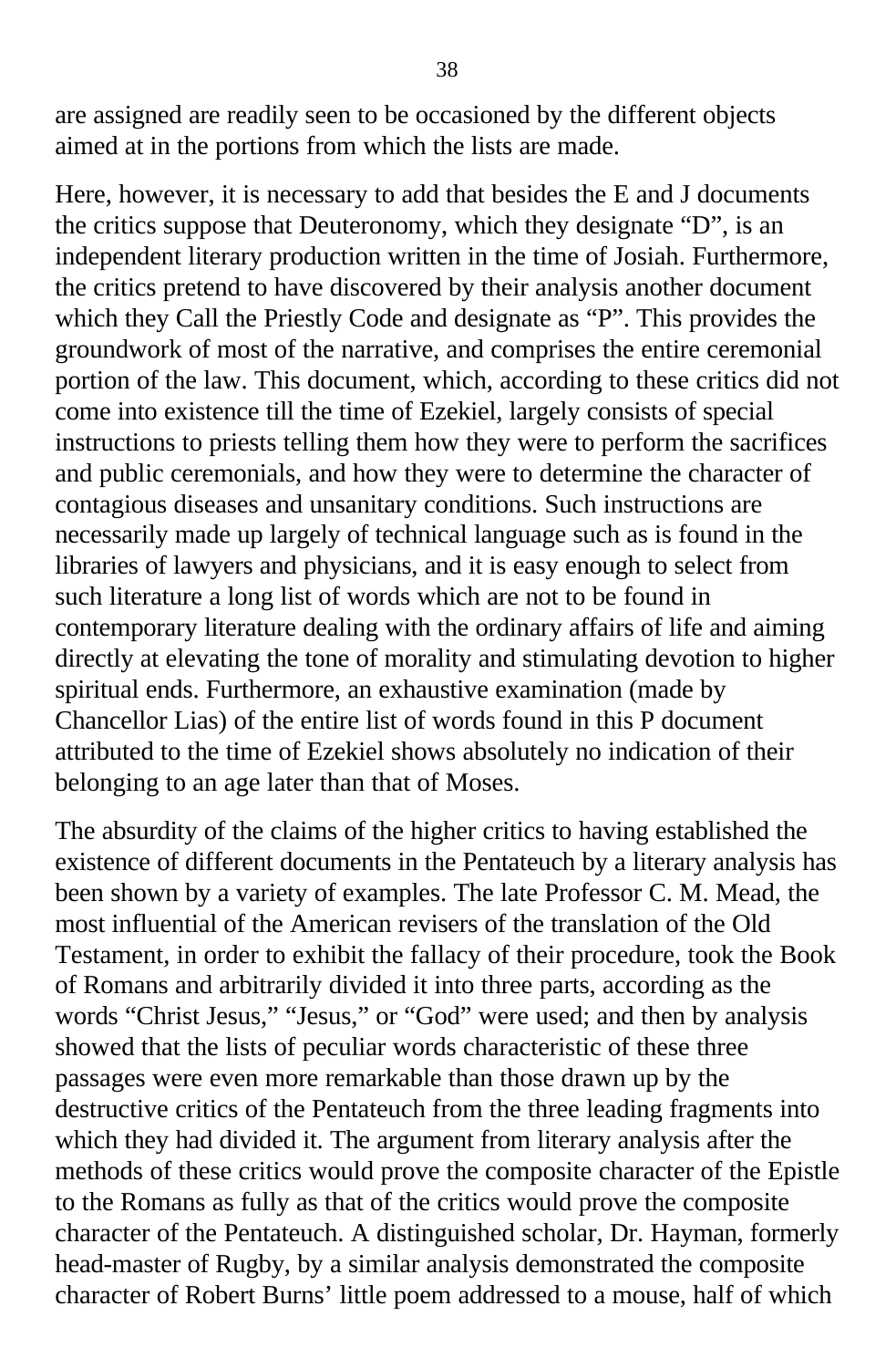is in the purest English and the other half in the broadest Scotch dialect. By the same process it would be easy to prove three Macaulays and three Miltons by selecting lists of words from the documents prepared by them when holding high political offices and from their various prose and poetical writings.

### **3. MISUNDERSTANDING LEGAL FORMS AND THE SACRIFICIAL SYSTEM**

Another source of fallacious reasoning into which these critics have fallen arises from a misunderstanding of the sacrificial system of the Mosaic law. The destructive critics assert that there was no central sanctuary in Palestine until several centuries after its occupation under Joshua, and that at a later period all sacrifices by the people were forbidden except at the central place when offered by the priests, unless it was where there had been a special theophany. But these statements evince an entire misunderstanding or misrepresentation of the facts. In what the critics reckon as the oldest documents (J and E) the people were required three times a year to present themselves with sacrifices and offerings "at the house of the Lord" ( $\Phi$ <sup>26</sup>Exodus 34:26; 23:19). Before the building of the temple this "house of the Lord was at Shiloh" ( $\frac{\text{dBSD}}{\text{S}}$ Joshua 18:1;  $\frac{\text{dBSD}}{\text{S}}$ Judges 18:31;  $\frac{dP}{dP}$  Samuel 2:24). The truth is that the destructive critics upon this point make a most humiliating mistake in repeatedly substituting "sanctuaries" for "altars," assuming that since there was a plurality of altars in the time of the Judges there was therefore a plurality of sanctuaries. They have completely misunderstood the permission given in  $\frac{dP}{dP}$ Exodus 20:24: "An altar of earth thou shalt make unto Me and shalt sacrifice thereon thy burnt offerings, and thy peace offerings, thy sheep, and thine oxen; in all places, A. V.; [in every place, R. V.], where I record My name I will come unto thee and I will bless thee. And if thou make Me an altar of stone, thou shalt not build it of hewn stones." In reading this passage we are likely to be misled by the erroneous translation. Where the revisers read in "every place" and the authorized version in "all places" the correct translation is "in all the place" or "in the whole place." The word is in the singular number and has a definite article before it. The whole place referred to is Palestine, the Holy Land, where sacrifices such as the patriarchs had offered were always permitted to laymen, provided they made use only of an altar of earth or unhewn stones which was kept free from the adornments and accessories characteristic of heathen altars. These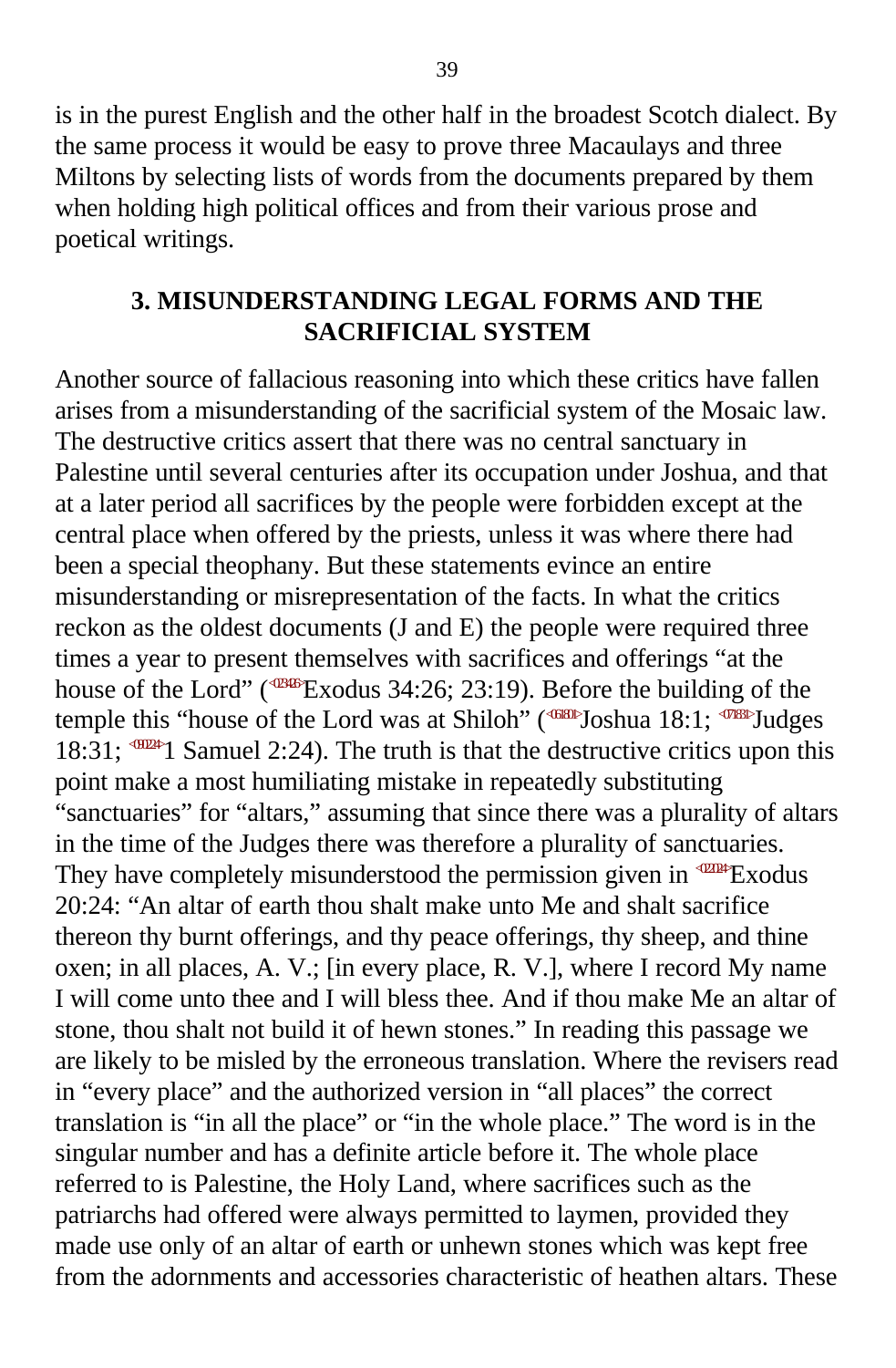<span id="page-39-0"></span>lay sacrifices were recognized in Deuteronomy as well as in Exodus. ( $^{4562}$ Deuteronomy 16:21). But altars of earth or unhewn stone, often used for the nonce only and having no connection with a temple of any sort, are not houses of God and will not become such on being called sanctuaries by critics several thousand years after they have fallen out of use.

In accordance with this command and permission the Jews have always limited their sacrifices to the land of Palestine. When exiled to foreign lands the Jews to this day have ceased to offer sacrifices. It is true that an experiment was made of setting up a sacrificial system in Egypt for a time by a certain portion of the exiles; but, this was soon abandoned. Ultimately a synagogue system was established and worship outside of Palestine was limited to prayer and the reading of Scriptures.

But besides the lay sacrifices which were continued from the patriarchal times and guarded against perversion, there were two other classes of offerings established by statute; namely, those individual offerings which were brought to the "house of God" at the central place of worship and offered with priestly assistance, and the national offerings described in Numbers 28ff. which were brought on behalf of the whole people and not of an individual. A failure to distinguish clearly between these three classes of sacrifices has led the critics into endless confusion, and error has arisen from their inability to understand legal terms and principles. The Pentateuch is not mere literature, but it contains a legal code. It is a product of statesmanship consisting of three distinct elements which have always been recognized by lawgivers; namely, the civil, the moral, and the ceremonial, or what Wiener calls the "jural laws," the "moral code" and "procedure." The jural laws are those the infractions of which can be brought before a court, such as "Thou shalt not remove thy neighbor's landmark." But "Thou shalt love thy neighbor as thyself" can be enforced only by public sentiment and Divine sanctions. The Book of Deuteronomy is largely occupied With the presentation of exhortations and motives, aiming to secure obedience to a higher moral code, and is in this largely followed by the prophets of the Old Dispensation and the preachers of the present day. The moral law supplements the civil law. The ceremonial law consists of directions to the priests for performing the various technical duties, and were of as little interest to the mass of people as are the legal and medical books of the present time. All these strata of the law were naturally and necessarily in existence at the same time. In putting them as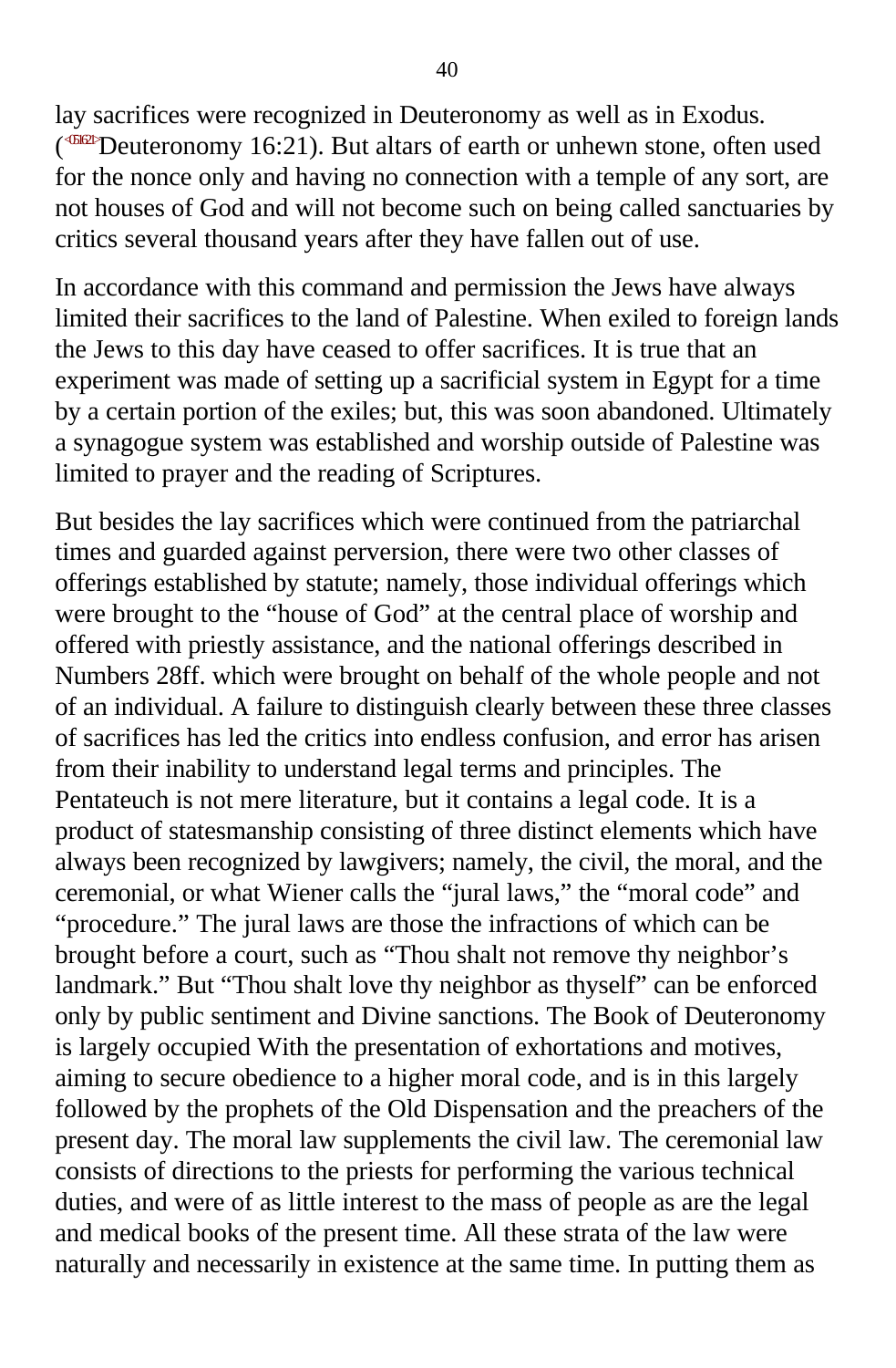successive Strata, with the ceremonial law last, the critics have made an egregious and misleading blunder.

# **4. THE POSITIVE EVIDENCE**

Before proceeding to give in conclusion a brief summary of the circumstantial evidence supporting the ordinary belief in the Mosaic authorship of the Pentateuch it is important to define the term. By it we do not mean that Moses wrote all the Pentateuch with his own hand, or that there were no editorial additions made after his death. Moses was the author of the Pentateuchal Code, as Napoleon was of the code which goes under his name. Apparently the Book of Genesis is largely made up from existing documents, of which the history of the expedition of Amraphel in chapter 14 is a noted specimen; while the account of Moses' death, and a few other passages are evidently later editorial additions. But these are not enough to affect the general proposition. The Mosaic authorship of the Pentateuch is supported by the following, among other weighty considerations:

**1.** The Mosaic era was a literary epoch in the world's history when such Codes were common. It would have been strange if such a leader had not produced a code of laws. The Tel-el-Amarna tablets and the Code of Hammurabi testify to the literary habits of the time.

**2.** The Pentateuch so perfectly reflects the conditions in Egypt at the period assigned to it that it is difficult to believe that it was a literary product of a later age.

**3.** Its representation of life in the wilderness is so perfect and so many of its laws are adapted only to that life that it is incredible that literary men a thousand years later should have imagined it.

**4.** The laws themselves bear indubitable marks of adaptation to the stage of national development to which they are ascribed. It was the study of Maine's works on ancient law that set Mr. Wiener out upon his reinvestigation of the subject.

**5.** The little use that is made of the sanctions of a future life is, as Bishop Warburton ably argued, evidence of an early date and of a peculiar Divine effort to guard the Israelites against the contamination of Egyptian ideas upon the subject.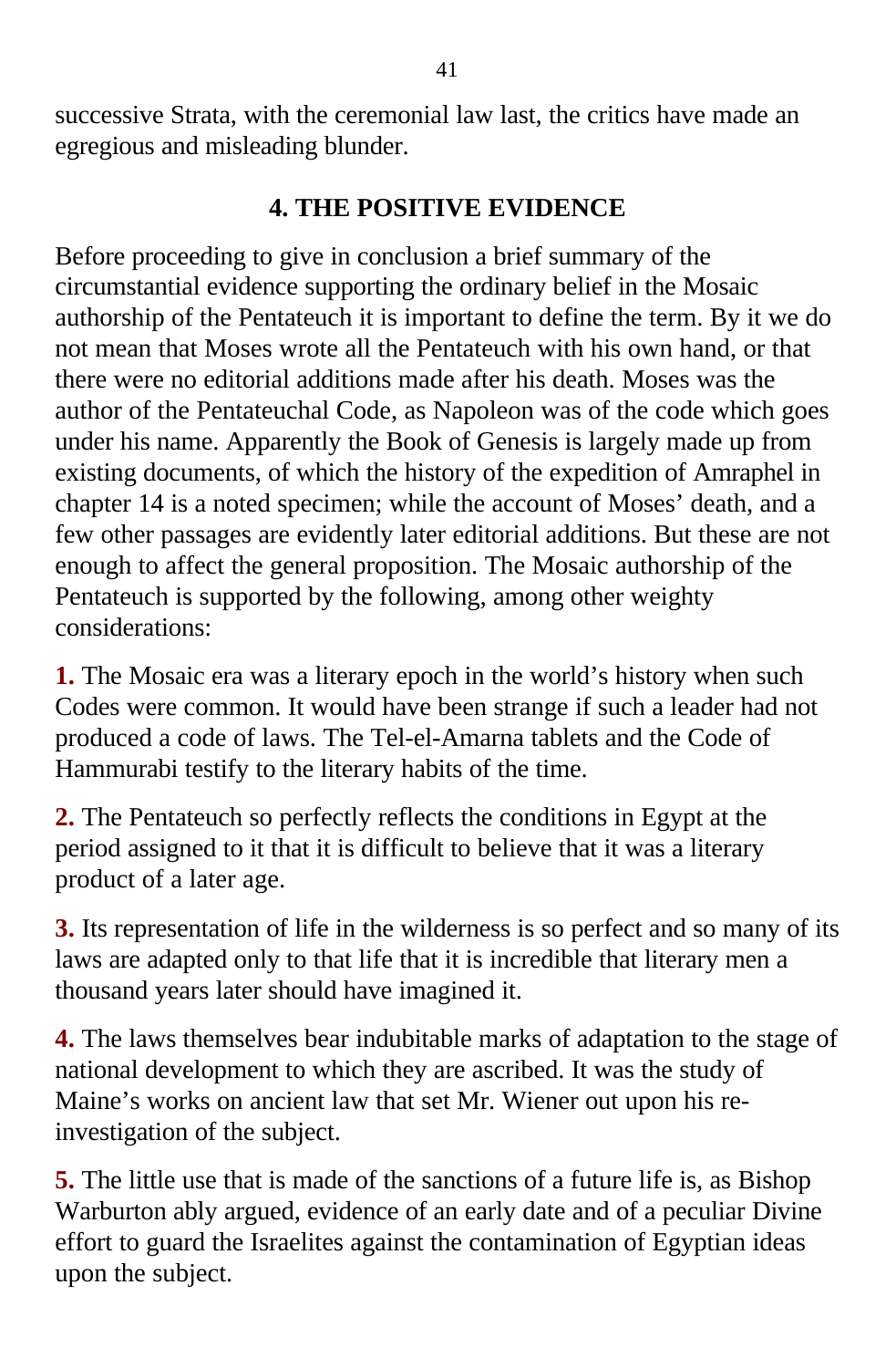**6.** The omission of the hen from the lists of clean and unclean birds is incredible if these lists were made late in the nation's history after that domestic fowl had been introduced from India.

**7.** As A. C. Robinson showed in Volume VII of this series it is incredible that there should have been no intimation in the Pentateuch of the existence of Jerusalem, or of the use of music in the liturgy, nor any use of the phrase, "Lord Of Hosts," unless the compilation had been completed before the time of David.

**8.** The subordination of the miraculous elements in the Pentateuch to the critical junctures in the nation's development is such as could be obtained only in genuine history.

**9.** The whole representation conforms to the true law of historical development. Nations do not rise by virtue of inherent resident forces, but through the struggles of great leaders enlightened directly from on high or by contact with others who have already been enlightened.

The defender of the Mosaic authorship of the Pentateuch has no occasion to quail in presence of the critics who deny that authorship and discredit its history. He may boldly challenge their scholarship, deny their conclusions, resent their arrogance, and hold on to his confidence in the well authenticated historical evidence which sufficed for those who first accepted it. Those who now at second hand are popularizing in periodicals, Sunday School lessons, and volumes of greater or less pretentions the errors of these critics must answer to their consciences as best they can, but they should be made to feel that they assume a heavy responsibility in putting themselves forward as leaders of the blind when they themselves are not able to see.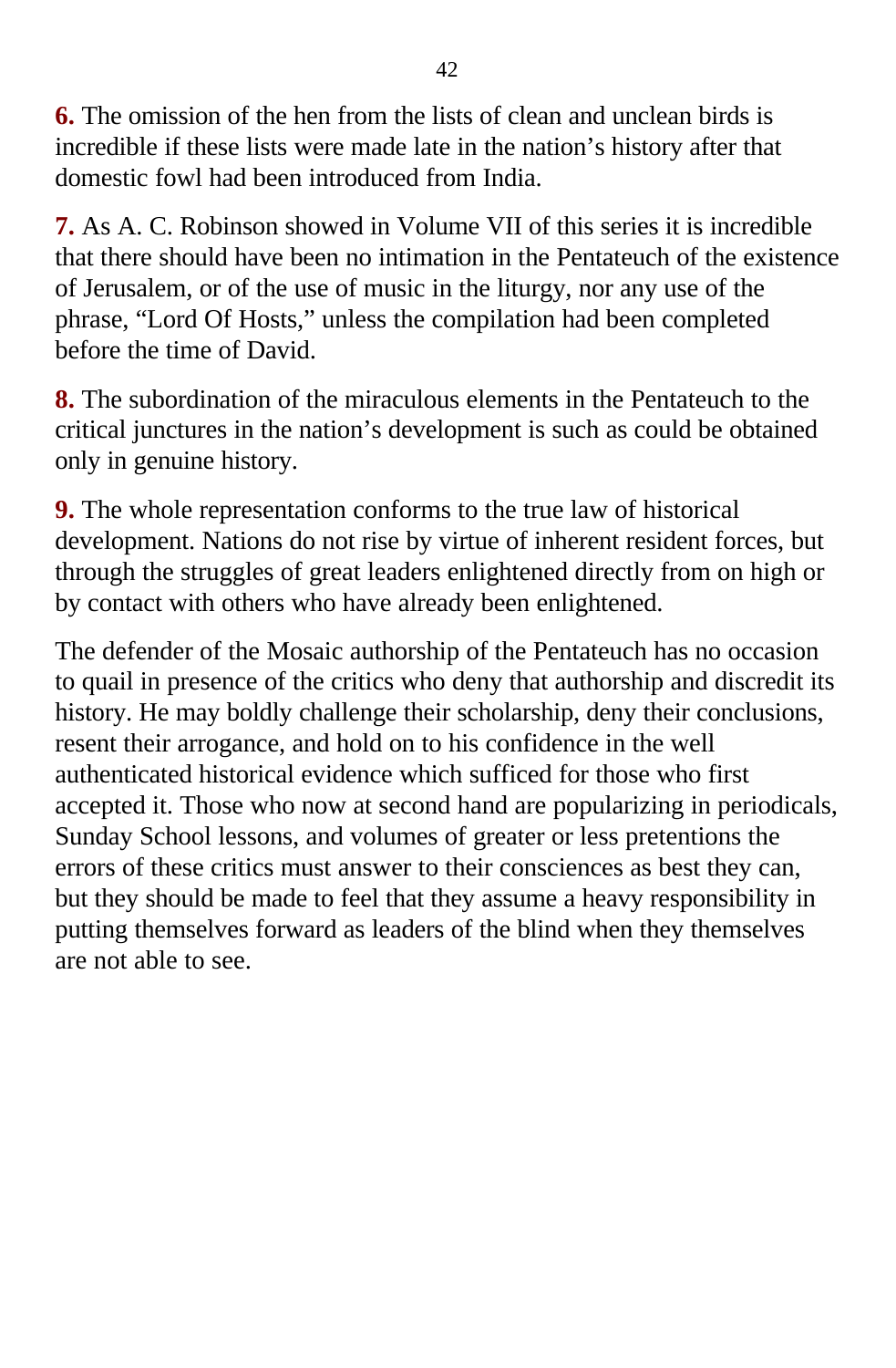# CHAPTER 3

# FALLACIES OF THE HIGHER CRITICISM

# **BY FRANKLIN JOHNSON, D. D., L. L. D.**

The errors of the higher criticism of which I shall write pertain to its very substance. Those of a secondary character the limits of my space forbid me to consider. My discussion might be greatly expanded by additional masses of illustrative material, and hence I close it with a list of books which I recommend to persons who may wish to pursue the subject further.

# **DEFINITION OF "THE HIGHER CRITICISM."**

As an introduction to the fundamental fallacies of the higher criticism, let me state what the higher criticism is, and then what the higher critics tell Us they have achieved.

The name "the higher criticism" was coined by Eichhorn, who lived from 1752 to 1827**.** Zenos, after careful consideration, adopts the definition of the name given by its author: "The discovery and verification of the facts regarding the origin, form and value of literary productions upon the basis of their internal characters." The higher critics are not blind to some other sources of argument. They refer to history where they can gain any polemic advantage by doing so. The background of the entire picture which they bring to us is the assumption that the hypothesis of evolution is true. But after all their chief appeal is to the supposed evidence of the documents themselves.

Other names for the movement have been sought. It has been called the "historic view," on the assumption that it represents the real history of the Hebrew people as it must have unfolded itself by the orderly processes of human evolution.

But, as the higher critics contradict the testimony of all the Hebrew historic documents which profess to be early, their theory might better be called the "unhistoric view." The higher criticism has sometimes been called the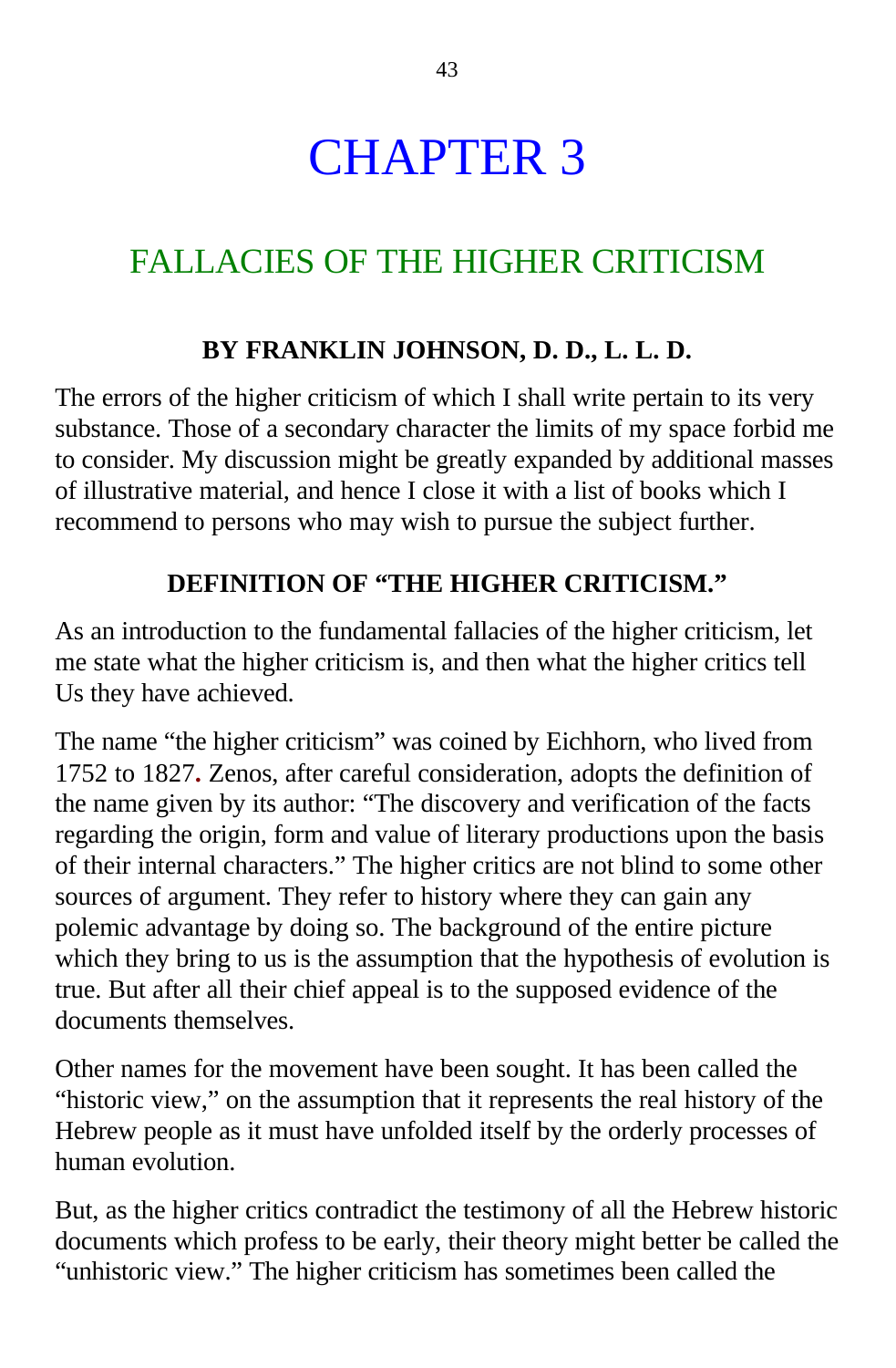"documentary hypothesis." But as all schools of criticism and all doctrines of inspiration are equally hospitable to the supposition that the biblical writers may have consulted documents, and may have quoted them, the higher criticism has no special right to this title. We must fall back, therefore, upon the name "the higher criticism" as the very best at our disposal, and upon the definition of it as chiefly an inspection of literary productions in order to ascertain their dates, their authors, and their value, as they themselves, interpreted in the light of the hypothesis of evolution, may yield the evidence.

# **"ASSURED RESULTS" OF THE HIGHER CRITICISM**

I turn now to ask what the higher critics profess to have found out by this method of study. The "assured results" on which they congratulate themselves are stated variously. In this country and England they commonly assume a form less radical than that given them in Germany, though sufficiently startling and destructive to arouse vigorous protest and a vigorous demand for the evidences, which, as we shall see, have not been produced and cannot be produced. The less startling form of the "assured results" usually announced in England and America may be owing to the brighter light of Christianity in these countries. Yet it should be noticed that there are higher critics in this country and England who go beyond the principal German representatives of the school in their zeal for the dethronement of the Old Testament and the New, in so far as these holy books are presented to the world as the very Word of God, as a special revelation from heaven.

The following statement from Zenos\* may serve to introduce us to the more moderate form of the "assured results" reached by the higher critics. It is concerning the analysis of the Pentateuch, or rather of the Hexateuch, the Book of Joshua being included in the survey. "The Hexateuch is a composite work whose origin and history may be traced in four distinct stages:

**(1)** A writer designated as J. Jahvist, or Jehovist, or Judean prophetic historian, composed a history of the people of Israel about 800 B.C.

**(2)** A writer designated as E. Elohist, or Ephraemite prophetic historian, wrote a similar work some fifty years later, or about 750 B.C. These two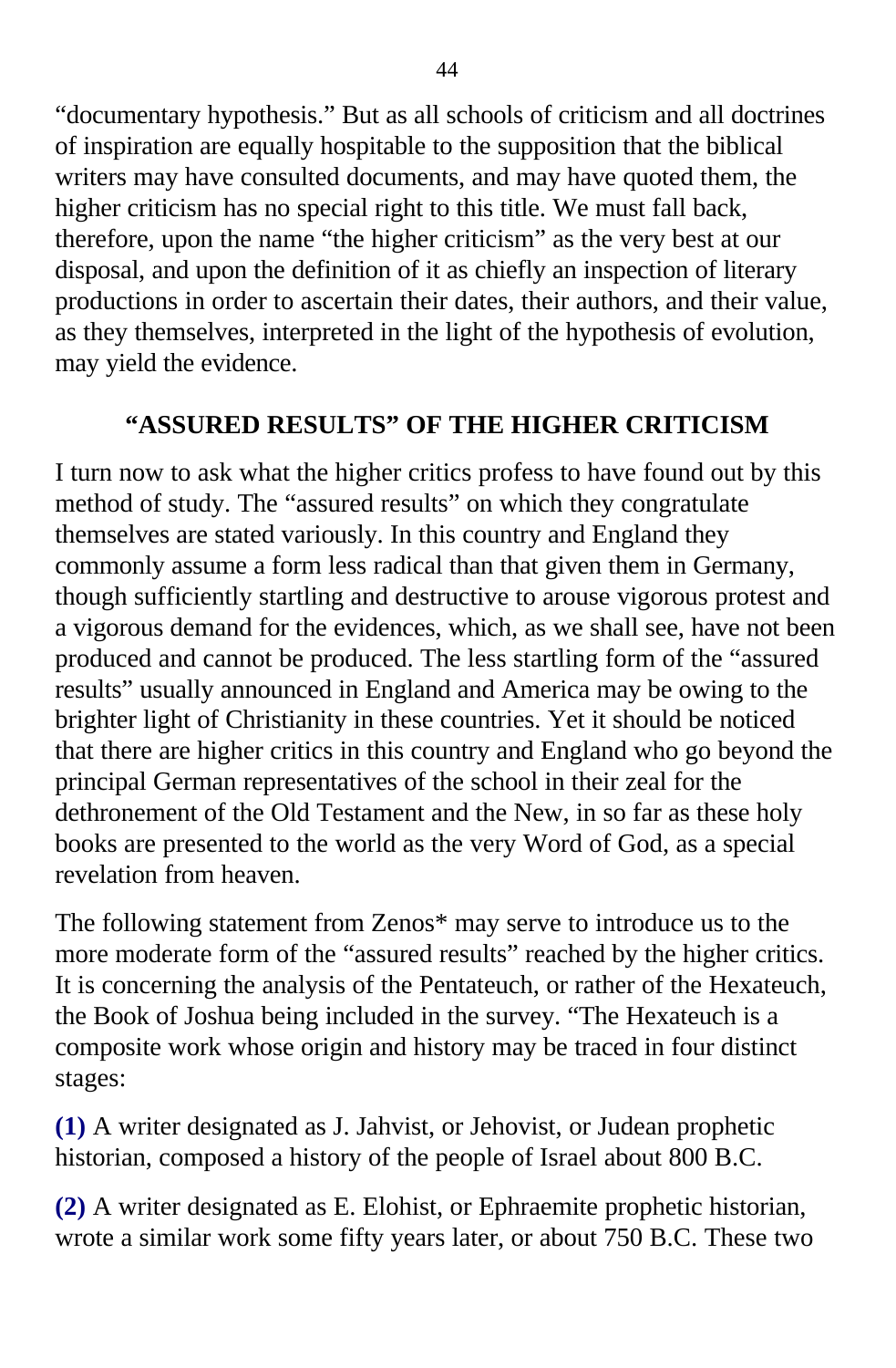were used separately for a time, but were fused together into JE by a redactor [an editor], at the end of the seventh century.

**(3)** A writer of different character wrote a hook constituting the main portion of our present Deuteronomy during the reign of Josiah, or a short time before 621 B.C. This writer is designated as D. To his work were added an introduction and an appendix, and with these accretions it was united with JE by a second redactor, constituting JED.

**(4)** Contemporaneously with Ezekiel the ritual law began to be reduced to writing. It first appeared in three parallel forms. These were codified by Ezra not very much earlier than 444 B.C., and between that date and 280 B.C. it was joined with JED by a final redactor. Thus no less than nine or ten men were engaged in the production of the Hexateuch in its present form, and each one can be distinguished from the rest by his vocabulary and style and his religious point of view."

Such is the analysis of the Pentateuch as usually stated in this country. But in Germany and Holland its chief representatives carry the division of labor much further. Wellhausen distributes the total task among twenty-two writers, and Kuenen among eighteen. Many others resolve each individual writer into a school of writers, and thus multiply the numbers enormously. There is no agreement among the higher critics concerning this analysis, and therefore the cautious learner may well wait till those who represent the theory tell him just what it is they desire him to learn.

While some of the "assured results" are thus in doubt, certain things are matters of general agreement. Moses wrote little or nothing, if he ever existed. A large part of the Hexateuch consists of unhistorical legends. We may grant that Abraham, Isaac, Jacob, Ishmael and Esau existed, or we may deny this. In either case, what is recorded of them is chiefly myth. These denials of the truth of the written records follow as matters of course from the late dating of the books, and the assumption that the writers could set down only the national tradition. They may have worked in part as collectors of written stories to be found here and there; but, if so, these written stories were not ancient, and they were diluted by stories transmitted orally. These fragments, whether written or oral, must have followed the general law of national traditions, and have presented a mixture of legendary chaff, with here and there a grain of historic truth to be sifted out by careful winnowing.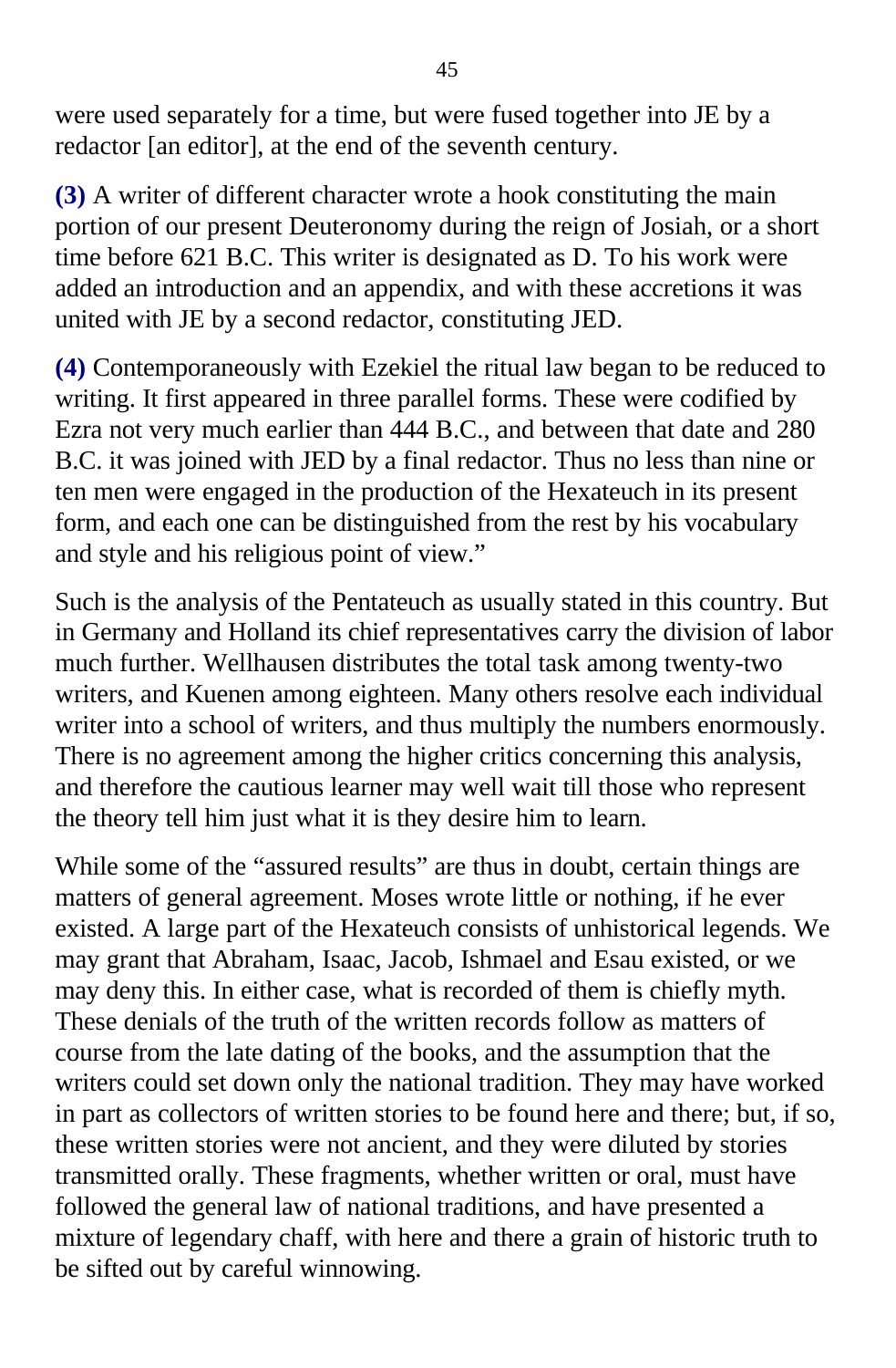Thus far of the Hexateuch

The Psalms are so full of references to the Hexateuch that they must have been written after it, and hence after the captivity, perhaps beginning about 400 B. C. David may possibly have written one or two of them, but probably he wrote none, and the strong conviction of the Hebrew people that he was their greatest hymn-writer was a total mistake.

These revolutionary processes are carried into the New Testament, and that also is found to be largely untrustworthy as history, as doctrine, and as ethics, though a very good book, since it gives expression to high ideals, and thus ministers to the spiritual life. It may well have influence, but it can have no divine authority. The Christian reader should consider carefully this invasion of the New Testament by the higher criticism. So long as the movement was confined to the Old Testament many good men looked on with indifference, not reflecting that the Bible, though containing "many" parts" by many writers, and though recording a progressive revelation, is, after all, one book. But the limits of the Old Testament have long since been overpassed by the higher Critics, and it is demanded of us that we abandon the immemorial teaching of the church concerning the entire volume. The picture of Christ which the New Testament sets before us is in many respects mistaken. The doctrines of primitive Christianity which it states and defends were well enough for the time, but have no value for us today except as they commend themselves to our independent judgment. Its moral precepts are fallible, and we should accept them or reject them freely, in accordance with the greater light of the twentieth century. Even Christ could err concerning ethical questions, and neither His commandments nor His example need constrain us.

The foregoing may serve as an introductory sketch, all too brief, of the higher criticism, and as a basis of the discussion of its fallacies, now immediately to follow.

# **FIRST FALLACY: THE ANALYSIS OF THE PENTATEUCH**

**I.** The first fallacy that I shall bring forward is its analysis of the Pentateuch.

**1.** We cannot fail to observe that these various documents and their various authors and editors are only imagined. As Green (Moses and His Recent Critics," pages 104,105) has said,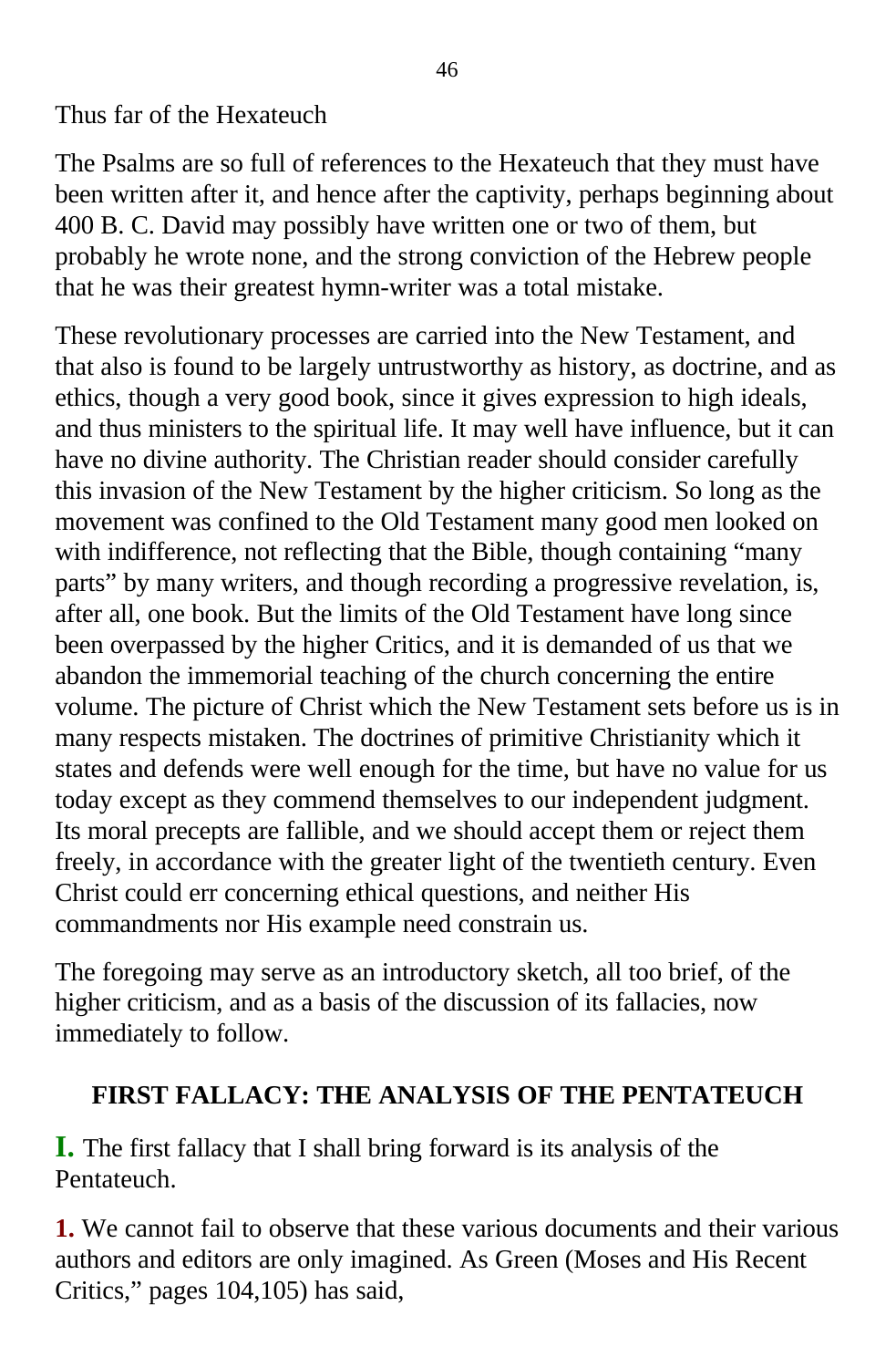<span id="page-46-0"></span>"There is no evidence of the existence of these documents and redactors, find no pretense of any, apart from the critical tests which have determined the analysis. All tradition and all historical testimony as to the origin of the Pentateuch are against them. The burden of proof is wholly upon the critics. And this proof should be clear and convincing in proportion to the gravity and the revolutionary character of the consequences which it is proposed to base upon it."

**2.** Moreover, we know what can be done, or rather what cannot be done, in the analysis of composite literary productions. Some of the plays of Shakespeare are called his "mixed plays," because it is known that he collaborated with another author in their production. The very keenest critics have sought to separate his part in these plays from the rest, but they confess that the result is uncertainty and dissatisfaction. Coleridge professed to distinguish the passages contributed by Shakespeare by a process of feeling, but Macaulay pronounced this claim to be nonsense, and the entire effort, whether made by the analysis of phraseology and style, or by esthetic perceptions, is an admitted failure. And this in spite of the fact that the style of Shakespeare is one of the most peculiar and inimitable. The Anglican Prayer Book is another composite production which the higher critics have often been invited to analyze and distribute to its various sources. Some of the authors of these sources lived centuries apart. They are now well known from the studies of historians. But the Prayer Book itself does not reveal one of them, though its various vocabularies and styles have been carefully interrogated. Now if the analysis of the Pentateuch can lead to such certainties, why should not the analysis of Shakespeare and the Prayer Book do as much? How can men accomplish in a foreign language what they cannot accomplish in their own? How can they accomplish in a dead language what they cannot accomplish in a living language ? How can they distinguish ten or eighteen or twenty-two collaborators in a small literary production, when they cannot distinguish two? These questions have been asked many times, but the higher critics have given no answer whatever, preferring the safety of a learned silence;

### *"The oracles are dumb."*

**3.** Much has been made of differences of vocabulary in the Pentateuch, and elaborate lists of words have been assigned to each of the supposed authors. But these distinctions fade away when subjected to careful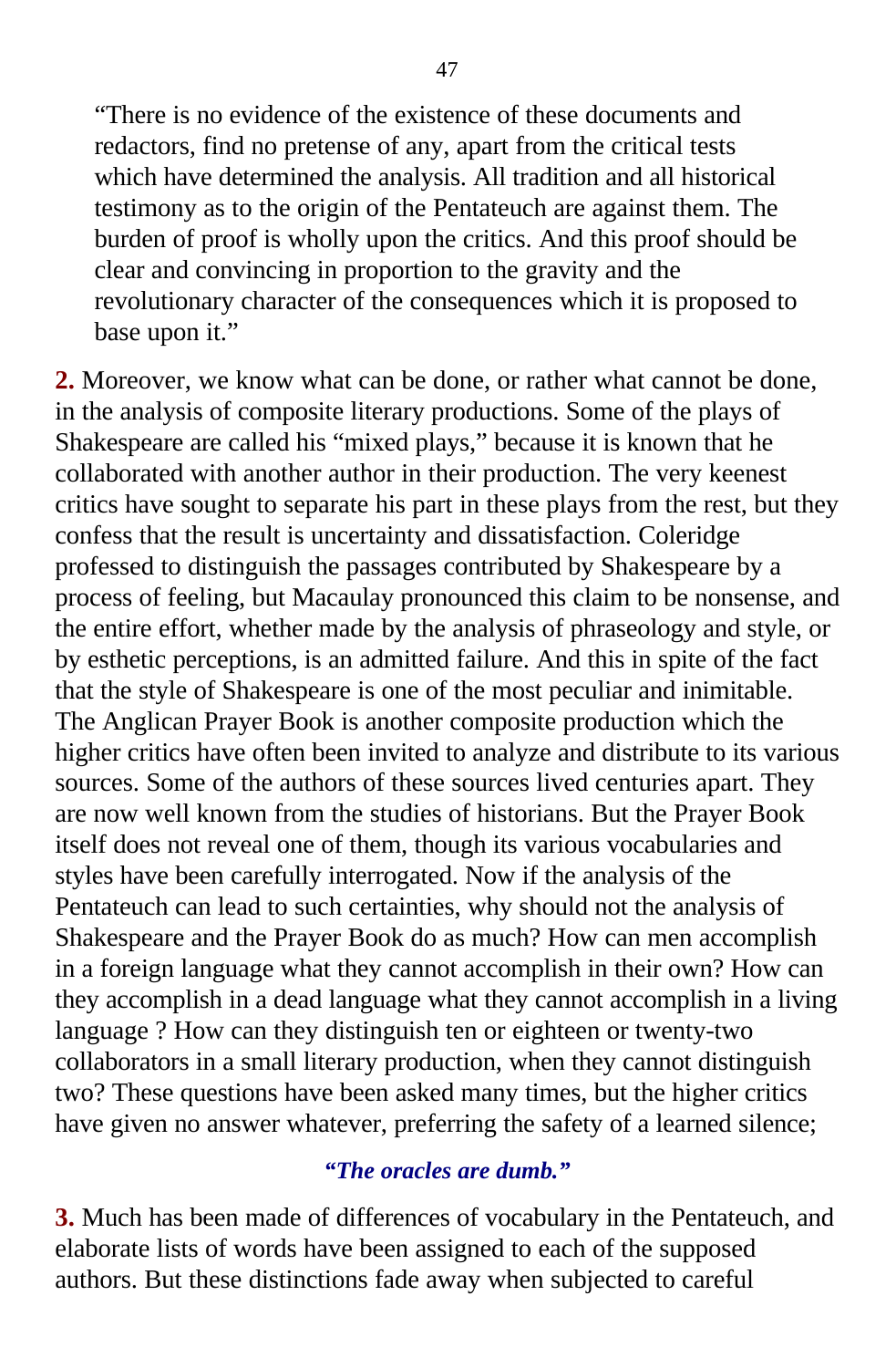scrutiny, and Driver admits that "the phraseological criteria \* \* \* are slight." Orr, (The Problem of the Old Testament," page 230) who quotes this testimony, adds, "They are slight, in fact, to a degree of tenuity that often makes the recital of them appear like trifling."

# **SECOND FALLACY: THE THEORY OF EVOLUTION APPLIED TO LITERATURE AND RELIGION.**

**II.** A second fundamental fallacy of the higher criticism is its dependence on the theory of evolution as the explanation of the history of literature and of religion. The progress of the higher criticism towards its present sate has been rapid and assured since Vatke ("Die Biblische Theologie Wissenschaftlich Dargestellt.") discovered in the Hegelian philosophy of evolution a means of biblical criticism. The Spencerian philosophy of evolution, aided and reinforced by Darwinism, has added greatly to the confidence of the higher critics. As Vatke, one of the earlier members of the school, made the hypothesis of evolution the guiding presupposition of his critical work, so today does Professor Jordan, ("Biblical Criticism and Modern Thought," T. and T. Clark, 1909.) the very latest representative of the higher criticism. "The nineteenth century," he declares, "has applied to the history of the documents of the Hebrew people its own magic word, evolution. The thought represented by that popular word has been found to have a real meaning in our investigations regarding the religious life and the theological beliefs of Israel." Thus, were there no hypothesis of evolution, there would be no higher criticism. The "assured results" of the higher criticism have been gained, after all, not by an inductive study of the biblical books to ascertain if they present a great variety of styles and vocabularies and religious points of view. They have been attained by assuming that the hypothesis of evolution is true, and that the religion of Israel must have unfolded itself by a process of natural evolution. They have been attained by an interested cross-examination of the biblical books to constrain them to admit the hypothesis of evolution. The imagination has played a large part in the process, and the so-called evidences upon which the "assured results" rest are largely imaginary.

But the hypothesis of evolution, when applied to the history of literature, is a fallacy, leaving us utterly unable to account for Homer, or Dante, or Shakespeare, the greatest poets of the world, yet all of them writing in the dawn of the great literatures of the world. It is a fallacy when applied to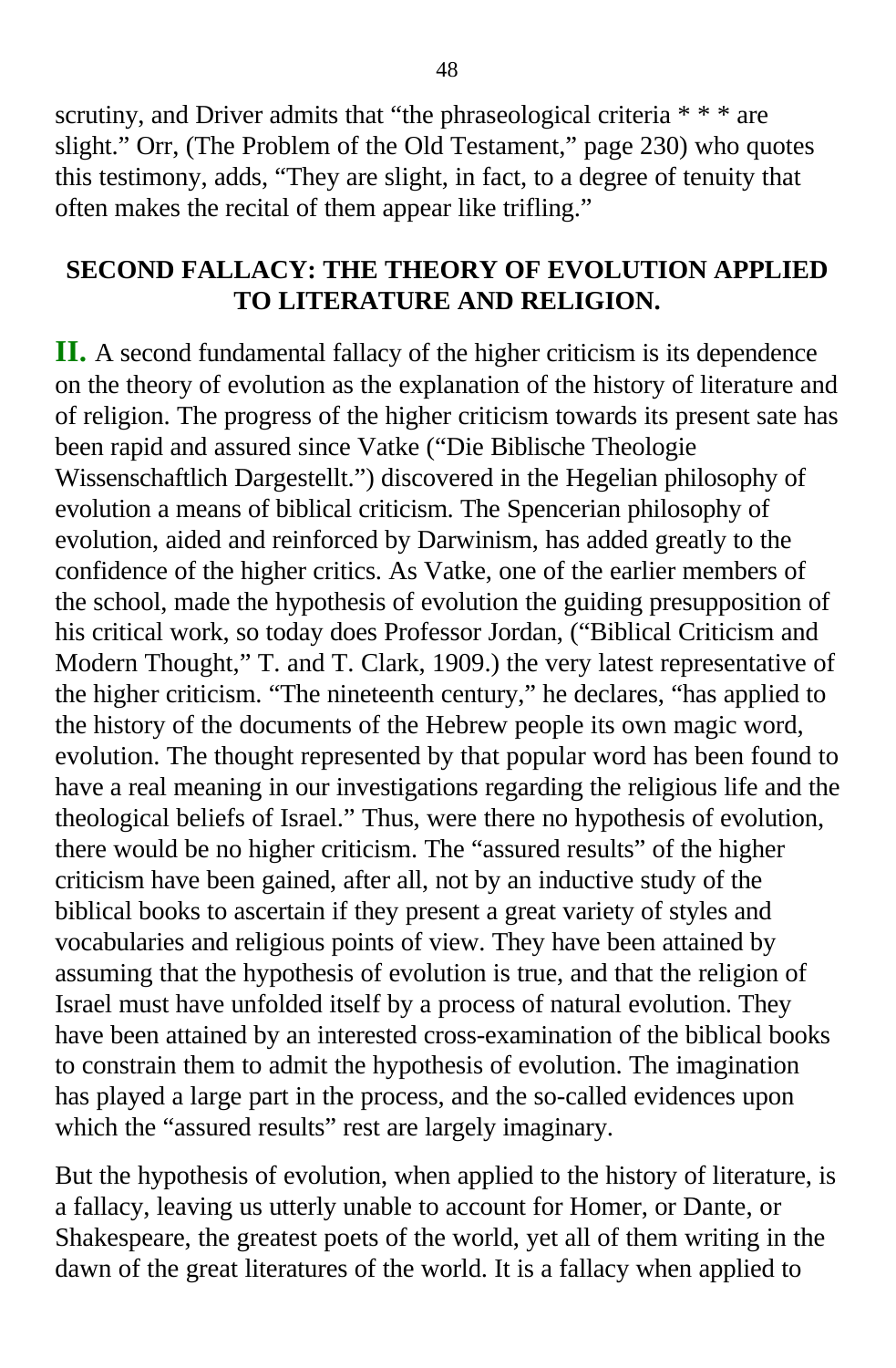the history of religion, leaving us utterly unable to account for Abraham and Moses and Christ, and requiring us to deny that they could have been such men as the Bible declares them to have been. The hypothesis is a fallacy when applied to the history of the human race in general. Our race has made progress under the influence of supernatural revelation; but progress under the influence of supernatural revelation is One thing, and evolution is another. Buckle undertook to account for history by a thorough-going application of the hypothesis of evolution to its problems; but no historian today believes that he succeeded in his effort, and his work is universally regarded as a brilliant curiosity. The types of evolution advocated by different higher critics are widely different from one another, varying from the pure naturalism of Wellhausen to the recognition of some feeble rays of supernatural revelation; but the hypothesis of evolution in any form, when applied to human history, blinds us and renders us incapable of beholding the glory of God in its more signal manifestations.

### **THIRD FALLACY: THE BIBLE A NATURAL BOOK**

**III.** A third fallacy of the higher critics is the doctrine concerning the Scriptures which they teach. If a consistent hypothesis of evolution is made the basis of our religious thinking, the Bible will be regarded as only a product of human nature working in the field of religious literature. It will be merely a natural book. If there are higher critics who recoil from this application of the hypothesis of evolution and who seek to modify it by recognizing some special evidences of the divine in the Bible, the inspiration of which they speak rises but little higher than the providential guidance of the writers.

The church doctrine of the full inspiration of the Bible is almost never held by the higher critics of any class, even of the more believing. Here and there we, may discover one and another who try to save some fragments of the church doctrine, but they are few and far between, and the salvage to which they cling is so small and poor that it is scarcely worth while. Throughout their ranks the storm of opposition to the supernatural in all its forms is so fierce as to leave little place for the faith of the church that the Bible is the very Word of God to man. But the fallacy of this denial is evident to every believer who reads the Bible with an open mind. He knows by an immediate consciousness that it is the product of the Holy Spirit. As the sheep know the voice of the shepherd, so the mature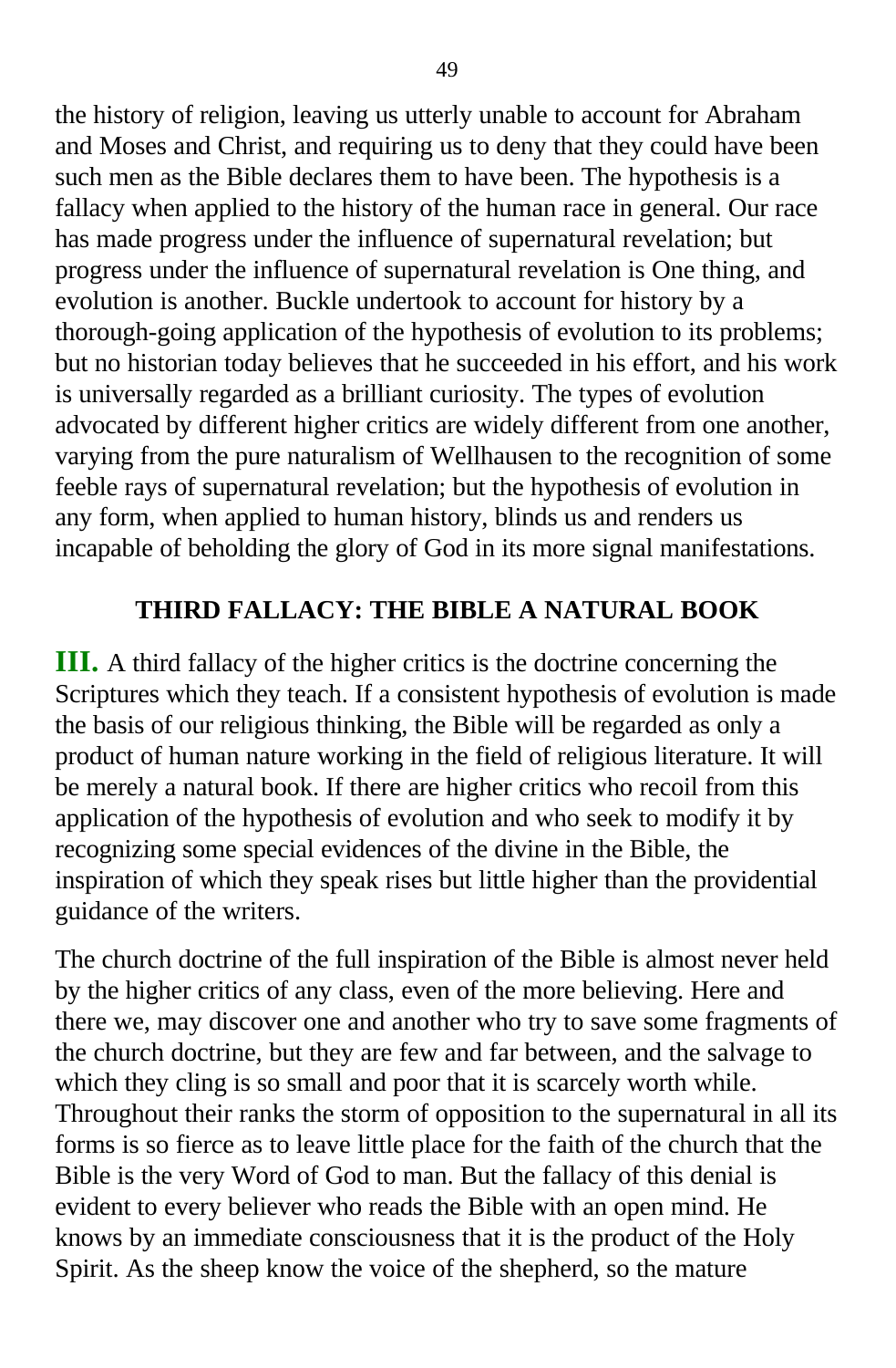Christian knows that the Bible speaks with a divine voice. On this ground every Christian can test the value of the higher criticism for himself. The Bible manifests itself to the spiritual perception of the Christian as in the fullest sense human, and in the fullest sense divine. This is true of the Old Testament, as well as of the New.

### **FOURTH FALLACY: THE MIRACLES DENIED**

**IV.** Yet another fallacy of the higher critics is found in their teachings concerning the biblical miracles. If the hypothesis of evolution is applied to the Scriptures consistently, it will lead us to deny all the miracles which they record. But if applied timidly and waveringly, as it is by some of the English and American higher critics, it will lead us to deny a large part of the miracles, and to inject as much of the natural as is any way possible into the rest. We shall strain out as much of the gnat of the supernatural as we can, and swallow as much of the camel of evolution as we can. We shall probably reject all the miracles of the Old Testament, explaining some of them as popular legends, and others as coincidences. In the New Testament we shall pick and choose, and no two of us will agree concerning those to be rejected and those to be accepted. If the higher criticism shall be adopted as the doctrine of the church, believers will be left in a distressing state of doubt and uncertainty concerning the narratives of the four Gospels, and unbelievers will scoff and mock. A theory which leads to such wanderings of thought regarding the supernatural in the Scriptures must be fallacious. God is not a God of confusion.

Among the higher critics who accept some of the miracles there is a notable desire to discredit the virgin birth of our Lord, and their treatment of this event presents a good example of the fallacies of reasoning by means of which they would abolish many of the other miracles. One feature of their argument may suffice as an exhibition of all. It is the search for parallels in the pagan mythologies. There are many instances in the pagan stories of the birth of men from human mothers and divine fathers, and the higher critics would create the impression that the writers who record the birth of Christ were influenced by these fables to emulate them, and thus to secure for Him the honor of a celestial paternity. It turns out, however, that these pagan fables do not in any case present to us a virgin mother; the child is always the product of commerce with a god who assumes a human form for the purpose. The despair of the higher critics in this hunt for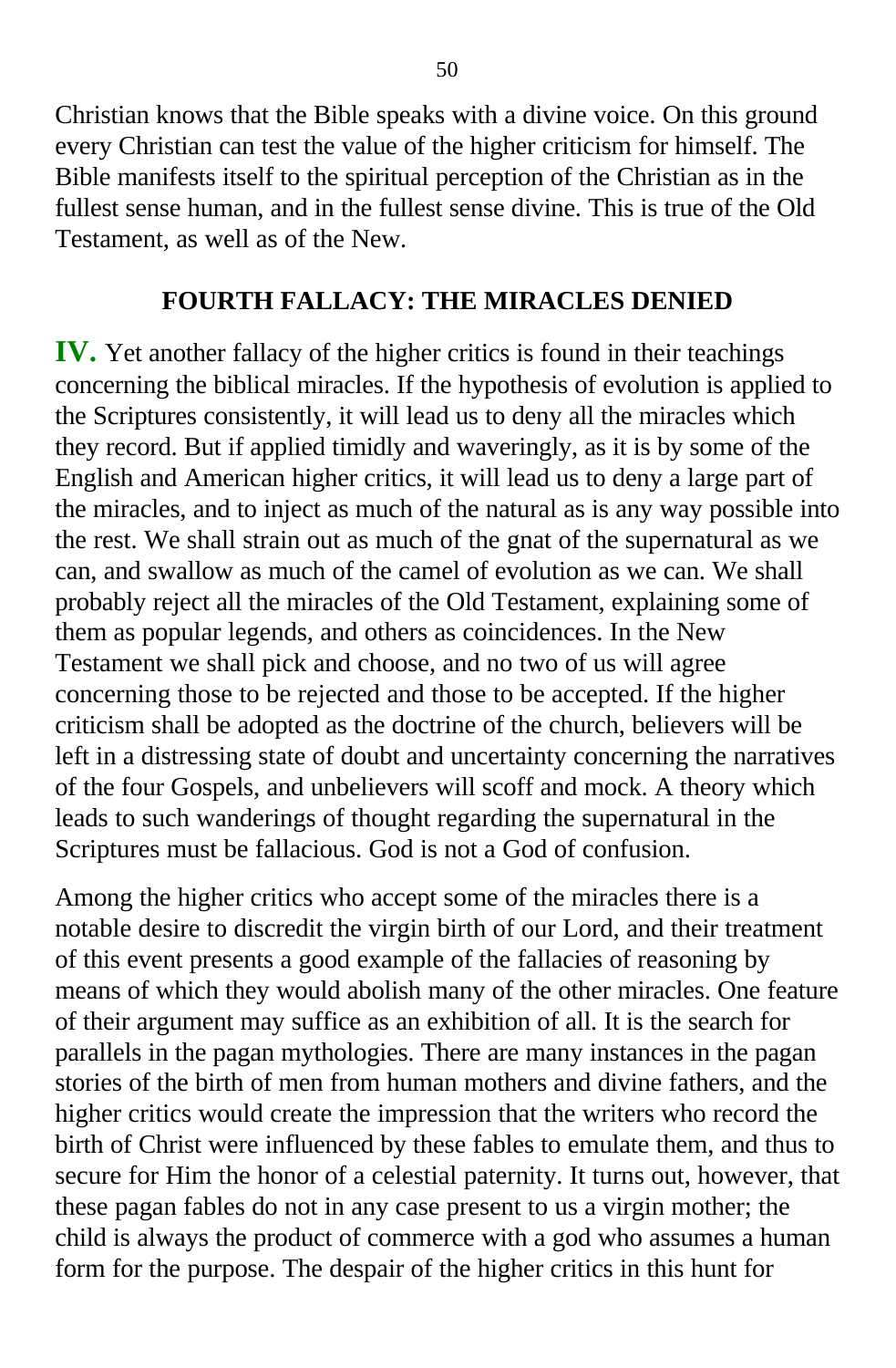events of the same kind is well illustrated by Cheyne, who cites the record of the Babylonian king Sargon, about 3,800 B.C., This monarch represents himself as having "been born of a poor mother in secret, and as not knowing his father." There have been many millions of such instances, but we do not think of the mothers as virgins. Nor does the Babylonian story affirm that the mother of Sargon was a virgin, or even that his father was a god. It is plain that Sargon did not intend to claim a supernatural origin, for, after saying that he "did not know his father," he adds that "the brother of his father lived in the mountains." It was a case like multitudes of others in which children, early orphaned, have not known their fathers, but have known the relations of their fathers. This statement of Sargon I quote from a translation of it made by Cheyne himself in the "Encyclopedia Biblica." He continues, "There is reason to suspect that something similar was originally said by the Israelites of Moses." To substantiate this he adds, "See Encyclopedia Biblica, 'Moses,' section 3 with note 4." On turning to this reference the reader finds that the article was written by Cheyne himself, and that it contains no evidence whatever.

# **FIFTH FALLACY: THE TESTIMONY OF ARCHAEOLOGY DENIED.**

**V.** The limitation of the field of research as far as possible to the biblical books as literary productions has rendered many of the higher critics reluctant to admit the new light derived from archaeology. This is granted by Cheyne. ("Bible Problems," page 142.) "I have no wish to deny," he says, "that the so-called 'higher critics' in the past were as a rule suspicious of Assyriology as a young, and, as they thought, too self-assertive science, and that many of those who now recognize its contributions to knowledge are somewhat too mechanical in the use of it, and too skeptical as to the influence of Babylonian culture in relatively early times in Syria, Palestine and even Arabia." This grudging recognition of the testimony of archaeology may be observed in several details.

**1.** It was said that the Hexateuch must have been formed chiefly by the gathering up of oral traditions, because it is not to be supposed that the early Hebrews possessed the art of writing and of keeping records. But the entire progress of archaeological study refutes this. In particular the discovery of the Tel el-Amarna tablets has shown that writing in cuneiform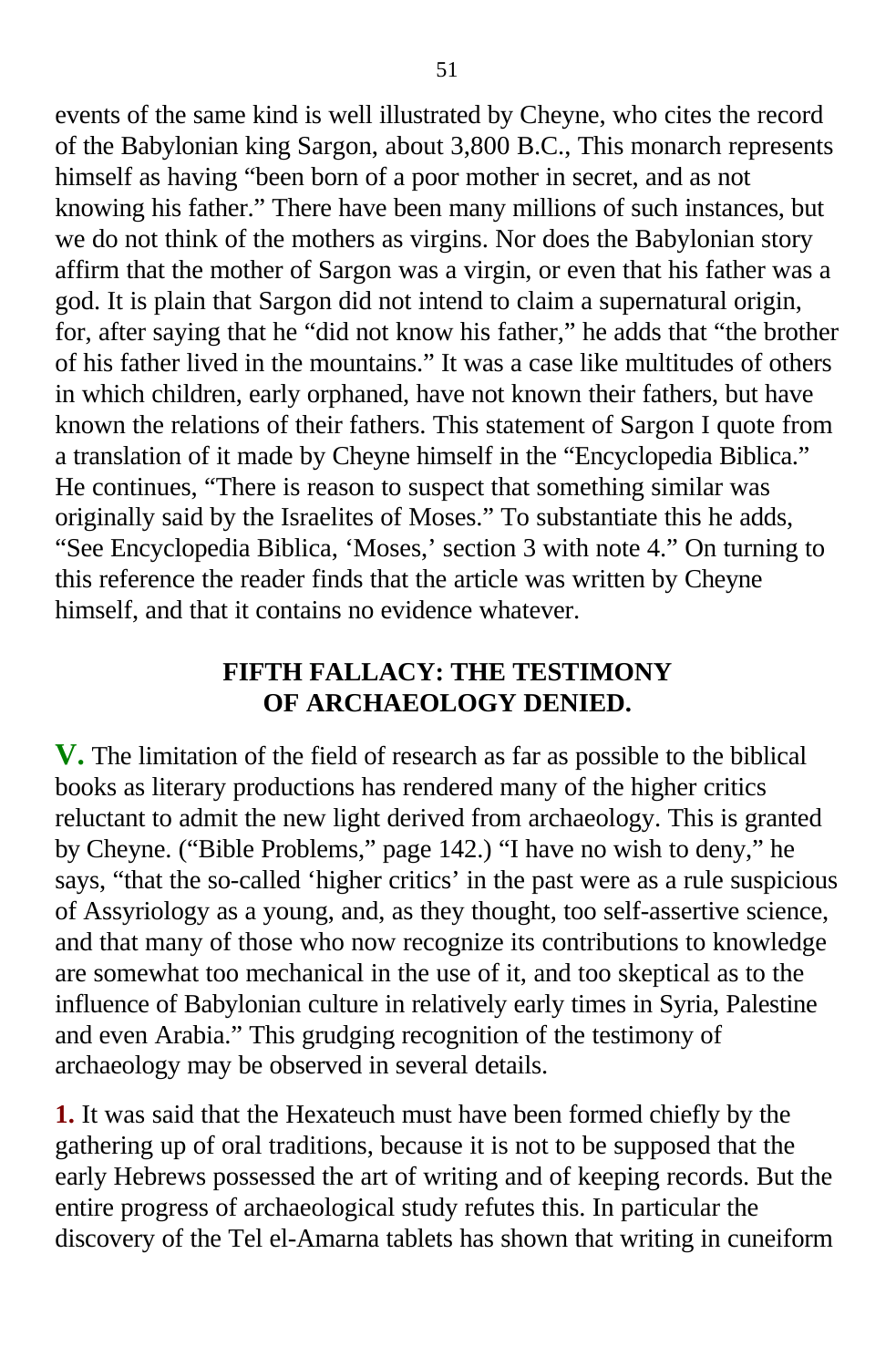characters and in the Assyrio-Babylonian language was common to the entire biblical world long before the exodus.

The discovery was made by Egyptian peasants in 1887. There are more than three hundred tablets, which came from various lands, including Babylonia and Palestine. Other finds have added their testimony to the fact that writing and the preservation of records were the peculiar passions of the ancient civilized world. Under the constraint of the overwhelming evidences; Professor Jordan writes as follows: "The question as to the age of writing never played a great part in the discussion." He falls back on the supposition that the nomadic life of the early Hebrews would prevent them from acquiring the art of writing. He treats us to such reasoning as the following: "If the fact that writing is very old is such a powerful argument when taken alone, it might enable you to prove that Alfred the Great wrote Shakespeare's plays."

**2.** It was easy to treat Abraham as a mythical figure when the early records of Babylonia were but little known. The entire coloring of those chapters of Genesis which refer to Mesopotamia could be regarded as the product of the imagination. This is no longer the case. Thus Clay, ("Light on the Old Testament from Babel." 1907. Clay is Assistant Professor and Assistant Curator of the Babylonian Section, Department of Archaeology, in the University of Pennsylvania.) writing of Genesis 14, says:

"The theory of the late origin of all the Hebrew Scriptures prompted the critics to declare this narrative to be a pure invention of a later Hebrew writer. \* \* \* The patriarchs were relegated to the region of myth and legend. Abraham was made a fictitious father of the Hebrews. \* \* \* Even the political situation was declared to be inconsistent with fact. \* \* \* Weighing carefully the position taken by the critics in the light of what has been revealed through the decipherment of the cuneiform inscriptions, We find that the very foundations upon which their theories rest, with reference to the points that could be tested, totally disappear. The truth is, that wherever any light has been thrown upon the subject through excavations, their hypotheses have invariably been found wanting."

But the higher critics are still reluctant to admit this new light. Thus Kent (Biblical World, Dec., 1906) says, "The primary value of these stories is didactic and religious, rather than historical."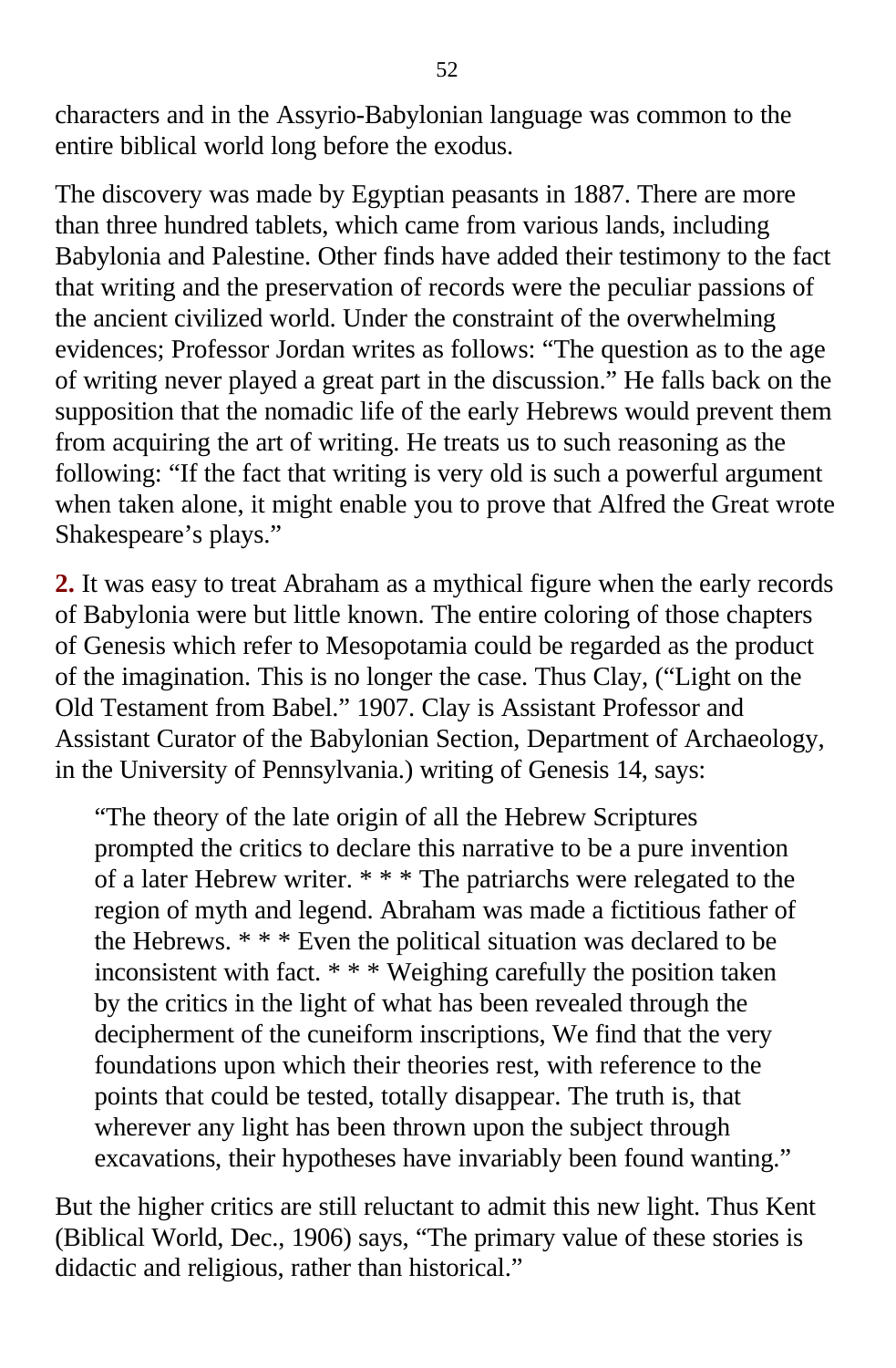**3.** The books of Joshua and Judges have been regarded by the higher critics as unhistorical on the ground that their portraiture of the political, religious, and social condition of Palestine in the thirteenth century B.C. is incredible. This cannot be said any longer, for the recent excavations in Palestine have shown us a land exactly like that of these books. The portraiture is so precise, and is drawn out in so many minute lineaments, that it cannot be the product of oral tradition floating down through a thousand years. In what details the accuracy of the biblical picture of early Palestine is exhibited may be seen perhaps best in the excavations by Macalister ("Bible Side-Lights from the Mound of Gezer.") at Gezer. Here again there are absolutely no discrepancies between the Land and the Book, for the Land lifts up a thousand voices to testify that the Book is history and not legend.

**4.** It was held by the higher critics that the legislation which we call Mosaic could not have been produced by Moses, since his age was too early for such codes. This reasoning was completely negatived by the discovery of the code of Hammurabi, the Amraphel of Genesis 14. This code is very different from that of Moses; it is more systematic; and it is at least seven hundred years earlier than the Mosaic legislation.

In short, from the origin of the higher criticism till this present time the discoveries in the field of archaeology have given it a succession of serious blows. The higher critics were shocked when the passion of the ancient world for writing and the preservation of documents was discovered. They ware shocked when primitive Babylonia appeared as the land of Abraham. They were shocked when early Palestine appeared as the land of Joshua and the Judges. They were shocked when Amraphel came back from the grave as a real historical character, bearing his code of laws. They were shocked when the stele of the Pharaoh of the exodus was read, and it was proved that he knew a people called Israel, that they had no settled place of abode, that they were "without grain" for food, and that in these particulars they were quite as they are represented by the Scriptures to have been when they had fled from Egypt into the wilderness. The embarrassment created by these discoveries is manifest in many of the recent writings of the higher critics, in which, however, they still cling heroically to their analysis and their late dating of the Pentateuch and their confidence in the hypothesis of evolution as the key of all history.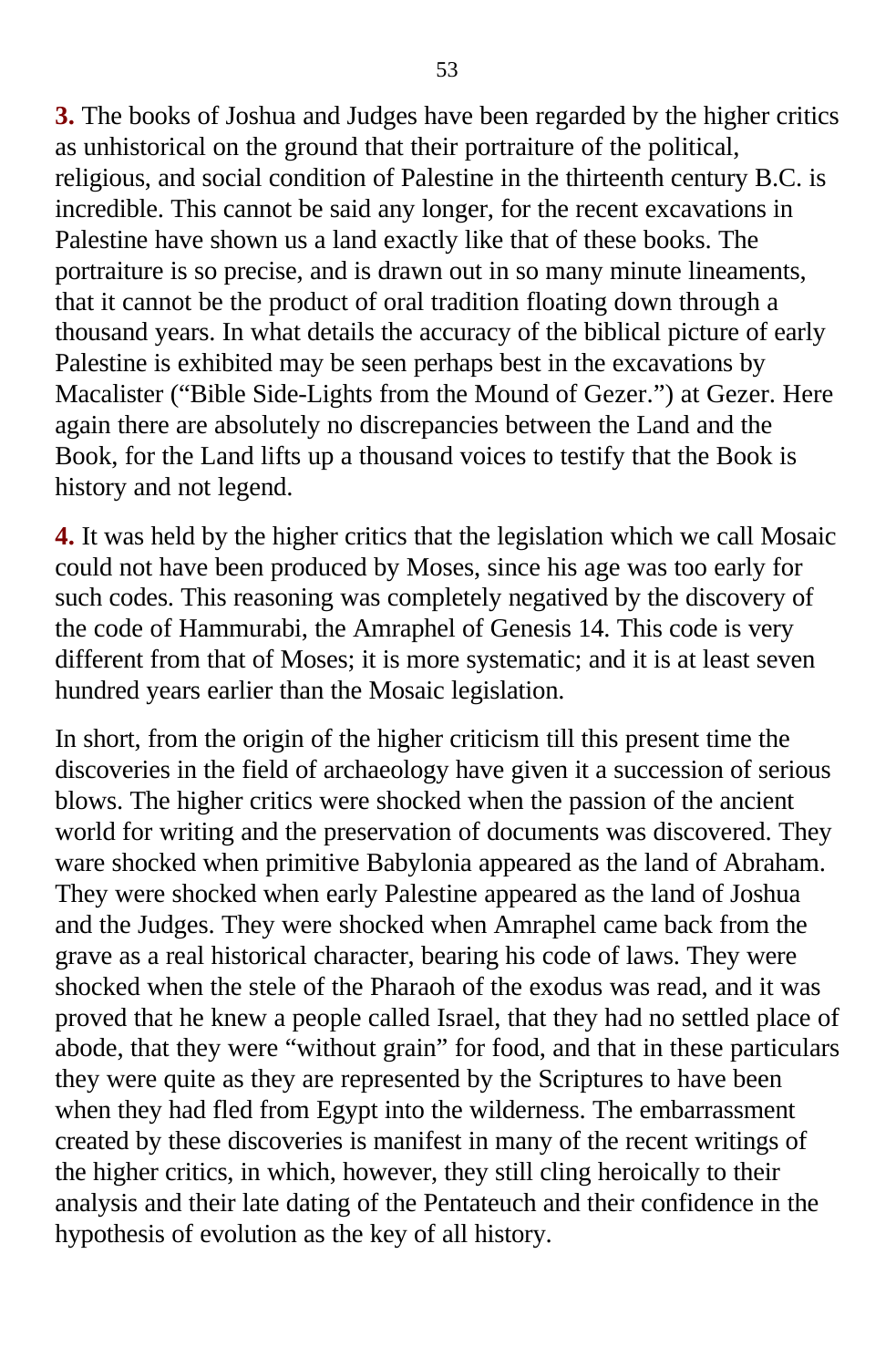The higher critics usually slur over this remarkable inscription, and give us neither an accurate translation nor a natural interpretation of it. I have, therefore, special pleasure in quoting the following from Driver, "Authority and Archaeology," page 61: "Whereas the other places named in the inscription all have the determinative for 'country,' Ysiraal has the determinative for 'men': it follows that the reference is not to the land of Israel, but to Israel as a tribe or people, whether migratory, or on the march." Thus this distinguished higher critic sanctions the view of the record which I have adopted. He represents Maspero and Naville as doing the same.

# **SIXTH FALLACY: THE PSALMS WRITTEN AFTER THE EXILE.**

**VI.** The Psalms are usually dated by the higher critics after the exile. The great majority of the higher critics are agreed here, and tell us that these varied and touching and magnificent lyrics of religious experience all come to us from a period later than 450 B.C. A few of the critics admit an earlier origin of three or four of them, but they do this waveringly, grudgingly, and against the general consensus of opinion among their fellows. In the Bible a very large number of the Psalms are ascribed to David, and these, with a few insignificant and doubtful exceptions, are denied to him and brought down, like the rest, to the age of the second temple. This leads me to the following observations:

**1.** Who wrote the Psalms? Here the higher critics have no answer. Of the period from 400 to 175 B.C. we are in almost total ignorance. Josephus knows almost nothing about it, nor has any other writer told us more. Yet, according to the theory, it was precisely in these centuries of silence, when the Jews had no great writers, that they produced this magnificent outburst of sacred song.

**2.** This is the more remarkable when we consider the well known men to whom the theory denies the authorship of any of the Psalms. The list includes such names as Moses, David, Samuel, Nathan, Solomon, Isaiah, Jeremiah, and the long list of preexilic prophets. We are asked to believe that these men composed no Psalms, and that the entire collection was contributed by men so obscure that they have left no single name by which we can identify them with their work.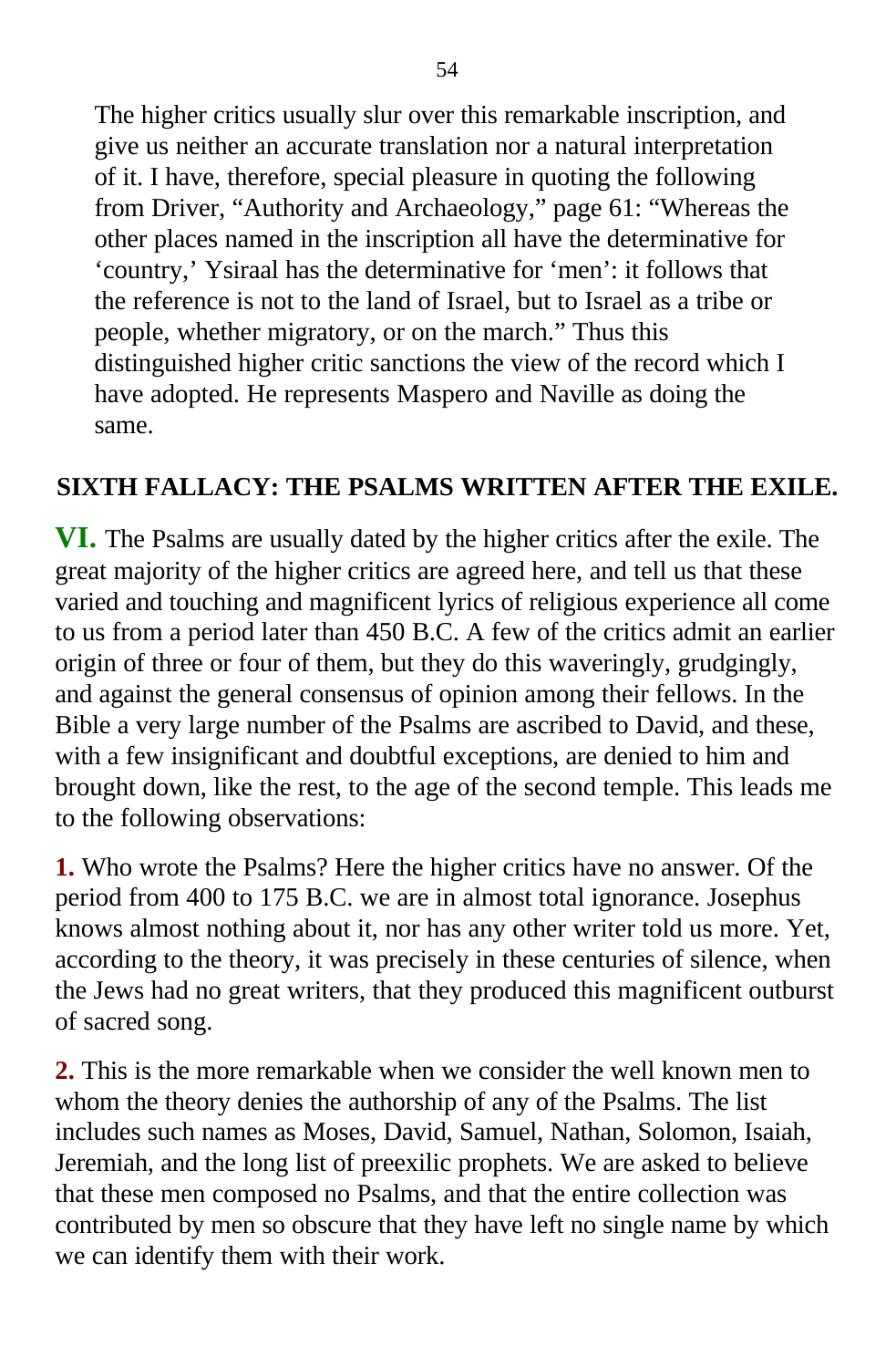**3.** This will appear still more extraordinary if we consider the times in which, it is said, no Psalms were produced, and contrast them with the times in which all of them were produced. The times in which none were produced were the great times, the times of growth, of mental ferment, of conquest, of imperial expansion, of disaster, and of recovery. The times in which none were produced were the times of the splendid temple of Solomon, with its splendid worship. The times in which none were produced were the heroic times of Elijah and Elisha, when the people of Jehovah struggled for their existence against the abominations of the pagan gods. On the other hand, the times which actually produced them were the times of growing legalism, of obscurity, and of inferior abilities. All this is incredible. We could believe it only if we first came to believe that the Psalms are works of slight literary, and religious value. This is actually done by Wellhausen, who says, (Quoted by Orr, "The Problem of the Old Testament," page 435) "They certainly are to the smallest extent original, and are for the most part imitations which illustrate the saying about much writing." The Psalms are not all of an equally high degree of excellence, and there are a few of them which might give some faint color of justice to this depreciation of the entire collection. But as a whole they are exactly the reverse of this picture. Furthermore, they contain absolutely no legalism, but are as free from it as are the Sermon on the Mount and the Pauline epistles. Yet further, the writers stand out as personalities, and they must have left a deep impression upon their fellows. Finally, they were full of the fire of genius kindled by the Holy Spirit. It is impossible for us to attribute the Psalms to the unknown mediocrities of the period which followed the restoration.

**4.** Very many of the Psalms plainly appear to be ancient. They sing of early events, and have no trace of allusion to the age which is said to have produced them.

**5.** The large number of Psalms attributed to David have attracted the special attention of the higher critics. They are denied to him on various grounds. He was a wicked man, and hence incapable of writing these praises to the God of righteousness. He was an iron warrior and statesman, and hence not gifted with the emotions found in these productions. He was so busy with the cares of conquest and administration that he had no leisure for literary work. Finally, his conception of God was utterly different from that which moved the psalmists.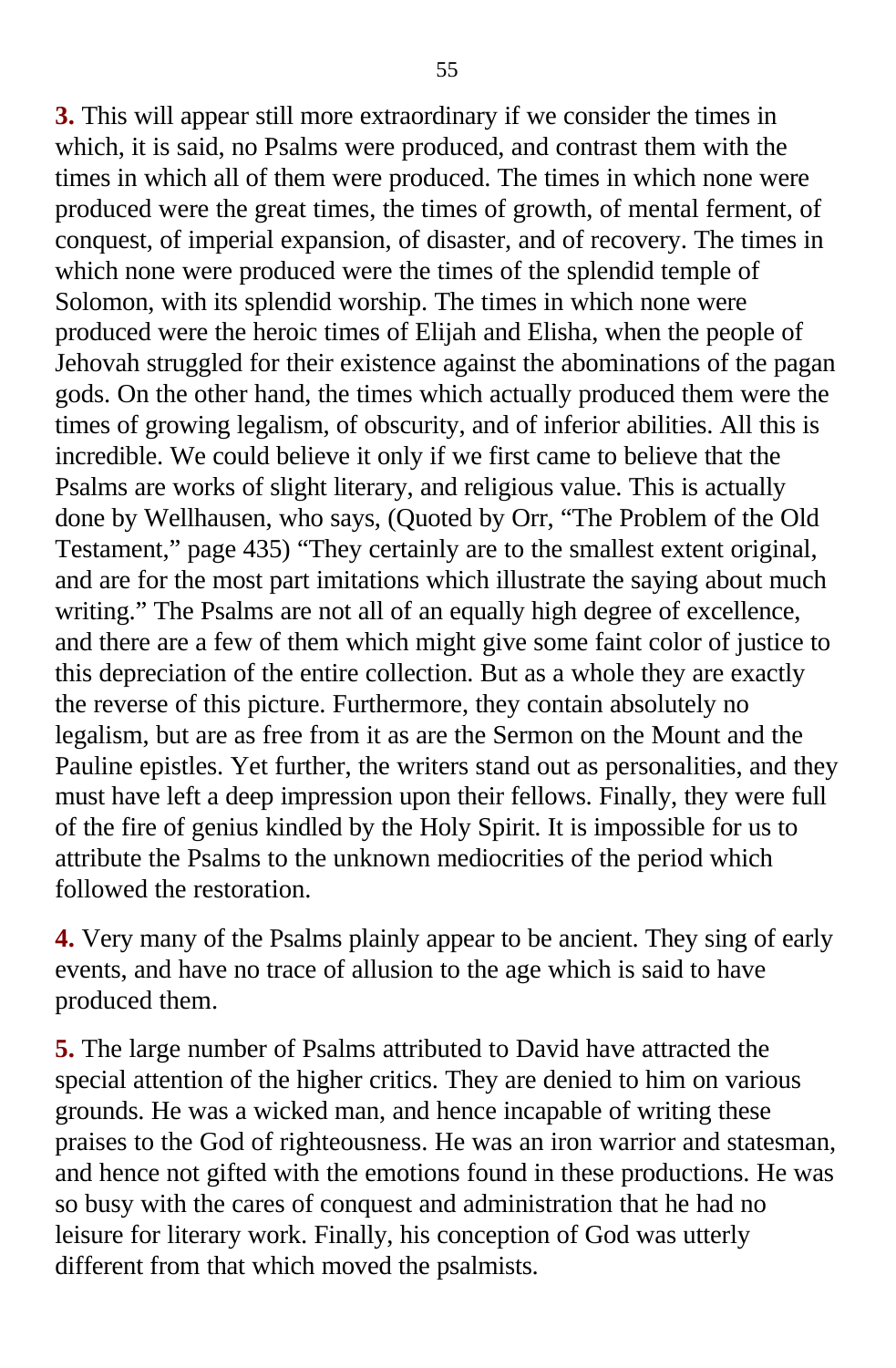The larger part of this catalogue of inabilities is manifestly erroneous. David, with some glaring faults, and with a single enormous crime, for which he was profoundly penitent, was one of the noblest of men. He was indeed an iron warrior and statesman, but also one of the most emotional of all great historic characters. He was busy, but busy men not seldom find relief in literary occupations, as Washington, during the Revolutionary War, poured forth a continual tide of letters, and as Caesar, Marcus Aurelius, and Gladstone, while burdened with the cares of empire, composed immortal books. The conception of God with which David began his career was indeed narrow ( $\frac{4000}{2}$  Samuel 26:19). But did he learn nothing in all his later experiences, and his associations with holy priests and prophets? He was certainly teachable: did God fail to make use of him in further revealing Himself to His people? To deny these Psalms to David on the ground of his limited views of God in his early life, is this not to deny that God made successive revelations of Himself wherever He found suitable channels? If, further, we consider the unquestioned skill of David in the music of his nation and his age  $(4064)$  Samuel 16:14-25), this will constitute a presupposition in favor of his interest in sacred song. If, finally, we consider his personal career of danger and deliverance, this will appear as the natural means of awakening in him the spirit of varied religious poetry. His times were much like the Elizabethan period, which ministered unexampled stimulus to the English mind.

From all this we may turn to the singular verdict of Professor Jordan: "If a man says he cannot see why David could not have written Psalms 51 and 139, you are compelled to reply as politely as possible that if he did write them then any man can write anything." So also we may say, "as politely as possible," that if Shakespeare, with his "small Latin and less Greek," did write his incomparable dramas, "then any man can write anything"; that if Dickens, with his mere elementary education, did write his great novels, "then any man can write anything", and that if Lincoln, who had no early schooling, did write his Gettysburg address, "then any man can write anything."

### **SEVENTH FALLACY: DEUTERONOMY NOT WRITTEN BY MOSES**

**VII.** One of the fixed points of the higher criticism is its theory of the origin of Deuteronomy. In 1 Kings 22 we have the history of the finding of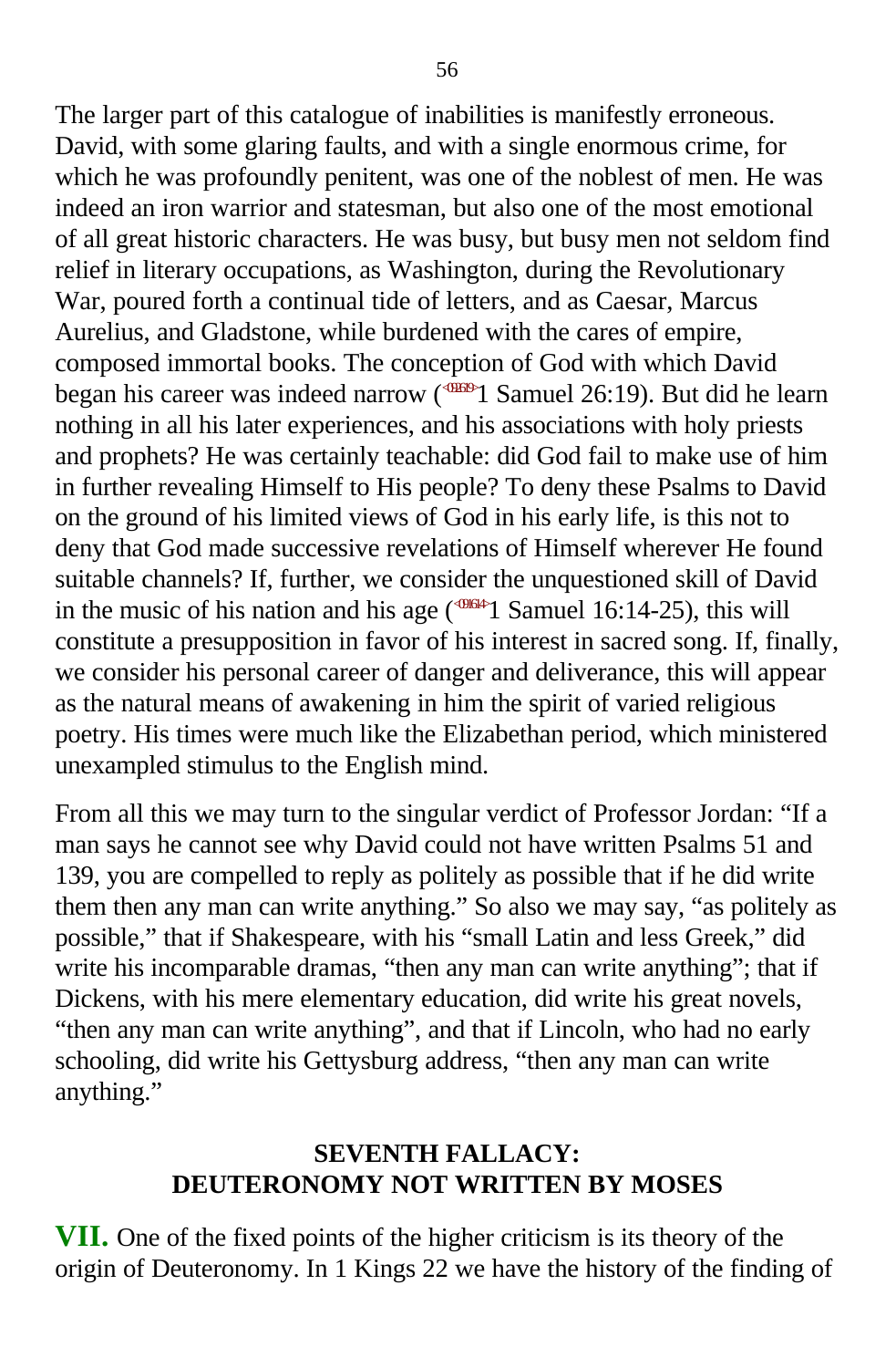the book of the law in the temple, which was being repaired. Now the higher critics present this finding, not as the discovery of an ancient document, but as the finding of an entirely new document, which had been concealed in the temple in order that it might be found, might be accepted as the production of Moses, and might produce an effect by its assumed authorship. It is not supposed for a moment that the writer innocently chose the fictitious dress of Mosaic authorship for merely literary purposes. On the contrary, it is steadfastly maintained that he intended to deceive, and that others were with him in the plot to deceive. This statement of the case leads me to the following reflections:

**1.** According to the theory, this was an instance of pious fraud. And the fraud must have been prepared deliberately. The manuscript must have been soiled and frayed by special care, for it was at once admitted to be ancient. This supposition of deceit must always repel the Christian believer.

**2.** Our Lord draws from the Book of Deuteronomy all the three texts with which He foils the tempter,  $400\%$  Matthew 4:1-11;  $400\%$  Luke 4:1-14. It must always shock the devout student that his Saviour should select His weapons from an armory founded on deceit.

**3.** This may be called an appeal to ignorant piety, rather than to scholarly criticism. But surely the moral argument should have some weight in scholarly criticism. In the sphere of religion moral impossibilities are as insuperable as physical and mental.

**4.** If we turn to consideration of a literary kind, it is to be observed that the higher criticism runs counter here to the statement of the book itself that Moses was its author.

**5.** It runs counter to the narrative of the finding of the book, and turns the finding of an ancient book into the forgery of a new book.

**6.** It runs counter to the judgment of all the intelligent men of the time who learned of the discovery. They judged the book to have come down from the Mosaic age, and to be from the pen of Moses. We hear of no dissent whatever.

**7.** It seeks support in a variety of reasons, such as style, historical discrepancies, and legal contradictions, all of which prove of little substance when examined fairly.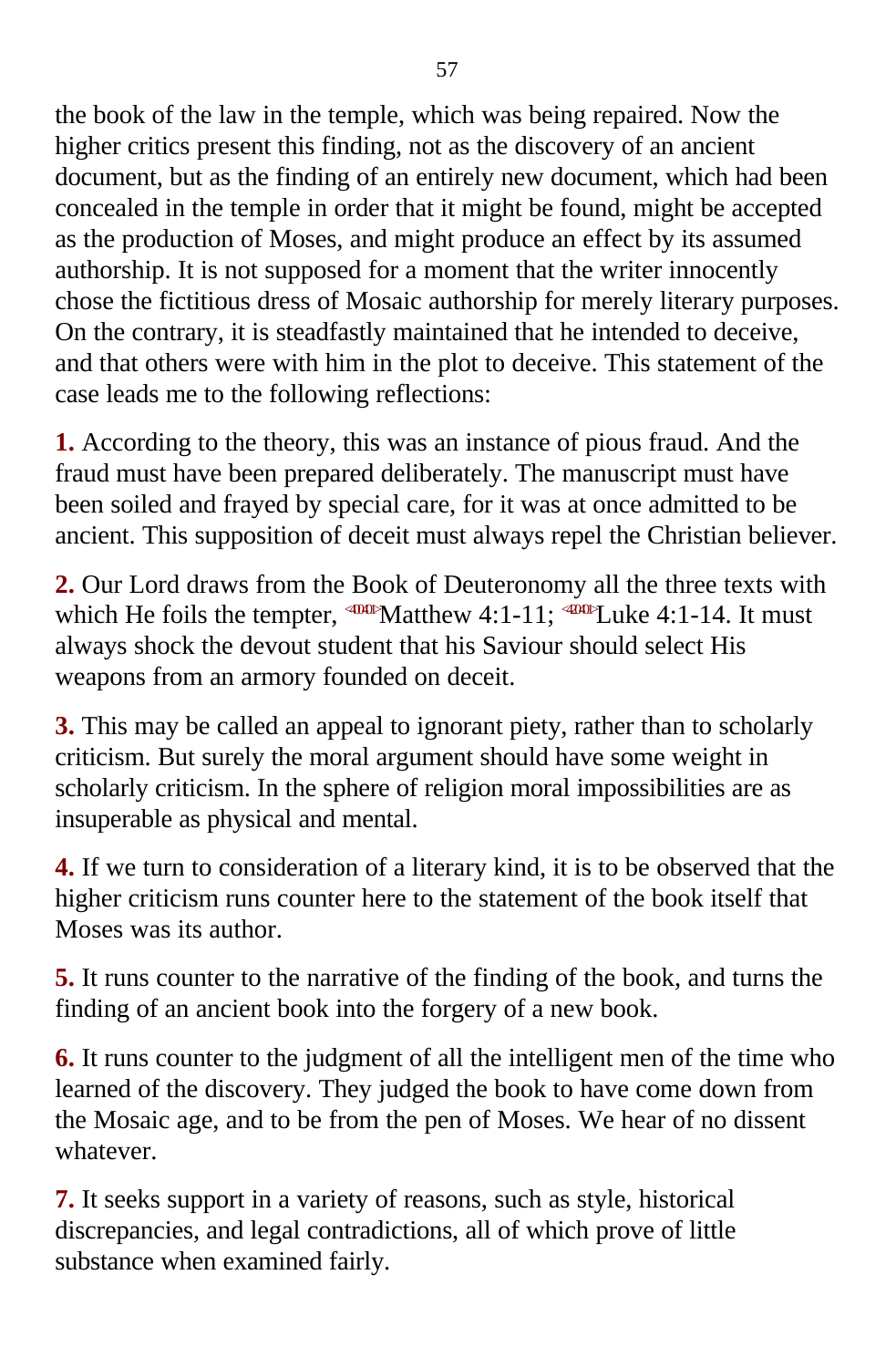# **EIGHTH FALLACY: THE PRIESTLY LEGISLATION NOT ENACTED UNTIL THE EXILE**

**VIII.** Another case of forgery is found in the origin of the priestly legislation, if we are to believe the higher critics. This legislation is contained in a large number of passages scattered through Exodus, Leviticus, and Numbers. It has to do chiefly with the tabernacle and its worship, with the duties of the priests and Levites, and with the relations of the people to the institutions of religion. It is attributed to Moses in scores of places. It has a strong coloring of the Mosaic age and of the wilderness life. It affirms the existence of the tabernacle, with an orderly administration of the ritual services. But this is all imagined, for the legislation is a late production. Before the exile there were temple services and a priesthood, with certain regulations concerning them, either oral or written, and use was made of this tradition; but as a whole the legislation was enacted by such men as Ezekiel and Ezra during and immediately after the exile, or about 444 B.C. The name of Moses, the fiction of a tabernacle, and the general coloring of the Mosaic age, were given it in order to render it authoritative and to secure the ready obedience of the nation. But now:

**1.** The moral objection here is insuperable. The supposition of forgery, and of forgery so cunning, so elaborate, and so minute, is abhorrent. If the forgery had been invented and executed by wicked men to promote some scheme of selfishness, it would have been less odious. But when it is presented to us as the expedient of holy men, for the advancement of the religion of the God of righteousness, which afterwards blossomed out into Christianity, we must revolt.

**2.** The theory gives us a portraiture of such men as Ezekiel and Ezra which is utterly alien from all that we know of them. The expedient might be worthy of the prophets of Baal or of Chemosh; it was certainly not worthy of the prophets of Jehovah, and we dishonor them when we attribute it to them and place them upon a low plane of craft and cunning of which the records concerning them are utterly ignorant.

**3.** The people who returned from the exile were among the most intelligent and enterprising of the nation, else they would not have returned, and they would not have been deceived by the sudden appearance of Mosaic laws forged for the occasion and never before heard of.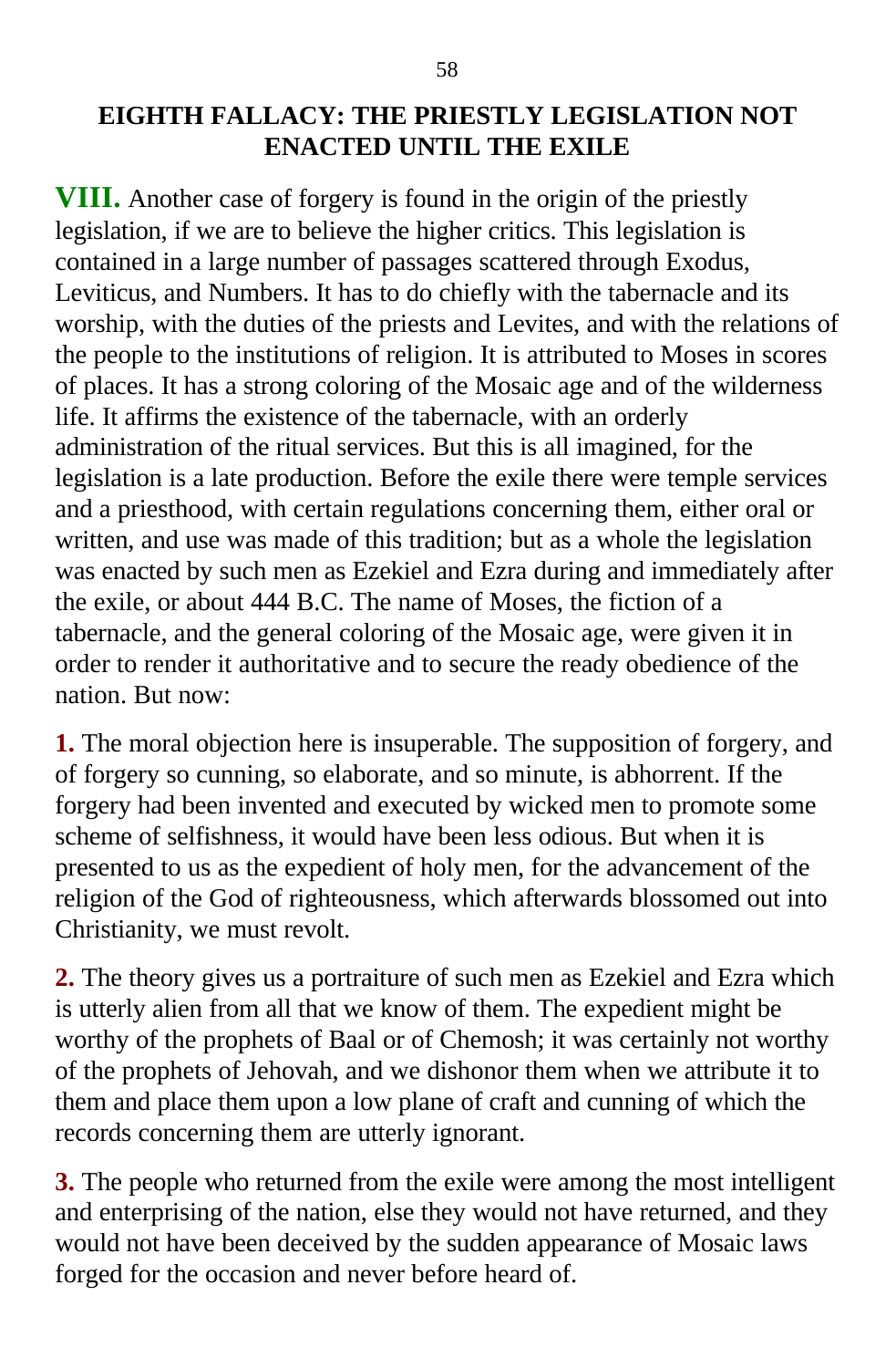**4.** Many of the regulations of this legislation are drastic. It subjected the priests and Levites to a rule which must have been irksome in the extreme, and it would not have been lightly accepted. We may be certain that if it had been a new thing fraudulently ascribed to Moses, these men would have detected the deceit, and would have refused to be bound by it. But we do not hear of any revolt, or even of any criticism.

Such are some of the fundamental fallacies of the higher criticism. They constitute an array of impossibilities. I have stated them in their more moderate forms, that they may be seen and weighed without the remarkable extravagances which some of their advocates indulge. In the very mildest interpretation which can he given them, they are repugnant to the Christian faith.

# **NO MIDDLE GROUND**

But might we not accept a part of this system of thought without going to any hurtful extreme? Many today are seeking to do this. They present to us two diverse results.

**1.** Some, who stand at the beginning of the tide, find themselves in a position of doubt. If they are laymen, they know not what to believe. If they are ministers, they know not what to believe or to teach. In either case, they have no firm footing, and no Gospel, except a few platitudes which do little harm and little good.

**2.** The majority of those who struggle to stand here find it impossible to do so, and give themselves up to the current. There is intellectual consistency in the lofty church doctrine of inspiration. There may be intellectual consistency in the doctrine that all things have had a natural origin and history, under the general providence of God, as distinguished from His supernatural revelation of Himself through holy men, and especially through His co-equal Son, so that the Bible is as little supernatural as the "Imitation of Christ" or the "Pilgrim's Progress," But there is no position of intellectual consistency between these two, and the great mass of those who try to pause at various points along the descent are swept down with the current. The natural view of the Scriptures is a sea which has been rising higher for three-quarters of a century. Many Christians bid it welcome to pour lightly over the walls which the faith of the church has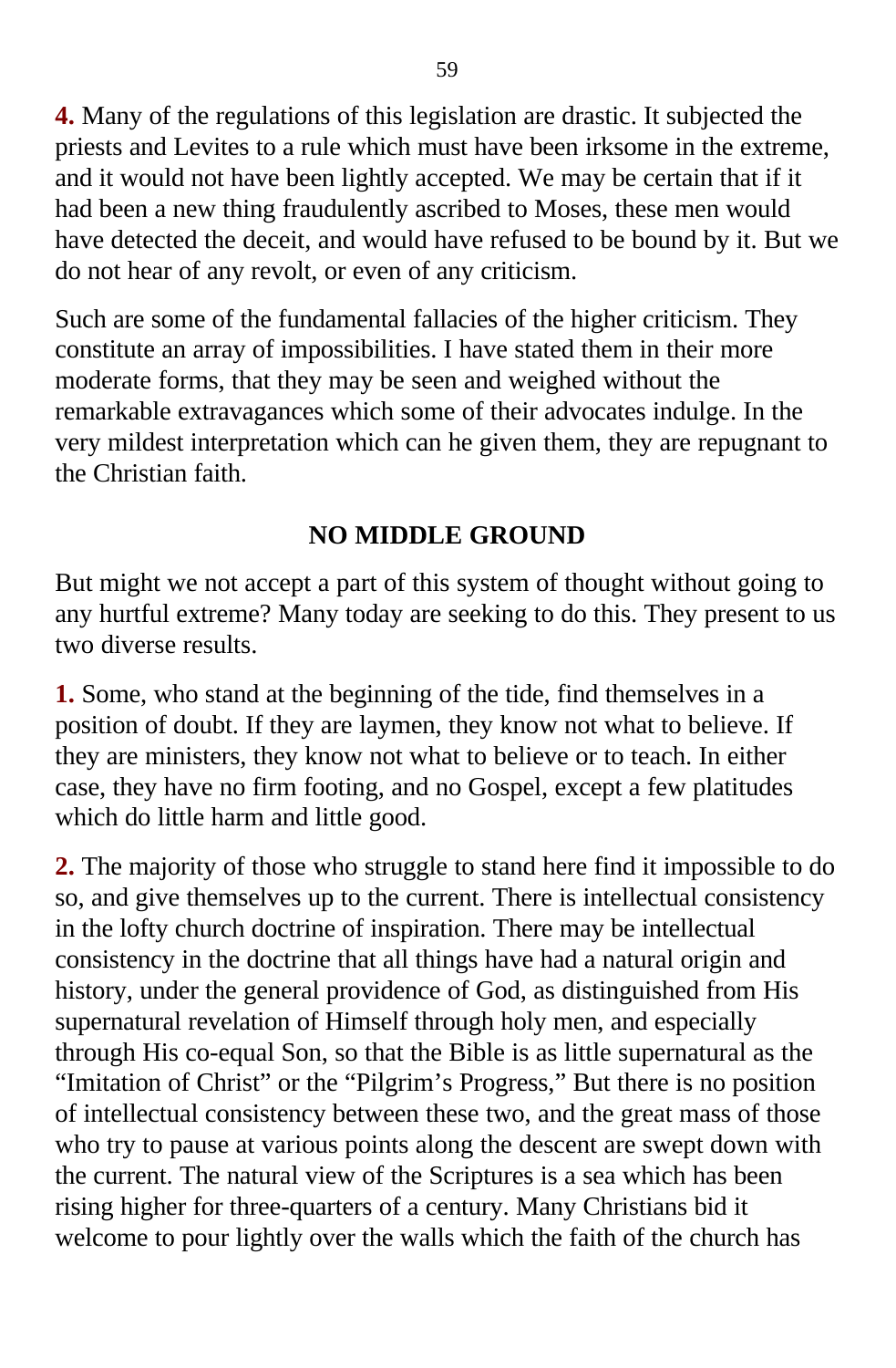<span id="page-59-0"></span>always set up against it, in the expectation that it will prove a healthful and helpful stream. It is already a cataract, uprooting, destroying, and slaying.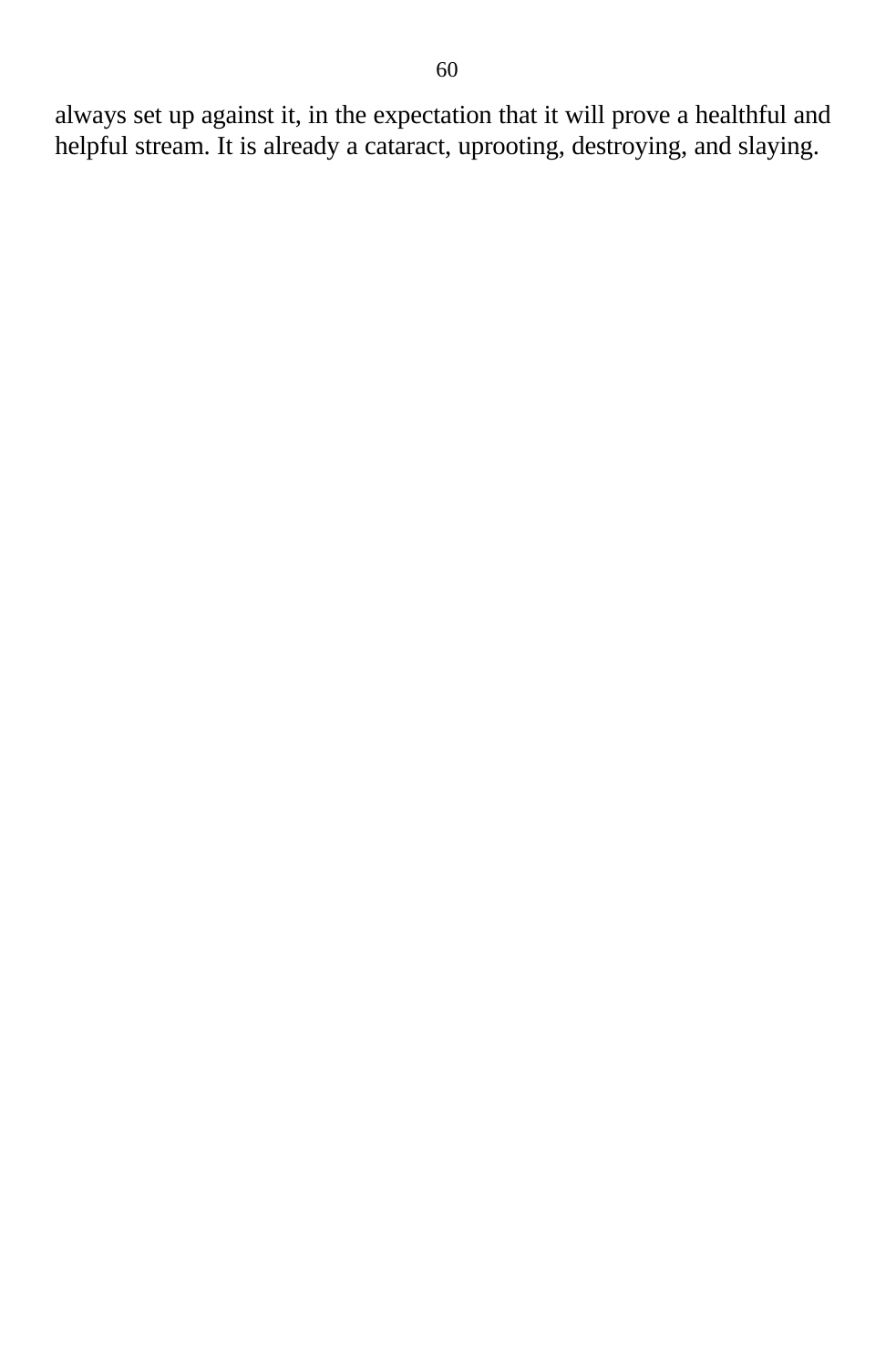# CHAPTER 4

# THE BIBLE AND MODERN CRITICISM

### **BY F. BETTEX, D. D.,**

### *Professor Emeritus, Stuttgart, Germany*

# **TRANSLATED FROM THE ORIGINAL GERMAN BY DAVID HEAGLE, D. D.**

It is undeniable that the universe, including ourselves, exists. Whence comes it all? For any clear-thinking mind there are only three possibilities. Either the universe has existed always, it produced itself, or it was created by a Divine, a Supreme Being.

#### **THE UNIVERSE NOT ETERNAL**

The eternity of the universe is most clearly disproved by its evolution. From a scientific point of view that hypothesis is now discredited and virtually abandoned. Astronomers, physicists, biologists, philosophers, are beginning to recognize more and more, and men like Secchi, Dubois-Reymond, Lord Kelvin, Dr. Klein and others, unanimously affirm that creation has had a beginning. It always tends towards an entropy, that is, toward a perfect equilibrium of its forces, a complete standstill; and the fact that it has not yet reached such a condition is proof that it has not always existed. Should creation, however, ever come to a standstill, it could never again put itself in motion. It has had a beginning, and it will have an end. That is demonstrated most clearly by its still unfinished evolution. Should anyone say to us, of a growing tree or of a young child, that either of these forms of life has existed forever, we would at once reply, Why has it not then long ago, in the past eternity, grown up so as to reach the heaven of heavens? In like manner, reasons that great astronomer, William Herschel, with regard to the Milky-Way, that just as its breaking up into different parts shows that it cannot always endure, so we have. in this same fact, proof that it has not eternally existed.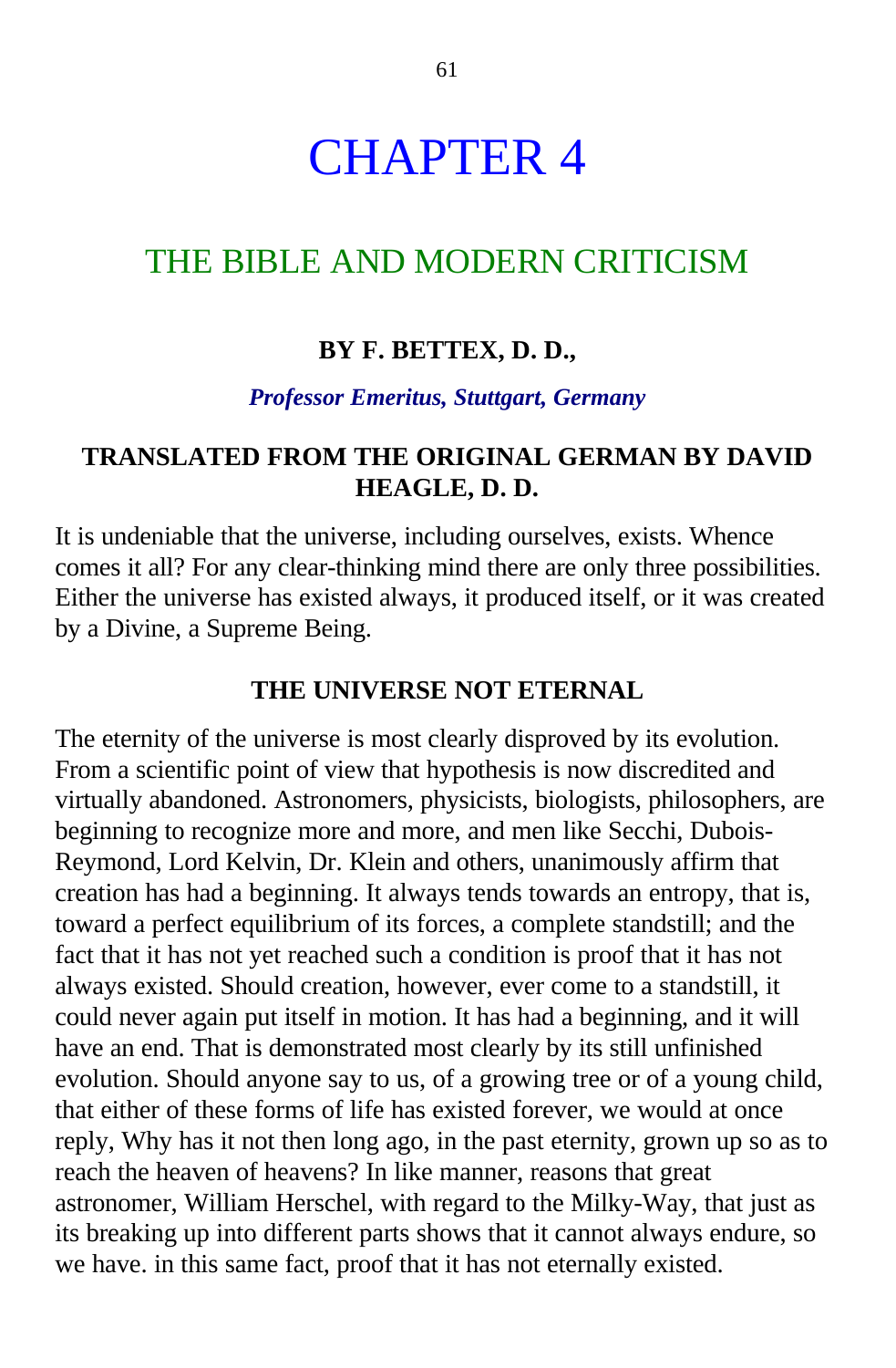There remains, therefore, only this alternative: either the world produced itself, or it was created. That all things came into existence spontaneously, and therefore that we must suppose an origination of immeasurably great effects without any cause, or believe that at some time a nothing, without either willing or knowing it, and without the use of means, became a something — this is the most unreasonable assumption that could possibly be attributed to a human being. How could anything act before it existed? or a thing not yet created produce something? There is nothing more unreasonable than the creed of the unbeliever, notwithstanding all his prating about the excellence of reason.

But if this world did not produce itself, then it must have been created by some Higher Power, some Cause of all causes, such as was that First Principle upon which the dying Cicero called. Or, to use the words of Dr. Klein, that originating cause must have been a "Supreme Intelligence that has at its command unlimited creative power" (Kosmologische Briefe, p. 27). Hence what that Intelligence does is both illimitable and unfathomable, and it can at any time either change this world or make a new one. It is therefore prima facie silly for us, with our prodigiously narrow experience, to set any kind of bounds to the Supreme Being; and a God who works no miracles and is the slave of his own laws implanted in nature, such a God as the New Theology preaches, is as much lacking in being a true Divinity as is the unconscious, but all-wise "cosmic ether" of Spiller, or the "eternal stuff" of other materialists.

We conclude, then, that the universe was created, or that God is the author of all things.

# **REVELATION IN NATURE**

But now the question arises whether God, who is both the Creator of all things and the Father of spirits, has revealed Himself to his creatures, or to His own children, the work of His hands. Such a question might surely provoke one's laughter. For what is the entire universe? what is this created nature of which we form a part? what is air? and water? and fire? what are all organized beings, my body with its many parts put together in such a highly artistic and inscrutable fashion; my soul with its infinite capabilities so little understood by myself? What are all these matters but a progressive revelation of God, given to us, as it were, in a series of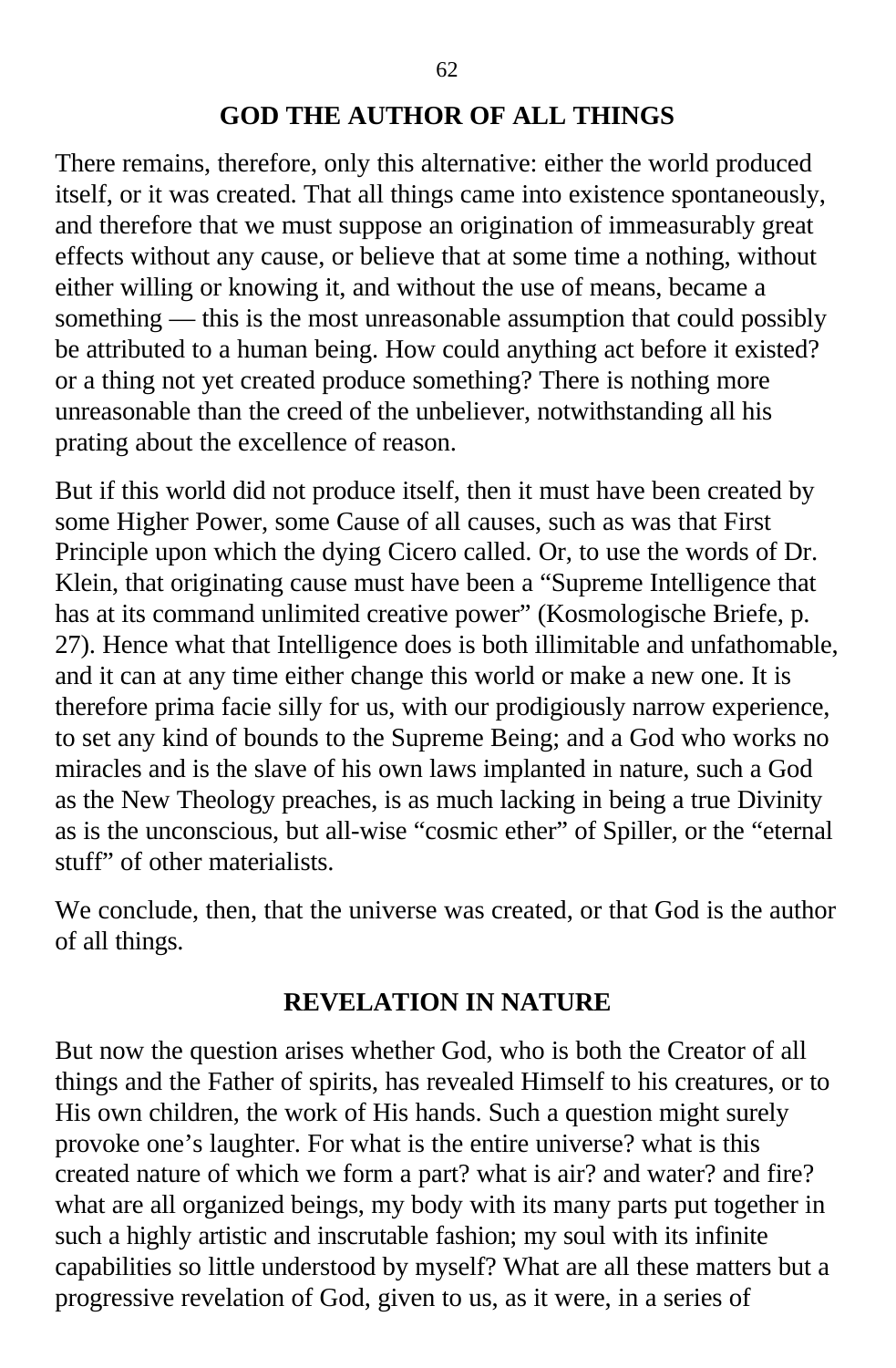concentric circles rising one above another toward their Source? For this purpose it was that God created the visible, so that through it we might perceive the invisible, and for this purpose the whole creation was made, so that through it might be manifested the invisible things of God, even his eternal power and godhead ( $\sqrt{402}$ Romans 1:20). Creation is only the language of

"the Word that was in the beginning, and was with God, and was God, and by Whom all things were made" ( $400\text{D}$ John 1:1-3).

What does this Word declare? What else but the great infinite name of God the Father, the primal source of all things, the name that must be hallowed? There was a time, however, even before the world was, when there existed nothing but God and his name. All the different works of creation are only letters in this great name.

### **REVELATION IN THE BIBLE**

But there is another revelation which God has given of Himself to men a more definite and personal one. Thus, e.g., he declared Himself to Adam, and through Enoch and Noah to the antediluvians, and again after the flood to other generations through Noah and his sons. But because at the building of the tower of Babel men turned stubbornly away from God, He gave them up to the thoughts of their own heart, and selected one man, Abraham, to go out from his friends and kindred, so that in his seed all the nations of the world might be blessed. Then, first, out of Abraham came the people of Israel, to whom were committed the oracles of God; and from this period began the history of the written Word. Moses narrates the beginning of things, also records the law, and holy men of God speak and write as they are moved by the Holy Spirit. That is inspiration — a divine in-breathing.

But here a distinction must be made. The Bible reports matters of history, and in doing so includes many genealogies which were composed, first of all, not for us, but for those most immediately concerned, and for the angels ( $400\frac{1}{2}$  Corinthians 4:9). Also it reports many sins and shameful deeds; for just as the sun first illuminates himself and then sheds his radiance upon the ocean and the puddle, the eagle and the worm, so the Bible undertakes to represent to us not only God, but also man just as he is. In giving us these narratives it may be said, moreover, that God, who numbers the very hairs of our head, exercised a providential control, so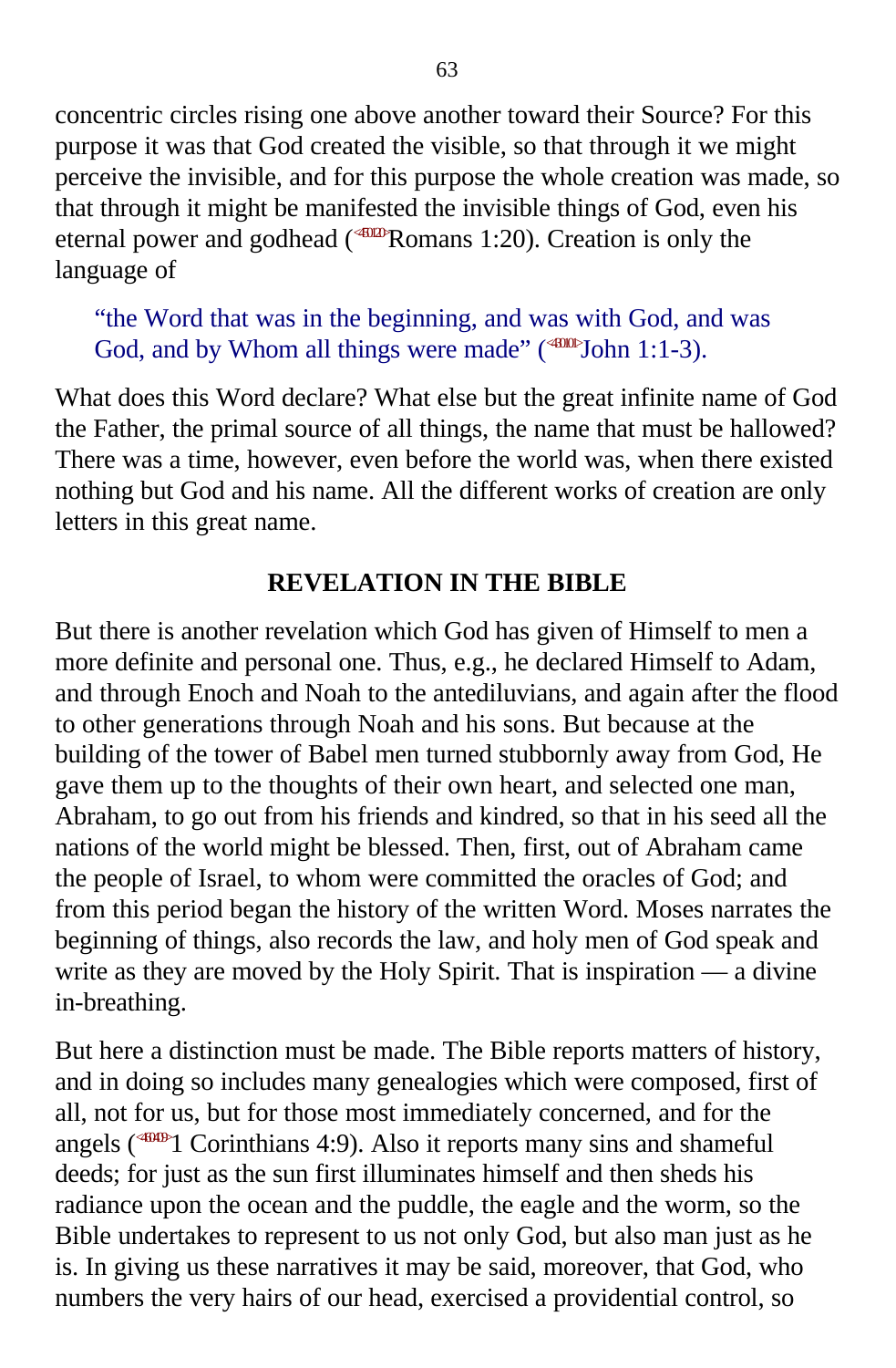that what was reported by His chosen men should be the real facts, and nothing else. To what extent He inspired those men with the very words used by them, it is not for us to know, but probably more fully than we suspect.

But when God, after having communicated the law to Moses on Mount Sinai and in the Tabernacle, communes with him as a friend with friend, and Moses writes "all the words of this law in a book" ( $\frac{4088}{8}$ Deuteronomy 28:58; 31:24), then Moses really becomes the pen of God. When God speaks to the prophets, "Behold, I put my words in thy mouth," and "all the words that thou hearest thou shalt say to this people," then these prophets become the very mouth of God. When Christ appears to John on Patmos, and says, "To the angel of the church write these things," this is an instance of verbal dictation.

But just here we are amused at those weak-minded critics who, with hackneyed phrases, talk so glibly about "mechanical instruments" and "mere verbal dictation." Does then a self-revelation of the Almighty and a making known of His counsels, a gracious act which exalts the human agent to be a co-worker with Jehovah, annihilate personal freedom? Or does it not rather enlarge that freedom, and lift it up to a higher and more joyous activity? Am I then a "mechanical instrument" when with deep devotion and with enthusiasm I repeat after Christ, word for word, the prayer which He taught his disciples? The Bible is, consequently, a book which originated according to the will and with the co-operation of God; and as such it is our guide to eternity, conducting man, seemingly without a plan and yet with absolute certainty, all the way from the first creation and from Paradise on to the second or higher creation and to the New Jerusalem (Comp.  $\sqrt{0.0028}$ Genesis 2:8-10 with  $\sqrt{6.0028}$ Revelation 21:1,2).

# **PROOF OF THE BIBLE'S INSPIRATION**

How does the Bible prove itself to be a divinely inspired, heaven-given book, a communication from a Father to His children, and thus a revelation?

**First**, by the fact that, as does no other sacred book in the world, it condemns man and all his works. It does not praise either his wisdom, his reason, his art, or any progress that he has made; but it represents him as being in the sight of God, a miserable sinner, incapable of doing anything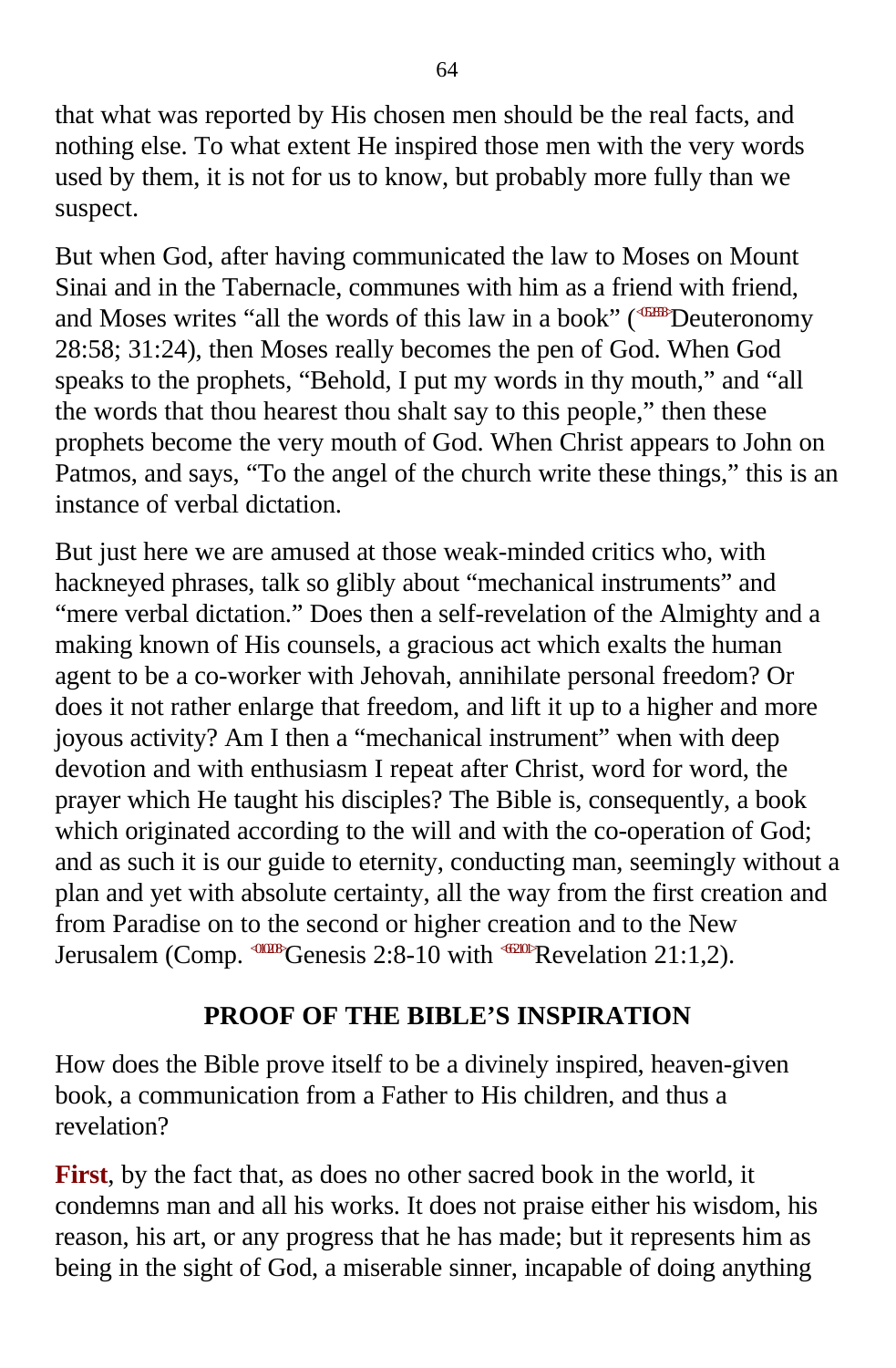good, and deserving only death and endless perdition. Truly, a book which is able thus to speak, and in consequence causes millions of men, troubled in conscience, to prostrate themselves in the dust, crying, "God be merciful to me a sinner," must contain more than mere ordinary truth.

**Secondly**, the Bible exalts itself far above all merely human books by its announcement of the great incomprehensible mystery that,

"God so loved the world that He gave His only begotten Son, that whosoever believeth in Him should not perish, but have everlasting life" ( $48816$ John 3:16).

Where is there a god among all the heathen nations, be he Osiris, Brahma, Baal, Jupiter or Odin, that would have promised those people that, by taking upon himself the sin of the world and suffering its punishment, he would thus become a savior and redeemer to them?

**Thirdly**, the Bible sets the seal of its divine origin upon itself by means of the prophecies. Very appropriately does God inquire, through the prophet Isaiah,

"Who, as I, shall call, and shall declare it, and set it in order for Me since I established the ancient people? and the things that are coming and shall come to pass, let them declare" ( $\alpha$ <sup>340</sup>Isaiah 44:7).

Or says again,

"I am God, declaring the end from the beginning, and from ancient times, things not yet done, saying, My counsel shall stand, and I will do all My pleasure; calling a ravenous bird from the east, and the man of My counsel from a far country. Yea, I have spoken, I will also bring it to pass; I have purposed, I will also do it"  $\left( \frac{2860}{15a^2}$ Isaiah 46:10,11).

Or, addressing Pharaoh,

"Where are thy wise men, and let them tell thee, and let them know what the Lord of Hosts hath purposed upon Egypt" ( $^{2892}$ Isaiah 19:12).

Again we say, where is there a god, or gods, a founder of religion, such as Confucius, Buddha, or Mohammed, who could, with such certainty, have predicted the future of even his own people? Or where is there a statesman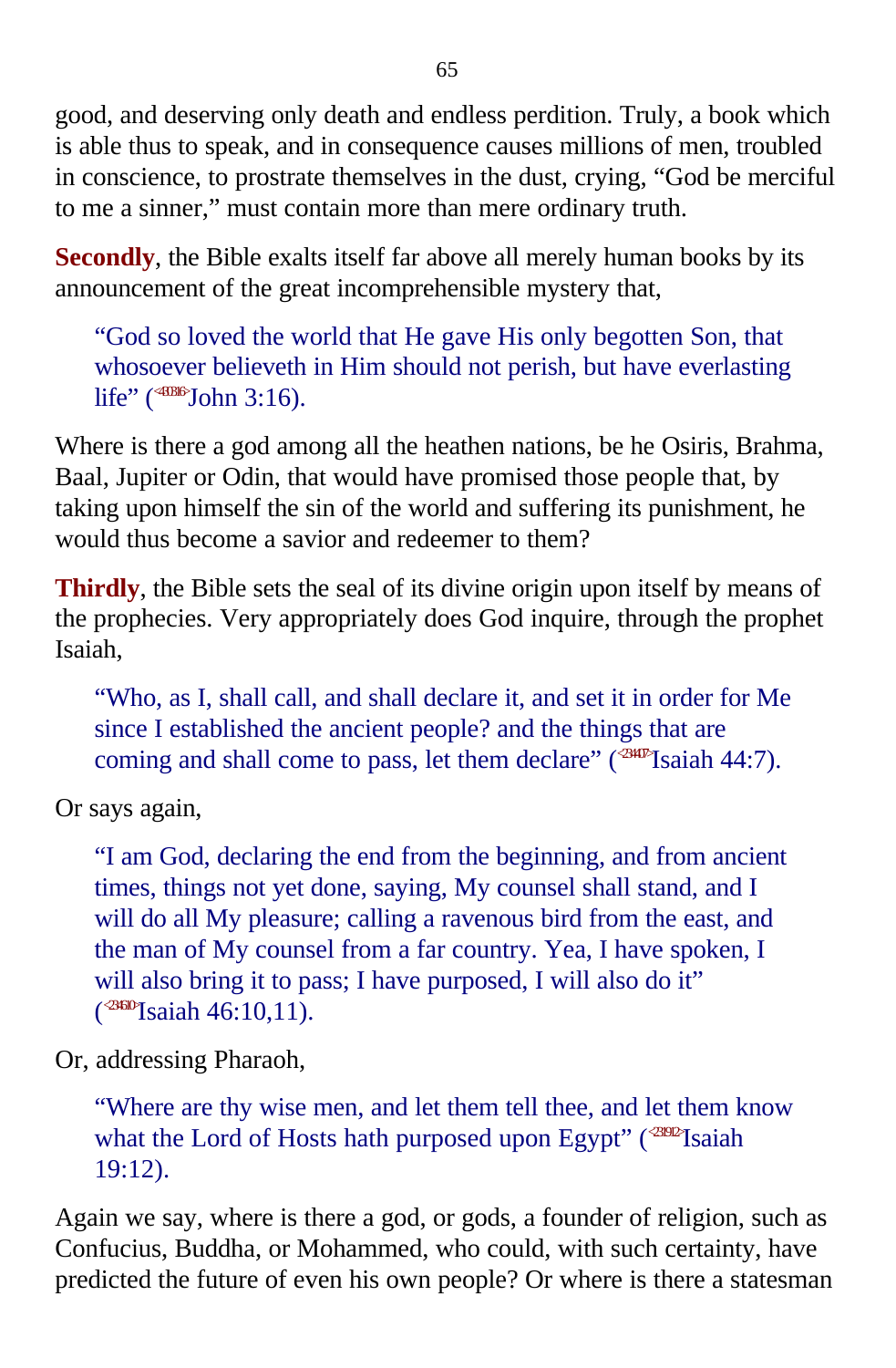who in these times can foretell what will be the condition of things in Europe one hundred or even ten years from now? Nevertheless the prophecies of Moses and his threatened judgments upon the Israelites have been literally fulfilled. Literally also have been fulfilled, (although who at the time would have believed it?) the prophecies respecting the destruction of those great ancient cities, Babylon, Nineveh and Memphis. Who in these times would believe a like prophecy respecting London, Paris, or New York? Moreover, in a literal way has been fulfilled what the prophets David and Isaiah foresaw concerning the last sufferings of Christ — His death on the cross, His drinking of vinegar, and the casting of lots for His garments. And there are other prophecies which will still be most literally fulfilled, such as the promises made to Israel, the final judgment, and the end of the world.

"For," as Habakkuk says, "the vision is yet for an appointed time, and will not lie. Though it tarry, wait for it; it will surely come"  $\left(\frac{2008}{15} \text{Isaiah } 2:3\right)$ .

Furthermore, the Bible has demonstrated its peculiar power by its influence with the martyrs. Think of the hundreds of thousands who, at different times and among different peoples, have sacrificed their all, their wives, their children, all their possessions, and finally life itself, on account of this book. Think of how they have, on the rack and at the stake, confessed the truth of the Bible, and borne testimony to its power. However, O ye critics and despisers of God's Word, if you will only write such a book and then die for it, we will believe you.

Lastly, the Bible shows itself every day to be a divinely given book by its beneficent influence among all kinds of people. It converts to a better life the ignorant and the learned, the beggar on the street and the king upon his throne, yonder poor woman dwelling in an attic, the greatest poet and the profoundest thinker, civilized Europeans and uncultured savages. Despite all the scoffing and derision of its enemies, it has been translated into hundreds of languages, and has been preached by thousands of missionaries to millions of people. It makes the proud humble and the dissolute virtuous; it consoles the unfortunate, and teaches man how to live patiently and die triumphantly. No other book or collection of books accomplishes for man the exceeding great benefits accomplished by this book of truth.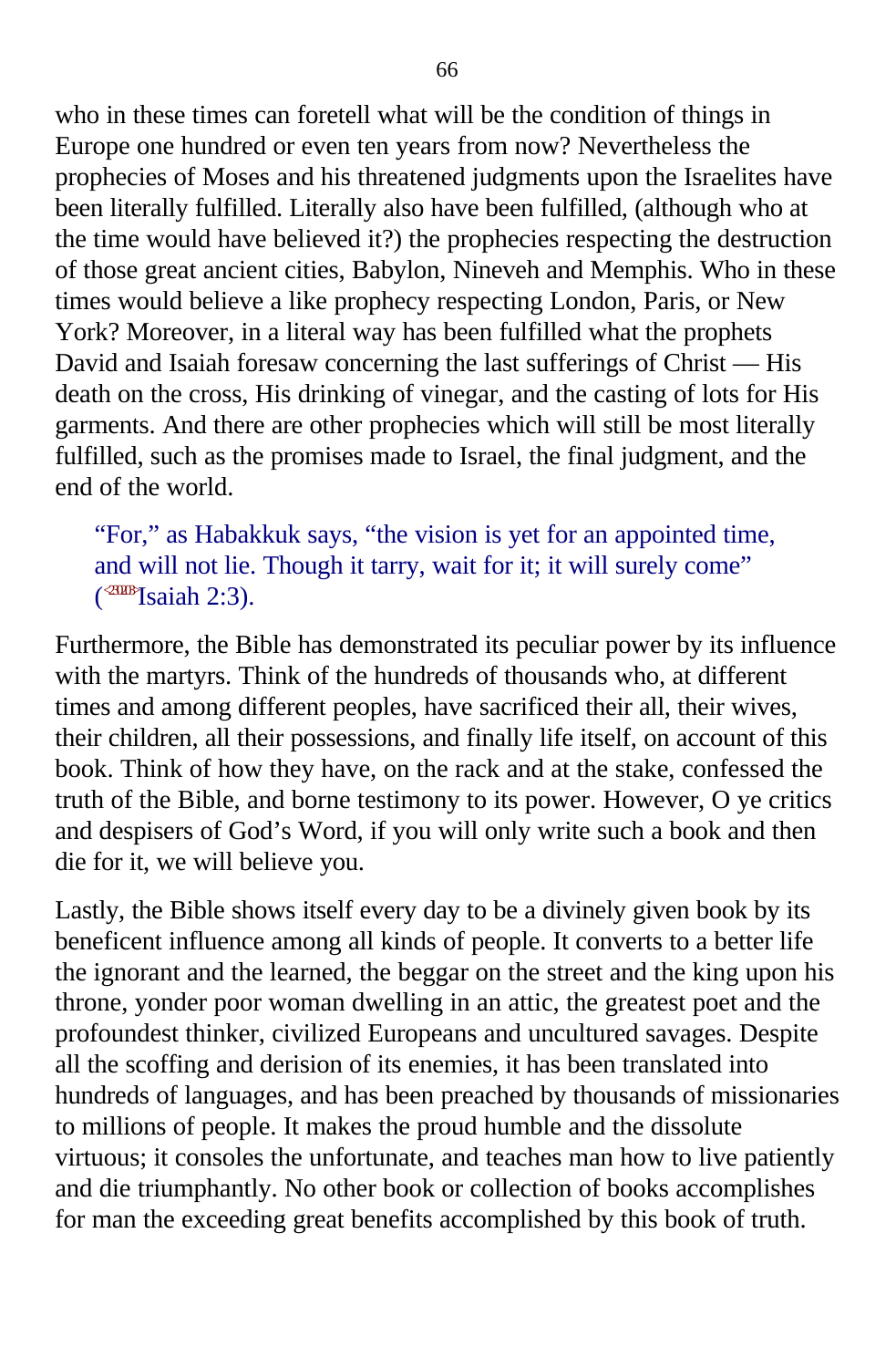### **MODERN CRITICISM AND ITS RATIONALISTIC METHOD**

In these times there has appeared a criticism which, constantly growing bolder in its attacks upon this sacred book, now decrees, with all selfassurance and confidence, that it is simply a human production. Besides other faults found with it, it is declared to be full of errors, many of its books to be spurious, written by unknown men at later dates than those assigned, etc., etc. But we ask, upon what fundamental principle, what axiom, is this verdict of the critics based? It is upon the idea that, as Renan expressed it, reason is capable of judging all things, but is itself judged by nothing. That is surely a proud dictum, but an empty one if its character is really noticed. To be sure, God has given reason to man, so that, in his customary way of planting and building, buying and selling, he may make a practical use of created nature by which he is surrounded. But is reason, even as respects matters of this life, in accord with itself? By no means. For, if that were so, whence comes all the strife and contention of men at home and abroad, in their places of business and their public assemblies, in art and science; in legislation, religion and philosophy? Does it not all proceed from the conflicts of reason? The entire history of our race is the history of millions of men gifted with reason who have been in perpetual conflict one with another. Is it with such reason, then, that sentence is to be pronounced upon a divinely given book? A purely rational revelation would certainly be a contradiction of terms; besides, it would he wholly superfluous. But when reason undertakes to speak of things entirely supernatural, invisible and eternal, it talks as a blind man does about colors, discoursing of matters concerning which it neither knows nor can know anything; and thus it makes itself ridiculous. It has not ascended up to heaven, neither has it descended into the deep; and therefore a purely rational religion is no religion at all.

### **INCOMPETENCY OF REASON FOR SPIRITUAL TRUTH**

Reason alone has never inspired men with great sublime conceptions of spiritual truth, whether in the way of discovery or invention; but usually it has at first rejected and ridiculed such matters. And just so it is with these rationalistic critics, they have no appreciation or understanding of the high and sublime in God's Word. They understand neither the majesty of Isaiah, the pathos of David's repentance, the audacity of Moses' prayers, the philosophic depth of Ecclesiastes, nor the wisdom of Solomon which "uttereth her voice in the streets." According to them ambitious priests, at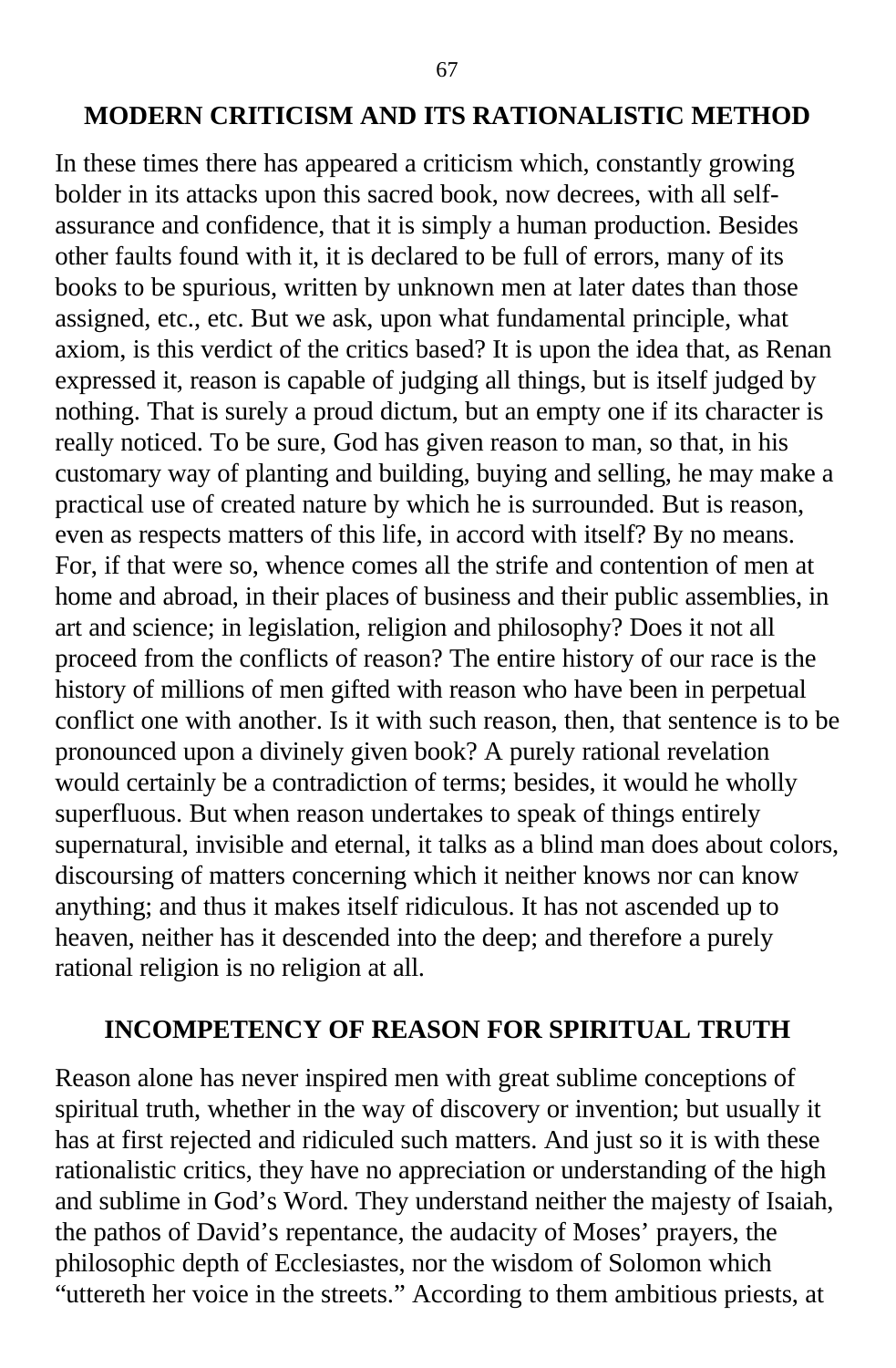a later date than is commonly assigned, compiled all those books to which we have alluded; also they wrote the Sinaitic law, and invented the whole story of Moses' life. ("A magnificent tiction" — so one of the critics calls that story). But if all this is so, then we must believe that cunning falsifiers, who were, however, so the critics say, devout men, genuine products of their day (although it calls for notice that the age in which those devout men lived, should, as was done to Christ, have persecuted and killed them, when usually an age loves its own children); that is to say, we must believe not only that shallow-minded men have uncovered for us eternal truths and the most distant future, but also that vulgar, interested liars, have declared to us the inexorable righteousness of a holy God! Of course, all that is nonsense; no one can believe it.

But if these critics discourse, as sometimes they do, with great selfassurance upon topics such as the history of Israel, the peculiar work of the prophets, revelation, inspiration, the essence of Christianity, the difference between the teachings of Christ and those of Paul, anyone who intelligently reads what they say is impressed with the idea that, although they display much ingenuity in their efforts, after all they do not really understand the matters concerning which they speak. In like manner they talk with much ingenuity and show of learning about men with whom they have only a faroff acquaintance; and they discuss events in the realm of the Spirit where they have had no personal experience. Thus they both illustrate and prove the truth of the Scripture teaching that "the natural man receiveth not the things of the Spirit of God." These critics say that God, not being a man, cannot speak; consequently there is no word of God! Also, God cannot manifest Himself in visible form; therefore all the accounts of such epiphanies are mythical tales! Inspiration, they tell us, is unthinkable; hence all representations of such acts are diseased imagination! Of prophecy there is none; what purports to be such was written after the events! Miracles are impossible; therefore all the reports of them, as given in the Bible, are mere fictions! Men always seek, thus it is explained, their own advantage and personal glory, and just so it was with those "prophets of Israel."

Such is what they call "impartial science," "unprejudiced research," "objective demonstration."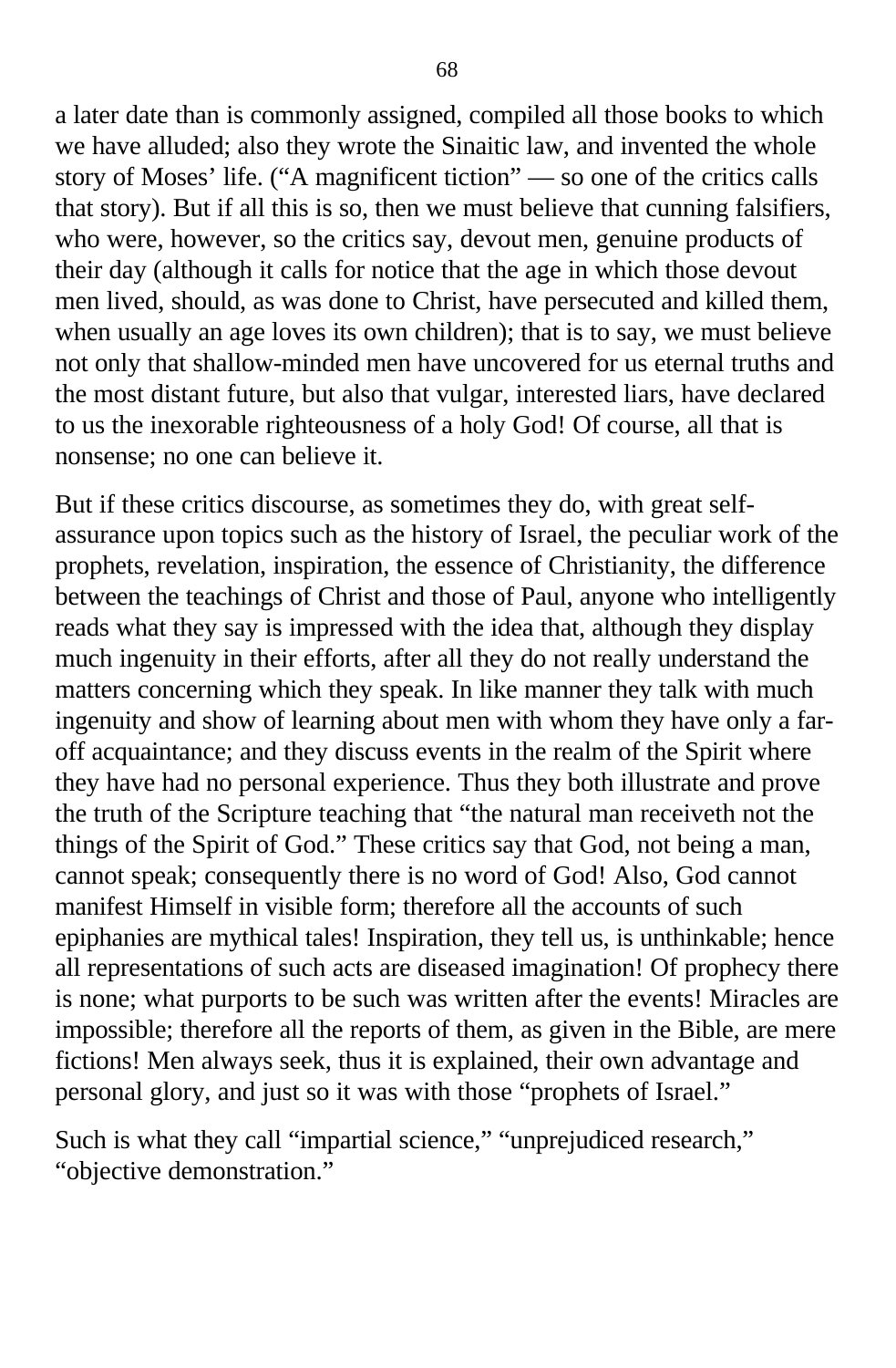### **NOTHING NEW IN THESE "NEW" VIEWS**

Moreover, these critics claim for their peculiar views that they are "new theology," and the "latest investigation." But that also is untrue. Even in the times of Christ the famous rabbi Hillel and his disciple Gamaliel substituted for the Mosaic law all manner of "traditions" (<am>
(<am>
(<am>
(<am>
(<am>
(<am>
(<am>
(<am>
(<am>
(<am>
(<am>
(<am>
(<am>
(<am>
(<am>
(<am>
(<am>
(<am>
(<am>
(<am>
(<am>
(<am>
(<am>
(<am>
(<am>
(<am>
(<am>
(< 15:2-9; 23:16-22). Since then other learned rabbis, such as Ben Akiba, Maimonides and others, have engaged in Bible criticism; not only casting doubts upon the genuineness of various books of the Old Testament, but also denying the miracles and talking learnedly about "myths." Even eighteen hundred years ago Celsus brought forward the same objections as those now raised by modern criticism; and in his weak and bungling production, the "Life of Jesus," David Strauss has in part repeated them. Also there have been other noted heretics, such as Arius (317 A.D.), who denied the divinity of Christ, and Pelagius in the fifth century, who rejected the doctrine of original sin. Indeed this exceedingly new theology adopts even the unbelief of those old Sadducees who said "there is no resurrection, neither angel nor spirit" ( $423$ <sup>6836</sup>Acts 23:8), and whom Christ reproved with the words, "Ye do err, not knowing the Scriptures nor the power of God" ( $4022229$ ). It certainly does not argue for the spiritual progress of our race, that such a threadbare and outworn unbelieving kind of science should again, in these days, deceive and even stultify thousands of people.

### **NO AGREEMENT AMONG THE CRITICS**

Do these critics then, to ask the least of them, agree with one another? Far from it. To be sure, they unanimously deny the inspiration of the Bible, the divinity of Christ and of the Holy Spirit, the fall of man and the forgiveness of sins through Christ; also prophecy and miracles, the resurrection of the dead, the final judgment, heaven and hell. But when it comes to their pretendedly sure results, not any two of them affirm the same things; and their numerous publications create a flood of disputable, self-contradictory and mutually destructive hypotheses. For example, the Jehovah of the Old Testament is made to be some heathen god, either a nomadic or steppe god, the weather-god Jahu, or the god of West-Semitism. It was David who first introduced this divinity; and according to some authors the peculiar worship of this god was, with its human sacrifices (!), only a continuation of the Baal-Moloch worship! Of Abraham it is sometimes affirmed that he never existed, but at other times that he was a Canaanite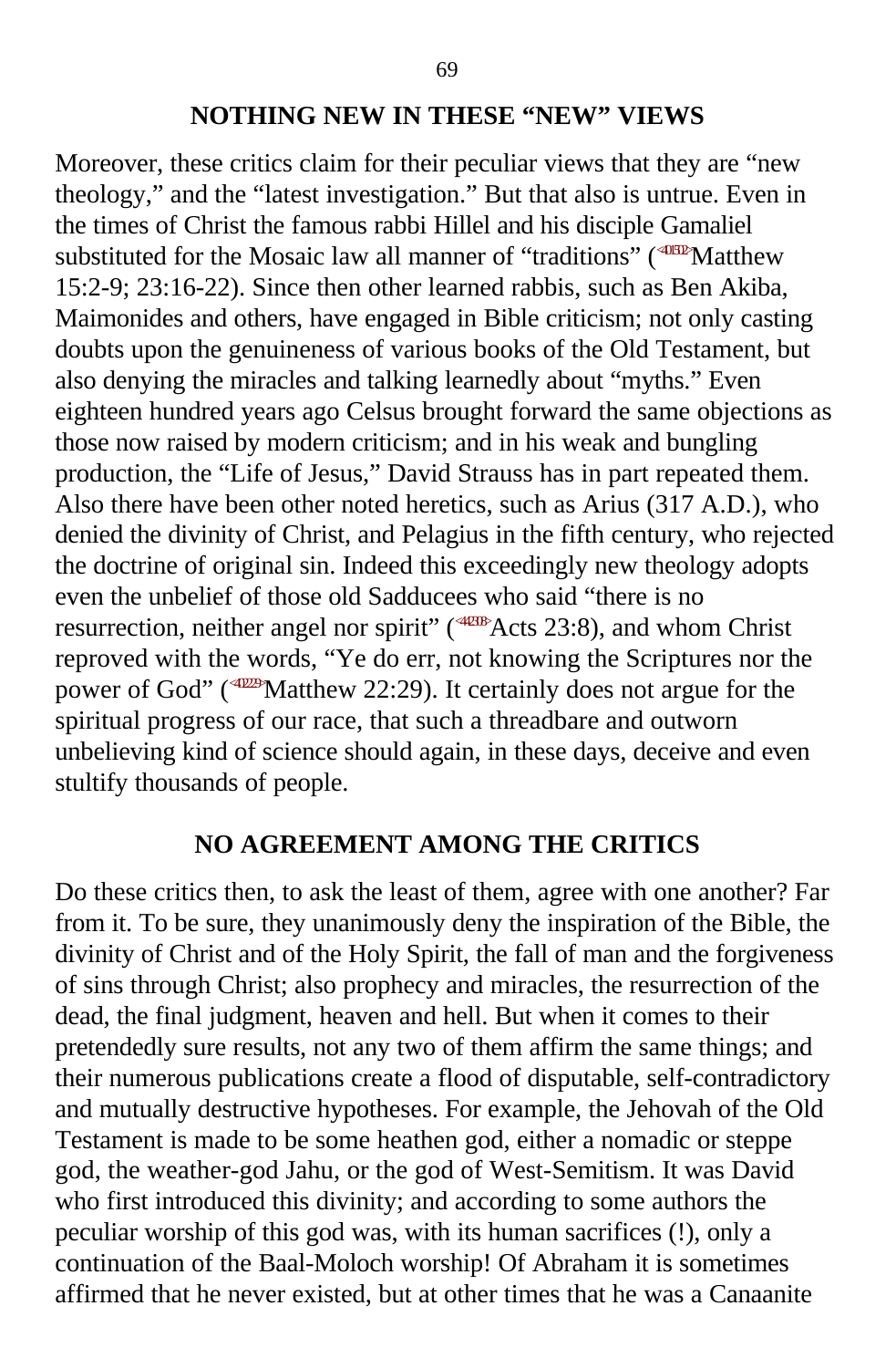chief, dwelling at Hebron. No! he is the myth of the Aurora; and Sarah, or Scharratu, is the wife of the moon-god Sin, and so on. The twelve sons of Jacob are very probably the twelve months of the year. As to Moses, some teach there never was such a man, also that the Ten Commandments were composed in the time of Manasseh. No! the more moderate writers say that Moses is a historical character. It was in Midian that he learned about Jah, the tribal god of the Kenites; and he determined with this divinity to liberate his people. Elijah is simply a myth; or he was some unfortunate prophet who had perhaps been struck by lightning. And so, too, this modern criticism knows for sure that it was not Solomon, but a wholly unknown king, living after the time of Ezra, who wrote Ecclesiastes; also that there never was a Daniel, but that again some unknown author wrote the book bearing that name. Moreover, Kautsch tells us that this book first made its appearance in January, 164 B.C., while other critics are positive that it was in 165. Query: Why could not that unknown author have been named Daniel?

So also Wellhausen knows of twenty-two different authors — all of them, to be sure, unknown — for the books of Moses, while Kuenen is satisfied with sixteen. The noted English critic, Canon Cheyne, is said to have taken great pains to tear the book of Isaiah's prophecies into one hundred and sixty pieces, all by unknown writers; which pieces were scattered through ten different epochs including four and a half centuries ("Modern Puritan," 1907, p. 400). Likewise this critic knows that the first chapter of 1 Samuel originated with an unknown writer living some five hundred years after the time of that prophet; also that Hannah's glory-song, as found in 2 Kings, was written by some other "unknown." That Eli ruled over Israel for forty years is, "in all likelihood," the unauthentic statement of a later day (Hastings' Bible Dictionary). Why so? we may ask. — The book of Deuteronomy was written, we are told, in 561 B.C., and Ecclesiastes in 264 B.C.; and a German critic, Budde, is certain that the book of Job has somehow lost its last chapter, and that fifty-nine verses of this book should be wholly expunged.

Such are a few illustrations of the way in which Holy Scripture is treated by the criticism we are considering. But, surely, it would not require much sagacity and intelligence for one, by applying such peculiar methods, say, to Goethe's works, to demonstrate critically that a good share of those productions, such as Erlkonig, Iphigenia, Gotz yon Berlichingen, the Wahlverwandschaften, Faust (Parts I. and II.), belong, if judged of by their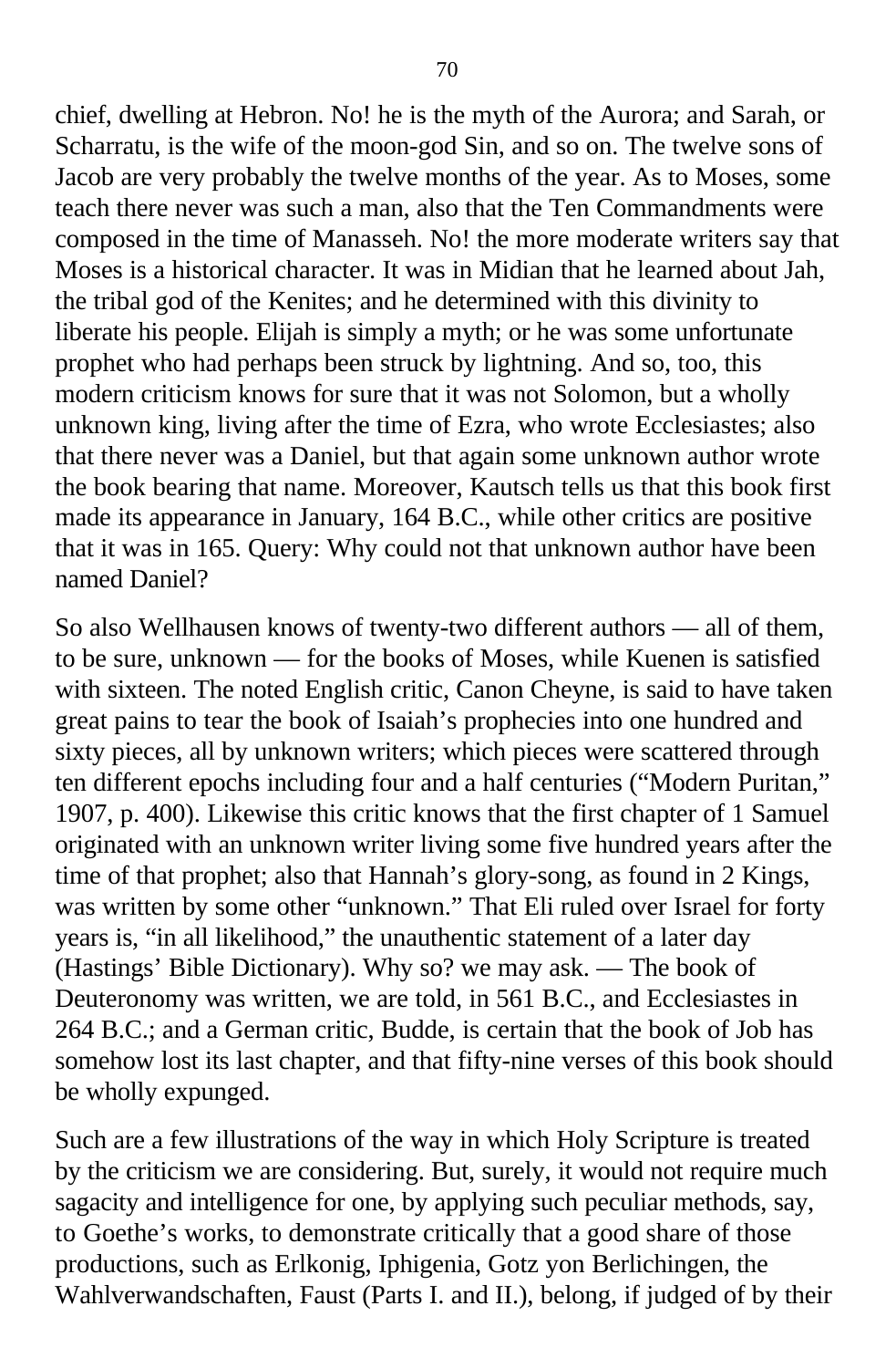style of composition and their historical and philosophical views, to wholly different epochs, and that they originated with many different authors. Moreover, it could easily be shown that none of those authors lived in the times when Napoleon Bonaparte revolutionized Europe, since his name is not mentioned in any of the productions specified.

# **CRITICISM AS APPLIED TO THE NEW TESTAMENT**

Of course this modern criticism does not stop short of the New Testament. This part of the Bible, Harnack says, narrates for us incredible stories respecting the birth and childhood of Christ. "Nevermore," he goes on to assert, "shall we believe that he walked upon the sea and commanded the storm." It stands to reason that He did not rise from the dead. The Fourth Gospel is spurious, and so also is (according to late Critical authority) the Epistle to the Romans. The Book of Revelation is only the occasion for derisive laughter on the part of these skeptical critics; and because it is so, the curse mentioned in its last chapter is made applicable to them (vs. 18,19). Nevertheless, these men sin most seriously against Christ. In their view the very Son of God, the Word that was in the beginning with God, and that was God, and without Whom nothing exists, is only a fanatical young rabbi; entangled in the peculiar views and superstitions of his people; and he died upon the cross only because he misconceived of the character of his own mission and the nature of his times. Jesus "is not indispensable to the Gospel," so writes Harnack.

Now all this is what is denominated Biblical criticism. It is a jumble of mere hypotheses, imaginings and assertions, brought forward often without even the shadow of proof, and with no real certainty. Still, in these times it represents itself to thousands of nominal Christians and to hundreds of miserably deceived theological students who are to become preachers of God's word, as being the "assured results of the latest scientific research." May God have mercy, if such is the case!

# **WHAT ARE THE FRUITS OF THIS CRITICISM?**

Now, if these people were of the truth, and if they would only believe Him who says, "I am the way, the truth and the life," they would not be under the necessity of tediously working their way through the numerous publications (statistics show that there appear in Europe and America annually some eight hundred of these works); but they would find in His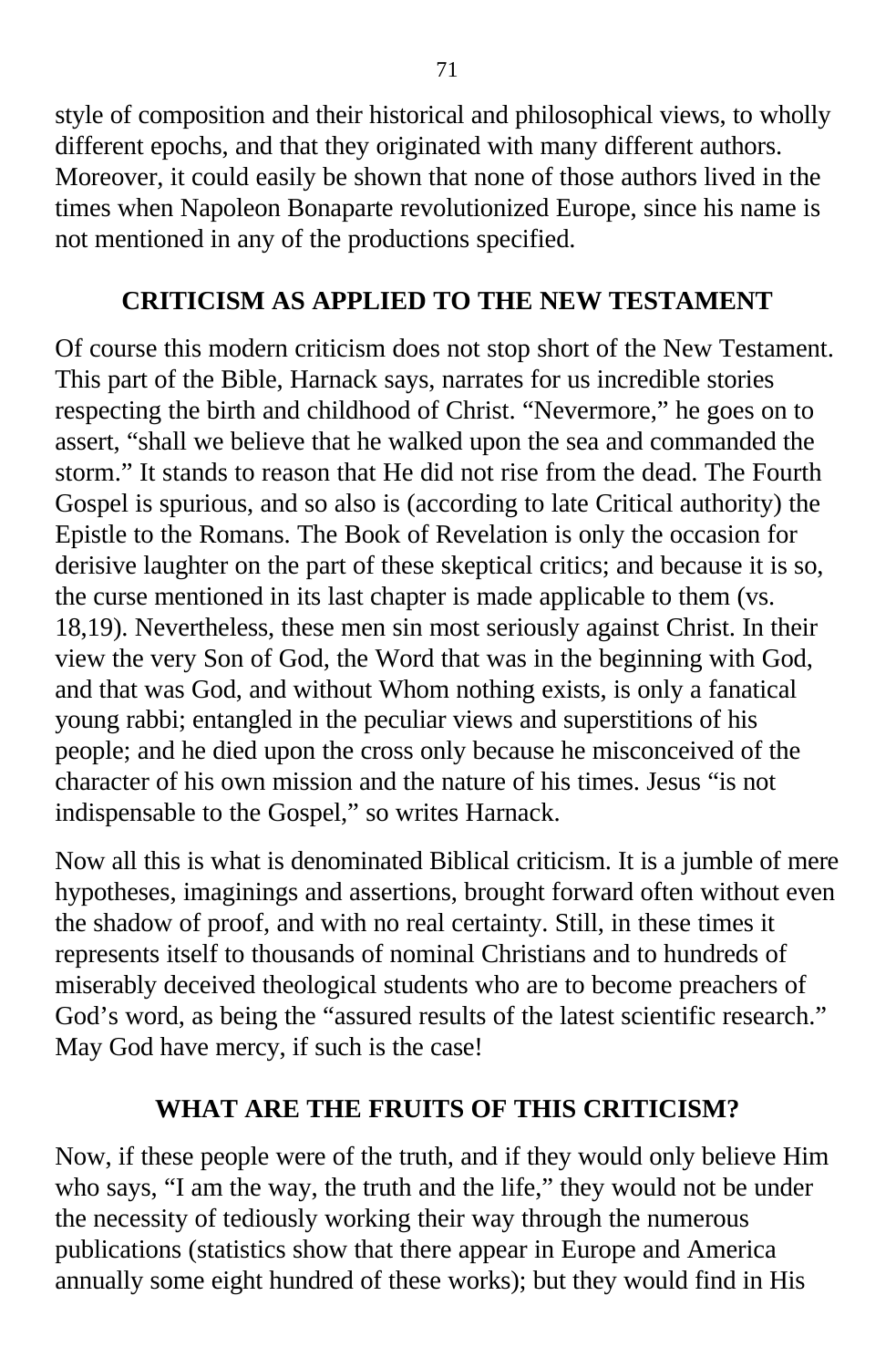teaching a simple and sure means for testing the character of these critical doctrines. "Ye shall know them by their fruits," is what Christ says of the false teachers who came in His name. "Do men gather grapes of thorns, or figs of thistles?" ( $40\%$ Matthew 7:16). Are the fruits of modern criticism good? Where are the grapes or figs that grow on this thornbush? Has not this criticism already robbed, and perhaps forever, thousands of people of their first love, their undoubting faith, and their joyous hope? Has it not sowed dissension, fostered pride and self-conceit, and injured before all the world the authority of both the church and its ministers? Has it not offended Christ's "little ones?" (<a006) Matthew 18:6,7). And does it not every day furnish the enemies of God with opportunities for deriding and scorning the truth? Where are the souls that it has led to God comforting, strengthening, purifying and sanctifying them? Where are the individuals who even in the hour of death have continued to rejoice in the benefits of this criticism?

In the study-room it ensnares, in lecture-halls it makes great pretenses, for mere popular lectures it is still serviceable; but when the thunders of God's power break in upon the soul, when despair at the loss of all one has loved takes possession of the mind, when remembrance of a miserable lost life or of past misdeeds is felt and realized, when one is on a sick-bed and death approaches, and the soul, appreciating that it is now on the brink of eternity, calls for a Savior — just at this time when its help is most needed, this modern religion utterly fails. In the year 1864, in Geneva, one of those modern theologians was summoned to prepare for execution a young man who had committed murder and robbery. But he candidly exclaimed, "Call some one else, I have nothing to say to him." This incompetent criticism did not know of any consolation for the sin-burdened soul; therefore an orthodox clergyman was obtained, and the wretched man, murderer though he was, died reconciled to God through the blood of Christ.

But suppose that all the teachings of this criticism were true, what would it avail us? It would put us in a sad condition indeed. For then, sitting beside ruined temples and broken-down altars, with no joy as respects the hereafter, no hope of everlasting life, no God to help us, no forgiveness of sins, feeling miserable, all desolate in our hearts and chaotic in our minds, we should be utterly unable either to know or believe anything more. Can such a view of the world, such a religion, which, as was said of Professor Harnack's lectures in America, only destroys, removes and tears down, be true? No! If this modern criticism is true, then away with all so-called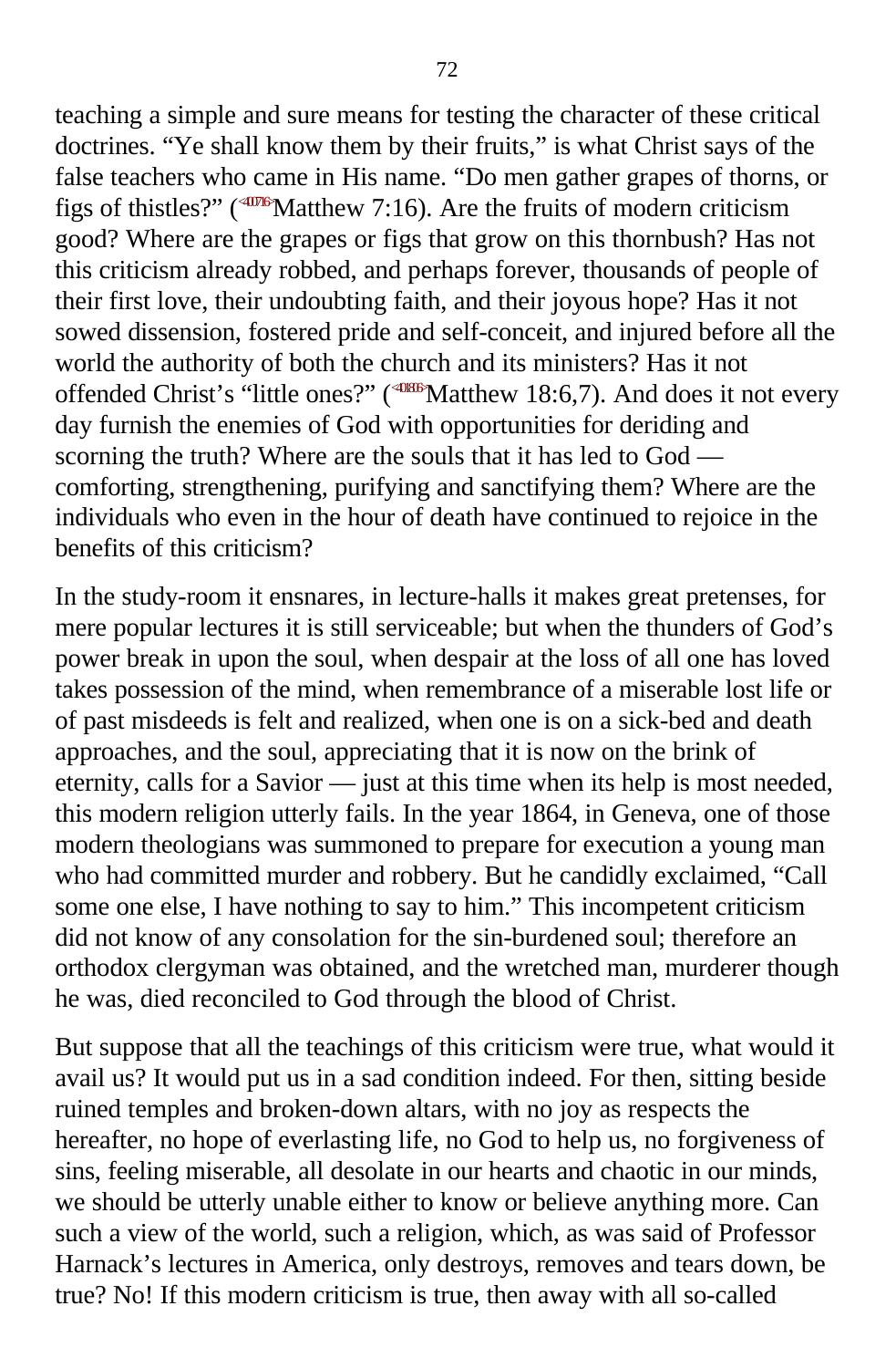Christianity, which only deceives us with idle tales! Away with a religion which has nothing to offer us but the commonplace teachings of morality! Away with faith! Away with hope! Let us eat and drink, for tomorrow we die!

# **THESE TEACHINGS IN THE LIGHT OF SCRIPTURE**

But let us hear what God's word has to say regarding this topic:

 $\frac{1}{2}$  Peter 1:21. — "For no prophecy ever came by the will of man; but holy men of God spake as they were moved by the Holy Ghost."

 $\sqrt{356}$  Timothy 3:16,17. — "All Scripture given by inspiration of God is profitable for doctrine, for reproof, for correction, for instruction in righteousness; that the man of God may be perfect, thoroughly furnished unto all good works,"

[<480111>](#page-443-0)Galatians 1:11,12. — "I certify you, brethren, that the Gospel which was preached by me is not after man, neither was I taught it, but by the revelation of Jesus Christ."

[<450116>](#page-359-0)Romans 1:16. — "I am not ashamed of the Gospel of Christ; for it is the power of God unto salvation to every one that believeth."

[<442030>](#page-335-0)Acts 20:30. — But "of your own selves shall men arise, speaking perverse things, to draw away disciples after them."

 $\frac{1}{2}$  Peter 2:1. — "There were false prophets also among the people, \* \* \* who privily shall bring in damnable heresies, even denying the Lord that bought them."

 $4002$ <sup>1</sup> Corinthians 1:20,21. — "Where is the wise? where is the scribe? where is the disputer of this world? Hath not God made foolish the wisdom of this world? For after that in the wisdom of God the world by wisdom knew not God, it pleased God by the foolishness of preaching to save them that believe."

 $\frac{1}{2}$  Colossians 2:4-8. — "This I say, lest any man should beguile you with enticing words," or "spoil you through philosophy and vain deceit, after the rudiments of the world, and not after Christ."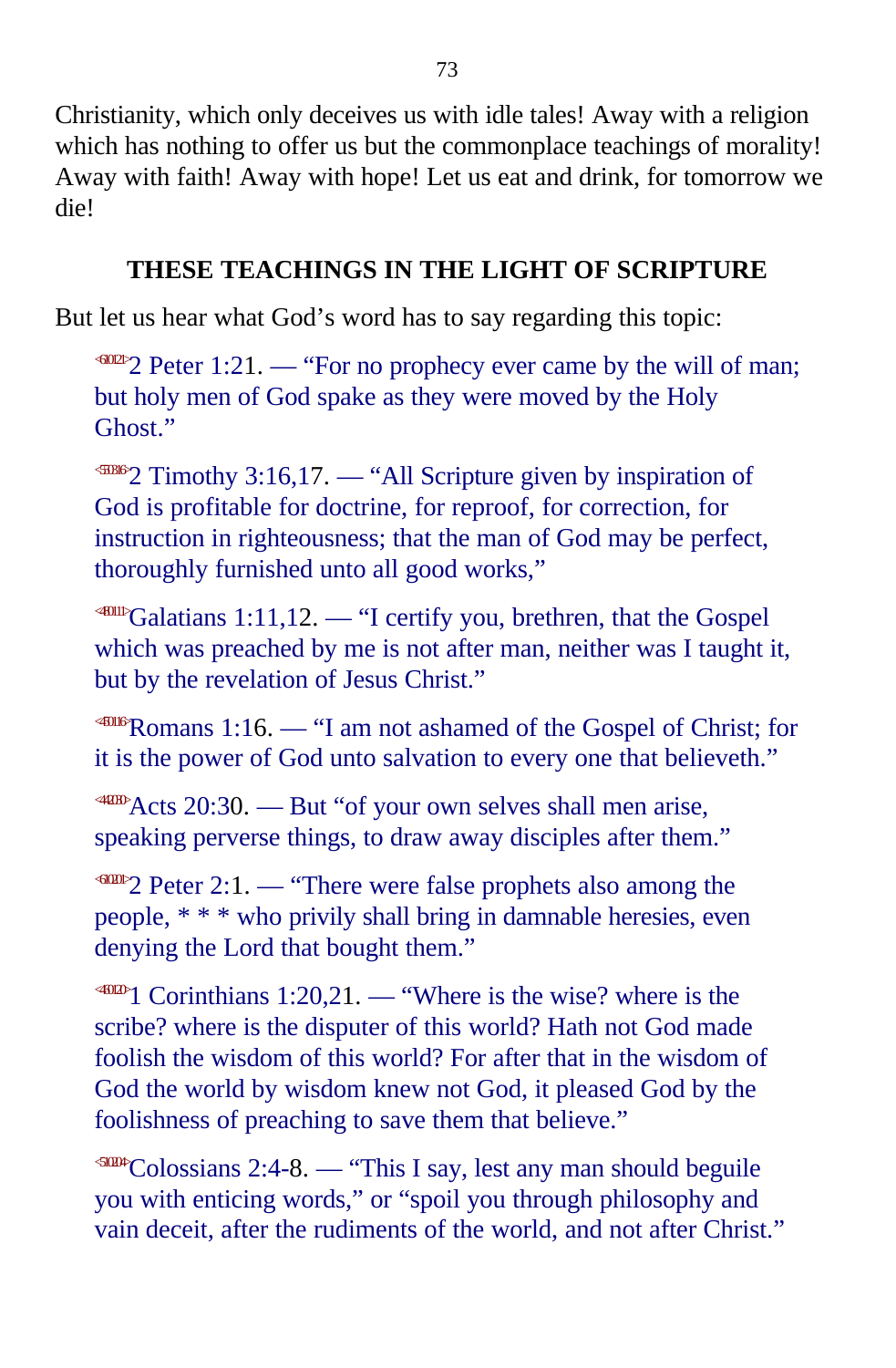$4680$ <sup>1</sup> Corinthians 3:19. — "For the wisdom of this world is foolishness with God."

[<460205>](#page-392-0)1 Corinthians 2:5. — "That your faith should not stand in the wisdom of men, but in the power of God."

 $\frac{4800}{10}$  Corinthians 2:4. — "And my speech and my preaching was not with enticing words of man's wisdom, but in demonstration of the Spirit and of power."

 $\frac{4002}{1}$  Corinthians 2:12-13. — "Now we have received, not the spirit of the world, but the spirit which is of God, that we might know the things that are freely given to us of God. Which things also we speak, not in the words which man's wisdom teacheth, but which the Holy Ghost teacheth; comparing spiritual things with spiritual."

 $\frac{121}{121}$  and  $\frac{4705}{2}$  Corinthians 10:5. — Therefore "you that were sometime alienated and enemies in your minds by wicked works," now "bring into captivity every thought to the obedience of Christ."

[<480109>](#page-443-0)Galatians 1:9. — "As we said before, so say I now again, If any man preach any other gospel unto you than that ye have received, let him be accursed."

 $4657$ <sup>2</sup> Corinthians 15:17. — "Whosoever says that Christ is not risen, his faith is vain, he is yet in his sins."

 $\frac{4000}{2}$  John 1:7,9,10,11. — "For many deceivers are entered into the world, who confess not that Jesus Christ is come in the flesh. This is a deceiver and an antichrist. \* \* \* Whosoever transgresseth and abideth not in the doctrine of Christ, hath not God. He that abideth in the doctrine of Christ, he hath both the Father and the Son. If there come any unto you, and bring not this doctrine, receive him not into your house, neither bid him Godspeed; for he that biddeth him God speed is partaker of his evil deeds."

 $\triangle$ <sup>2013</sup>Luke 11:52. — "Woe unto you lawyers! for ye have taken away the key of knowledge; ye entered not in yourselves, and them that were entering in ye hindered."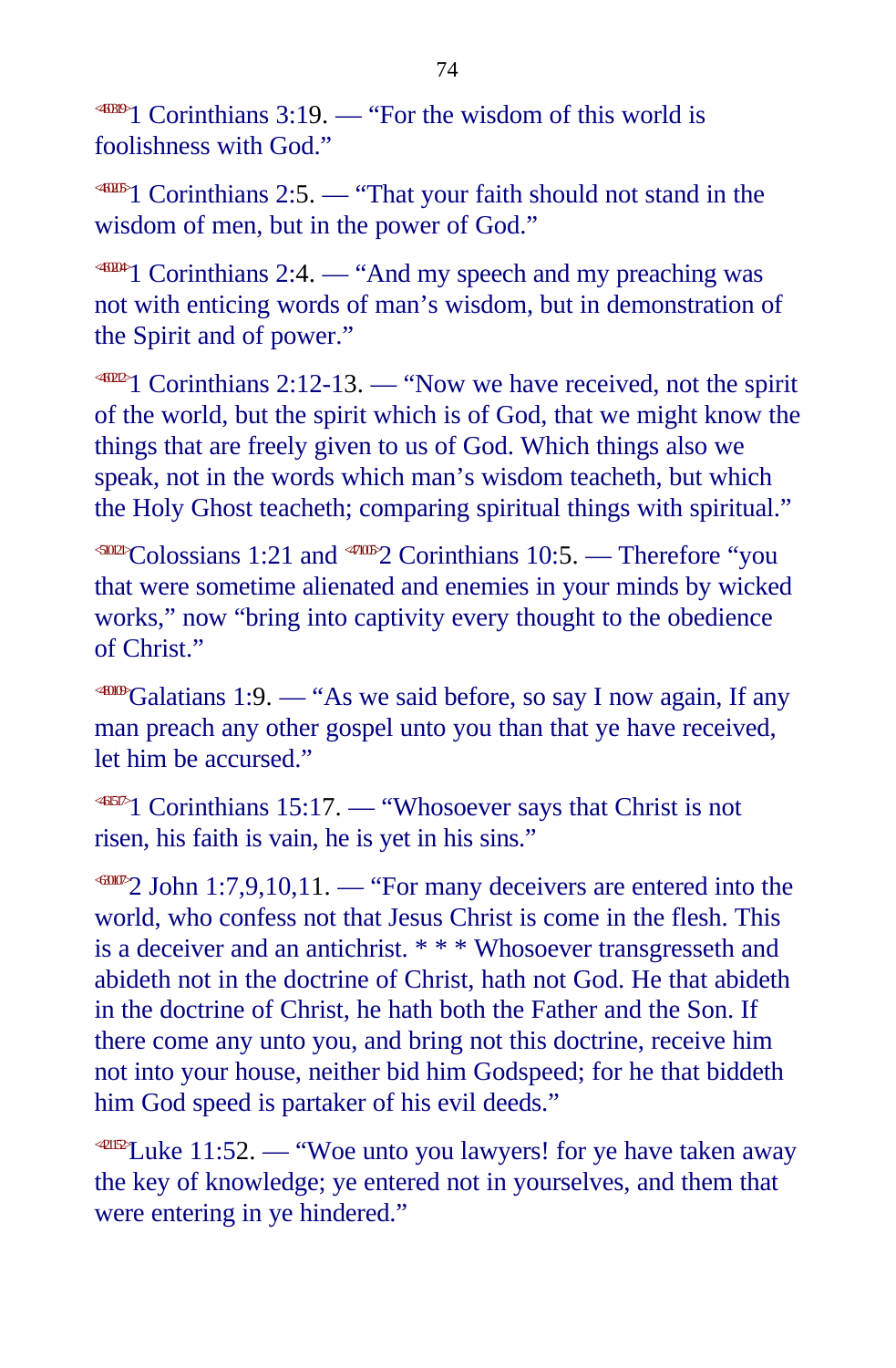#### **CONCLUSION**

Let us then, by repudiating this modern criticism, show our condemnation of it. What does it offer us? Nothing. What does it take away? Everything. Do we have any use for it? No! It neither helps us in life nor comforts us in death; it will not judge us in the world to come. For our Biblical faith we do not need either the encomiums of men, nor the approbation of a few poor sinners. We will not attempt to improve the Scriptures and adapt them to our liking, but we will believe them. We will not criticize them, but we will ourselves be directed by them. We will not exercise authority over them, but we will obey them. We will trust Him who is the way, the truth, and the life. His word shall make us free.

Respice finem, "consider the end" — that is what even the old Romans said. True rationalism adjudges all things from the standpoint of eternity; and it asks of every religion, What can you do for me with regard to the great beyond? What does this Biblical criticism offer us here? Only fog and mist, or, at best, an endless state of indecision, something impersonal and inactive, just like its god, whose very nature is inconceivable. "Eternal life," writes one of these modernists, "is only the infinitely weak vestige of the present life." (!) Here also the maxim proves itself true, "By their fruits ye shall know them." Just as for our present life this criticism offers us no consolation, no forgiveness of sins, no deliverance from "the fear of death, through which we are all our lifetime subject to bondage," so also it knows nothing respecting the great beyond — nothing with regard to that new heaven and new earth wherein righteousness shall dwell, nothing with regard to that golden city which shines with eternal light, nothing with regard to a God who wipes away all tears from our eyes. It is utterly ignorant of the glory of God, and on that account it stands condemned.

"Lord, to whom shall we go? Thou hast the words of eternal life. And we believe and are sure that Thou art that Christ, the Son of the living God" ( $\alpha$ <sup>3068</sup>John 6:68,69).

And He answered,

"Behold, I come quickly: hold that fast which thou hast; that no man take thy crown" ( $\textcircled{46B1}$ Revelation 3:11).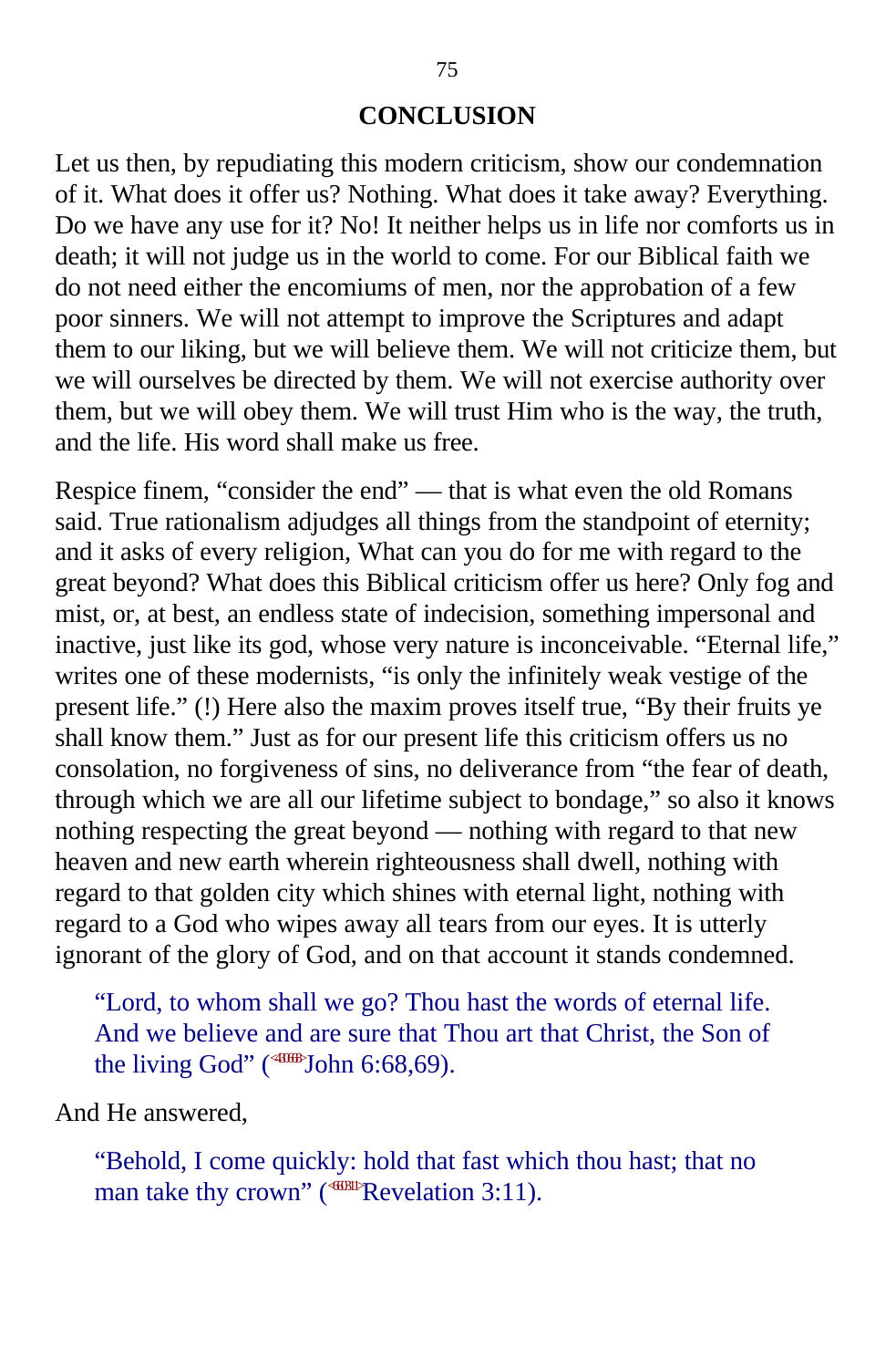# CHAPTER 5

# HOLY SCRIPTURE AND MODERN NEGATIONS

### **BY PROFESSOR JAMES ORR, D.D.,**

#### *United Free Church College, Glasgow, Scotland*

Is there today in the midst of criticism and unsettlement a tenable doctrine of Holy Scripture for the Christian Church and for the world; and if there is, what is that doctrine? That is unquestionably a very pressing question at the present time. "Is there a book which we can regard as the repository of a true revelation of God and an infallible guide in the way of life, and as to our duties to God and man?" is a question of immense importance to us all. Fifty years ago, perhaps less than that, the question hardly needed to be asked among Christian people. It was universally conceded, taken for granted, that there is such a book, the book which we call the Bible. Here, it was believed, is a volume which is an inspired record of the whole will of God for man's salvation; accept as true and inspired the teaching of that book, follow its guidance, and you cannot stumble, you cannot err in attaining the supreme end of existence, in finding salvation, in grasping the prize of a glorious immortality.

Now, a change has come. There is no disguising the fact that we live in an age when, even within the Church, there is much uneasy and distrustful feeling about the Holy Scriptures — a hesitancy to lean upon them as an authority and to use them as the weapons of precision they once were; with a corresponding anxiety to find some surer basis in external Church authority, or with others, in Christ Himself, or again in a Christian consciousness, as it is named, — a surer basis for Christian belief and life. We often hear in these days reference to the substitution, in Protestantism, of an "INFALLIBLE BIBLE FOR AN INFALLIBLE CHURCH", and the implication is that the one idea is just as baseless as the other. Sometimes the idea is taken up, quite commonly perhaps, that the thought of an authority external to ourselves — to our own reason or conscience or spiritual nature — must be wholly given up; that only that can be accepted which carries its authority within itself by the appeal it makes to reason or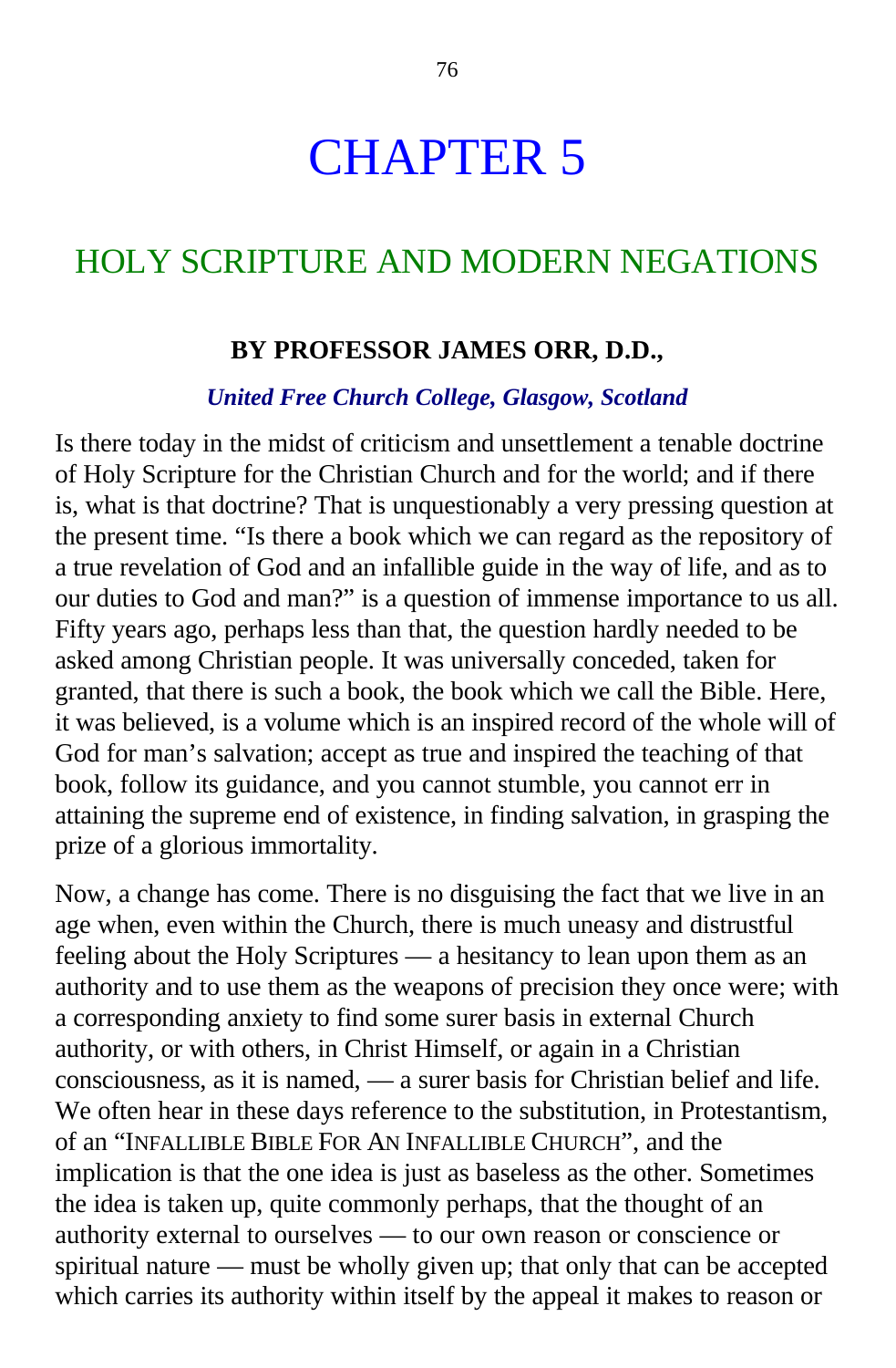to our spiritual being, and therein lies the judge for us of what is true and what is false.

That proposition has an element of truth in it; it may be true or may be false according as we interpret it. However, as it is frequently interpreted it leaves the Scriptures — but more than that, it leaves Jesus Christ Himself — without any authority for us save that with which our own minds see fit to clothe Him. But in regard to the INFALLIBLE BIBLE AND THE INFALLIBLE CHURCH, it is proper to point out that there is a considerable difference between these two things — between the idea of an authoritative Scripture and the idea of an infallible Church or an infallible Pope, in the Roman sense of that word. It may be a clever antithesis to say that Protestantism substituted the idea of an infallible Book for the older Romish dogma of an infallible Church; but the antithesis, the contrast, unfortunately has one fatal inaccuracy about it. The idea of the authority of Scripture is not younger, but older than Romanism. It is not a late invention of Protestantism. It is not something that Protestants invented and substituted for the Roman conception of the infallible Church; but it is the original conception that lies in the Scriptures themselves. There is a great difference there. It is a belief — this belief in the Holy Scripture — which was accepted and acted upon by the Church of Christ from the first. The Bible itself claims to be an authoritative Book, and an infallible guide to the true knowledge of God and of the way of salvation. This view is implied in every reference made to it, so far as it then existed, by Christ and His Apostles. That the New Testament, the work of the Apostles and of apostolic men, does not stand on a lower level of inspiration and authority than the Old Testament, is, I think, hardly worth arguing. And in that sense, as a body of writings of Divine authority, the books of the Old and the New Testament were accepted by the Apostles and by the Church of the post-apostolic age.

Take the writings of any of the early Church fathers — I have waded through them wearily as teacher of Church History — take Tertullian or Origen, or others, and you will find their words saturated with references to Scripture. You will find the Scriptures treated in precisely the same way as they are used in the Biblical literature of today; namely, as the ultimate authority on the matters of which they speak. I really do the fathers an injustice in this comparison, for I find things said and written about the Holy Scriptures by teachers of the Church today which those early fathers would never have permitted themselves to utter. It has now become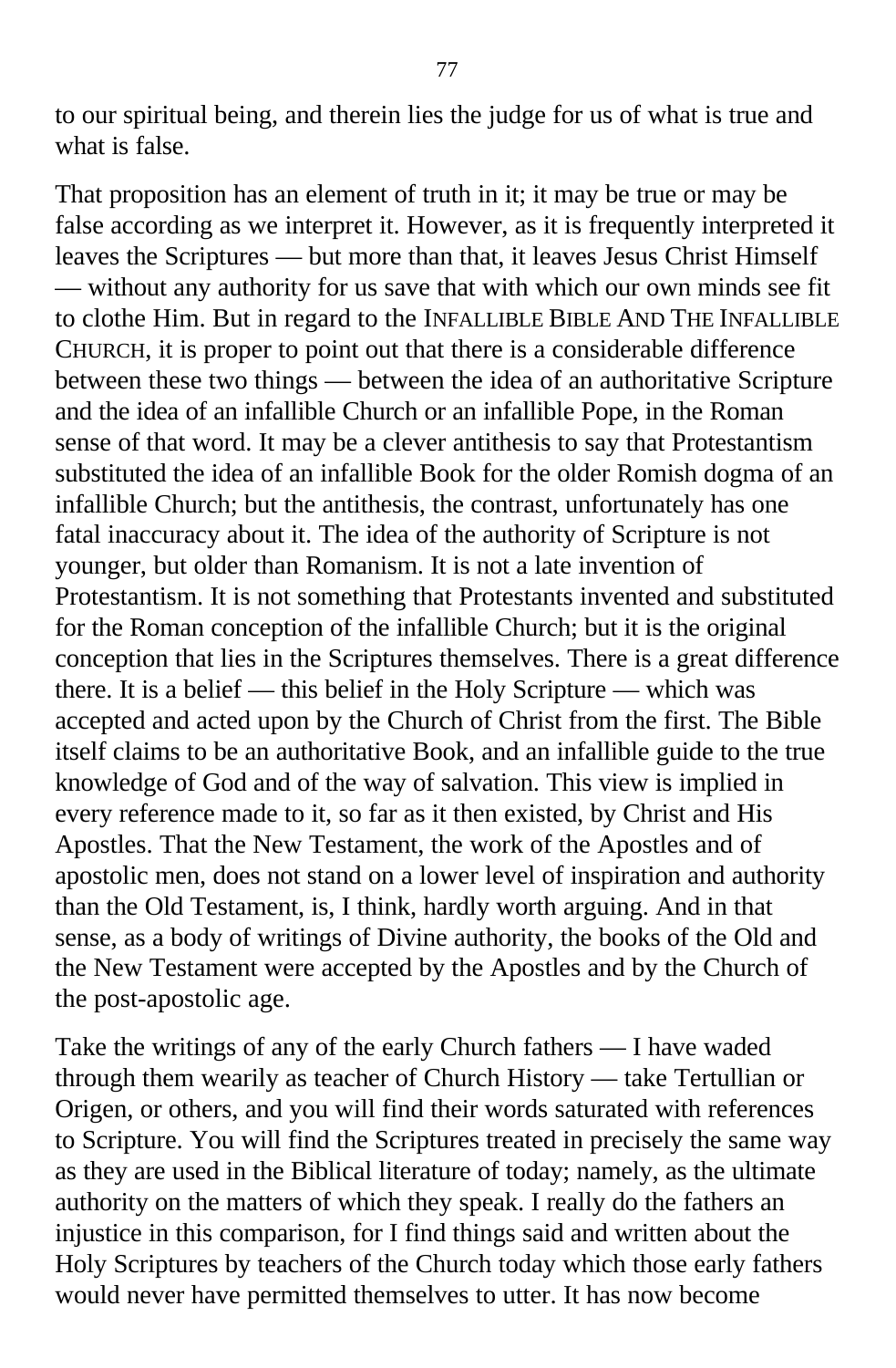fashionable among a class of religious teachers to speak disparagingly of or belittle the Holy Scriptures as an authoritative rule of faith for the Church. The leading cause of this has undoubtedly been the trend which the criticism of the Holy Scriptures has assumed during the last half century or more.

By all means, let criticism have its rights. Let purely literary questions about the Bible receive full and fair discussion. Let the structure of books be impartially examined. If a reverent science has light to throw on the composition or authority or age of these books, let its voice be heard. If this thing is of God we cannot overthrow it; if it be of man, or so far as it is of man, or so far as it comes in conflict with the reality of things in the Bible, it will come to naught — as in my opinion a great deal of it is fast coming today through its own excesses. No fright, therefore, need be taken at the mere word, "Criticism."

On the other hand, we are not bound to accept every wild critical theory that any critic may choose to put forward and assert, as the final word on this matter. We are entitled, nay, we are bound, to look at the presuppositions on which each, criticism proceeds, and to ask, How far is the criticism controlled by those presuppositions? We are bound to look at the evidence by which the theory is supported, and to ask, Is it really borne out by that evidence? And when theories are put forward with every confidence as fixed results, and we find them, as we observe them, still in constant process of evolution and change, constantly becoming more complicated, more extreme, more fanciful, we are entitled to inquire, Is this the certainty that it was alleged to be? Now that is my complaint against much of the current criticism of the Bible — not that it is criticism, but that it starts from the wrong basis, that it proceeds by arbitrary methods, and that it arrives at results which I think are demonstrably false results. That is a great deal to say, no doubt, but perhaps I shall have some justification to offer for it before I am done.

I am not going to enter into any general tirade against criticism; but it is useless to deny that a great deal of what is called criticism is responsible for the uncertainty and unsettlement of feeling existing at the present time about the Holy Scriptures. I do not speak especially of those whose philosophical standpoint compels them to take up an attitude of negation to supernatural revelation, or to books which profess to convey such a revelation. Criticism of this kind, criticism that starts from the basis of the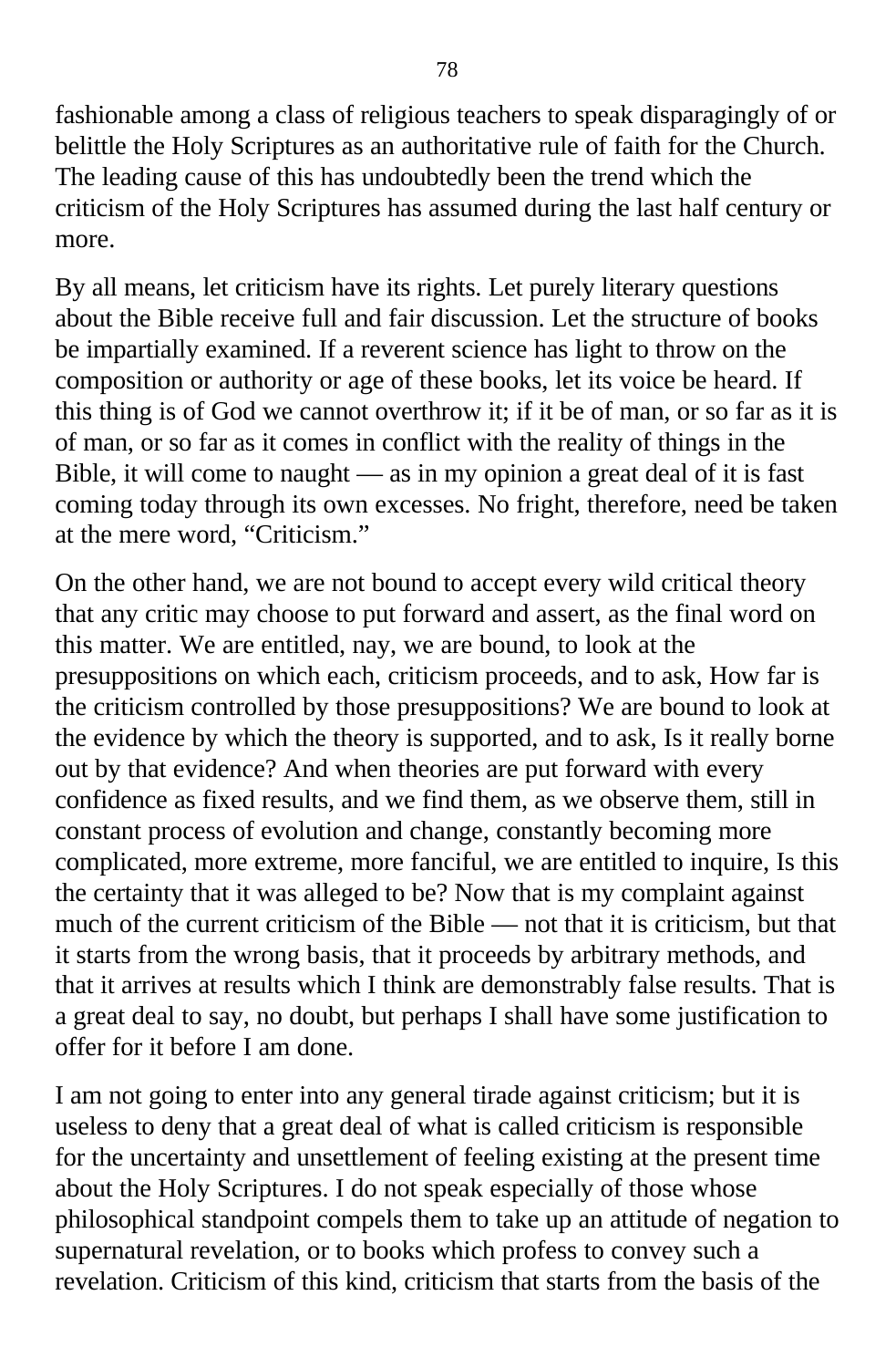denial of the supernatural, has of course, to be reckoned with. In its hands everything is engineered from that basis. There is the denial to begin with, that God ever has entered into human history, in word and deed, in any supernatural way. The necessary result is that whatever in the Bible affirms or flows from such interposition of God is expounded or explained away. The Scriptures on this showing, instead of being, the living oracles of God, become simply the fragmentary remains of an ancient Hebrew literature, the chief value of which would seem to be the employment it affords to the critic to dissect it into its various parts, to overthrow the tradition of the past in regard to it, and to frame ever new, ever changing, ever more wonderful theories of the origin of the books and the so-called legends they contain. Leaving, however, such futile, rationalistic criticism out of account — because that is not the kind of criticism with which we as Christian people have chiefly to deal in our own circles — there is certainly an immense change of attitude on the part of many who still sincerely hold faith in the supernatural revelation of God. I find it difficult to describe this tendency, for I am desirous not to describe it in any way which would do injustice to any Christian thinker, and it is attended by so many signs of an ambiguous character. Jesus is recognized by the majority of those who represent it as "the Incarnate Son of God," though with shadings off into more or less indefinite assertions even on that fundamental article, which make it sometimes doubtful where the writers exactly stand. The process of thought in regard to Scripture is easily traced. First, there is an ostentatious throwing overboard, joined with some expression of contempt, of what is called the verbal inspiration of Scripture — a very much abused term. Jesus is still spoken of as the highest revealer, and it is allowed that His words, if only we could get at them — and on the whole it is thought we can — furnish the highest rule of guidance for time and for eternity. But even criticism, we are told, must have its rights. Even in the New Testament the Gospels go into the crucible, and in the name of synoptical criticism, historical criticism; they are subject to wonderful processes, in the course of which much of the history gets melted out or is peeled off as Christian characteristics. Jesus, we are reminded, was still a man of His generation, liable to error in His human knowledge, and allowance must be made for the limitations in His conceptions and judgments. Paul is alleged to be still largely dominated by his inheritance of Rabbinical and Pharisaic ideas. He had been brought up a Pharisee, brought up with the rabbis, and when he became a Christian, he carried a great deal of that into his Christian thought, and we have to strip off that thought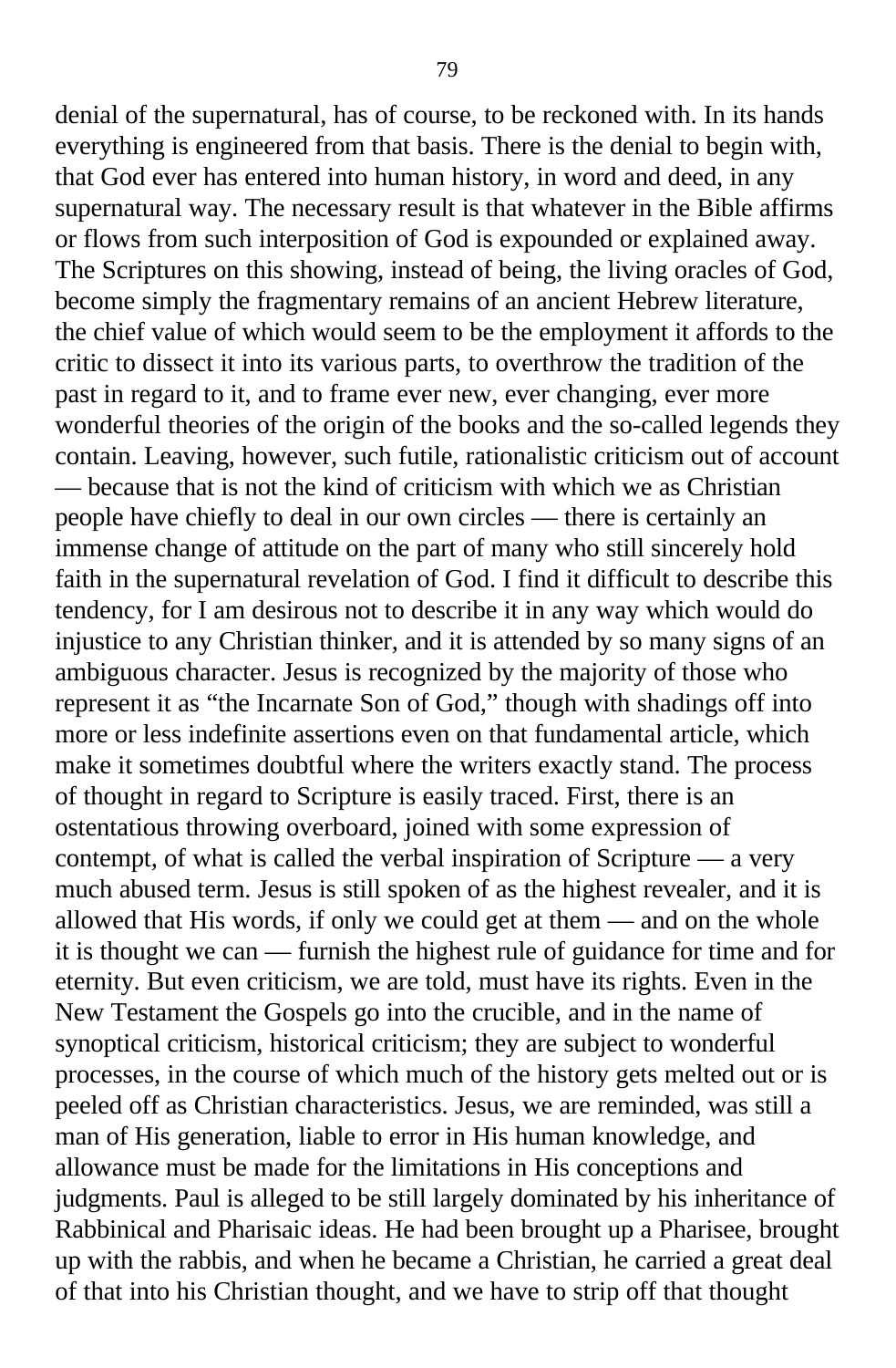when we come to the study of his Epistles. He is therefore a teacher not to be followed further than our own judgment of Christian truth leads us. That gets rid of a great deal that is inconvenient about Paul's teaching.

# **THE OLD TESTAMENT AND THE CRITICS**

If these things are done in the "green tree" of the New Testament, it is easy to see what will be done in the "dry tree" of the Old. The conclusions of the more advanced school of critics are here generally accepted as once for all settled, with the result — in my judgment, at any rate — that the Old Testament is immeasurably lowered from the place it once held in our reverence. Its earlier history, down to about the age of the kings, is largely resolved into myths and legends and fictions. It is ruled out of the category of history proper. No doubt we are told that the legends are just as good as the history, and perhaps a little better, and that the ideas which they convey to us are just as good, coming in the form of legends, as if they came in the form of fact.

But behold, its laws, when we come to deal with them in this manner, lack Divine authority. They are the products of human minds at various ages. Its prophecies are the utterances of men who possessed indeed the Spirit of God, which is only in fuller degree what other good men, religious teachers in all countries, have possessed — not a spirit qualifying, for example, to give real predictions, or to bear authoritative messages of the truth to men. And so, in this whirl and confusion of theories — you will find them in our magazines, you will find them in our encyclopedias, you will find them in our reviews, you will find them in many books which have appeared to annihilate the conservative believers — in this whirl and confusion of theories, is it any wonder that many should be disquieted and unsettled, and feel as if the ground on which they have been wont to rest was giving way beneath their feet? And so the question comes back with fresh urgency. What is to be said of the place and value of Holy Scripture?

# **IS THERE A TENABLE DOCTRINE FOR THE CHRISTIAN CHURCH OF TODAY?**

One of the urgent needs of our time, and a prime need of the Church, is just a replacement of Holy Scripture, with due regard, I grant, to any really ascertained facts in regard to its literary history, in the faith and lives of men, as the truly inspired and divinely sealed record of God's revealed will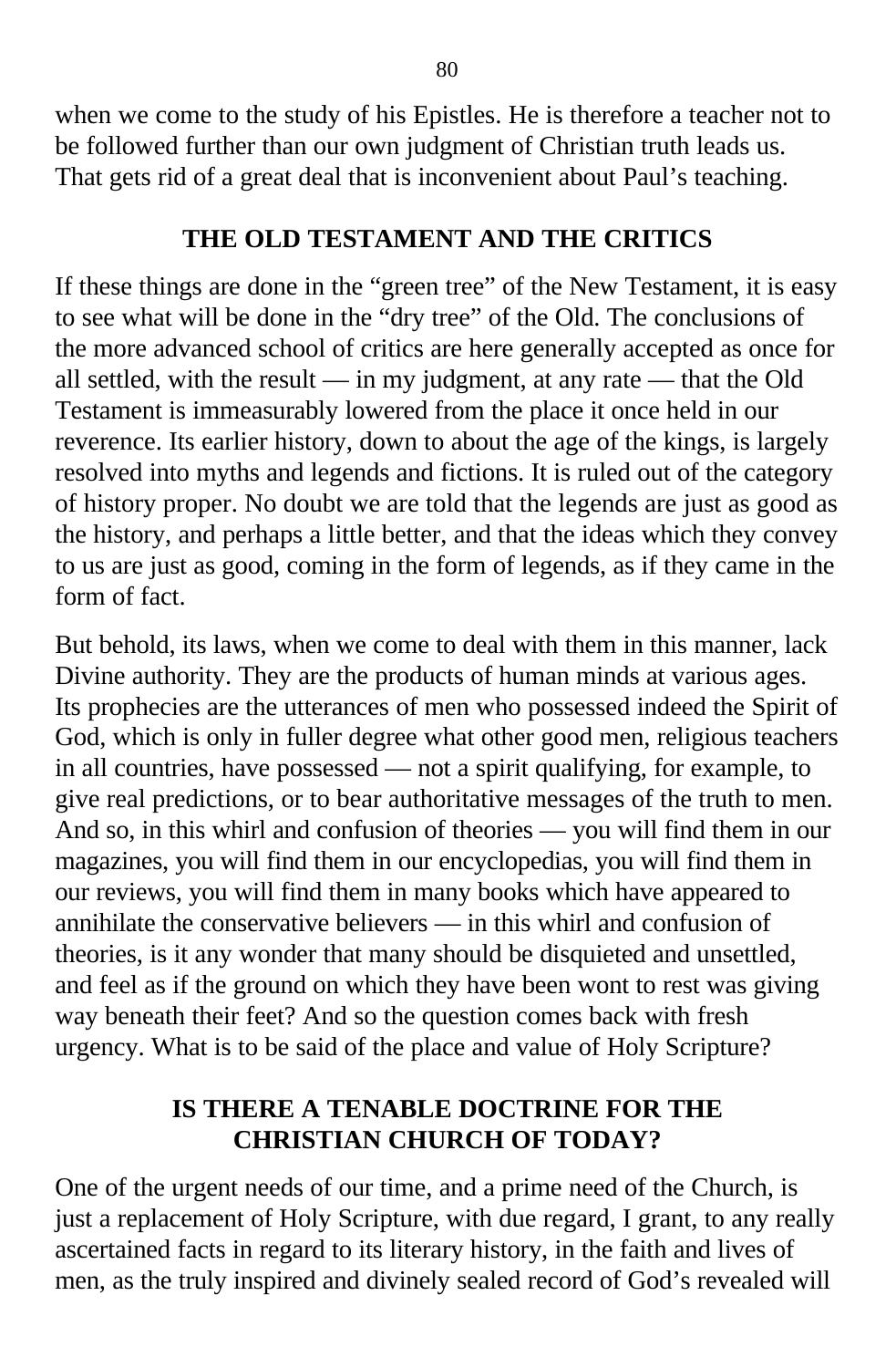for men in great things of the soul. But then, is such a position tenable? In the fierce light of criticism that beats upon the documents and upon the revelation of God's grace they profess to contain, can this position be maintained? I venture to think, indeed, I am very sure, it can. Let me try to indicate — for I can do hardly any more — the lines along which I would answer the question, Have we or can we have a tenable doctrine of Holy Scripture?

For a satisfactory doctrine of Holy Scripture — and by that I mean a doctrine which is satisfactory for the needs of the Christian Church, a doctrine which answers to the claim the Scripture makes for itself, to the place it holds in Christian life and Christian experience, to the needs of the Christian Church for edification and evangelization, and in other ways — I say, for a satisfactory doctrine of Holy Scripture it seems to me that three things are indispensably necessary. There is necessary, first, a more positive view of the structure of the Bible than at present obtains in many circles. There is necessary, second, the acknowledgment of a true supernatural revelation of God in the history and religion of the Bible. There is necessary, third, the recognition of a true supernatural inspiration in the record of that revelation. These three things, to my mind, go together — a more positive view of the structure of the Bible; the recognition of the supernatural revelation embodied in the Bible; and a recognition in accordance with the Bible's own claim of a supernatural inspiration in the record of the Bible. Can we affirm these three things? Will they bear the test? I think they will.

#### **THE STRUCTURE OF THE BIBLE**

First as to the structure of the Bible, there is needed a more positive idea of that structure than is at present prevalent. You take much of the criticism and you find the Bible being disintegrated in many ways, and everything like structure falling away from it. You are told, for example, that these books — say the Books of Moses are made up of many documents, which are very late in origin and cannot claim historical value. You are told that the laws they contain are also, for the most part, of tolerably late origin, and the Levitical laws especially are of post-exilian construction; they were not given by Moses; they were unknown when the Children of Israel were carried into captivity. Their temple usage perhaps is embodied in the Levitical law, but most of the contents of that Levitical law were wholly unknown. They were the construction — the invention, to use a term lately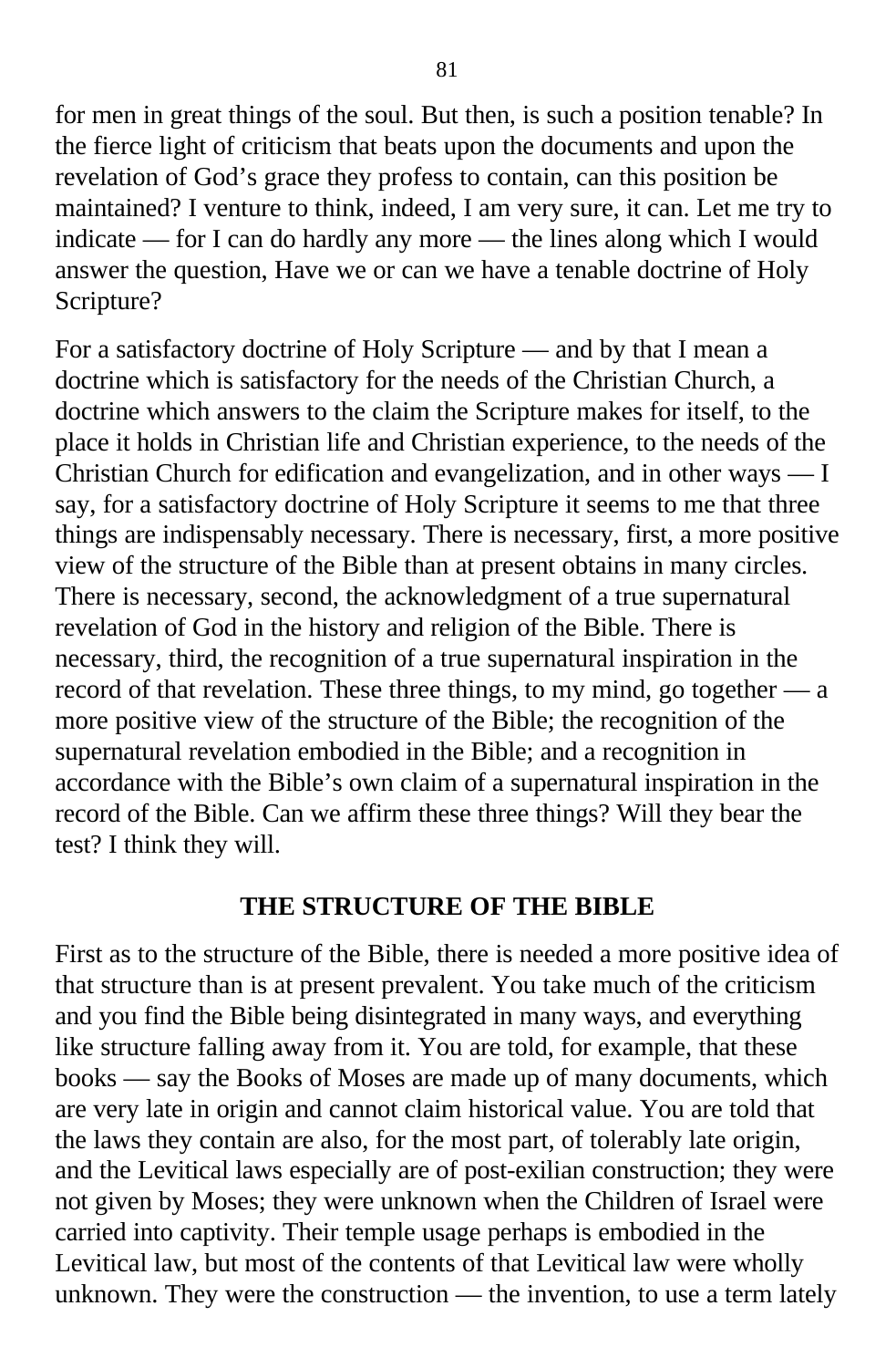employed of priests and scribes in the post-exilian period. They were put into shape, brought before the Jewish community returned from Babylon, and accepted by it as the law of life. Thus you have the history of the Bible turned pretty much upside down, and things take on a new aspect altogether.

Must I then, in deference to criticism, accept these theories, and give up the structure which the Bible presents? Taking the Bible as it stands, I find and you will find if you look there also, without any particular critical learning you will find it — what seems to be evidence of a very definite internal structure, part fitting into part and leading on to part, making up a unity of the whole in that Bible. The Bible has undeniably a structure as it stands. It is distinguished from all other books of the kind, from all sacred books in the world, from Koran and Buddhist scriptures and Indian scriptures and every other kind of religious books. It is distinguished just by this fact, that it is the embodiment of a great plan or scheme or purpose of Divine grace extending from the beginning of time through successive ages and dispensations down to its culmination in jesus Christ and the Pentecostal outpourings of the Spirit. The history of the Bible is the history of that development of God's redemptive purpose. The promises of the Bible mark the stages of its progress and its hope. The covenants of the Bible stand before us in the order of its unfolding. You begin with Genesis. Genesis lays the foundation and leads up to the Book of Exodus; and the Book of Exodus, with its introduction of the law-giving, leads up to what follows. Deuteronomy looks back upon the history of the rebellions and the laws given to the people, and leads up to the conquest. I need not follow the later developments, coming away down through the monarchy and the prophecy and the rest, but you find it all gathered up and fulfilled in the New Testament. The Bible, as we have it, closes in Gospel and Epistle and Apocalypse, fulfilling all the ideas of the Old Testament. There the circle completes itself with the new heaven and the new earth wherein dwelleth righteousness. Here is a structure; here is the fact; here is a structure, a connected story, a unity of purpose extending through this Book and binding all its parts together. Is that structure an illusion? Do we only, and many with us, dream that it is there? Do our eyes deceive us when we think we see it? Or has somebody of a later date invented it, and put it all, inwrought it all, in these earlier records, legends and stories, or whatever you like to call it — skilfully woven into the story until it presents there the appearance of naturalness and truth? I would like to find the mind capable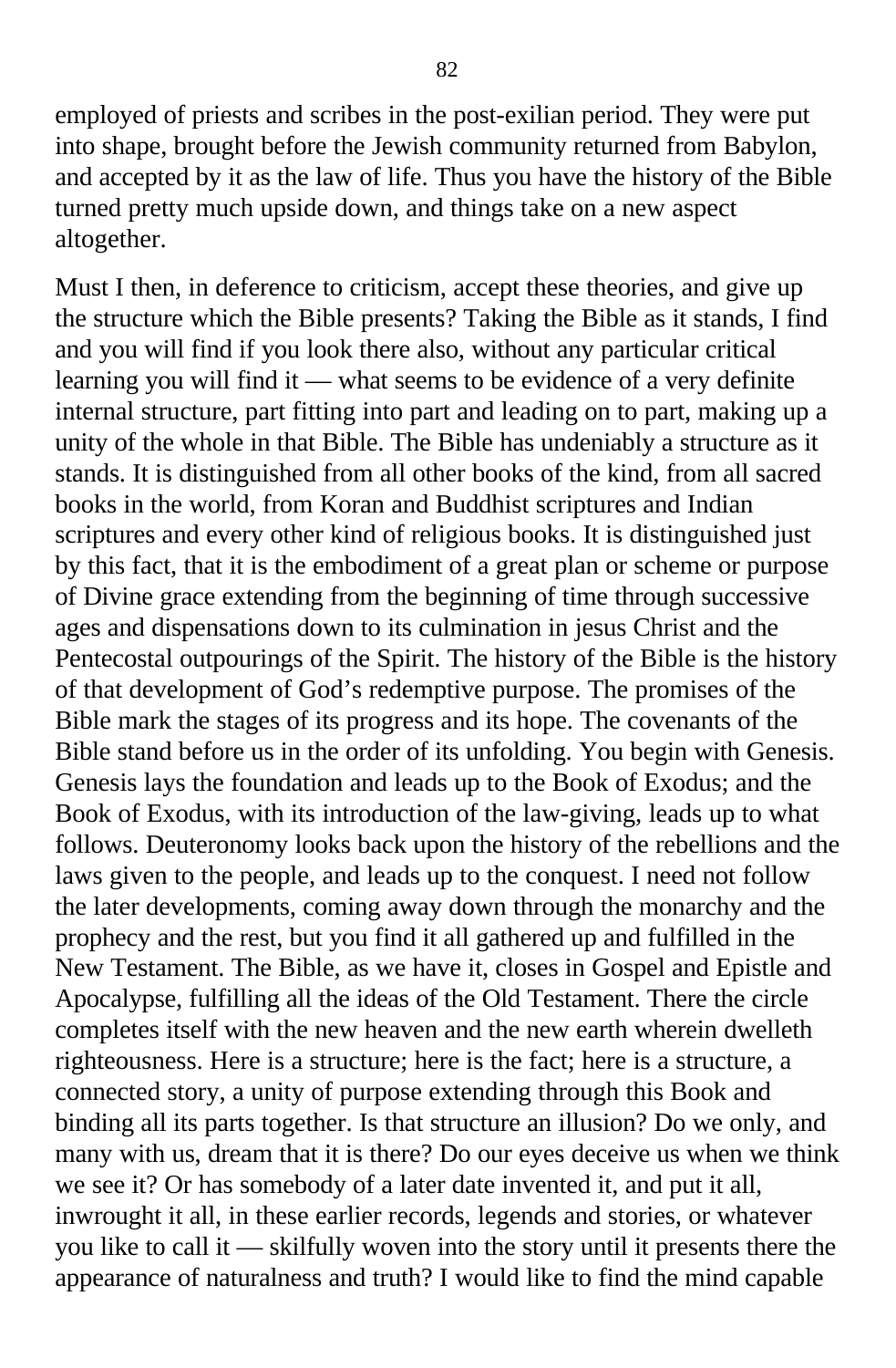of inventing it, and then the mind capable of putting it in and working it into a history once they got the idea itself. But if not invented, it belongs to the reality and the substance of the history; it belongs to the facts; and therefore to the Book that records the facts. And there are internal attestations in that structure of the Bible to the genuineness of its contents that protest against the efforts that are so often made to reduce it to fragments and shiver up that unity and turn it upside down. "Walk about Zion ... tell the towers thereof; mark ye well her bulwarks;" you will find there's something there which the art of man will not avail to overthrow.

"Now, that is all very well," I hear some one say, "but there are facts on the other side; there are those manifold proofs which our critical friends adduce that the Bible is really a collection of fragments and documents of much later date, and that the history is really quite a different thing from what the Bible represents it to be." Well, are we to sit down and accept their dictum on that subject without evidence? When I turn to the evidence I do not find them to have that convincing power which our critical friends assign to them.

I am not rejecting this kind of critical theory because it goes against my prejudices or traditions; I reject it simply because it seems to me the evidence does not sustain it, and that the stronger evidence is against it. I cannot go into details; but take just the one point that I have mentioned this post-exilian origin of the Levitical law. I have stated what is said about that matter — that those laws and institutions that you find in the middle of the Books of the Pentateuch — those laws and institutions about priests and Levites and sacrifices and all that — had really no existence, had no authoritative form, and to a large extent had not existence of any kind until after the Jews returned from Babylon, and then they were given out as a code of laws which the Jews accepted. That is the theory which is stated once and again. But let the reader put himself in the position of that returned community, and see what the thing means. These exiles had returned from Babylon. They had been organized into a new community. They had rebuilt their Temple, and then long years after that, when things had got into confusion, those two great men, Ezra and Nehemiah, came among them, and by and by Ezra produced and publicly proclaimed this law of Moses — what he called the law of Moses, the law of God by the hand of Moses — which he had brought from Babylon. A full description of what happened is given in the eighth chapter of the Book of Nehemiah. Ezra reads that law from his pulpit of wood day after day to the people,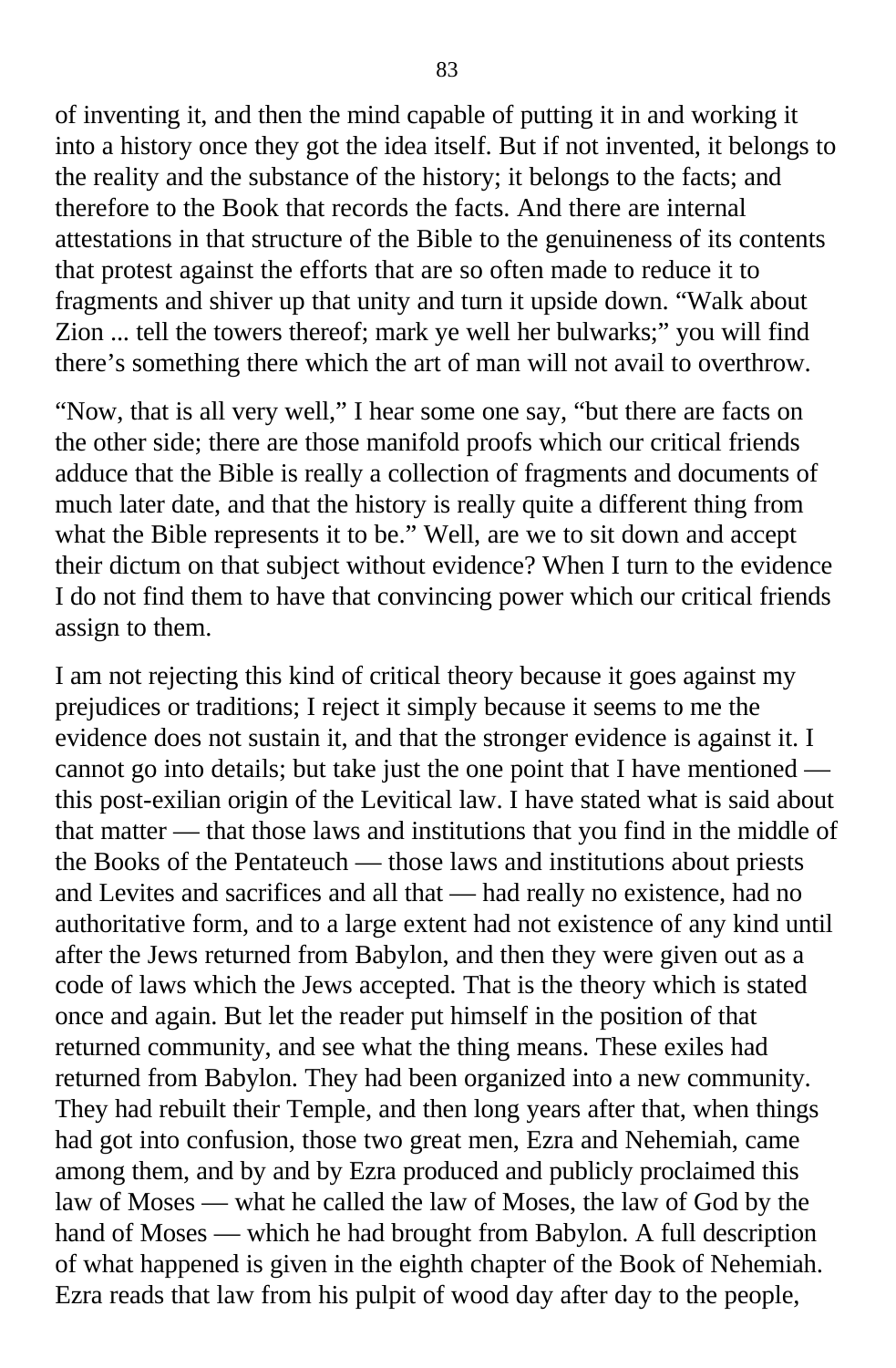and the interpreter gives the sense. Now, mind you, most of the things in this law, in this book that he is reading to the people, had never been heard of before — never had existed, in fact; priests and Levites such as are there described had never existed. The law itself was long and complicated and burdensome, but the marvelous thing is that the people meekly accept it all as true — meekly accept it as law, at any rate — and submit to it, and take upon themselves its burdens without a murmur of dissent.

That is a very remarkable thing to start with. But remember, further, what that community was. It was not a community with oneness of mind, but it was a community keenly divided in itself. If you read the narrative you will find that there were strong opposing factions in that community; there were parties strongly opposed to Ezra and Nehemiah and their reforms; there were many, as you see in the Book of Malachi, who were religiously faithless in that community. But marvelous to say, they all join in accepting this new and burdensome and hitherto unheard of law as the law of Moses, the law coming down to them from hoary antiquity. There were priests and Levites in that community who knew something about their own origin; they had genealogies and knew something about their own past. According to the new theory, these Levites were quite a new order; they had never existed at all before the time of the exile, and they had come into existence through the sentence of degradation that the prophet Ezekiel had passed upon them in the 44th chapter of his book. History is quite silent about this degradation. If anyone asks who carried out the degradation, or why was it carried out, or when was it done, and how came the priests to submit to the degradation, there is no answer to be given at all. But it came about somehow, so we are told.

And so these priests and Levites are there, and they stand and listen without astonishment as they learn from Ezra how the Levites had been set apart long centuries before in the wilderness by the hand of God, and had an ample tithe provision made for their support, and cities, and what not, set apart for them to live in. People know a little about their past. These cities never had existed except on paper; but they took it all in. They are told about these cities, which they must have known had never existed as Levitical cities. They not only hear but they accept the heavy tithe Burdens without a word of remonstrance, and they make a covenant with God pledging themselves to faithful obedience to all those commands. Those tithes laws, as we discover, had no actual relation to their situation at all. They were drawn up for a totally different case. They were drawn up for a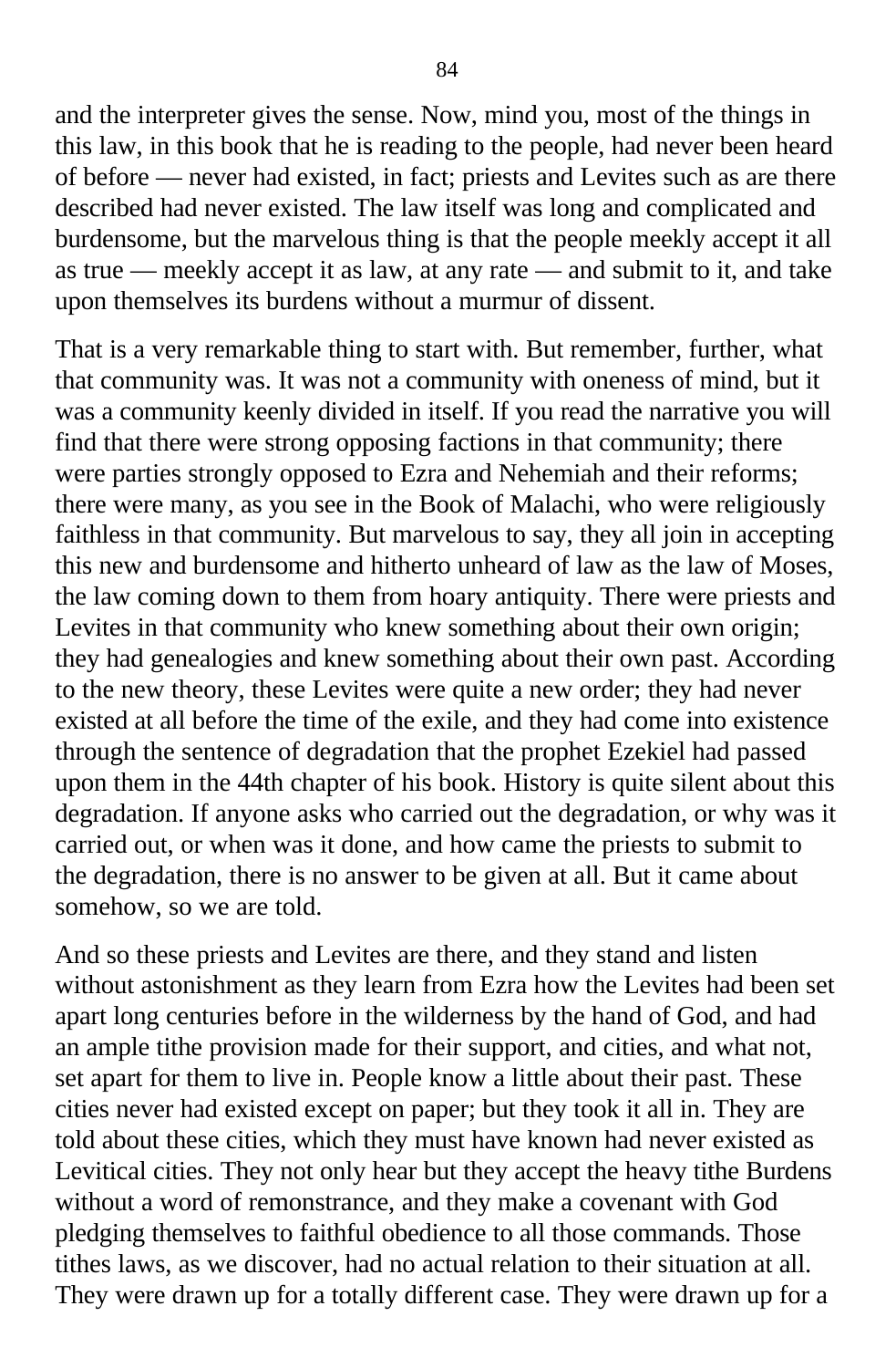state of things in which there were few priests and many Levites. The priests were only to get the tithe of a tenth, But in this restored community there were a great many priests and few Levites. The tithe laws did not apply at all, but they accepted these as laws of Moses.

And so I might go over the provisions of the law one by one — tabernacle and priests and ritual and sacrifices and Day of Atonement — these things, in their post-exilian form, had never existed; they were spun out of the inventive brains of scribes; and yet the people accepted them all as the genuine handiwork of the ancient law-giver. Was ever such a thing heard of before? Try it in any city. Try to get the people to take upon themselves a series of heavy burdens of taxation or tithes or whatever you like, on the ground that it had been handed down from the middle ages to the present time. Try to get them to believe it; try to get them to obey it, and you will find the difficulty. Is it credible to anyone who leaves books and theories in the study and takes a broad view of human nature with open eyes? I aver that for me, at any rate, it is not; and it will be a marvel to me as long as I am spared to live, how such a theory has ever gained the acceptance it has done among unquestionably able and sound-minded men. I am convinced that the structure of the Bible vindicates itself, and that these counter theories break down.

### **A SUPERNATURAL REVELATION**

I think it is an essential element in a tenable doctrine of Scripture, in fact the core of the matter, that it contains a record of a true supernatural revelation; and that is what the Bible claims to be not a development of man's thoughts about God, and not what this man and that one came to think about God, how they came to have the ideas of a Jehovah or Yahveh, who was originally the storm-god of Sinai, and how they manufactured out of this the great universal God of the prophets — but a supernatural revelation of what God revealed Himself in word and deed to men in history. And if that claim to a supernatural revelation from God falls, the Bible falls, because it is bound up with it from beginning to end. Now, it is just here that a great deal of our modern thought parts company with the Bible. I am quite well aware that many of our friends who accept these newer critical theories, claim to be just as firm believers in Divine revelation as I am myself, and in Jesus Christ and all that concerns Him. I rejoice in the fact, and I believe that they are warranted in saying that there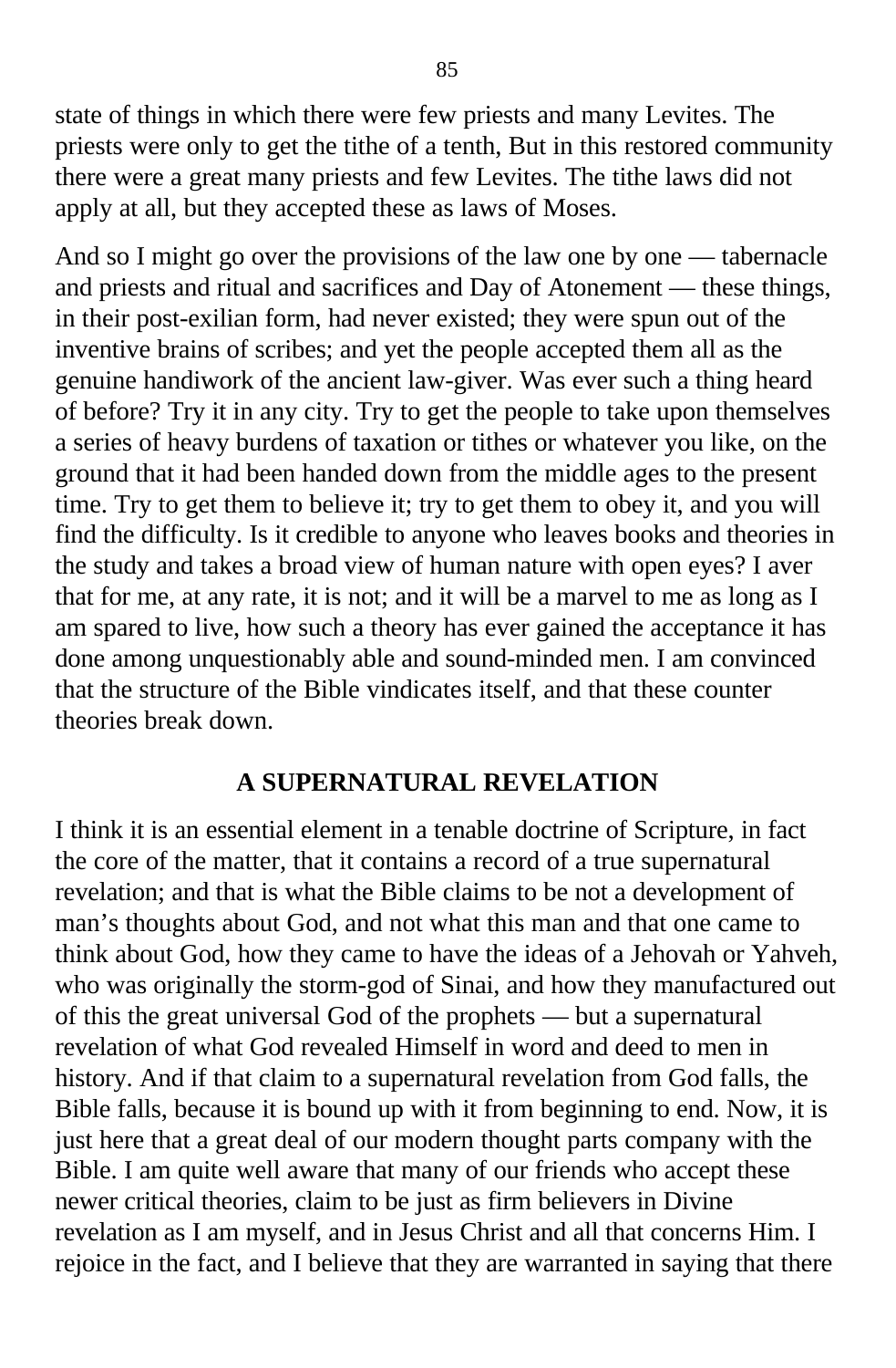is that in the religion of Israel which you cannot expunge, or explain on any other hypothesis but Divine revelation.

But what I maintain is that this theory of the religion of the Bible which has been evolved, which has peculiarly come to be known as the critical view, had a very different origin in men who did not believe in the supernatural revelation of God in the Bible. This school as a whole, as a wide-spread school, holds the fundamental position — the position which its adherents call that of the modern mind that miracles did not happen and cannot happen. It takes the ground that they are impossible; therefore its followers have to rule everything of that kind out of the Bible record.

I have never been able to see how that position is tenable to a believer in a living personal God who really loves His creatures and has a sincere desire to bless them. Who dare to venture to assert that the power and will of such a Being as we must believe God to be the God and Father of our Lord Jesus Christ — is exhausted in the natural creation? That there are no higher things to be attained in God's providence than can be attained through the medium of natural law? That there is in such a Being no capability of revealing Himself in words and deeds beyond nature? If there is a dogmatism in the world, it is that of the man who claims to limit the Author of the universe by this finite bound. We are told sometimes that it is a far higher thing to see God in the natural than to see Him in something that transcends the natural; a far higher thing to see God in the orderly regular working of nature than to suppose that there has ever been anything transcending that ordinary natural working. I think we all do see God, and try to see Him more and more, in the ordinary and regular working of nature. I hope all try every day to see God there. But the question is, Has this natural working not its limits? Is there not something that nature and natural workings cannot reach, cannot do for men, that we need to have done for us? And are we so to bind God that He cannot enter into communion with man in a supernatural economy of grace, an economy of revelation, an economy of salvation? Are we to deny that He has done so? That is really the dividing line both in Old Testament and New between the different theories. Revelation, surely, all must admit if man is to attain the clear knowledge of God that is needed; and the question is one of fact, Has God so revealed Himself? And I believe that it is an essential part of the answer, the true doctrine of Scripture, to say, "Yes, God has so revealed Himself, and the Bible is the record of that revelation, and that revelation shines in its light from the beginning to the end of it." And unless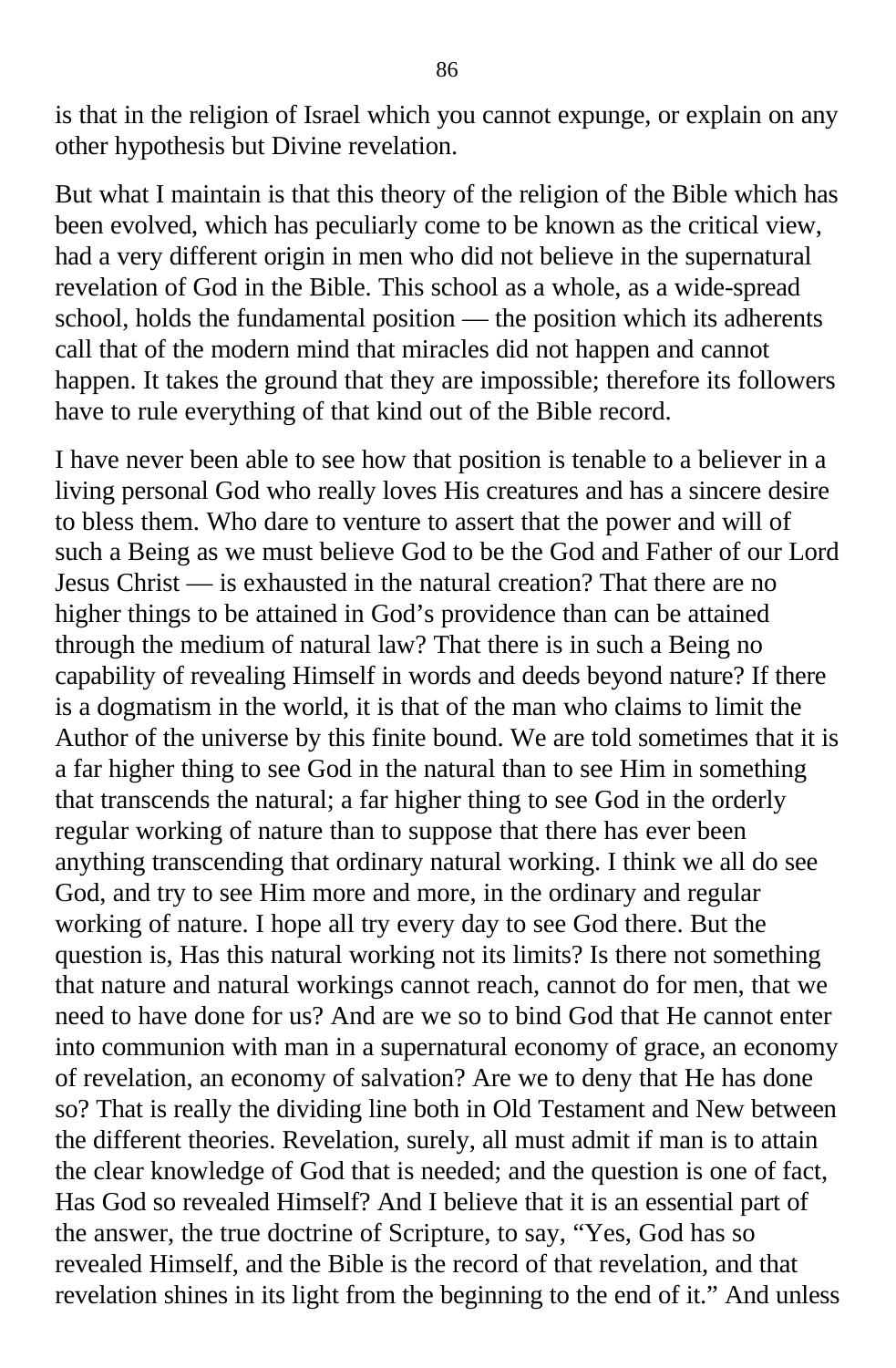there is a whole-hearted acceptance of the fact that God has entered, in word and deed, into human history for man's salvation, for man's renovation, for the deliverance of this world, a revelation culminating in the great Revealer Himself — unless we accept that, we do not get the foundation for the true doctrine of Holy Scripture.

#### **THE INSPIRED BOOK**

Now, just a word in closing, on Inspiration. I do not think that anyone will weigh the evidence of the Bible itself very carefully without saying that at least it claims to be in a peculiar and especial manner an inspired book. There is hardly anyone, I think, who will doubt that Jesus Christ treats the Old Testament in that way. Christ treats it as an imperfect stage of revelation, no doubt. Christ, as the Son of Man, takes up a lordly, discretionary attitude towards that revelation, and He supersedes very much what is in, it by something higher, but Christ recognizes that there was true Divine revelation there, that He was the goal of it all; He came to fulfil the law and the prophets. The Scriptures are the last word with Him — "Have ye not read? "Ye do err, not knowing the Scriptures." And it is just as certain that the Apostles treated the Old Testament in that way, and that they claimed in a peculiar sense the Spirit of God themselves. They claimed that in them and in their word was laid "the foundation on which the Church was built," Jesus Christ Himself, as the substance of their testimony, being the chief corner-stone; "built upon the foundation of the Apostles and Prophets." And if you say, "Well, are these New Testament Apostles and Prophets?" That is in Ephesians, 2nd chapter. You go to the fifth verse of the third chapter and you find this mystery of Christ which God had revealed to His holy Apostles and Prophets by His Spirit; and it is on that the Church was built. And when you come to Timothy  $(\sqrt{35842})$ Timothy 3:14-17) to that classical passage, you find the marks there by which inspired Scripture is distinguished.

Take the book of Scripture and ask just this question: Does it answer to the claim of this inspired volume? How are we to test this? I do not enter here into the question that has divided good men as to theories of inspiration — questions about inerrancy in detail, and other matters. I want to get away from these things at the circumference to the center. But take the broader test.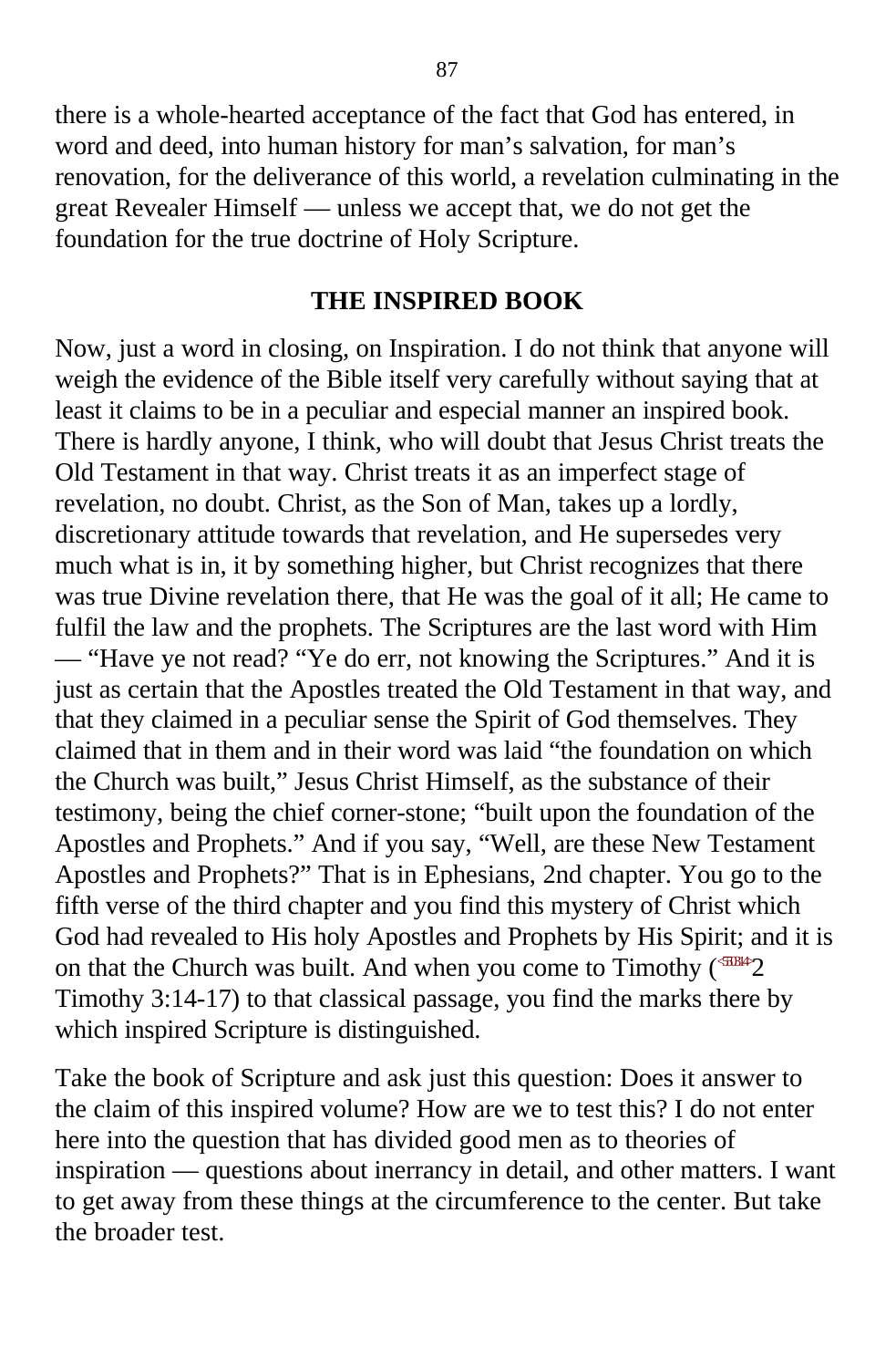What does the Bible itself give us as the test of its inspiration? What does the Bible itself name as the qualities that inspiration imparts to it? Paul speaks in Timothy of the Sacred Writings that were able to make wise unto salvation through faith which is in Christ Jesus. He goes on to tell us that ALL Scripture is given by inspiration of God and is profitable for doctrine, for reproof, for correction, for instruction in righteousness, in order that the man of God may be perfect, throughly furnished unto all good works. When you go back to the Old Testament and its praise of the Word of God you will find the qualities of inspiration are just the same. "The law of the Lord is perfect", etc. Those are the qualifies which the inspired Book is alleged to sustain — qualities which only a true inspiration of God's Spirit could give; qualities beyond which we surely do not need anything more.

Does anyone doubt that the Bible possesses these qualities? Look at its structure; look at its completeness; look at it in the clearness and fullness and holiness of its teachings; look at it in its sufficiency to guide every soul that truly seeks light unto the saving knowledge of God. Take the Book as a whole, in its whole purpose, its whole spirit, its whole aim and tendency, and the whole setting of it, and ask, Is there not manifest the power which you can only trace back, as it traces back itself, to God's Holy Spirit really in the men who wrote it?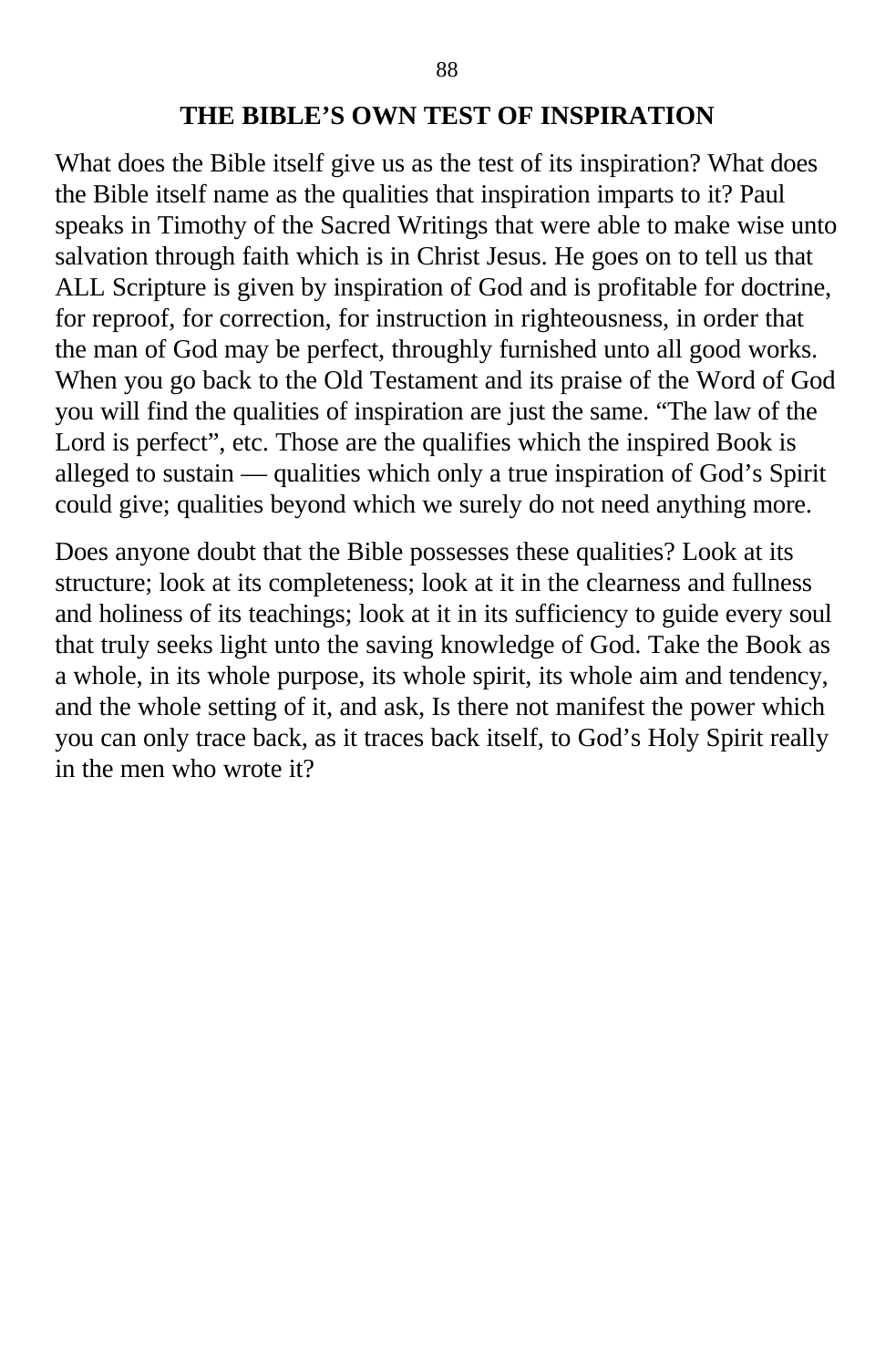# CHAPTER 6

# CHRIST AND CRITICISM

### **BY SIR ROBERT ANDERSON, K. C. B., LL. D.**

#### *Author Of "The Bible And Modern Criticism," Etc., Etc., London, England.*

In his "Founders of Old Testament Criticism" Professor Cheyne of Oxford gives the foremost place to Eichhorn. He hails him, in fact, as the founder of the cult. And according to this same authority, what led Eichhorn to enter on his task was "his hope to contribute to the winning back of the educated classes to religion." The rationalism of Germany at the close of the eighteenth century would accept the Bible only on the terms of bringing it down to the level of a human book, and the problem which had to be solved was to get rid of the element of miracle which pervades it. Working on the labors of his predecessors, Eichhorn achieved this to his own satisfaction by appealing to the oriental habit of thought, which seizes upon ultimate causes and ignores intermediate processes. This commended itself on two grounds. It had an undoubted element of truth, and it was consistent with reverence for Holy Scripture. For of the founder of the "Higher Criticism" it was said, what cannot be said of any of his successors, that "faith in that which is holy, even in the miracles of the Bible, was never shattered by Eichhorn in any youthful mind."

In the view of his successors, however, Eichhorn's hypothesis was open to the fatal objection that it was altogether inadequate. So the next generation of critics adopted the more drastic theory that the Mosaic books were "mosaic" in the sense that they were literary forgeries of a late date, composed of materials supplied by ancient documents and the myths and legends of the Hebrew race .... And though this theory has been modified from time to time during the last century, it remains substantially the "critical" view of the Pentateuch. But it is open to two main objections, either of which would be fatal. It is inconsistent with the evidence. And it directly challenges the authority of the Lord Jesus Christ as a teacher; for one of the few undisputed facts in this controversy is that our Lord accredited the books of Moses as having divine authority.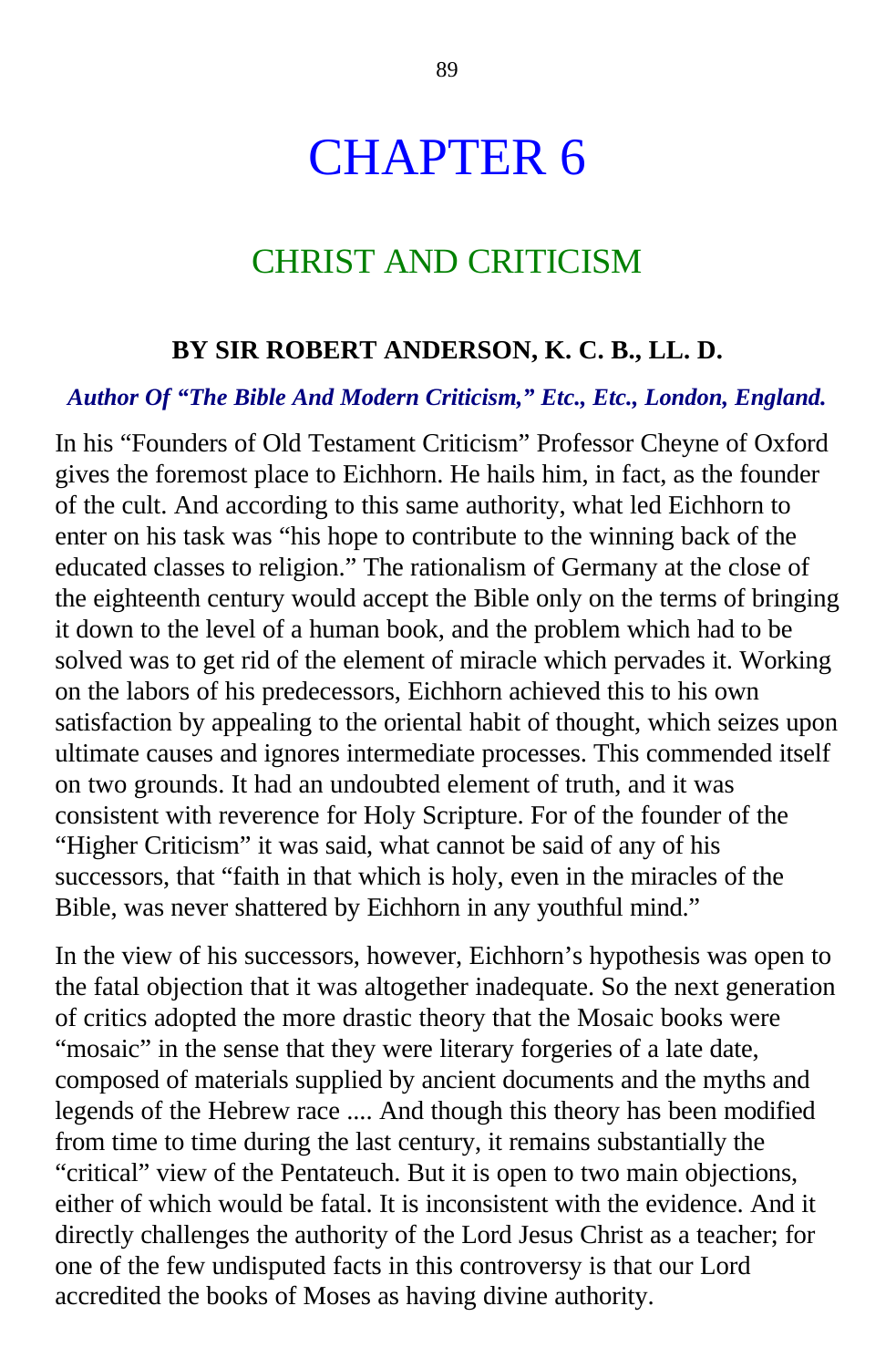### **THE TRUE AND THE COUNTERFEIT**

It may be well to deal first with the least important of these objections. And here we must distinguish between the true Higher Criticism and its counterfeit. The rationalistic "Higher Criticism," when putting the Pentateuch upon its trial, began with the verdict and then cast about to find the evidence; whereas, true criticism enters upon its inquiries with an open mind and pursues them without prejudice. The difference may be aptly illustrated by the position assumed by a typical French judge and by an ideal English judge in a criminal trial. The one aims at convicting the accused, the other at elucidating the truth. "The proper function of the Higher Criticism is to determine the origin, date, and literary structure of an ancient writing." This is Professor Driver's description of true criticism. But the aim of the counterfeit is to disprove the genuineness of the ancient writings. The justice of this statement is established by the fact that Hebraists and theologians of the highest eminence, whose investigation of the Pentateuch problem has convinced them of the genuineness of the books, are not recognized at all.

In Britain, at least — and I am not competent to speak of Germany or America — no theologian of the first rank has adopted their "assured results." But the judgment of such men as Pusey, Lightfoot and Salmon, not to speak of men who are still with us, they contemptuously ignore; for the rationalistic Higher Critic is not one who investigates the evidence, but one who accepts the verdict.

### **THE PHILOLOGICAL INQUIRY**

If, as its apostles sometimes urge, the Higher Criticism is a purely philological inquiry, two obvious conclusions follow. The first is that its verdict must be in favor of the Mosaic books; for each of the books contains peculiar words suited to the time and circumstances to which it is traditionally assigned. This is admitted, and the critics attribute the presence of such words to the Jesuitical skill of the priestly forgers. But this only lends weight to the further conclusion that Higher Criticism is wholly incompetent to deal with the main issue on which it claims to adjudicate. For the genuineness of the Pentateuch must be decided on the same principles on which the genuineness of ancient documents is dealt with in our courts of justice. And the language of the documents is only one part of the needed evidence, and not the most important part. And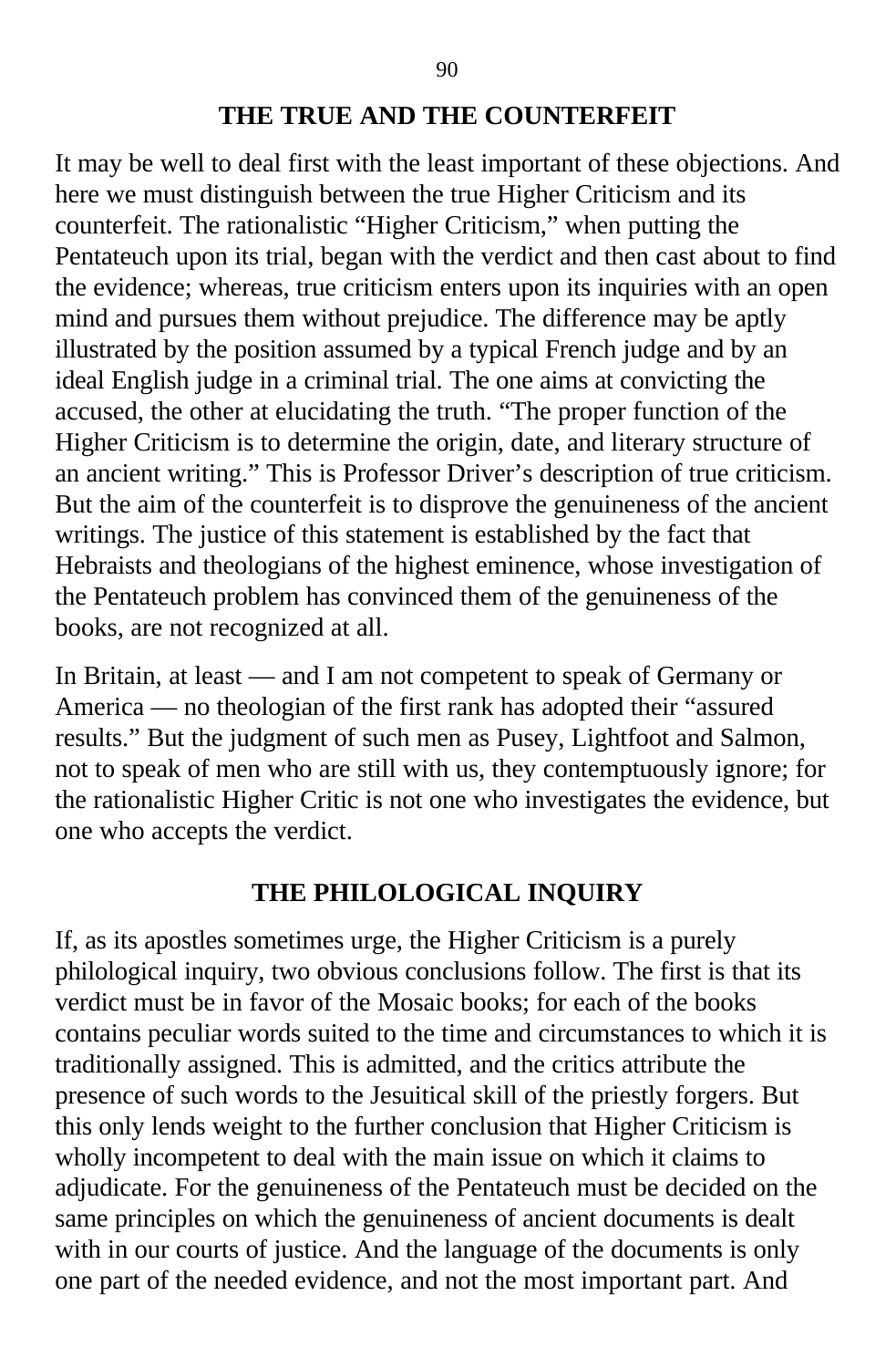fitness for dealing with evidence depends upon qualities to which Hebraists, as such, have no special claim. Indeed, their writings afford signal proofs of their unfitness for inquiries which they insist on regarding as their special preserve.

Take, for example, Professor Driver's grave assertion that the presence of two Greek words in Daniel (they are the names of musical instruments) demand a date for the book subsequent to the Greek conquest. It has been established by Professor Sayce and others that the intercourse between Babylon and Greece in, and before, the days of Nebuchadnezzar would amply account for the presence in the Chaldean capital of musical instruments with Greek names. And Colonel Conder, moreover, — a very high authority — considers the words to be Akkadian, and not Greek at all! But apart from all this, we can imagine the reception that would be given to such a statement by any competent tribunal. The story bears repeating — it is a record of facts — that at a church bazaar in Lincoln some years ago, the alarm was raised that pickpockets were at work, and two ladies had lost their purses. The empty purses were afterwards found in the pocket of the Bishop of the Diocese! On the evidence of the two purses the Bishop should be convicted as a thief, and on the evidence of the two words the book of Daniel should be convicted as a forgery!

#### **HISTORICAL BLUNDER**

Here is another typical item in the Critics' indictment of Daniel. The book opens by recording Nebuchadnezzar's siege of Jerusalem in the third year of Jehoiakim, a statement the correctness of which is confirmed by history, sacred and secular. Berosus, the Chaldean historian, tells us that during this expedition Nebuchadnezzar received tidings of his father's death, and that, committing to others the care of his army and of his Jewish and other prisoners, "he himself hastened home across the desert." But the German skeptics, having decided that Daniel was a forgery, had to find evidence to support their verdict. And so they made the brilliant discovery that Berosus was here referring to the expedition of the following year, when Nebuchadnezzar won the battle of Carchemish against the army of the king of Egypt, and that he had not at that time invaded Judea at all. But Carchemish is on the Euphrates, and the idea of "hastening home" from there to Babylon across the desert is worthy of a schoolboy's essay! That he crossed the desert is proof that he set out from Judea; and his Jewish captives were, of course, Daniel and his companion princes. His invasion of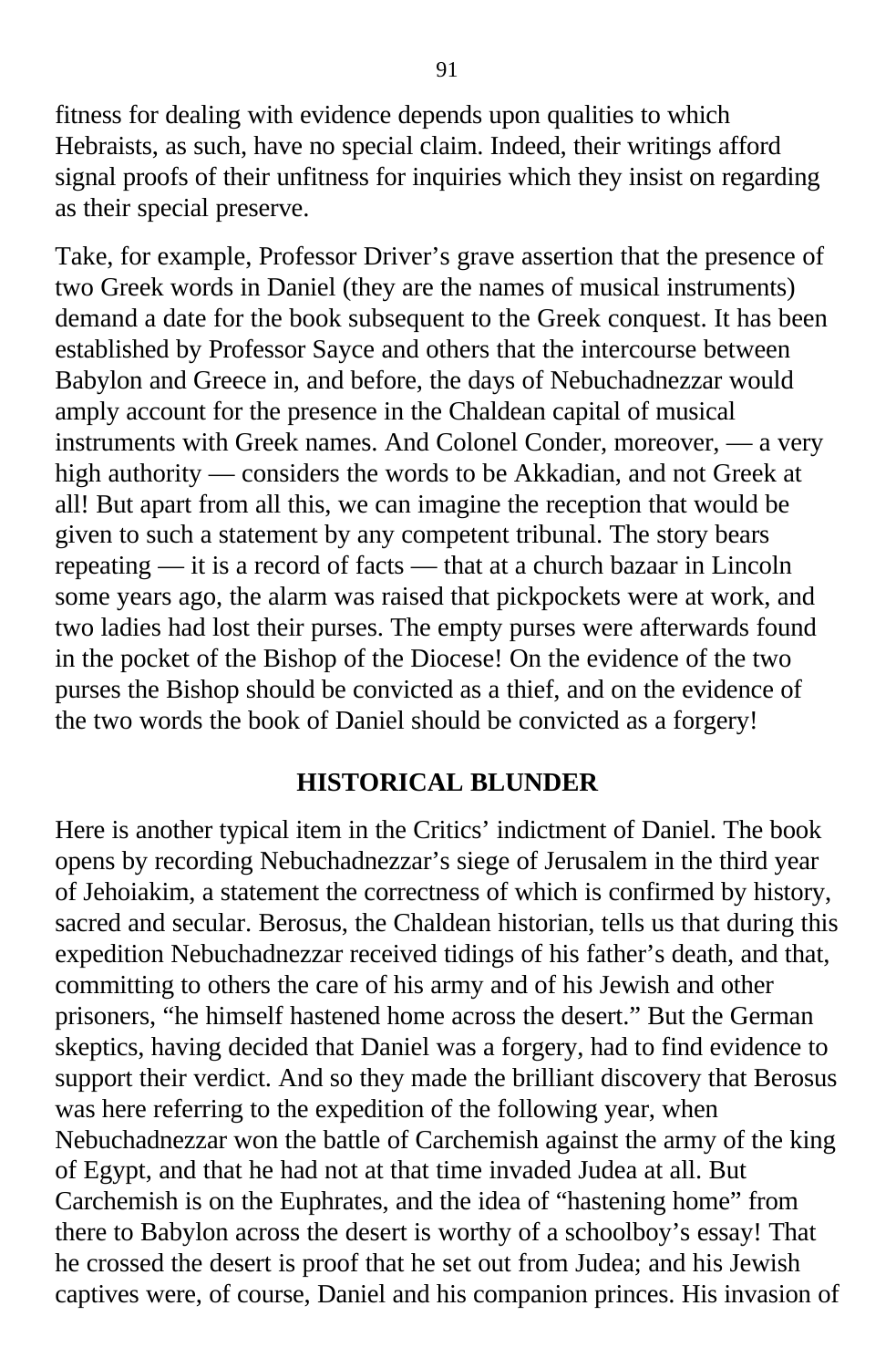Judea took place before his accession, in Jehoiakam's third year, whereas the battle of Carchemish was fought after his accession, in the king of Judah's fourth year, as the biblical books record. But this grotesque blunder of Bertholdt's "Book of Daniel" in the beginning of the nineteenth century is gravely reproduced in Professor Driver's "Book of Daniel" at the beginning of the twentieth century.

## **CRITICAL PROFANITY**

But to return to Moses. According to "the critical hypothesis," the books of the Pentateuch are literary forgeries of the Exilic Era, the work of the Jerusalem priests of those evil days. From the Book of Jeremiah we know that those men were profane apostates; and if "the critical hypothesis" be true, they were infinitely worse than even the prophet's inspired denunciations of them indicate. For no eighteenth century atheist ever sank to a lower depth of profanity than is displayed by their use of the Sacred Name. In the preface to his "Darkness and Dawn," Dean Farrar claims that he "never touches the early preachers of Christianity with the finger of fiction." When his story makes Apostles speak, he has "confined their words to the words of a revelation." But ex. hyp., the authors of the Pentateuch "touched with the finger of fiction" not only the holy men of the ancient days, but their Jehovah God. "Jehovah spake unto Moses, saying." This and kindred formulas are repeated times without number in the Mosaic books. If this be romance, a lower type of profanity is inconceivable, unless it be that of the man who fails to be shocked and revolted by it.

But no; facts prove that this judgment is unjust. For men of unfeigned piety and deep reverence for divine things can be so blinded by the superstitions of "religion" that the imprimatur of the church enables them to regard these discredited books as Holy Scripture. As critics they brand the Pentateuch as a tissue of myth and legend and fraud, but as religionists they as

### **ERRORS REFUTED BY FACTS**

In controversy it is of the greatest importance to allow opponents to state their position in their own words; and here is Professor Driver's statement of the case against the Books of Moses:

"We can only argue on grounds of probability derived from our view of the progress of the art of writing, or of literary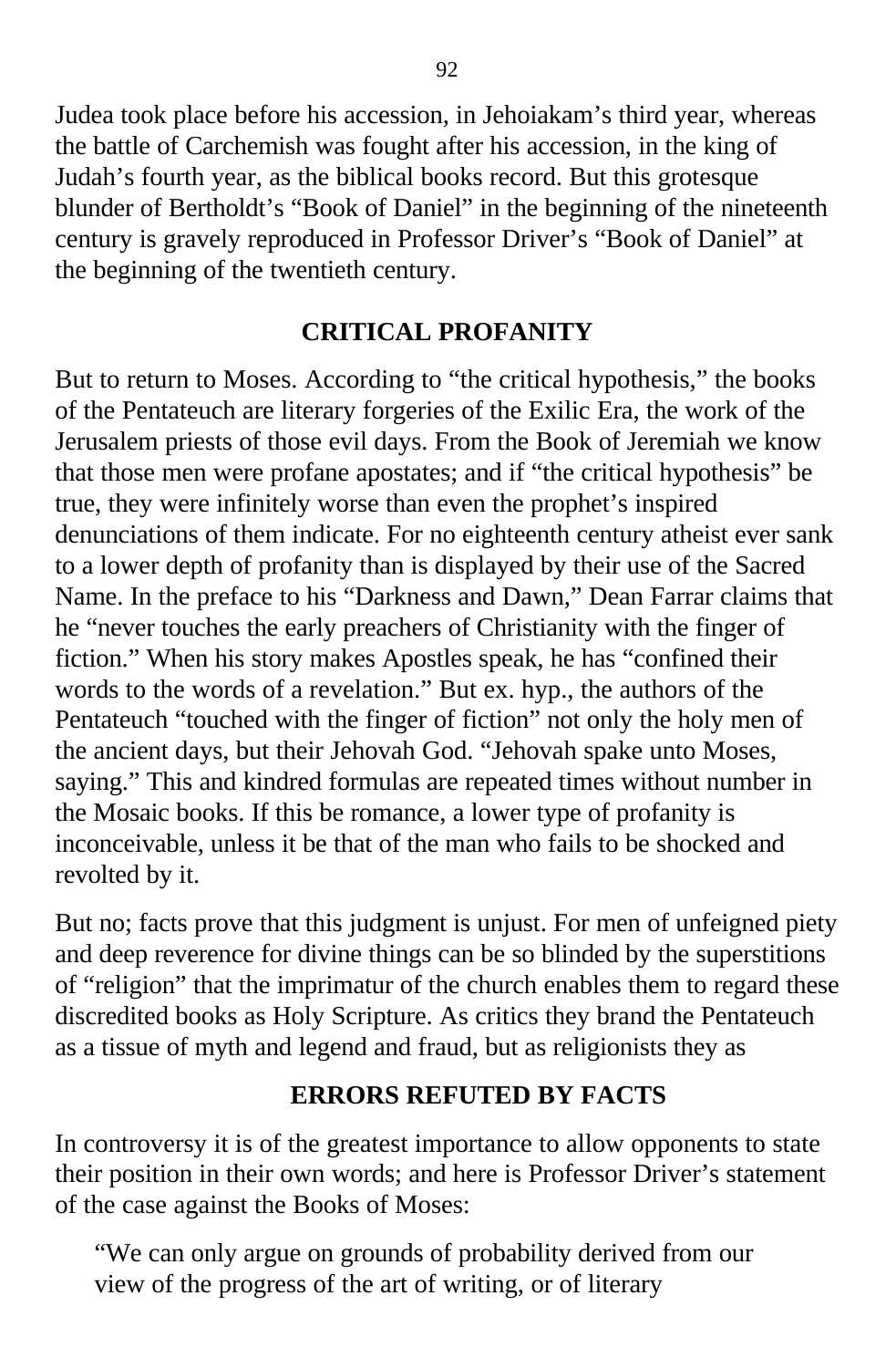composition, or of the rise and growth of the prophetic tone and feeling in ancient Israel, or of the period at which the traditions contained in the narratives might have taken shape, or of the probability that they would have been written down before the impetus given to culture by the monarchy had taken effect, and similar considerations, for estimating most of which, though plausible arguments on one side or the other may be advanced, a standard on which we can confidently rely scarcely admits of being fixed." ("Introduction," 6th ed., page 123).

This modest reference to "literary composition" and "the art of writing" is characteristic. It is intended to gloss over the abandonment of one of the chief points in the original attack. Had "Driver's Introduction" appeared twenty years earlier, the assumption that such a literature as the Pentateuch could belong to the age of Moses would doubtless have been branded as an anachronism. For one of the main grounds on which the books were assigned to the latter days of the monarchy was that the Hebrews of six centuries earlier were an illiterate people. And after that error had been refuted by archaelogical discoveries, it was still maintained that a code of laws so advanced, and so elaborate, as that of Moses could not have originated in such an age. This figment, however, was in its turn exploded, when the spade of the explorer brought to light the now famous Code of Khammurabi, the Amraphel of Genesis, who was king of Babylon in the time of Abraham.

Instead, however, of donning the white sheet when confronted by this new witness, the critics, with great effrontery, pointed to the newly-found Code as the original of the laws of Sinai. Such a conclusion is natural on the part of men who treat the Pentateuch as merely human. But the critics cannot have it both ways. The Moses who copied Khammurabi must have been the real Moses of the Exodus, and not the mythical Moses of the Exile, who wrote long centuries after Khammurabi had been forgotten!

### **AN INCREDIBLE THEORY**

The evidence of the Khammurabi Code refutes an important count in the critics' indictment of the Pentateuch; but we can call another witness whose testimony demolishes their whole case. The Pentateuch, as we all know, and the Pentateuch alone, constitutes the Bible of the Samaritans. Who, then, were the Samaritans? And how and when did they obtain the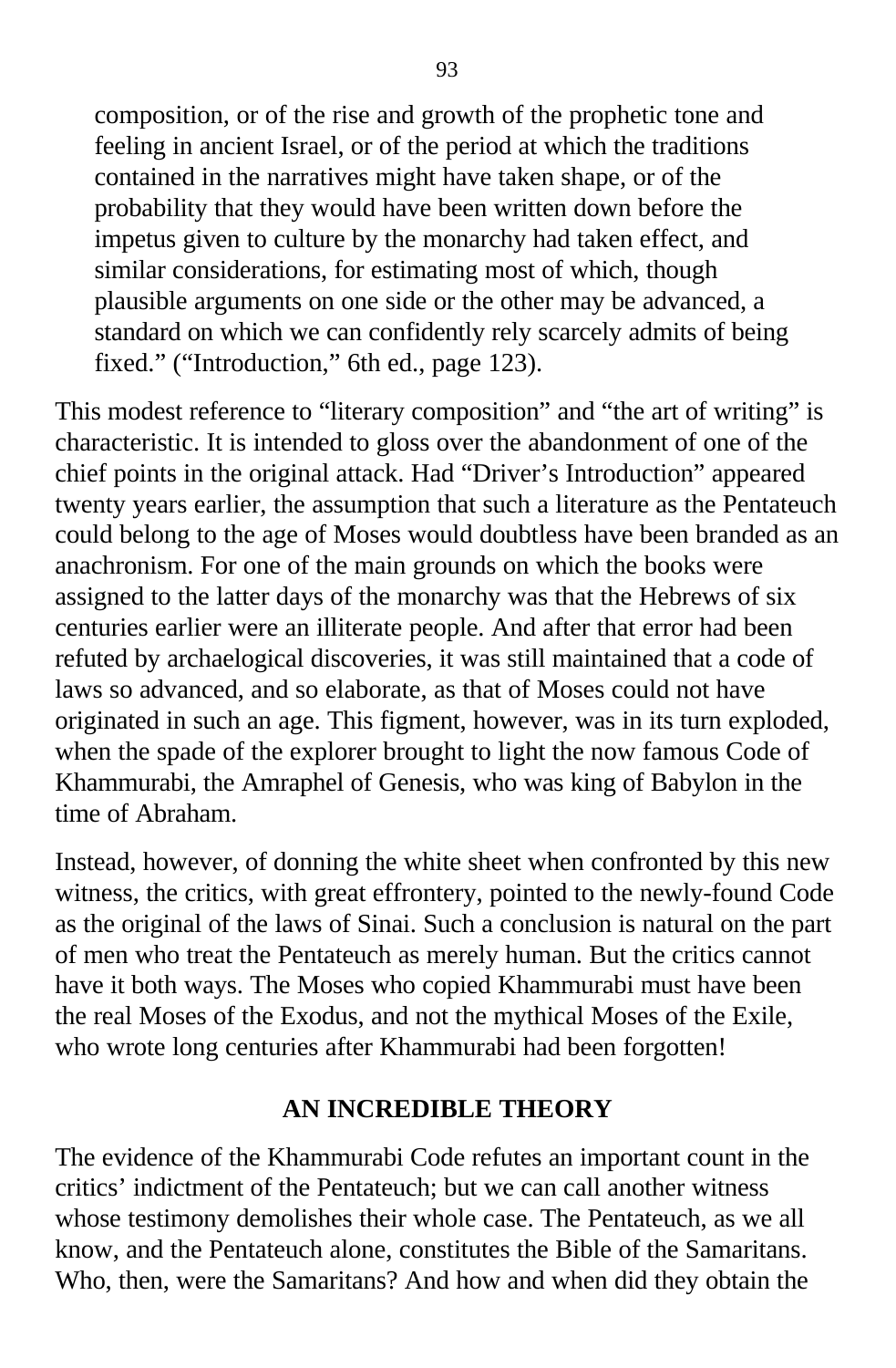Pentateuch? Here again the critics shall speak for themselves. Among the distinguished men who have championed their crusade in Britain there has been none more esteemed, none more scholarly, than the late Professor Robertson Smith; and here is an extract from his "Samaritans" article in the "Encyclopea.

"They (the Samaritans) regard themselves as Israelites, descendants of the ten tribes, and claim to possess the orthodox religion of Moses \* \* \* The priestly law, which is throughout based on the practice of the priests in Jerusalem before the Captivity, was reduced to form after the Exile, and was published by Ezra as the law of the rebuilt temple of Zion. The Samaritans must, therefore, have derived their Pentateuch from the Jews after Ezra's reforms." And in the same paragraph he says that, according to the contention of the Samaritans, "not only the temple of Zion, but the earlier temple of Shiloh and the priesthood of Eli, were schismatical." And yet, as he goes on to say, "the Samaritan religion was built on the Pentateuch alone."

Now mark what this implies. We know something of racial bitterness. We know more, unfortunately, of the fierce bitterness of religious strife. And both these elements combined to alienate the Samaritans from the Jews. But more than this, in the post-exilic period distrust and dislike were turned to intense hatred "abhorrence" is Robertson Smith's word by the sternness and contempt with which the Jews spurned their proffered help in the work of reconstruction at Jerusalem, and refused to acknowledge them in any way. And yet we are asked to believe that, at this very time and in these very circumstances, the Samaritans, while hating the Jews much as Orangemen hate the Jesuits, and denouncing the whole Jewish cult as schismatical, not only accepted these Jewish books relating to that cult as the "service books" of their own ritual, but adopted them as their "Bible," to the exclusion even of the writings of their own Israelite prophets, and the venerated and sacred books which record the history of their kings. In the whole range of controversy, religious or secular, was there ever propounded a theory more utterly incredible and preposterous!

## **ANOTHER PREPOSTEROUS POSITION**

No less preposterous are the grounds on which this conclusion is commended to us. Here is a statement of them, quoted from the standard textbook of the cult, Hasting's "Bible Dictionary":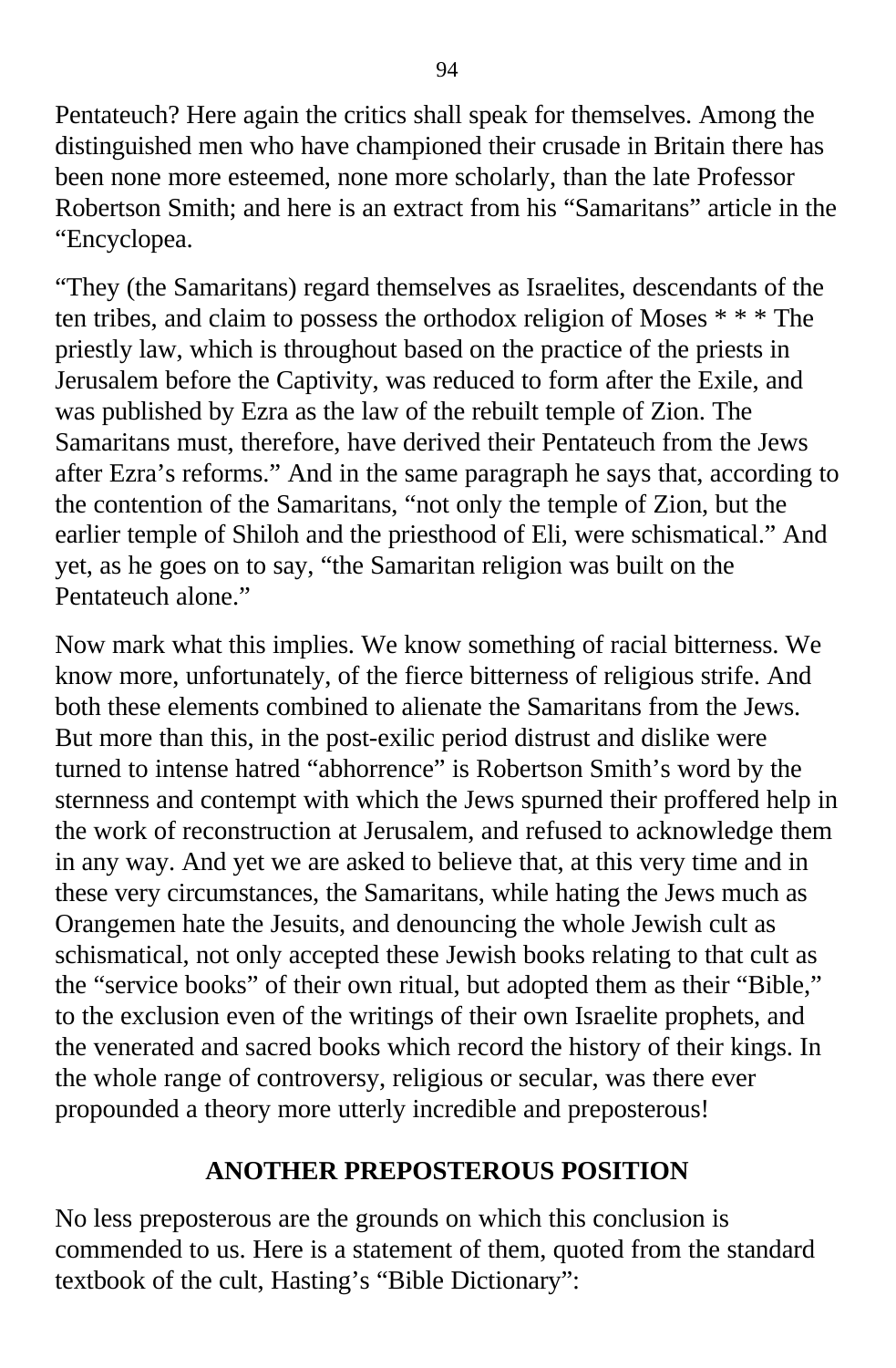"There is at least one valid ground for the conclusion that the Pentateuch was first accepted by the Samaritans after the Exile. Why was their request to be allowed to take part in the building of the second temple refused by the heads of the Jerusalem community? Very probably because the Jews were aware that the Samaritans did not as yet possess the Law-Book. It is hard to suppose that otherwise they would have met with this refusal. Further, anyone who, like the present writer, regards the modern criticism of the Pentateuch as essentially correct, has a second decisive reason for adopting the above view." (Professor Konig's article, "Samaritan Pentateuch," page 68).

Here are two "decisive reasons" for holding that "the Pentateuch was first accepted by the Samaritans after the Exile." First, because "very probably" it was because they had not those forged books that the Jews spurned their help; and so they went home and adopted the forged books as their Bible! And, secondly, because criticism has proved that the books were not in existence till then. To characterize the writings of these scholars as they deserve is not a grateful task but the time has come to throw off reserve, when such drivel as this is gravely put forward to induce us to tear from our Bible the Holy Scriptures on which our Divine Lord based His claims to Messiahship.

### **THE IDEA OF SACRIFICE A REVELATION**

The refutation of the Higher Criticism does not prove that the Pentateuch is inspired of God. The writer who would set himself to establish such a thesis as that within the limits of a Review Article might well be admired for his enthusiasm and daring, but certainly not for his modesty or discretion. Neither does it decide questions which lie within the legitimate province of the true Higher Criticism, as ex. gr., the authorship of Genesis. It is incredible that for the thousands of years that elapsed before the days of Moses, God left His people on earth without a revelation. It is plain, moreover, that many of the ordinances divinely entrusted to Moses were but a renewal of an earlier revelation. The religion of Babylon is clear evidence of such a primeval revelation. How else can the universality of sacrifice be accounted for? Could such a practice have originated in a human brain?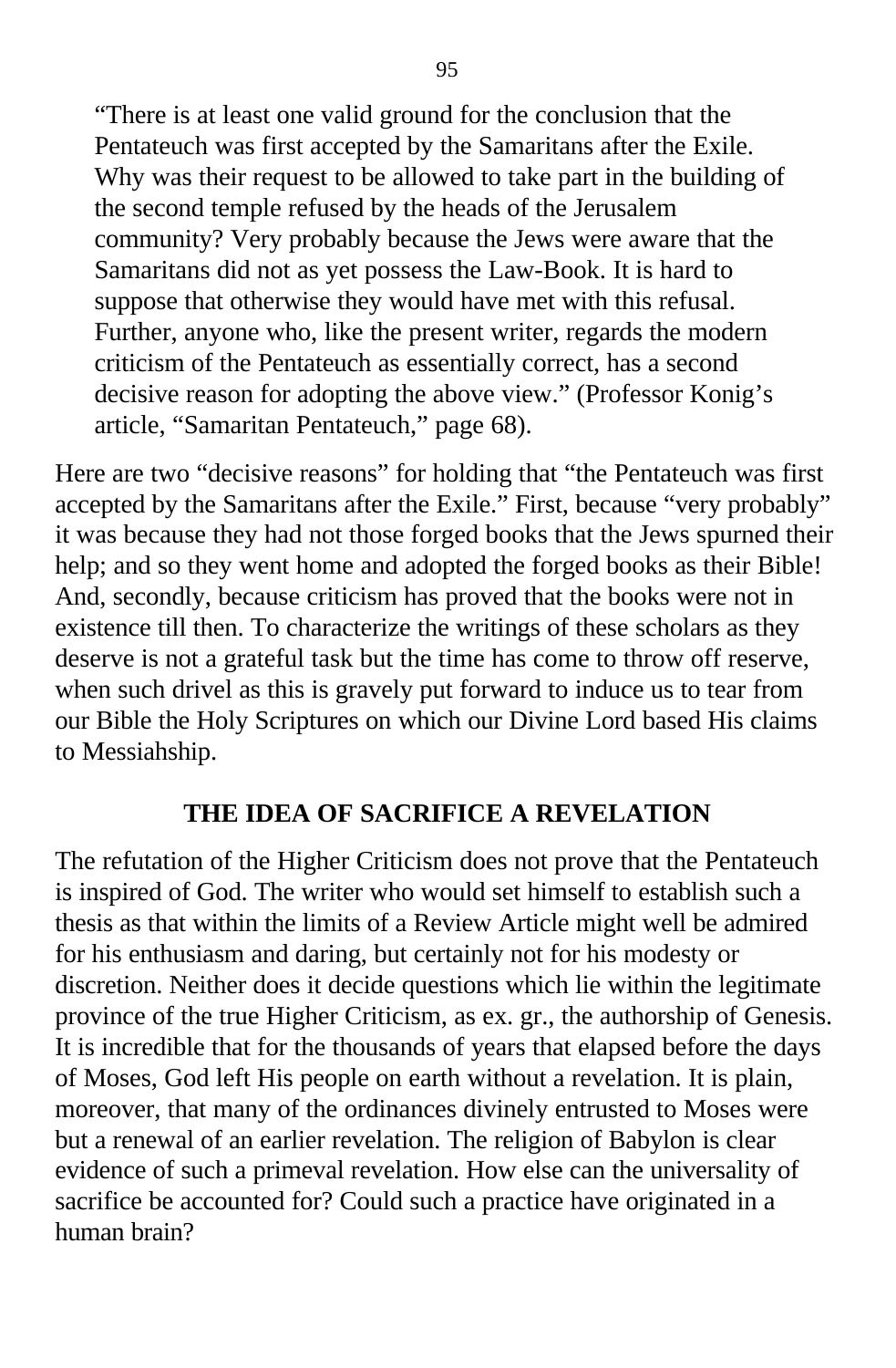If some demented creature conceived the idea that killing a beast before his enemy's door would propitiate him, his neighbors would no doubt have suppressed him. And if he evolved the belief that his god would be appeased by such an offensive practice, he must have supposed his god to be as mad as himself. The fact that sacrifice prevailed among all races can be explained only by a primeval revelation. And the Bible student will recognize that God thus sought to impress on men that death was the penalty of sin, and to lead them to look forward to a great blood shedding that would bring life and blessing to mankind. But Babylon was to the ancient world what Rome has been to Christendom. It corrupted every divine ordinance and truth, and perpetuated them as thus corrupted. And in the Pentateuch we have the divine re-issue of the true cult. The figment that the debased and corrupt version was the original may satisfy some professors of Hebrew, but no one who has any practical knowledge of human nature would entertain it.

#### **INSUFFICIENT EVIDENCE**

At this stage, however, what concerns us is not the divine authority of the books, but the human error and folly of the critical attack upon them. The only historical basis of that attack is the fact that in the revival under Josiah, "the book of the law" was found in the temple by Hilkiah, the high priest, to whom the young king entrusted the duty of cleansing and renovating the long neglected shrine. A most natural discovery it was, seeing that Moses had in express terms commanded that it should be kept there ( $\frac{\text{max}}{2}$  Kings 22:8;  $\frac{\text{max}}{2}$  Deuteronomy 31:26). But according to the critics, the whole business was a detestable trick of the priests. For they it was who forged the books and invented the command, and then hid the product of their infamous work where they knew it would be found.

And apart from this, the only foundation for "the assured results of modern criticism," as they themselves acknowledge, consists of "grounds of probability" and "plausible arguments"! In no civilized country would an habitual criminal be convicted of petty larceny on such evidence as this; and yet it is on these grounds that we are called upon to give up the sacred books which our Divine Lord accredited as "the Word of God" and made the basis of His doctrinal teaching.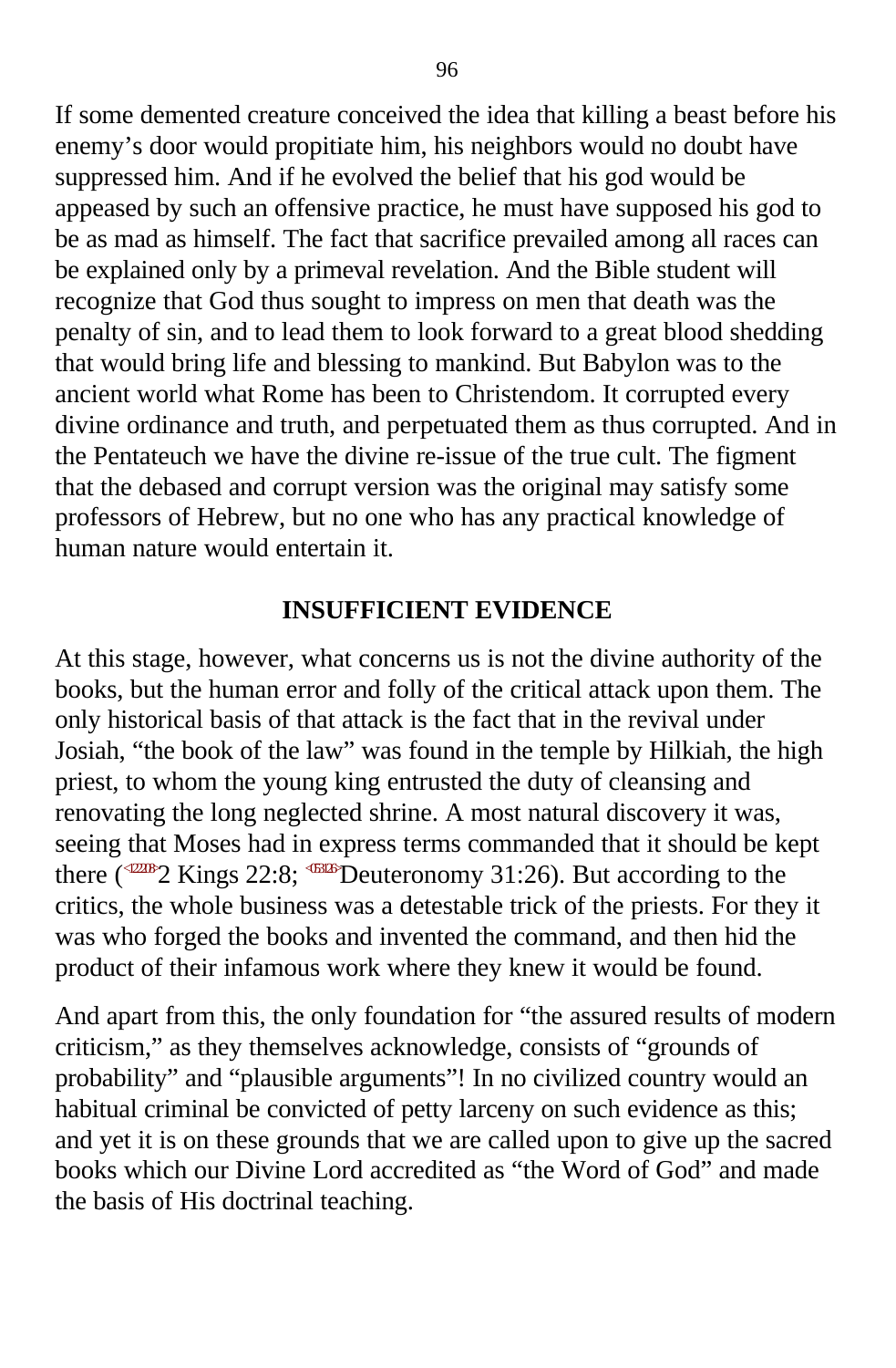### **CHRIST OR CRITICISM?**

And this brings us to the second, and incomparably the graver, objection to "the assured results of modern criticism." That the Lord Jesus Christ identified Himself with the Hebrew Scriptures, and in a very special way with the Book of Moses, no one disputes. And this being so, we must make choice between Christ and Criticism. For if "the critical hypothesis" of the Pentateuch be sustained, the conclusion is seemingly inevitable, either that He was not divine, or that the records of His teaching are untrustworthy.

Which alternative shall we adopt? If the second, then every claim to inspiration must be abandoned, and agnosticism must supplant faith in the case of every fearless thinker. Inspiration is far too great a question for incidental treatment here;but two remarks with respect to it may not be inopportune. Behind the frauds of Spiritualism there lies the fact, attested by men of high character, some of whom are eminent as scientists and scholars, that definite communications are received in precise words from the world of spirits. (The fact that, as the Christian believes, these spirits are demons who personate the dead, does not affect the argument). And this being so, to deny that the Spirit of God could thus communicate truth to men, or, in other words, to reject verbal inspiration on a priori grounds, betrays the stupidity of systematized unbelief. And, secondly, it is amazing that any one who regards the coming of Christ as God's supreme revelation of Himself can imagine that (to put it on no higher ground than "Providence") the Divine Spirit could fail to ensure that mankind should have a trustworthy and true record of His mission and His teaching.

#### **A MORE HOPELESS DILEMMA**

But if the Gospel narrative be authentic, we are driven back upon the alternative that He of whom they speak could not be divine. "Not so," the critics protest, "for did He not Himself confess His ignorance? And is not this explained by the Apostle's statement that in His humiliation He emptied Himself of His Deity?" And the inference drawn from this (to quote the standard text-book of the cult) is that the Lord of Glory "held the current Jewish notions respecting the divine authority and revelation of the Old Testament." But even if this conclusion — as portentous as it is profane — could be established, instead of affording an escape from the dilemma in which the Higher Criticism involves its votaries, it would only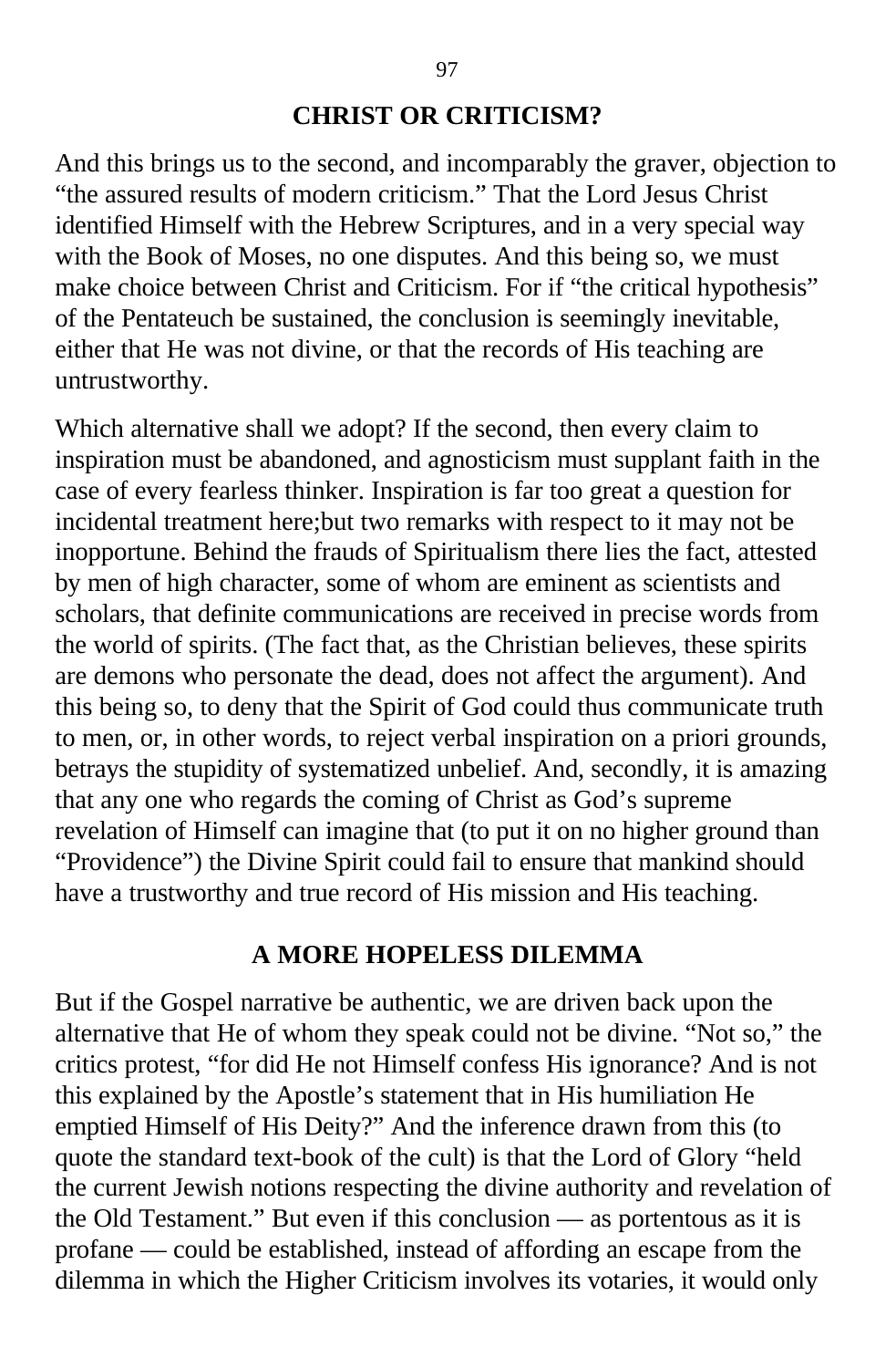serve to make that dilemma more hopeless and more terrible. For what chiefly concerns us is not that, ex. hyp., the Lord's doctrinal teaching was false, but that in unequivocal terms, and with extreme solemnity, He declared again and again that His teaching was not His own but His Father's, and that the very words in which He conveyed it were God-given.

A few years ago the devout were distressed by the proceedings of a certain Chicago "prophet," who claimed divine authority for his lucubrations. Kindly disposed people, rejecting a severer estimate of the man and his platform utterances, regarded him merely as a profane fool. Shall the critics betray us into forming a similarly indulgent estimate of My pen refuses to complete the sentence!

And will it be believed that the only scriptural basis offered us for this astounding position is a verse in one of the Gospels and a word in one of the Epistles! Passing strange it is that men who handle Holy Scripture with such freedom when it conflicts with their "assured results" should attach such enormous importance to an isolated verse or a single word, when it can be misused to support them. The verse is  $\frac{4180}{2}$ Mark 13:32, where the Lord says, with reference to His coming again: "Of that day and hour knoweth no one; no, not the angels which are in heaven, neither the Son, but the Father." But this follows immediately upon the words: "Heaven and earth shall pass away, but My words shall not pass away."

### **THE WORDS OF GOD**

The Lord's words were not "inspired"; they were the words of God in a still higher sense. "The people were astonished at His teaching," we are told, "for He taught them as one having exousia." The word occurs again in [<440107>](#page-278-0)Acts 1:7, where He says that times and seasons "the Father hath put in His own exousia." And this is explained by  $\frac{\text{dim}\Theta}{\text{dim}\Theta}$ Philippians 2:6,7:

"He counted it not a prize (or a thing to be grasped) to be on an equality with God, but emptied Himself"

the word on which the kenosis theory of the critics depends. And He not only stripped Himself of His glory as God; He gave up His liberty as a man. For He never spoke His own words, but only the words which the Father gave Him to speak. And this was the limitation of His "authority"; so that, beyond what the Father gave Him to speak, He knew nothing and was silent.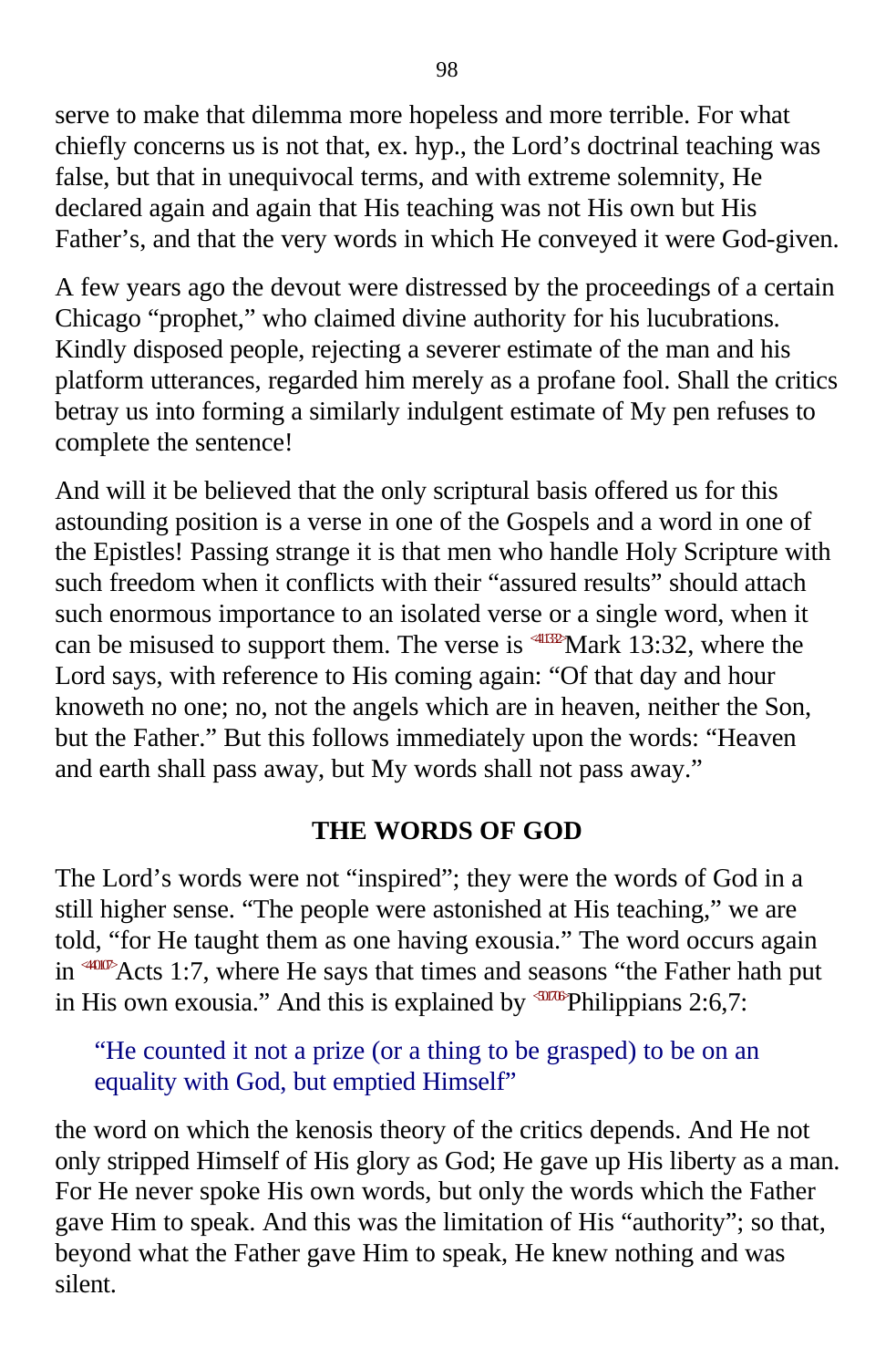But when He spoke, "He taught them as one who had authority, and not as their scribes." From their scribes they were used to receive definite teaching, but it was teaching based on "the law and the prophets." But here was One who stood apart and taught them from a wholly different plane.

"For," He declared, "I spake not from Myself; but the Father which sent Me, He hath given Me a commandment what I should say and what I should speak. \* \* \* The things, therefore, which I speak, even as the Father hath said unto Me, so I speak" ( $482\%$  John 12:49,50, R. V.).

And let us not forget that it was not merely the substance of His teaching that was divine, but the very language in which it was conveyed. So that in His prayer on the night of the betrayal He could say, not only "I have given them Thy word;" but "I have given them the words which Thou gavest Me." (Both the  $\lambda \acute{o} \gamma o \varsigma$  and the  $\rho \dot{n} \mu \alpha \tau \alpha$   $\alpha \dot{n}$  John 17:8,14; as again in Chap. 14:10,24) His words, therefore, about Moses and the Hebrew Scriptures were not, as the critics, with such daring and seeming profanity, maintain, the lucubrations of a superstitious and ignorant Jew; they were the words of God, and conveyed truth that was divine and eternal.

When in the dark days of the Exile, God needed a prophet who would speak only as He gave him words, He struck Ezekiel dumb. Two judgments already rested on that people the seventy years' Servitude to Babylon, and then the Captivity — and they were warned that continued impenitence would bring on them the still more terrible judgment of the seventy years' desolations. And till that last judgment fell, Ezekiel remained dumb ( $\frac{\text{ATM}}{\text{E}}$ Ezekiel 3:26; 24:27; 33:22). But the Lord Jesus Christ needed no such discipline. He came to do the Father's will, and no words ever passed His lips save the words given Him to speak.

In this connection, moreover, two facts which are strangely overlooked claim prominent notice. The first is that in Mark 13 the antithesis is not at all between man and God, but between the Son of God and the Father. And the second is that He had been re-invested with all that, according to Philippians 2, He laid aside in coming into the world. "All things have been delivered unto Me of My Father," He declared; and this at a time when the proofs that "He was despised and rejected of men" were pressing on Him. His reassuming the glory awaited His return to heaven, but here on earth the all things were already His ( $\frac{402}{2}$ Matthew 11:27).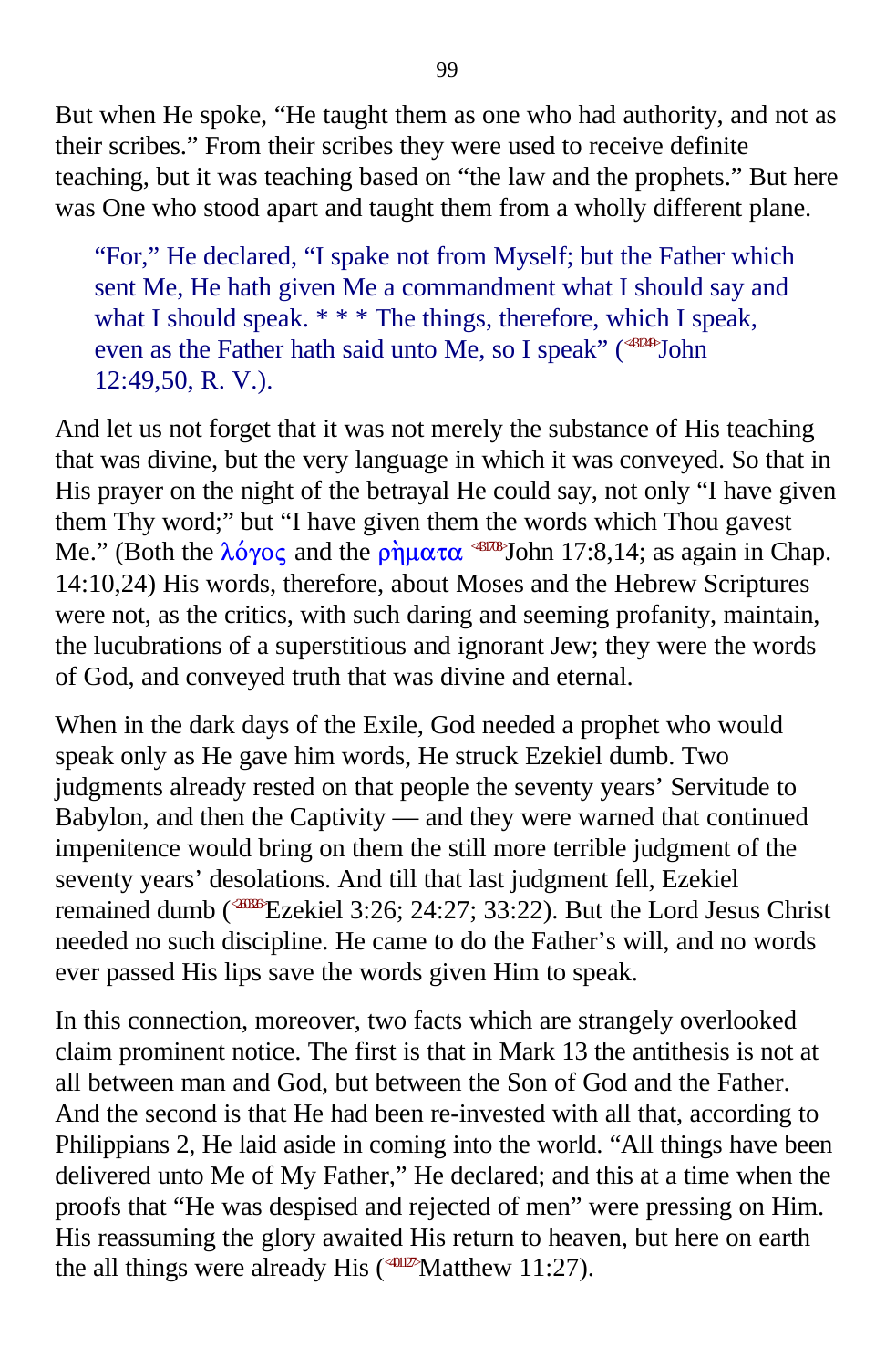## **AFTER THE KENOSIS**

The foregoing is surely an adequate reply to the kenosis figment of the critics; but if any should still doubt or cavil, there is another answer which is complete and crushing. Whatever may have been the limitations under which He rested during His ministry on earth, He was released from them when He rose from the dead. And it was in His post-resurrection teaching that He gave the fullest and clearest testimony to the Hebrew Scriptures. Then it was that, "beginning at Moses, and all the prophets, He expounded unto them in all the Scriptures the things concerning Himself." And again, confirming all His previous teaching about those Scriptures, "He said unto them, These are the words which I spake unto you while I was yet with you, that all things must be fulfilled which were written in the law of Moses, and in the prophets, and in the psalms, concerning Me."

And the record adds: "Then opened He their mind that they might understand the Scriptures." And the rest of the New Testament is the fruit of that ministry, enlarged and unfolded by the Holy Spirit given to lead them into all truth. And in every part of the New Testament the Divine authority of the Hebrew Scriptures, and especially of the Books of Moses, is either taught or assumed.

#### **THE VITAL ISSUE**

Certain it is, then, that the vital issue in this controversy is not the value of the Pentateuch, but the Deity of Christ. And yet the present article does not pretend to deal with the truth of the Deity. Its humble aim is not even to establish the authority of the Scriptures, but merely to discredit the critical .attack upon them by exposing its real character and its utter feebleness. The writer's method, therefore, has been mainly destructive criticism, the critics' favorite weapon being thus turned against themselves.

### **A DEMAND FOR CORRECT STATEMENT**

One cannot but feel distress at having to accord such treatment to certain distinguished men whose reverence for divine things is beyond reproach. A like distress is felt at times by those who have experience in dealing with sedition, or in suppressing riots. But when men who are entitled to consideration and respect thrust themselves into "the line of fire," they must take the consequences. These distinguished men will not fail to receive to the full the deference to which they are entitled, if only they will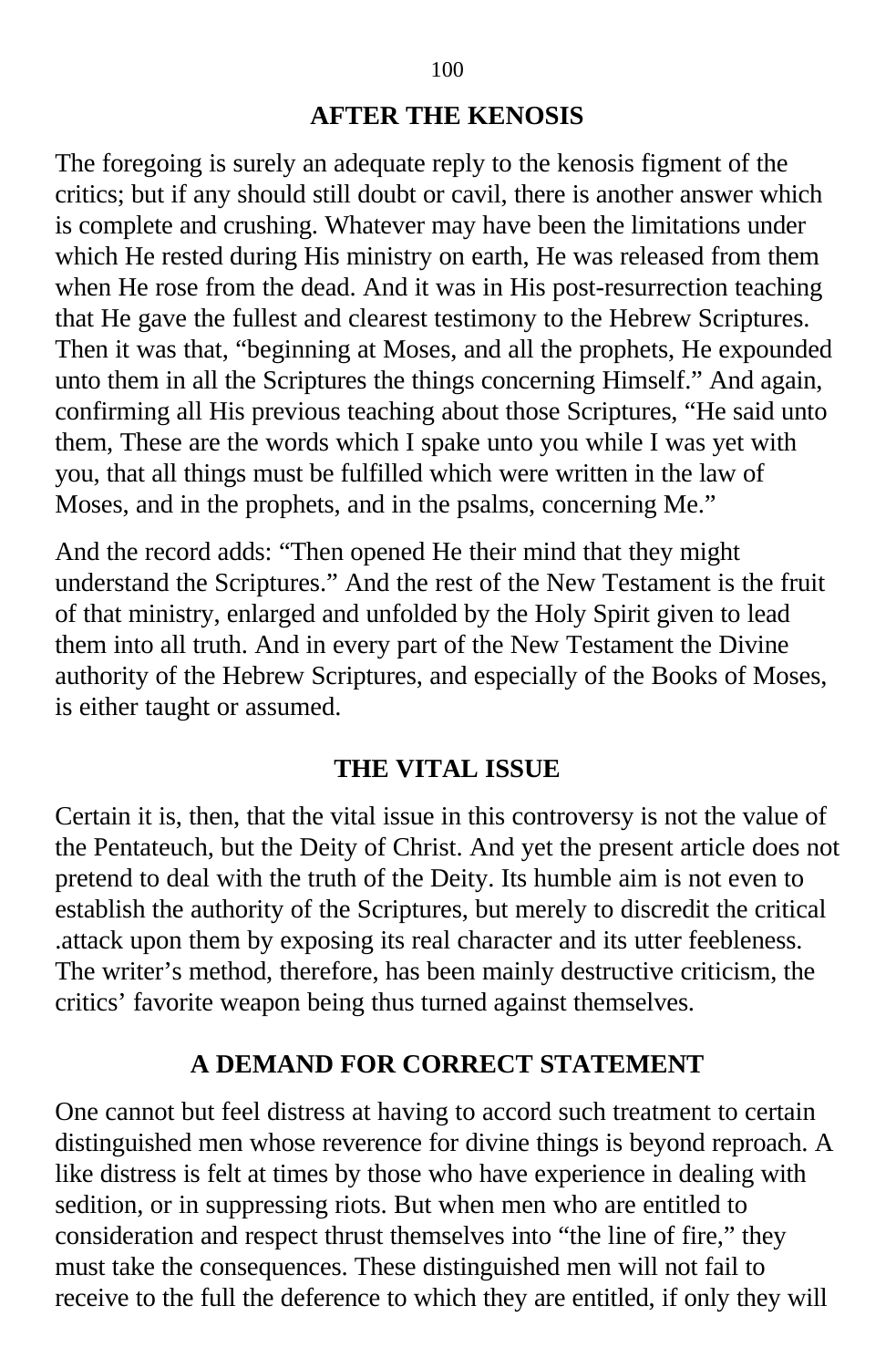dissociate themselves from the dishonest claptrap of this crusade ("the assured results of modern criticism"; "all scholars are with us"; and so on — bluster and falsehood by which the weak and ignorant are browbeaten or deceived) and acknowledge that their "assured results" are mere hypotheses, repudiated by Hebraists and theologians as competent and eminent as themselves.

#### **THINGS TO FEAR**

The effects of this "Higher Criticism" are extremely grave. For it has dethroned the Bible in the home, and the good, old practice of "family worship" is rapidly dying out. And great national interests also are involved. For who can doubt that the prosperity and power of the Protestant nations of the world are due to the influence of the Bible upon character and conduct? Races of men who for generations have been taught to think for themselves in matters of the highest moment will naturally excel in every sphere of effort or of enterprise. And more than this, no one who is trained in the fear of God will fail in his duty to his neighbor, but will prove himself a good citizen. But the dethronement of the Bible leads practically to the dethronement of God; and in Germany and America, and now in England, the effects of this are declaring themselves in ways, and to an extent, well fitted to cause anxiety for the future.

#### **CHRIST SUPREME**

If a personal word may be pardoned in conclusion, the writer would appeal to every book he has written in proof that he is no champion of a rigid, traditional "orthodoxy." With a single limitation, he would advocate full and free criticism of Holy Scripture. And that one limitation is that the words of the Lord Jesus Christ shall be deemed a bar to criticism and "an end of controversy" on every subject expressly dealt with in His teaching. "The Son of God is come"; and by Him came both grace and TRUTH. And from His hand it is that we have received the Scriptures of the Old Testament.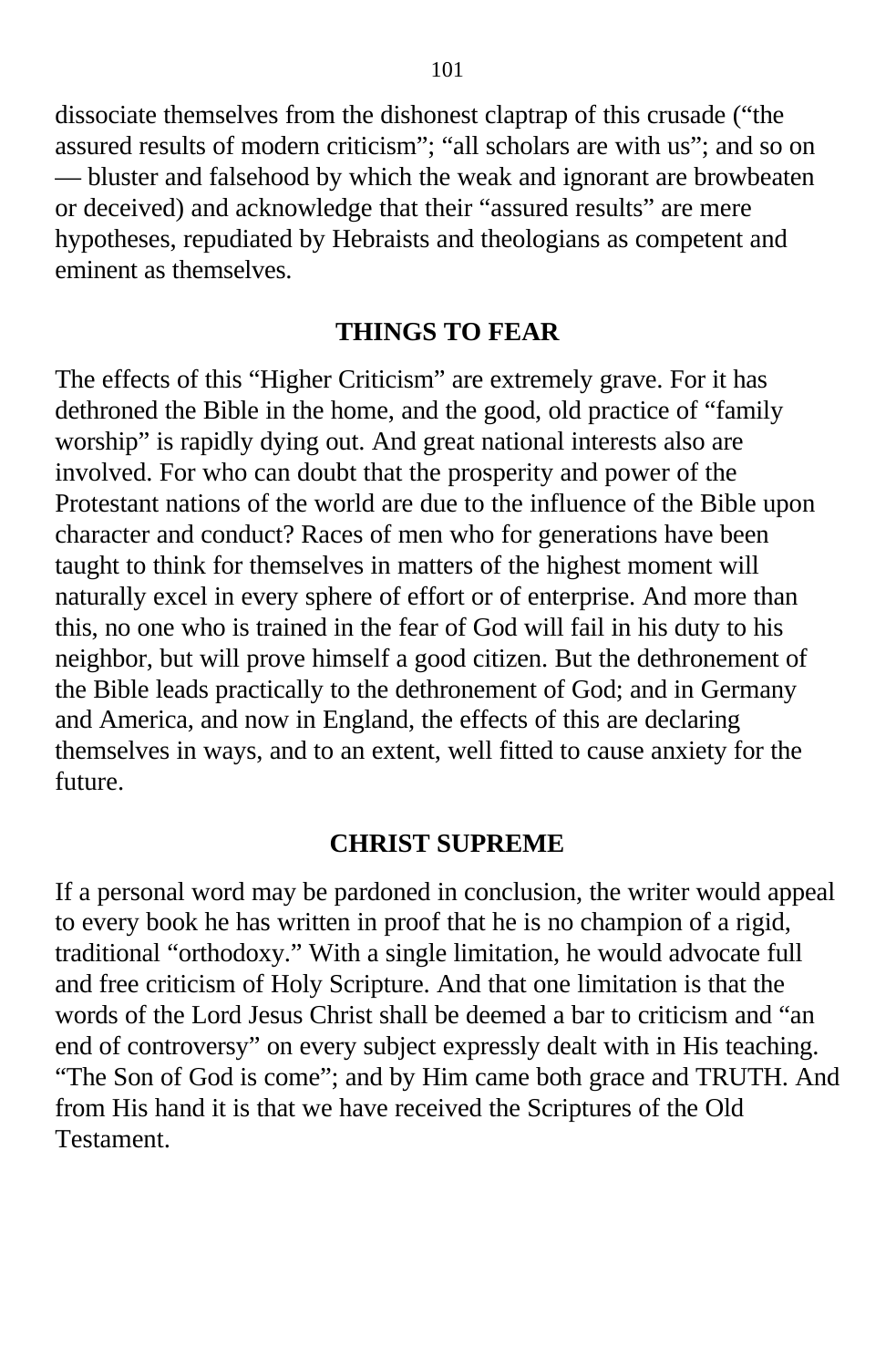# CHAPTER 7

# OLD TESTAMENT CRITICISM AND NEW TESTAMENT CHRISTIANITY

### **BY PROFESSOR W. H. GRIFFITH THOMAS, D. D.,**

#### *Wycliffe College, Toronto, Canada*

A large number of Christians feel compelled to demur to the present attitude of many scholars to the Scriptures of the Old Testament. It is now being taught that the patriarchs of Jewish history are not historic persons; that the records connected with Moses and the giving of the law on Sinai are unhistorical; that the story of the tabernacle in the wilderness is a fabricated history of the time of the Exile; that the prophets cannot be relied on in their references to the ancient history of their own people, or in their predictions of the future; that the writers of the New Testament, who assuredly believed in the records of the Old Testament, were mistaken in the historical value they assigned to those records; that our Lord Himself, in His repeated references to the Scriptures of His own nation, and in His assumption of the Divine authority of those Scriptures, and of the reality of the great names they record, was only thinking and speaking as an ordinary Jew of His day, and was as liable to error in matters of history and of criticism as any of them were.

The present paper is intended to give expression to some of the questions that have arisen in the course of personal study, in connection with collegiate work and also during several years of ordinary pastoral ministry. It is often urged that problems of Old Testament criticism are for experts alone, and can only be decided by them. We venture to question the correctness of this view, especially when it is remembered that to many people "experts" means experts in Hebrew philology only. By all means let us have all possible expert knowledge; but, as Biblical questions are complex, and involve several considerations, we need expert knowledge in archaeology, history, theology, and even spiritual experience, as well as in philology. Every available factor must be taken into account, and the object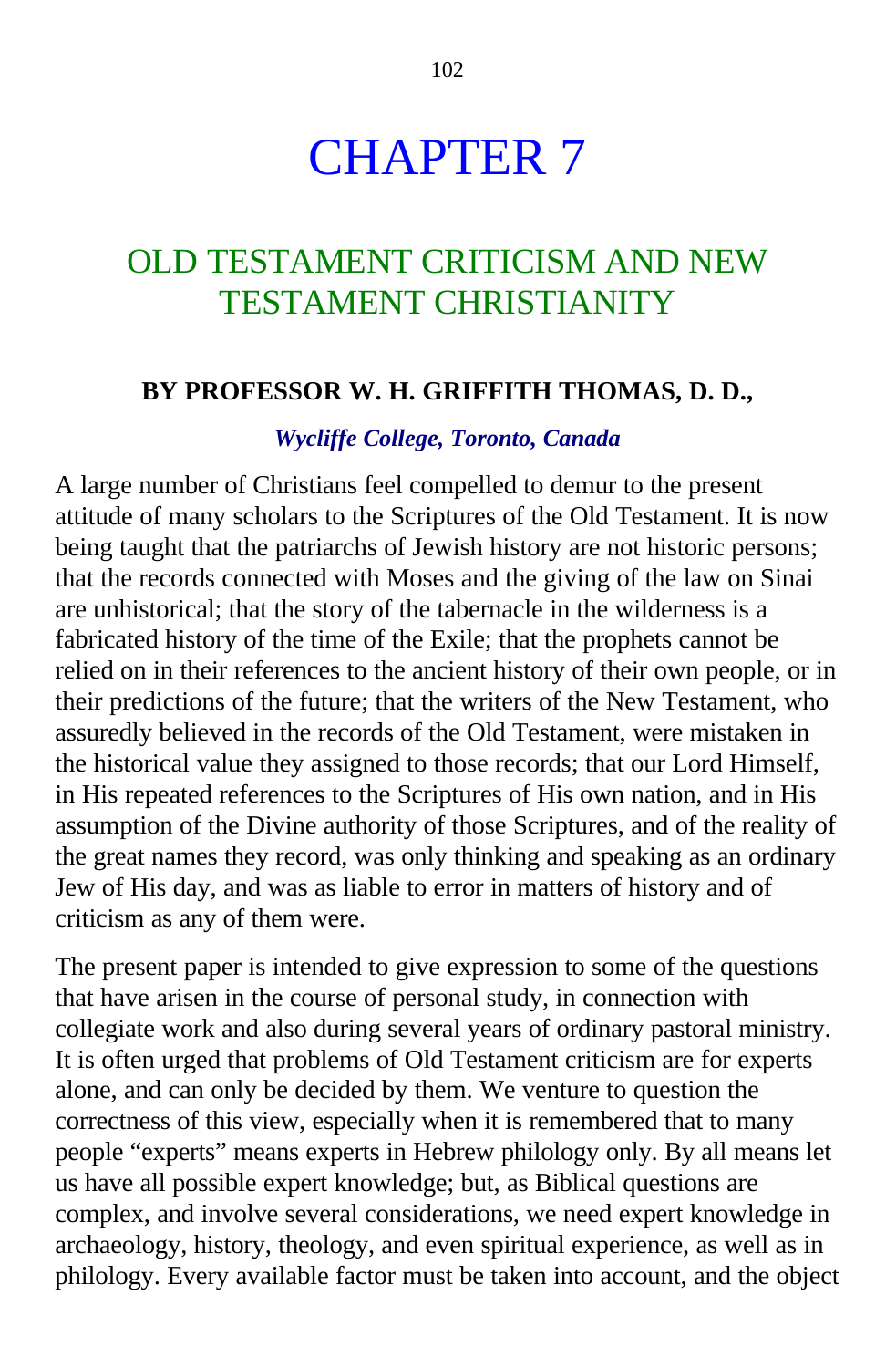of the present paper is to emphasize certain elements which appear liable to be overlooked, or at least insufficiently considered.

We do not question for an instant the right of Biblical criticism considered in itself. On the contrary, it is a necessity for all who use the Bible to be "critics" in the sense of constantly using their "judgment" on what is before them. What is called "higher" criticism is not only a legitimate but a necessary method for all Christians, for by its use we are able to discover the facts and the form of the Old Testament Scriptures. Our hesitation, consequently, is not intended to apply to the method, but to what is believed to be an illegitimate, unscientific, and unhistorical use of it. In fact, we base our objections to much modern criticism of the Old Testament on what we regard as a proper use of a true higher criticism.

# **1. IS THE TESTIMONY OF NINETEEN CENTURIES OF CHRISTIAN HISTORY AND EXPERIENCE OF NO ACCOUNT IN THIS QUESTION?**

For nearly eighteen centuries these modern views of the Old Testament were not heard of. Yet this is not to be accounted for by the absence of intellectual power and scholarship in the Church. Men like Origen, Jerome, Augustine, Thomas Aquinas, Erasmus, Calvin, Luther, Melancthon, to say nothing of the English Puritans and other divines of the seventeenth century, were not intellectually weak or inert, nor were they wholly void of critical acumen with reference to Holy Scripture. Yet they, and the whole Church with them, never hesitated to accept the view of the Old Testament which had come down to them, nor only as a heritage from Judaism, but as endorsed by the apostles. Omitting all reference to our Lord, it is not open to question that the views of St. Paul and St. Peter and St. John about the Old Testament were the views of the whole Christian Church until the end of the eighteenth century. And, making every possible allowance for the lack of historical spirit and of modern critical methods, are we to suppose that the whole Church for centuries never exercised its mind on such subjects as the contents, history, and authority of the Old Testament?

Besides, this is a matter which cannot be decided by intellectual criticism alone. Scripture appeals to conscience, heart and will, as well as to mind; and the Christian consciousness, the accumulated spiritual experience of the body of Christ, is not to be lightly regarded, much less set aside, unless it is proved to be unwarranted by fact. While we do not say that "what is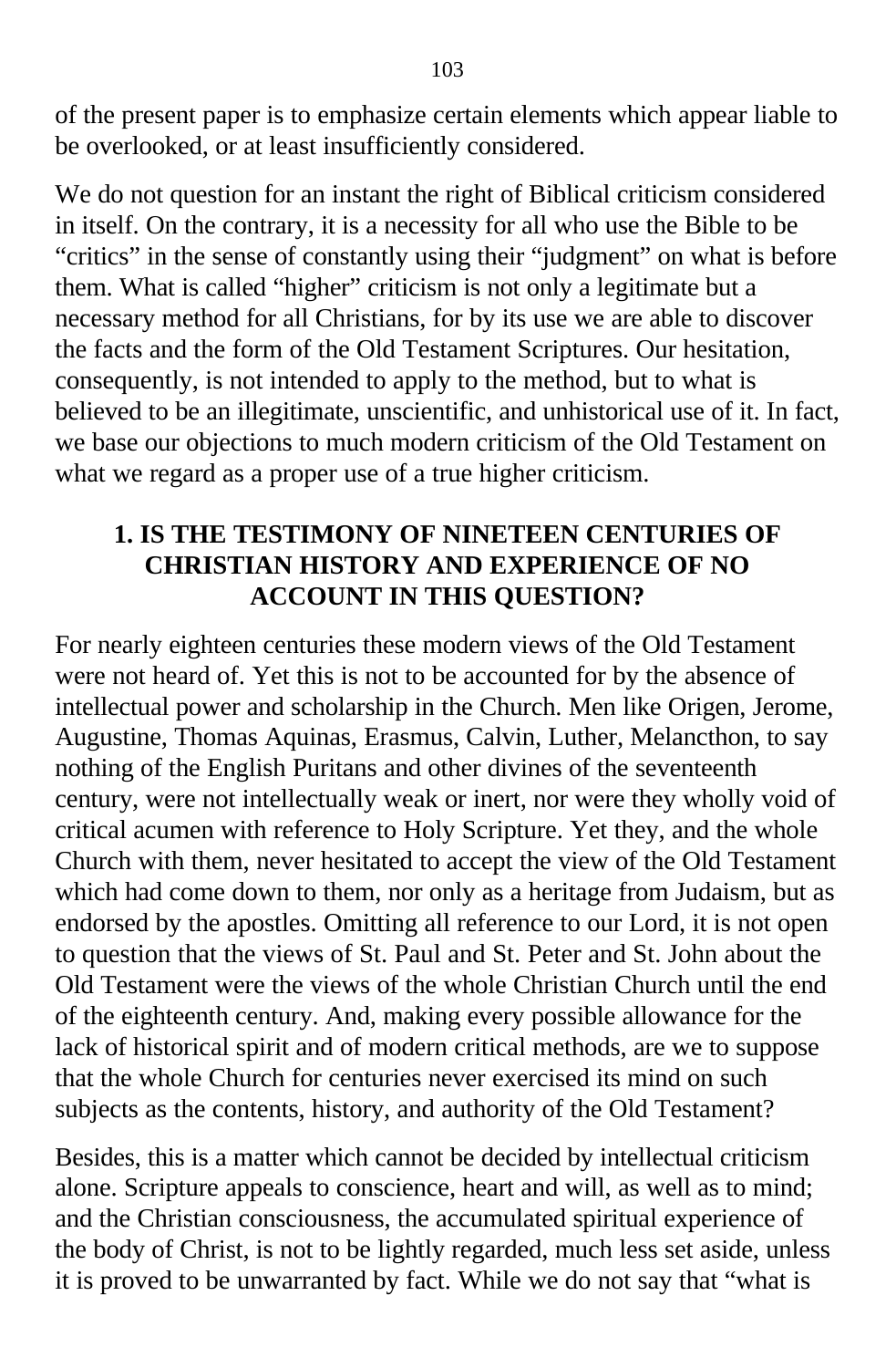new is not true," the novelty of these modern critical views should give us pause before we virtually set aside the spiritual instinct of centuries of Christian experience.

# **2. DOES THE NEW CRITICISM READILY AGREE WITH THE HISTORICAL POSITION OF THE JEWISH NATION?**

The Jewish nation is a fact in history, and its record is given to us in the Old Testament. There is no contemporary literature to check the account there given, and archaeology affords us assistance on points of detail only, not for any long or continuous period. This record of Jewish history can be proved to have remained the same for many centuries. Yet much of modern criticism is compelled to reconstruct the history of the Jews on several important points. It involves, for instance, a very different idea of the character of the earliest form of Jewish religion from that seen in the Old Testament as it now stands; its views of the patriarchs are largely different from the conceptions found on the face of the Old Testament narrative; its views of Moses and David are essentially altered from what we have before us in the Old Testament.

Now what is there in Jewish history to support all this reconstruction? Absolutely nothing. We see through the centuries the great outstanding objective fact of the Jewish nation, and the Old Testament is at once the means and the record of their national life. It rose with them, grew with them, and it is to the Jews alone we can look for the earliest testimony to the Old Testament canon.

In face of these facts, it is bare truth to say that the fundamental positions of modern Old Testament criticism are utterly incompatible with the historic growth and position of the Jewish people. Are we not right, therefore, to pause before we accept this subjective reconstruction of history? Let anyone read Wellhausen's article on "Israel" in the Encyclopaedia Britannica, and then ask himself whether he recognizes at all therein the story as given in the Old Testament.

# **3. ARE THE RESULTS OF THE MODERN VIEW OF THE OLD TESTAMENT REALLY ESTABLISHED?**

It is sometimes said that modern criticism is no longer a matter of hypothesis; it has entered the domain of facts. Principal George Adam Smith has gone so far as to say that "modern criticism has won its war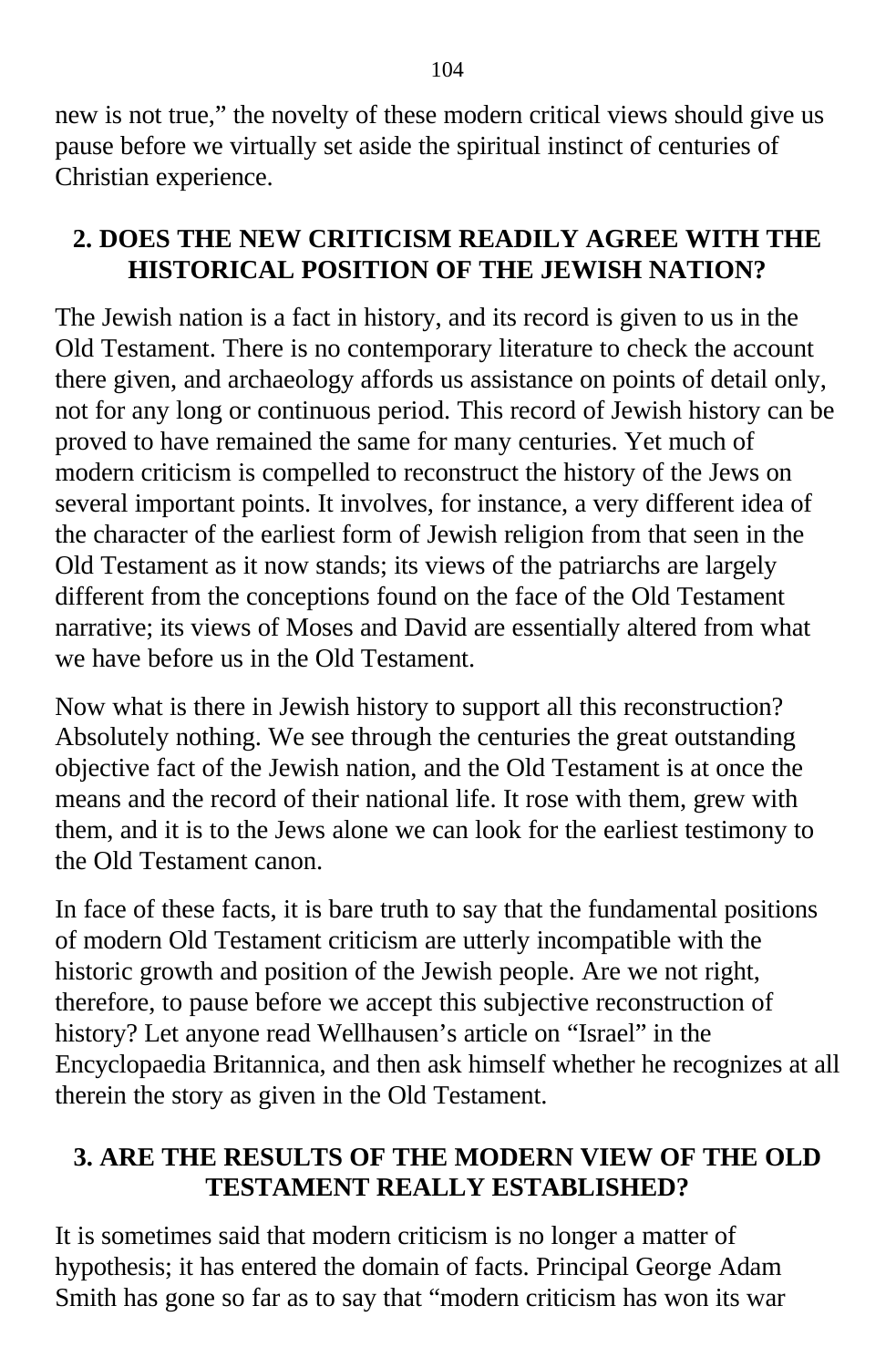against the traditional theories. It only remains to fix the amount of the indemnity." But is this really so? Can we assert that the results of modern criticism are established facts? Indeed Dr. Smith has himself admitted, since writing the above words, that there are questions still open which were supposed to be settled and closed twenty years ago.

In the first place, is the excessive literary analysis of the Pentateuch at all probable or even thinkable on literary grounds? Let anyone work through a section of Genesis as given by Dr. Driver in his "Introduction", and see whether such a complex combination of authors is at all likely, or whether, even if likely, the various authors can now be distinguished? Is not the whole method far too purely subjective to be probable and reliable?

Further, the critics are not agreed as to the number of documents, or as to the portions to be assigned to each author. A simple instance of this may be given. It is not so many years ago when criticism was content to say that Isaiah 40-66, though not by Isaiah, was the work of one author, an unknown prophet of the Exile. But the most recent writers like Duhm, Macfadyen and Wade consider these chapters to be the work of two writers, and that the whole Book of Isaiah (from three authors) did not receive its present form until long after the return from the Exile.

Then, these differences in literary analysis involve differences of interpretation and differences of date, character, and meaning of particular parts of the Old Testament. To prove this, we ask attention to the following extracts from a review of a work on Genesis by Professor Gunkel of Berlin. The review is by Professor Andrew Harper of Melbourne, and appeared in the "Critical Review" for January, 1902. Professor Harper's own position would, we imagine, be rightly characterized as generally favorable to the moderate position of the critical movement. His comments on Gunkel's book are, therefore, all the more noteworthy and significant.

"It will change the whole direction of the conflict as to the early books of the Pentateuch and lead it into more fruitful directions, for it has raised the fundamental question whether the narratives in Genesis are not far older than the authors of the documents marked J. E. P., and whether they are not faithful witnesses to the religion of Israel before prophetic times." "His conclusion will, in many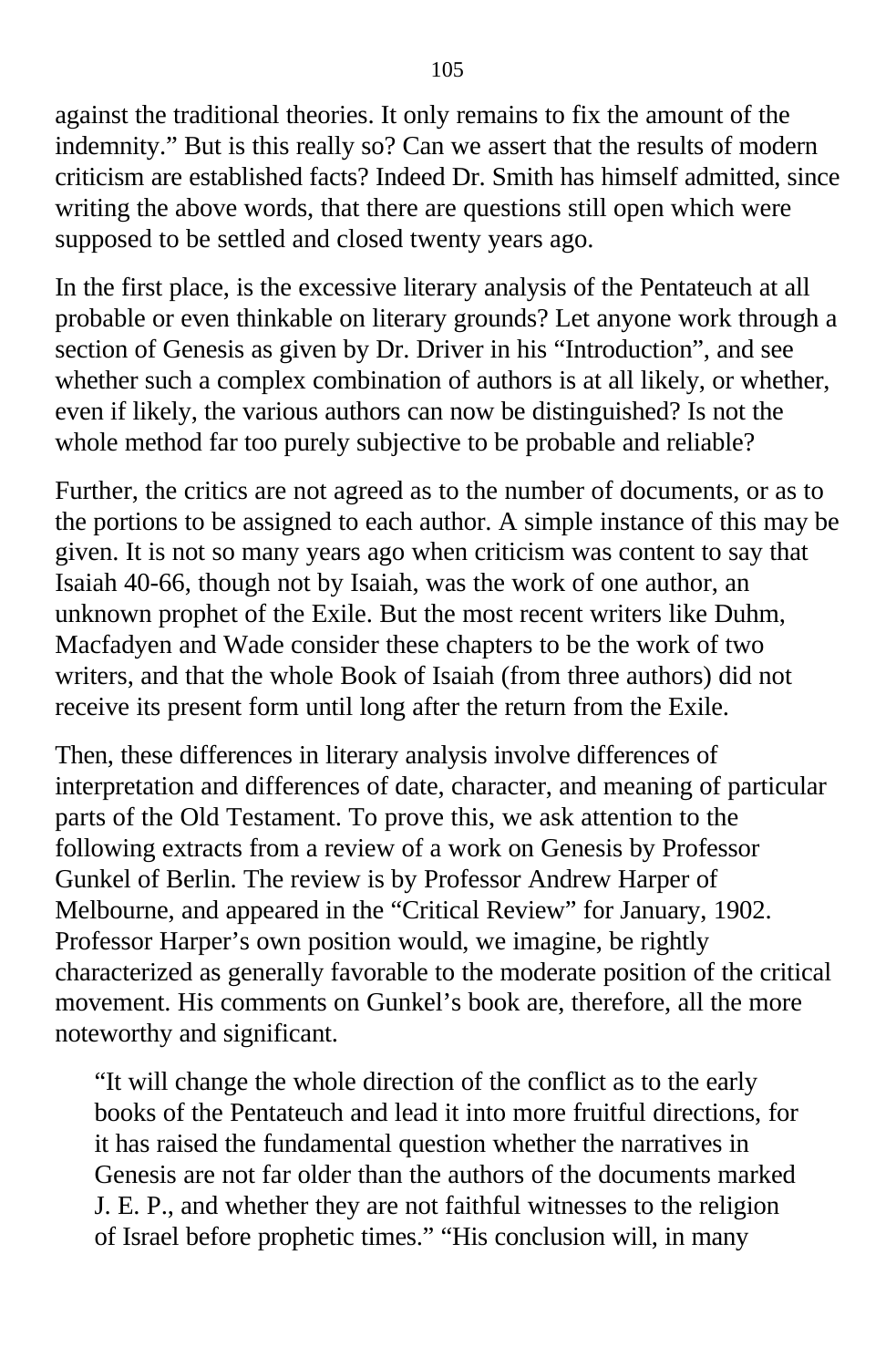respects, be welcome to those who have felt how incredible some of the assumptions of the Kuenen-Wellhausen school of critics are."

"It will be obvious at a glance what an upsetting of current conceptions in regard to the history of religion must follow if it be accepted."

"They are sufficient, if made good, to upset the whole of the current reconstructions of the religion of Israel. To most readers it will be seen that he has in large part made them good."

"There can be no doubt that his book most skillfully begins a healthy and much-needed reaction. It should, therefore, be read and welcomed by all students of the Old Testament whose minds are open."

In view of Gunkel's position thus endorsed by Professor Harper, is it fair to claim victory for the modern critical theories of the Old Testament? When an able scholar like Professor Harper can speak of a new work as "sufficient to upset the whole of the current reconstructions of the religion of Israel," it is surely premature to speak even in a moment of rhetorical enthusiasm, as Dr. George Adam Smith does, of "victory" and "indemnity." Dr. Smith himself now admits that Gunkel has overturned the Wellhausen theory of the patriarchal narratives. And the same scholar has told us that distinction in the use of the name for God is "too precarious" as the basis of arguments for distinctions of sources. For ourselves we heartily endorse the words of an American scholar when he says:

"We are certain that there will be no final settlement of Biblical questions on the basis of the higher criticism that is now commonly called by that name. Many specific teachings of the system will doubtless abide. But so far forth as it goes upon the assumption that statements of fact in the Scriptures are pretty generally false, so far forth it is incapable of establishing genuinely permanent results." (Dr. G. A. Smith, "Modern Criticism and the Preaching of the Old Testament", p. 35. Dr. Willis J. Beecher, in "The Bible Student and Teacher", January, 1904.) Sir W. Robertson

Nicoll, editor of the "British Weekly," remarked quite recently that the "assured results" seem to be vanishing, that no one really knows what they are.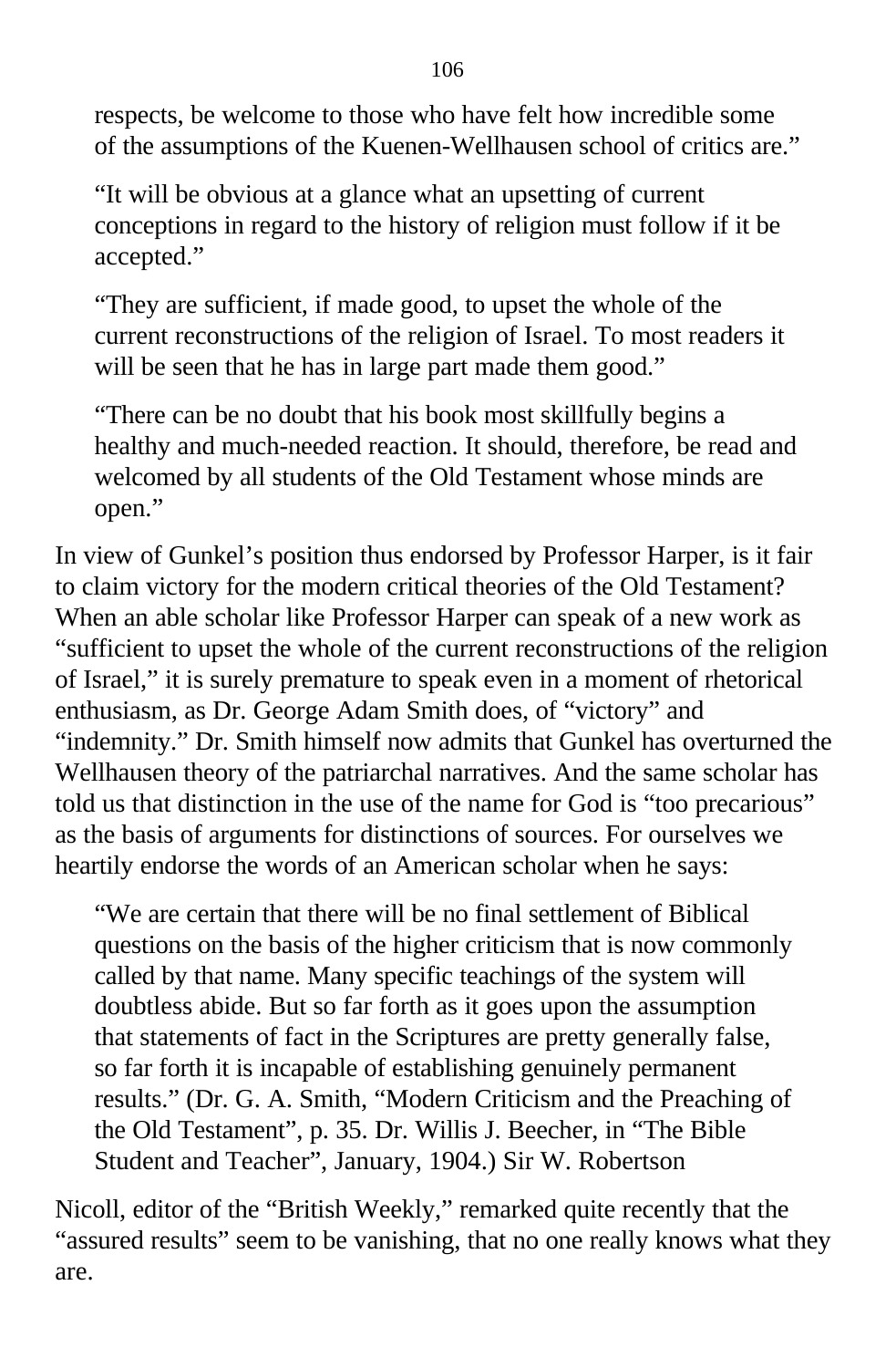## **4. IS THE POSITION OF MODERN CRITICISM REALLY COMPATIBLE WITH A BELIEF IN THE OLD TESTAMENT AS A DIVINE REVELATION?**

The problem before us is not merely literary, nor only historical; it is essentially religious, and the whole matter resolves itself into one question: Is the Old Testament the record of a Divine revelation? This is the ultimate problem. It is admitted by both sides to be almost impossible to minimize the differences between the traditional and the modern views of the Old Testament. As a reviewer of Dr. George Adam Smith's book, "Modern Criticism and the Preaching of the Old Testament", rightly says:

"The difference is immense; they involve different conceptions of the relation of God to the world; different views as to the course of Israel's history, the process of revelation, and the nature of inspiration. We cannot be lifted from the old to the new position by the influence of a charming literary style, or by the force of the most enthusiastic eloquence." ("American Journal of Theology", Vol. VI., p. 114)

In view of this fundamental difference, the question of the trustworthiness of the Old Testament becomes acute and pressing. In order to test this fairly and thoroughly, let us examine some of the statements made on behalf of the modern view.

We may consider first the rise and progress of religion in Israel. Dr. G. A. Smith says:

"It is plain, then, that to whatever heights the religion of Israel afterwards rose, it remained before the age of the great prophets not only similar to, but in all respects above-mentioned identical with, the general Semitic religion; which was not a monotheism, but a polytheism with an opportunity for monotheism at the heart of it, each tribe being attached to one god, as to their particular Lord and Father." ("Modern Criticism", p. 130.)

Consider what is meant by the phrase, "in all respects above-mentioned identical with the general Semitic religion," as applied to the religion of Israel previous to the eighth century B.C. Can this view be fairly deduced from the Old Testament as we now have it? Still more, is such a view conceivable in the light of the several preceding centuries of God's special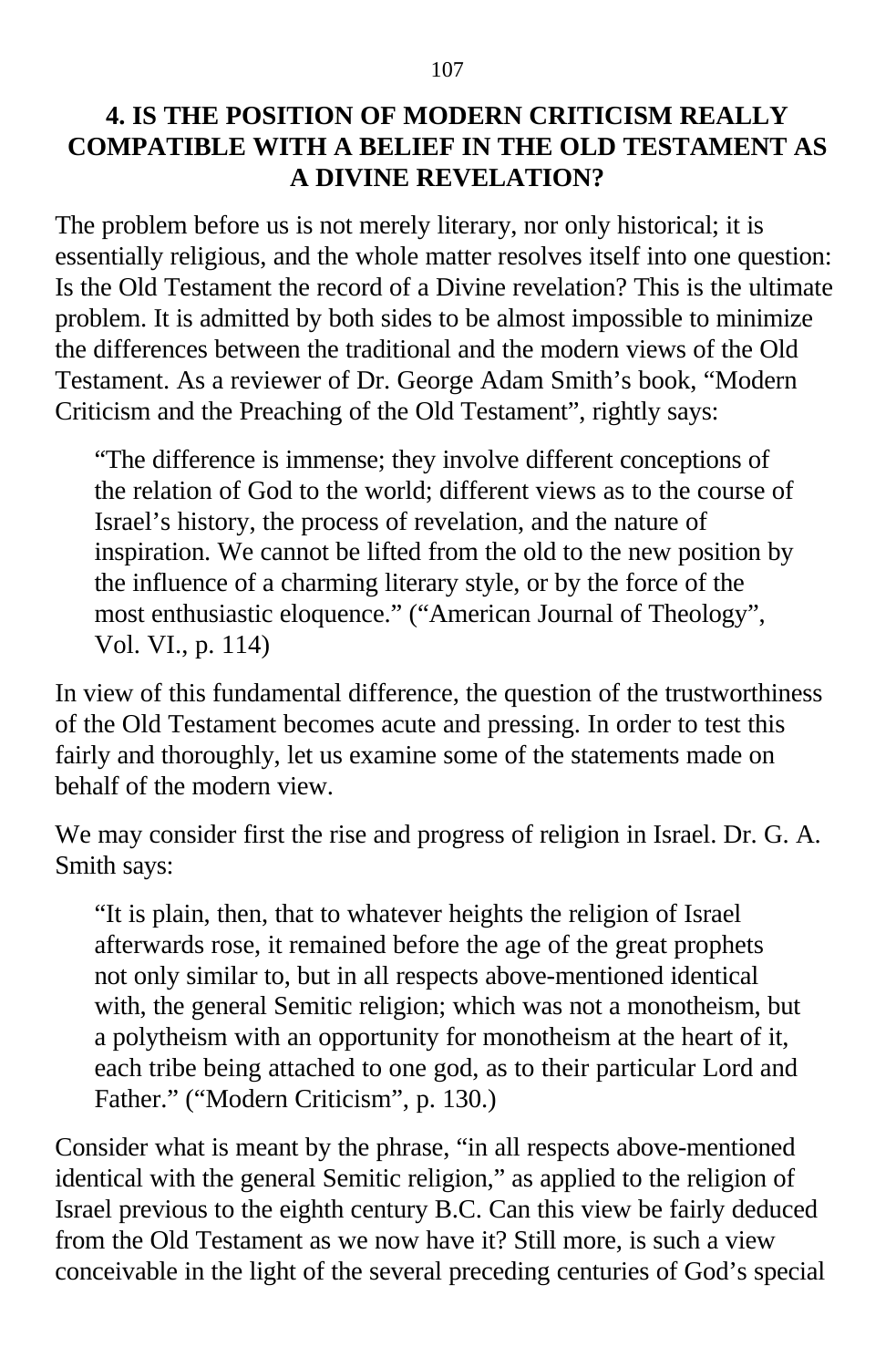dealings with Israel? Wherein, on this assumption, consisted the uniqueness of Israel from the time of Abraham to the eighth century B.C.?

We may next take the character of the narratives of Genesis. The real question at issue is the historical character. Modern criticism regards the account in Genesis as largely mythical and legendary. Yet it is certain that the Jews of the later centuries accepted these patriarchs as veritable personages, and the incidents associated with them as genuine history. St. Paul and the other New Testament writers assuredly held the same view. If, then, they are not historical, surely the truths emphasized lay prophets and apostles from the patriarchal stories are so far weakened in their supports?

Take, again, the legislation which in the Pentateuch is associated with Moses, and almost invariably introduced by the phrase, "The Lord spake unto Moses." Modern criticism regards this legislation as unknown until the Exile, or a thousand years after the time of Moses. Is it really possible to accept this as satisfactory? Are we to suppose that "The Lord spake to Moses" is only a well-known literary device intended to invest the utterance with greater importance and more solemn sanction? This position, together with the generally accepted view of modern criticism about the invention of Deuteronomy in the days of Josiah, cannot be regarded as in accordance with historial fact or ethical principle.

Canon Driver and Dr. G. A. Smith, it is true, strongly assert the compatibility of the new views with a belief in the Divine authority of the Old Testament, and so far as they themselves are concerned we of course accept their statements ex animo. But we wish they would give us more clearly and definitely than they have yet done, the grounds on which this compatibility may be said to rest. To deny historicity, to correct dates by hundreds of years, to reverse judgments on which a nation has rested for centuries, to traverse views which have been the spiritual sustenance of millions, and then to say that all this is consistent with the Old Testament being regarded as a Divine revelation, is at least puzzling, and does not afford mental or moral satisfaction to many who do not dream of questioning the bona fides of scholars who hold the views now criticized. The extremes to which Dr. Cheyne has gone seem to many the logical outcome of the principles with which modern criticism, even of a moderate type, starts. Facilis descensus Averno, and we should like to be shown the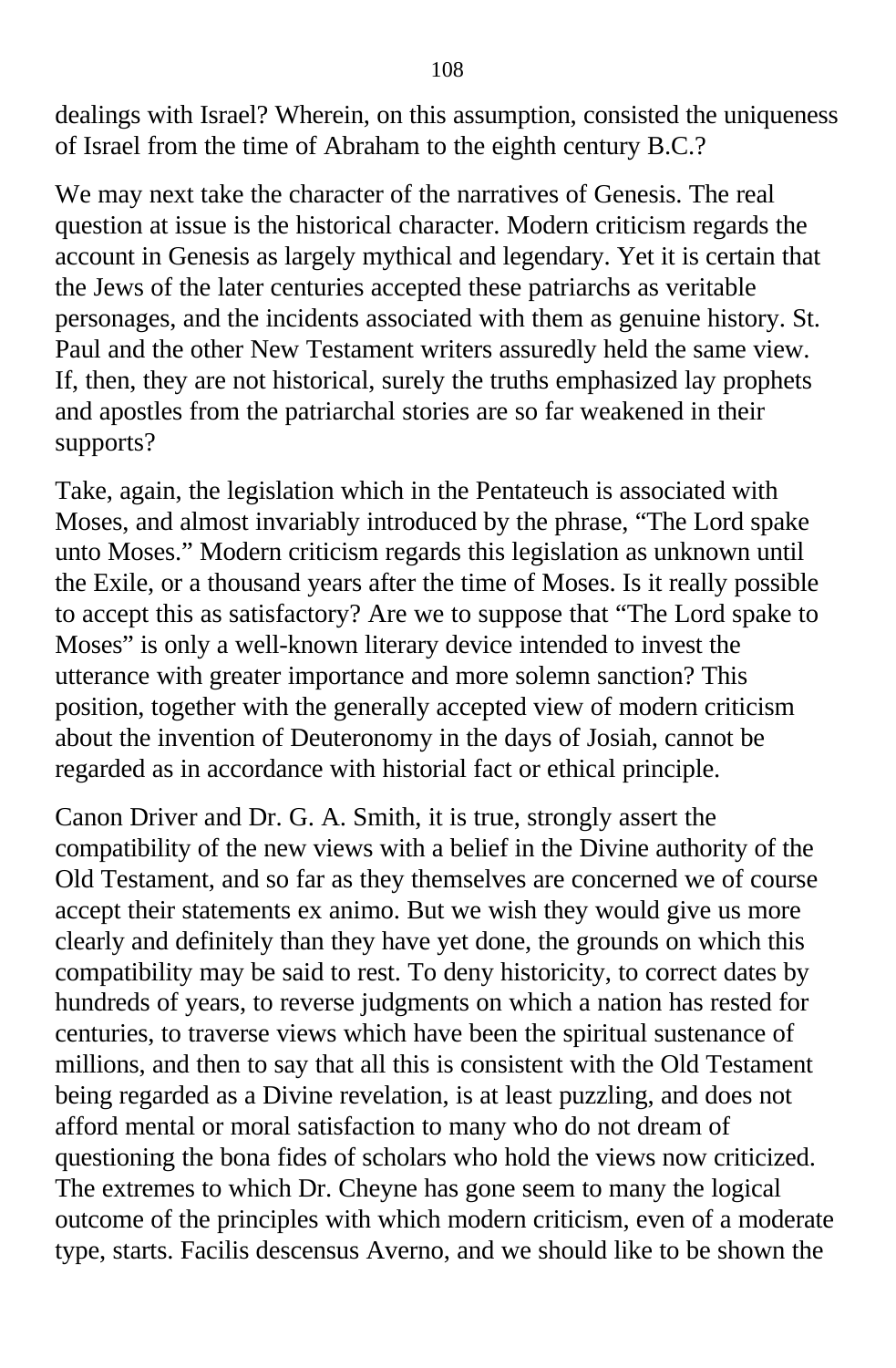solid and logical halting-place where those who refuse to go with Cheyne think that they and we can stand.

Sir W. Robertson Nicoll, commenting March 12, 1903, on a speech delivered by the then Prime Minister of Great Britain (Mr. Balfour) in connection with the Bible Society's Centenary, made the following significant remarks:

"The immediate results of criticism are in a high degree disturbing. So far they have scarcely been understood by the average Christian. But the plain man who has been used to receive everything in the Bible as a veritable Word of God cannot fail to be perplexed, and deeply perplexed, when he is told that much of the Old Testament and the New is unhistorical, and when he is asked to accept the statement that God reveals Himself by myth and legend as well as by the truth, of fact. Mr. Balfour must surely know that many of the higher critics have ceased to be believers. More than twenty years ago the present writer, walking with Julius Wellhausen in the quaint streets of Greifswald, ventured to ask him whether, if his views were accepted, the Bible could retain its place in the estimation of the common people. 'I cannot see how that is possible,' was the sad reply."

It is no mere question of how we may use the Old Testament for preaching, or how much is left for use after the critical views are accepted. But even our preaching will lack a great deal of the note of certitude. If we are to regard certain biographies as unhistorical, it will not be easy to draw lessons for conduct, and if the history is largely legendary, our deductions about God's government and providence must be essentially weakened. But the one point to he faced is the historic credibility of those parts of the Old Testament questioned by modern criticism, and the historical and religious value of the documents of the Pentateuch. Meanwhile, we ask to have clear proof of the compatibility of the modern views with the acceptance of the Old Testament as the record of a Divine revelation.

# **5. IS MODERN CRITICISM BASED ON A SOUND PHILOSOPHY SUCH AS CHRISTIANS CAN ACCEPT?**

At the foundation of much modern thought is the philosophy known as Idealism, which, as often interpreted, involves a theory of the universe that finds no room for supernatural interpositions of any kind. The great law of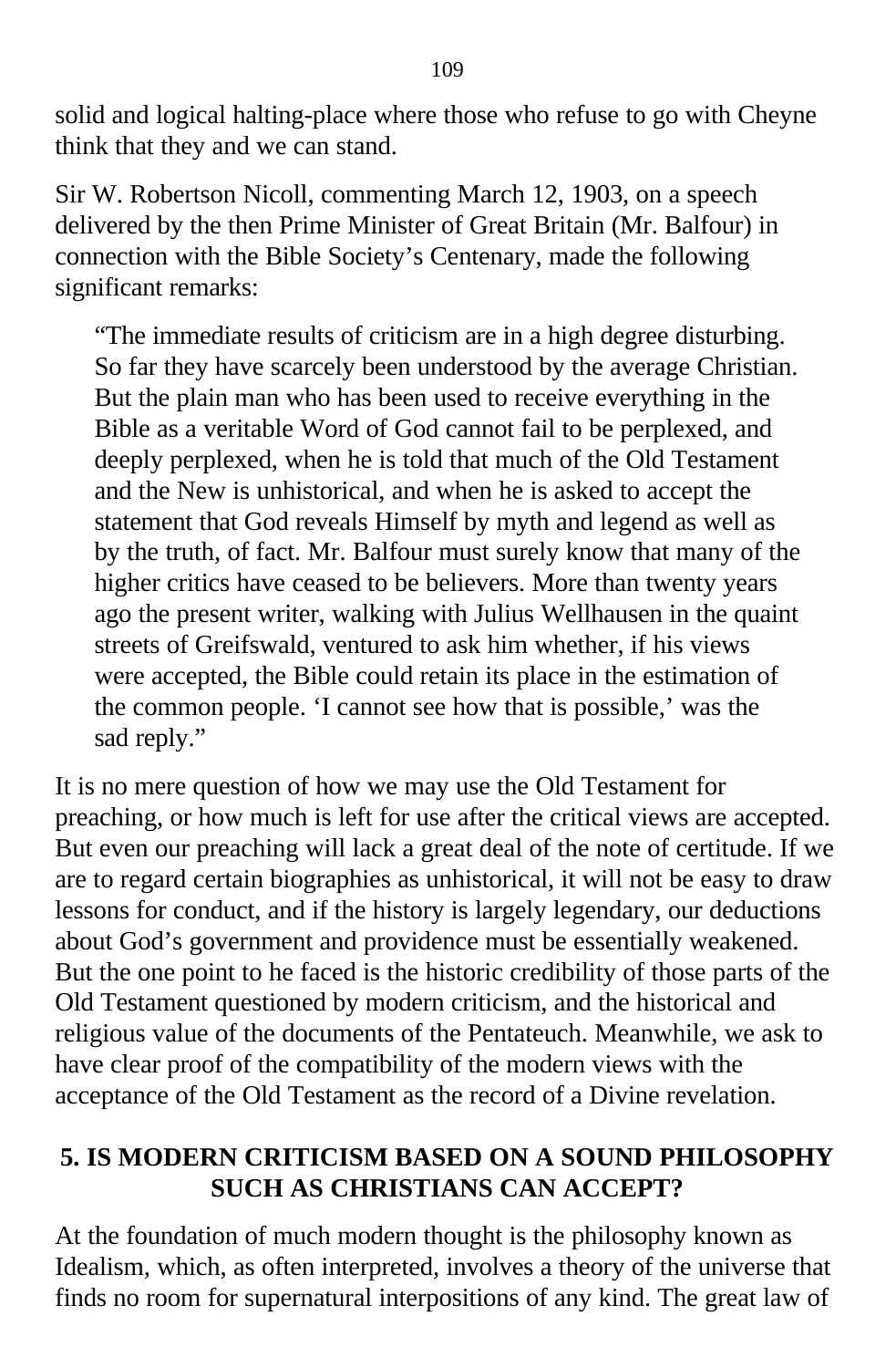the universe, including the physical, mental, and moral realms, is said to be evolution, and though this doubtless presupposes an original Creator, it does not, on the theory now before us, permit of any subsequent direct intervention of God during the process of development. This general philosophical principle applied to history has assuredly influenced, if it has not almost moulded, a great deal of modern criticism of the Old Testament. It is not urged that all who accept even the position of a moderate criticism, go the full length of the extreme evolutionary theory; but there can be no reasonable doubt that most of the criticism of the Old Testament is materially affected by an evolutionary theory of all history which tends to minimize Divine intervention in the affairs of the people of Israel. It is certainly correct to say that the presupposition of much present-day critical reasoning is a denial of the supernatural, and especially of the predictive element in prophecy.

As to the theory of evolution regarded as a process of uninterrupted differentiation of existences, under purely natural laws, and without any Divine intervention, it will suffice to say that it is "not proven" in the sphere of natural science, while in the realms of history and literature it is palpably false. The records of history and of literature reveal from time to time the great fact and factor of personality, the reality of personal power, and this determinative element has a peculiar way of setting at naught all idealistic theories of a purely natural and uniform progress in history and letters. The literature of today is not necessarily higher than that produced in the past; the history of the last century is not in every way and always superior to that of its predecessors. Even a "naturalistic writer like Professor Percy Gardner testifies to the fact and force of personality in the following remarkable terms:

"There is, in fact, a great force in history which is not, so far as we can judge, evolutional, and the law of which is very hard to trace the force of personality and character."

And quite apart from such instances of personality as have arisen from time to time through the centuries, there is one Personality who has not yet been accounted for by any theory of evolution the Person of Jesus of Nazareth.

There are sufficient data in current Old Testament criticism to warrant the statement that it proceeds from presuppositions concerning the origins of history, religion, and the Bible, which, in their essence, are subversive of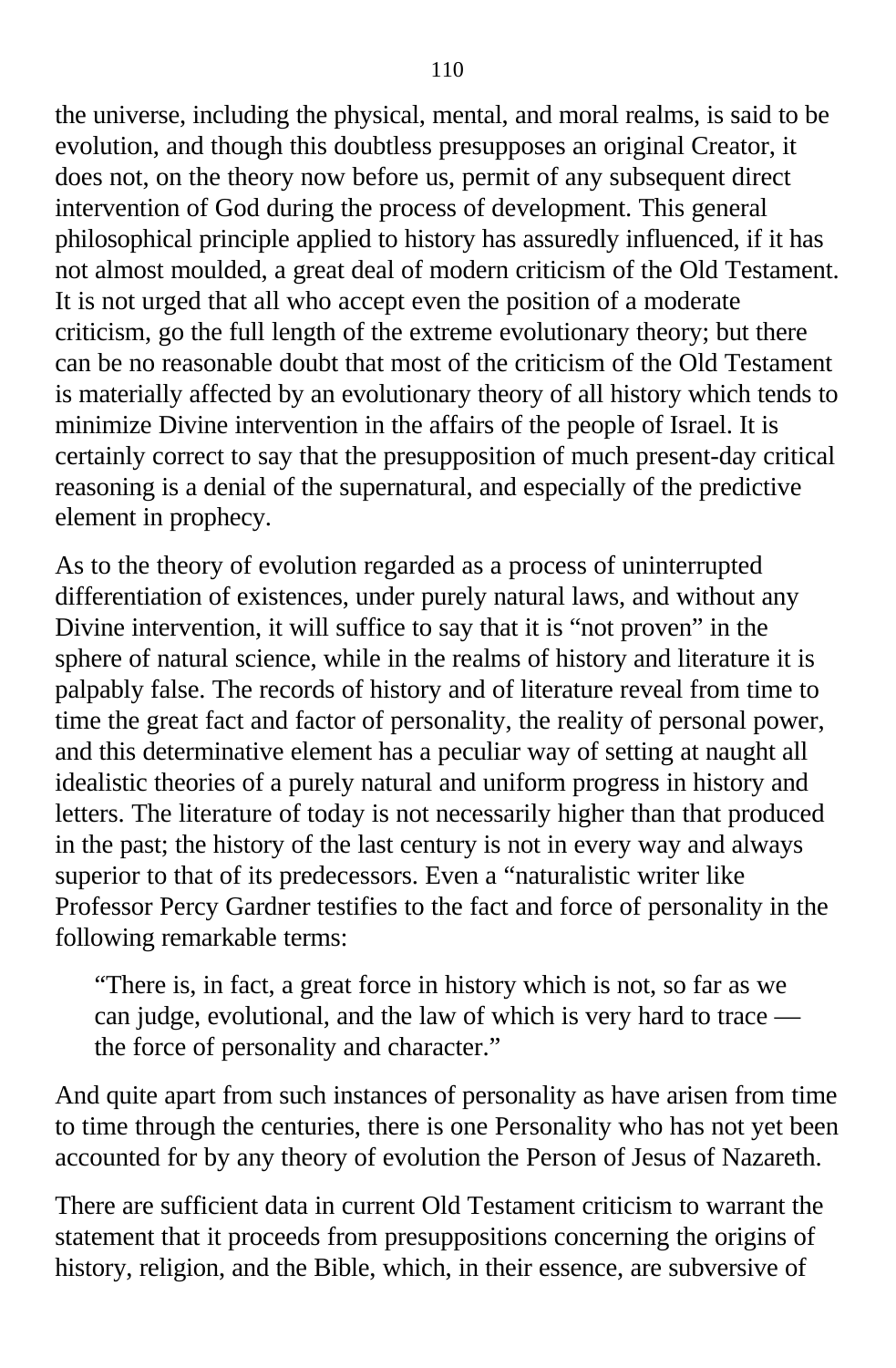belief in a Divine revelation. And such being the case, we naturally look with grave suspicion on results derived from so unsound a philosophical basis.

# **6. CAN PURELY NATURALISTIC PREMISES BE ACCEPTED WITHOUT COMING TO PURELY NATURALISTIC CONCLUSIONS?**

Kuenen and Wellhausen are admittedly accepted as masters by our leading Old Testament "higher critics" in England, Scotland, and America, and the results of their literary analysis of the Pentateuch are generally regarded as conclusive by their followers. On the basis of this literary dissection, certain conclusions are formed as to the character and growth of Old Testament religion, and, as a result, the history of the Jews is reconstructed. The Book of Deuteronomy is said to be mainly, if not entirely, a product of the reign of Josiah, the accounts of the tabernacle and worship are of exilic date; monotheism in Israel was of late date, and was the outcome of a growth from polytheism; and the present Book of Genesis reflects the thoughts of the time of its composition or compilation in or near the date of the Exile.

Now it is known that Kuenen and Wellhausen deny the supernatural element in the Old Testament. This is the "presupposition" of their entire position. Will anyone say that it does not materially affect their conclusions? And is there any safe or logical halting-ground for those who accept so many of their premises? The extreme subjectivity of Canon Cheyne ought not to be a surprise to any who accept the main principles of modern higher criticism; it is part of the logical outcome of the general position. We gladly distinguish between the extremists and the other scholars who see no incompatibility between the acceptance of many of the literary and historical principles of Kuenen and Wellhausen and a belief in the Divine source and authority of the Old Testament. But we are bound to add that the unsatisfying element in the writings of moderate men like Canon Driver and Principal George Adam Smith is that, while accepting so much of the "naturalism" of the German school, they do not give us any clear assurance of the strength of the foundation on which they rest and ask us to rest. The tendency of their position is certainly towards a minimizing of the supernatural in the Old Testament.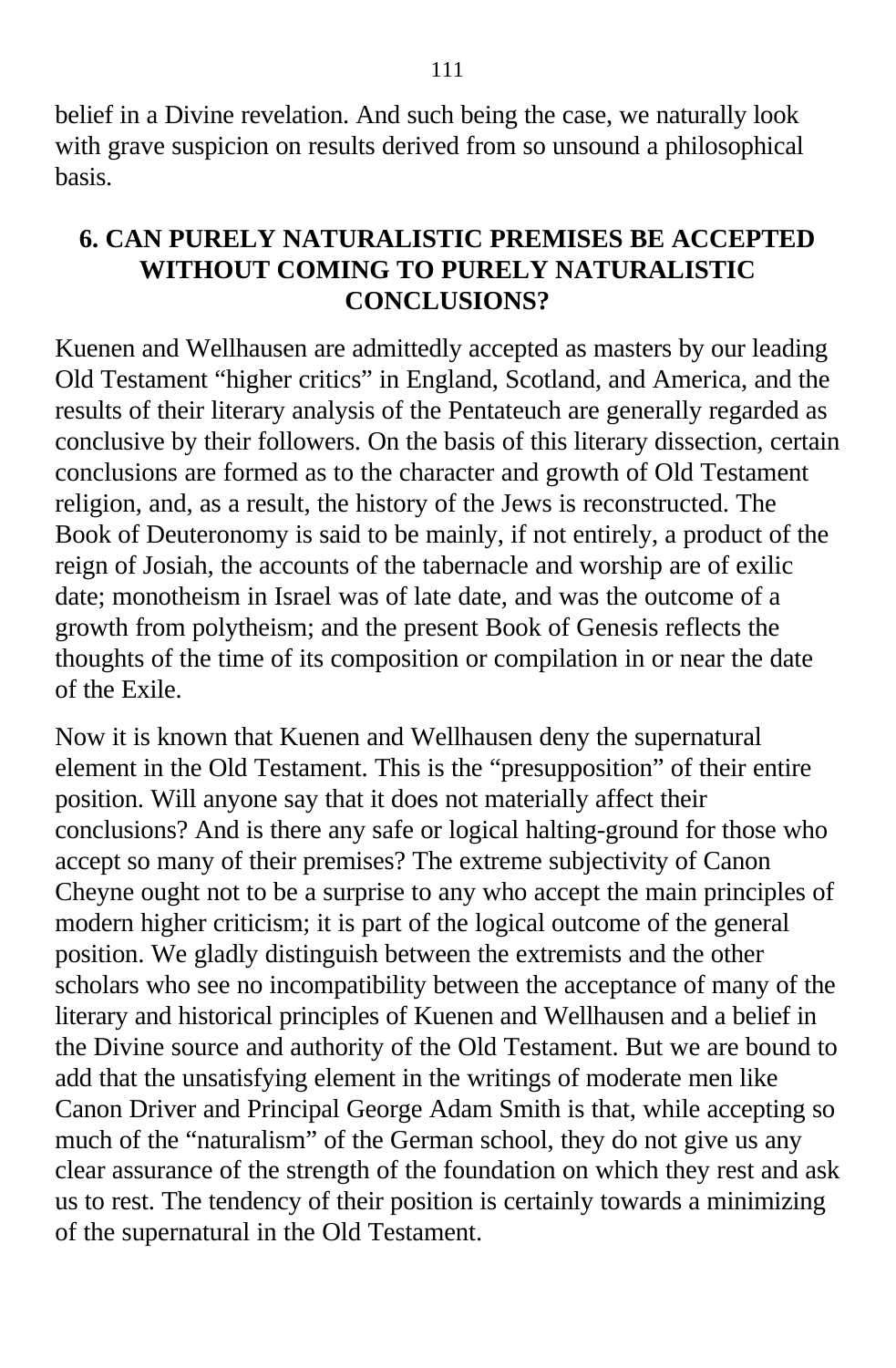Take, as one instance, the Messianic element. In spite of the universal belief of Jews and Christians in a personal Messiah, a belief derived in the first place solely from the Old Testament, and supported for Christians by the New, modern criticism will not allow much clear and undoubted prediction of Him. Insight into existing conditions is readily granted to the prophets, but they are not allowed to have had much foresight into future conditions connected with the Messiah. Yet Isaiah's glowing words remain, and demand a fair, full exegesis such as they 40 not get from many modern scholars. Dr. James Wells, of Glasgow, wrote in the "British Weekly" some time ago of the new criticism on this point:

"The fear of prediction in the proper sense of the term is ever before its eyes. It gladly enlarges on fore-shadowings, a moral historical growth which reaches its culmination in Christ; and anticipations of the Spirit of Christ; but its tendency is always to minimize the prophetic element in the Old Testament."

Another example of the tendency of modern criticism to minimize and explain away the supernatural element may be given from a book entitled, "The Theology and Ethics of the Hebrews," by Dr. Archibald Duff, Professor in the Yorkshire College, Bradford. This is his account of Moses at the burning bush:

"He was shepherding his sheep among the red granite mountains .... The man sat at dawn by the stream, and watched the fiery rocks. Yonder gleamed the level sunlight across the low growth. Each spine glistened against the rising sun. The man was a poet, one fit for inspiration. He felt that the dreams of his soul were the whisperings of his God, the place His sanctuary. He bowed and worshipped," (p. 6.)

This, at least, is not the prima facie impression derived from the account given in Exodus.

One more illustration may be given of modern critical methods of dealing with narratives of the Old Testament which were evidently intended to be regarded as historical. In the "International Critical Commentary" on Numbers, Dr. G. B. Gray, of Mansfield College, Oxford, thus writes on what he terms "the priestly section of the book":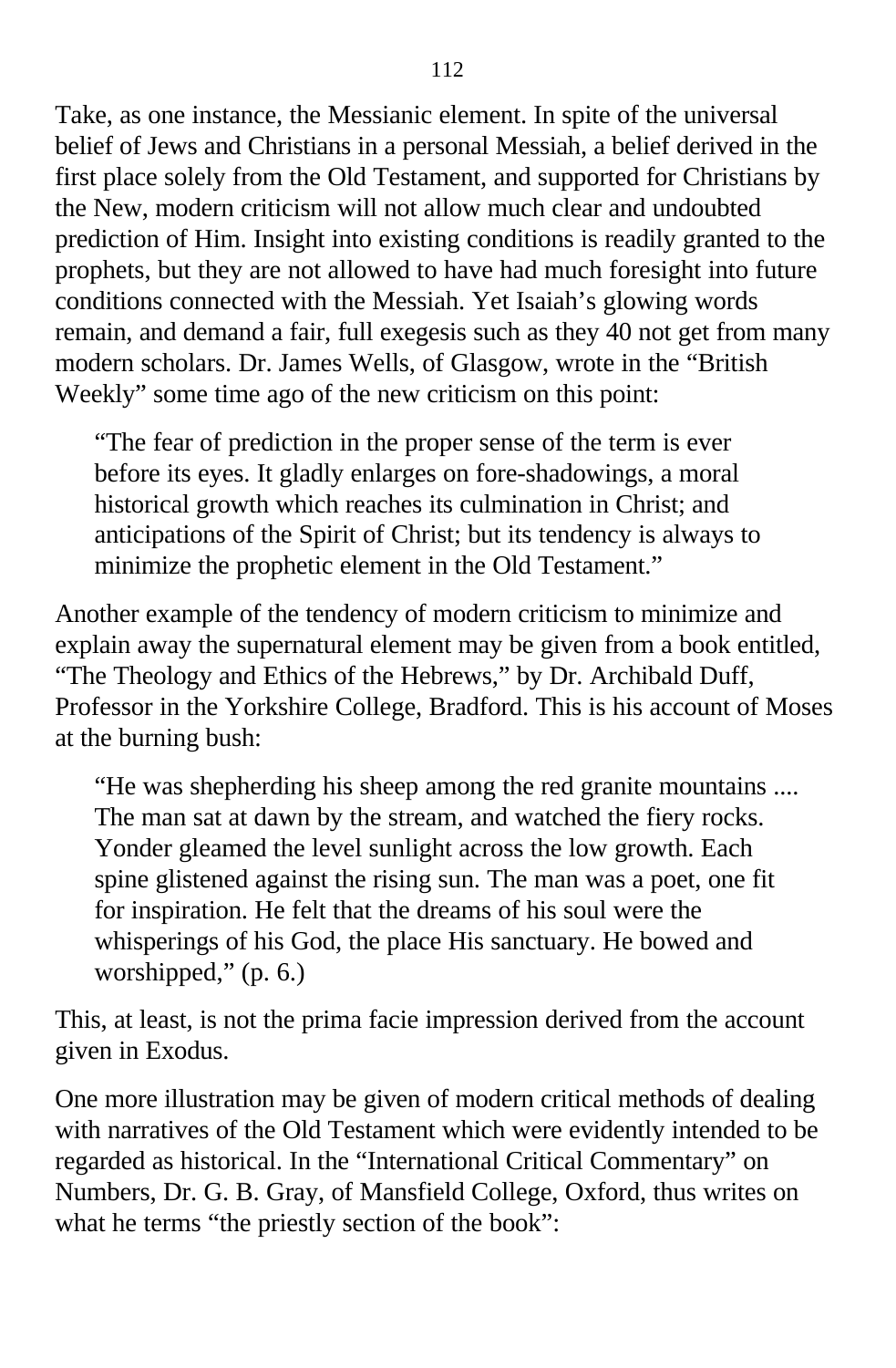"For the history of the Mosaic age the whole section is valueless:" "The historical impression given by (P) of the Mosaic age is altogether unhistorical, and much of the detail ... can ... be demonstrated to be entirely unreal, or at least untrue of the age in question." "This history is fictitious."

These statements at once set aside the history confined in more than threequarters of the whole Book of Numbers, while as to the rest Dr. Gray's verdict is by no means reassuring, and he clearly does not possess much confidence in even the small quantity that escapes his condemnation. The brazen serpent is said to be an invention on the part of some "who had come under the higher prophetic teaching" before Hezekiah, and is meant "to controvert the popular belief" in the healing power of the serpent by ascribing it to Jehovah. As to the story of Balaam, Dr. Gray wrotes:

"It may, indeed, contain other historical features, such as the name of Balak, who may have been an actual king of Moab; but no means at present exist for distinguishing any further between the historical or legendary elements and those which are supplied by the creative faculty and the religious feeling of the writers."

What is any ordinary earnest. Christian to make of all these statements? The writer of the Book of Numbers evidently composed what professes to be history, and what he meant to be read as history, and yet according to Dr. Gray all this has no historical foundation. We can only say that the Christian Church will require very much more convincing proofs before they can accept the critical position, and it does not facilitate our acceptance of this wholesale process of invention to be told that it is due to "the creative faculty and the religious feeling of the writers."

As to the fact that so many of our British and American "higher critics" are firm believers in the Divine authority of the Old Testament, and of a Divine revelation embodied in it, we cannot but feel the force of the words of the late Dr. W. H. Green, of Princeton:

"They who have themselves been thoroughly grounded in the Christian faith may, by a happy inconsistency, hold fast their old convictions, while admitting principles, methods, and conclusions that are logically at war with them. But who can be surprised if others shall with stricter logic carry what has been thus commended to them to its legitimate conclusions?"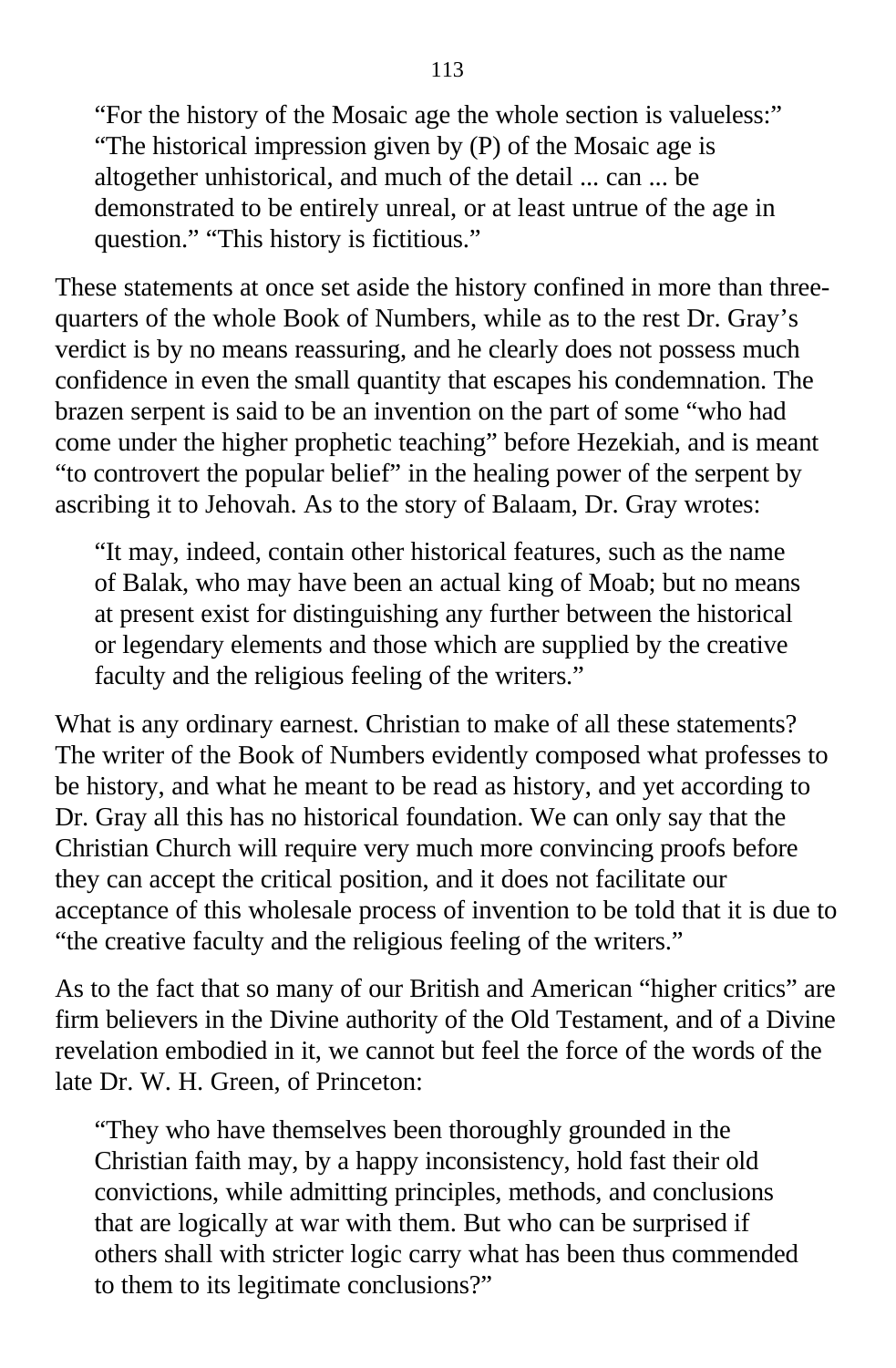#### 114

# **7. CAN WE OVERLOOK THE EVIDENCE OF ARCHAEOLOGY?**

It is well known that during the last sixty years a vast number of archaeological discoveries have been made in Egypt, Palestine, Babylonia, and Assyria. Many of these have shed remarkable light on the historical features of the Old Testament. A number of persons and periods have been illuminated by these discoveries and are now seen with a clearness which was before impossible.

Now it is a simple and yet striking fact that not one of these discoveries during the whole of this time has given any support to the distinctive features and principles of the higher critical position, while, on the other hand, many of them have afforded abundant confirmation of the traditional and conservative view of the Old Testament.

Let us consider a few of these discoveries. Only a little over forty years ago the conservative "Speaker's Commentary" actually had to take into consideration the critical arguments then so prevalent in favor of the late invention of writing. This is an argument which is never heard now in critical circles. The change of attack is most striking. While forty or fifty years ago it was argued that Moses could not possibly have had sufficient learning to write the Pentateuch, now it is argued as the result of these modern discoveries that he would have been altogether behind his contemporaries if he had not been able to write. Again, the Babylonian story of the flood agrees in long sections with the account in Genesis, and it is known that the Babylonian version was in existence for ages before the dates assigned to the Genesis narrative by the critical school. Professor Sayce rightly calls this a crucial test of the Critical position. The historicity of the kings mentioned in Genesis 14 was once seriously questioned by criticism, but this is impossible today, for their historical character has been proved beyond all question, and, in particular, it is now known that the Amraphel of that chapter is the Hammurabi of the Monuments and a contemporary with Abraham. The puzzling story of Sarah and Hagar is also now seen to be in exact agreement with Babylonian custom. Then again, the Egypt of Joseph and Moses is true to the smallest details of the life of the Egypt of that day and is altogether different from the very different Egypt of later ages. Sargon, who for centuries was only known from the one reference to him in  $\sqrt{2320}$  Isaiah 20:1, is now seen to have been one of the most important kings of Assyria. And the Aramaic language of Daniel and Ezra, which has so often been accused of lateness, is proved to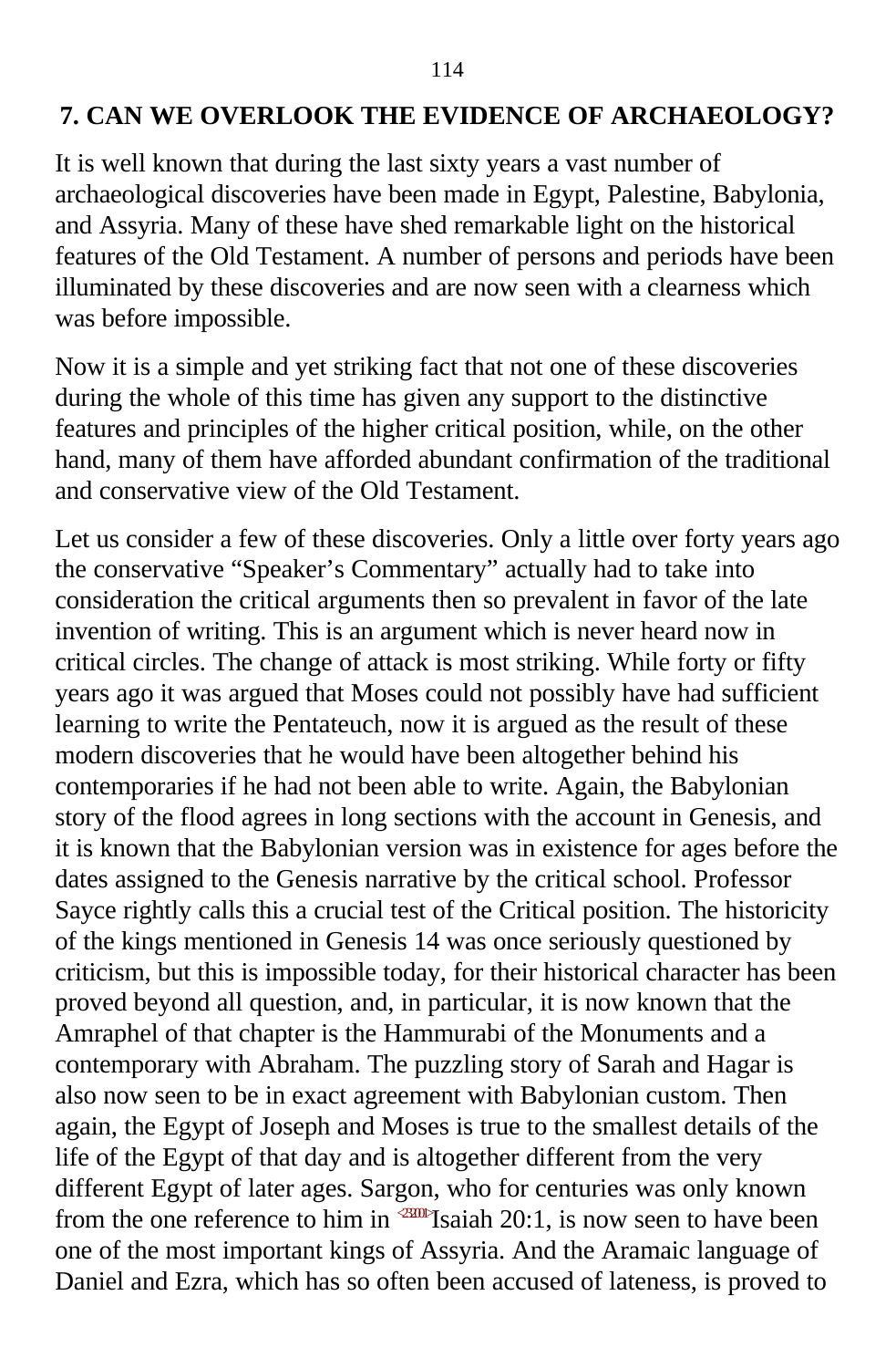be in exact accord with the Aramaic of that age, as shown by the Papyri discovered at Elephantine in Egypt.

Now these, and others like them, are tangible proofs which can be verified by ordinary people. Hebrew philology is beyond most of us and is too subjective for any convincing argument to be based upon it, but archaeology offers an objective method of putting historical theories to the test. Not the least important feature of the archaeological argu- ment is that a number of leading archaeologists who were formerly in hearty agreement with the critical school, have now abandoned this view and oppose it. As Sir William Robertson Nicoll has forcibly said: "The significant fact is that the great first-hand archaeologists as a rule do not trust the higher criticism. This means a great deal more than can be put on paper to account for their doubt. It means that they are living in an atmosphere where arguments that flourish outside do not thrive."

Professor Flinders Petrie, the great Egyptologist, uttered these words not long ago: "I have come to the conclusion that there is a far more solid basis than seems to be supposed by many critics .... I have not the slightest doubt that contemporary documents give a truly solid foundation for the records contained in the Pentateuch .... The essential point is that some of these critical people support from an a priori basis instead of writing upon ascertained facts. We should remember that writing at the time of the Exodus was as familiar as it is now .... The fact is that it is hopeless for these people by means merely of verbal criticism to succeed in solving all difficulties that arise."

# **8. ARE THE VIEWS OF MODERN CRITICISM CONSISTENT WITH THE WITNESS OF OUR LORD TO THE OLD TESTAMENT?**

The Christian Church approaches the Old Testament mainly and predominantly from the standpoint of the resurrection of Christ. We naturally inquire what our Master thought of the Old Testament, for if it comes to us with His authority, and we can discover His view of it, we ought to be satisfied.

In the days of our Lord's life on earth one pressing question was, "What think ye of the Christ?" Another was, "What is written in the Law? How readest thou?" These questions are still being raised in one form or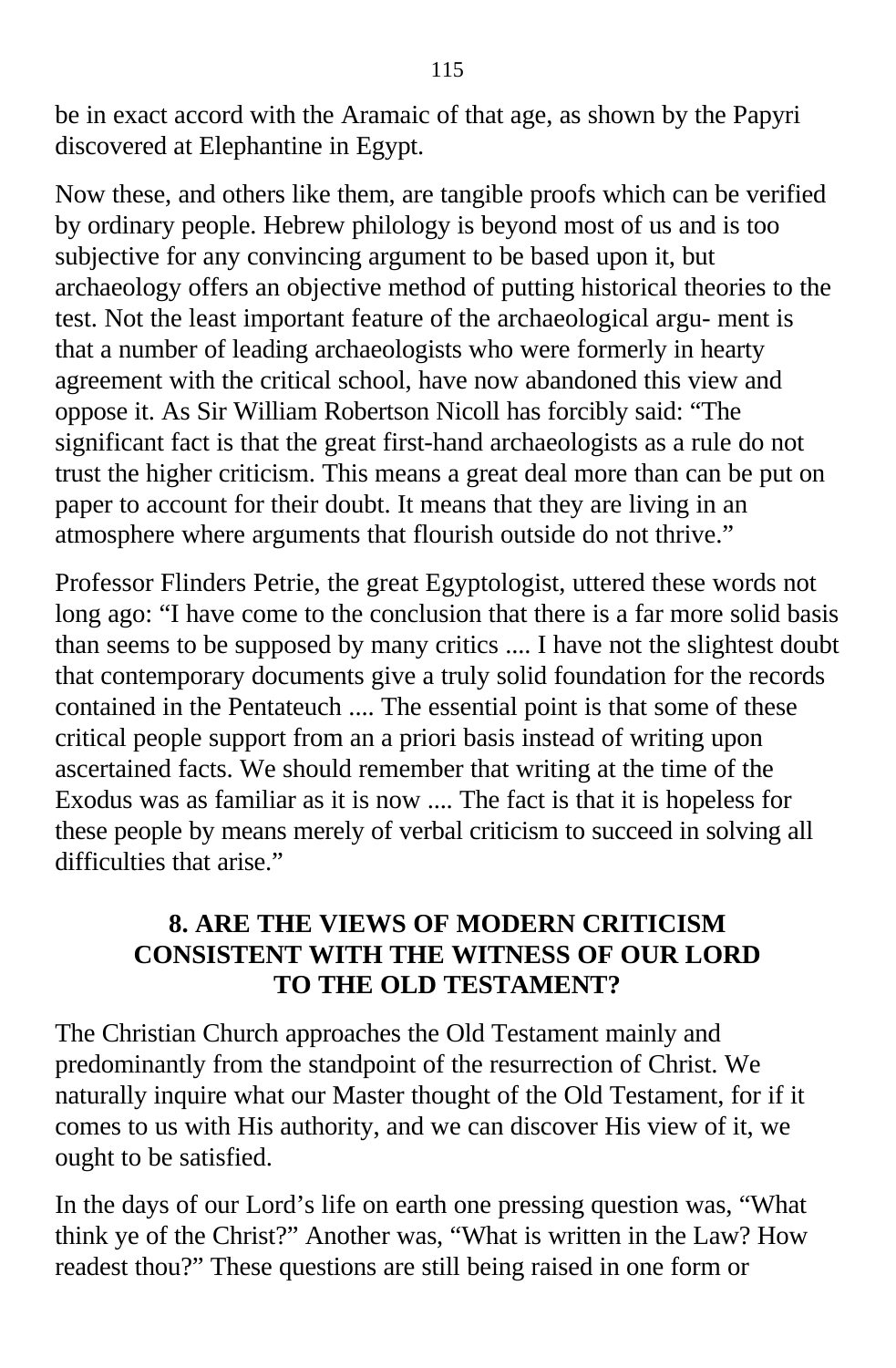another, and today, as of old, the two great problems — two "stormcenters", as they have well been called — are Christ and the Bible.

The two problems really resolve themselves into one, for Christ and the Bible are inseparable. If we follow Christ, He will teach us of the Bible; and if we study our Bible, it will point us to Christ. Each is called the Word of God.

Let us, first of all, be quite clear as to our meaning of our Lord as "The Word of God." "In the beginning was the Word." A word is an oral or visible expression of an invisible thought. The thought needs the word for its expression, and the word is intended to represent the thought accurately, even if not completely. We cannot in any degree be sure of the thought unless we can be sure of the word. Our Lord as the Word, therefore, is the personal and visible expression of the invisible God. (John 14; <sup> $\mathcal{L}$ 8008</sup> Hebrews 1:3). We believe that He is an accurate "expression" of God, and that as the Word He reveals God and conveys God's will to us in such a way as to be inerrant and infallible. As the Incarnate Word He is infallible.

He came, among other things, to bear witness to the truth  $(\sqrt{8835})$ John 18:37), and it is a necessary outcome of this purpose that He should bear infallible witness. He came to reveal God and God's will, and this implies and requires special knowledge. It demands that every assertion of His be true. The Divine knowledge did not, because it could not, undergo any change by the Incarnation. He continued to subsist in the form of God even while He existed in the form of man. ( $\sqrt{3076}$ Philippians 2:6. See Dr. Gifford's "The Incarnation.")

In view of this position, we believe that, as Bishop Ellicott says ("Christus Comprobator") we have a right to make this appeal to the testimony of Christ to the Old Testament. The place it occupied in His life and ministry is sufficient warrant for referring to His use of it. It is well known that, as far as the Old Testament canon is concerned, our highest authority is that of our Lord Himself; and what is true of the Old Testament as a whole, is surely true of these parts to which our Lord specifically referred.

Let us be clear, however, as to what we mean in making this appeal. We do not for an instant intend thereby to close all possible criticism of the Old Testament. There are numbers of questions quite untouched by anything our Lord said, and there is consequently ample scope for sober, necessary,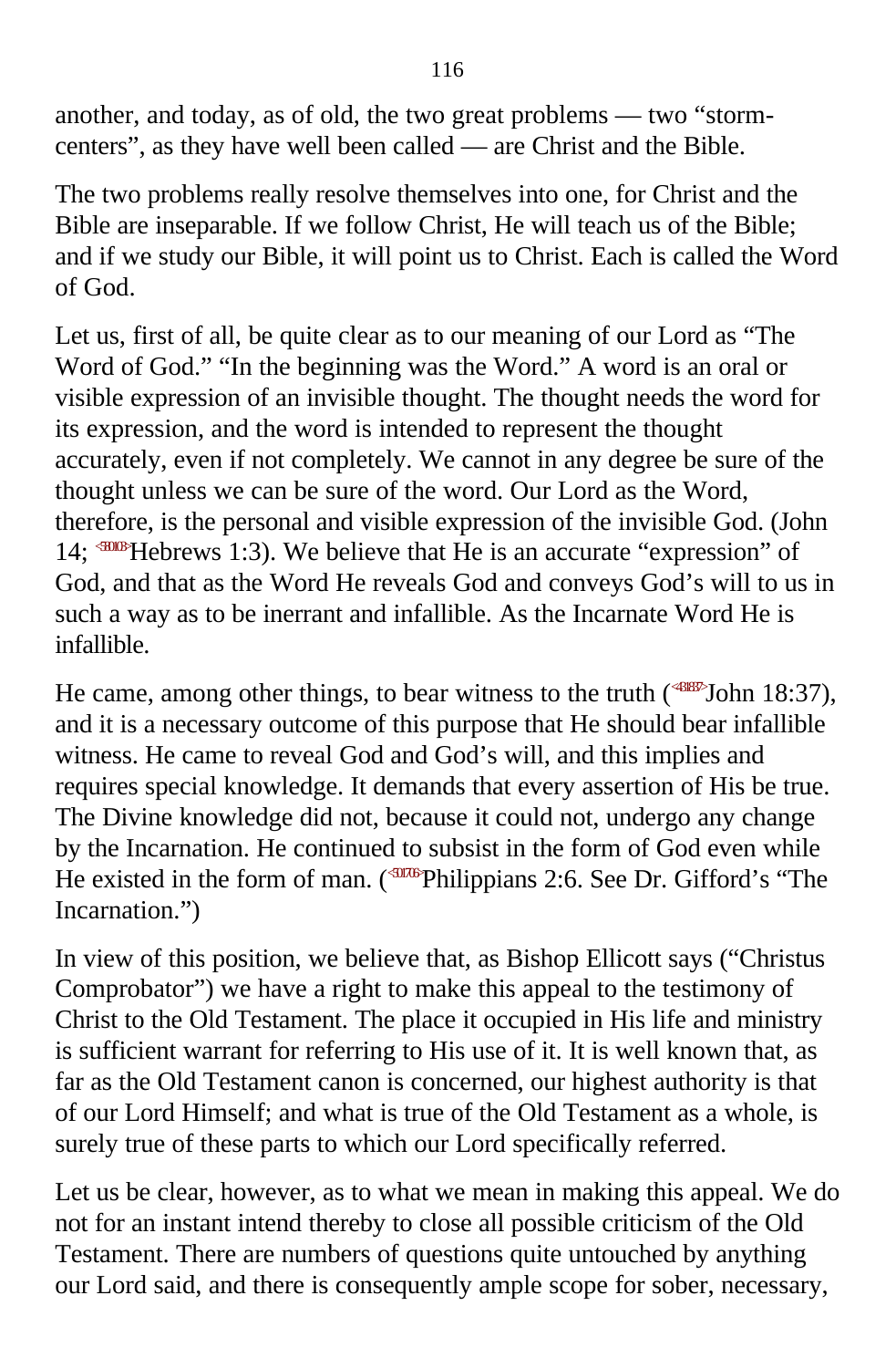and valuable criticism. But what we do say is, that anything in the Old Testament stated by our Lord as a fact, or implied as a fact, is, or ought to be, thereby closed for those who hold Christ to be infallible. Criticism can do anything that is not incompatible with the statements of our Lord; but where Christ has spoken, surely "the matter is closed."

What, then, is our Lord's general view of the Old Testament? There is no doubt that His Old Testament was practically, if not actually, the same as ours, and that He regarded it as of Divine authority, as the final court of appeal for all questions connected with it. The way in which He quotes it shows this. To the Lord Jesus the Old Testament was authoritative and final, because Divine.

No one can go through the Gospels without being impressed with the deep reverence of our Lord for the Old Testament, and with His constant use of it in all matters of religious thought and life. His question, "Have ye never read?" His assertion, "It is written," His testimony, "Ye search the Scriptures" (R. V), are plainly indicative of His view of the Divine authority of the Old Testament as we have it. He sets His seal to its historicity and its revelation of God. He supplements, but never supplants it. He amplifies and modifies, but never nullifies it. He fulfills, i.e. fills full, but never makes void.

This general view is confirmed by His detailed references to the Old Testament. Consider His testimonies to the persons, and to the facts of the old covenant.

There is scarcely a historical book, from Genesis to 2 Chronicles, to which our Lord does not refer; while it is perhaps signifcant that His testimony includes references to every book of the Pentateuch, to Isaiah, to Jonah, to Daniel, and to miracles — the very parts most called in question today.

Above all, it is surely of the deepest moment that at His temptation He should use three times as the Word of God the book about which there has, perhaps, been most controversy of all.

Again, therefore, we say that everything to which Christ can be said, on any honest interpretation, to have referred, or which He used as a fact, is thereby sanctioned and sealed by the authority of our Infallible Lord. "Dominus locutus est; causa finita est."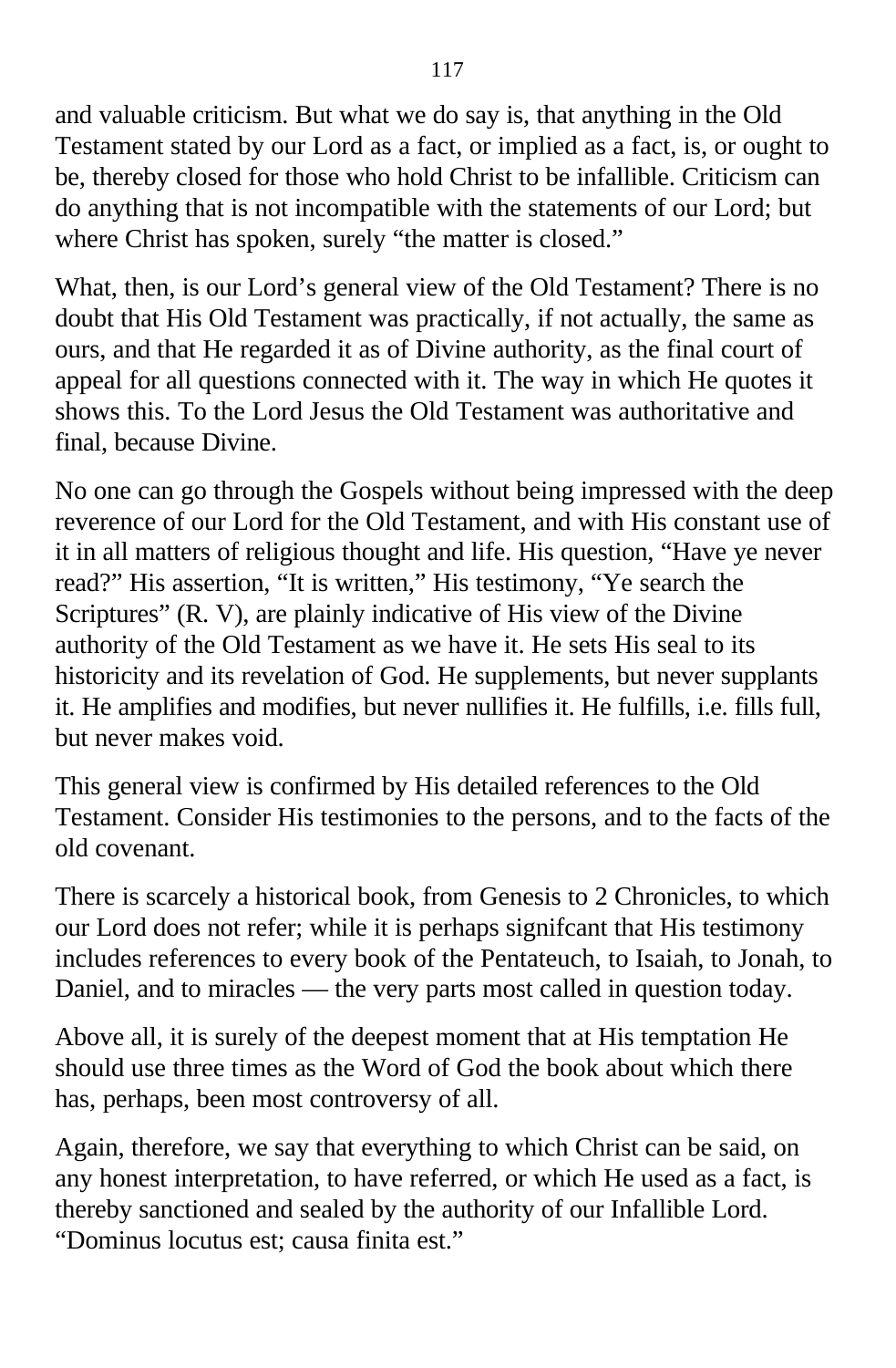Nor can this position be turned by the statement that Christ simply adopted the beliefs of His day without necessarily sanctioning them as correct. Of this there is not the slightest proof, but very much to the contrary. On some of the most important subjects of His day He went directly against prevailing opinion. His teaching about God, about righteousness, about the Messiah, about tradition, about the Sabbath, about the Samaritans, about women, about divorce, about the baptism of John, were diametrically opposed to that of the time. And this opposition was deliberately grounded on the Old Testament which our Lord charged them with misinterpreting. The one and only question of difference between Him and the Jews as to the Old Testament was that of interpretation. Not a vestige of proof can be adduced that He and they differed at all in their general view of its historical character or Divine authority. If the current Jewish views were wrong, can we think our Lord would have been silent on a matter of such moment, about a book which He cites or alludes to over four hundred times, and which He made His constant topic in teaching concerning Himself? If the Jews were wrong, Jesus either knew it, or He did not. If He knew it, why did He not correct them as in so many other and detailed instances? If He did not know it but I will not finish.

Nor can this witness to the Old Testament be met by asserting that the limitation of our Lord's earthly life kept Him within current views of the Old Testament which need not have been true views. This statement ignores the essential force of His personal claim to be "the Word."

On more than one occasion our Lord claimed to speak from God, and that everything He said had the Divine warrant. Let us notice carefully what this involves. It is sometimes said that our Lord's knowledge was limited, and that He lived here as man, riot as God. Suppose we grant this for argument's sake. Very well; as man He lived in God and on God, and He claimed that everything He said and did was from God and through God. If, then, the limitations were from God, so also were the utterances; and, as God's warrant was claimed for every one of these, they are therefore Divine and infallible. (4000 John 5:19; 5:30; 7:13; 8:26; 12:49; 14:24; 17:8). Even though we grant to the full a theory that will compel us to accept a temporary disuse or non-use of the functions of Deity in the Person of our Lord, yet the words actually uttered as man are claimed to be from God, and therefore we hold them to be infallible. We rest, therefore, upon our Lord's personal claim to say all and do all by the Father, from the Father, for the Father.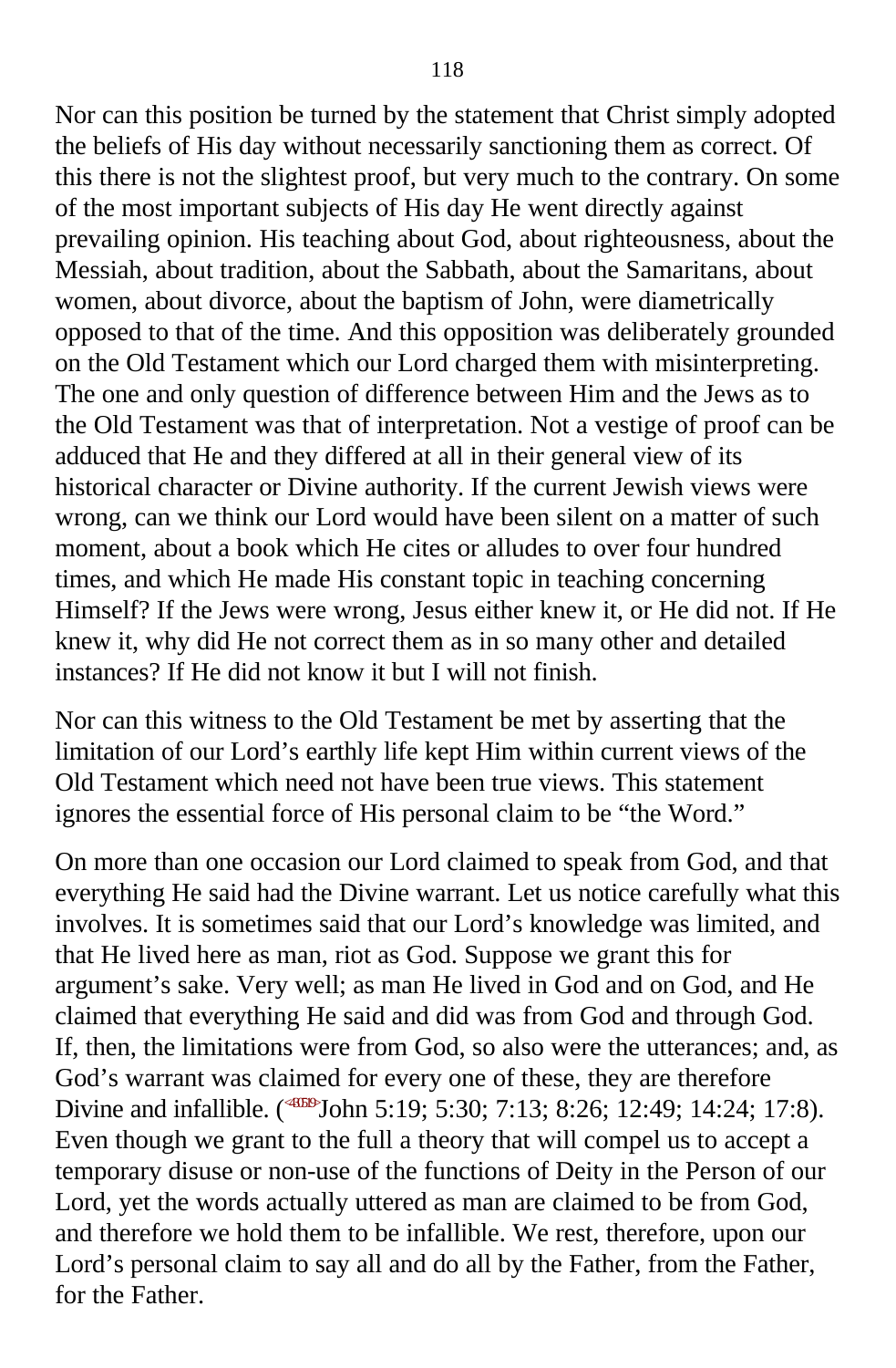There is, of course, no question of partial knowledge after the resurrection, when our Lord was manifestly free from all limitations of earthly conditions. Yet it was after His resurrection also that He set His seal to the Old Testament.  $\left(\frac{4244}{2}\right)$ Luke 24:44).

We conclude that our Lord's positive statements on the subject of the Old Testament are not to be rejected without charging Him with error. If, on these points, on which we can test and verify Him, we find that He is not reliable, what real comfort can we have in accepting His higher teaching, where verification is impossible? We believe we are on absolutely safe ground when we say that what the Old Testament was to our Lord, it must be and shall be to us.

# **CONCLUSION**

We ask a careful consideration of these eight inquiries. Taken separately, they carry weight, but taken together they have a cumulative effect, and should be seriously pondered by all who are seeking to know the truth on this momentous subject.

We may be perfectly sure that no criticism of the Old Testament will ever be accepted by the Christian Church as a whole, which does not fully satisfy the following conditions:

**1.** It must admit in all its assumptions, and take fully into consideration, the supernatural element which differentiates the Bible from all other books.

**2.** It must be in keeping with the enlightened spiritual experience of the saints of God in all ages, and make an effectual appeal to the piety and spiritual perception of those who know by personal experience the power of the Holy Ghost.

**3.** It must be historically in line with the general tradition of Jewish history and the unique position of the Hebrew nation through the centuries.

**4.** It must be in unison with that apostolic conception of the authority and inspiration of the Old Testament, which is so manifest in the New Testament.

**5.** Above all, it must be in accordance with the universal belief of the Christian Church in our Lord's infallibility as a Teacher, and as "the Word made flesh."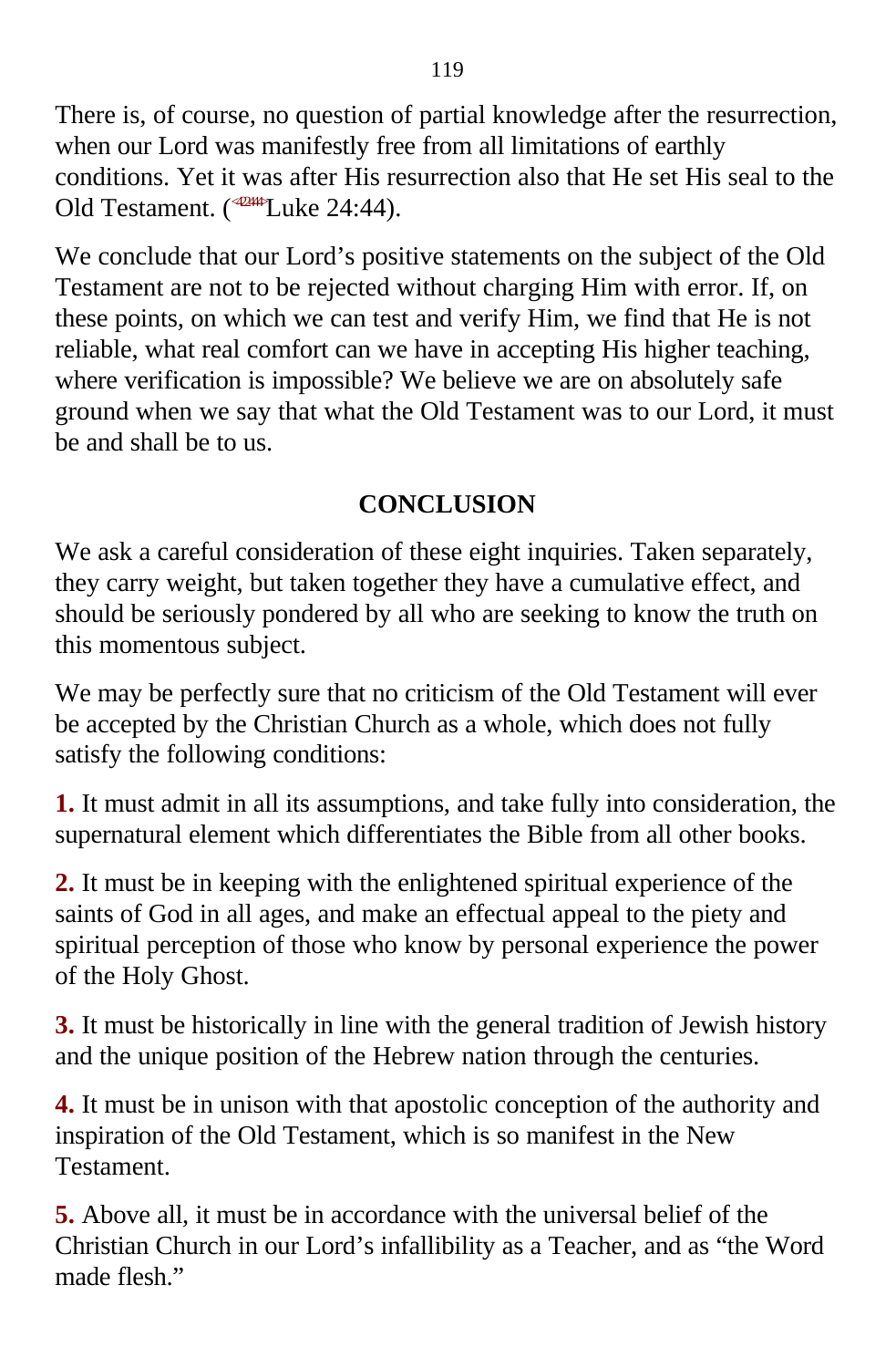If and when modern higher criticism can satisfy these requirements, it will not merely be accepted, but will command the universal, loyal, and even enthusiastic adhesion of all Christians. Until then, we wait, and also maintain our position that "the old is better."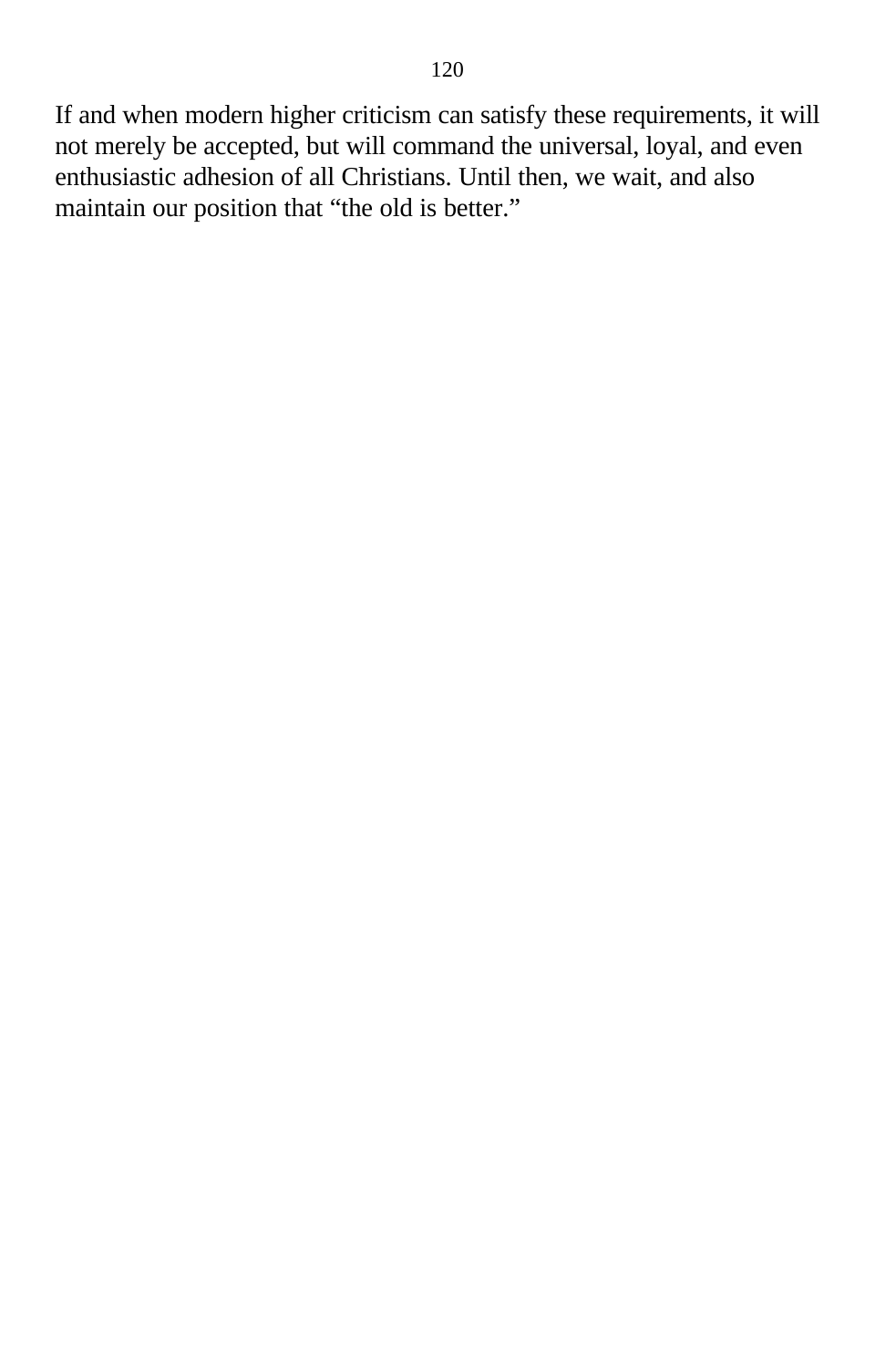# CHAPTER 8

# THE TABERNACLE IN THE WILDERNESS: DID IT EXIST?

*A Question Involving The Truth Or Falsity Of The Entire Higher-Critic Theory*

### **BY DAVID HEAGLE, PH.D., D.D.,**

*PROFESSOR OF THEOLOGY AND ETHICS, EWING COLLEGE; TRANSLATOR "BREMEN LECTURES"; AUTHOR OF "MORAL EDUCATION," "THAT BLESSED HOPE," ETC.*

#### **INTRODUCTORY**

The question as to whether or not the old Mosaic Tabernacle ever existed is one of far greater consequence than most people imagine. It is so, particularly because of the very intimate connection existing between it and the truth or falsity of the higher-critic theory in general If that theory is all that the critics claim for it, then of course the Tabernacle had no existence; and this is the view held by at least most of the critics. But if, on the other hand, the old Mosaic Tabernacle did really exist, and the story of it as given in the Bible is not, as the critics assert, merely a fiction, then the higher-critic scheme cannot be true.

The question, therefore, to be discussed in the following pages, viz., whether the Mosaic Tabernacle really did or did not exist, is certainly one of great and wide-reaching significance; which significance will become more and more apparent as the discussion goes forward. With this brief introduction we take up the subject; merely premising further, that this article was originally prepared as a booklet, in which shape it contained a considerable amount of matter not appearing here.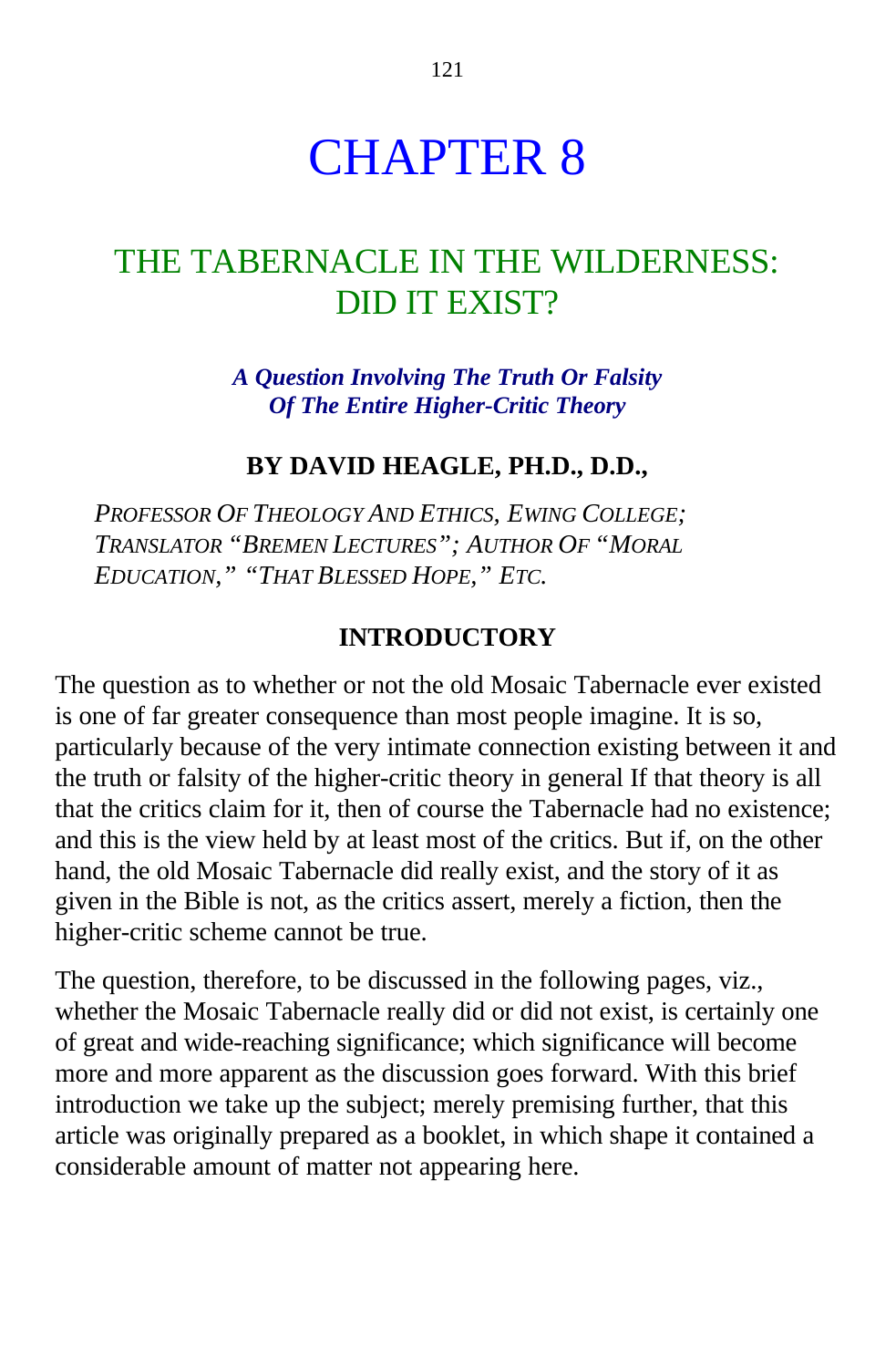### **THE DISCUSSION**

One peculiarity of the higher criticism is what may be called its Unbounded audacity in attacking and attempting to destroy many of the most solidly established facts of the Bible. No matter with what amount of evidence any particular Scripture fact may be capable of demonstration, if it happens to oppose any of the more fundamental notions of the critical hypothesis, away it must go as unworthy of acceptance by so-called "science," or at all events, the entire array of critical doubts and imaginings is brought to bear, in order to cast suspicion upon it, or to get rid of it in some way.

### **1. THE BIBLE SIDE OF THE QUESTION**

A striking illustration of such procedure is furnished by the peculiar treatment accorded by the critics to that old religious structure which, being built by Moses near Matthew Sinai, is usually named the Tabernacle, or the Tabernacle in the Wilderness. That such a structure not only existed, but was for some five hundred years a very conspicuous object in ancient Israelitish history, is a fact to which the Bible itself lends no small amount of evidence. For example, there are found in the book of Exodus alone some thirteen chapters devoted to a minute description of the plan and construction of that building. Then, as explanatory of the Tabernacle's services, its dedication, means of transportation, the work of the priests and Levites to some extent, and various other matters connected with the structure, the entire book of Leviticus with some ten chapters in Numbers may be cited. Besides, scattered all through both the Old and New Testaments there are many allusions and notices — some of them merely incidental, but others more historical in nature — all of which go toward establishing the Tabernacle's historicity. And finally — which is perhaps the most convincing testimony of all — we have given us in the New Testament one whole book, the Epistle to the Hebrews, which concerns, especially explaining from a Christian point of view, the typology and religious significance of that old building.

#### **2. THE HIGHER-CRITIC VIEW**

With so much evidence, therefore, to be adduced, even from the Scriptures, in support of the Tabernacle's historicity, one would think that it requires at least some literary bravery, not to say presumptuous audacity, for any individual or class of men to assail, with the expectation of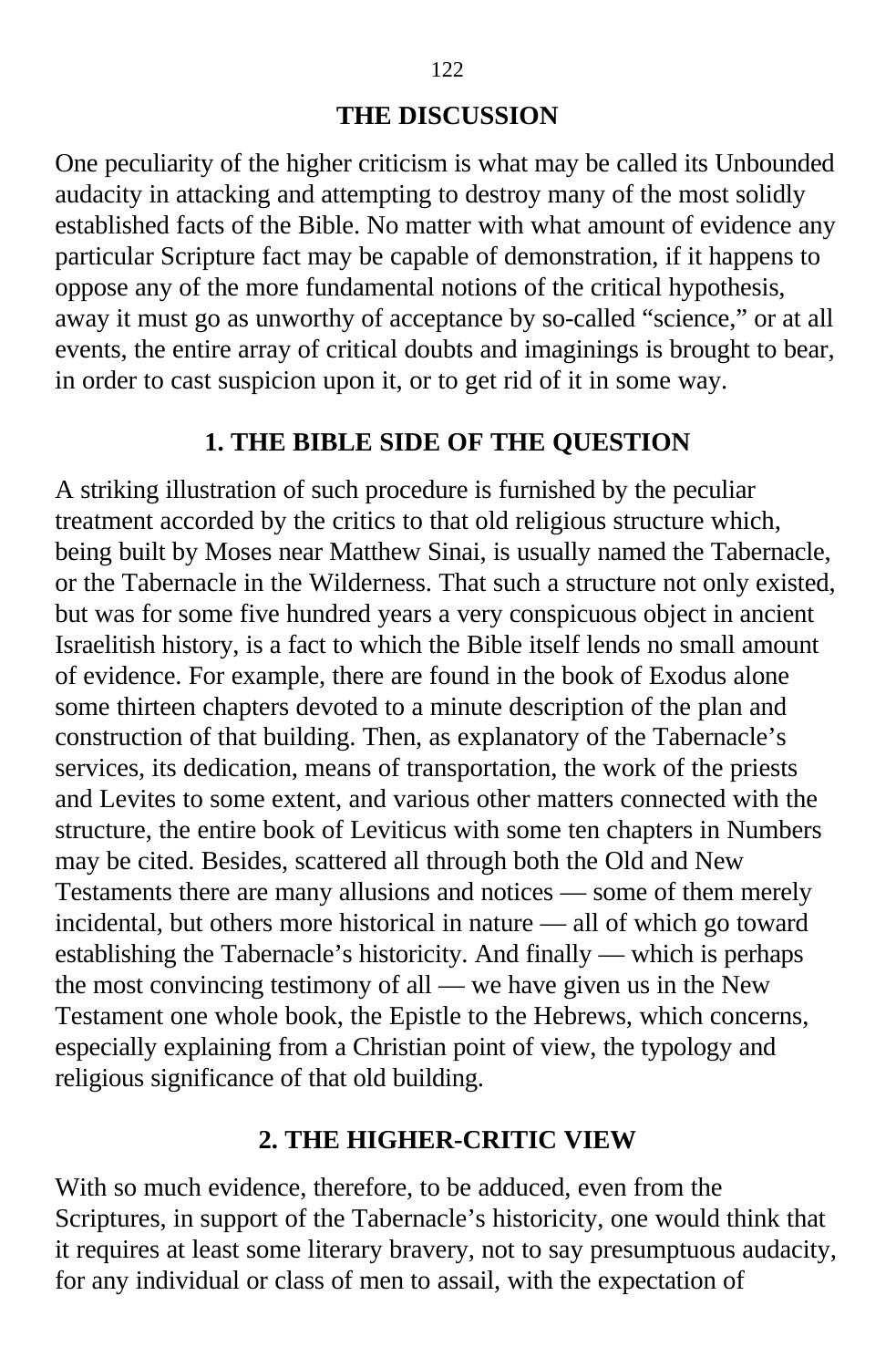overthrowing, a fact so solidly established as would seem to be that of the Tabernacle's real existence. Nevertheless, difficult as such task may appear, the critics have not hesitated most vigorously to undertake it. According to their notion the whole story of the Tabernacle, as recorded in the Bible, is simply a fiction, or, more properly speaking, a literary forgery — a concoction gotten up perhaps by some of those priestly scribes who returned with Ezra from the Babylonian exile; their special purpose in devising such a story being to help in the introduction of a new temple ritual at Jerusalem, or perhaps it was also to glorify the distant past in the history of the Israelites.

(As explained by Nodelke, another purpose of this forgery was "to give pre-existence to the temple and to the unity of worship." But this is virtually included in the two purposes above named.)

# **3. THE QUESTION MORE FULLY STATED**

Thus we have presented to us two widely different and opposing views respecting the Tabernacle's existence. One of them, which is the view of at least most higher critics, is that this old structure never existed at all; while, on the other hand, the orthodox and Biblical conception is that not only in the days of Moses but long afterwards this fabric had a most interesting, and important history. Which, then, of these two so widely different doctrines are we pleased to accept?

# **4. IMPORTANCE OF THIS DISCUSSION**

**1.** Whichever one is accepted by us, certain it is that an earnest discussion, such as we hope to effect, of the question above stated, is a matter of no little consequence. Such a discussion is important, first of all, because of the light which it will throw upon all the history of God's first chosen people the Israelites. It will at least tell us something about the kind of civilization this ancient people must have had; and more particularly will it tell us whether that civilization was, as the higher critics represent, one low down on the scale, or whether these Israelites had already made a good degree of progress in all the arts, disciplines, and branches of knowledge which usually belong to a moderately high state of civilization. Surely, then, there is at least some benefit to be derived from the study before us.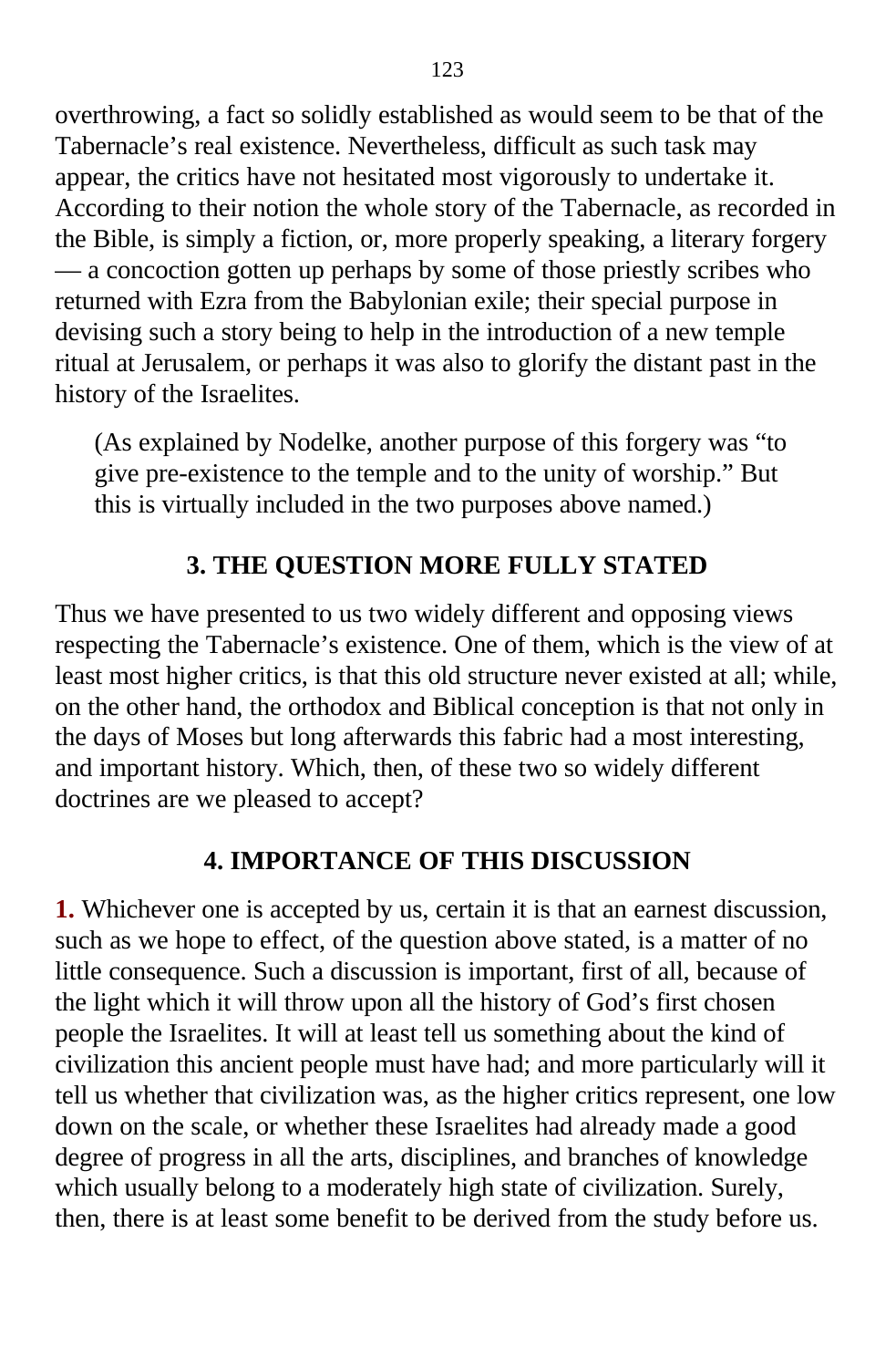**2.** But another advantage which will come from this same study is that it will help us to a solution of a somewhat curious, but yet important, historical problem; viz., whether as a matter of history the Temple preceded the Tabernacle, as the higher critics claim, and, therefore, that the Tabernacle must be regarded as only "a diminutive copy" of the Temple; or vice versa, whether, as is taught by the Bible, the Tabernacle went first, and hence that the Temple was in its construction patterned after the Tabernacle. To be sure, at first sight this does not appear to he a very important question; yet when the historical, literary and other connections involved in it are considered, it does after all become a question of no little significance.

**3.** But the most determinative and therefore the most significant interest we have in a discussion of the question as proposed, is the bearing which it has upon the truth or falsity of the higher criticism. As is known to persons conversant with that peculiar method of Bible study, one of its main contentions is that the whole Levitical or ceremonial law — that is, the law of worship as recorded especially in Exodus, Leviticus and Numbers did not originate, or at all events did not make its appearance, until somewhere near the close of the Babylonian exile, or about the time when Ezra first appears in Jewish history. By thus removing all that part of the Pentateuch down the centuries, from the time of Moses to the time of Ezra, the critics are able not only to deny the Mosaic authorship of this Pentateuchal literature, but also to construct a scheme of their own by which all the separate "documents" into which they are accustomed to divide the Pentateuch can be put together in a kind of whole; each particular document being singled out and designated according to its date, authorship, and other peculiarities, such as the critics suppose belong to it. Moreover, in this way the Pentateuch is all torn to pieces, and instead of its being really a connected, organic whole, such as the orthodox world has always conceived it to be, it is by this peculiar higher-critic method transformed into a mere patch-work, a disjointed affair, having no more divine authority or inspiration connected with it than any other piece of human literature that has come into being through the law of evolution.

Such, however, is exactly what the critics would make of the Pentateuch, and indeed of much else in the Bible, if they could have their way.

But now suppose that after all the old Mosaic Tabernacle did really exist, what effect would that have upon the success of the critical hypothesis? It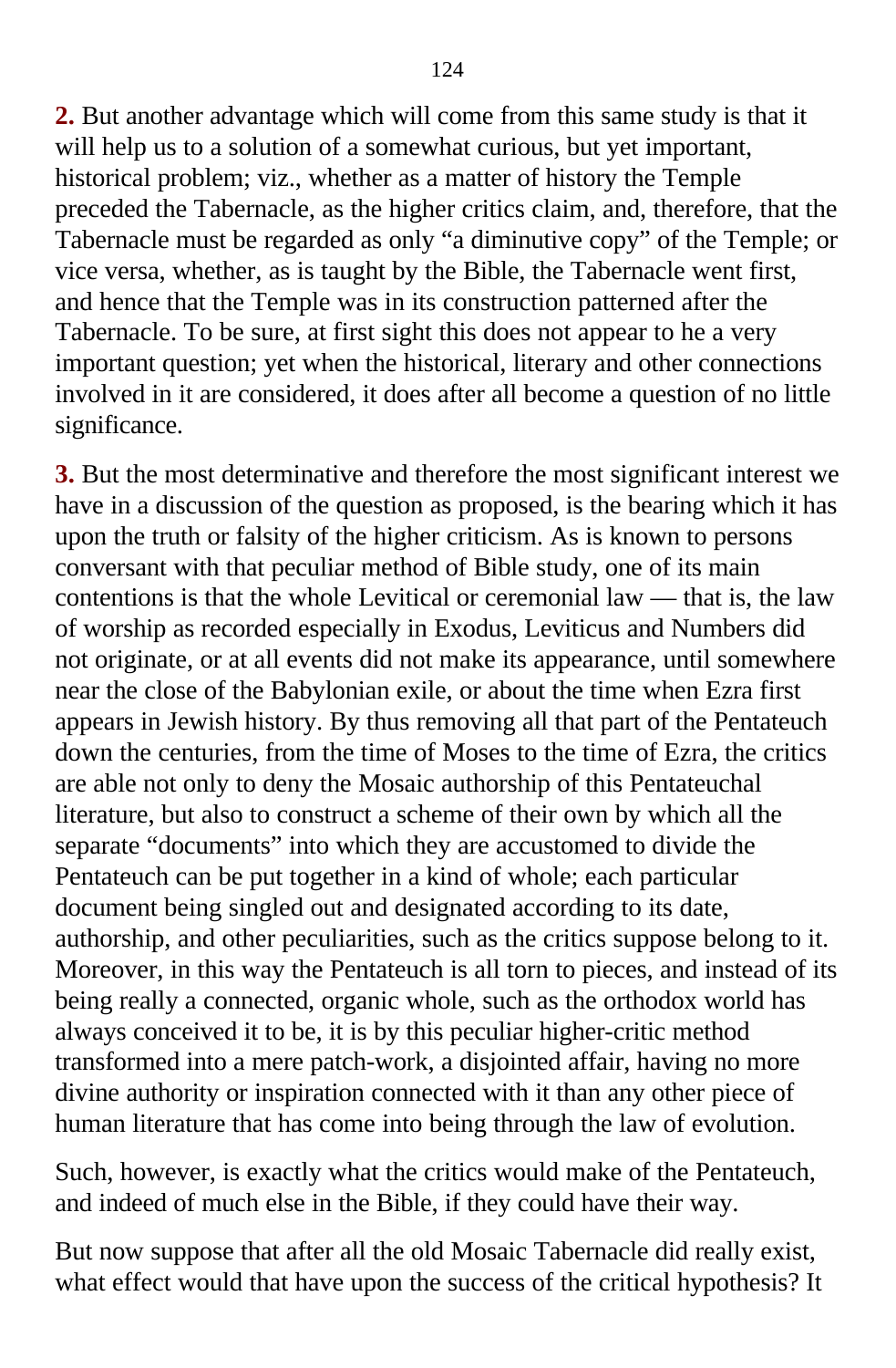would absolutely frustrate all attempts to carry this hypothesis successfully through. Such would necessarily be the result, because, first of all, if that portion of the Pentateuch which contains the ceremonial or Levitical law is transferred down to Ezra's time, the old Tabernacle, for the services of which this law was designed, must necessarily come with it. But then, in the second place, a really existing Tabernacle so far down the centuries, or long after the Temple at Jerusalem had been built and was regarded by the Jews as their great central place of worship, would have been not only an architectural curiosity, but an anachronism such as even the critical imagination could scarcely be accused either of devising or accepting.

The only way, therefore, open for the critics, if they are still to hold fast their theory, is for them to do precisely what they have undertaken; namely, to blot out or destroy the Tabernacle as a real existence, and then to reconstruct the entire story of it, as given in the Bible, in the form of a fiction. This they have really attempted.

But by so doing the critics must, after all, confess that the foundation upon which they build is very insecure, because it is simply an assumption. If, therefore, in opposition to such assumption, this article shall be able to demonstrate that the old Mosaic Tabernacle actually existed, then the underpinning of the critical hypothesis is at once removed, and the entire edifice with all of its many stories must collapse. And if all this is true, then it is not too much to say, as is affirmed in the sub-title of this article, that the whole truth or falsity of the critical scheme depends upon what may be proven true respecting the Tabernacle's non-existence or existence.

And thus, moreover, is made to appear the exceeding importance of the discussion we have undertaken.

# **5. QUOTATIONS FROM THE HIGHER CRITICS**

But what do the higher critics themselves say with regard to this matter of the Tabernacle's real existence? To quote from only a few of them, Wellhausen, e.g., who is the great coryphaeus of the higher-critic doctrine, writes as follows:

"The Temple, which in reality was not built until Solomon's time, is by this document [the so-called Priestly Code] regarded as so indispensable, even for the troubled days of the wilderness before the settlement, that it is made portable, and in the form of a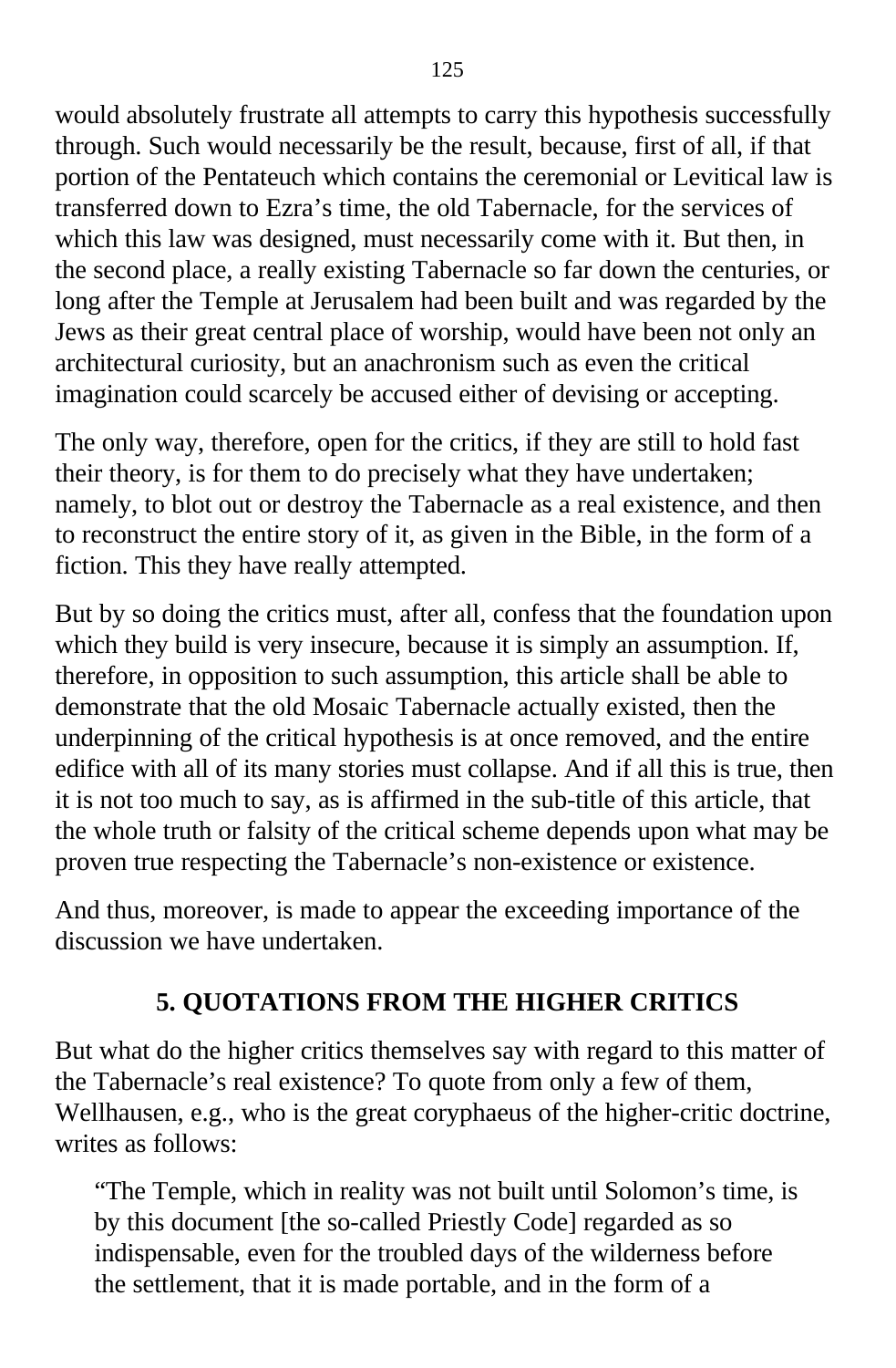tabernacle set up in the very beginning of things. For the truth is that the Tabernacle is a copy, not the prototype, of the temple at Jerusalem" (Proleg., Eng. trans., p. 37).

So also Graf, who preceded Wellhausen in higher-critic work, affirms that the Tabernacle is only "a diminutive copy of the Temple," and that "all that is said about this structure in the middle books of the Pentateuch is merely post-exilic accretion." Once more, to hear from a more recent authority, Dr. A. R. S. Kennedy, in Hastings' Dictionary of the Bible, has these words: "The attitude of modern Old Testament scholarship to the priestly legislation as now formulated in the Pentateuch, and in particular to those sections of it which deal with the sanctuary and its worship, is opposed to the historicity of P's [that is, the old Mosaic] Tabernacle." The same or a similar representation is given by Benzinger in the Encyclopaedia Biblica; and in fact this is, and must necessarily be, the attitude of all consistent higher critics toward the matter under consideration. For it would never do for the adherents of the critic theory to admit that away back in the old Mosaic times the Tabernacle, with all its elaborate ritual, and with the lofty moral and spiritual ideas embodied in it, could have existed; because that would be equivalent to admitting the falsity of their own doctrine. Accordingly with one voice the critics all, or nearly all, stoutly proclaim that no historicity whatever must be allowed to Moses' Tabernacle.

# **6. CERTAIN GREAT PRESUMPTIONS**

To come then to the actual discussion of our subject, it might be said, in the first place, that there are certain great presumptions which lie in the way of our accepting the higher-critic theory as true.

**1.** One of these presumptions is, that this whole critic hypothesis goes on the assumption that what the Bible tells us regarding the real existence of the Tabernacle is not true, or, in other words, that in a large part of its teachings the Bible speaks falsely. Can we believe that? Most assuredly not, so long as we have any real appreciation of the lofty system of moral truth which is taught in this wonderful book — a book which, more than any other ever produced, has taught the entire world common honesty, whether in literary work or other acts. Therefore we Say, regarding this whole matter of the Bible's Speaking falsely, Judaeus Apella credat, non ego! Let the higher critics believe that if they will, but surely not we!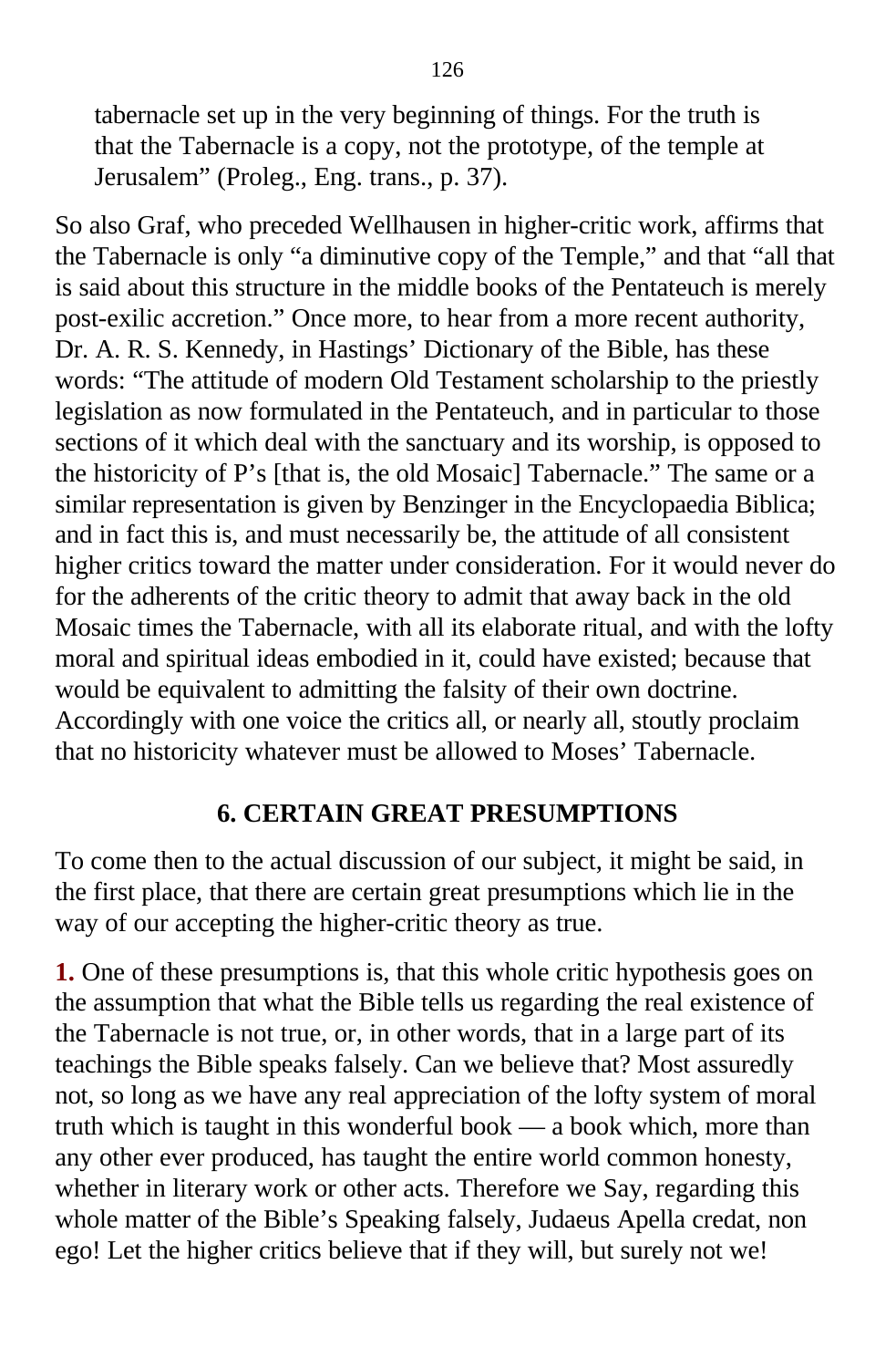Robert Burns has a poem, in which he says of lying in general:

*"Some books are lies frae end to end, And some great lies were never penned; E'en ministers, they hae been kenned, In holy rapture, A rousing whid at times to vend, An' nail it wi' Scripture."*

Surely, the higher critics would not undertake to reduce our Christian Scriptures to the level of a book that has in it no truth from beginning to end; and yet it must be confessed that one serious tendency of their theory is greatly to lessen the general credibility of this sacred volume.

**2.** But another presumption lying against the truthfulness of this higher criticism is, that it makes all the civilized ages from Ezra down to the present time to be so utterly lacking both in historic knowledge and literary sagacity, that, excepting a few higher critics, no one ever supposed the whole world was being deceived by this untrue story of the Tabernacle's real existence; when, if the facts were told, all these numerous ages have not only been themselves deceived, but have been also instrumental, one after another, in propagating that same old falsehood down the centuries! Again we say: Judaeus Apella credat, non ego! The higher-critic pretensions to having a greater wisdom and knowledge than is possessed by all the rest of the world, are very well known; but this illustration of that peculiarity seems to us rather to cap the climax.

**3.** And here, if we choose to go farther, it might be shown that, if this peculiar doctrine is true, then the Savior and all of his Apostles were mistaken. For certainly Christ (see  $\frac{4028}{2}$ Matthew 12:3,4) and perhaps all the Apostles without exception, did believe in the Tabernacle as a real existence; and one of the Apostles, or at least an apostolic writer, went so far, in the Book of Hebrews, as to compose what may be termed an extensive and inspired commentary on that sacred structure — on its apartments, furniture, priesthood and services; bringing out particularly, from a Christian point of view, the rich typical significance of all those matters. Now that all these inspired men and the Savior Himself should either have been themselves deceived or should try to deceive others with regard to an important matter of Old Testament history is surely incredible.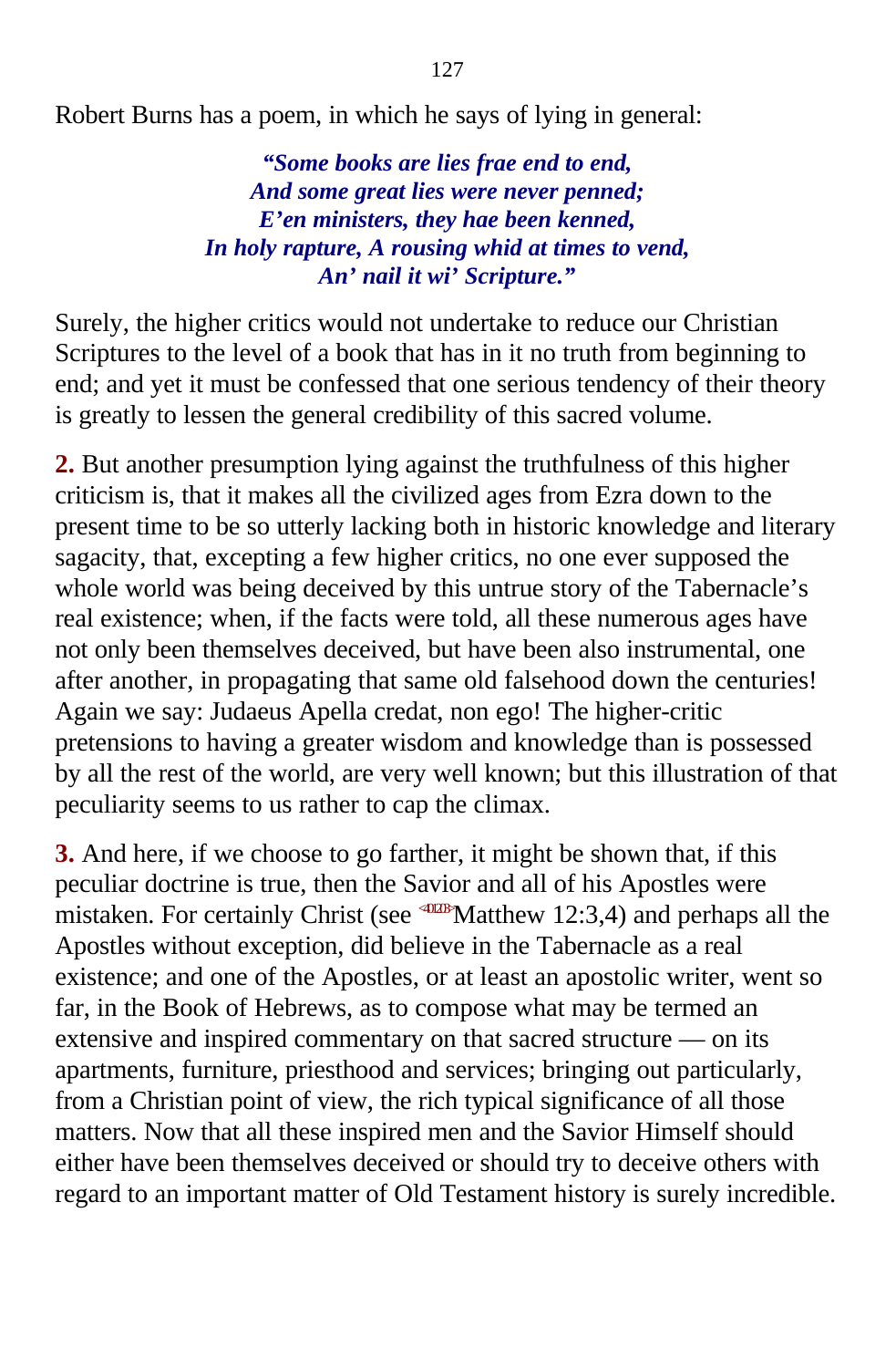### **7. EXTERNAL EVIDENCE**

**1.** Just here, however, we desire to introduce some considerations of a different nature. There exists, even outside of the Bible, a small amount of evidence in support of the Tabernacle's existence, and although we have already alluded to a part of this testimony, under the head of favoring presumptions, yet it will bear repetition or rather a fuller consideration. Now, as we conceive of this evidence, it consists, in the first place, of various notices or even of full descriptions of the Tabernacle as a real existence, which are found in very ancient writings, some of these writings being quite different from our Christian Scriptures. To be sure, a large part of this literature is copied in one way and another from the Bible, and none of it dates anything like so far back in time as do at least the earlier books of the Old Testament; and yet, as we shall see, some of it is very old, sufficiently so to give it a kind of confirmatory force in support of what the Bible has to say concerning the matter in hand.

The first testimony, then, of this sort to which we allude, is a full description of the Tabernacle in all its parts, services, priesthood and history, very nearly the same as that which is given in our modern Bibles, which can be found in the earliest translation ever made of the Old Testament — that is, the Septuagint. This translation appeared some two or three centuries before the time of Christ, and therefore it ought to be pretty good evidence of at least what its con- temporaries, or those far-off times, held to be true with regard to the matter under consideration. Then another testimony of like character comes from the Greek Apocrypha to the Old Testament, a work which appeared, or at least most of it, before the time of Christ; in which production there are found various allusions to the Tabernacle, and all of them to it as a real existence; as, e.g., in Judges 9:8; Wis. of Sol. 9:8; Ecclesiastes 24:10,15; and 2 Mac. 2:5. Moreover, in his Antiquities, Josephus, who wrote toward the end of the first century, gives another full description of that old structure in its every part, including also something of its history. (See Antiq., Bk. III., Chs. VI. to XII.; also Bk. V., Ch. I., Sec. 19; Ch. II., Sec. 9; Ch. X., Sec. 2;. Bk. VIII., Ch. IV., Sec. 1.) And finally, in that vast collection of ancient Jewish traditions, comments, laws, speculations, etc., which goes under the name of the Talmud, there are not infrequent references made to this same old structure; and one of the treatises (part of the Bereitha) in that collection is devoted exclusively to a consideration of this building.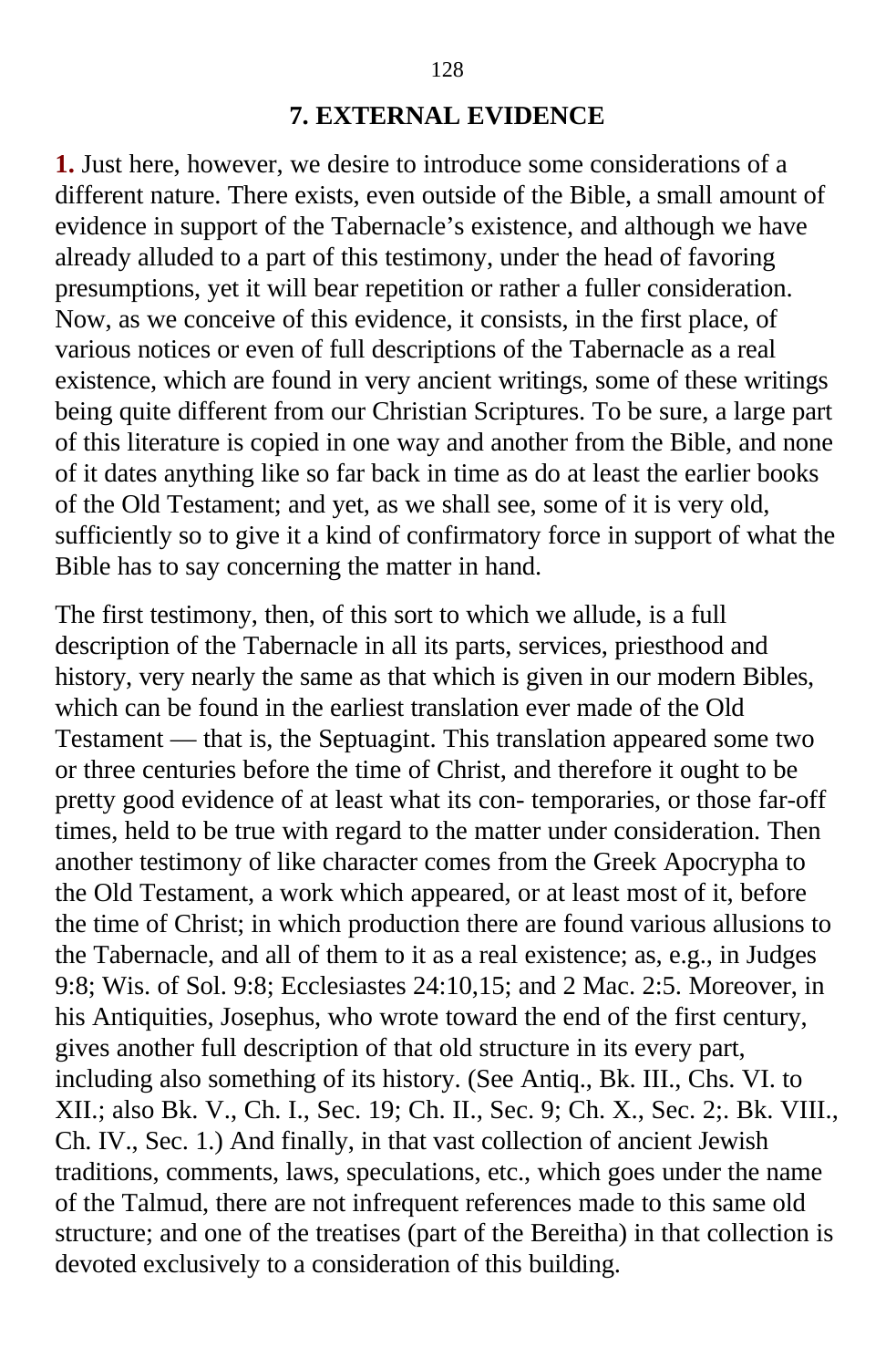The Bereitha (or Baraitha) is an apocryphal part of the Talmud; but it is very old, and embodies about the same quality of tradition in general as does the compilation made by Jehudah ha-Nasi, which is usually considered the genuine Mishna, or basis of the Talmud.

With so much literature, therefore, of one kind and another, all telling us something about the Tabernacle, and all or at least most of it going back for its origin to very near the time when at least the last part of the Old Testament was written, we have in these various sources, considered as a whole, if not an independent or direct testimony to the Tabernacle's existence, certainly something that points clearly in that direction. Or, in other words, inasmuch as these old writings, containing the various notices and descriptions which we have mentioned, existed away back so near to Old Testament times, these must have been acquainted with the best traditions of their day regarding what is taught in that part of our Bible; and, therefore, they must have known more about the truth of things as connected with the Tabernacle and its real existence than any authorities existing in these late times of ours possibly could. Or, at all events, they knew more about those matters than any of the mere guess- work speculations of modern higher critics possibly can, or are in a condition to know.

The value of this evidence is of course only that which belongs to tradition; still it should be remembered that this tradition is a written one, dating away back to near the times of the Old Testament. Moreover, it could be shown that this same kind of written tradition reaches back through the later books of the Old Testament, at least in a negative way, even to the time of Ezra; who surely ought to know whether, as the critics say, the story of the Tabernacle as a fact of history was invented in his own day and generation. But inasmuch as Ezra does not tell us anything about that matter, it stands to reason, that as has since been reported by this long line of tradition, most of it being of a positive nature, no such invention ever took place, but that this story is simply a narrative of actual fact. At all events, as said in the text, it is far more likely that this old and long-continued tradition is correct in what it asserts, than is any of the denials of the higher critics.

**2.** But there is another kind of evidence, of this external nature, which is more direct and independent, and therefore more significant with regard to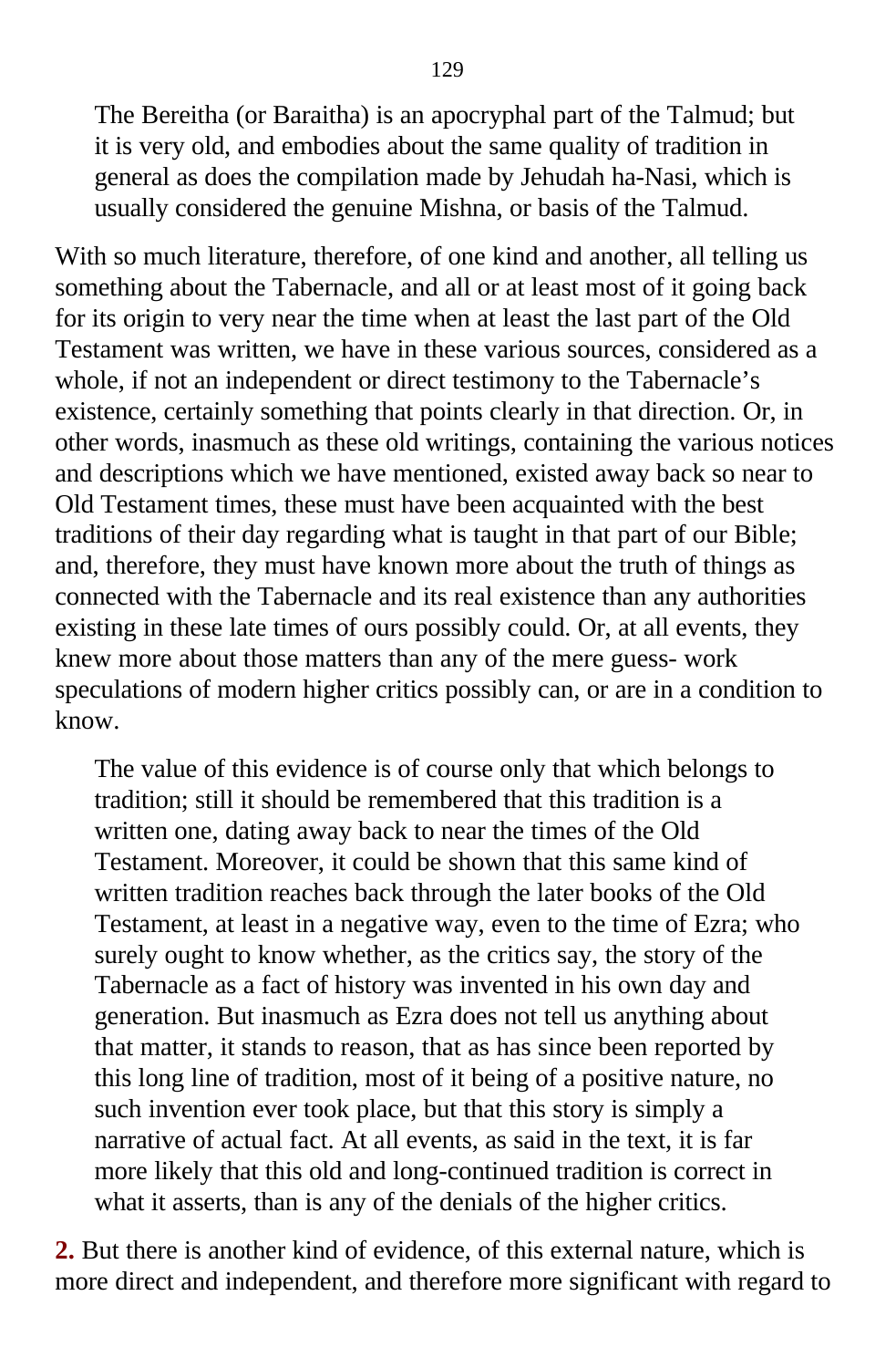the Tabernacle's existence. That evidence is what may be called the archaeological contribution to our argument. Part of it will be given later; but here we will simply call attention, first, to the fact that in all the region of Matthew Sinai there are to be seen at least some evidences of the possible presence there, even as is recorded in the Bible, of the Israelites, at the time when they built the Tabernacle. Moreover, there have recently been made some discoveries in the Holy Land connected with the different places where the Bible locates the Tabernacle during the long period of its history in that country, which, to say the least, are not contradictory, but rather confirmatory of Biblical statements. One such discovery, as we will call it, is connected with a fuller exploration recently made of that old site where for some 365 years, according to Jewish tradition, the old Mosaic Tabernacle stood, and where it underwent the most interesting of its experiences in the Holy Land. That site was, as is well known, the little city of Shiloh, located near the main thoroughfare leading up from Bethel to Shechem. In the year 1873 the English Palestine Exploration Fund. through some of its agents, made a thorough examination of this old site, and among other of its very interesting ruins was found a place which Colonel Charles Wilson thinks is the very spot where, once and for so long a time, the Tabernacle stood. That particular place is at the north of a rather low "tell," or mound, upon which the ruins are located; and, to copy from Colonel Wilson's description, this tell "slopes down to a broad shoulder, across which a sort of local court, 77 feet wide and 412 feet long, has been cut out. The rock is in places scarped to a height of five feet, and along the sides are several excavations and a few small cisterns." This is the locality where, as Colonel Wilson thinks, the Mosaic Tabernacle once really stood; and as confirmatory of his conclusion he farther says that this spot is the only one connected with the ruins which is large enough to receive a building of the dimensions of the Tabernacle. Therefore his judgment is that it is "not improbable" that this place was originally "prepared" as a site for that structure.

Now whether the general judgment of men either at present or in the future will coincide with Colonel Wilson as to the matter in hand we do not know; but we will simply repeat Colonel Wilson's words, and say that it is not improbable that this site, as indicated, is a real discovery as to the place where the old Tabernacle once stood. We need not dwell longer here on the matter, but will only observe that if the very ruins of the old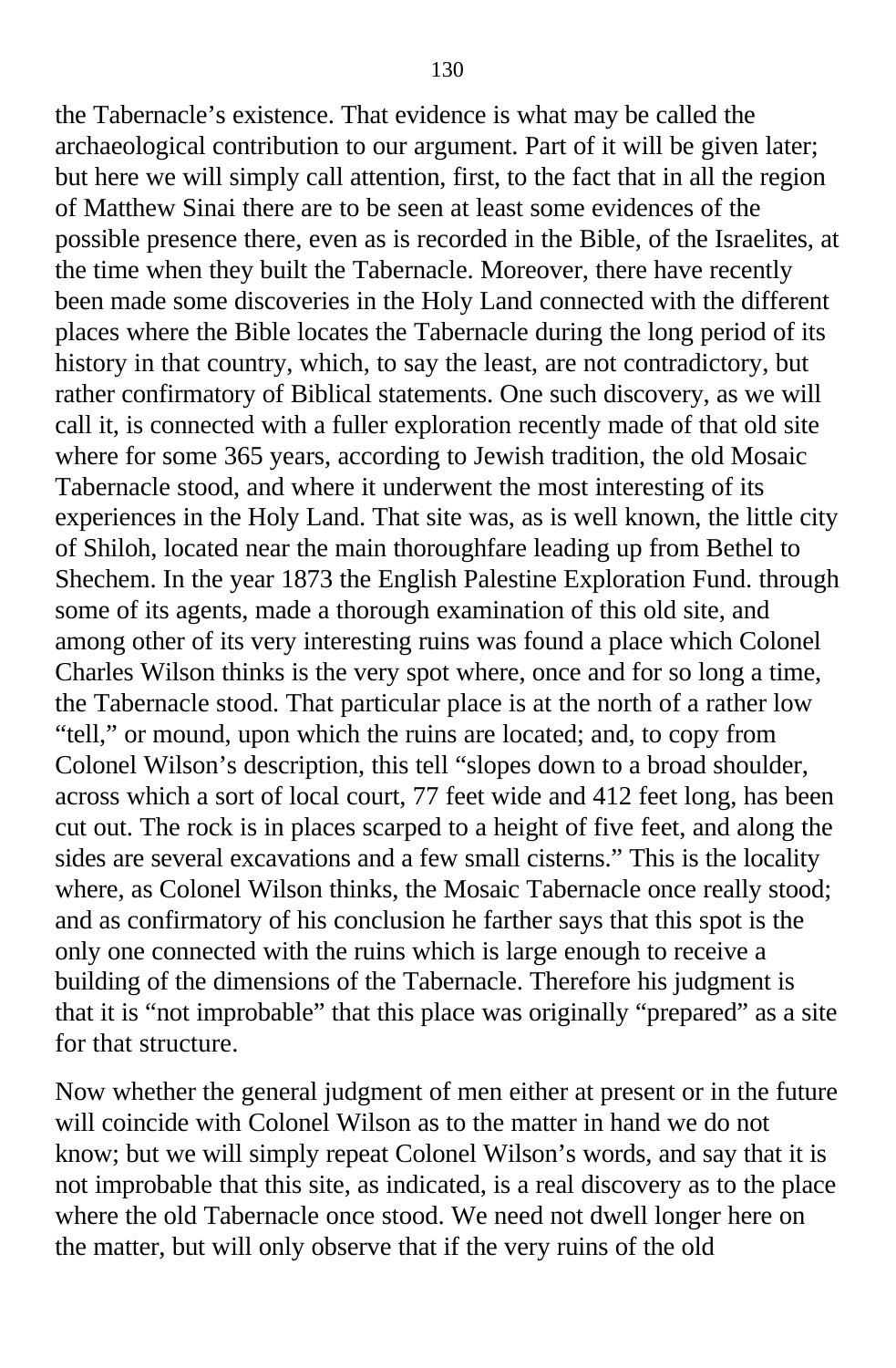Tabernacle, so far as its site is concerned, can still be seen, that surely ought to be pretty good evidence that this building once existed.

#### **8. POSITIVE BIBLICAL EVIDENCES**

But to come now to the more positive and conclusive evidences regarding the matter under consideration, we may observe that these consist particularly of various historical notices scattered throughout the Old Testament; and so numerous and clear in their testimony are these notices that they would seem to prove, beyond all possibility of doubt, that the old Mosaic Tabernacle really existed. (According to Bishop Hervey, in his Lectures on Chronicles (p. 171), mention is made of the Tabernacle some eighteen times in the historical books following the Pentateuch — that is, in Joshua, Judges, 1 and 2 Samuel, 1 and 2 Kings, and 1 and 2 Chronicles; and in the Pentateuch itself, which the higher critics have by no means proven to be unhistorical, that structure is mentioned over eighty times) However, the critics claim here that it is only the earlier historical books of the Old Testament that can be legitimately used for proving a matter so far in the past as was this structure.

#### *1. TESTIMONY OF FIRST KINGS*

Complying, then with that requirement, at least in part, we begin our investigation with the First Book of Kings. This is a piece of literature against the antiquity and general credibility of which the critics can raise no valid objection; hence it should be considered particularly good evidence. Moreover, it might be said of this book, that having probably been constructed out of early court-records as they were kept by the different kings of Judah and Israel, those original documents, or at least some of them, take us away back to the very times of Solomon and David, or to the period when, as we shall soon see, the Mosaic Tabernacle was still standing at Gibeon. This was also, it may be observed, the general period during which the Tabernacle, having been taken down, was removed from Gibeon and stored away in Solomon's temple at Jerusalem; and it is to the account of this transference that our attention is now, first of all, directed. In 1 Kings, Chap. 8, v. 4, we read: "And they brought up the ark of Jehovah, and the tent of meeting, and all the holy vessels that were in the tent; even these did the priests and Levites bring up." A mere cursory reading of these words gives one the impression that the "tent of meeting," which was brought up from somewhere by the priests and Levites, was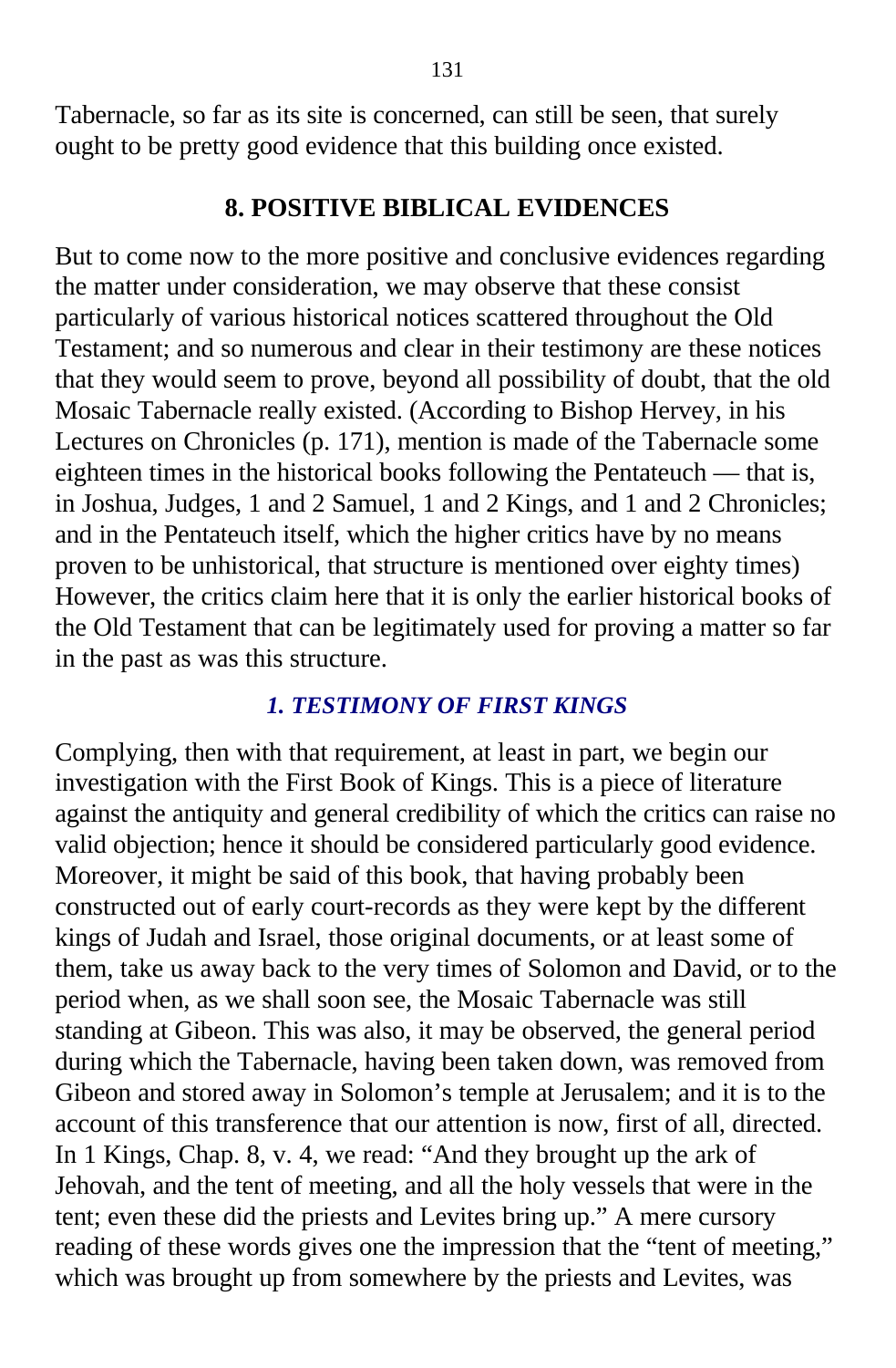nothing else than the old Mosaic Tabernacle; and as to the place from which it was brought, that is not told us in the Scriptures; but a comparison of texts (see  $\frac{4000}{2}$  Chronicles 1:3; 1 Kings, 3:1,4) would seem to indicate that the Tabernacle was first transported from Gibeon to Matthew Zion, where the ark of the covenant was at this time, and then afterwards it was, with other sacred matters, carried up to Matthew Moriah, where it was put away in the temple.

All this seems to be sufficiently clear; only now the question arises whether, after all, this was really the old Mosaic structure or some other tent, as, e.g., the one built by David in Jerusalem, and which seems, at this time, to have been still in existence. (See  $\frac{4067}{2}$  Samuel 6:17 and 7:2;  $\frac{4380}{1}$ ] Chronicles 15:1 and 16:1. Cf.  $\triangleleft$  Kings 1:29) Most of the critics, including even Wellhausen, are agreed that the words, "tent of meeting" (ohel moed), as used in this and various other texts of Scripture, do really signify the old Mosaic structure; and one reason for their so holding is that those words form a kind of technical expression by which that old structure was commonly, or at least often, denoted in the Bible. (The words ohel moed seem to have been used first to designate the smaller tent which Moses used as a place of communion between Jehovah and his people; hence it was called the "tent of meeting." But afterwards, when the regular tabernacle became such a place, the words were applied also to that structure)

Only one other term is used as frequently as this is to indicate that structure; this other term being, in Hebrew, mishkan, which is usually translated, in our English versions, "tabernacle," and means "dwellingplace." Now if this rendering of those words is correct, we would seem to have already reached the goal of our endeavor. That is to say, we have actually found the Tabernacle in existence. It existed, as an undeniable reality in the times of David and Solomon, or at least in those of Solomon; and a positive proof of that matter are these words we have just quoted from  $4080+1$  Kings 8:4.

But the higher critics, or especially Wellhausen, are not so easily to be caught with an admission as to an interpretation of words; for even though Wellhausen does concede that the words "tent of meeting" signify as we have stated; nevertheless he undertakes to get rid of their real force by asserting that in this passage they are an interpolation, or that they do not belong to the original Hebrew text. However, neither he nor any other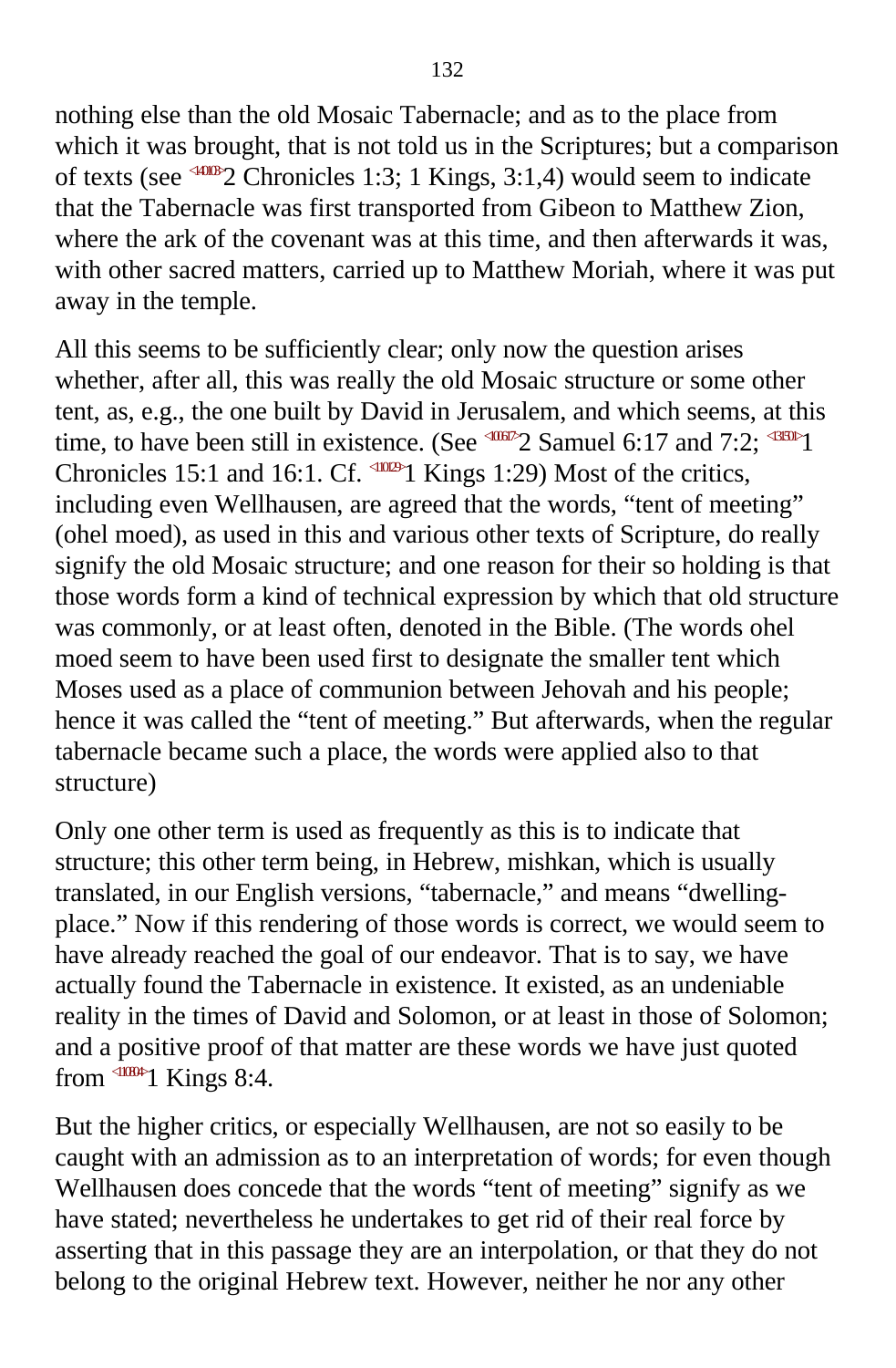higher critic has ever yet been able to give any textual authority for such an assertion; they only try to argue the matter from internal evidence. But internal evidence alone, and especially such slim evidence of that kind as the critics have been able to adduce in this connection, is insufficient to establish the end desired. Besides, those words, "tent of meeting," are certainly found in our present Hebrew text, as also in the Septuagint version; both of which items being so, it is not at all likely that Wellhausen's ipse dixit will have the effect of changing them. Such being the case, we may conclude that the structure which was carried by the priests and Levites up to Matthew Moriah and stored away in the temple, was really the old Mosaic Tabernacle.

We quote only one other passage from this First Book of Kings. It is a part of the account of Solomon's going to Gibeon, and of his offering sacrifice there. The words are found in v. 4, Chap. 3, and read as follows: "And the king went to Gibeon, to sacrifice there; for that was the great high place." Then in the second verse of this same chapter the king's conduct in thus going to Gibeon is farther explained by the statement that the people sacrificed in the high places, because "there was no house built for the name of Jehovah until those days." The "days" here indicated are, as is explained by the preceding verse, those in which "Solomon made an end of building his own house and the house of Jehovah;" and the entire passage then would signify that at least one reason why Solomon offered sacrifice in Gibeon was because this was the customary way among the people. They offered sacrifices in the high places before the temple at Jerusalem was built, but not ordinarily, or legitimately, afterwards. Then there is another reason indicated why Solomon went particularly to Gibeon because this was the "great high place." Why it was so called, must have been because of some special fact or circumstance connected with it; and among the explanations given none appears so natural or to accord so well with other teachings of Scripture as the suggestion that this distinction was applied to Gibeon because the old Mosaic Tabernacle, with the brazen altar, was still there. That would certainly be a sufficient reason for accrediting peculiar eminence to this one of all the many high places which at that time seem to have existed in the Holy Land. Accordingly, Solomon went over to Gibeon, and offered sacrifice there; and then we read that, in the night following this devotional act, the king had a dream in which Jehovah appeared unto him and made to him very extraordinary promises. Now this epiphany of Jehovah at Gibeon is really another reason for one's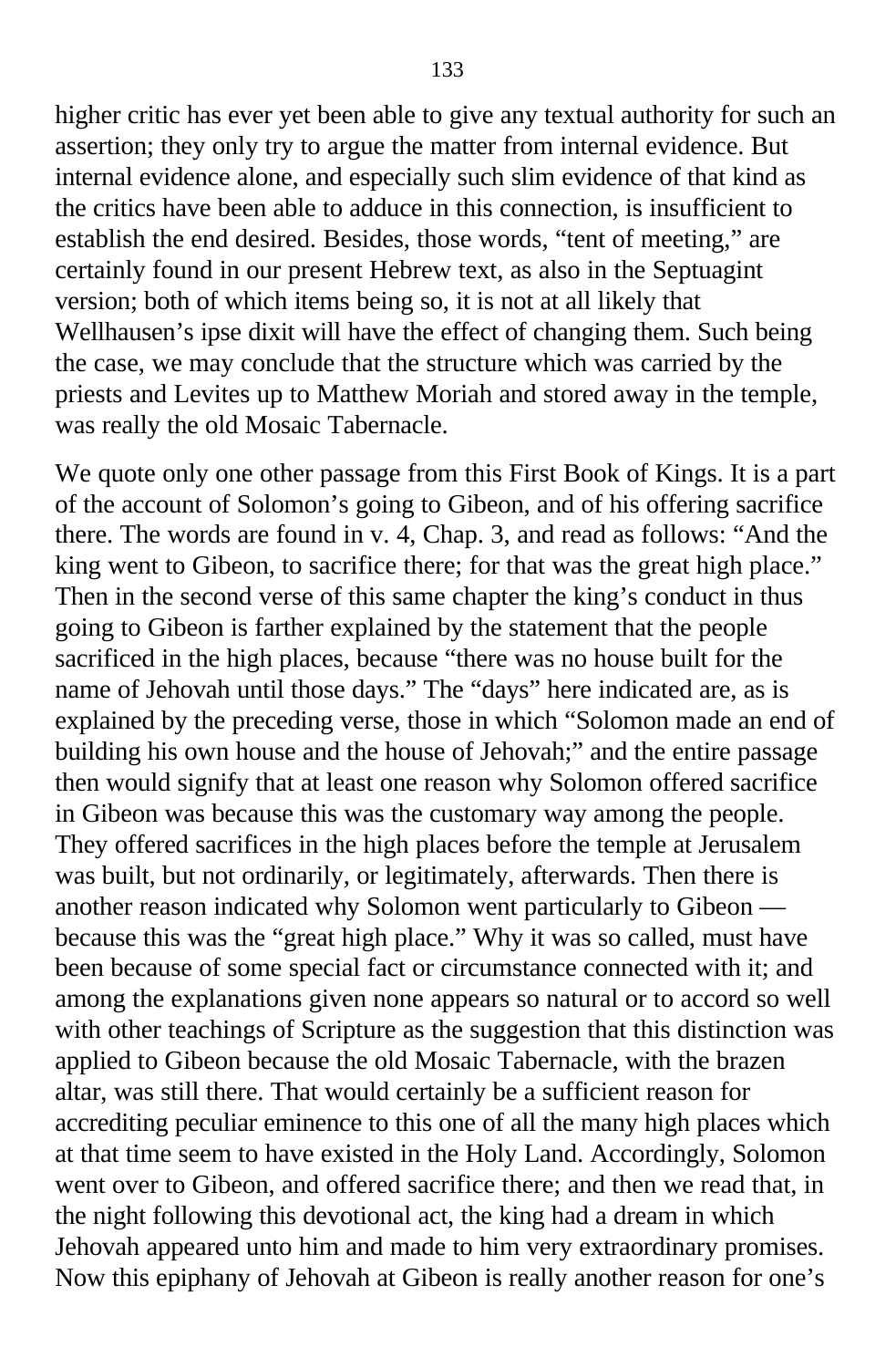believing that the Tabernacle was located at this place. For it is not to be supposed that any Jewish author, writing after the temple was built (when this account of Solomon's dream was written), would allow it to be said that the great and idolatry-hating God of the Israelites had made a gracious and extraordinary revelation of himself at any of the common high places in the Holy Land, half-heathenish and largely devoted to the service of idols, as these places generally were.

But if it must be admitted that the Tabernacle was really located at Gibeon, then all becomes clear, both why Solomon went there to offer sacrifice, and why Jehovah made at this place a gracious revelation of himself; also why this, of all the high places in the Holy Land, was called emphatically "great." Then, moreover, it might be said that we have surely demonstrated the existence of the Tabernacle, not only as taught by this passage from First Kings, but also by the other one which we have noticed.

### *2. TESTIMONY OF CHRONICLES*

But now turning over to the two books of Chronicles, we find here quite a number of passages which teach in the clearest and most positive manner that the Tabernacle existed at Gibeon not only in the time of Solomon, but also before. These two books of Chronicles, it should be remembered, are really a kind of commentary, or an extension made, upon Samuel and Kings. Such is the opinion of many competent scholars; and one reason for their so holding, is that very evidently the books of Samuel and Kings were among the principal sources from which the author of Chronicles drew his information; although it must be acknowledged also that he used still other sources besides those named. Writing then at a somewhat distant date, say one or two hundred years from the time of the final composition, or redaction, of Kings and Samuel,\* and doubtless having at his command a considerable amount of tradition, besides his written sources, the Chronicler must have been in very good condition to write what may be considered a kind of interpretive commentary upon not only the books of Samuel, but also upon the First Book of Kings, two passages from which we have just noticed. If that was so, and the two books of Chronicles are to be understood then as giving us some additional information as to what is found in Kings, then the historical notices in First Kings which we have examined become as it were illuminated and made stronger and more positive in their nature than when considered alone. For instance, in First Kings we were told that Solomon went to Gibeon and offered sacrifice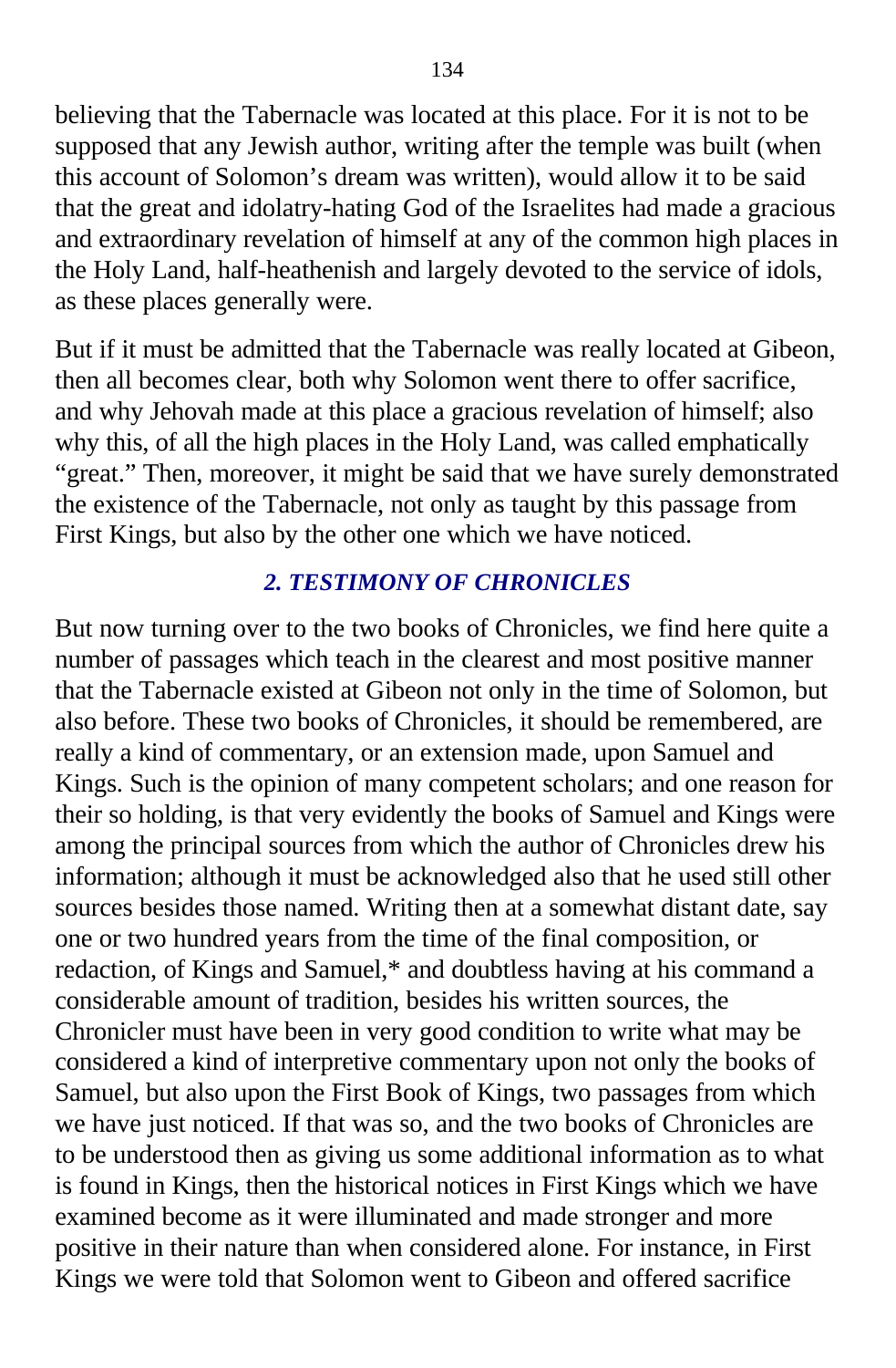there, because "that was the great high place:" but now in  $\frac{4300}{5}$  Chronicles 1:3 we have it all explained, both how Gibeon came to be so called, and what was Solomon's special reason for going there to offer sacrifice. It was, as is taught very plainly here in Chronicles, because "the tent of meeting of God which Moses the servant of Jehovah had made in the wilderness" was at that time in Gibeon. Thus the rather uncertain mention of matters at Gibeon which is given in First Kings is made clear and positive by what is said in Chronicles. So also in  $\frac{4829}{1}$  Chronicles 21:29, which is a part of the account given of David's offering sacrifice on the threshing-floor of Ornan, we have again stronger language used than is found in Kings, telling us of the existence of the old Mosaic Tabernacle. For in explaining David's conduct the Chronicler says as follows: "For the tabernacle of Jehovah which Moses made in the wilderness and the altar of burnt offering were at that time in the high place at Gibeon." Whatever of uncertainty, therefore, or lack of positive indication, may exist as connected with the passages we have quoted from Kings, there is no such uncertainty or lack of positiveness here in Chronicles. On the contrary, these two books, which give us quite an amount of information respecting the Tabernacle, are always, or at least generally, very clear and positive; and on this account, it might be added, the statements made in Chronicles have sometimes been taken as a kind of guide to the study of the Tabernacle history in general

It is claimed by the critics that all the historical books of the Old Testament underwent a revision during the exile; and according to the best authorities, Chronicles was composed shortly after the Persian rule, or about 330 B.C. Selecting, then, about the middle of the exilic period (586 to 444 B.C.) as the date for the final revision of Kings and Samuel, this would make the composition of Chronicles fall near 200 years after that revision. But of course Samuel and Kings were originally composed, or compiled, at a much earlier date; the former appearing probably about 900, and the latter about 600 B.C..

But here again the critics make their appearance, and are "all up in arms" against any use to be made of these two books of Chronicles for determining a matter of ancient history. Of all the untrustworthy historical literature to be found in the Old Testament there is nothing quite so bad, so the critics tell us, as is in general Chronicles; and Wellhausen goes so far as to say that one special purpose served by these two books is that they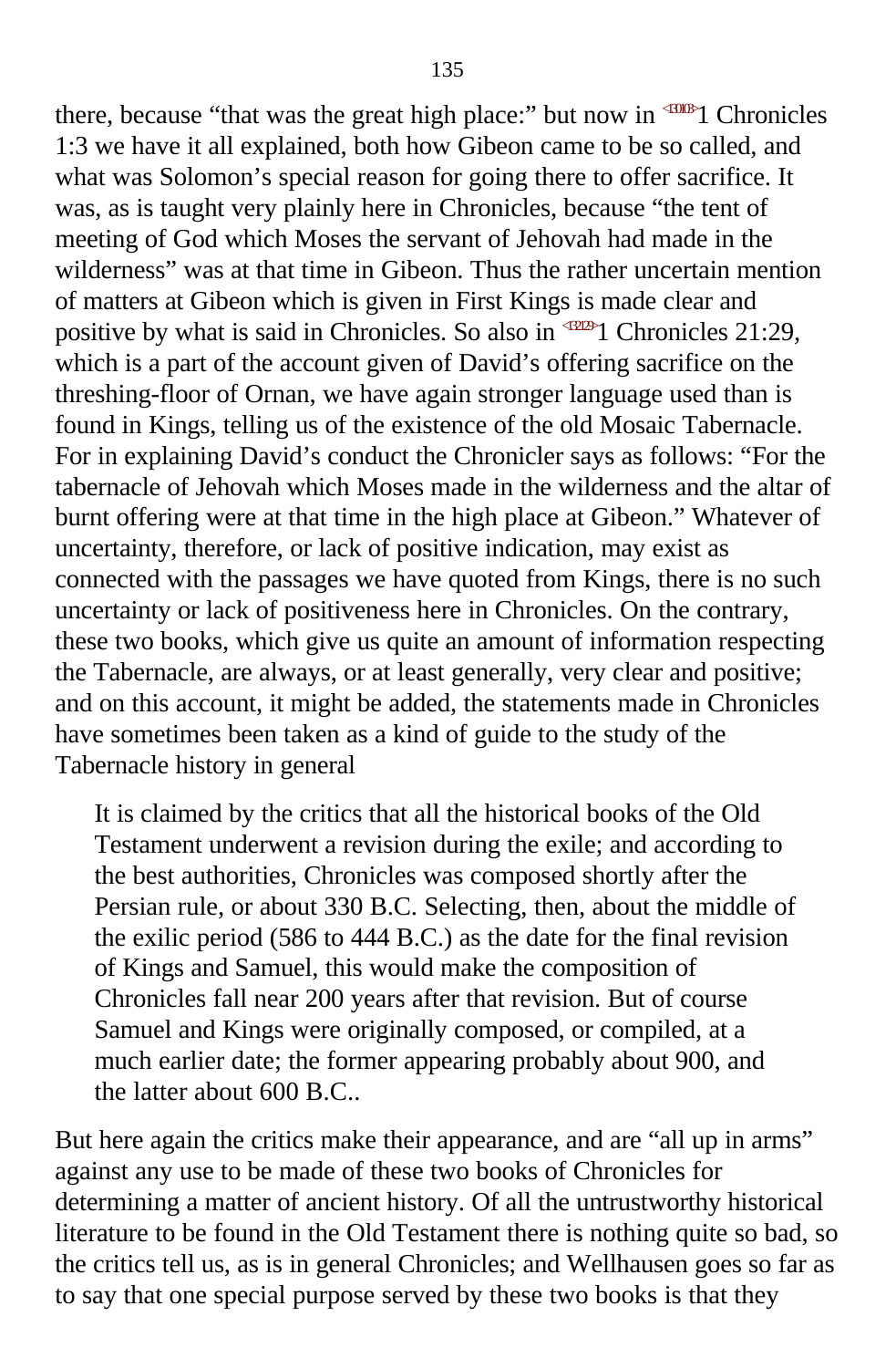show how an author may use his original sources with such freedom as to make them say about what he pleases, or anything according to his own ideas. (See Prolegomena, English translation, p. 49). So also Graf, DeWette, and others, have very energetically attacked the credibility of these two books. But over against all that is said by the critics as to the Chronicler's lack of veracity and his violent dealing with his sources, we will simply, or first, put the testimony of one of the higher critics themselves. It is what Dillman, who in point of learning and reliability is acknowledged to be among the very foremost of all the critics, says with regard to this very matter in hand: "It is now recognized," affirms that eminent critic, "that the Chronicler has worked according to sources, and there can be no talk, with regard to him, of fabrications or misrepresentations of the history." So also Dr. Orr observes that there is no reason for doubting "the perfect good faith" of the author of Chronicles; and Prof. James Robertson, of Glasgow University, farther adds that all such matters as the critics have urged against the Chronicler's veracity or misuse and even invention of sources, are "superficial and unjust;" and that "there is no reason to doubt the honesty of the author in the use of such materials as he has command of, nor is there any to question the existence of the writings to which he refers."

We take it, therefore, that these two books of Chronicles embody not only the best historical knowledge, but also the best traditions still in existence at their date; and such being the case, it is clearly incontrovertible that, as is so unmistakably taught in these books, the old Mosaic Tabernacle must have existed. And so long as the critics are unable to impeach the testimony of these books, which would seem to be impossible, that testimony must stand.

It is claimed by the critics, and especially by Wellhausen, that during the exile the Jewish notions respecting the past of their national and tribal history underwent a radical change, so much so that nearly all the religious features of that history were conceived of as having been very different from what they really were. Or in other words, the Jewish writers of the exilic period were, so the critics tell us, accustomed to project religious and priestly matters belonging to their history in a much later period away back to the earliest times. Consequently the general ideas of the temple and of the temple service were thus projected back even to the days of Moses; and in this way, it is explained, the notion of a Mosaic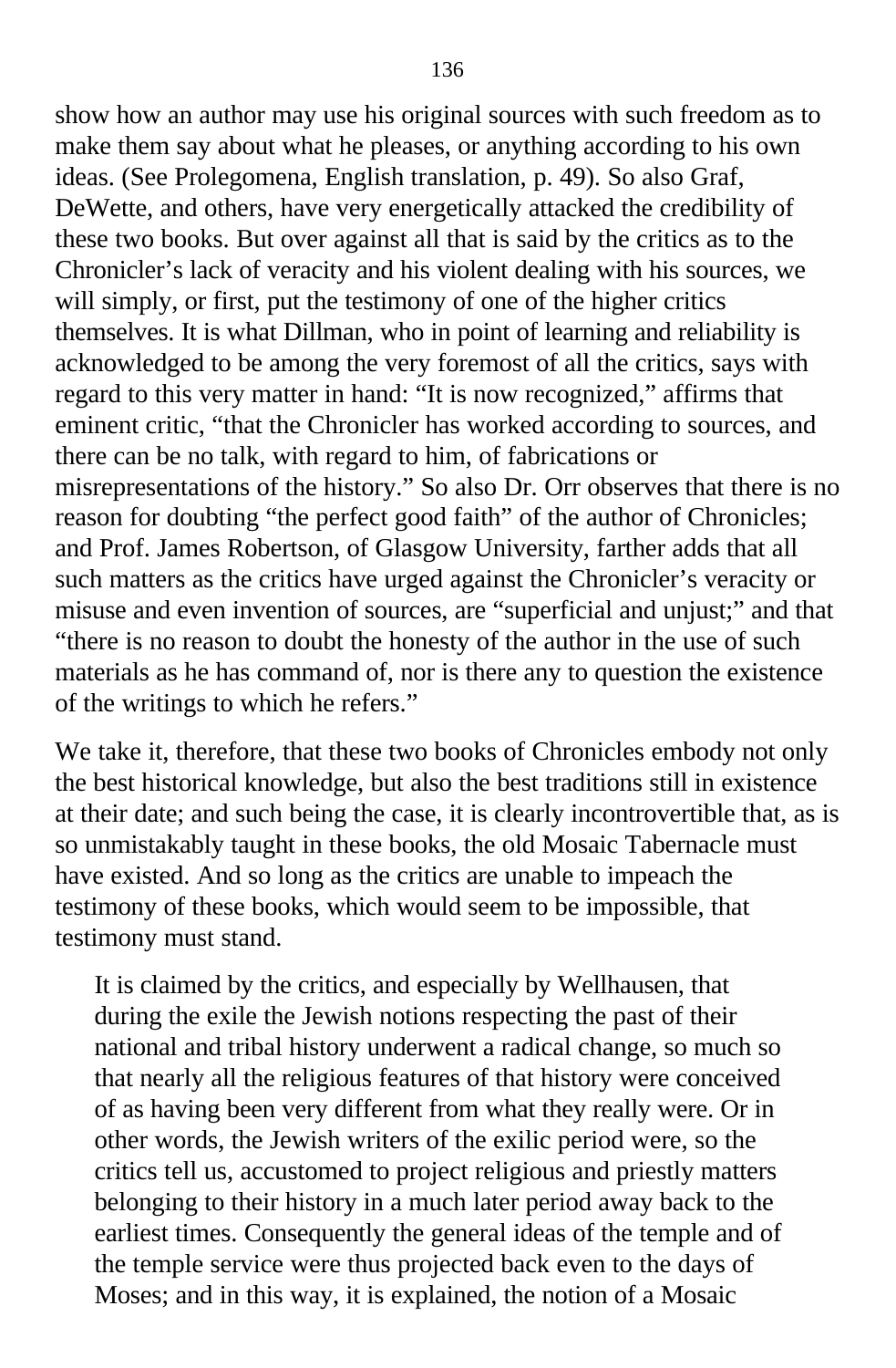Tabernacle with an elaborate ritualistic service came into being. But really there is no evidence in all the Old Testament writings, or at all events no evidence that the Jews knew anything about, that such a change ever took place. Hence the critics are decidedly wrong when they represent that the author of Chronicles was only influenced by the spirit of his age when he undertook to misrepresent, as it is claimed he did, numerous matters connected with the past history of this people. The truth is that the Chronicler was either a base falsifier, or what he tells us in his history must be received as genuine facts.

### **3. TESTIMONY OF SAMUEL**

Now, however, let us give attention to the books of Samuel. Here is certainly another piece of literature against the general credibility of which the critics can have but little to say. And what do these books tell us respecting the Tabernacle's history? Very much, indeed; far more than we shall have space here fully to examine. In the first place, these books tell us that during at least part of the times which they in general describe, the Mosaic Tabernacle was located at Shiloh, up in the Ephraimite district. Then next we learn that at least one of the great festivals connected with the Tabernacle services — the "yearly sacrifice" it is called — was still being observed. Also we learn that this is the place where Samuel's parents, Elkanah and Hannah, went up every year, in order to take part in that sacrifice. Moreover, it was in the sanctuary at Shiloh, or in some one of its apartments, that Samuel slept at the time when he had those extraordinary revelations of Jehovah talking with him, and where also he came into such intimate and important relations with the aged Eli and his house.

And among still other items reported in those books there is one that invites our special attention. In  $\frac{W}{2}$  Samuel 2:22, mention is made of certain "women that did service at the door of the tent meeting." And it was with these women, as we farther learn, that Eli's two sons, Hophni and Phinehas, committed at least a part of their wickedness, for which they were so severely condemned, and afterward punished by Jehovah. Now whatever else this passage may signify, it certainly intends to teach, by its use of the words "tent of meeting," that in the time of Samuel the old Mosaic Tabernacle was in existence at Shiloh. For, as we have already seen, those words, "tent of meeting," formed a characteristic expression by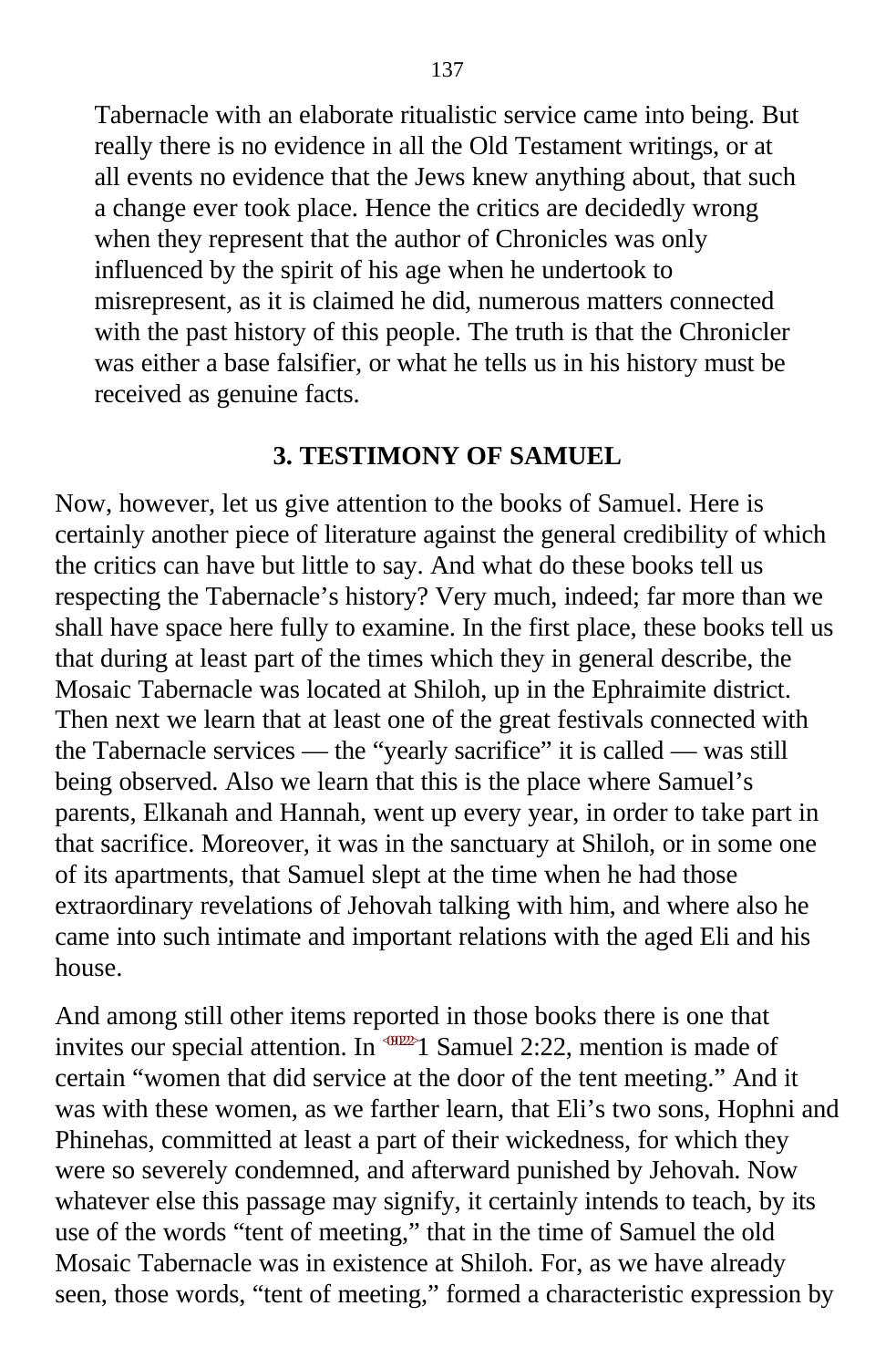which in Old Testament times the Tabernacle was, quite often at least, designated and known. This much, as we have already noticed, even Wellhausen is willing to admit.

However, the critics raise here two objections. One of them is that the sanctuary at Shiloh was not really a tent or tabernacle, but rather a solid structure, built perhaps out of stone, wood, or some other material; and the special reason given by the critics for this view is that, in Samuel's account of the structure at Shiloh, there are "posts," "doors," and some other matters usually indicative of a solid structure mentioned. But this difficulty can be very easily explained from a statement made in the Jewish Mishna, (See Conder's "Tent Work in Palestine," Vol. 2, p. 84.) which is that the lower part of the sanctuary at Shiloh "was of stone," but that above this there was a tent. Or a more decisive answer to this objection is that in various Scriptures (such as  $\frac{40006}{2}$  Samuel 7:6;  $\frac{40000}{2}$ Psalm 78:60;  $\frac{4180}{2}$  Kings 8:4;  $\frac{4680}{10}$  Joshua 18:1, and still others) the structure under consideration is positively called "a tent" and "a tabernacle."

Then the other objection raised by the critics is that these words, "tent of meeting," as found in  $\frac{1}{2}$  Samuel 2:22, are an interpolation, or that the whole passage containing those words is spurious. The reason which they give for such an assertion is that this passage is not found in the Septuagint. But in reply to such objection it may be said, first, that this is not the only passage in the Bible in which mention is made of these women "at the door of the tent of meeting." In  $\frac{dP}{dX}$ Exodus 38:8, like mention is made; and, as Dr. Orr has observed, it is inconceivable even on the supposition, which he does not accept, of a post-exilic origin of the last indicated passage, that just this one mention of the matter alluded to should occur, unless there was behind this matter some old and well-established tradition; or, in other words, the genuineness of the text in Exodus argues for the genuineness of the text in Samuel. Besides, as Dr. Orr has again suggested, there may have been some special reason of delicacy or of regard for the good moral reputation of the Israelites, on the account of which the makers of the Septuagint version threw out this item respecting the wickedness of Hophni and Phinehas as connected with these women. Then, moreover, as an offset to the Septuagint's authority — which, owing to the known faultiness of its present text and its general inexactness as a translation, is surely not great it can be urged that the entire clause containing the words "tent of meeting" is found alike in the old Syriac or Peshito version, in the Vulgate, and in the only extant Targum (that of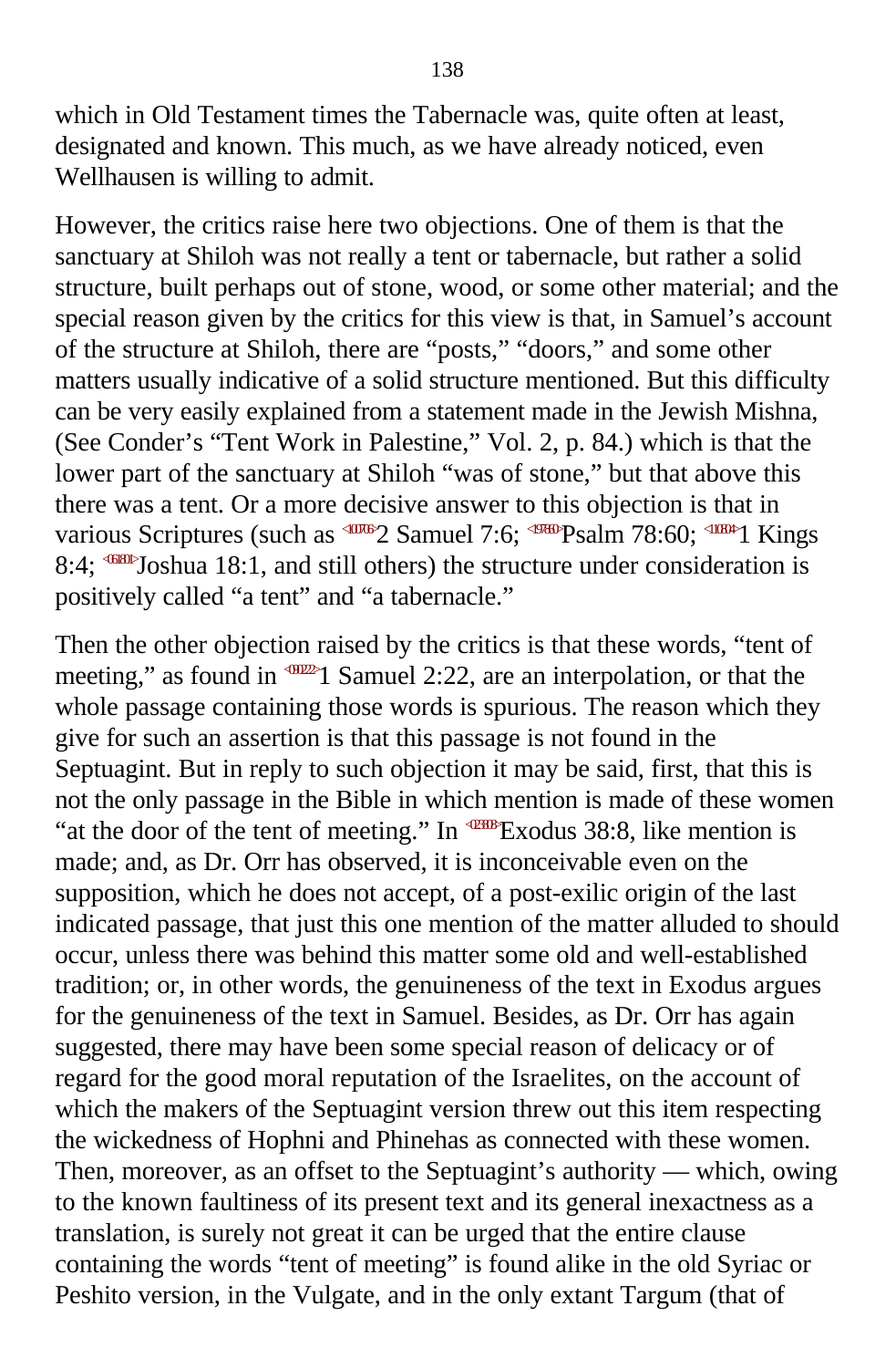Jonathan Ben Uzziel) on this particular passage; all of which very ancient authorities render it as certain as anything of a textual nature could well be made, that the old original text in  $\frac{dP}{dx}$  Samuel 2:22 was exactly as it is now in our present-day Hebrew Bible.

(The Targum on Samuel, which is attributed to Jonathan Ben Uzziel, is commonly believed to have been produced some time during the first century; the Peshito version of the Scriptures is thought to have been made somewhat later, probably in the second century; while the Latin Vulgate, by Jerome, was completed between the years 390 and 405 A.D.)

And, finally, as perhaps the crowning feature of this array of evidence for the genuineness of the text under consideration, it can be affirmed that, for English readers at least, there exists one authority, easy to be consulted, which would seem to put beyond all reasonable doubt the genuineness of this text. That authority is our Revised English Version of the Scriptures — a literary work that in point of scholarship and general reliability stands perhaps second to none produced in recent years. And now, if anybody will take the trouble to consult this Revised Version, he will see that this entire disputed passage is retained, or that the many eminent scholars, both English and American, who wrought on this translation are agreed that the words, "tent of meeting," or ohel moed, as in Hebrew, are genuine, and properly belong to this passage.

Such being the case, the critics are put in a bad plight; and anyway it does not argue much to the credit of their hypothesis when, in order to carry it through, it becomes necessary so often to make the claim of interpolation. Of course, anyone can make what he pleases of any passage of Scripture, provided he only has the privilege of doctoring it sufficiently beforehand. And with regard to this particular passage it may be said that neither Wellhausen nor any other higher critic can do anything to alter it; because so long as those words ohel moed, or "tent of meeting," remain in the various textual authorities which we have quoted, so long it will be impossible to expunge them from our present Hebrew Bible; and no matter what authorities the critics may be able to quote as omitting these words, the preponderance of authority, as matters now stand, will always be in favor of their retention. We claim then a real victory here, in being able to substantiate so conclusively, as we think we have done, the genuineness of this text in Samuel.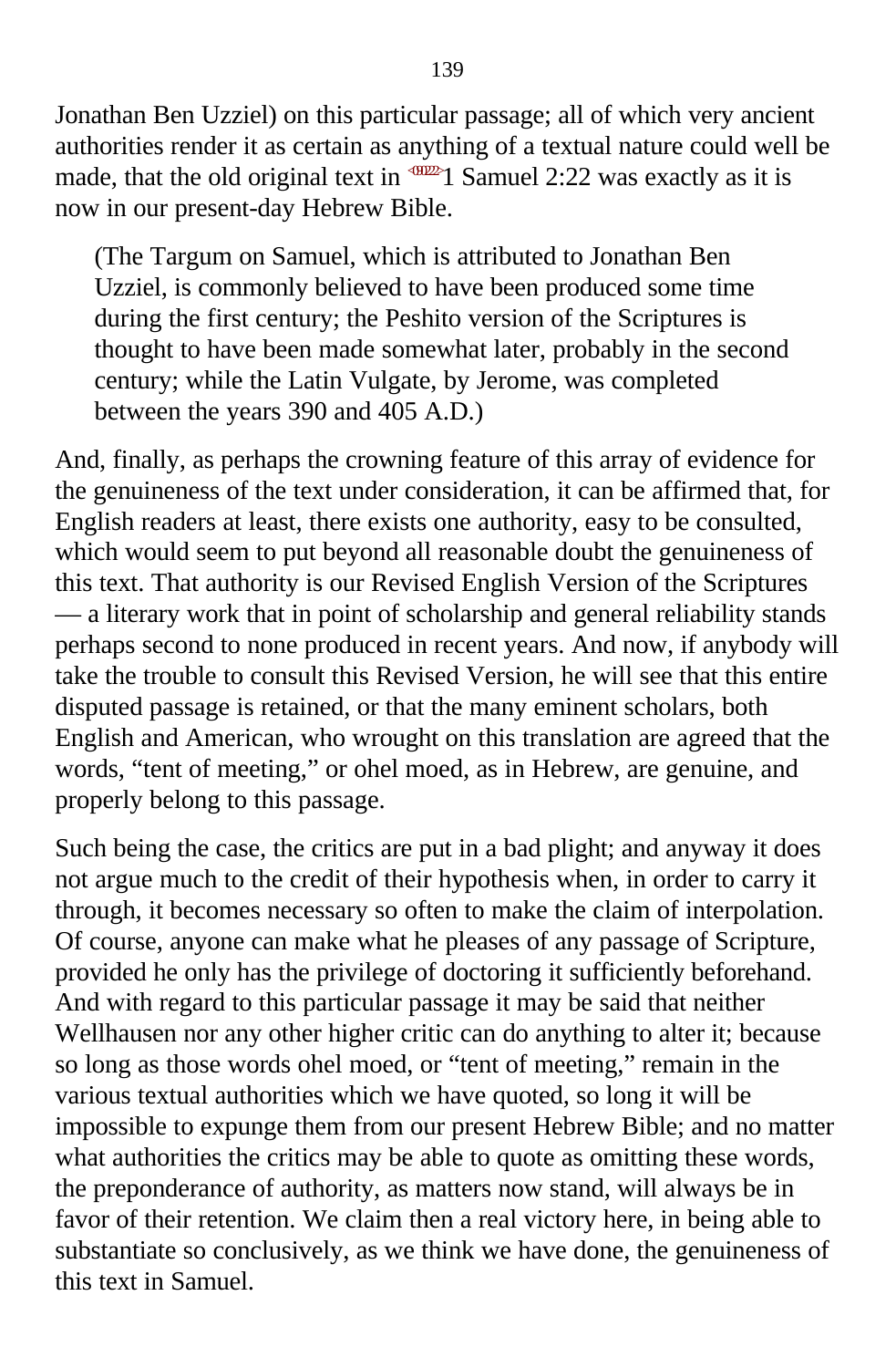But what now is the general result of our examinations with regard to the testimony which Samuel gives us? If our conclusion with regard to the passage just examined is correct, and we are fully persuaded that it is, then we surely have demonstrated in the clearest way that not only in the days of Samuel, but probably long before, the Tabernacle did exist, and was located at Shiloh.

# **4. TESTIMONY OF JEREMIAH AND PSALM 78**

And here, if we care to go still further in this investigation of passages, we might find some very interesting testimony to the Tabernacle's historicity in Psalm 78 and in the prophecy of Jeremiah. But since we wish to be as brief as possible, while not neglecting the real strength of our argument, we will simply indicate, or quote, the Scriptures referred to, and leave the discussion or interpretation of them to the reader himself. One of these passages is found, as said, in Psalm 78, vs. 59,60, and reads as follows: "When God heard this he was wroth, and greatly abhorred Israel; so that he forsook the tabernacle of Shiloh, the tent which he placed among men." Another passage, from  $\frac{2002}{2}$ Jeremiah 7:12-14, reads thus:

"But go ye now unto my place which was in Shiloh, where I caused my name to dwell at the first, and see what I did to it for the wickedness of my people Israel. Therefore will I do unto the house which is called by my name, wherein ye trust (the temple at Jerusalem), and unto the place which I gave to you and to your fathers, as I have done to Shiloh."

Still another passage may be found in <sup>2006</sup>Jeremiah 26:6, and reads:

"Then will I make this house like Shiloh, and will make this city [Jerusalem] a curse to all nations of the earth."

These passages in Jeremiah are very important as evidence in favor of the Tabernacle's real existence, since even the higher critics must admit that the chapters containing them were written a considerable time before the exile; and therefore these passages could not, except upon the violent theory of redaction, have been affected by writings appearing either during or after the exile. And as to Psalm 78, which is even more explicit about the structure at Shiloh's being the old Mosaic Tabernacle, it is much easier to say, as the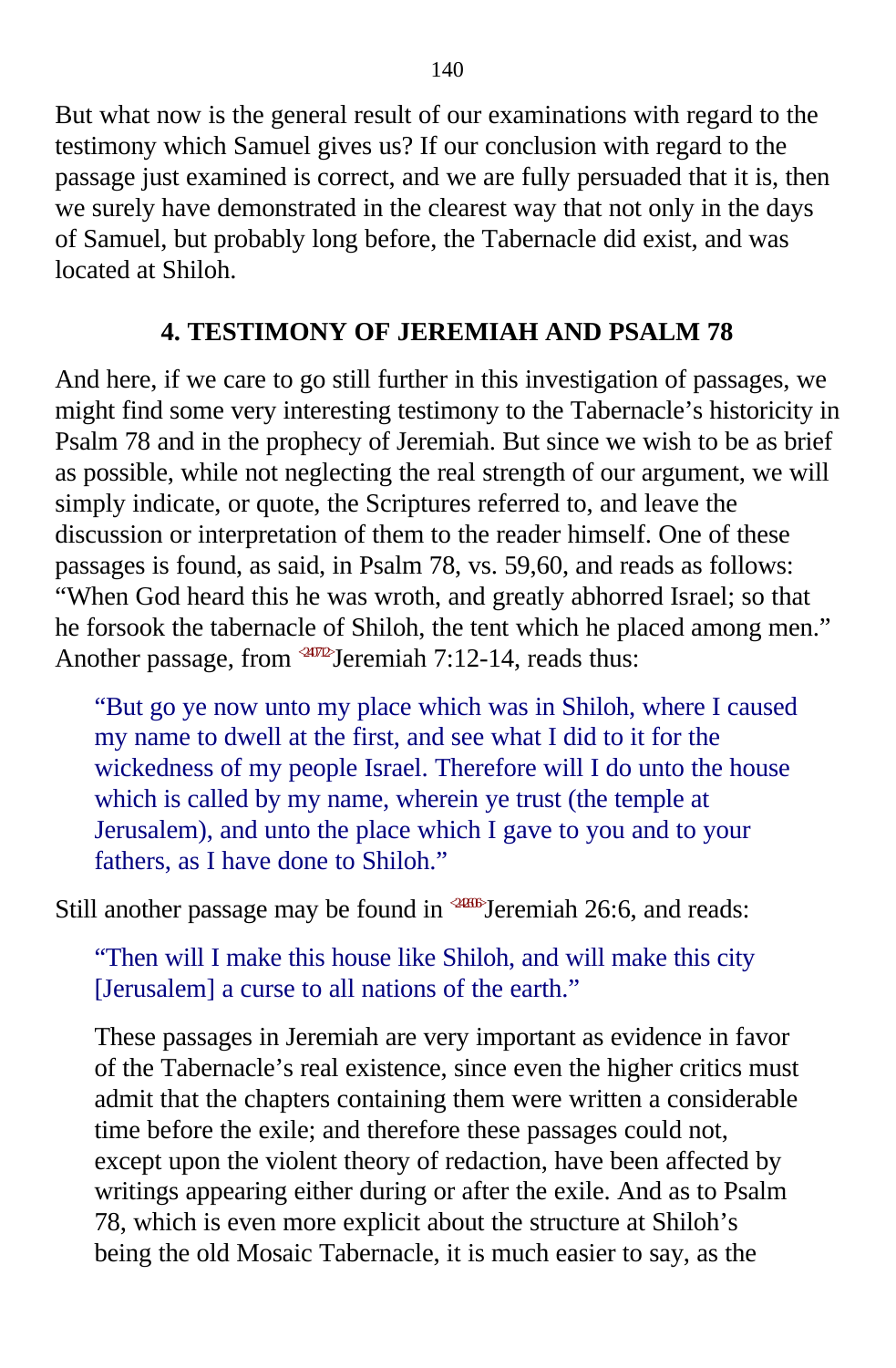critics do, that this Psalm is post-exilic, than it is to prove such assertion.

All these passages, it should be observed, compare the Temple at Jerusalem with the Tabernacle at Shiloh; and they express the threat, that, unless the Israelites repented, God would destroy the Temple at Jerusalem as he had long before destroyed, or removed, the Tabernacle at Shiloh.

# **5. TESTIMONY OF JUDGES AND JOSHUA**

Yet once more, in order to make our story of the Tabernacle complete, it is necessary for us to go back somewhat in history; and so we now quote from the books of Judges and Joshua. In  $\frac{4680}{5}$ Joshua 18:1 we read:

"And the whole congregation of the children of Israel assembled themselves together at Shiloh and set up the tent of meeting there."

Then, turning over to  $\sqrt{47885}$  Judges 18:31, we again read, about the idolatrous images set up in Dan, that these continued there "all the time that the house of God was at Shiloh." From these two passages we learn not only how the "house of God" came to be located at Shiloh — because the children of Israel, probably under the leadership of Joshua, set it up there — but we learn also that the two descriptive terms, "tent of meeting" and "house of God," signify the same thing; for it is hardly possible that the "tent of meeting" erected at Shiloh in the days of Joshua had been replaced in the time of the Judges by another structure, different in kind, and now called the "house of God."

# **6. ARGUMENT FROM HISTORY OF THE SACRED ARK**

But now yet, before we give the entire story of the Tabernacle, we desire to notice another kind of argument, which is drawn from the history of the sacred ark. There does not seem to be any notice of the Tabernacle as a structure by itself in the book of Deuteronomy; but in the tenth chapter of this book, verses 1 to 5, there is given an account of the construction, not of the Tabernacle, but of what must be considered as its most important piece of furniture, that is, the Ark of the Covenant, as it is usually called, or as the critics prefer to term it, the Ark of Jahweh (Jehovah). Now, although the critics take a very different view regarding the date and authority of Deuteronomy from that which has always been accepted by orthodox scholars, yet especially upon the ground of the passage referred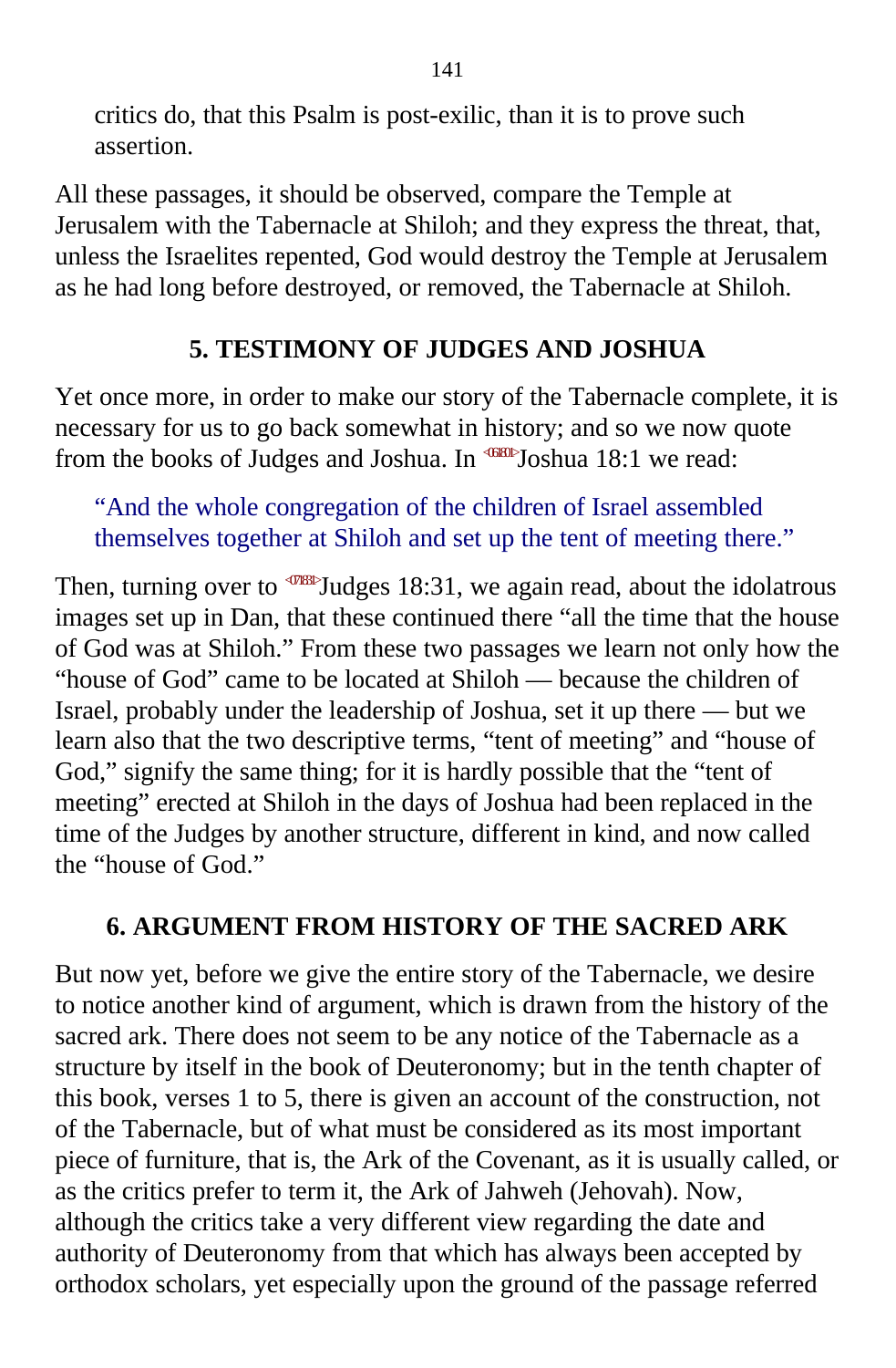to, they are willing to admit that at least some kind of a sacred ark was constructed even in the days of Moses. Moreover, if consistent with the facts as recorded in the Bible, the critics cannot deny that this same sacred ark, whatever was its form or purpose, was not only carried by the Israelites on all their journeys through the wilderness; but was also finally located by them at Shiloh; whence, after undergoing various fortunes, it was deposited in the holy of holies of Solomon's Temple. This the critics in general admit; and they are compelled to do so by their own accepted documents of "J," "E," etc.

Now, that being the case, it follows that if the history of the sacred ark can be traced all the way through, or rather all the way back from the days of Solomon's Temple to the days of Moses, somewhat the same thing can be done also with the Tabernacle. For the Tabernacle, as is very evident from what the critics call the Priestly Document, was built, among other purposes, for the housing of this sacred ark; and the same documentary evidence which establishes that fact establishes also the farther fact that for a long period such was really the case. That is to say, the sacred ark and the old Mosaic Tabernacle went together, according to Biblical history, down to the times of Shiloh; and they were, after some period of separation, even brought together again at the dedicatory services of Solomon's Temple. To be sure, not all of this is admitted by the critics; but they cannot deny that the same old ark, which, according to  $\Phi$ <sup>0500</sup> $\Phi$ Deuteronomy 10:1-5, was built by Moses, was finally deposited in Solomon's Temple.

Wellhausen positively states that according to the Law, that is, the Priestly Document, the Tabernacle is "the inseparable companion of the ark," and that "The two things necessarily belong to each other." He also admits, on the ground of other' Biblical evidence, that toward the end of the period of Judges there are distinct traces of the ark as existing; moreover, that this same "ark of Jehovah" was finally deposited in Solomon's Temple. (See Proleg., Eng. Trans., pp. 41,42).

With this much conceded, all the rest that we have claimed must necessarily follow; or, in other words, the admitted history of the Ark of Jehovah establishes also the historicity of the Mosaic Tabernacle, or at least helps to do so.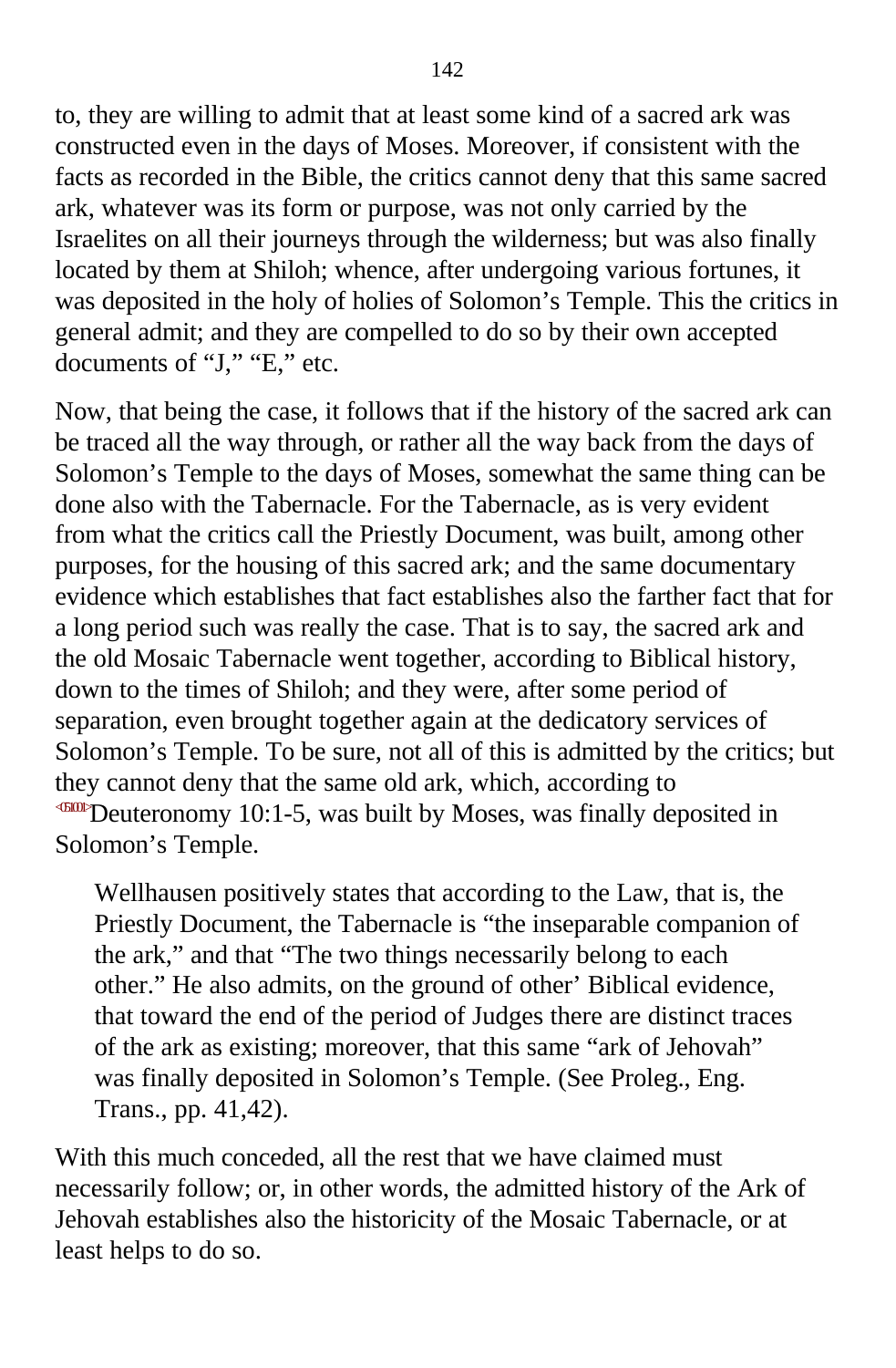### **9. ENTIRE STORY OF THE TABERNACLE**

Now then we are prepared to give the entire story of that old structure which was built at Matthew Sinai; only one item being still lacking. This we can learn from 1 Sam., Chaps. 21 and 22; and it is, that for a brief period the Tabernacle seems to have been located at Nob, some distance south of Shiloh. With this item then supplied, our story may go forward. As vouched for by the different historic notices we have been considering, it is as follows:

Built by the Israelites near Mr. Sinai, it was afterward carried by that people all through the wilderness. Then, having crossed the Jordan with them, and being set up at Shiloh, it seems for a long time to have remained in that place. Next, for a brief period, it would appear to have been located at Nob, down in the Benjaminite country; and from this point being carried a little to the north and west, it was set up at Gibeon, where it seems to have remained for many years. And finally upon the erection of the temple in Jerusalem, it was transferred to that place, and stored away there for safe-keeping; and this is the last notice which the Bible gives of it as a matter of history. It had served its purpose, and the time came now for it to be laid aside as a memorial, or to give place for another and a more imposing structure.

# **10. INTIMATE CONNECTION OF THIS STORY WITH OTHER BIBLICAL HISTORY**

Speaking somewhere of the extraordinary influence exerted by Christianity in our world, Renan says that any attempt to separate this religion from the history of humanity would be like "tearing up the tree of civilization by its roots." Very much like that, it seems to us, is the intimacy of relation existing between the history of the Tabernacle and all the rest of the history recorded in the Old Testament. Any attempt, therefore, such as that which is made by the critics, to remove the Tabernacle as a matter of fact from Old Testament history, or to turn it into a mere fiction, would necessarily result in failure. It would do so because the effect of it would be really to destroy all the surrounding and connected history given in the Old Testament; which is, of course, impossible. The very extravagance, therefore, of this higher-critic theory, or the vastness of its undertaking, is a sure proof of its inherent falsity. Dr. Valpy French, considering only the peculiar construction of this Tabernacle story, how wide-reaching it is, and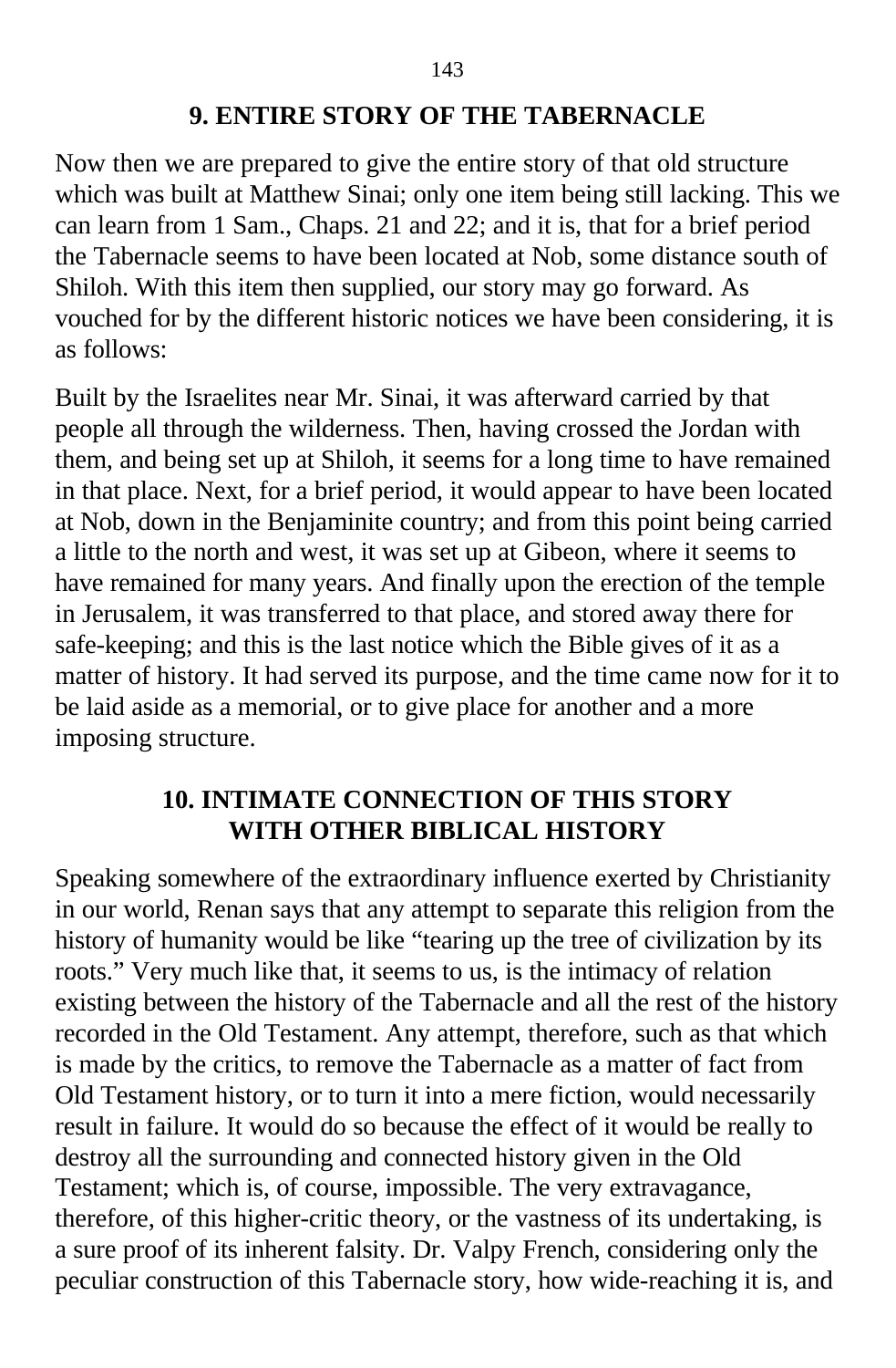how it is made to conform so accurately with many details of archaeology and topography, pronounces it, if viewed as a mere fiction, "a literary impossibility;" and he suggests that a simpler method to be employed by the critics, in getting rid of this troublesome story, would be for them "to credit the last redactor with the authorship of the whole Old Testament Scriptures." So also Professor Sayce affirms that, regarded as an invention, the Tabernacle story is "too elaborate, too detailed to be conceivable."

# **11. OBJECTIONS OF THE HIGHER CRITICS**

it remains for us yet, in order to render our discussion really complete, to notice a few of the many objections which the higher critics have brought forward against the Tabernacle's historicity. These objections, however, are, for the most part, so very frivolous in character, or so utterly lacking in support either from fact or reason, that they do not really deserve an answer. Nevertheless, to furnish the reader with some notion of their real character, we will undertake to give them a cursory examination.

They may all be divided into four classes. The first class embraces all those objections which are based upon the idea that the account given in the Bible of the Tabernacle's construction and services, is very unrealistic or impractical in its nature.

A second class proceeds on the notion that the Mosaic Tabernacle is altogether too costly, highly artistic, and ponderous an affair, to have been produced by the Israelites at Matthew Sinai, and afterward carried by them all through the wilderness.

Another of these classes — which is really only one objection represents that in the very oldest sources out of which the Pentateuch was, according to the critic notion, constructed, there is mention made of another tent, much smaller than was the Mosaic Tabernacle, and different from that structure also in other respects; and that, therefore, this second tabernacle, as it may be called, being better substantiated by literary documents than is the Mosaic structure, it is not consistent with an acceptance of all the facts in the case to allow that the larger or Mosaic tent really existed.

And finally, there is still one class, or a single objection, which makes bold to affirm that in all the earlier historic books of the Old Testament, even from Judges to 2 Kings, there is no sure mention made of the Tabernacle as a real existence.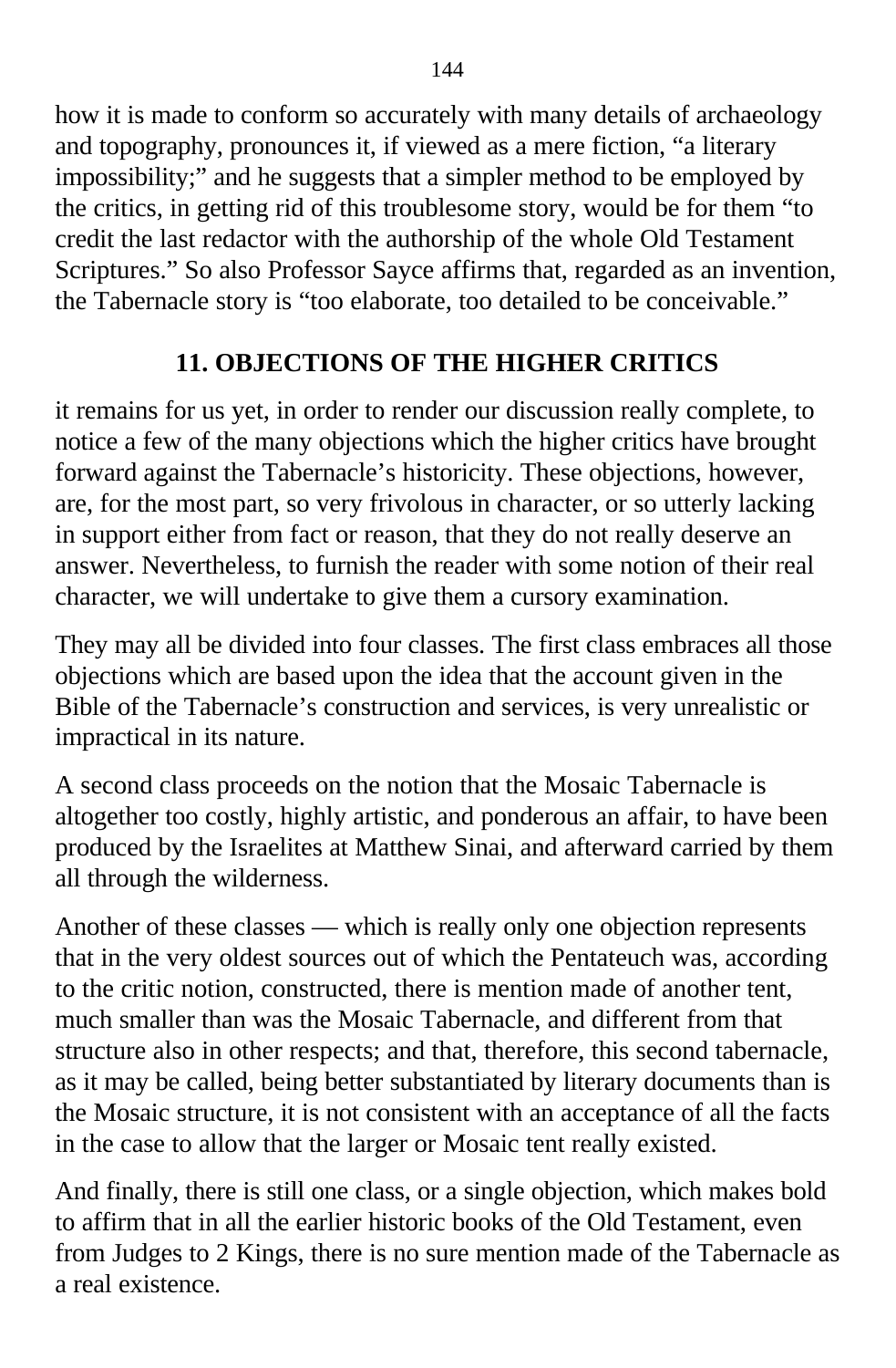<span id="page-144-0"></span>Now, if we were to try to answer all these objections, it might be said of the last one, that it is already answered. We have answered that objection by showing not only that there is mention made in those earlier historic books of the Old Testament of the Tabernacle as a real existence, but also that this mention is both sure and abundant. The many historical notices which we have examined, all telling about the Tabernacle's construction and history, is positive proof to that effect.

Then, furthermore, with regard to the alleged fact that in the earliest sources, out of which according to the critic theory the Pentateuch was constructed, there is mention made of another or second tent, different from the Mosaic structure, we have to say with respect to this objection, first of all, that it is far from being proven that there are in the Pentateuch any such oldest sources as the critics allege. That item is only a part of the still unproven theory of the higher critics, in their interpretation of the Old Testament.

The fact of the higher-critic theory being as yet in an unproven state might be urged as one important consideration in favor of the Tabernacle's real existence; and especially could such an argument be legitimately made, inasmuch as the proof of the correctness of that theory does not all come from an assured non-existence of the Mosaic structure. But since an argument of that kind would he, to some extent at least, "reasoning in a circle," we do not make use of it.

And then, secondly, we might say, respecting this objection, that it is a difficulty which orthodox scholars have often noticed and which they have explained in various ways. Perhaps the best explanation is to allow the reality of the difficulty and to attribute it to some obscurity or even seeming contradiction existing in the Pentateuchal notices. But whatever the real difficulty may be, it certainly is not insuperable; and a very good explanation of it is that there were really two tents, but one of them, that is, the smaller tent, was only a kind of provisional structure, perhaps the dwelling-place of Moses, which was used also for religious purposes, while the larger or Sinaitic Tabernacle was being prepared.

Notices of such smaller tent seem to be made in  $\frac{4830}{25}$ Exodus 33:7-11;  $\frac{0.04116}{12.45}$  Numbers 11:16; 12:4,5, and  $\frac{0.0414}{12.45}$  Deuteronomy 31:14,15; and from these various passages the critics claim that they can discover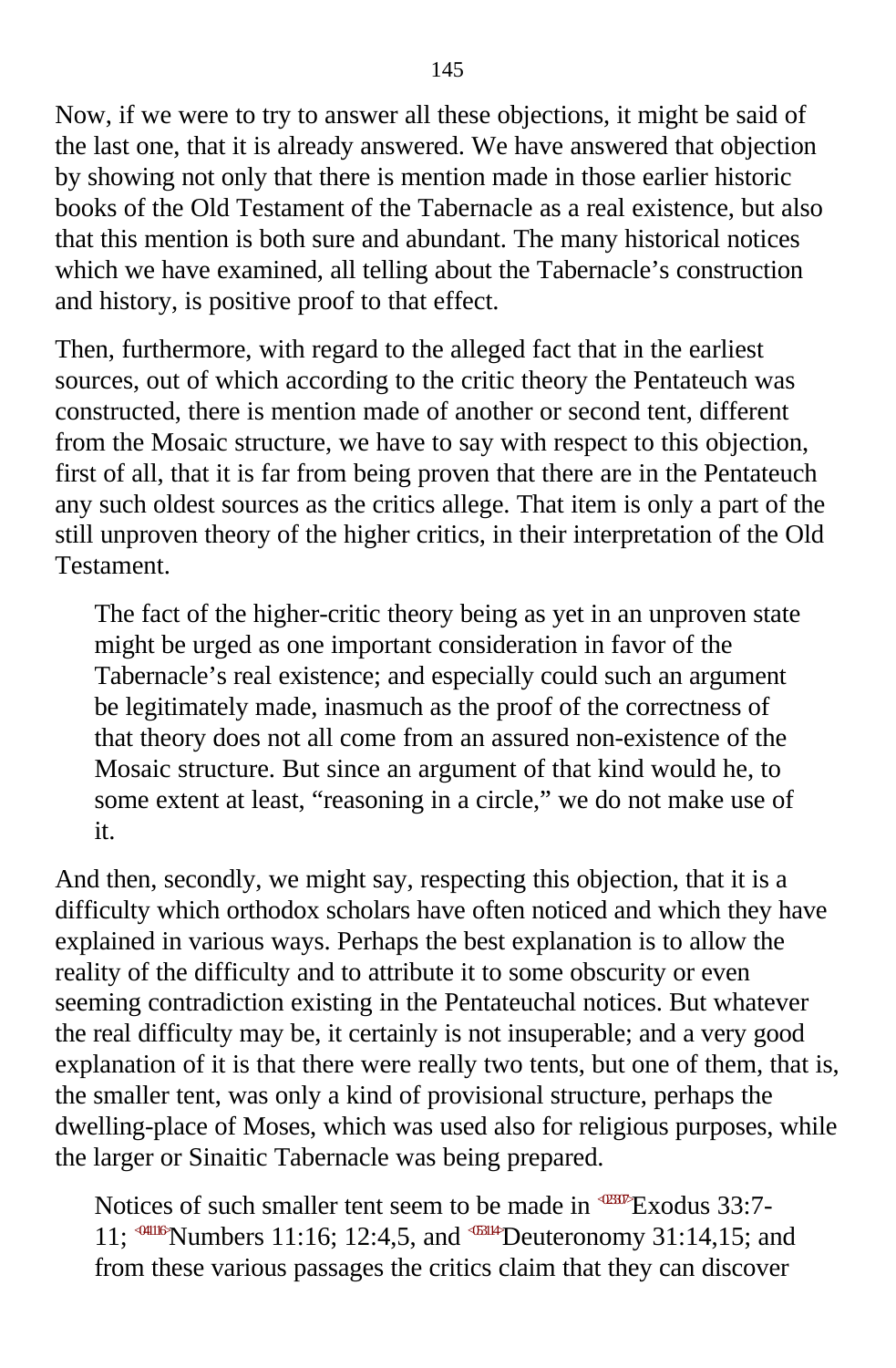at least three points of difference existing between this smaller tent and the larger or Levitical one. These differences are as follows:

**(1)** The smaller tent was always pitched outside the camp; but according to the priestly or Levitical history the larger tent was located within the camp.

**(2)** The smaller tent was only a place Of Jehovah's revelation, or of his communing with his people; but the larger or priestly structure was, besides, a place of most elaborate worship.

**(3)** In the Levitical or larger tent the priests and Levites regularly served, but in the smaller structure it was only Joshua, the "servant" of Moses, who had charge of the building.

With some allowance for one or two statements made in the Pentateuch which seem not fully to accord with this view, it will answer all the real exigencies of the case. Or, at all events, nearly any explanation which preserves the integrity of the Pentateuchal literature, and tries to reconcile its seeming differences of statement, on the ground that this literature deals with facts, and is not in large share pure fiction, is vastly preferable to any of the theories which the critics have thus far advanced with regard to this matter.

There remain then only two classes of objections which need still to be answered. And with regard to one of these classes, that is, the first in our list, it may be stated that although the objections put forward under this head are quite numerous, yet a single illustration of them will show how utterly lacking in substantial character or reasonableness

All these differences, however, are easily explained by the theory, given above, of there having been really two tents. Besides, it should be observed that after Moses' death no further mention is made in the Scriptures of this smaller structure; which fact would seem to be a strong proof that the smaller one of the two tents was, primarily at least, a private structure used by Moses. each and all of them really are. The illustration of which we will make use is taken from Bishop Colenso's famous attack upon the truthfulness of the Pentateuch and the Book of Joshua. In that attack he puts forward the singular objection that the Tabernacle was, in its dimensions, far too small to accommodate all the vast host of the Israelites standing before its door, as the Scriptures seem to indicate was the case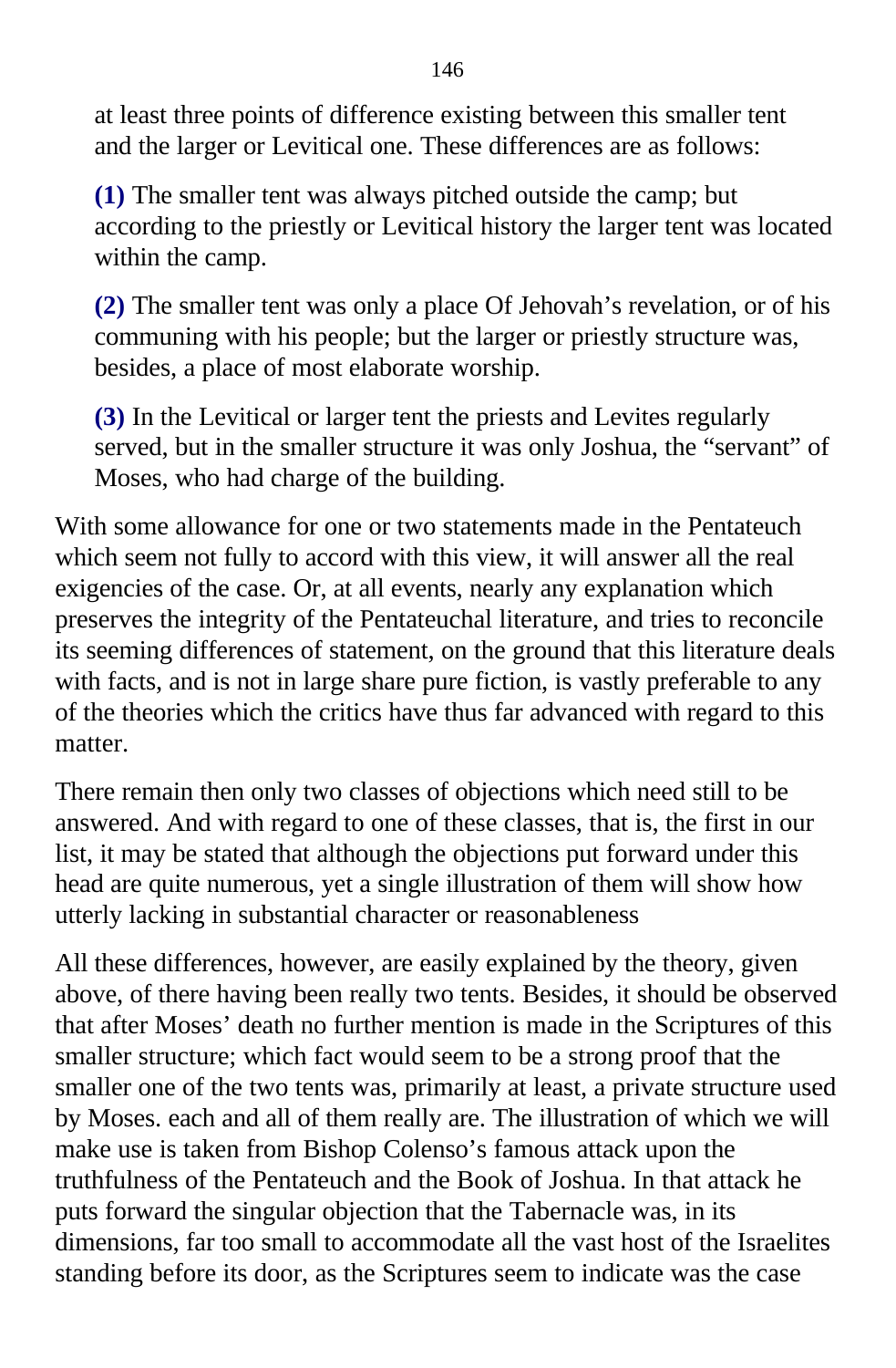with them on a few occasions. (Vid.  $\frac{40085}{2}$ Leviticus 8:35;  $\frac{44008}{2}$ Numbers 10:3, and 27:18-22. Also comp. **MAGE** Numbers 16:16-19) That vast host must have numbered, according to the data given in the Pentateuch, as many at least as some two millions of people, and now Colenso makes the objection that this great host, standing in ranks, as he would make it, of nine, one rank behind another, in front of the Tabernacle door, would have formed a procession some sixty miles long; which, surely, would have been not only a practical impossibility so far as their gathering at the door of the Tabernacle was concerned, but would have been also a complete demonstration of the untruthfulness or unreliability of this Pentateuchal record.

But there is one thing connected with this record which Bishop Colenso seems not to have understood. It is that when the author of it was speaking of the whole congregation of Israel as standing, or gathered, in front of the Tabernacle door, he was speaking only in general terms. His language then would imply, not that every individual belonging to the vast Israelitish host stood at the place mentioned, but only that a large and representative multitude of these people was thus gathered. Or the words might signify that even the whole congregation of the Israelites was, on a few occasions, gathered about the Tabernacle, as it had been gathered around Mr. Sinai when the law was given — not all the people near the Tabernacle door, but only the leaders, while the great body of the congregation stood behind them, or around the structure, like a great sea of human beings stretching away in the distance.

Either of these explanations would meet all the demands of the language used; and, as Dr. Orr has remarked, some least particle of common sense must be allowed to the writer of this Pentateuchal record; otherwise, with the "crude absurdities" attributed to him by Bishop Colenso, he could never have written anything in the least degree rational, or that would bear a moment's reflection even by himself. Besides, as Dr. Orr has noticed, it is only a customary way of speaking to say that a whole town or even a large city was gathered together in mass-convention, when the place of such meeting was perhaps only some large hall or good-sized church. Before attacking, therefore, so eagerly with his arithmetical calculations the truthfulness of the Biblical account, this higher-critic bishop would have done well to have reflected a little upon the common use of language. That would have saved him from falling into a bigger blunder than he tries to fasten upon the writer of this Pentateuchal record.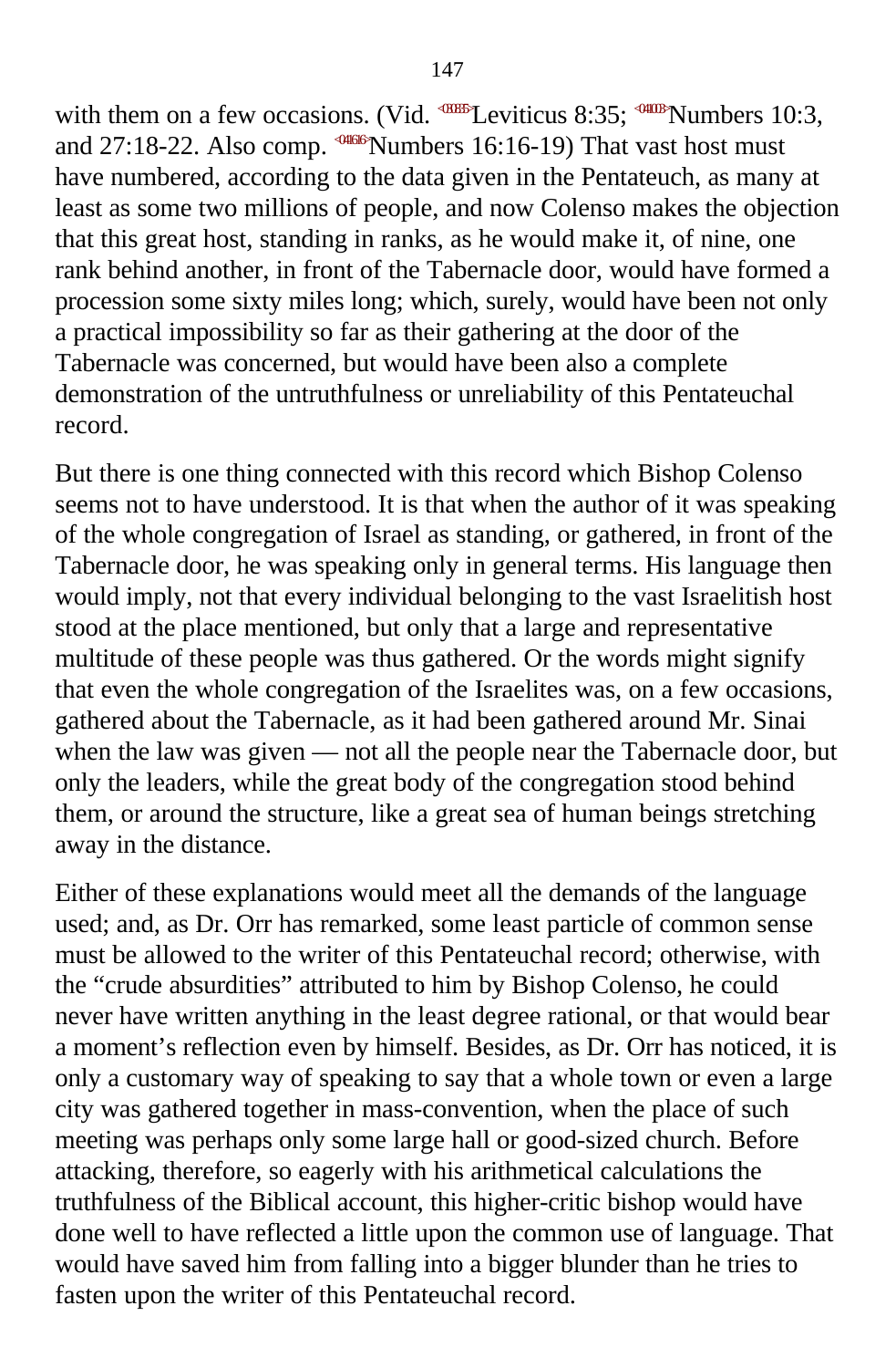# **12. GREATEST OF THE OBJECTIONS**

But there is still one objection raised by the critics which seems to be more serious in nature. It is an objection based upon what may be called a physical impossibility, or the incompetency of the Israelites, while at Matthew Sinai or journeying through the desert, either to construct or carry with them such a ponderous, highly artistic and costly a fabric as was the Sinaitic Tabernacle. These people in the desert and at Matthew Sinai, we are told, were the merest wandering Bedouins, having but little civilization and being "poor even to beggary;" and of course such a people possessed neither the means nor the intellectual capability necessary for the construction and transportation of the Tabernacle.

This peculiar objection, however, rests upon at least two mistakes. The first one is that the Israelites at this time were in such extreme poverty. The Bible tells us that when the children of Israel left Egypt they went out "every man armed ;" and they carried with them all their herds and flocks, leaving "not a hoof behind." Moreover, by means of the many gifts, or exactions of "jewels of silver" and "jewels of gold" which they received from the Egyptians, they "utterly spoiled" that people. Such is the representation given in the Bible. And then, too, when these Israelites came to Matthew Sinai, here also, according to the reports of modern travelers and explorers, they could have found various materials necessary for constructing the Tabernacle, such as an abundance of copper existing in mines, various kinds of precious stones, as well as, growing in this region in considerable abundance, the shittim-wood or acacia tree, out of which the boards and pillars and most of the furniture of the Tabernacle were actually constructed. So far, therefore, as possessing, or being able to get, the means necessary for a construction of the Tabernacle was concerned, these people would seem to have been pretty well supplied.

And then, with regard to the other mistake made by the critics, viz., that these Israelites were intellectually incompetent to build the Tabernacle, this assertion also is not substantiated by facts. For, in the first place, it should be remembered that all these Hebrews had from their birth dwelt in Egypt, a country which, of all lands in the world, was at that time the most advanced in all kinds of mechanical, architectural and industrial art. This, e.g., was the country where the great pyramids had been produced, and where existed, at that time, at least most of the magnificent temples, tombs, obelisks, statues and palaces, the ruins of which still remain. Accordingly,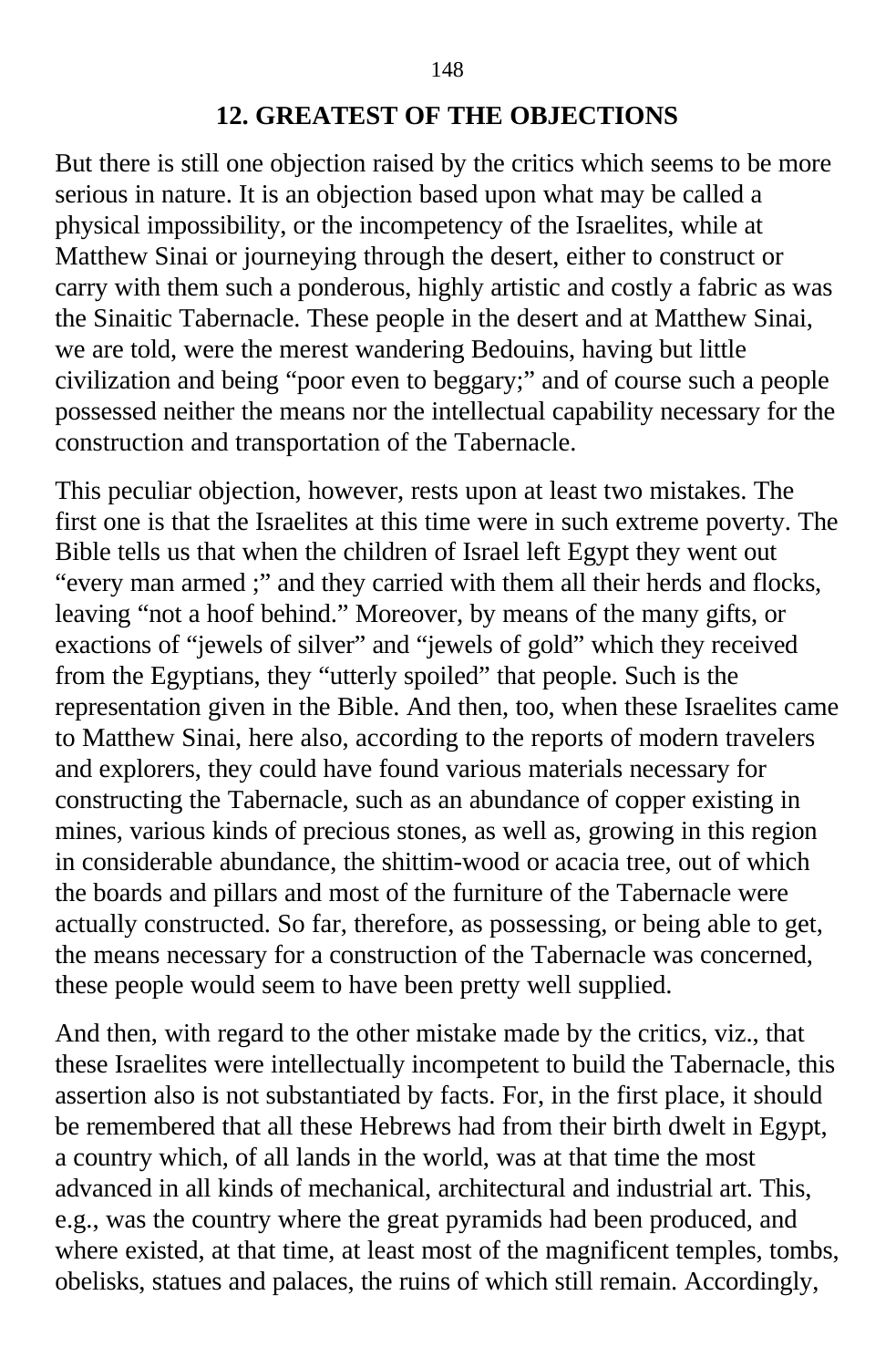when the children of Israel came out of Egypt, they must have brought with them a good amount of the architectural and mechanical wisdom peculiar to that country. Moreover, we are taught in the Bible that these people, while in Egypt, dwelt in houses; which, of course, they must have built for themselves; also that, as slaves, their lives had been made bitter by "all manner of service in the field," and by "hard service in brick and in mortar," and that they had built "store-cities," such as Pithorn and Raamses. Putting, therefore, all these experiences which the Israelites had in Egypt together, it can be easily seen how they could have learned, even from the Egyptians, sufficient wisdom to construct and transport the Tabernacle.

But if we are required yet to name any one particular achievement, ever accomplished by these people, that was great enough to warrant the belief of their being able to construct and carry with them all through the wilderness the Sinaitic Tabernacle, then, both with promptness and high appreciation, we point to that very extraordinary conquest which they made of the Holy Land, and also to the almost equally extraordinarily long march made by them through the wilderness; and we wish to say that any people who could accomplish two such prodigious deeds as were these could easily have accomplished the so much easier task of building and transporting the old Mosaic "tent of meeting."

Our conclusion, therefore, is that, all teachings of the higher critics to the contrary notwithstanding, those Israelitish people were abundantly competent, both in point of intellectual ability and of material Supplies, to accomplish each and all of the works which are accredited them in the Bible.

# **13. MARKS OF EGYPT AND THE DESERT**

But this line of argument is one that can be pursued to a much greater extent, and it can be shown that instead of the conditions surrounding the Israelites at Matthew Sinai and while they were in the wilderness being against the truthfulness of the Biblical record appertaining to those matters, such conditions are really in favor of that record's truthfulness, as well as of the Tabernacle's real existence. For illustration, we are told in the Bible that the wood out of which a large part of the Tabernacle was constructed, was not taken from the lofty cedars growing in Lebanon, nor from the sycamores growing in the Palestinean valleys, but from the humble acacia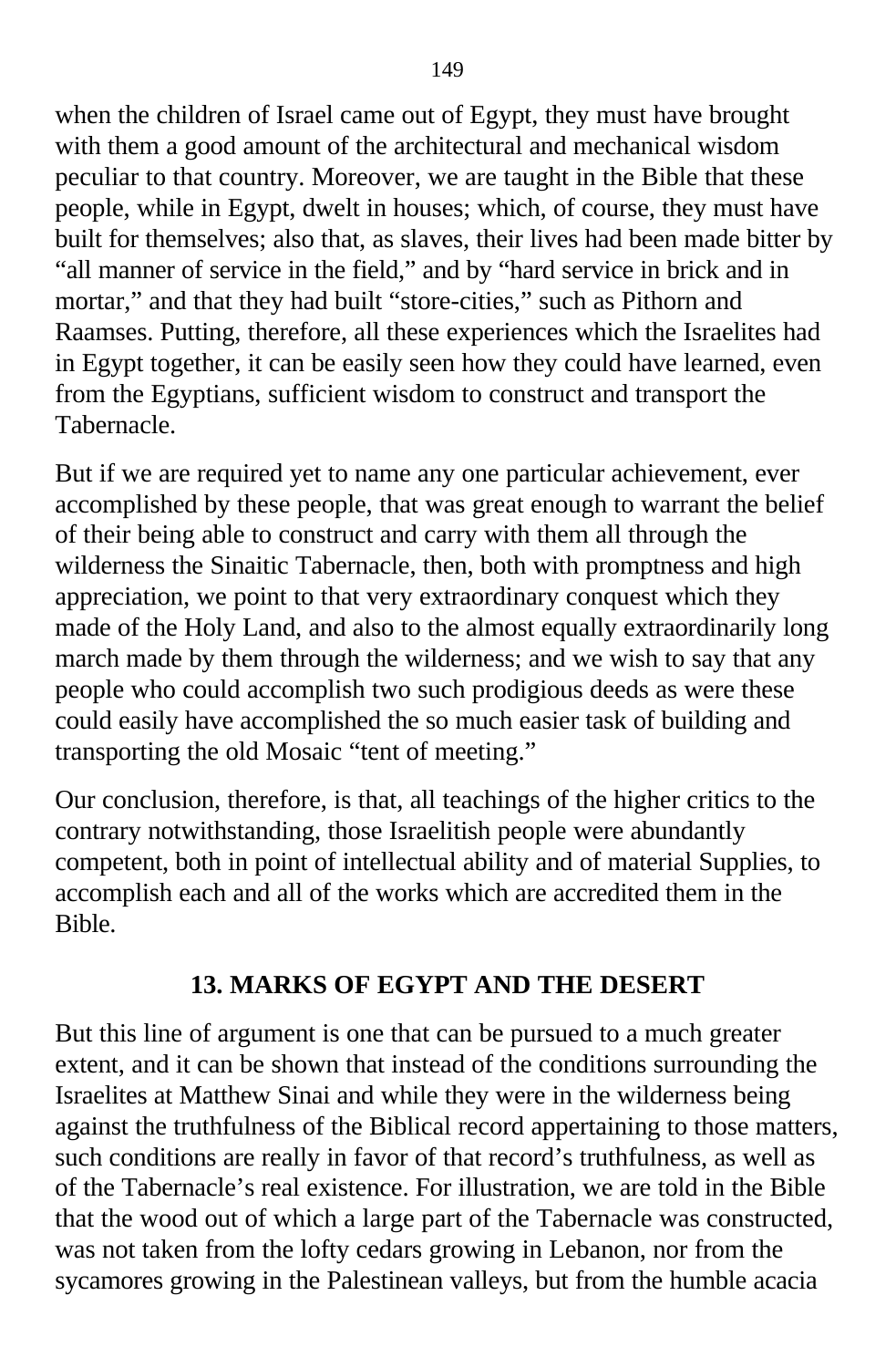or shittim-wood tree, which, as we have already seen, flourishes quite plentifully in the Sinaitic region; all of which particulars accord fully with the topographical facts in the case. So also, if we are to believe in the testimonies of ancient Egyptian monuments and the results of modern Egyptian explorations, there is many a resemblance which can be found to exist between matters connected with old Egyptian temples, their structure, furniture, priesthood and services, and other like matters appertaining to the Tabernacle. Indeed, some of these resemblances go so far in their minute details as to an arrangement of buildings according to the points of compass — a peculiarity which was found both in Egypt and in connection with the Tabernacle; different apartments in the structure, graded according to sanctity; the possession of a sacred ark or chest, peculiarly built and located; strange winged figures, which as existing in the Tabernacle were called "cherubim;" a gradation of the priests; priestly dress and ornaments; the breast-plate and mitre worn by the high-priest; different animals offered in sacrifice; the burning of incense, etc., that the impression left upon the mind of a person who knows about these things as existing in ancient Egypt and then reads in the Bible about similar matters connected with the Tabernacle is, that whoever wrote this Biblical account must himself have been in Egypt and have seen the old Egyptian worship and temples, in order to make his record conform in so many respects to what was found in that country.\*

(Professor Sayce undertakes to show that the foreign influences affecting the structure of the Tabernacle and the nature of its services came rather from Babylonia and Assyria than from Egypt, yet, so far as all the topographical items mentioned above are concerned, they can all be abundantly substantiated by facts from history and archaeology.)

So also if we give attention to the peculiar experiences had by the Israelites during their march through the wilderness, we shall see from what the Bible tells us about their setting up and taking down the Tabernacle; about the wagons furnished for its transportation; about the pillar of cloud going before it or resting upon it, in connection with their long march; also about the necessity of going outside of the camp in order to perform some of the Tabernacle services, — from all these and various other indications given in the Bible, we can surely perceive that the conditions of these people were such as to warrant the belief that they did indeed, as the Bible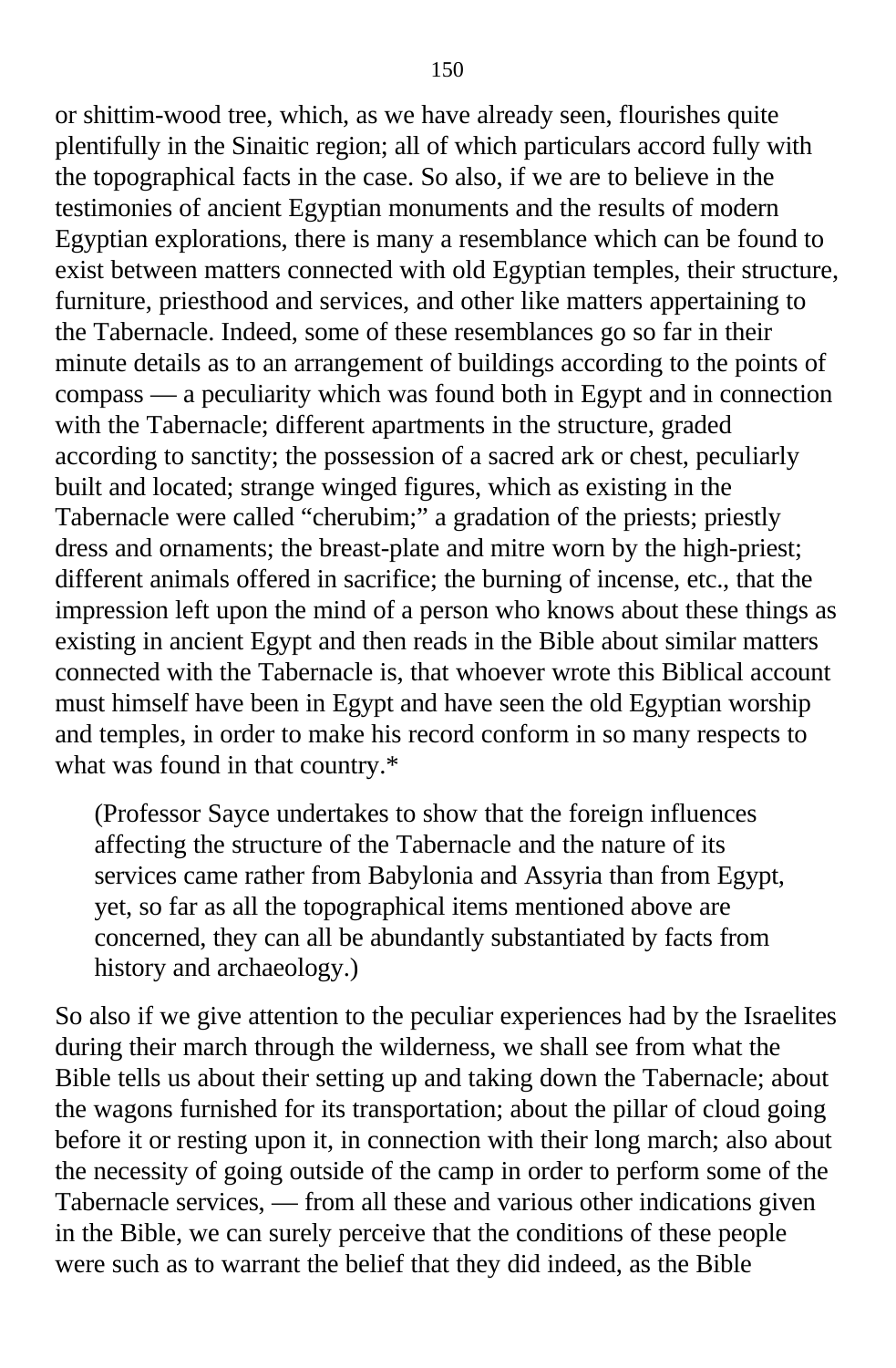represents, journey through a wilderness, and that they carried with them their tent of worship.

In his book, entitled "Nature and the Supernatural," Dr. Horace Bushnell tells of an important legal case that once was gained by one of the lawyers noticing, in the web of a sheet of paper which he held in his hand, certain "water-marks" which had been made in the paper during the process of its manufacture. These water-marks being indelible, they served as the best kind of proof of certain facts which it was desired to establish. And so we would characterize all those evidences coming from a correspondence of the Bible account with archaeological facts, which have to do with the Israelites being in Egypt and their journeying through the Sinaitic desert, as so many water-marks left indelibly, not upon, but in the very web of the Biblical record; proving not only the undeniable truthfulness of this record, but also the real existence of the Tabernacle.

#### **14. SUMMARY OF THE ARGUMENT**

To sum up then the different points which we have endeavored to make in our argument, it will be remembered that, in the first place, after having outlined our general proposition, and after having from various considerations shown the importance of its discussion, we affirmed that there are certain great presumptions which lie in the way of our accepting the higher-critic theory as true. Next we introduced some archaeological and other testimony external to the Bible, which we found to be helpful in proving the Tabernacle's historicity. And then, by quite an extended examination Of the many historical notices respecting the Tabernacle, or respecting the sacred ark as connected with it, which are found in the Old Testament, we established, we think, as a matter beyond all reasonable doubt, the actual historicity of this structure; showing how it was built near Matthew Sinai and then was known to exist continuously for some five hundred years, or from the time of Moses unto the time of David and Solomon. And then, finally, to make our argument as complete as possible, we noticed, somewhat briefly and yet with considerable fullness, the many objections which the higher critics have raised against the Tabernacle's existence, showing that none of these objections is really valid, and turning the last one into a positive proof on our side of the question.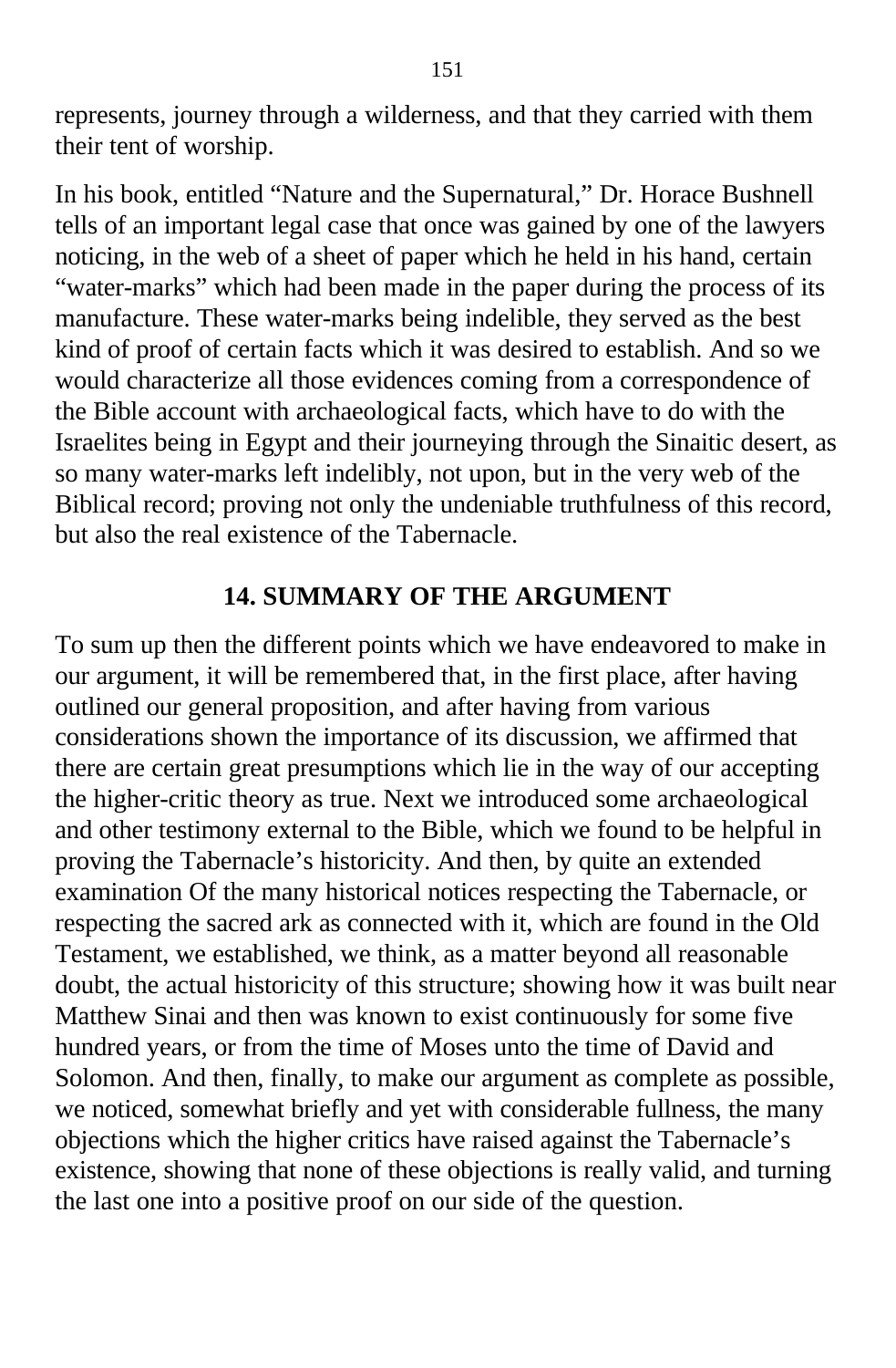#### **15. CONCLUSION**

And now, if there remains yet anything which needs to be said, it seems to us it is only the assertion that, whether the higher critics will admit it or not, the old Mosaic Tabernacle surely did exist. Or if there are persons who, in spite of all the numerous important testimonies which we have adduced from the Bible and other sources to the Tabernacle's historicity, still persist in denying such evidence, and in saying that the whole matter was only a priestly fiction, then what the Savior says, with respect perhaps to some of the skeptics living in his day, is quite applicable: "If they believe not Moses and the prophets, neither would they believe though one rose from the dead." Or, to state the case a little differently and somewhat humorously, it might be said that the fact of any person's denying the real existence of the Tabernacle, when so much positive evidence exists in favor of it, reminds one of what Lord Byron says with regard to Bishop Berkeley's philosophical denial of the existence of matter:

#### *"When Bishop Berkeley says it is no matter. Then 'tis no matter what he says."*

But if the Tabernacle in the wilderness did really exist, then what becomes of the peculiar theory of the higher critics? That necessarily falls to the ground, or is proven to be untrue; for, as was shown in the early part of this discussion, the entire critic hypothesis rests upon, or has for one of its main pillars, the assumed non-existence of the Tabernacle, or what amounts to the same thing, the alleged late origin of the Mosaic ritualistic law. Both of these premises being now demonstrated to be unsound, the Tabernacle "which Moses made in the wilderness" will very likely remain where the Bible puts it — among the great undeniable facts of the world's history, and not, as the critics would have it, among fictions or forgeries.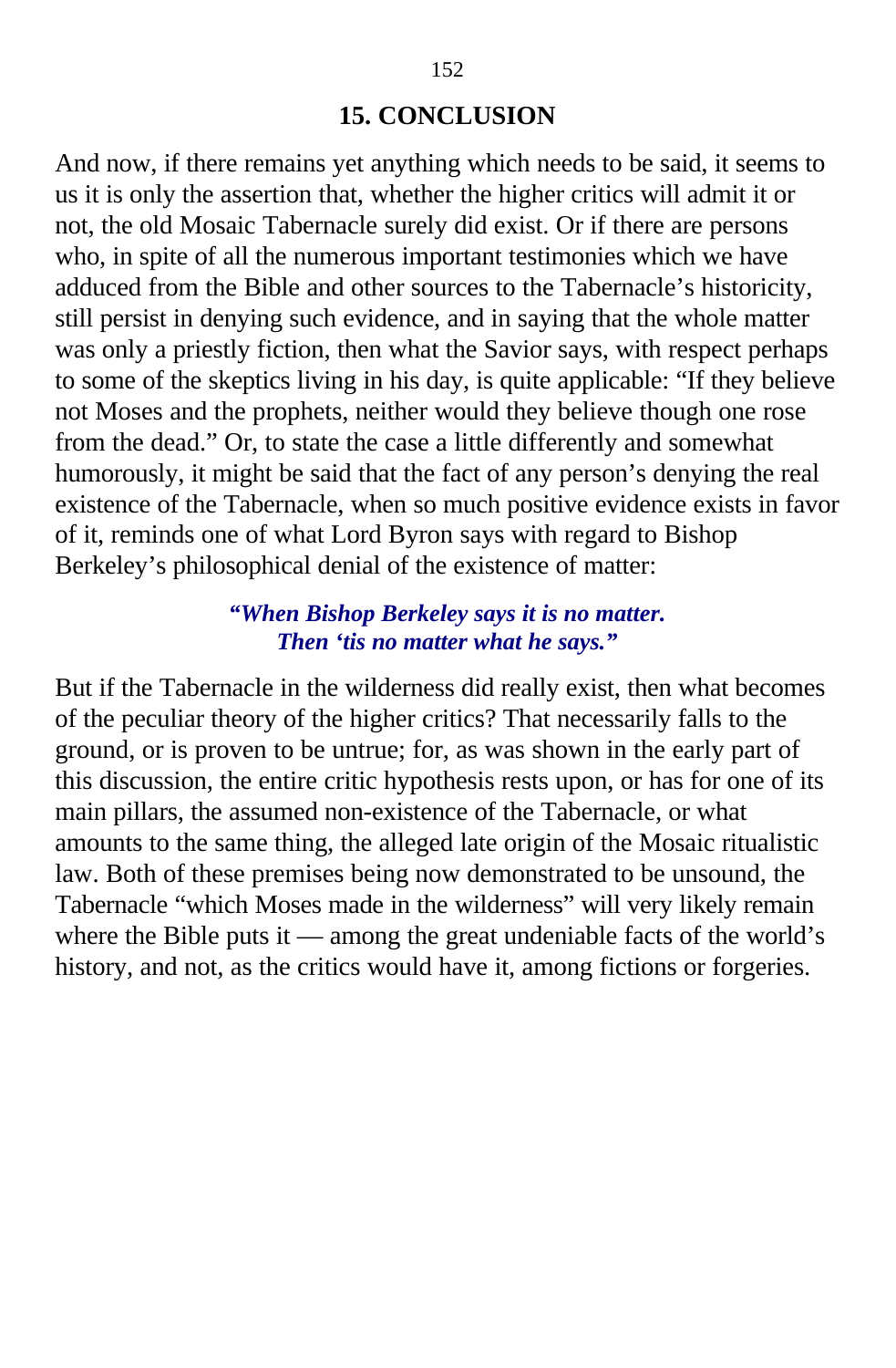# ADDENDA

*Various Facts Respecting Places Where The Tabernacle Was Built Or Located*

# **1. MOUNT SINAI**

#### *Its Location And Present Appearance*

Dr. J. W. Dawson, in his "Modern Science in Bible Lands," gives the following facts with regard to the location and present appearance of the mountain near which the Tabernacle was built.

"The actual position of Mount Sinai has been a subject of keen controversy, which may be reduced to two questions: 1st, Was Mount Sinai in the peninsula of that name or elsewhere? 2d, Which of the mountains of the peninsula was the Mount of the Law? As to the first of these questions, the claims of the peninsula are supported by an overwhelming mass of tradition and of authority, ancient and modern.

"If this question be considered as settled, then it remains to inquire which of the mountain summits of that group of hills in the southern end of the peninsula, which seems to be designated in the Bible by the general name of Horeb, should be regarded as the veritable 'Mount of the Law?' Five of the mountain summits of this region have laid claim to this distinction; and their relative merits the explorers [those of the English Ordnance Survey] test by seven criteria which must be fulfilled by the actual mountain. These are:

**(1)** A mountain overlooking a plain on which the millions of Israel could be assembled.

**(2)** Space for the people to 'remove and stand afar off' when the voice of the Lord was heard, and yet to hear that voice.

**(3)** A defined peak distinctly visible from the plain.

**(4)** A mountain so precipitous that the people might be said to stand under it and to touch its base.

**(5)** A mountain capable of being isolated by boundaries.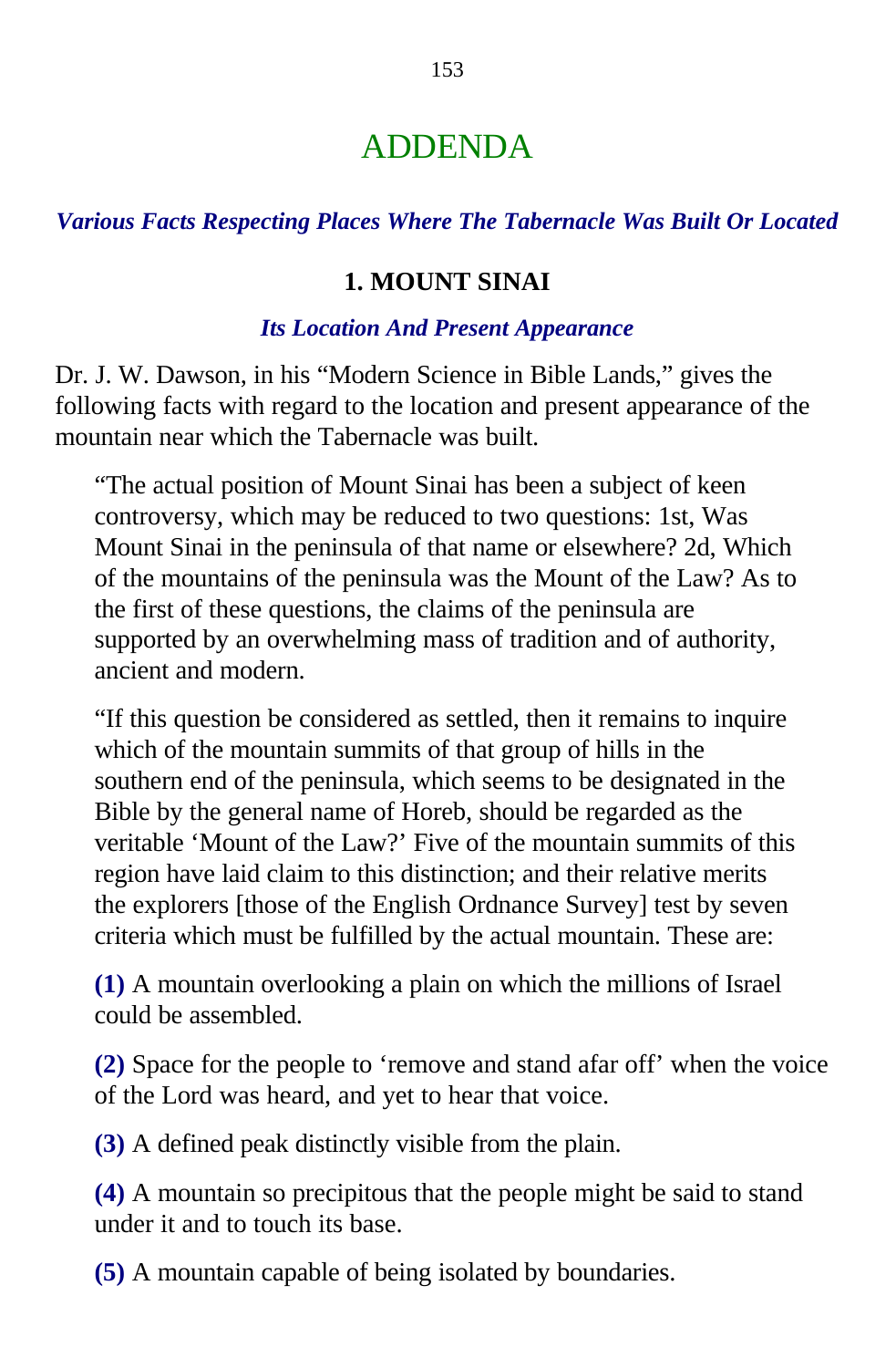**(6)** A mountain with springs and streams of water in its vicinity.

**(7)** Pasturage to maintain the flocks of the people for a year.

"By these criteria the surveyors reject two of the mountains, Jebel el Ejmeh and Jebel Ummalawi, as destitute of sufficient water and pasturage. Jebel Katharina, whose claims arise from a statement of Josephus that Sinai was the highest mountain of the district, which this peak actually is, with the exception of a neighboring summit twenty-five feet higher, they reject because of the fact that it is not visible from any plain suitable for the encampment of the Israelites. Mount Serbal has in modern times had some advocates; but the surveyors allege in opposition to these that they do not find, as has been stated, the Sinaitic inscriptions more plentiful there than elsewhere, that the traces of early Christian occupancy do not point to it any more than early tradition, and that it does not meet the topographical requirements in presenting a defined peak, convenient camping-ground, or a sufficient amount of pasturage.

"There only remains the long-established and venerated Jebel Musa — the orthodox Sinai; and this, in a remarkable and conspicuous manner, fulfils the required conditions, and, besides, illustrates the narrative itself in unexpected ways. This mountain has, however, two dominant peaks, that of Jebel Musa proper, 7,363 feet in height, and that of Ras Sufsafeh, 6,937 feet high; and of these the explorers do not hesitate at once to prefer the latter. This peak or ridge is described as almost isolated, as descending precipitously to the great plain of the district, Er Rahah, which is capable of accommodating two millions of persons in full view of the peak, and has ample camping ground for the whole host in its tributary valleys. Further, it is so completely separated from the neighboring mountains that a short and quite intelligible description would define its limits, which could be easily marked out.

"Another remarkable feature is, that we have here the brook descending out of the mount referred to in Exodus (Ch. 32:20), and, besides this, five other perennial streams in addition to many good springs. The country is by no means desert, but supplies much pasturage; and when irrigated and attended to, forms good gardens, and is indeed one of the best and most fertile spots of the whole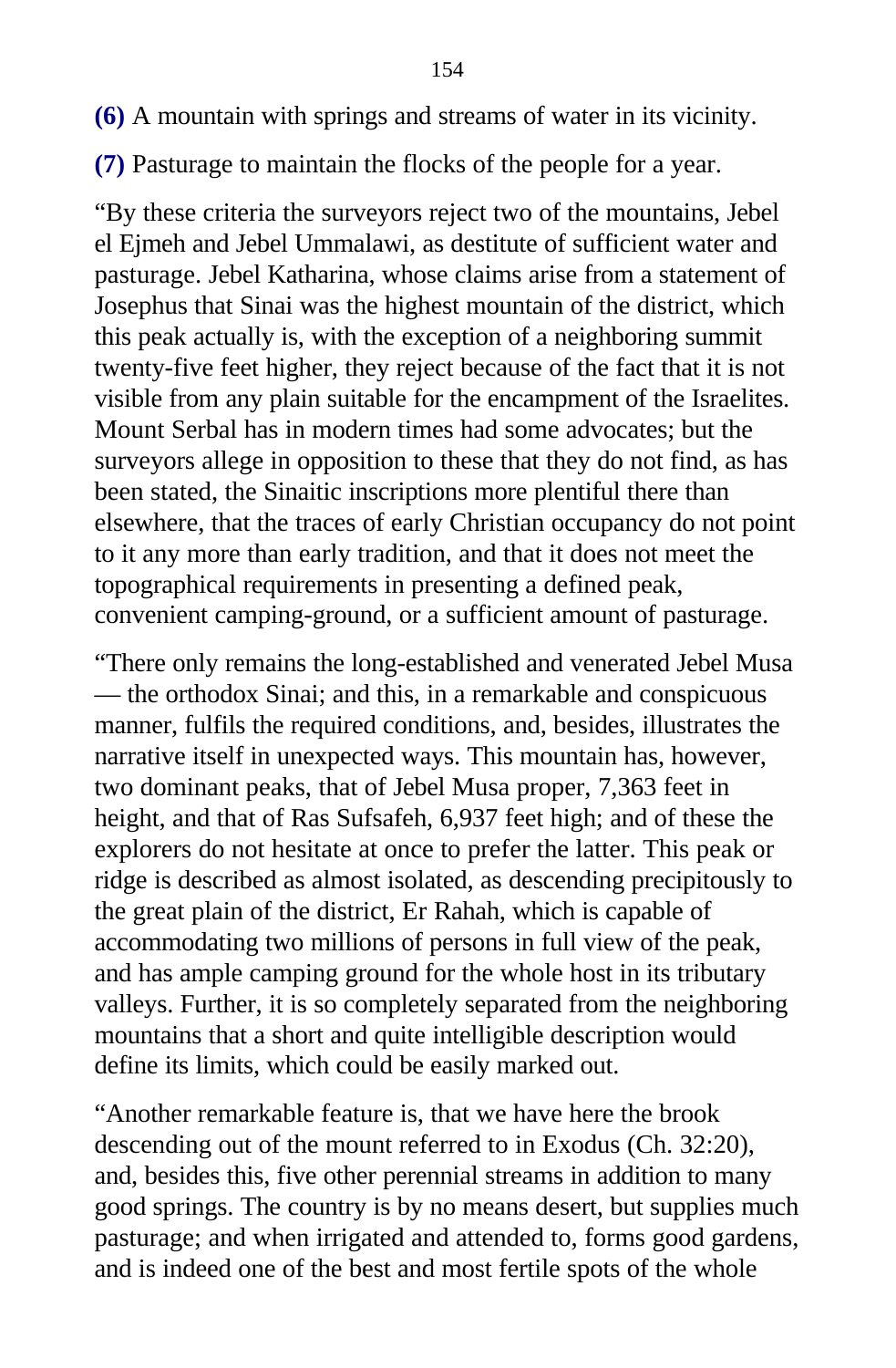peninsula. The explorers show that the statements of some hasty travelers who have given a different view are quite incorrect, and also that there is reason to believe that there was greater rainfall and more verdure in ancient times than at present in this part of the country. They further indicate the Wady Shreick, in which is the stream descending from the mount, as the probable place of the making and destruction of the golden calf, and a hill known as Jebel Moneijeh, the mount of conference, as the probable site of the Tabernacle. They think it not improbable that while Ras Sufsafeh was the Mount of the Law, the retirement of Moses during his sojourn on the mount may have been behind the peak, in the recesses of Jebel Musa, which thus might properly bear his name."

#### **2. SHILOH ITS RUINS AS RECENTLY INVESTIGATED**

Colonel Sir Charles Wilson thus describes the present ruins of Shiloh, in "Exploration Fund Quarterly Statement" for 1873, pp. 37,38:

"The ruins of Seilun (Shiloh) cover the surface of a 'tell,' or mound, on a spur which lies between two valleys, that unite about a quarter of a mile above Khan Lubban, and thence run to the sea. The existing remains are those of a fellahin village, with few earlier foundations, possibly of the date of the Crusades. The walls are built with old materials, but none of the fragments of columns mentioned by some travelers can now be seen. On the summit are a few heavy foundations, perhaps those of a keep, and on the southern side is a building with a heavy sloping buttress. The rock is exposed over nearly the whole surface, so that little can be expected from excavation. Northwards, the 'tell' slopes down to a broad shoulder across which a sort of level court, 77 feet wide and 412 feet long, has been cut out. The rock is in places scarped to a height of five feet, and along the sides are several excavations and a few small cisterns. The level portion of the rock is covered by a few inches of soil. It is not improbable that the place was thus prepared to receive the Tabernacle, which, according to Rabbinical traditions, was a structure of low stone walls, with the tent stretched over the top. At any rate. there is no other level space on the 'tell' sufficiently large to receive a tent of the dimensions of the Tabernacle.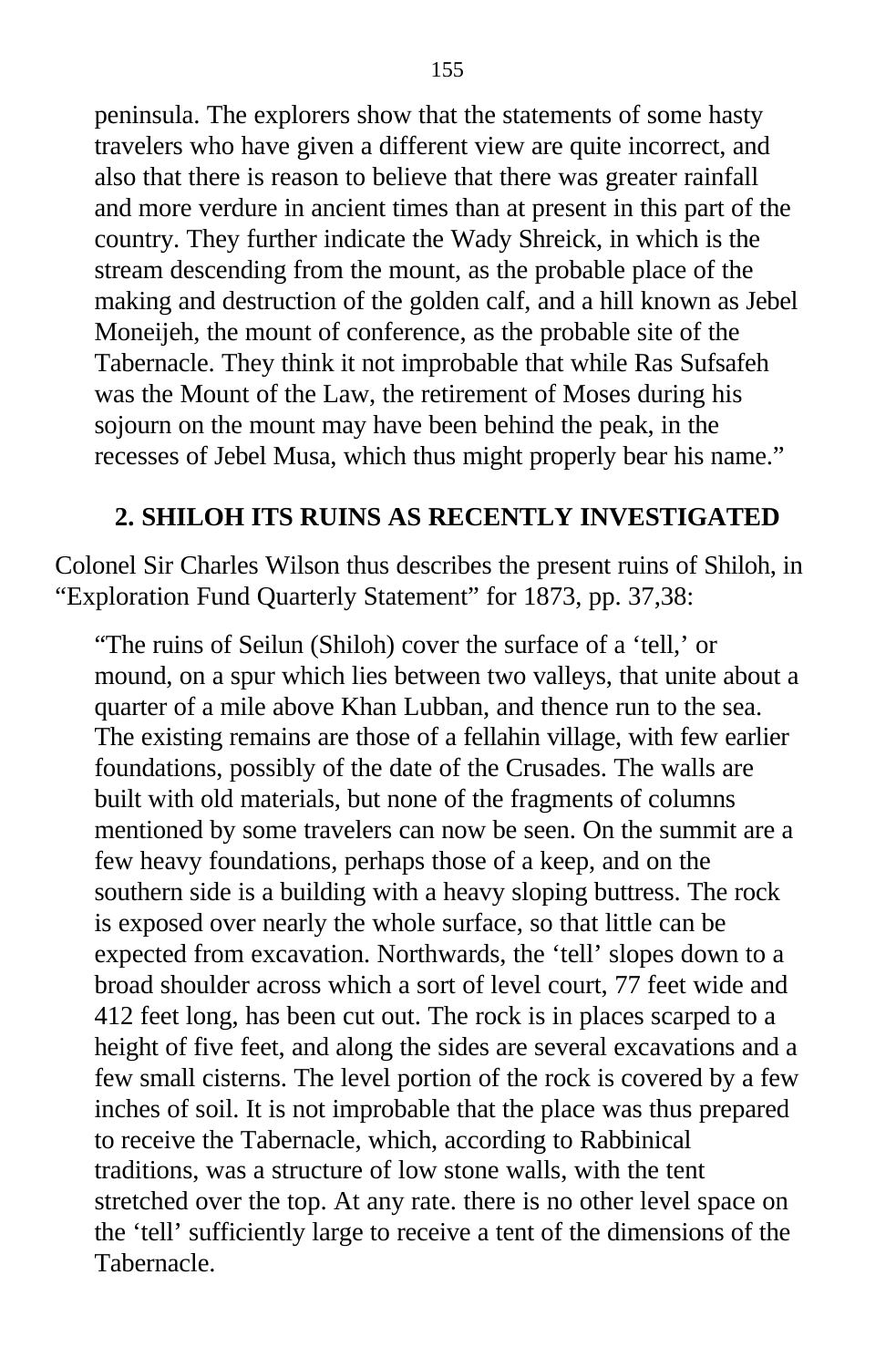"The spring of Seilun is in a small valley which joins the main one a short distance northeast of the ruins. The supply, which small, after running a few yards through a subterranean channel, was formerly led into a rock-hewn reservoir, but now runs to waste."

To the above items Major Claude R. Conder, R.E., in his "Tent Life in Palestine," Vol I, pp. 81,82, adds as follows:

"There is no site in the country fixed with greater certainty than that of Shiloh. The modern name Seilun preserves the most archaic form, which is found in the Bible in the ethnic Shilonite  $($ <sup>dll29</sup> $)$  Kings 11:29). The position of the ruins agrees exactly with the very definite description given in the Old Testament of the position of Shiloh, as 'on the north side of Bethel (now Beitin), on the east side of the highway that goeth up from Bethel to Shechem, and on the south of Lebonah' (Lubbin) ( $\sqrt{2219}$  Judges 21:19). It is just here that Shiloh still stands in ruins. The scenery of the wild mountains is finer than that in Judea; the red color of the cliffs, which are of great height, is far more picturesque than the shapeless chalk mountains near Jerusalem; the fig gardens and olive groves are more luxuriant, but the crops are poor compared with the plain and round Bethlehem. A deep valley runs behind the town on the north, and in its sides are many rock-cut sepulchers.

"The vineyards of Shiloh have disappeared, though very possibly once surrounding the spring, and perhaps extending down the valley westwards, where water is also found. With the destruction of the village, desolation has spread over the barren hills around."

#### **3. NOB SITE OF THE VILLAGE IDENTIFIED**

So thinks Revelation W. Shaw Caldecott. See his treatise on "The Tabernacle, Its History and Structure," pp. 53,54:

"Four miles to the north of Jerusalem, and at the distance of a quarter of a mile to the east of the main road, is a curiously knobbed and double-topped hill, named by the Arabs Tell (or Tuleil) el-Full. The crown of this hill is thirty feet higher than Mount Zion, and Jerusalem can be plainly seen from it. On its top is a large pyramidal mound of unhewn stones, which Robinson supposes to have been originally a square tower of 40 or 50 feet,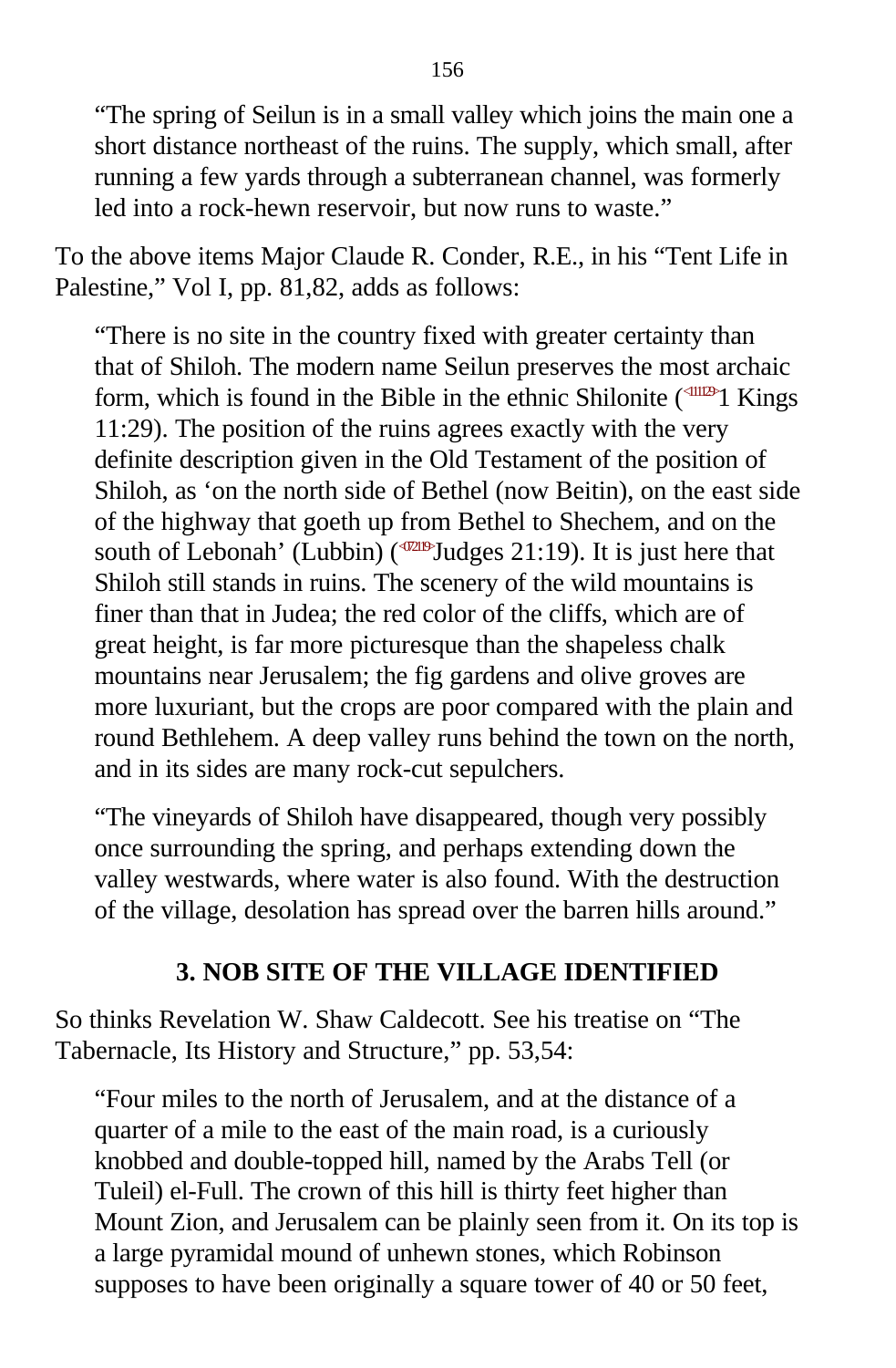and to have been violently thrown down. No other foundations are to be seen. At the foot of the hill are ancient substructions, built of large unhewn stones in low, massive walls. These are on the south side, and adjoin the great road.

"If we take the Scriptural indications as to the site of Nob (height), this hill and these ruins fulfill all the conditions of the case.

"**(a)** Nob was so far regarded as belonging to Jerusalem, as one of its villages (thus involving its proximity), that David's bringing Goliath's head and sword to the Tabernacle at Nob was regarded as bringing them to Jerusalem ( $\frac{\text{OPT54}}{2}$  Samuel 17:54).

"**(b)** A clearer indication as to its situation is, however, gained by the record of the restoration towns and villages in which Nob is mentioned, the name occurring between those of Anathoth and Ananiah  $($ <sup>-612</sup>°Nehemiah 11:32). These two places still bear practically the same names, and their sites are well known. In the narrow space between Anata and Hanina stands the hill Tell el-Full, which we take to be ancient Nob.

"**(c)** Another indication is contained in Isaiah's account of Sennacherib's march on Jerusalem, the picturesque climax of which is, 'This very day shall he halt at Nob; he shaketh his hand at the mount of the daughter of Zion, the hill of Jerusalem' ( $\alpha$ <sup>1028</sup>Isaiah 10:28-32). There are only two hills on the north from which the city can be seen, so as to give reality to the poet's words. One of these is Neby Samwil, and the other is Tell el-Full."

# **4. GIBEON**

# *Identity Of Ancient City With El-Jib, Also The "Great High Place," Of 1 Kings 3:4, Indicated*

In Hastings' Dictionary of the Bible, Art. Gibeon, J. F. Stenning says as follows:

"The identity of Gibeon with the village of El-Jib, which lies some six or seven miles northwest of Jerusalem, is practically beyond dispute. The modern village still preserves the first part of the older name, while its situation agrees in every respect with the requirements of the history of the Old Testament. Just beyond Tell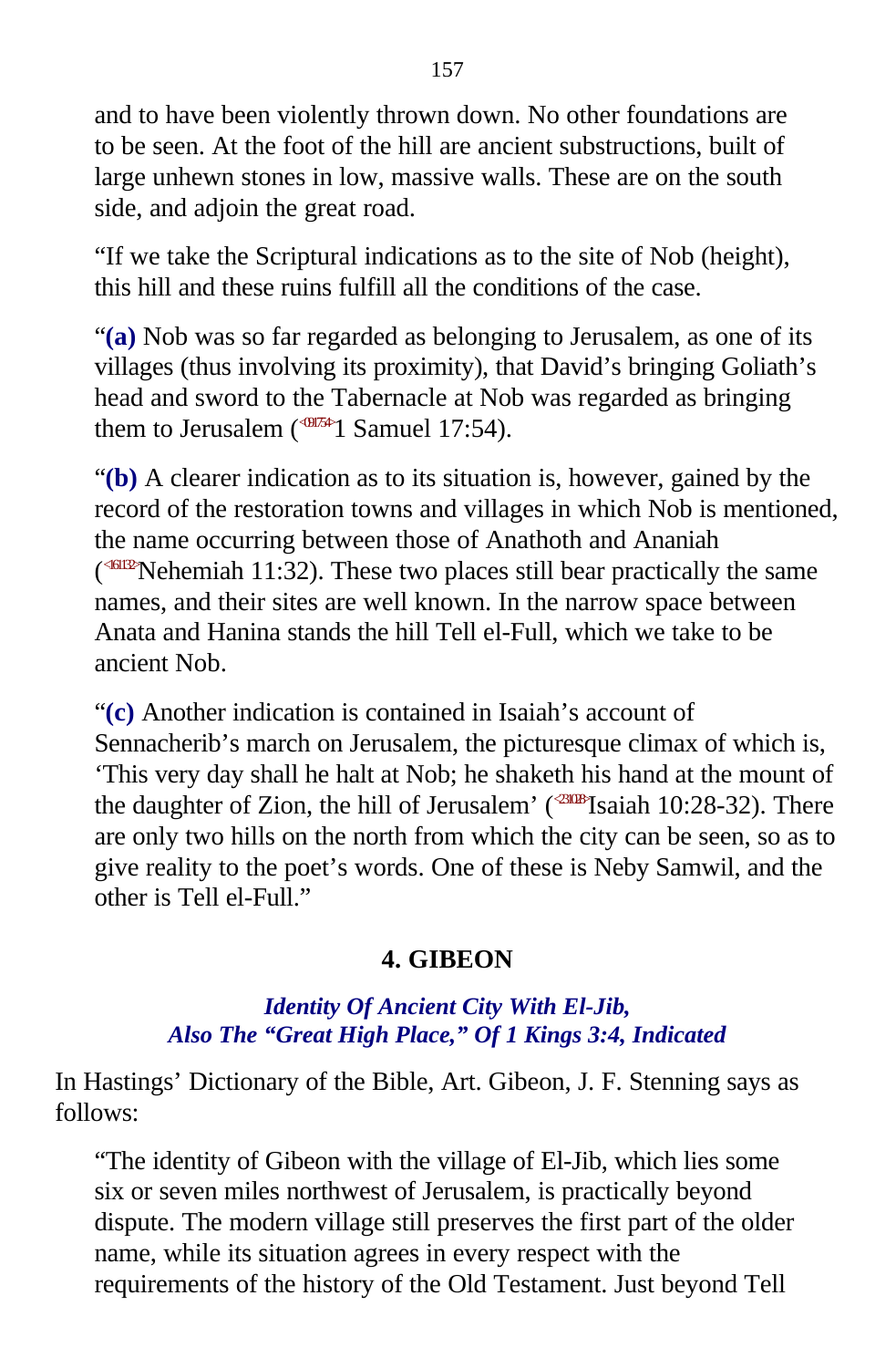el-Full (Gibeah), the main road north from Jerusalem to Beitin (Bethel) is joined by a branch road leading up from the coast. The latter forms the continuation of the most southerly of three routes which connect the Jordan valley with the Maritime Plains. \*\*\* Now just before this road (coming up from the Jordan valley) leaves the higher ground and descends to the Shepheleh, it divides into two, the one branch leading down to the Wady Suleiman, the other running in a more southerly direction by way of the Bethhorons. Here, on this fertile, open plateau, slightly to the south of the main road, rises the hill on which the modern village of El-Jib is built, fight on the frontier line which traverses the central range to the south of Bethel. It was the natural pass across Palestine, which in early times served as the political border between North and South Israel, and it was owing to its position that Gibeon acquired so much prominence in the reigns of David and Solomon. A short distance to the east of the village, at the foot of the hill, there is, further, a stone lank reservoir of considerable size, supplied by a spring which rises in a cave higher up."

This spring, the explorers tell us, was probably the ancient "pool of Gideon" mentioned in  $\frac{10003}{2}$  Samuel 2:13.

Also, respecting the "great high place," Smith's Dictionary has the following:

"The most natural position for the high place of Gibeon is the twin mountain immediately south of El-Jib, so close as to be all but a part of the town, and yet quite separate and distinct. The testimony of Epiphanius, viz., that the 'Mount of Gibeon' was the highest round Jerusalem, by which Dean Stanley supports his conjecture (that the present Neby Samwil was the great high place), should be received with caution, standing, as it does, quite alone and belonging to an age which, though early, was marked by ignorance and by the most improbable conclusions."

Some additional facts, as given by Revelation W. Shaw Caldecott (ibid. pp. 60-62), are as follows:

"El-Jib is built upon an isolated oblong hill standing in a plain or basin of great fertility. The northern end of the hill is covered 'over with old massive ruins, which have fallen down in every direction,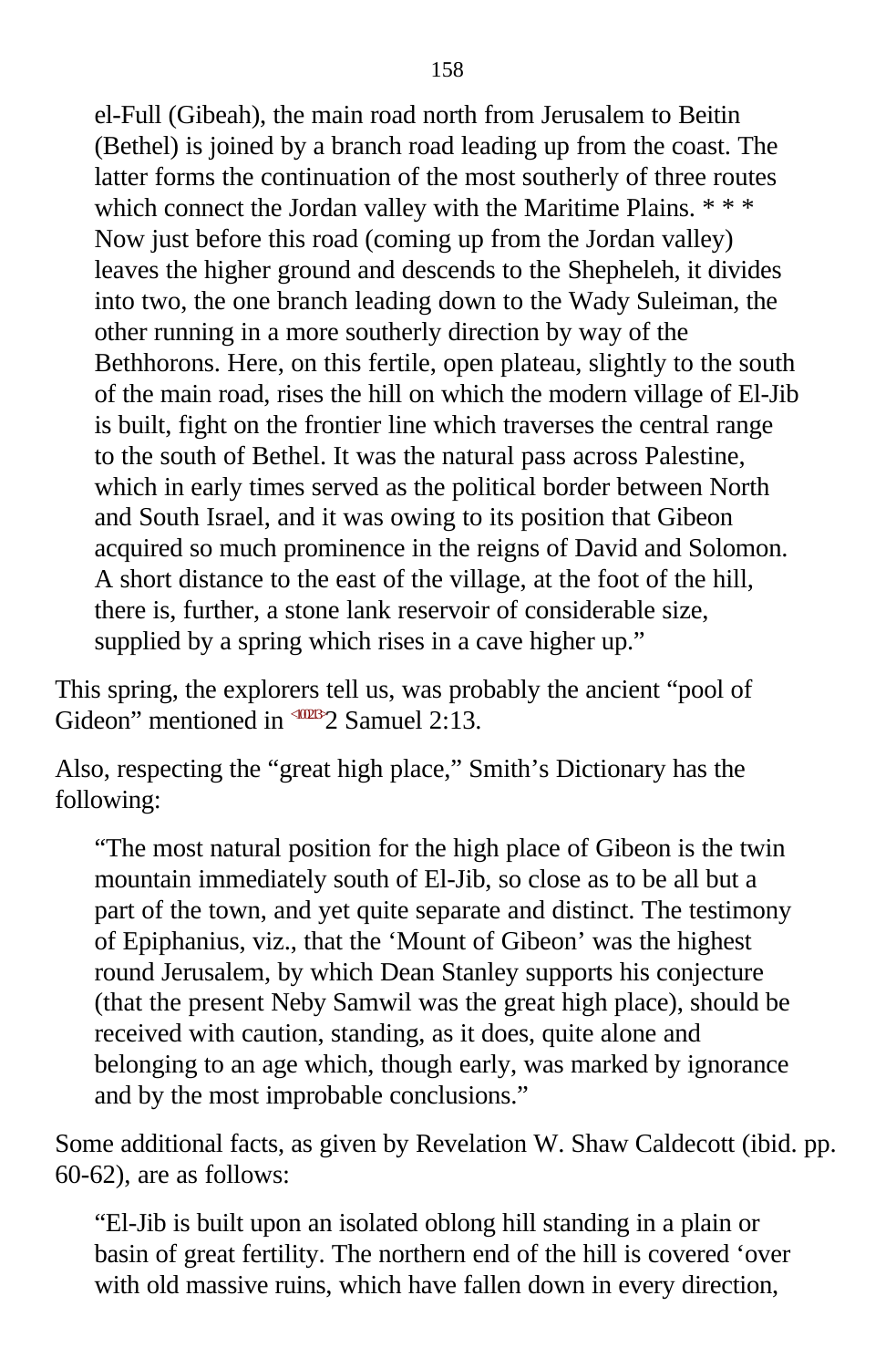and in which the villagers now live. Across the plain to the south is the lofty range of Neby Samwil. \* \* \* Gibeon was one of the four towns in the division of Benjamin given as residences for the sons of Aaron ( $\sqrt{21/2}$ Joshua 21:17). It was thus already inhabited by priests, and this, added to its other advantages, made it, humanly speaking, a not unsuitable place for the capital of the new kingdom. No remains of (very ancient) buildings have been discovered, such as those of er-Ramah and Tell el-Full."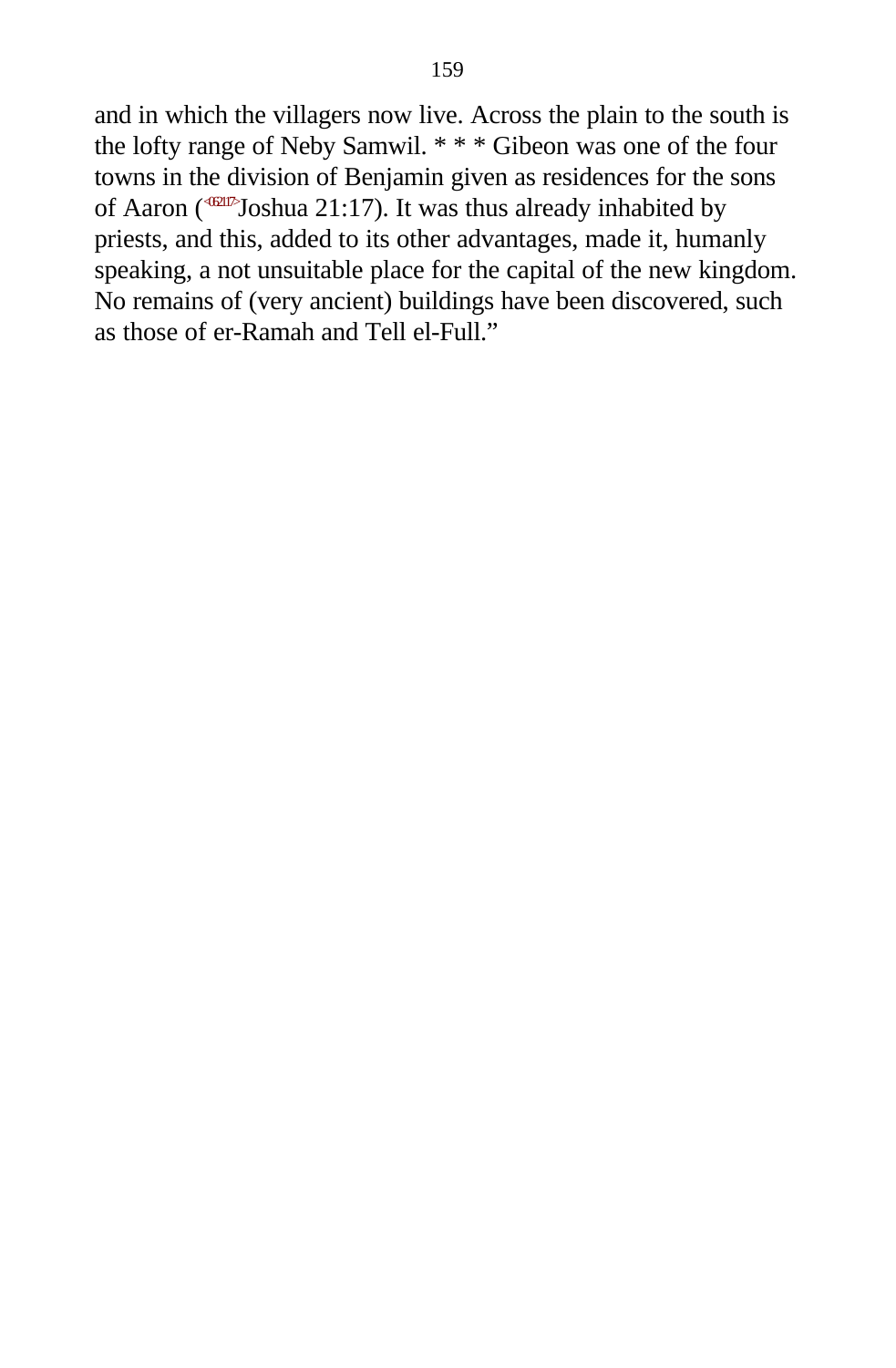# CHAPTER 9

# THE INTERNAL EVIDENCE OF THE FOURTH GOSPEL

# **BY CANON G. OSBORNE TROOP, M. A.,**

#### *Montreal, Canada*

The whole Bible is stamped with the Divine "Hall-Mark"; but the Gospel according to St. John is primus inter pares. Through it, as through a transparency, we gaze entranced into the very holy of holies, where shines in unearthly glory "the great vision of the face of Christ". Yet man's perversity has made it the "storm center" of New Testament criticism, doubtless for the very reason that it bears such unwavering testimony both to the deity of our Lord and Saviour, Jesus Christ, and to His perfect humanity. The Christ of the Fourth Gospel is no unhistoric, idealized vision of the later, dreaming church, but is, as it practically claims to be, the picture drawn by "the disciple whom Jesus loved", an eye-witness of the blood and water that flowed from His pierced side. These may appear to be mere unsupported statements, and as such will at once be dismissed by a scientific reader. Nevertheless the appeal of this article is to the instinct of the "one flock" of the "one Shepherd". "They know His voice" ... "a stranger will they not follow."

**1.** There is one passage in this Gospel that flashes like lightning — it dazzles our eyes by its very glory. To the broken-hearted Martha the Lord Jesus says with startling suddenness, "I am the resurrection and the life; he that believeth on Me, though he die, yet shall he live; and whosoever liveth and believeth in Me, shall never die."

It is humbly but confidently submitted that these words are utterly beyond the reach of human invention. It could never have entered the heart of man to say, "I am the resurrection and the life." "There is a resurrection and a life," would have been a great and notable saying, but this Speaker identifies Himself with the resurrection and with life eternal. The words can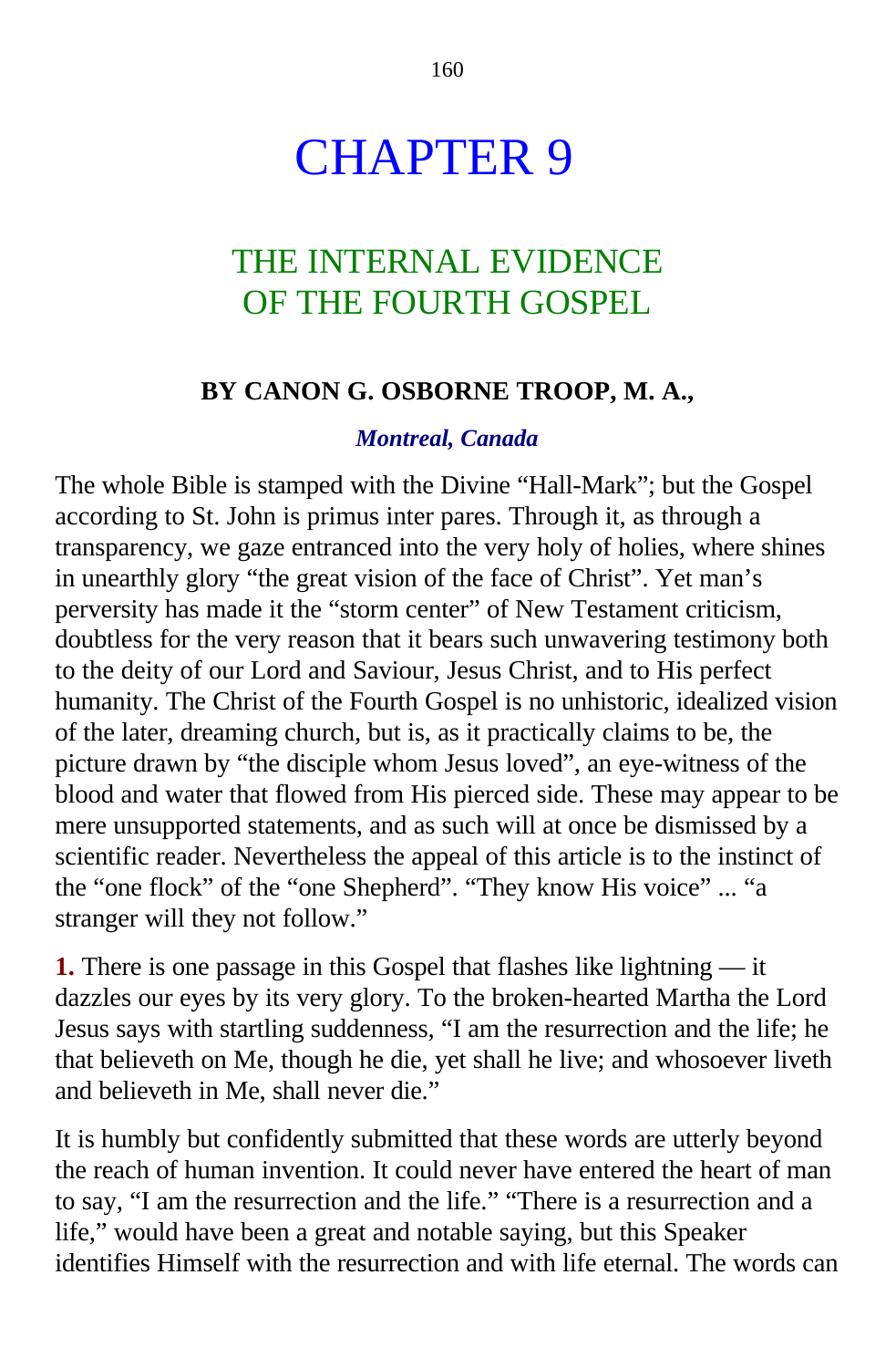only be born from above, and He who utters them is worthy of the utmost adoration of the surrendered soul.

In an earlier chapter John records a certain question addressed to and answered by our Lord in a manner which has no counterpart in the world's literature. "What shall we do," the eager people cry; "What shall we do that we might work the works of God?" "This is the work of God", our Lord replies, "that ye believe on Him whom He hath sent" ( $402$ 888) John 6:28,29). I venture to say that such an answer to such a question has no parallel. This is the work of God that ye accept ME. I am the Root of the tree which bears the only, fruit pleasing to God. Our Lord states the converse of this in chapter 16, when He says that the Holy Spirit will "convict the world of sin ... because they believe not on ME." The root of all evil is unbelief in Christ. The condemning sin of the world lies in the rejection of the Redeemer. Here we have the root of righteousness and the root of sin in the acceptance or rejection of His wondrous personality. This is unique, and proclaims the Speaker to be "separate from sinners" though "the Lord hath laid on Him the iniquity of us all." Truly,

#### *"He is His own best evidence, His witness is within."*

**2.** Pass on to the fourteenth chapter, so loved of all Christians. Listen to that Voice, which is as the voice of many waters, as it sounds in the ears of the troubled disciples:

"Let not your heart be troubled; ye believe in God, believe also in ME. In My Father's house are many mansions: if it were not so, I would have told you. I go to prepare a place for you. And if I go and prepare a place for you, I will come again, and receive you unto Myself; that where I am, there ye may be also."

Who is he who dares to say: "Ye believe in God, believe also in Me"? He ventures thus to speak because He is the Father's Son. Man's son is man: can God's Son be anything less than God? Elsewhere in this Gospel He says: "I and the Father are one". The fourteenth chapter reveals the Lord Jesus as completely at home in the heavenly company. He speaks of His Father and of the Holy Spirit as Himself being one of the utterly holy Family. He knows all about His Father's house with its many mansions. He was familiar with it before the world was. Mark well, too, the exquisite touch of transparent truthfulness: "If it were not so, I would have told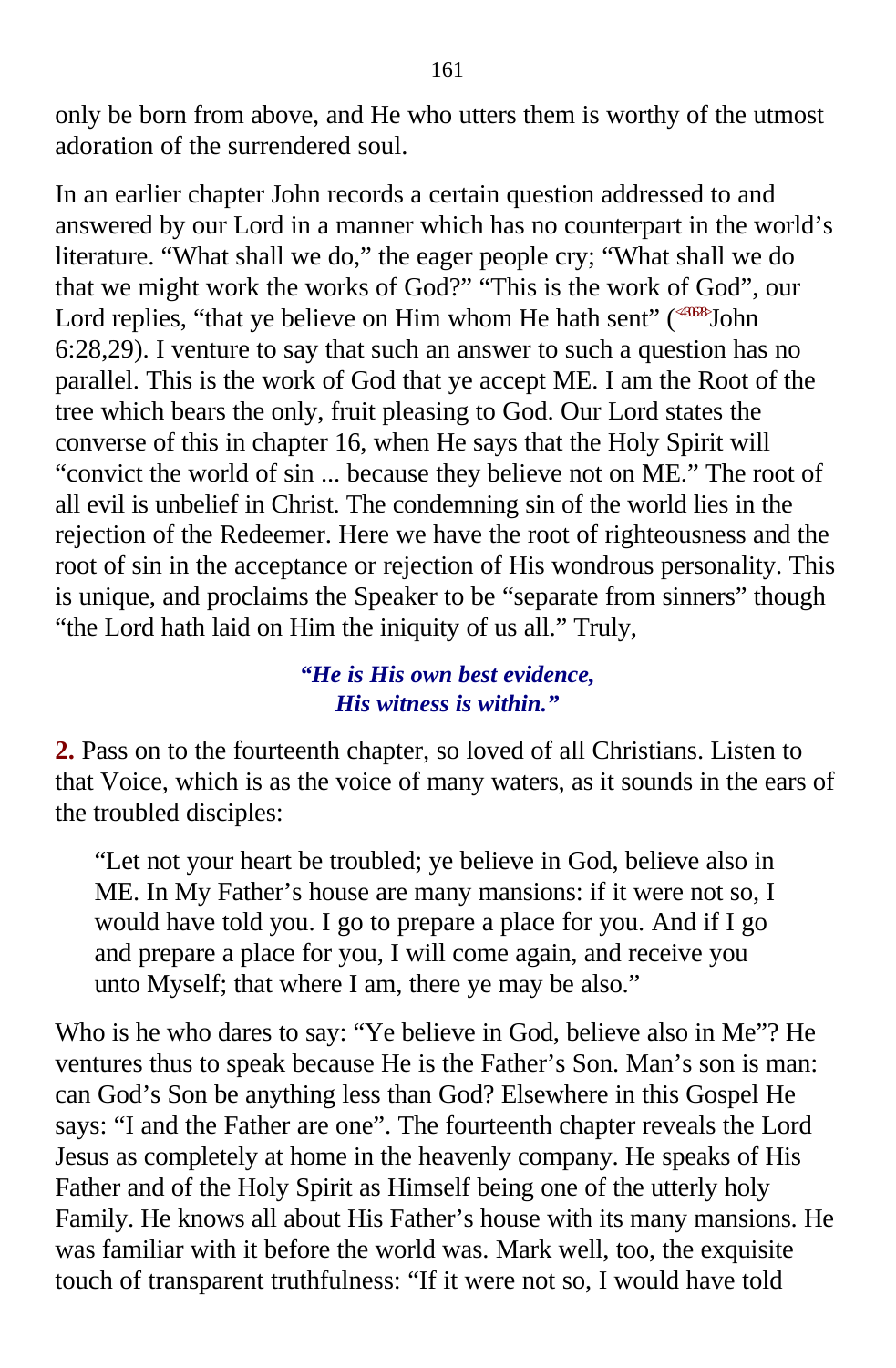you." An ear-witness alone could have caught and preserved that touching parenthesis, and who more likely than the disciple whom Jesus loved?

As we leave this famous chapter let us not forget to note the wondrous words in verse 23:

"If a man love Me, he will keep My words; and My Father will love him, and WE will come unto him and make our abode with him."

This saying can only be characterized as blasphemous, if it be not the true utterance of one equal with God. On the other hand, does any reasonable man seriously think that such words originated in the mind of a forger? "Every one that is of the truth heareth My Voice", and surely that voice is here.

**3.** When we come to chapter 17 we pass indeed into the very inner chamber of the King of kings. It records the high-priestly prayer of our Lord, when He "lifted up His eyes to heaven and said, Father, the hour is come, glorify Thy Son that Thy Son may also glorify Thee." Let any man propose to himself the awful task of forging such a prayer, and putting it into the mouth of an imaginary Christ. The brain reels at the very thought of it. It is, however, perfectly natural that St. John should record it. It must have fallen upon the ears of himself and his fellow-disciples amidst an awestricken silence in which they could hear the very throbbing of their listening hearts. For their very hearts were listening through their ears as the Son poured out His soul unto the Father. It is a rare privilege, and one from which most men would sensitively shrink, to listen even to a fellowman alone with God. Yet the Lord Jesus in the midst of His disciples laid bare His very soul before His Father, as really as if He had been alone with Him. He prayed with the cross and its awful death full in view, but in the prayer there is no slightest hint of failure or regret, and there is no trace of confession of sin or need of forgiveness. These are all indelible marks of genuineness. It would have been impossible for a sinful man to conceive such a prayer. But all is consistent with the character of Him who "spake as never man spake", and could challenge the world to convict Him of sin.

With such thoughts in mind let us now look more closely into the words of the prayer itself.

"Father, the hour is come; glorify Thy Son, that Thy Son also may glorify Thee: As Thou hast given Him power over all flesh, that He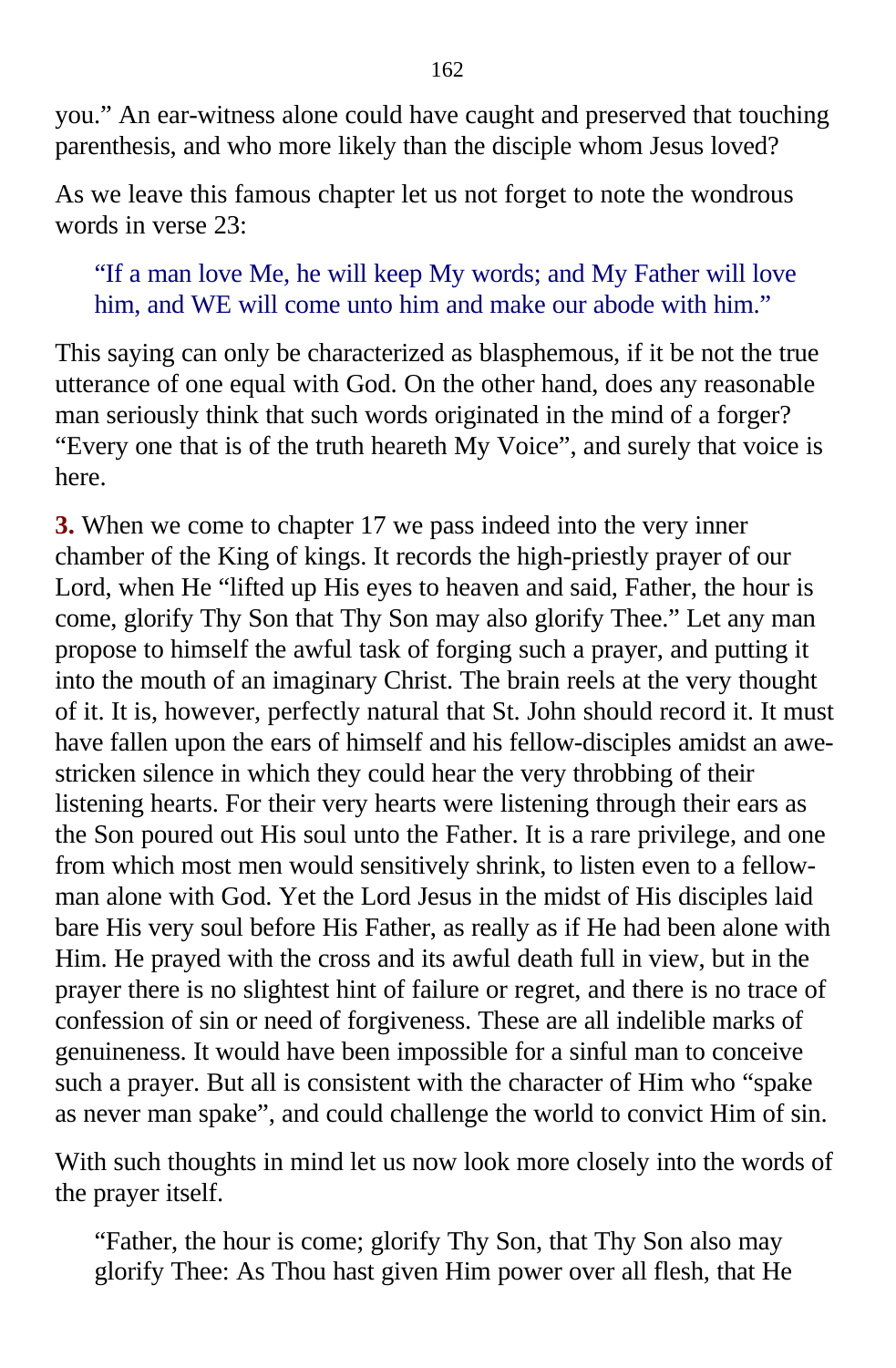should give eternal life to as many as Thou hast given Him. And this is life eternal, that they might know Thee, the only true God, and Jesus Christ whom Thou hast sent."

Here we have again the calm placing of Himself on a level with the Father in connection with eternal life. And it is not out of place to recall the consistency of this utterance with that often-called "Johannine" saying recorded in Matthew and Luke: "All things are delivered unto Me of My Father: and no man knoweth the Son, but the Father; neither knoweth any man the Father, save the Son, and he to whomsoever the Son willeth to reveal Him."

We read also in St.  $4446$  John 14:6: "No man cometh unto the Father but by Me". And as we reverently proceed further in the prayer we find Him saying: "And now, O Father, glorify Thou Me with Thine own self, with the glory which I had with Thee before the world was."

These words are natural to the Father's Son as we know and worship Him, but they are beyond the reach of an uninspired man, and who Can imagine a forger inspired of the Holy Ghost? Such words would, however, be graven upon the very heart of an ear-witness such as the disciple whom Jesus loved.

We have in this prayer also the fuller revelation of the "one flock" and "one Shepherd" pictured in chapter ten:

"Neither pray I for these alone, but for them also which shall believe on Me through their word; that they all may be one; as Thou, Father, art in Me, and I in Thee, that they also may be one in us: That the world may believe that Thou hast sent Me. And the glory which Thou gavest Me I have given them; that they may be one, even as we are one: I in them, and Thou in Me, that they may be perfected into one; and that the world may know that Thou hast sent Me, and hast loved them, as Thou hast loved Me."

In these holy words there breathes a cry for such a unity as never entered into the heart of mortal man to dream of. It is no cold and formal ecclesiastical unity, such as that suggested by the curious and unhappy mistranslation of "one fold" for "one flock" in St.  $\frac{4006}{5}$ John 10:16. It is the living unity of the living flock with the living Shepherd of the living God. It is actually the same as the unity subsisting between the Father and the Son.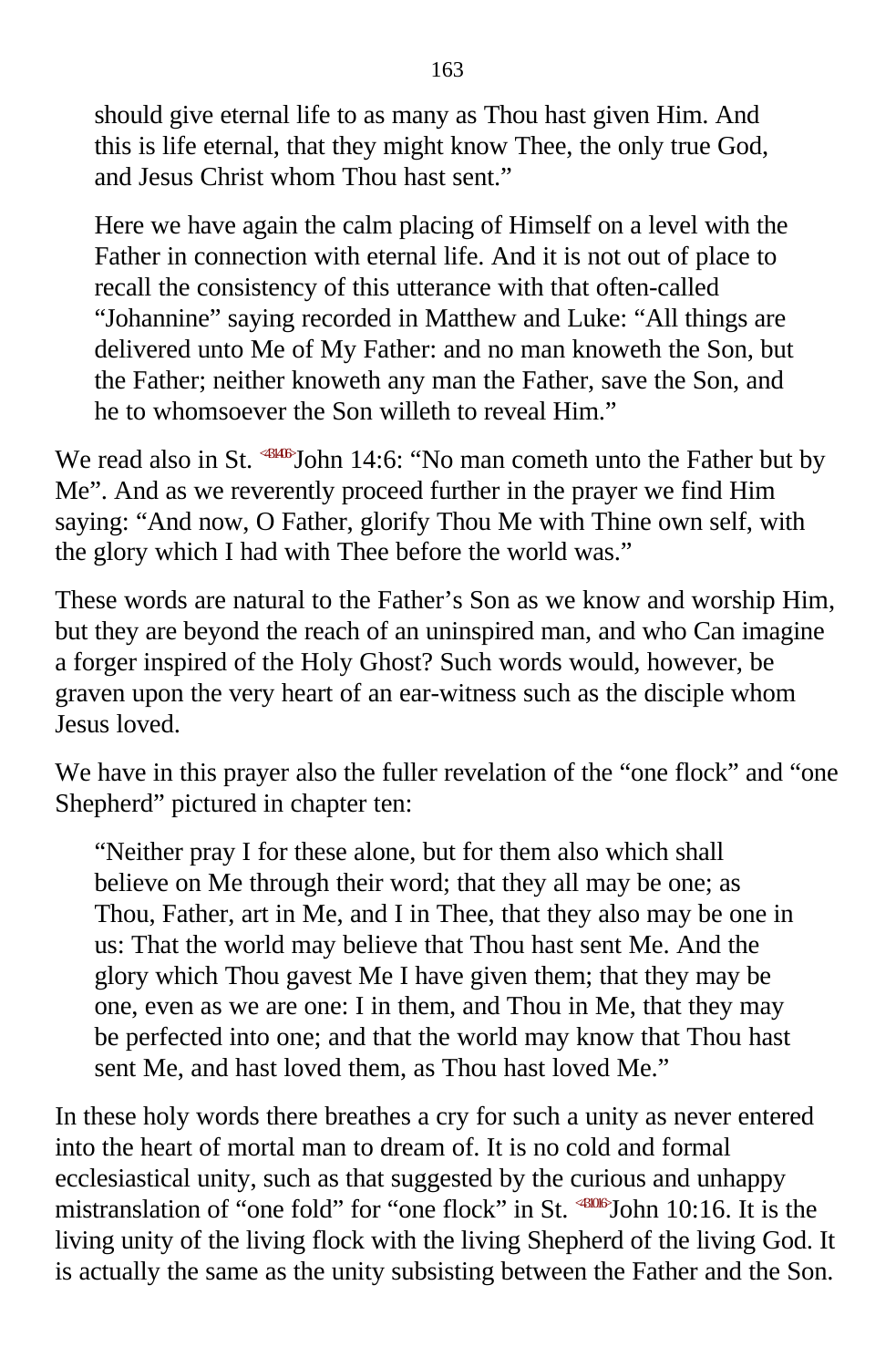And according to St. Paul in  $4589$  Romans 8:19, the creation is waiting for its revelation. The one Shepherd has from the beginning had His one flock in answer to His prayer, but the world has not yet seen it, and is therefore still unconvinced that our Jesus is indeed the Sent of God. The world has seen the Catholic Church and the Roman Catholic Church, but the Holy Catholic Church no eye as yet has seen but God's. For the Holy Catholic Church and the Shepherd's one flock are one and the same, and the world will not see either "till He come." The Holy Catholic Church is an object of faith and not of sight, and so is the one flock. In spite of all attempts at elimination and organization wheat and tares together grow, and sheep and wolves-in-sheep's-clothing are found together in the earthly pasture grounds. But when the Good Shepherd returns He will bring His beautiful flock with Him, and eventually the world will see and believe. "O the depth of the riches both of the wisdom and knowledge of God! How unsearchable are His judgments, and His ways past finding out!"

The mystery of this spiritual unity lies hidden in the high-priestly prayer, but we may feel sure that no forger could ever discover it, for many of those who profess and call themselves Christians are blind to it even yet.

**4.** The "Christ before Pilate" of St. John is also stamped with every mark of sincerity and truth. What mere human imagination could evolve the noble words: "My kingdom is not of this world; if My kingdom were of this world, then would My servants fight, that I should not be delivered to the Jews: but now is My kingdom not from hence.

To this end was I born, and for this cause came I into the world, that I should bear witness unto the truth. Every one that is of the truth heareth My voice"?

The whole wondrous story of the betrayal, the denial, the trial, the condemnation and crucifixion of the Lord Jesus, as given through St. John, breathes with the living sympathy of an eye-witness. The account, moreover, is as wonderful in the delicacy of its reserve as in the simplicity of its recital. It is entirely free from sensationalism and every form of exaggeration. It is calm and judicial in the highest degree. If it is written by the inspired disciple whom Jesus loved, all is natural and easily "understanded of the people"; while on any other supposition, it is fraught with difficulties that cannot be explained away. "I am not credulous enough to be an unbeliever," is a wise saying in this as in many similar connections.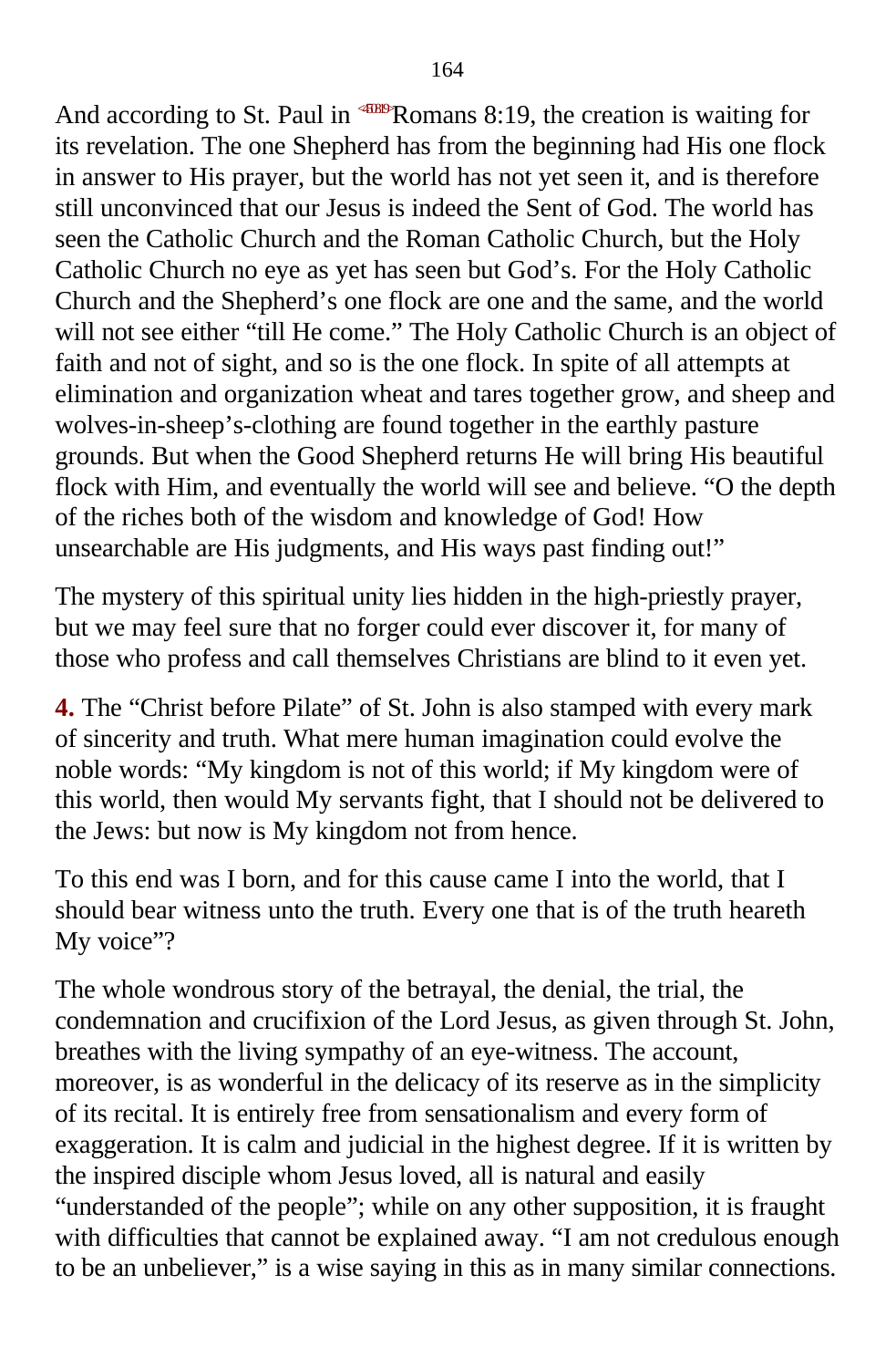**5.** The Gospel opens and closes with surpassing grandeur. With Divine dignity it links itself with the opening words of Genesis: "In the beginning was the Word, and the Word was with God, and the Word was God. ... And the Word became flesh, and dwelt among us, and we beheld His glory, the glory as of the Only Begotten of the Father, full of grace and truth." What a lifelike contrast with this sublime description is found in the introduction of John the Baptist:

"There came a man sent from God whose name was John". In the incarnation Christ did not become a man but man. Moreover in this Paul and John are in entire agreement.

"There is one God", says St. Paul to Timothy; "one Mediator also between God and man Himself Man — Christ Jesus." The reality of the Divine Redeemer's human nature is beautifully manifested in the touching interview between the weary Saviour and the guilty Samaritan woman at the well; as also in His perfect human friendship with Mary and Martha and their brother Lazarus, culminating in the priceless words, "Jesus wept".

And so by the bitter way of the Cross the grandeur of the incarnation passes into the glory of the resurrection. The last two chapters are alive with thrilling incident. If any one wishes to form a true conception of what those brief chapters contain, let him read "Jesus and the Resurrection," by the saintly Bishop of Durham (Dr. Handley Moule) and his cup of holy joy will fill to overflowing. At the empty tomb we breathe the air of the unseen kingdom, and presently we gaze enraptured on the face of the Crucified but risen and everliving King. Mary Magdalene, standing in her broken-hearted despair, is all unconscious of the wondrous fact that holy angels are right in front of her and standing behind her is her living Lord and Master. Slowly but surely the glad story spreads from lip to lip and heart to heart, until even the honest but stubborn Thomas is brought to his knees, crying in a burst of remorseful, adoring joy, "My Lord and my God!"

Then comes the lovely story of the fruitless all-night toil of the seven fishermen, the appearance at dawn of the Stranger on the beach, the miraculous draught of fishes, the glad cry of recognition, "It is the Lord? the never-to-be- forgotten breakfast with the risen Saviour, and His searching interview with Peter, passing into the mystery of St. John's old age.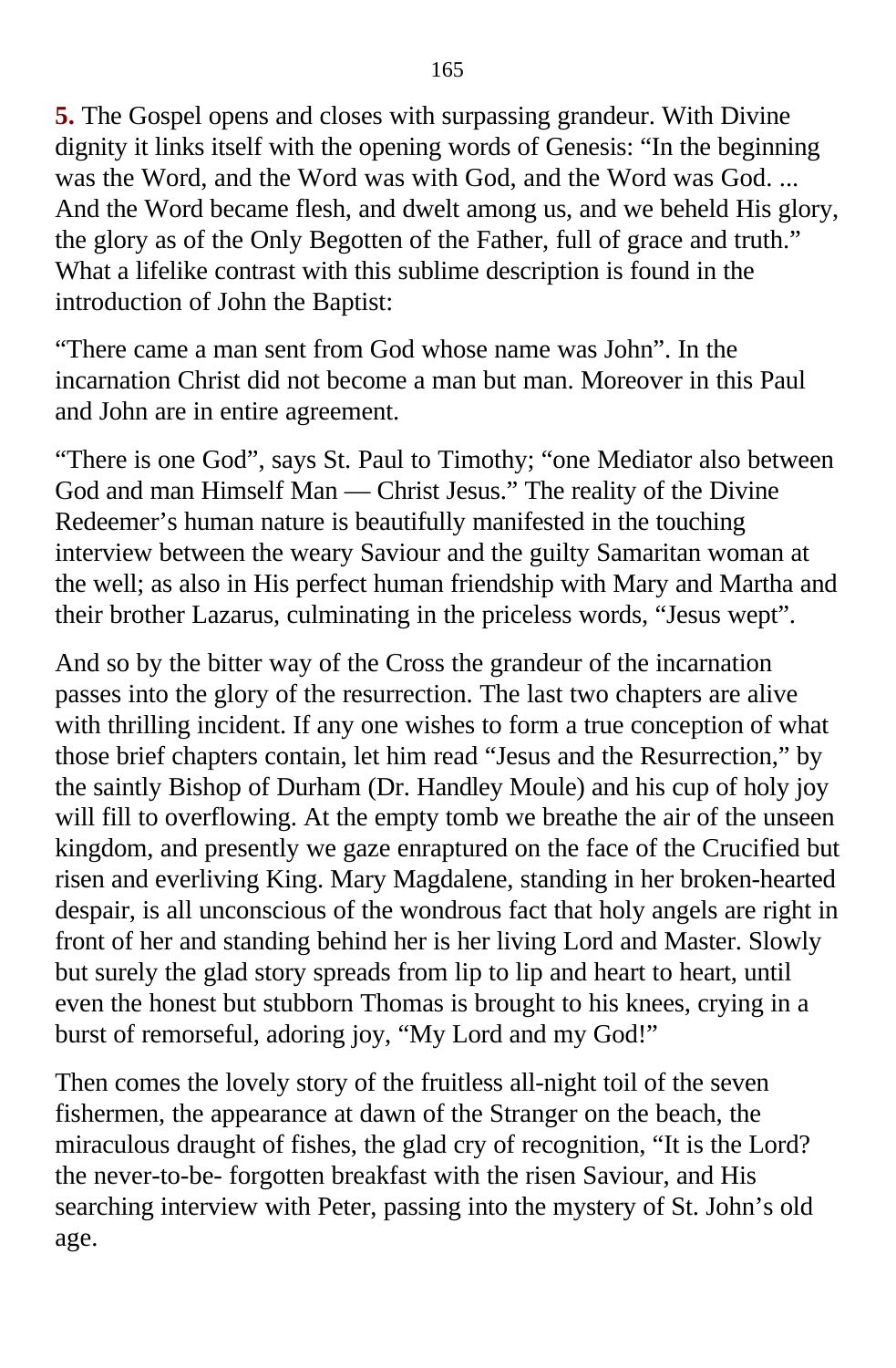In all these swiftly-drawn outlines we feel ourselves instinctively in the presence of the truth. We are crowned with the Saviour's beatitude: "Blessed are they that have not seen, and yet have believed," and we are ready to yield a glad assent to the statement which closes chapter twenty:

"Many other signs truly did Jesus in the presence of His disciples, which are not written in this book; but these are written that ye might believe that Jesus is the Christ, the Son of God; and that believing ye might have life in His Name."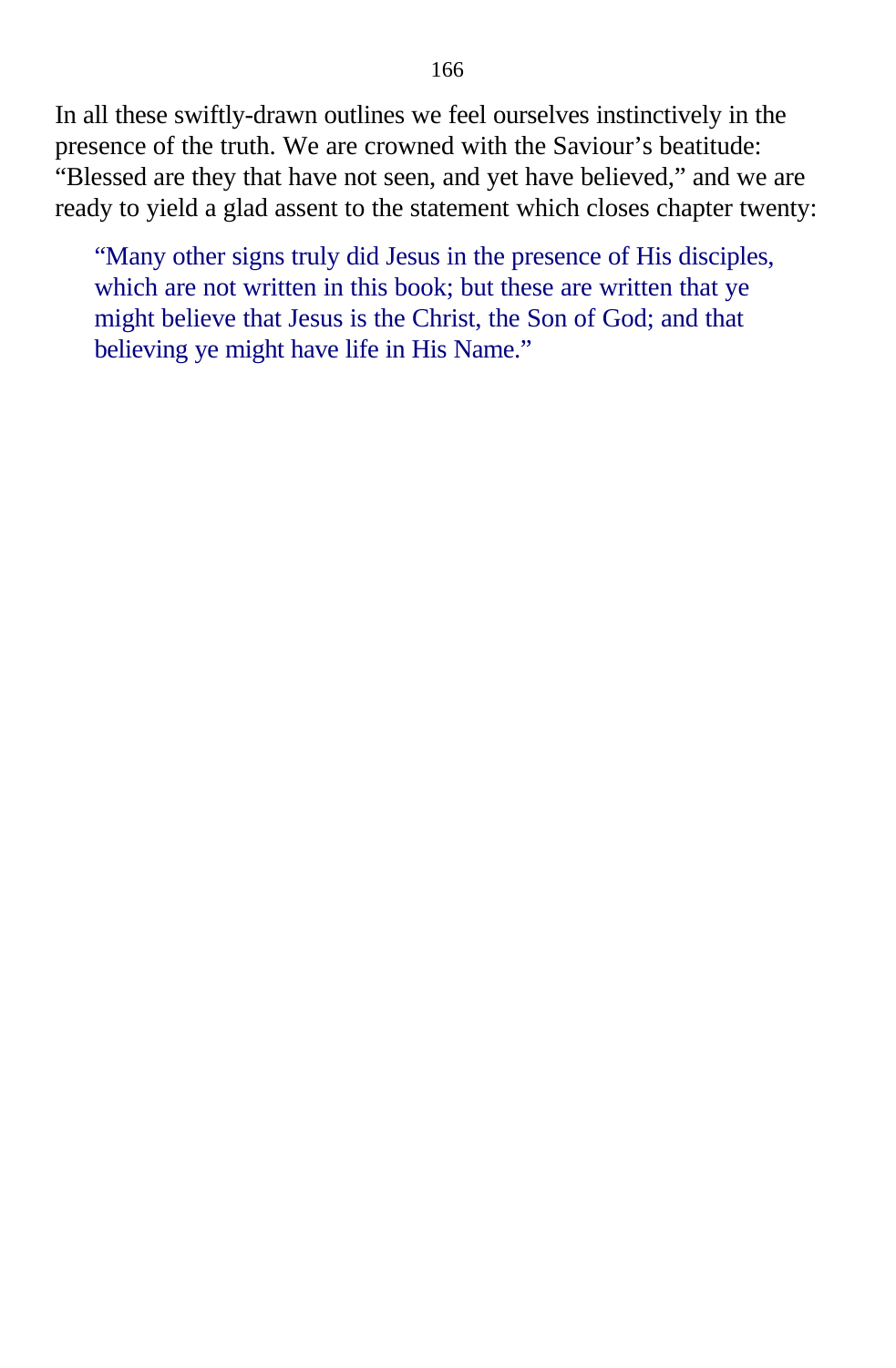# CHAPTER 10

# THE TESTIMONY OF CHRIST TO THE OLD TESTAMENT

#### **BY WILLIAM CAVEN, D. D., LL. D.,**

#### *Late Principal Of Knox College, Toronto, Canada*

Both Jews and Christians receive the Old Testament as containing a revelation from God, While the latter regard it as standing in close and vital relationship to the New Testament. Everything connected with the Old Testament has, of recent years, been subjected to the closest scrutiny the authorship of its several books, the time when they were written, their style, their historical value, their religious and ethical teachings. Apart from the veneration with which we regard the Old Testament writings on their own account, the intimate connection which they have with the Christian Scriptures necessarily gives us the deepest interest in the conclusions which may be reached by Old Testament criticism. For us the New Testament Dispensation presupposes and grows out of the Mosaic, so the books of the New Testament touch those of the Old at every point: In vetere testamento novum latet, et in novo vetus patet. (In the Old Testament the New is concealed, and in the New the Old is revealed).

We propose to take a summary view of the testimony of our Lord to the Old Testament, as it is recorded by the Evangelists. The New Testament writers themselves largely quote and refer to the Old Testament, and the views which they express regarding the old economy and its writings are in harmony with the statements of their Master; but, for various reasons, we here confine ourselves to what is related of the Lord Himself.

Let us refer, first, to what is contained or necessarily implied in the Lord's testimony to the Old Testament Scriptures, and, secondly, to the critical value of His testimony.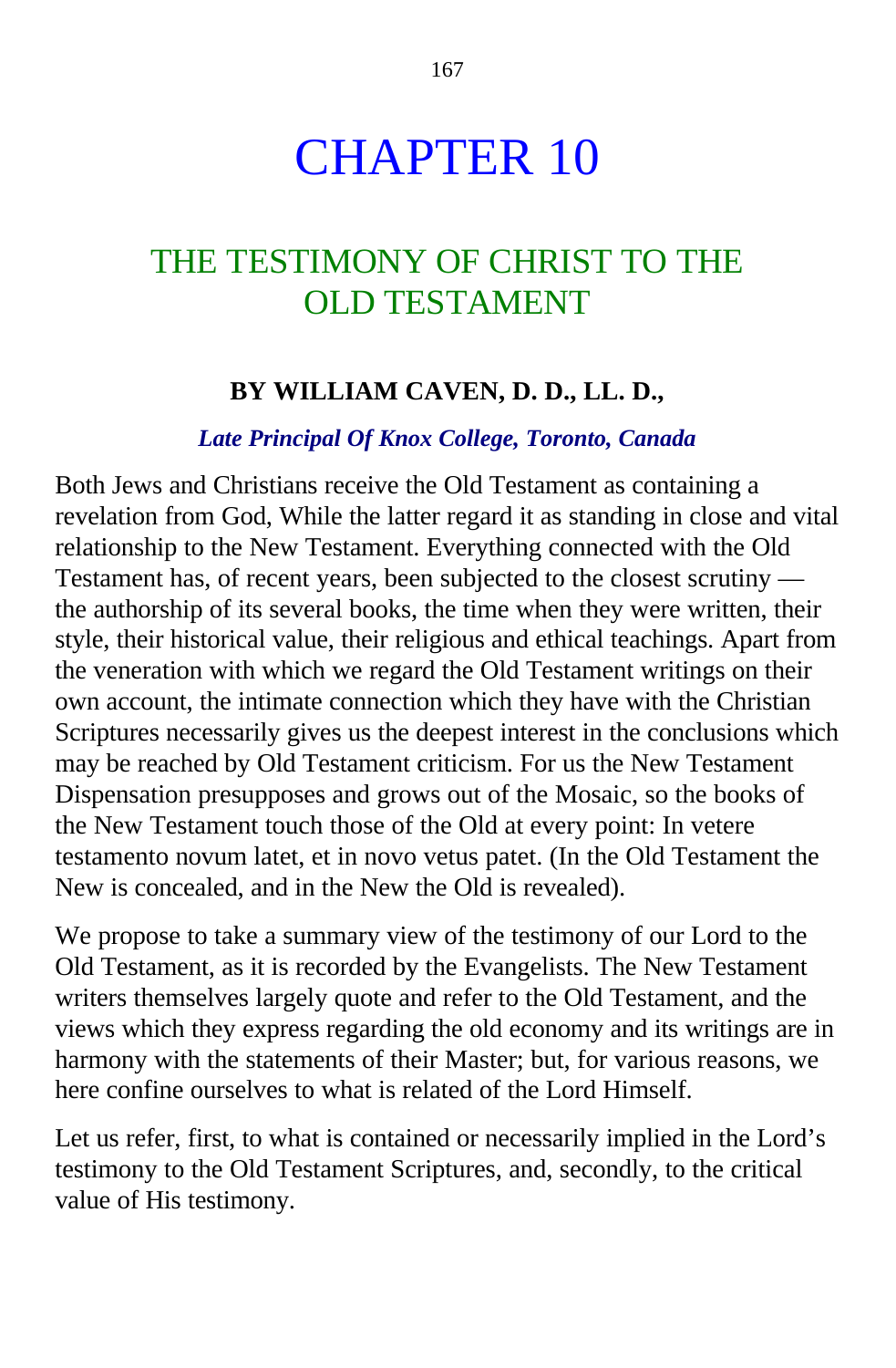Our Lord's authority — though this is rather the argumentum silentio may be cited in favor of the Old Testament canon as accepted by the Jews in His day. He never charges them with adding to or taking from the Scriptures, or in any way tampering with the text. Had they been guilty of so great a sin it is hardly possible that among the charges brought against them, this matter should nor even be alluded to. The Lord reproaches His countrymen with ignorance of the Scriptures, and with making the law void through their traditions, but He never hints that they have foisted any book into the canon, or rejected any which deserved a place in it.

Now, the Old Testament canon of the first century is the same as our own. The evidence for this is complete, and the fact is hardly questioned. The New Testament contains, indeed, no catalogue of the Old Testament books, but the testimony of Josephus, of Melito of Sardis, of Origen, of Jerome, of the Talmud, decisively shows that the Old Testament canon, once fixed, has remained unaltered. Whether the steady Jewish tradition that the canon was finally determined by Ezra and the Great Synagogue is altogether correct or not, it is certain that the Septuagint agrees with the Hebrew as to the canon, thus showing that the subject was not in dispute two centuries before Christ. Nor is the testimony of the Septuagint weakened by the fact that the common Old Testament Apocrypha are appended to the canonical books; for "of no one among the Apocryphal books is it so much as hinted, either by the author, or by any other Jewish writer, that it was worthy of a place among the sacred books" (Kitto's Cyclo., art. "Canon"). The Lord, it is observed, never quotes any of the aprocryphal books, nor refers to them.

# **NO PART ASSAILED**

If our Lord does not name the writers of the books of the Old Testament in detail, it may at least be said that no word of His calls in question the genuineness of any book, and that he distinctly assigns several parts of Scripture to the writers whose names they pass under. The Law is ascribed to Moses; David's name is connected with the Psalms; the prophecies of Isaiah are attributed to Isaiah, and the prophecies of Daniel to Daniel. We shall afterward inquire whether these references are merely by way of accommodation, or whether more importance should be attached to them; in the meantime, we note that the Lord does not, in any instance, express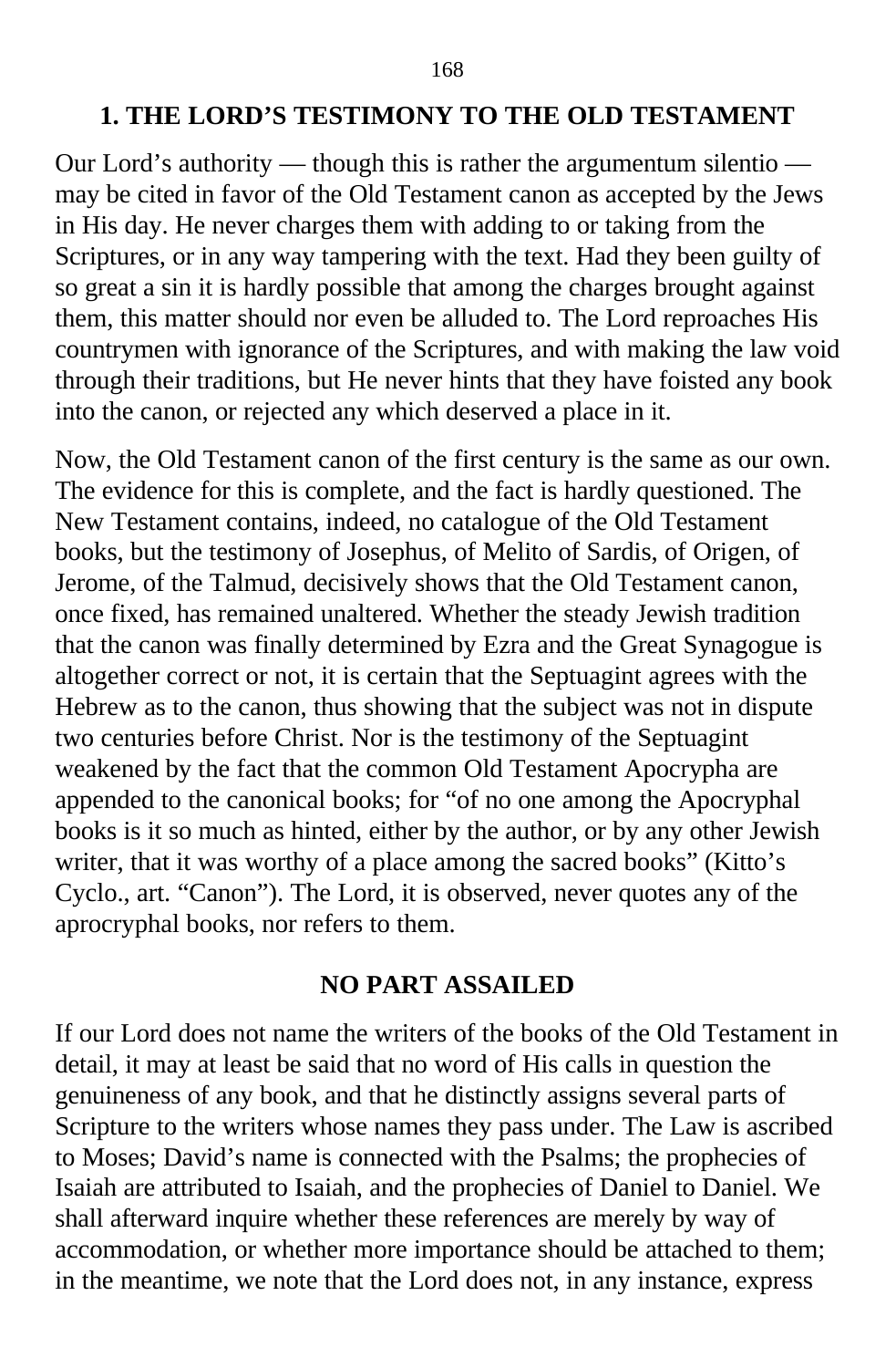dissent from the common opinion, and that, as to several parts of Scripture, He distinctly endorses it.

The references to Moses as legislator and writer are such as these: To the cleansed leper He says,

"Go thy way, shew thyself to the priest, and offer the gift that Moses commanded" ( $4084$ Matthew 8:4).

"He saith unto them, Moses because of the hardness of your hearts suffered you to put away your wives" (4008Matthew 19:8).

"If they hear not Moses and the prophets, neither will they be persuaded, though one rose from the dead" ( $\alpha$ <sup>163</sup>Luke 16:31).

"For Moses said, Honor thy father and thy mother; and, Whoso curseth father or mother, let him die the death" ( $4000$ Mark 7:10).

"And beginning at Moses and all the prophets, he expounded unto them in all the Scriptures the things concerning himself" ( $\frac{d^{2}2}{2}$ Luke 24:27).

"All things must he fulfilled which were written in the law of Moses, and in the prophets, and in the psalms, concerning me"  $($ <sup>-2244</sup>Luke 24:44).

"There is one that accuseth you, even Moses, in whom ye trust. For had ye believed Moses, ye would have believed Me: For he wrote of Me. But if ye believed not his writings, how shall ye believe My words?" (<sup>40565</sup>John 5:45-47).

"Did not Moses give you the law, and yet none of you keepeth the  $law?$ " ( $40709$ John 7:19).

"Moses therefore gave unto you circumcision. \* \* \* If a man on the Sabbath day receive circumcision, that the law of Moses should not be broken," etc.  $(\sqrt{40725})$ ohn 7:22,23).

The omitted parenthetical words — "not because it is of Moses, but of the fathers" — seem clearly to show, it may be remarked in passing, that the Lord is not unobservant of historical exactness.

The Psalms are quoted by our Lord more than once, but only once is a writer named. The 110th Psalm is ascribed to David; and the vadidity of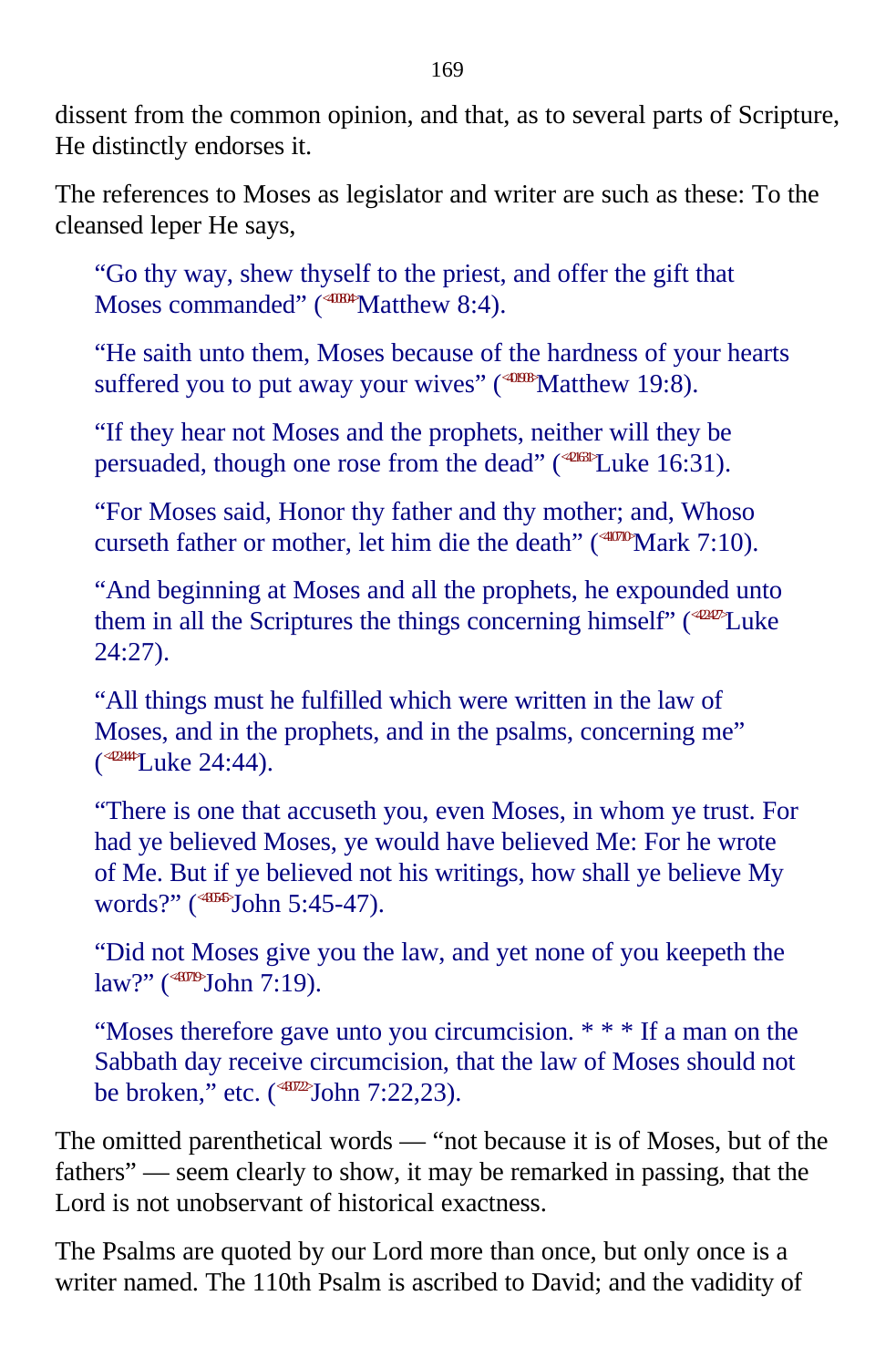the Lord's argument depends on its being Davidic. The reference, therefore, so far as it goes, confirms the inscriptions of the Psalms in relation to authorship.

 $\frac{2000}{200}$ Isaiah 6:9 is quoted thus:

"In them is fulfilled the prophecy of Esaias, which saith, By hearing ye shall hear, and shall not understand" ( $4034$ Matthew 13:14,15).

Again, chapter 29:13 of Isaiah's prophecy is cited:

"Well hath Esaias prophesied of you hypocrites. \* \* \* This people honoreth me with their lips, but their heart is far from me"  $(*1006\text{Mark } 7:6).$ 

When, in the beginning of His ministry, the Lord came to Nazareth, there was delivered unto Him in the synagogue

"the book of the prophet Esaias. And when he had opened the book, he found the place where it was written, The Spirit of the Lord is upon me, because He hath anointed me to preach the Gospel to the poor," etc.  $($ <sup> $\triangle$ *QMT* $>$ Luke 4:17,18).</sup>

The passage read by our Lord is from the 61st chapter of Isaiah, which belongs to the section of the book very often, at present, ascribed to the second, or pseudo, Isaiah; but we do not press this point, as it may be said that the Evangelist, rather than Christ, ascribes the words to Isaiah.

In His great prophecy respecting the downfall of the Jewish state the Lord refers to "the abomination of desolation, spoken of by Daniel the prophet:" As in  $\frac{2000}{200}$  Daniel 9:27, we read that "For the overspreading of abominations" he shall make it desolate," and in chapter 12:11, that "the abomination that maketh desolate (shall) be set up."

# **NARRATIVES AND RECORDS AUTHENTIC**

When Christ makes reference to Old Testament narratives and records, He accepts them as authentic, as historically true. He does not give or suggest in any case a mythical or allegorical interpretation. The accounts of the creation, of the flood, of the overthrow of Sodom and Gomorrah, as well as many incidents and events of later occurrence, are taken as authentic. It may, of course, be alleged that the Lord's references to the creation of man and woman, the flood, the cities of the plain, etc., equally serve His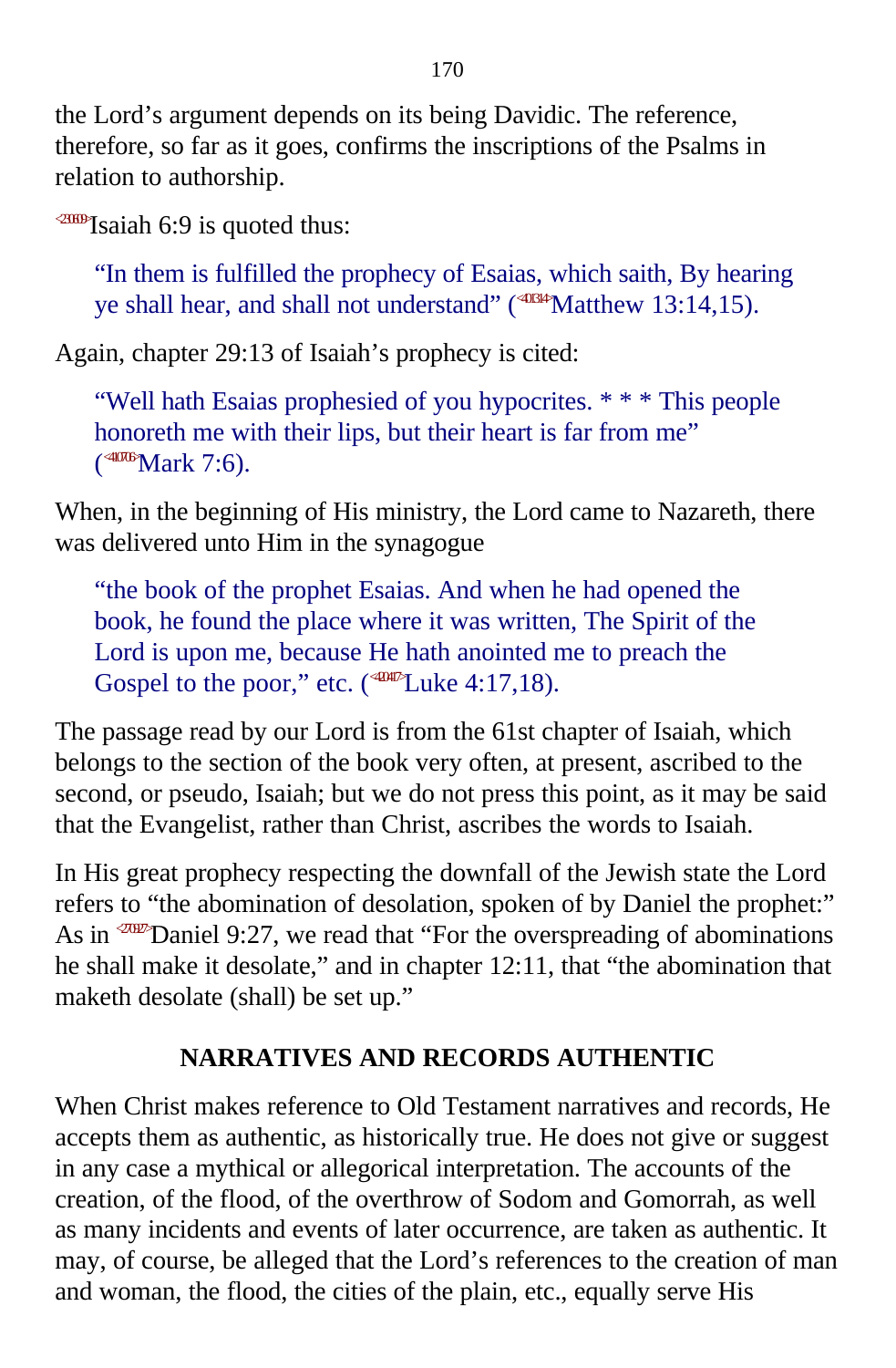purpose of illustration whether He regards them as historical or not. But on weighing His words it will be seen that they lose much of their force and appropriateness unless the events alluded to had a historical character.

Let us refer more particularly to this matter. When the Pharisees ask Christ whether it is lawful for a man to put away his wife for every cause, He answers them:

"Have ye not read, that He which made them in the beginning made them male and female, and said, For this cause shall a man leave father and mother, and shall cleave to his wife: and they twain shall be one flesh?" ( $4094$ Matthew 19:4,5).

# Again:

"As the days of Noe were, so shall also the coming of the Son of Man be. For as in the days that were before the flood, they were eating and drinking, marrying and giving in marriage, until the day that Noe entered into the ark, and knew not, until the flood came, and took them all away; so shall also the coming of the Son of Man be" (<abr/>assumed 24:37,39).

# Again:

"And thou, Capernaum, which art exalted unto heaven, shalt be brought down to hell: for if the mighty works, which have been done in thee, had been done in Sodom, it would have remained until this day. But I say unto you, That it shall be more tolerable for the land of Sodom in the day of judgment, than for thee"  $($ <sup>40123</sup>Matthew 11:23,24).

These utterances, every one feels, lose their weight and solemnity, if there was no flood such as is described in Genesis, and if the destruction of wicked Sodom may be only a myth. Illustrations and parallels may, for certain purposes, be adduced from fictitious literature, but when the Lord would awaken the conscience of men and alarm their fears by reference to the certainty of divine judgment, He will not confirm His teaching by instances of punishment which are only fabulous. His argument that the Holy and Just God will do as He has done — will make bare His arm as in the days of old — is robbed, in this case, of all validity.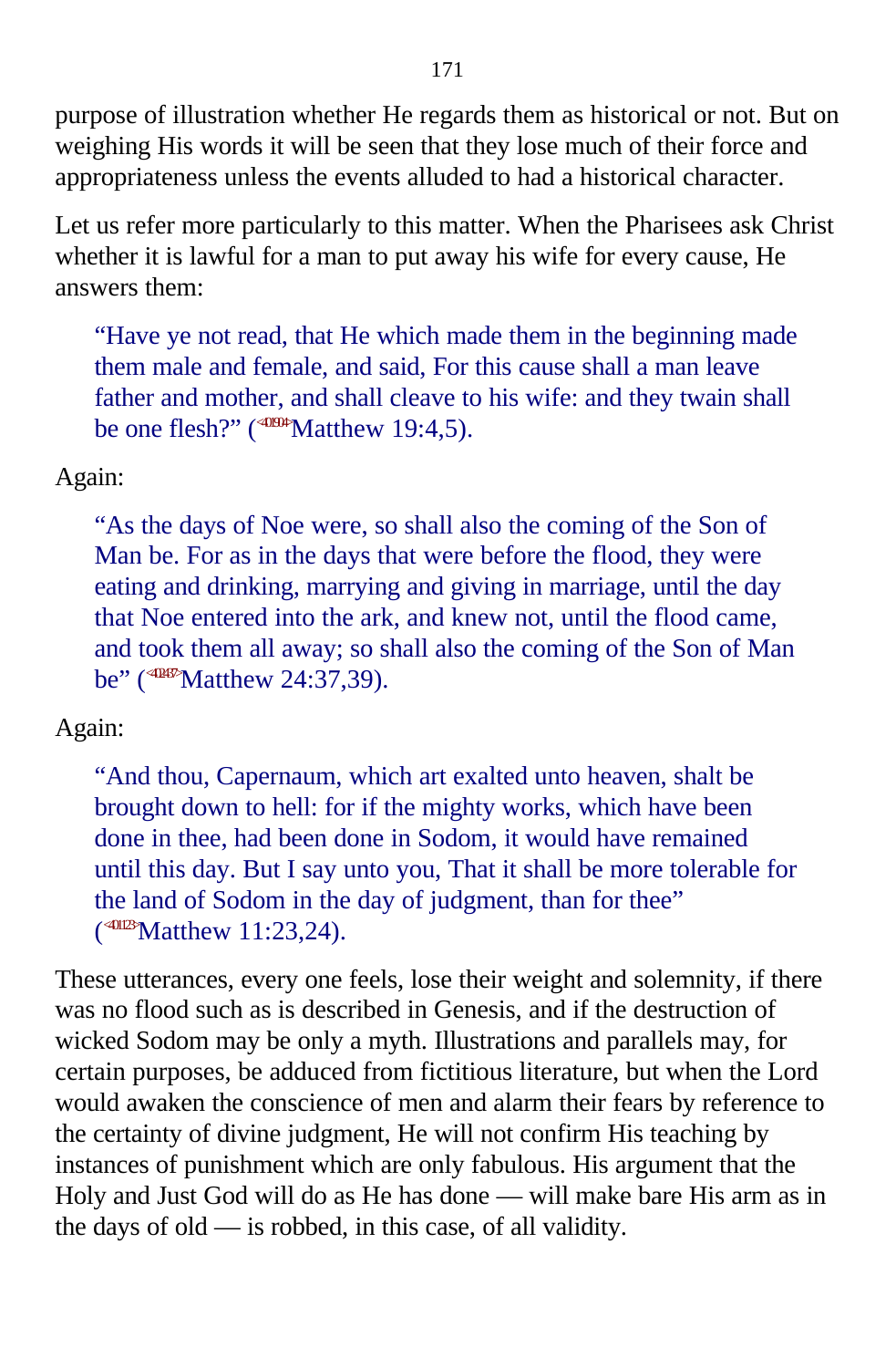A view frequently urged in the present day is that, as with other nations, so with the Jews, the mythical period precedes the historical, and thus the earlier narratives of the Old Testament must be taken according to their true character. In later periods of the Old Testament we have records which, on the whole, are historical; but in the very earliest times we must not look for authentic history at all. An adequate examination of this theory (which has, of course, momentous exegetical consequences) cannot here be attempted. We merely remark that our Lord's brief references to early Old Testament narrative would not suggest the distinction so often made between earlier and later Old Testament records on the score of trustworthiness.

#### **THE OLD TESTAMENT FROM GOD**

We advance to say that Christ accepts the Old Dispensation and its Scriptures as, in a special sense, from God; as having special, divine authority. Many who recognize no peculiar sacredness or authority in the religion of the Jews above other religions of the world, would readily admit that it is from God. But their contention is that all religions (especially what they are pleased to call the great religions) have elements of truth in them, that they all furnish media through which devout souls have fellowship with the Power which rules the universe, but that none of them should exalt its pretensions much above the others, far less claim exclusive divine sanction; all of them being the product of man's spiritual nature, as molded by his history and environment, in different nations and ages. This is the view under which the study of comparative religion is prosecuted by many eminent scholars. A large and generous study of religions — their characteristics and history — tends, it is held, to bring them into closer fellowship with each other; and only ignorance or prejudice (say these unbiased thinkers) can isolate the religion of the Old Testament or of the New, and refuse to acknowledge in other religions the divine elements which entitle them to take rank with Judaism or Christianity.

The utterances of Jesus Christ on this question of the divinity of the Old Testament religion and cults are unmistakable; and not less clear and decided is His language respecting the writings in which this religion is delivered. God is the source in the directest sense, of both the religion and the records of it. No man can claim Christ's authority for classing Judaism with Confucianism, Hinduism, Buddhism, and Parseeism. There is nothing, indeed, in the Lord's teaching which forbids us to recognize anything that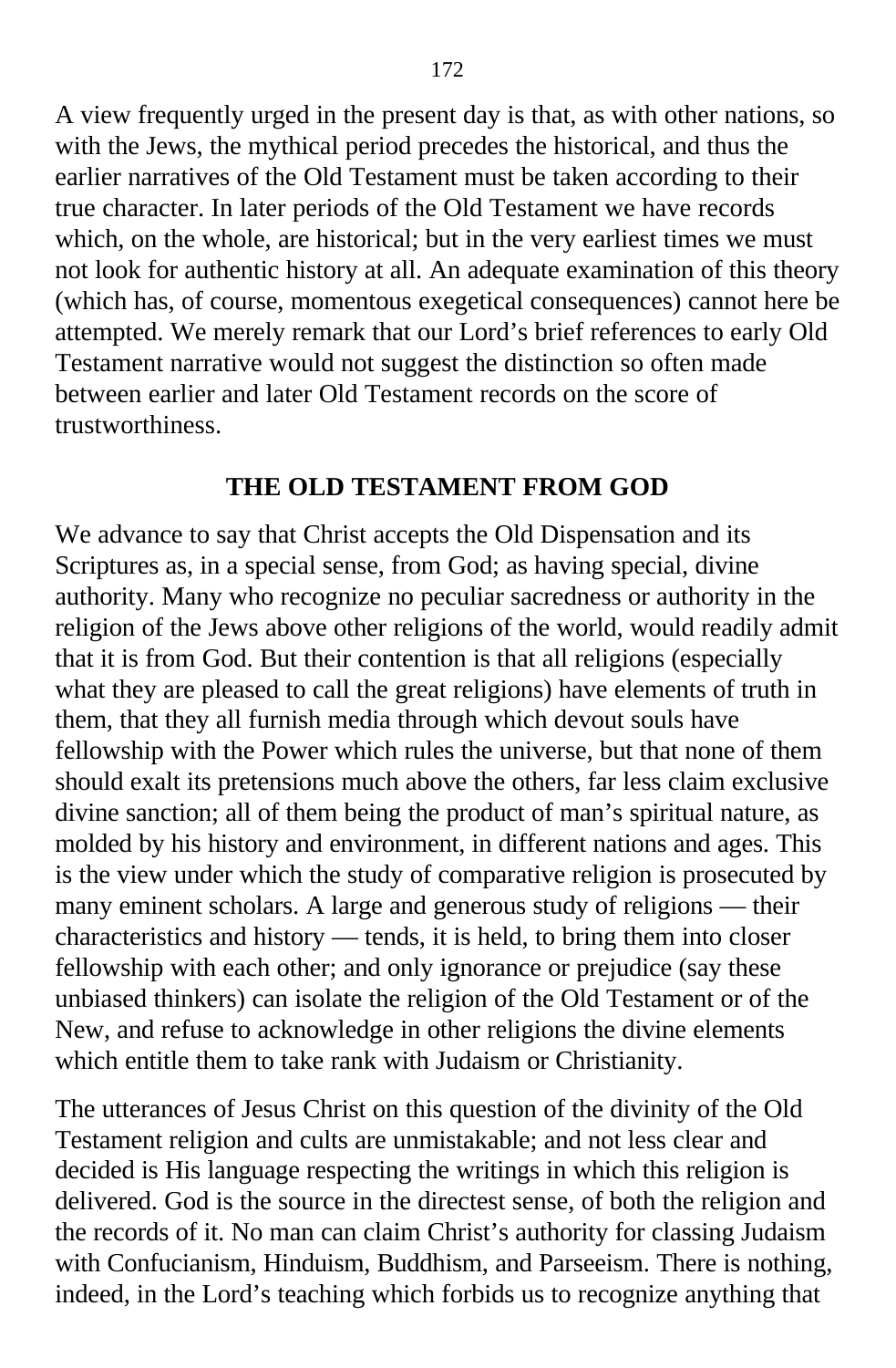is good in ethnic religions — any of those elements of spiritual truth which become the common property of the race and which were not completely lost in the night of heathenism; but, on the other hand, it is abundantly evident that the Jewish faith is, to our Lord, the one true faith, and that the Jewish Scriptures have a place of their own — a place which cannot be shared with the sacred books of other peoples.

Samaritanism, even though it had appropriated so largely from the religion of Israel, He will not recognize. "For salvation is of the Jews."

Almost any reference of our Lord to the Old Testament will support the statement that He regards the Dispensation and its Scriptures as from God. He shows, e.g., that Old Testament prophecy is fulfilled in Himself, or He vindicates His teaching and His claims by Scripture, or He enjoins obedience to the law (as in the case of the cleansed lepers), or He asserts the inviolability of the law till its complete fulfillment, or He accuses a blinded and self-righteous generation of superseding and vacating a law which they were bound to observe. A few instances of explicit recognition of the Old Testament Scriptures as proceeding from God and having divine authority, may be here adduced. In His Sermon on the Mount the Lord makes this strong and comprehensive statement:

"Verily, I say unto you, Till heaven and earth pass, one jot or one tittle shall in no wise pass from the law, till all be fulfilled"  $($ <sup>40518</sup>Matthew 5:18).

In the context the law is distinguished from the prophets and designates, therefore, the Pentateuch; and surely the divine origin of this part of Scripture is unquestionably implied. No such inviolability could be claimed for any merely human institution or production. When the hypocritical and heartless son pretended to devote to God what should have gone to support his indigent parents, he "made the commandment of God of none effect,"

"for God commanded, saying, Honor thy father and mother"  $($ <sup>40504</sup>Matthew 15:4).

In purging the temple the Lord justifies His action in these words:

"It is written, My house shall be called the house of prayer"  $($ <sup>4013</sup>Matthew 21:13).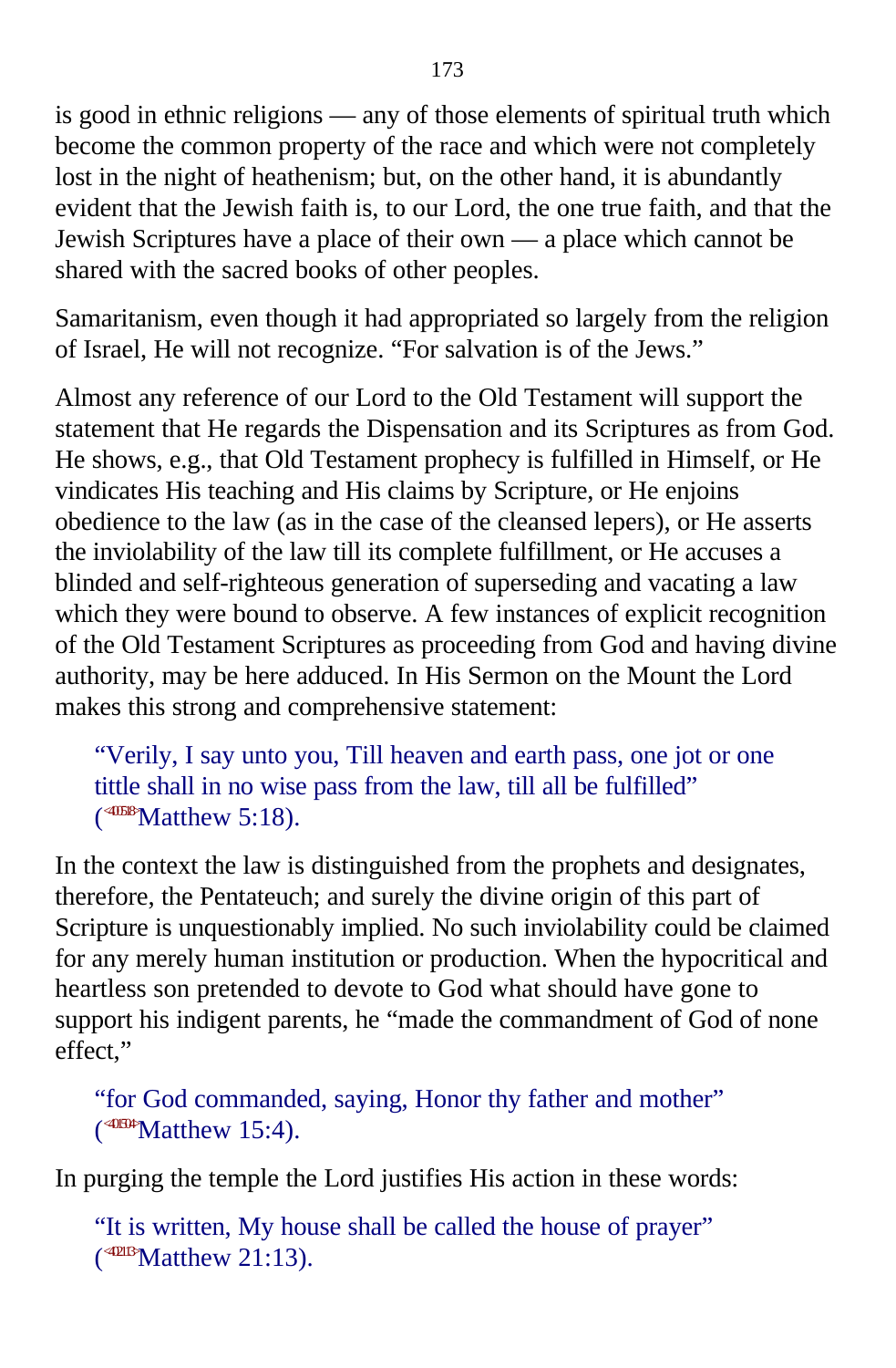Again:

"As touching the resurrection of the dead, have ye not read that which was spoken unto you by God, saying, I am the God of Abraham, and the God of Isaac, and the God of Jacob?"  $($ <sup>4022</sup>Matthew 22:32).

Again:

"Laying aside the commandment of God, ye hold the tradition of men, as the washing of pots and cups: and many other such like things ye do" ( $4008$ Mark 7:8).

So many passages of the Old Testament are quoted or alluded to by the Lord as having received, or as awaiting fulfillment, that it is scarcely necessary to make citations of this class. These all most certainly imply the divinity of Scripture; for no man, no creature, can tell what is hidden in the remote future.

We are not forgetting that the Lord fully recognizes the imperfect and provisional character of the Mosaic law and of the Old Dispensation. Were the Old faultless, no place would have been found for the New. Had grace and truth come by Moses, the advent of Jesus Christ would have been unnecessary. So when the Pharisees put the question to Christ why Moses commanded to give to a wife who has found no favor with her husband a writing of divorcement and to put her away, He replied:

"Moses, because of the hardness of your hearts suffered you to put away your wives: but from the beginning it was not so"  $($ <sup>40908</sup>Matthew 19:8).

The Mosaic legislation was not in every part absolutely the best that could be given, but it was such as the divine wisdom saw best for the time being and under the special circumstances of the Hebrew people. Not only did the Old Testament set forth a typical economy, which must give place to another, but it embodied ethical elements of a provisional kind which must pass away when the incarnate Son had fully revealed the Father. The Old Testament is conscious of its own imperfections, for Jeremiah thus writes: "Behold the days come, saith the Lord, that I will make a new covenant with the house of Israel, and with the house of Judah: not according to the covenant that I made with their fathers, in the day that I took them by the hand to bring them out of the land of Egypt." But in all this there is nothing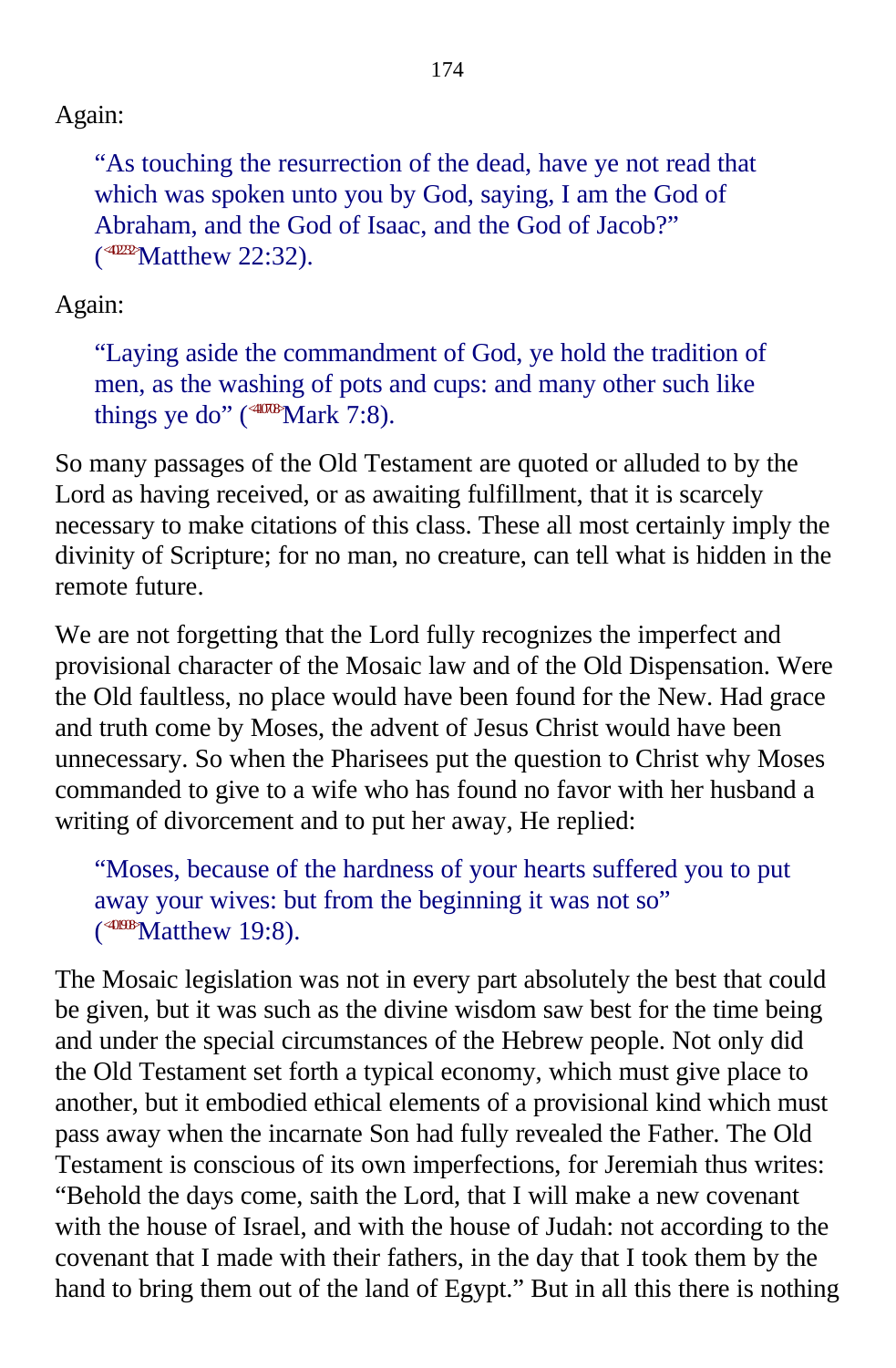to modify the proposition which we are illustrating, viz., that our Lord accepts the Old Testament economy and its Scriptures as from God, as stamped with divine authority, and as truly making known the divine mind and will.

Marcion and the Gnostics did not receive any part of the Old Testament Scriptures, and the Old Dispensation itself they held to be of evil origin. So decided were they against the Old Testament that they would not admit into their New Testament canon the books which especially bear witness to the Old. But the Christian Church has followed its Master in regarding the Old Testament as the Word of God, as the Bible of the ages before the Advent, and as still part of the Bible for the Christian Church. Not until the days of developed rationalism was this position called in question, except among unbelievers. But it is obvious that the style of criticism which, in our own time, is frequently applied to the Old Testament (not to say anything about the New), touching its histories, its laws, its morality, is quite inconsistent with the recognition of any special divine characteristics or authority as belonging to it. The very maxim so often repeated, that criticism must deal with these writings precisely as it deals with other writings is a refusal to Scripture, in limine, of the peculiar character which it claims, and which the Church has ever recognized in it. If a special divine authority can be vindicated for these books, or for any of them, this fact, it is clear, ought to be taken into account by the linguistic and historical critic. Logically, we should begin our study of them by investigating their title to such authority, and, should their claim prove well founded, it should never be forgotten in the subsequent critical processes. The establishment of this high claim will imply in these writings moral characteristics (not to mention others) which should exempt them from a certain suspicion which the critic may not unwarrantably allow to be present when he begins to examine documents of an ordinary kind. It is not, therefore, correct to say that criticism, in commencing its inquiries, should know nothing of the alleged divine origin or sacred character of a book. If the book has no good vouchers for its claims to possess a sacred character, criticism must proceed unhindered; but correct conceptions of critical methods demand that every important fact already ascertained as to any writings should be kept faithfully before the mind in the examination of them. Science must here unite with reverential feeling in requiring right treatment of a book which claims special divine sanction, and is willing to have its claims duly investigated. The examination of a witness of established veracity and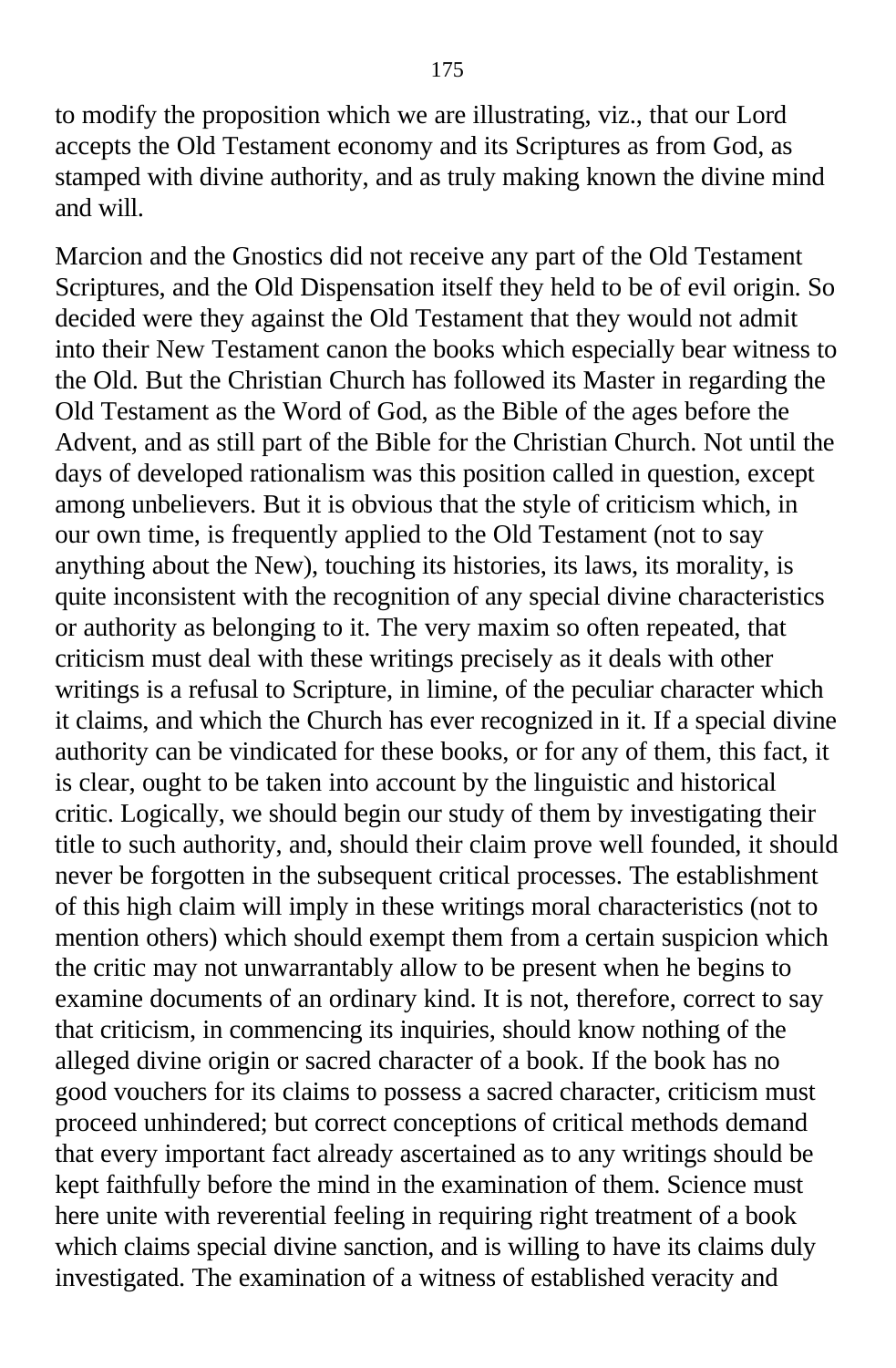rectitude would not be conducted in precisely the same manner as that of a witness whose character is unknown or under suspicion. Wellhausen's style of treating the history of Israel can have no justification unless he should first show that the claim so often advanced in "Thus saith the Lord" is entirely baseless. So far from admitting the validity of the axiom referred to, we distinctly hold that it is unscientific. A just and true criticism must have respect to everything already known and settled regarding the productions to which it is applied, and assuredly so momentous a claim as that of divine authority demands careful preliminary examination.

But criticism, it may be urged, is the very instrument by which we must test the pretensions of these writings to a special divine origin and character, and, hence, it cannot stand aside till this question has been considered. In requiring criticism to be silent till the verdict has been rendered, we are putting it under restrictions inconsistent with its functions and prerogatives. The reply, however, is that the principal external and internal evidences for the divine origin of the Scriptures can be weighed with sufficient accuracy to determine the general character and authority of these writings before criticism, either higher or lower, requires to apply its hand. "The heavenliness of the matter, the efficacy of the doctrine, the majesty of the style, the consent of all the parts, the scope of the whole (which is to give glory to God), the full discovery it makes of the only way of man's salvation, the many other incomparable excellences, and the entire perfection thereof, are arguments whereby it doth abundantly evince itself to be the word of God" (Conf. of Faith 1:5). But all of these considerations can, in all that is material, be weighed and estimated before technical criticism begins its labors, as they have been estimated to the entire conviction of the divinity of Scripture on the part of thousands who had no acquaintance with criticism. Should the fair application of criticism, when its proper time comes, tend to beget doubt as to the general conclusion already reached regarding the Bible, it will doubtless be right to review carefully the evidence on which our conclusion depends; but the substantive and direct proofs of the Scriptures being from God should first be handled, and the decision arrived at should be kept in mind, while criticism is occupied with its proper task. This seems to us the true order of the procedure.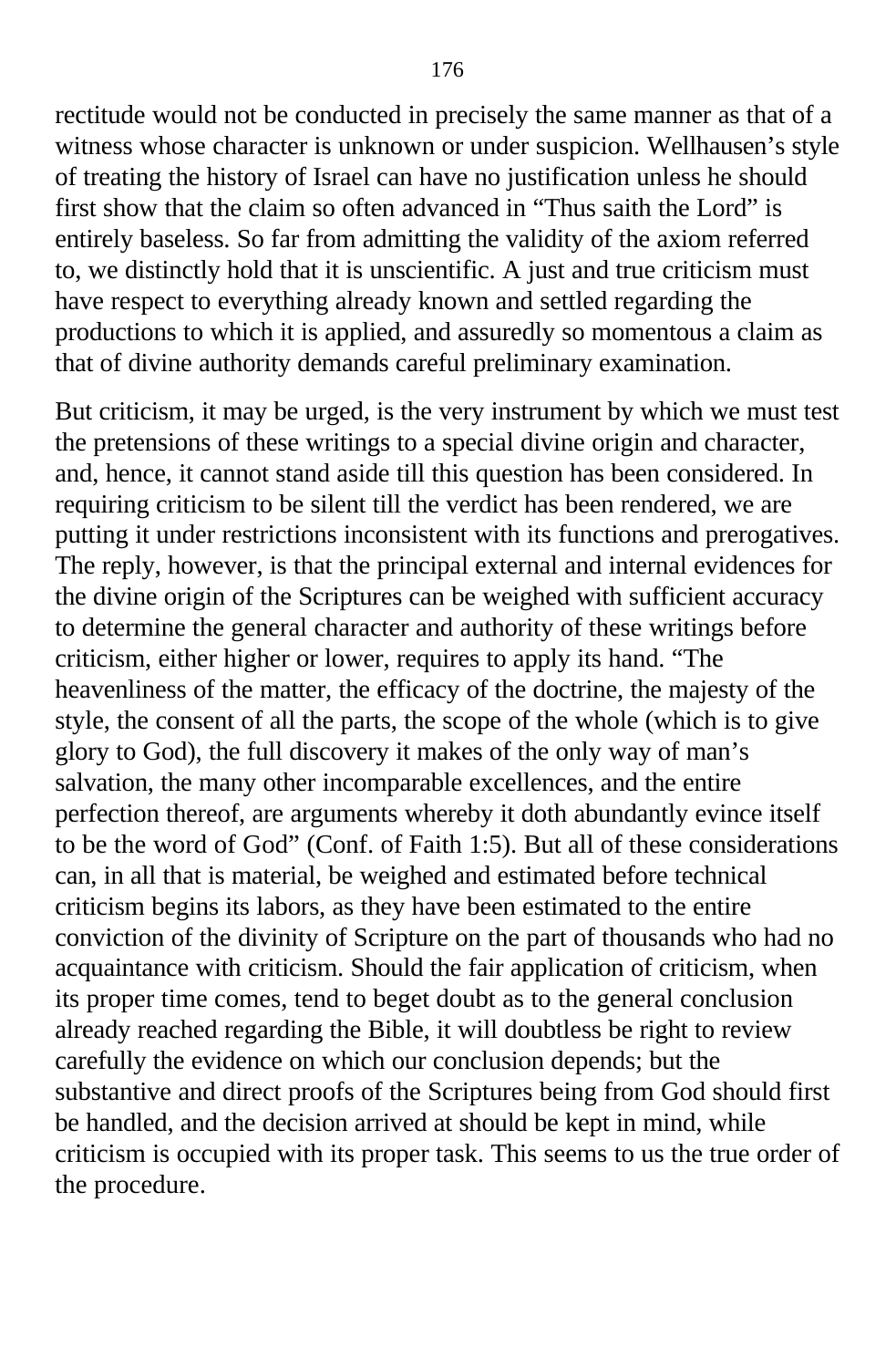# **GOD SPEAKS**

Our Lord certainly attributes to the Old Testament a far higher character than many have supposed. God speaks in it throughout; and while He will more perfectly reveal Himself in His Son, not anything contained in the older revelation shall fail of its end or be convicted of error. Christ does not use the term "inspiration" in speaking of the Old Testament, but when we have adduced His words regarding the origin and authority of these writings, it will be evident that to Him they are God-given in every part. It will be seen that His testimony falls not behind that of His Apostles who say:

```
"Every Scripture inspired of God" (\sqrt{3506}2 Timothy 3:16),
```
and

"The prophecy came not in old time by the will of man; but holy men of God spake as they were moved by the Holy Ghost"  $(6022)$ Peter 1:21).

# **WORDS AND COMMANDS OF GOD**

In speaking of Christ as teaching that the Old Testament is from God we have referred to passages in which He says that its words and commands are the words and commands of God; e.g.,

"God commanded, saying, Honor thy father and thy mother: and He that curseth father or mother, let him die the death"  $($ <sup>40504</sup>Matthew 15:4).

Again:

"Have ye not read that which was spoken unto you by God, saying, I am the God of Abraham, the God of Isaac, and the God of Jacob?"

In a comprehensive way the laws of the Pentateuch, or of the Old Testament, are called "the commandments of God."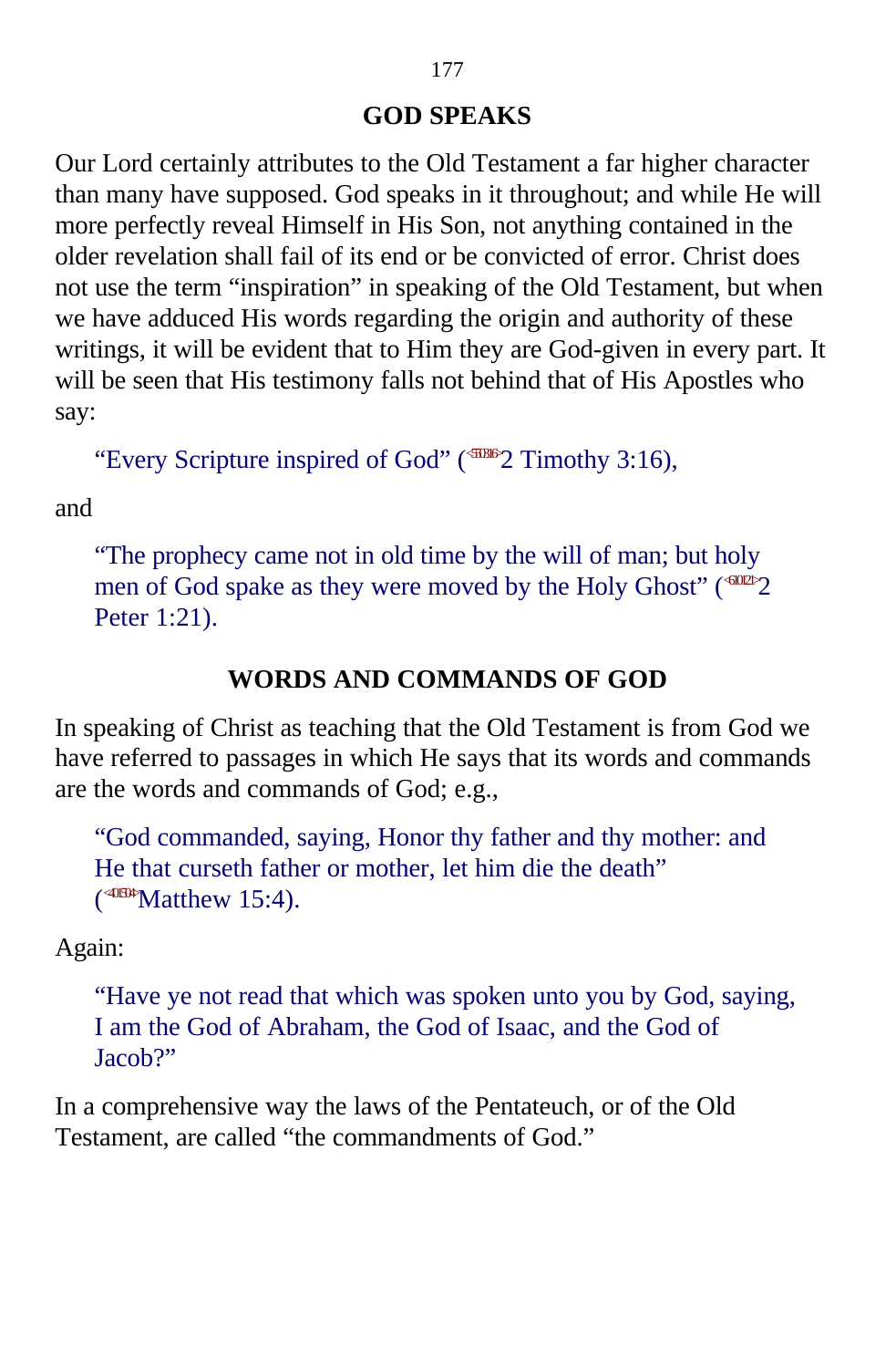"In vain do they worship me, teaching for doctrines the commandments of men. For laying aside the commandment of God, ye hold the tradition of men. \* \* \* Full well ye reject the commandment of God, that ye may keep your own tradition" (4008Mark 7:8,9);

and in the context of this last quotation the commandment of God is identified with what "Moses spake," showing that the words of Moses are also the words of God.

Passages like these do more than prove that the Old Testament Scriptures. express on the whole the mind of God, and, therefore, possess very high authority. If it can certainly be said that God spake certain words, or that certain words and commandments are the words and commandments of God, we have more than a general endorsement; as when, e.g., the editor of a periodical states that he is responsible for the general character and tendency of articles which he admits, but not for every sentiment or expression of opinion contained in them.

It needs, of course, no proof that the words quoted in the New Testament as spoken by God are not the only parts of the Old which have direct divine authority. The same thing might evidently be said of other parts of the book. The impression left, we think, on every unprejudiced mind is that such quotations as the Lord made are only specimens of a book in which God speaks throughout. There is not encouragement certainly to attempt any analysis of Scripture into its divine and its human parts or elements to apportion the authorship between God and the human penman, for, as we have seen, the same words are ascribed to God and to His servant Moses. The whole is spoken by God and by Moses also. All is divine and at the same time all is human. The divine and the human are so related that separation is impossible.

# **ABSOLUTE INFALLIBILITY OF SCRIPTURE**

Attention may be specially called to three passages in which the Lord refers to the origin and the absolute infallibility of Scripture. Jesus asked the Pharisees, "What think ye of Christ? Whose Son is He? They say unto Him, The Son of David. He saith unto them, How then doth David in spirit call Him Lord?" The reference is to Psalm 110, which the Lord says David spake or wrote "in spirit;" i.e., David was completely under the Spirit's influence in the production of the Psalm, so that when he calls the Messiah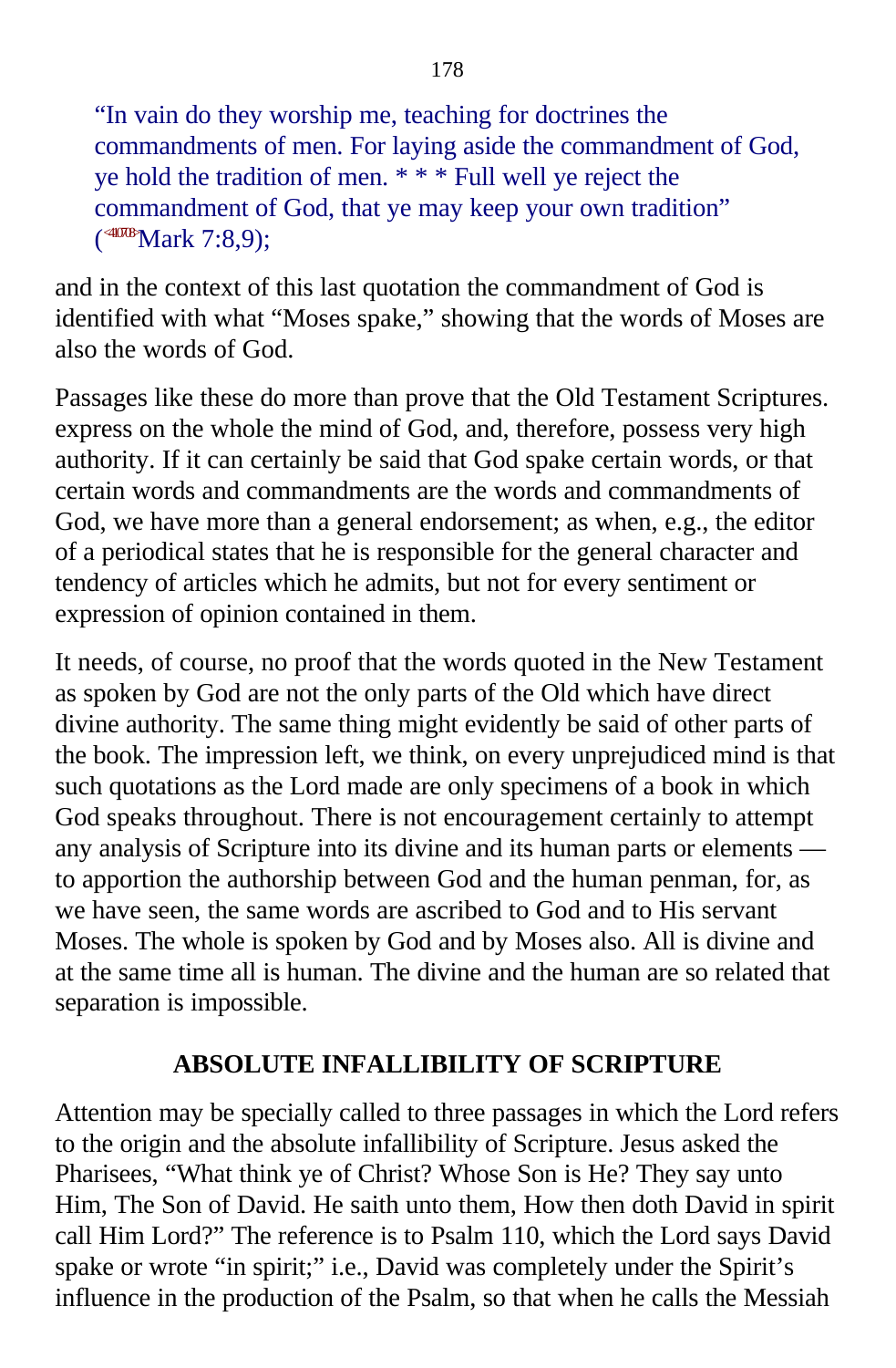his "Lord" the word has absolute authority. Such is clearly the Lord's meaning, and the Pharisees have no reply to His argument. The Lord does not say that the entire Old Testament was written "in the Spirit," nor even that all the Psalms were so produced; He makes no direct statement of this nature; yet the plain reader would certainly regard this as implied. His hearers understood their Scriptures to have been all written by immediate inspiration of God, and to be the word of God; and He merely refers to Psalm 110 as having the character which belonged to Scripture at large.

In  $\frac{48084}{1000}$  John 10:34-36 Christ vindicates Himself from the charge of blasphemy in claiming to be the Son of God: "Jesus answered them, Is it not written in your law, I said, Ye are gods. If he called them gods unto whom the word of God came, and the Scripture cannot be broken; say ye of Him whom the Father hath sanctified, and sent into the world, Thou blasphemest; because I said, I am the Son of God?" The Scripture cannot be broken —ou dunatai luthenai. The verb signifies to loose, unbind, dissolve, and as applied to Scripture means to subvert or deprive of authority. The authority of Scripture is then so complete — so pervasive — as to extend to its individual terms. "Gods" is the proper word because it is used to designate the Jewish rulers. If this is not verbal inspiration, it comes very near it. One may, of course, allege that the Lord's statement of inerrancy implies only that the principal words of Scripture must be taken precisely as they are, but that He does not claim the like authority for all its words. Without arguing this point, we merely say that it is not certain or obvious that the way is left open for this distinction. In face of Christ's utterances it devolves on those who hold that inspiration extends to the thought of Scripture only, but not to the words, or to the leading words but not to the words in general, to adduce very cogent arguments in support of their position. The onus probandi, it seems to us, is here made to rest on them. The theory that inspiration may be affirmed only of the main views or positions of Scripture, but neither of the words nor of the development of the thoughts, cannot, it seems clear, be harmonized with the Lord's teaching. Before adverting to a third text we may be allowed to set down these words of Augustine in writing to Jerome:

"For I acknowledge with high esteem for thee, I have learned to ascribe such reverence and honor to those books of the Scriptures alone, which are now called canonical, that I believe most firmly that not one of their authors has made a mistake in writing them, And should I light upon anything in those writings, which may seem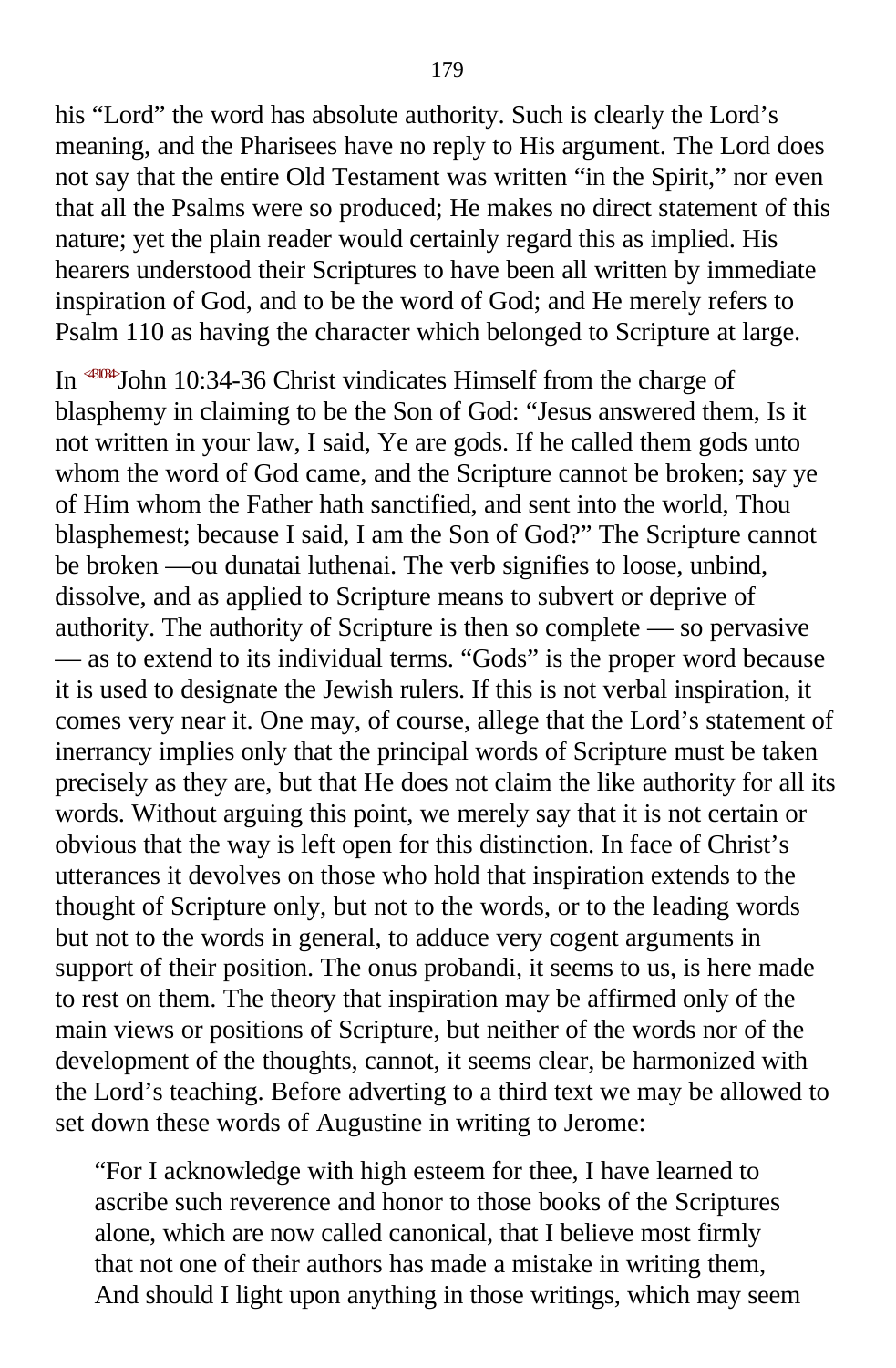opposed to truth, I shall contend for nothing else, than either that the manuscript was full of errors, or that the translator had not comprehended what was said, or that I had not understood it in the least degree."

In His sermon on the Mount our Lord thus refers to His own relation to the Old Testament economy and its Scriptures:

"Think not that I am come to destroy the law, or the prophets: I am not come to destroy but to fulfil. For verily I say unto you, Till heaven and earth pass, one jot or one tittle shall in no wise pass from the law, till all be fulfilled" ( $405/7$ Matthew 5:17,18).

No stronger words could be employed to affirm the divine authority of every part of the Old Testament; for the law and the prophets mean the entire Old Testament Scriptures. If this declaration contemplates the moral element of these Scriptures, it means that no part of them shall be set aside by the New Dispensation, but "fulfilled" — i. e., filled up and completed by Jesus Christ as a sketch is filled up and completed by the painter. If, as others naturally interpret, the typical features of the Old Testament are included in the statement, the term "fulfilled," as regards this element, will be taken in the more usual meaning. In either case the inviolability and, by implication, the divine origin of the Old Testament could not be more impressively declared. Mark how comprehensive and absolute the words are: "One jot or one tittle." "Jot" (iota) is yod, the smallest letter of the Hebrew alphabet; "tittle," literally little horn or apex, designates the little lines or projections by which Hebrew letters, similar in other respects, differ from each other. We have here, one might say, the inspiration of letters of the Old Testament. Everything contained in it has divine authority, and must, therefore, be divine in origin; for it is unnecessary to show that no such authority could be ascribed to writings merely human, or to writings in which the divine and the human interests could be separated analytically.

Should it be said that the "law," every jot and tittle of which must be fulfilled, means here the economy itself, the ordinances of Judaism, but not the record of them in writing, the reply is that we know nothing of these ordinances except through the record, so that what is affirmed must apply to the Scriptures as well as to the Dispensation.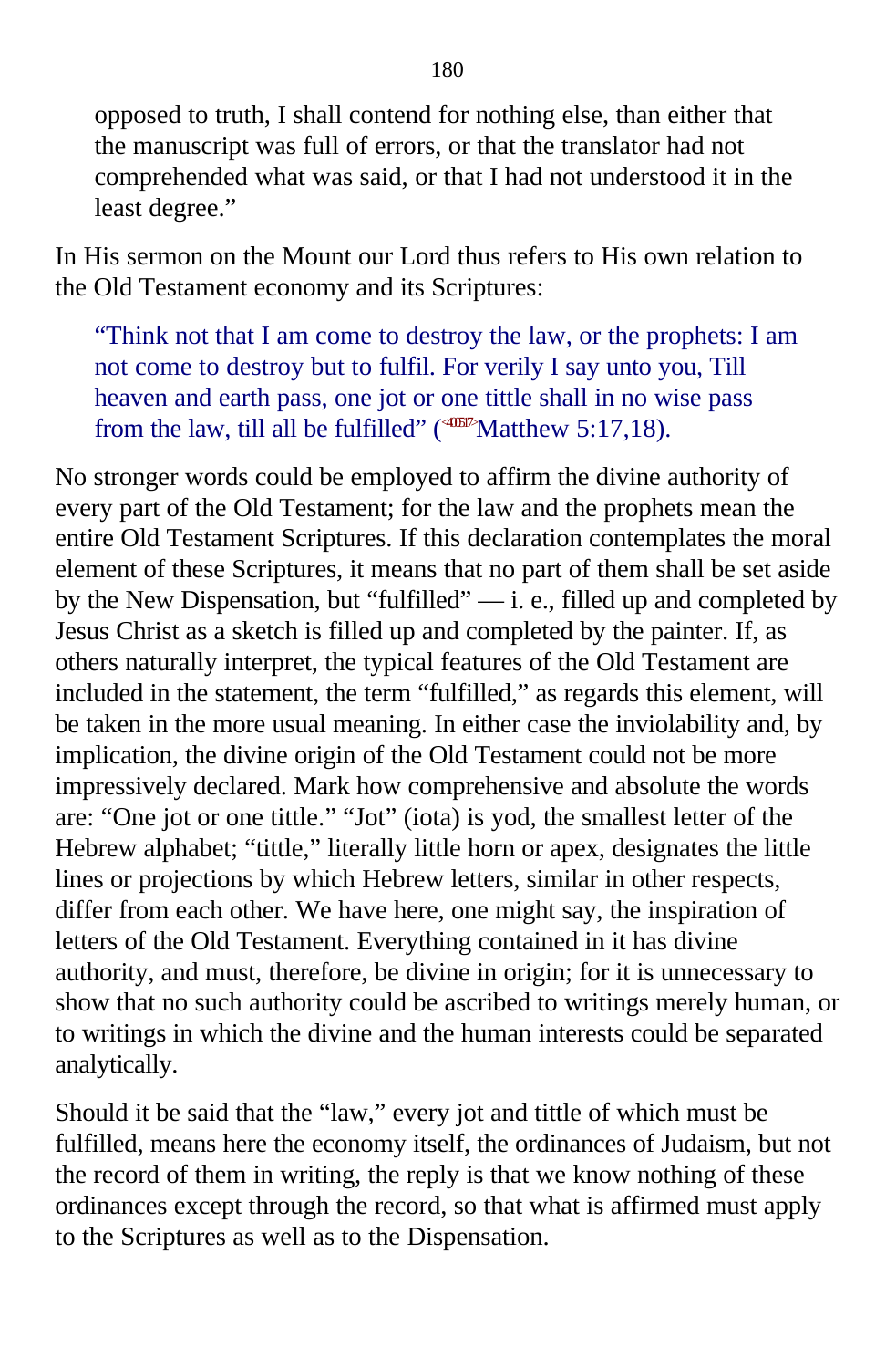The only questions which can be well raised are, first, whether the "law and the prophets" designate the entire Scriptures or two great divisions of them only; and, secondly, whether the words of Jesus can be taken at their full meaning, or, for some reason or other,, must be discounted. The first question it is hardly worth while to discuss, for, if neither jot nor tittle of the "law and the prophets" shall fail, it will hardly be contended that the Psalms, or whatever parts of the Old Testament are not included, have a less stable character. The latter question, of momentous import, we shall consider presently.

#### **FULFILMENT OF PROPHECY**

The inspiration of the Old Testament Scriptures is clearly implied in the many declarations of our Lord respecting the fulfilment of prophecies contained in them. It is God's prerogative to know, and to make known, the future. Human presage cannot go beyond what is foreshadowed in events which have transpired, or is wrapped up in causes which we plainly see in operation. If, therefore, the Old Testament reveals, hundreds of years in advance, what is coming to pass, omniscience must have directed the pen of the writer; i.e., these Scriptures, or at least their predictive parts, must be inspired.

The passage already quoted from the Sermon on the Mount may be noticed as regards its bearing on prophecy: "I am not come to destroy the law or the prophets, but to fulfil." While plerosai, as referring to the law, has the special meaning above pointed out; as referring to the prophets, it has its more common import. We have here, then, a general statement as to the Old Testament containing prophecies which were fulfilled by Christ and in Him. Here are examples. The rejection of Messiah by the Jewish authorities, as well as the ultimate triumph of His cause, is announced in the 118th Psalm; in words which Christ applies to Himself: "The stone which the builders rejected is become the head of the corner." The desertion of Jesus by His disciples when He was apprehended fulfils the prediction of Zechariah: "I will smite the shepherd, and the sheep shall all be scattered" ( $40\%$ Matthew 26:31). Should angelic intervention rescue Jesus from death, "how then should the Scriptures be fulfilled, that thus it must be?" All that related to His betrayal, apprehension, and death took place, "that the Scriptures of the prophets might be fulfilled" ( $4006$ ) Matthew 26:56). "Had ye believed Moses," said our Lord, "ye would have believed Me, for he wrote of Me" ( $456$ b) Uhn 5:46). The 41st Psalm pre-announces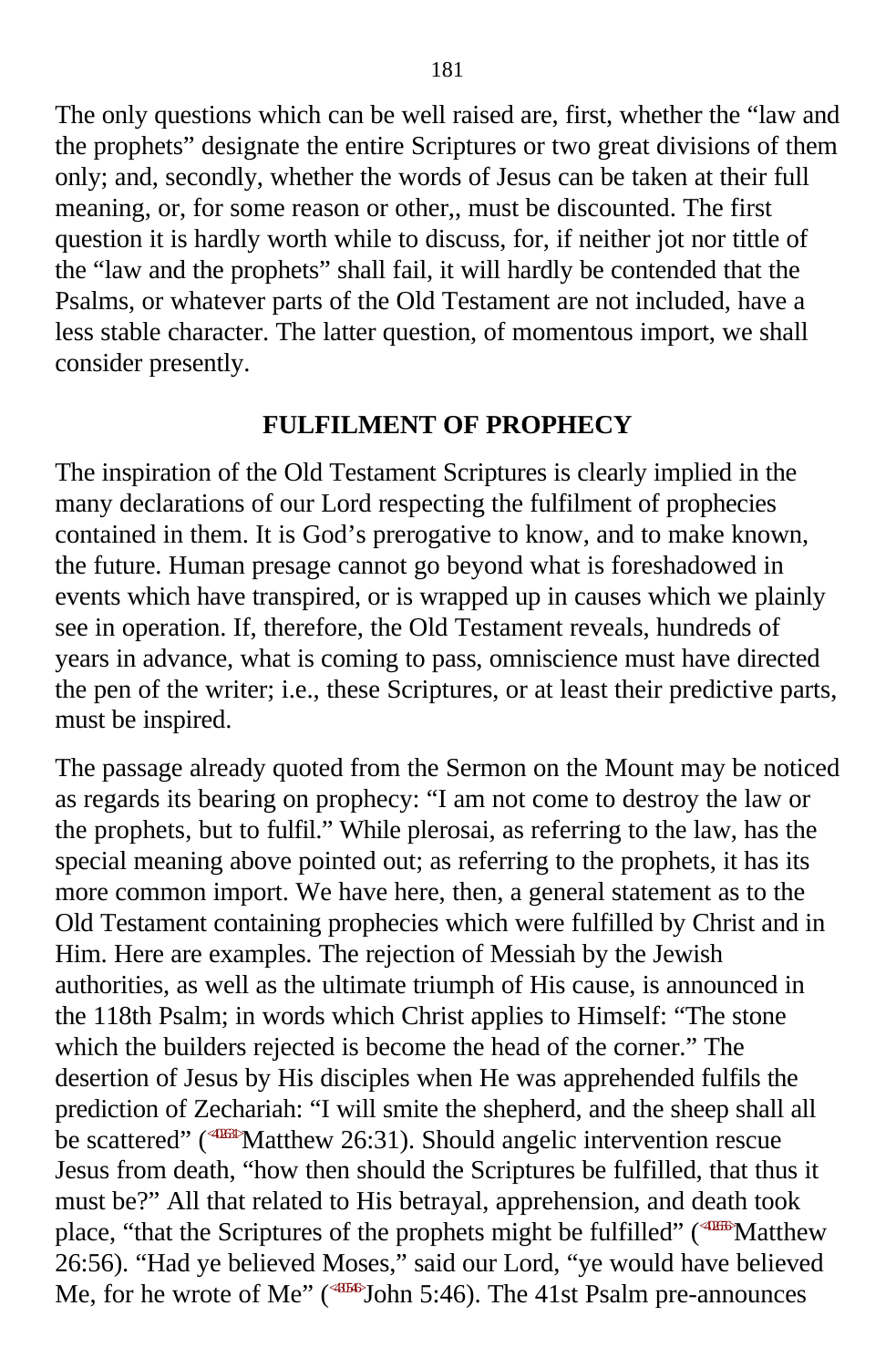the treachery of Judas in these words: "He that eateth bread with Me hath lifted up his heel against Me;" and the defection of the son of perdition takes place, "that the Scriptures may be fulfilled" ( $\frac{\text{GED}}{\text{GMD}}$ John 17:12). The persistent and malignant opposition of His enemies fulfils that which is written: "They hated Me without a cause" (4855) John 15:25). Finally, in discoursing to the two disciples on the way to Emmaus, the Lord, "beginning at Moses and all the prophets, expounded unto them in all the Scriptures the things Concerning Himself. "And He said unto them: These are the words which I spake unto you, while I was yet with you, that all things must be fulfilled which were written in the law of Moses, and in the prophets, and in the Psalms, concerning Me. Then opened lie their understanding that they might understand the Scriptures, and said unto them:

## "Thus it is written, and thus it behooved Christ to suffer and to rise from the dead the third day" ( $\textcircled{24:44-46}$ ).

It is not denied that in some instances the word "fulfil" is used in the New Testament merely as signifying that some event or condition of things corresponds with or realizes something that is written in the Old Testament; as when the words in Isaiah, "By hearing ye shall hear and shall not understand," are said to be fulfilled in the blind obduracy of the Pharisees. Nor, again, is it denied that "fulfil" has the meaning of filling, or expanding, or completing. But clearly our Lord, in the passages here cited, employs the term in another acceptation. He means nothing less than this: that the Scriptures which He says were "fulfilled" were intended by the Spirit of God to have the very application which He makes of them; they were predictions in the sense ordinarily meant by that term. If the Messiah of the Old Testament were merely an ideal personage, there would be little force in saying that the Lord "opened the understanding" of the disciples that they might see His death and resurrection to be set forth in the prophecies. But to teach that the Old Testament contains authentic predictions is, as we have said, to teach that' it is inspired. The challenge to heathen deities is,

## "Show the things that are to come hereafter, that we may know that ye are gods" ( $\frac{2423}{1}$ Saiah 41:23).

We thus find that our Lord recognizes the same Old Testament canon as we have, that so far as He makes reference to particular books of the canon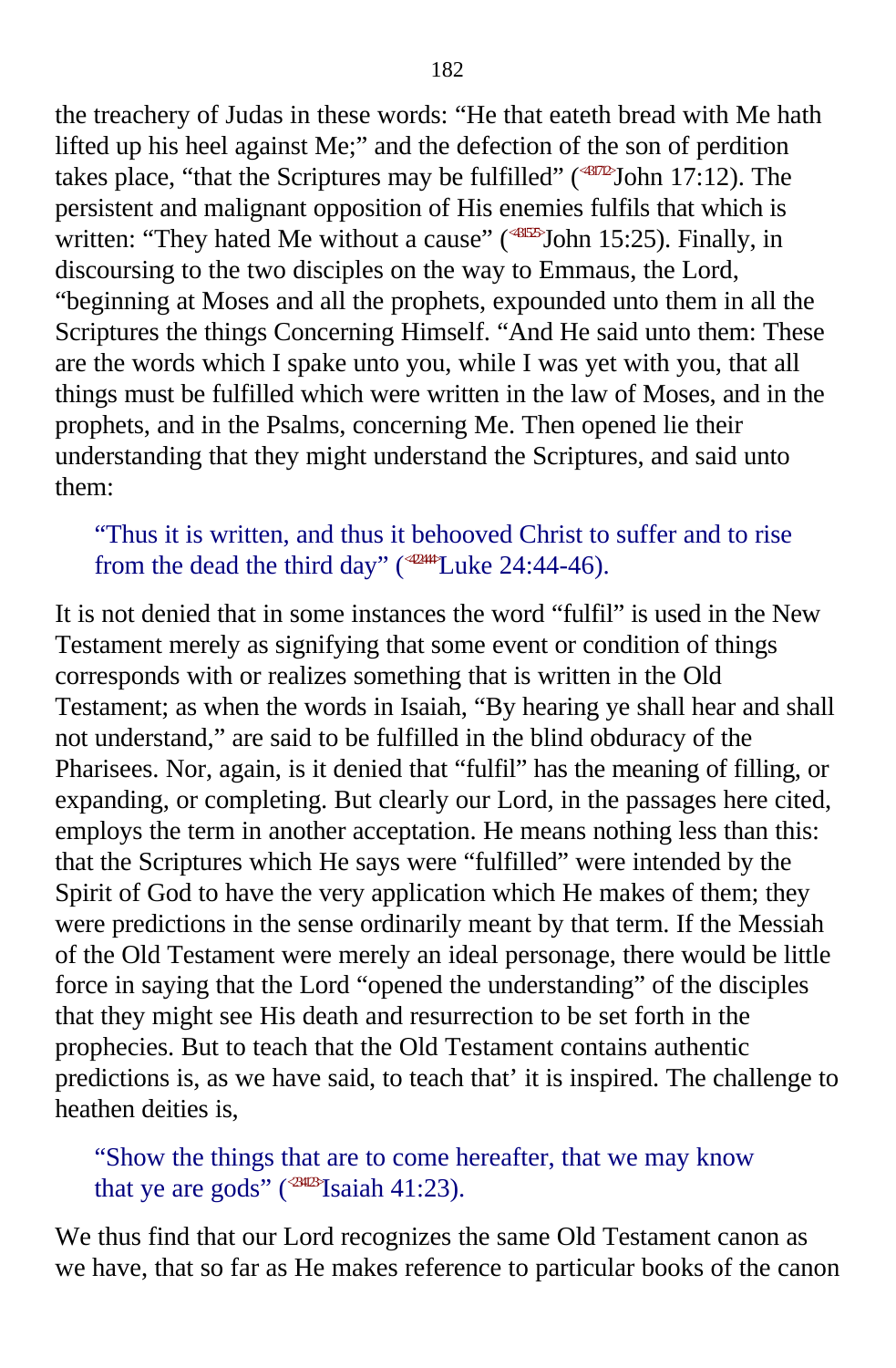He ascribes them to the writers whose names they bear, that He regards the Jewish religion and its sacred books as in a special sense — a sense not to be affirmed of any other religion — from God, that the writers of Scripture, in His view, spake in the Spirit, that their words are so properly chosen that an argument may rest on the exactness of a term, that no part of Scripture shall fail of its end or be convicted of error, and that the predictions of Scripture are genuine predictions, which must all in their time receive fulfilment.

We cannot here discuss the doctrine of inspiration; but on the ground of the Lord's testimony to the Old Testament, as above summarized, we may surely affirm that He claims for it throughout all that is meant by inspiration when we use that term in the most definite sense. No higher authority could well be ascribed to apostolic teaching, or to any part of the New Testament Scriptures, than the Lord attributes to the more ancient Scriptures when He declares that "jot or tittle shall not pass from them till all be fulfilled," and that if men

"hear not Moses and the prophets, neither will they be persuaded though one rose from the dead" ( $\textdegree$ <sup>E63</sup>Luke 16:31).

# **2. THE VALUE OF CHRIST'S TESTIMONY**

It remains that we should briefly advert to the value, for the scientific student of the Bible, of Christ's testimony to the Old Testament. The very announcement of such a topic may not be heard without pain, but in view of theories with which Biblical students are familiar, it becomes necessary to look into the question. Can we, then, accept the utterances of Christ on the matters referred to as having value — as of authority — in relation to the Biblical scholarship? Can we take them at their face value, or must they be discounted? Or again, are these words of Jesus valid for criticism on some questions, but not on others?

There are two ways in which it is sought to invalidate Christ's testimony to the Old Testament.

## *1. IGNORANCE OF JESUS ALLEGED*

It is alleged that Jesus had no knowledge beyond that of His contemporaries as to the origin and literary characteristics of the Scriptures. The Jews believed that Moses wrote the Pentateuch, that the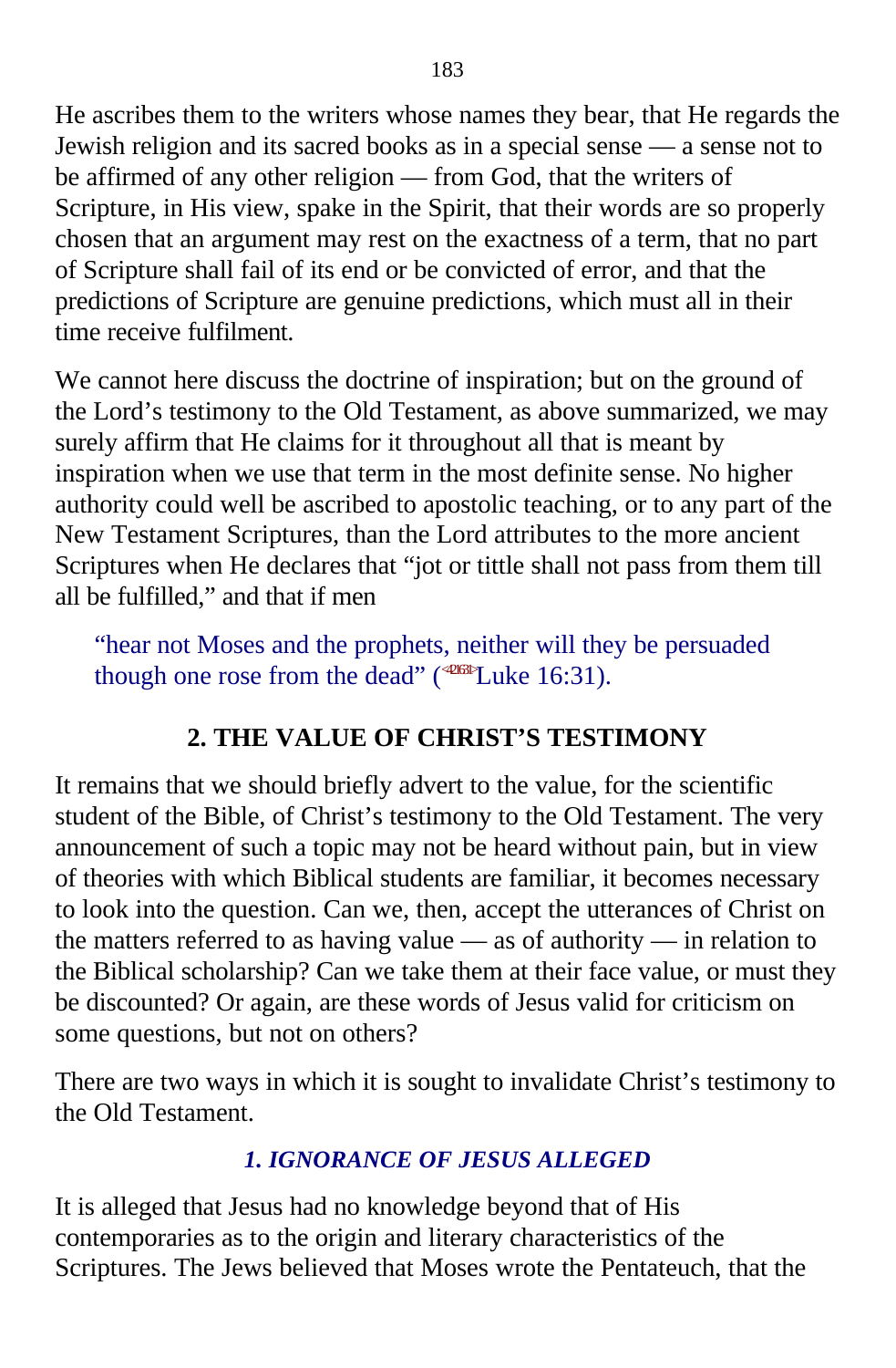narratives of the Old Testament are all authentic history, and that the words of Scripture are all inspired. Christ shared the opinions of His countrymen on these topics, even when they were in error. To hold this view, it is maintained, does not detract from the Lord's qualifications for His proper work, which was religious and spiritual, not literary; for in relation to the religious value of the Old Testament and its spiritual uses and applications He may confidently be accepted as our guide. His knowledge was adequate to the delivery of the doctrines of His kingdom, but did not necessarily extend to questions of scholarship and criticism. Of these He speaks as any other man; and to seek to arrest, or direct, criticism by appeal to His authority, is procedure which can only recoil upon those who adopt it. This view is advanced, not only by critics who reject the divinity of Christ, but by many who profess to believe that doctrine. In the preface to his first volume on the Pentateuch and Joshua, Colenso thus writes:

"It is perfectly consistent with the most entire and sincere belief in our Lord's divinity to hold, as many do, that when He vouchsafed to become a 'Son of man' He took our nature fully, and voluntarily entered into all the conditions of humanity, and, among others, into that which makes our growth in all ordinary knowledge gradual and limited. \* \* \* It is not supposed that, in His human nature, He was acquainted more than any Jew of His age with the mysteries of all modern sciences, nor \* \* \* can it be seriously maintained that, as an infant or young child, He possessed a knowledge surpassing that of the most pious and learned adults of His nation, upon the subject of the authorship and age of the different portions of the Pentateuch. At what period, then, of His life on earth, is it to be supposed that He had granted to Him as the Son of man, supernaturally, full and accurate information on these points?" etc. (vol. i., p. 32).

"It should also be observed," says Dr. S. Davidson, "that historical and critical questions could only belong to His human culture, a culture stamped with the characteristics of His age and country."

The doctrine of the Kenosis is invoked to explain the imperfection of our Lord's knowledge on critical questions, as evidenced by the way in which He speaks of the Pentateuch and of various Old Testament problems. The general subject of the limitation of Christ's knowledge during His life on earth is, of course, a very difficult one, but we do not need here to consider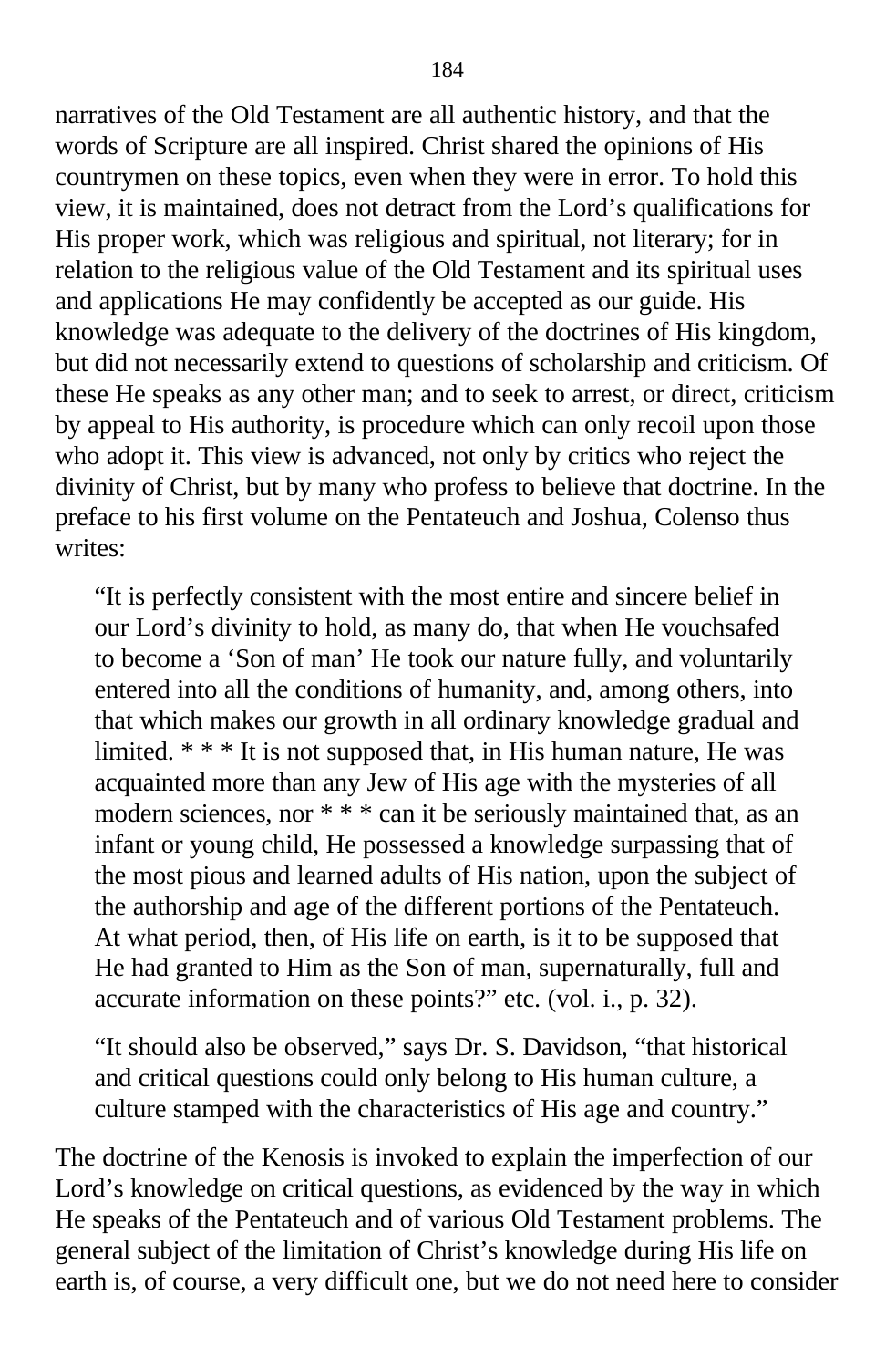it. The Gospel of Mark does speak of the day and hour when the heaven and earth shall pass away as being known to the Father only, and not to the Son; but without venturing any opinion on a subject so mysterious, we may, at least, affirm that the Lord's knowledge was entirely adequate to the perfect discharge of His prophetical office. To impute imperfection to Him as the Teacher of the Church were indeed impious. Now the case stands thus: By a certain class of critics we are assured that, in the interests of truth, in order to an apologetic such as the present time absolutely requires, the traditional opinions regarding the authorship of the Old Testament books and the degree of authority which attaches to several, if not all of them, must be revised. In order to save the ship, we must throw overboard this cumbrous and antiquated tackling. Much more, we are assured, than points of scholarship are involved; for intelligent and truthloving men cannot retain their confidence in the Bible and its religion, Unless we discard the opinions which have prevailed as to the Old Testament, even though these opinions can apparently plead in their favor the authority of Jesus Christ.

Now mark the position in which the Lord, as our Teacher, is thus placed. We have followed Him in holding opinions which turn out to be unscientific, untrue; and so necessary is it to relinquish these opinions that neither the Jewish nor the Christian faith can be satisfactorily defended if we cling to them. Is it not, therefore, quite clear that the Lord's teaching is, in something material, found in error — that His prophetical office is assailed? For the allegation is that, in holding fast to what He is freely allowed to have taught, we are imperiling the interests of religion. The critics whom we have in view must admit either that the points in question are of no importance, or that the Lord was imperfectly qualified for His prophetical work. Those who have reverence for the Bible will not admit either position. For why should scholarship so magnify the necessity to apologetics of correcting the traditional opinion as to the age and authorship of the Pentateuch, and other questions of Old Testament criticism, unless it means to show that the Old Testament requires more exact, more enlightened, handling than the Lord gave it? Should it be replied that the Lord, had He been on earth now, would have spoken otherwise on the topics concerned, the obvious answer is, that the Lord's teaching is for all ages, and that His word "cannot be broken,"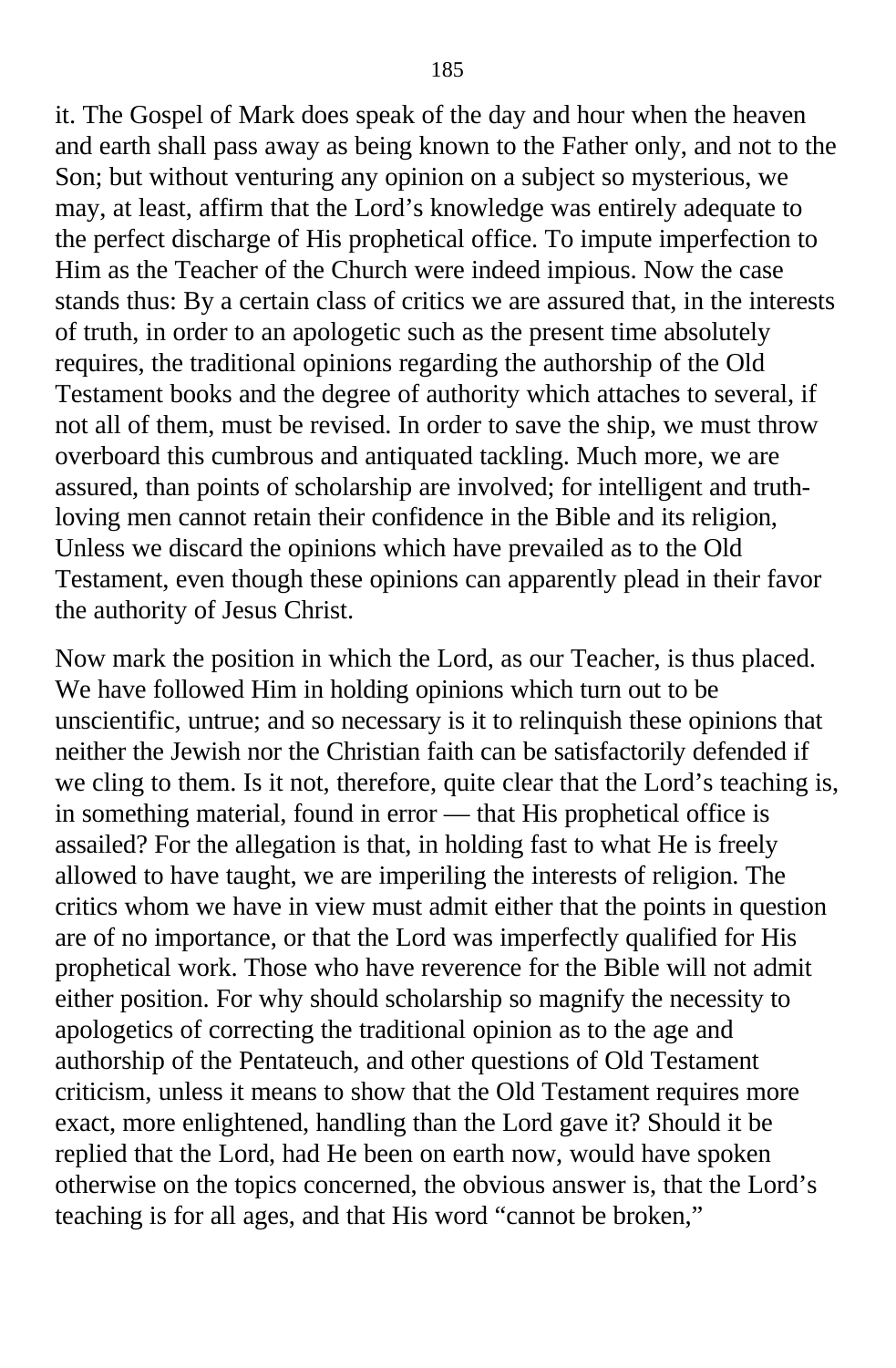#### *2. THEORY OF ACCOMMODATION*

The theory of accommodation is brought forward in explanation of those references of Christ to the Old Testament which endorse what are regarded as inaccuracies or popular errors. He spake, it is said, regarding the Old Testament, after the current opinion or belief. This belief would be sometimes right and sometimes wrong; but where no interest of religion or morality was affected — where spiritual truth was not involved — He allowed Himself, even where the common belief was erroneous, to speak in accordance with it. Some extend the principle of accommodation to the interpretation of the Old Testament as well as to questions of canon and authorship; and in following it the Lord is declared to have acted prudently, for no good end could have been served, it is alleged, by crossing the vulgar opinion upon matters of little importance, and thus awakening or strengthening suspicion as to His teaching in general.

As to the accommodation thus supposed to have been practiced by our Lord, we observe that if it implies, as the propriety of the term requires, a more accurate knowledge on His part than His language reveals, it becomes difficult, in many instances, to vindicate His perfect integrity. In some cases where accommodation is alleged, it might, indeed, be innocent enough, but in others it would be inconsistent with due regard to truth; and most of the statements of the Lord touching the Old Testament to which attention has been directed in this discussion seem to be of this latter kind. Davidson himself says: "Agreeing as we do in the sentiment that our Savior and His Apostles accommodated their mode of reasoning to the habitual notions of the Jews, no authority can be attributed to that reasoning except when it takes the form of an independent declaration or statement, and so rests on the speaker's credit." Now the statements of Christ respecting the Old Testament Scriptures to which we desire specially to direct attention are precisely of this nature. Are not these "independent declarations"? "One jot or one tittle shall not pass," etc.; "The Scripture cannot be broken;" "David in spirit calls him Lord;" "All things must be fulfilled which are written in the Law of Moses, and in the prophets, and in the psalms concerning Me."

Further, we may say as before, that if our Lord's statements — His obiter dicta, if you will — about the authorship of parts of Scripture give a measure of countenance to opinions which are standing in the way of both genuine scholarship and of faith, it is hard to see how they can be regarded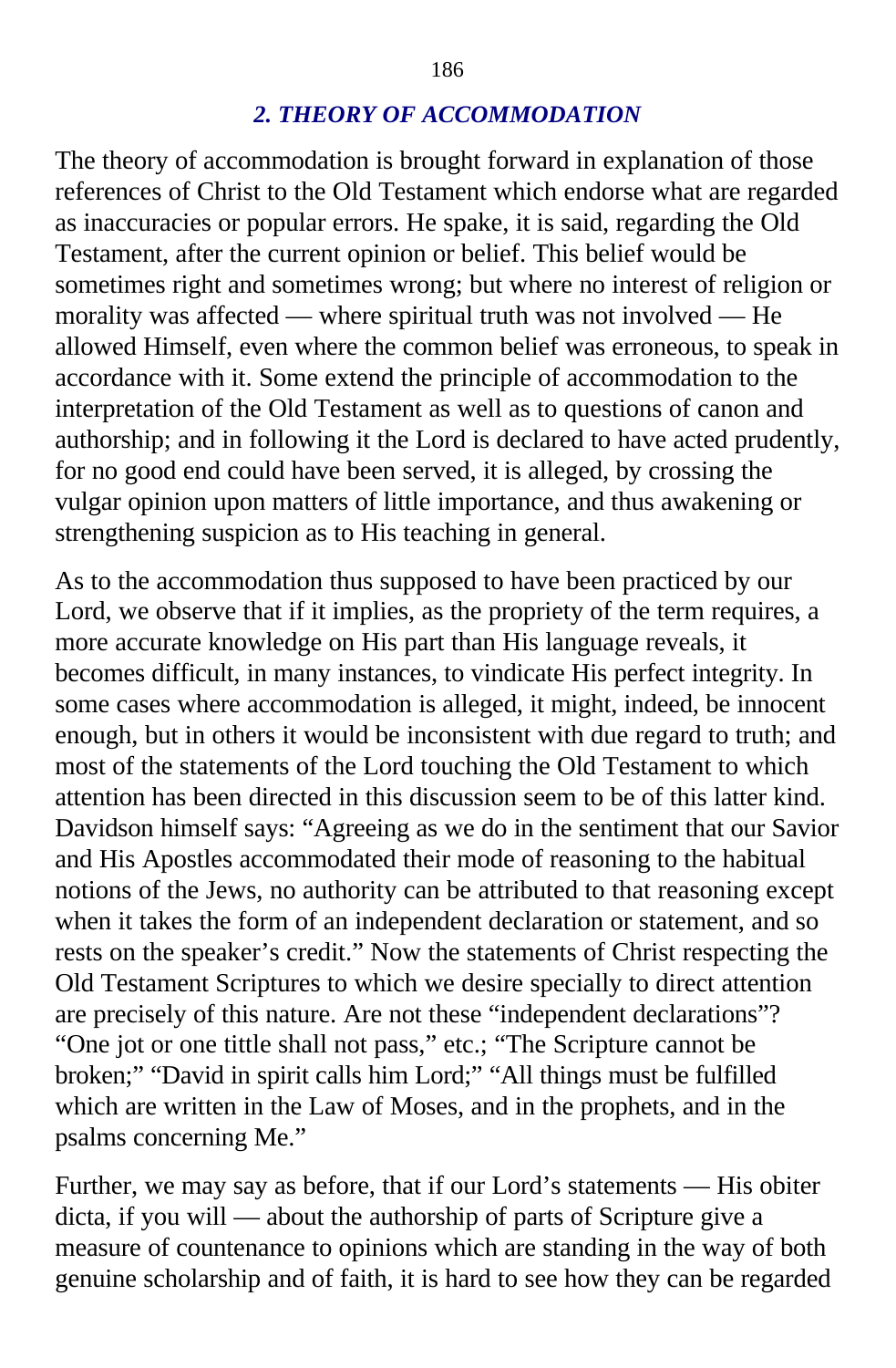as instances of a justifiable accommodation. It seems to us (may we reverently use the words) that in this case you cannot vindicate the Lord's absolute truthfulness except by imputing to Him a degree of ignorance which would unfit Him' for His office as permanent Teacher of the Church. Here is the dilemma for the radical critic — either he is agitating the Church about trifles, or, if his views have the apologetical importance which he usually attributes to them, he is censuring the Lord's discharge of His prophetic office; for the allegation is that Christ's words prove perplexing and misleading in regard to weighty issues which the progress of knowledge has obliged us to face. Surely we should be apprehensive of danger if we discover that views which claim our adhesion, on any grounds whatever, tend to depreciate the wisdom of Him whom we call "Lord and Master," upon whom the Spirit was bestowed "without measure," and who "spake as never man spake." It is a great thing in this controversy to have the Lord on our side.

Are, then, the Lord's references to Moses and the law to be regarded as evidence that He believed the Pentateuch to be written by Moses, or should they be classed as instances of accommodation? When we take in cumulo all the passages in which the legislation of the Pentateuch and the writing of it are connected with Moses, a very strong case is made out against mere accommodation. The obvious accuracy of speech observed in some of these references cannot be overlooked; e.g., "Moses, therefore, gave you circumcision (not because it is of Moses, but of the fathers)." Again, "There is one that accuseth you, even Moses in whom ye trust; for had ye believed Moses ye would have believed Me, for he wrote of Me; but if ye believe not his writings, how shall ye believe My words?" This is not the style of one who does not wish his words to be taken strictly!

## **TWO POSITIONS CLEAR**

Two positions may, I think, be affirmed:

**1.** The legislation of the Pentateuch is actually ascribed to Moses by the Lord. If this legislation is, in the main, long subsequent to Moses, and a good deal of it later than the exile, the Lord's language is positively misleading, and endorses an error which vitiates the entire construction of Old Testament history and the development of religion in Israel.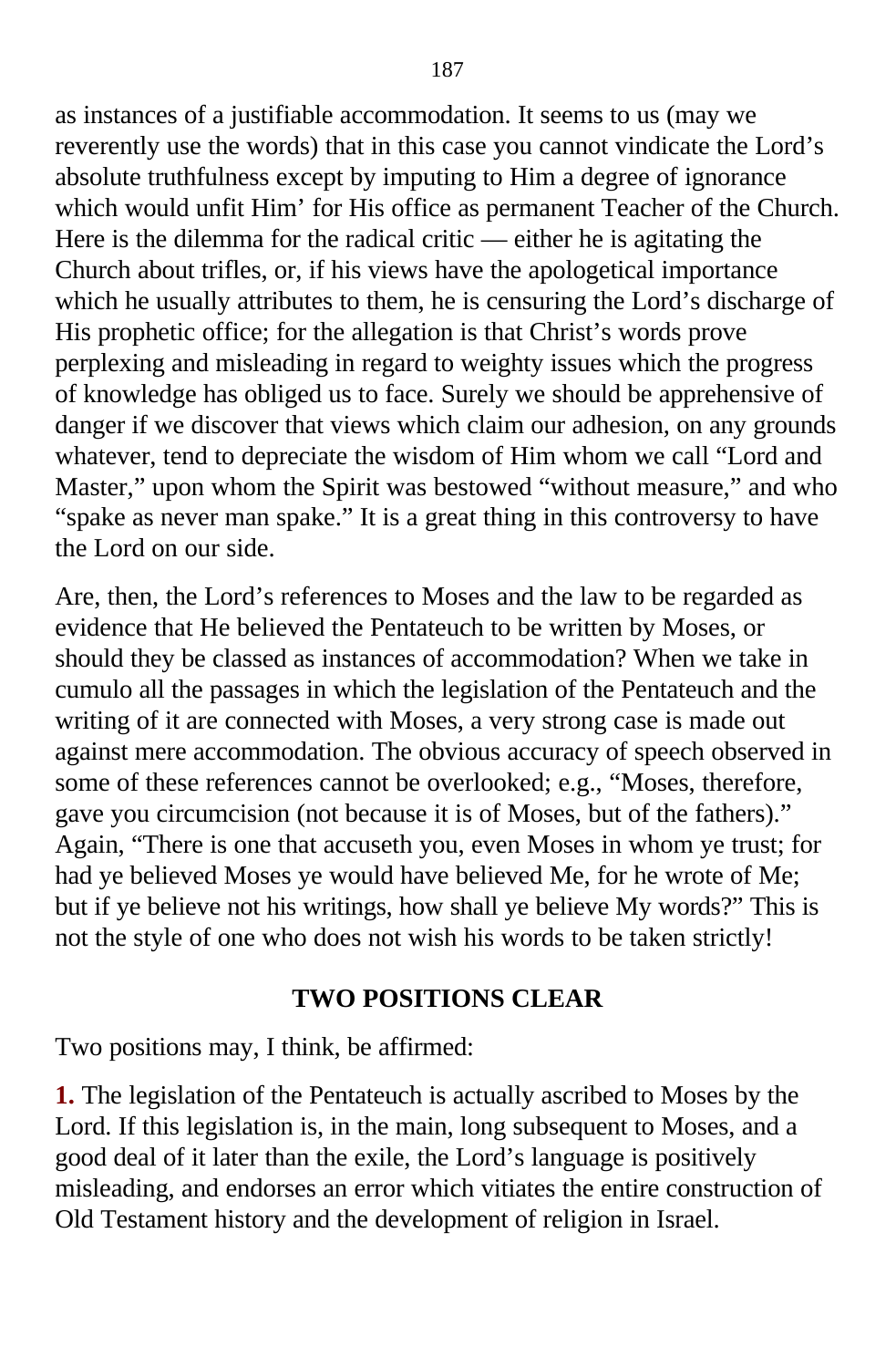<span id="page-187-0"></span>**2.** Moses is to such extent the writer of the law that it may, with propriety, be spoken of as "his writings." All admit that there are passages in the Books of Moses which were written by another hand or other hands, and should even additions other than certain brief explanatory interpolations and the last chapter of Deuteronomy have to be recognized (which has not yet been demonstrated) the Pentateuch would remain Mosaic. Should Moses have dictated much of his writings, as Paul did, they would, it is unnecessary to say, be not the less his: The words of Jesus we consider as evidence that He regarded Moses as, substantially, the writer of the books which bear his name. Less than this robs several of our Lord's statements of their point and propriety.

It is hardly necessary to say that we have no desire to see a true and reverent criticism of the Old Testament, and of the New as well, arrested in its progress, or in the least hindered. Criticism must accomplish its task, and every lover of truth is more than willing that it should do so. Reluctance to see truth fully investigated, fully ascertained and established, in any department of thought and inquiry, and most of all in those departments which are highest, is lamentable evidence of moral weakness, of imperfect confidence in Him who is the God of truth. But criticism must proceed by legitimate methods and in a true spirit. It must steadfastly keep before it all the facts essential to be taken into account. In the case of its application to the Bible and religion, it is most reasonable to demand that full weight should be allowed to all the teachings, all the words of Him who only knows the Father, and who came to reveal Him to the world, and who is Himself the Truth. If all Scripture bears testimony to Christ, we cannot refuse to hear Him when He speaks of its characteristics. It is folly, it is unutterable impiety, to decide differently from the Lord any question regarding the Bible on which we have His verdict; nor does it improve the case to say that we shall listen to Him when He speaks of spiritual truth, but shall count ourselves free when the question is one of scholarship. Alas for our scholarship when it brings us into controversy with Him who is the Prophet, as He is the Priest and King of the Church, and by whose Spirit both Prophets and Apostles spake!

Nothing has been said in this paper respecting the proper method of interpreting the different books and parts of the Old Testament, nor the way of dealing with specific difficulties.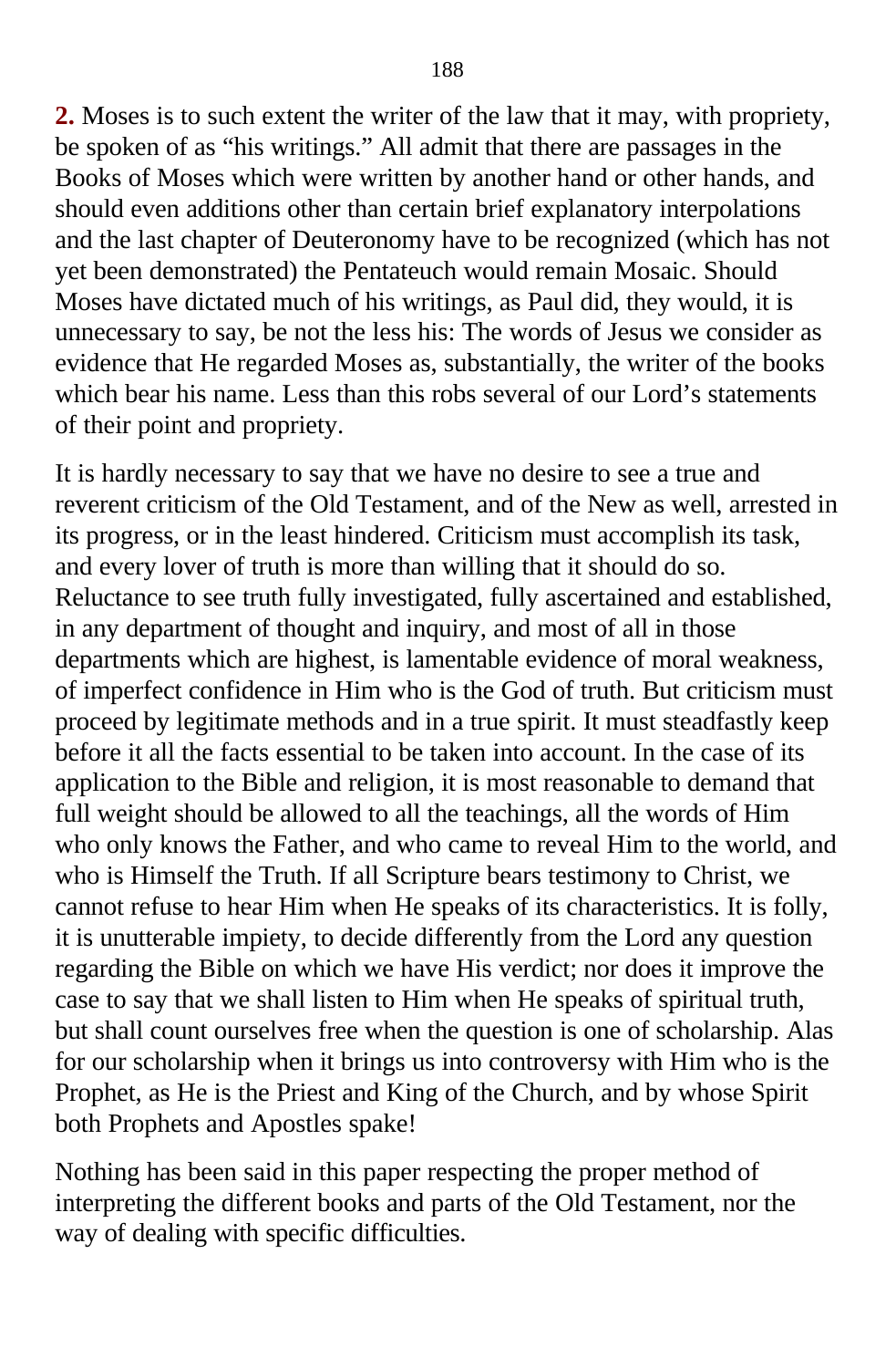Our object has been to show that the Lord regards the entire book, or collection of books, as divine, authoritative, infallible. But in the wide variety of these writings there are many forms of composition, and every part, it is obvious to say, must be understood and explained in accordance with the rules of interpretation which apply to literature of its kind. We have not been trying in advance to bind up the interpreter to an unintelligent literalism in exegesis, which should take no account of what is peculiar to different species of writing, treating poetry and prose, history and allegory, the symbolical and the literal, as if all were the same. The consideration of this most important subject of interpretation with which apologetical interests are, indeed, closely connected, has not been before us. But nothing which we could be called upon to advance regarding the interpretation of the Old Testament could modify the results here reached in relation to the subject of which we have spoken. Our Lord's testimony to the character of the Old Testament must remain unimpaired.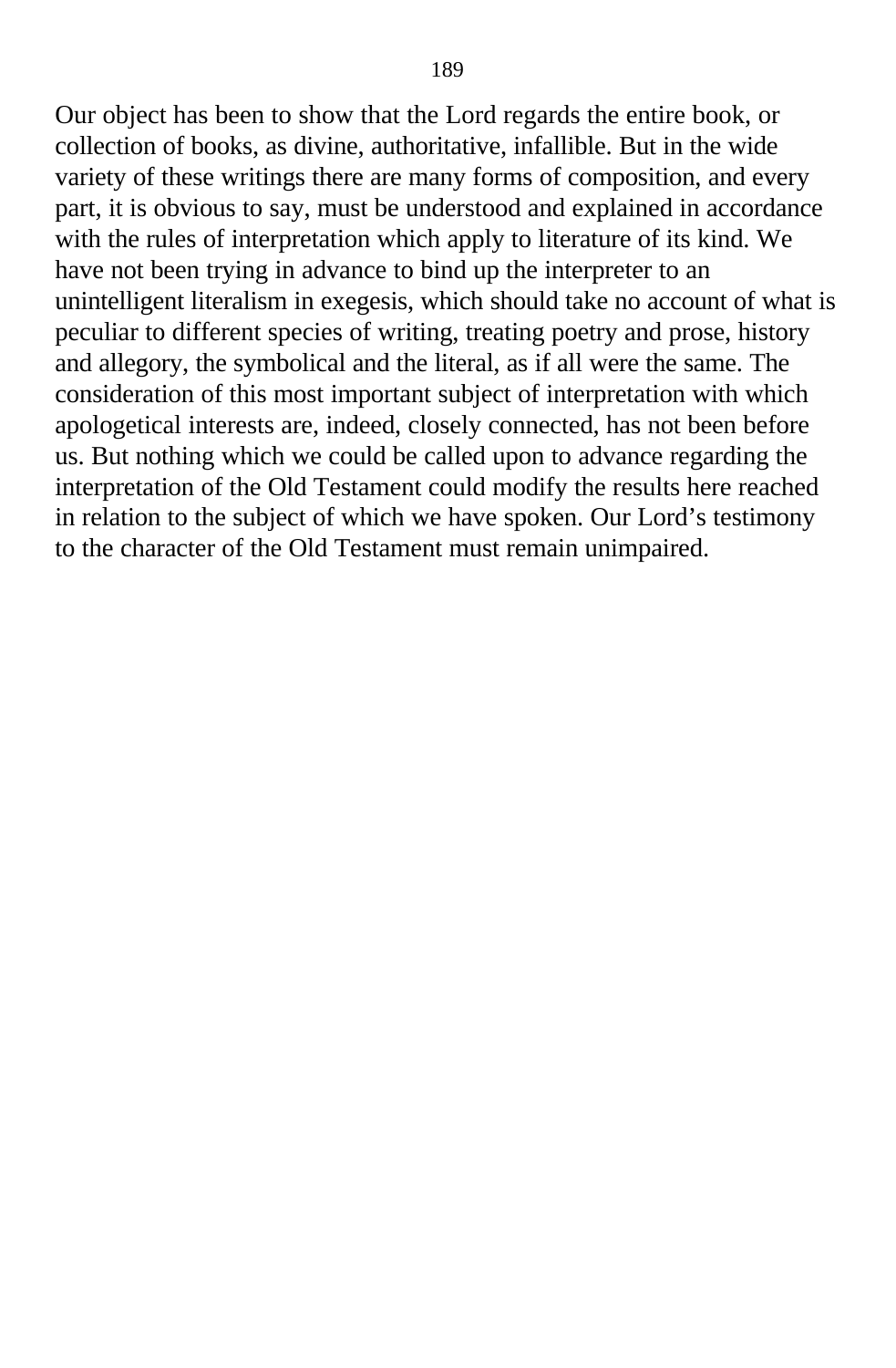# CHAPTER 11

# THE EARLY NARRATIVES OF GENESIS

## **BY PROFESSOR JAMES ORR, D. D.,**

#### *United Free Church College, Glasgow, Scotland*

By the early narratives of Genesis are to be understood the first eleven chapters of the book — those which precede the times of Abraham. These chapters present peculiarities of their own, and I confine attention to them, although the critical treatment applied to them is not confined to these chapters, but extends throughout the whole Book of Genesis, the Book of Exodus, and the later history with much the same result in reducing them to legend.

We may begin by looking at the matter covered by these eleven chapters with which we have to deal. See what they contain. First, we have the sublime proem to the Book of Genesis, and to the Bible as a whole, in the account of the Creation in Genesis 1. However it got there, this chapter manifestly stands in its fit place as the introduction to all that follows. Where is there anything like it in all literature? There is nothing anywhere, in Babylonian legend or anywhere else. You ask perhaps what interest has religious faith in the doctrine of creation — in any theory or speculation on how the world came to be? I answer, it has the very deepest interest. The interest of religion in the doctrine of creation is that this doctrine is our guarantee for the dependence of all things on God — the ground of our assurance that everything in nature and Providence is at His disposal. "My help cometh from the Lord which made heaven and earth." Suppose there was anything in the universe that was not created by God — that existed independently of Him how could we be sure that that element might not thwart, defeat, destroy the fulfillment of God's purposes? The Biblical doctrine of creation forever excludes that supposition.

Following on this primary account of creation is a second narrative in a different style from chapter 2 to 4 — but closely connected with the first by the words, "In the day that the Lord God made earth and heaven." This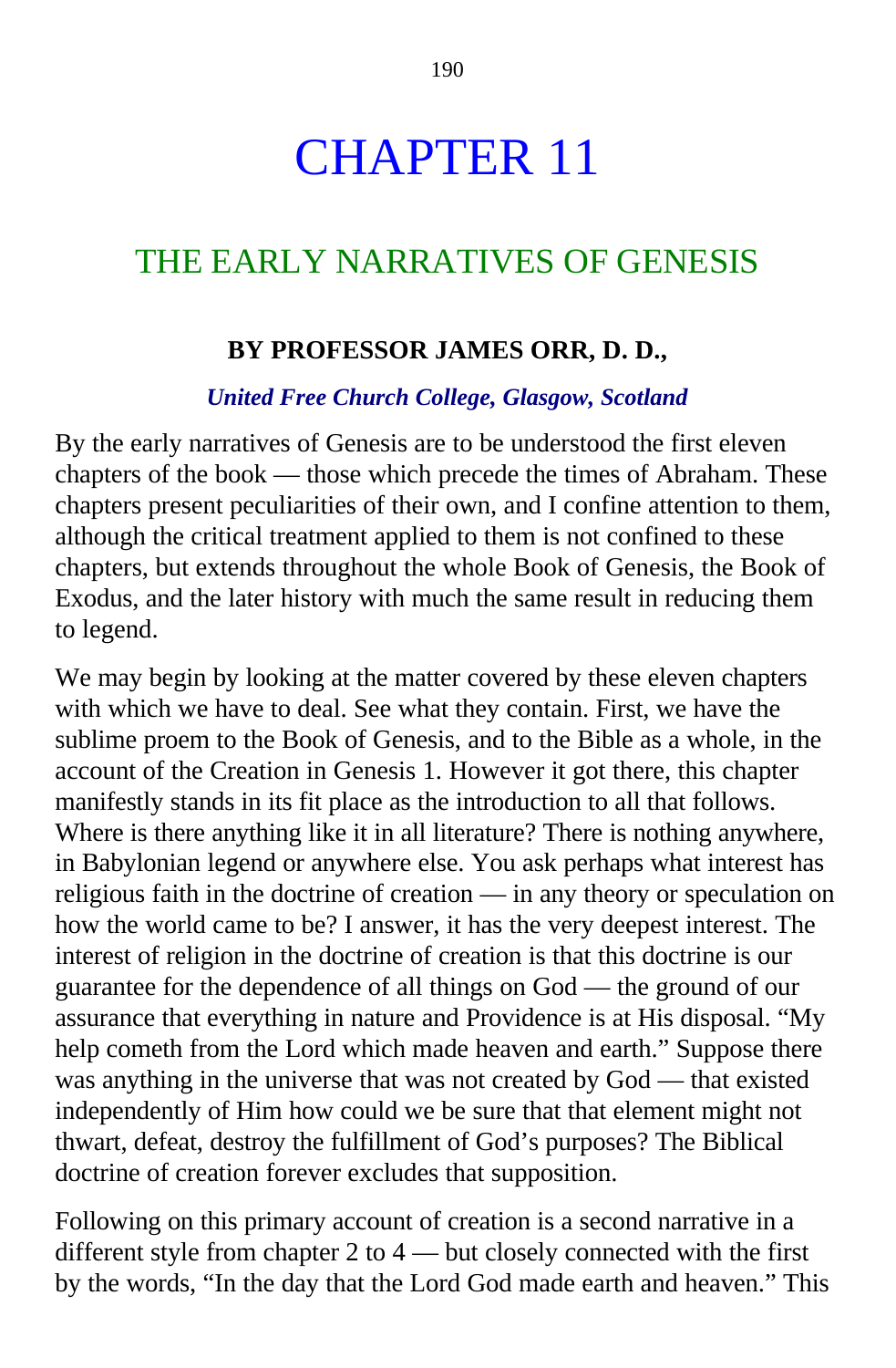is sometimes spoken of as a second narrative of creation, and is often said to contradict the first. But this is a mistake. As the critic Dillmann points out, this second narrative is not a history of creation in the sense of the first at all. It has nothing to say of the creation of either heaven or earth, of the heavenly bodies, of the general world of vegetation. It deals simply with man and God's dealings with man when first created, and everything in the narrative is regarded and grouped from this point of view. The heart of the narrative is the story of the temptation and the fall of man. It is sometimes said that the Fall is not alluded to in later Old Testament Scripture, and therefore cannot be regarded as an essential part of revelation. It would be truer to say that the story of the Fall, standing there at the commencement of the Bible, furnishes the key to all that follows. What is the picture given in the whole Bible Old Testament and New? Is it not that of a world turned aside from God living in rebellion and defiance to Him — disobedient to His calls and resisting His grace? What is the explanation of this universal apostasy and transgression if it is not that man has fallen from his first estate? For certainly this is not the state in which God made man, or wishes him to be. The truth is, if this story of the Fall were not there at the beginning of the Bible, we would require to put it there for ourselves in order to explain the moral state of the world as the Bible pictures it to us, and as we know it to be. In chapter 4, as an appendage to these narratives, there follows the story of Cain and Abel, with brief notices of the beginning of civilization in the line of Cain, and of the start of a holier line in Seth.

Next, returning to the style of Genesis 1 — what is called the "Elohistic" style — we have the genealogical line of Seth extending from Adam to Noah. You are struck with the longevity ascribed to those patriarchal figures in the dawn of time, but not less with the constant mournful refrain which ends each notice, Enoch's alone excepted, "and he died." This chapter connects directly with the account of creation in Genesis 1, but presupposes equally the narrative of the Fall in the intervening chapters. We often read in critical books assertions to the contrary of this. The "priestly writer," we are told, "knows nothing" of a Fall. But that is not so. Wellhausen, that master-critic, is on my side here. Speaking of the socalled "priestly" sections in the story of the flood, he says, "The flood is well led up to; in Q. (that is his name for the priestly writing) we should be inclined to ask in surprise how the earth has come all at once to be so corrupted after being in the best of order. Did we not know it from J. E.?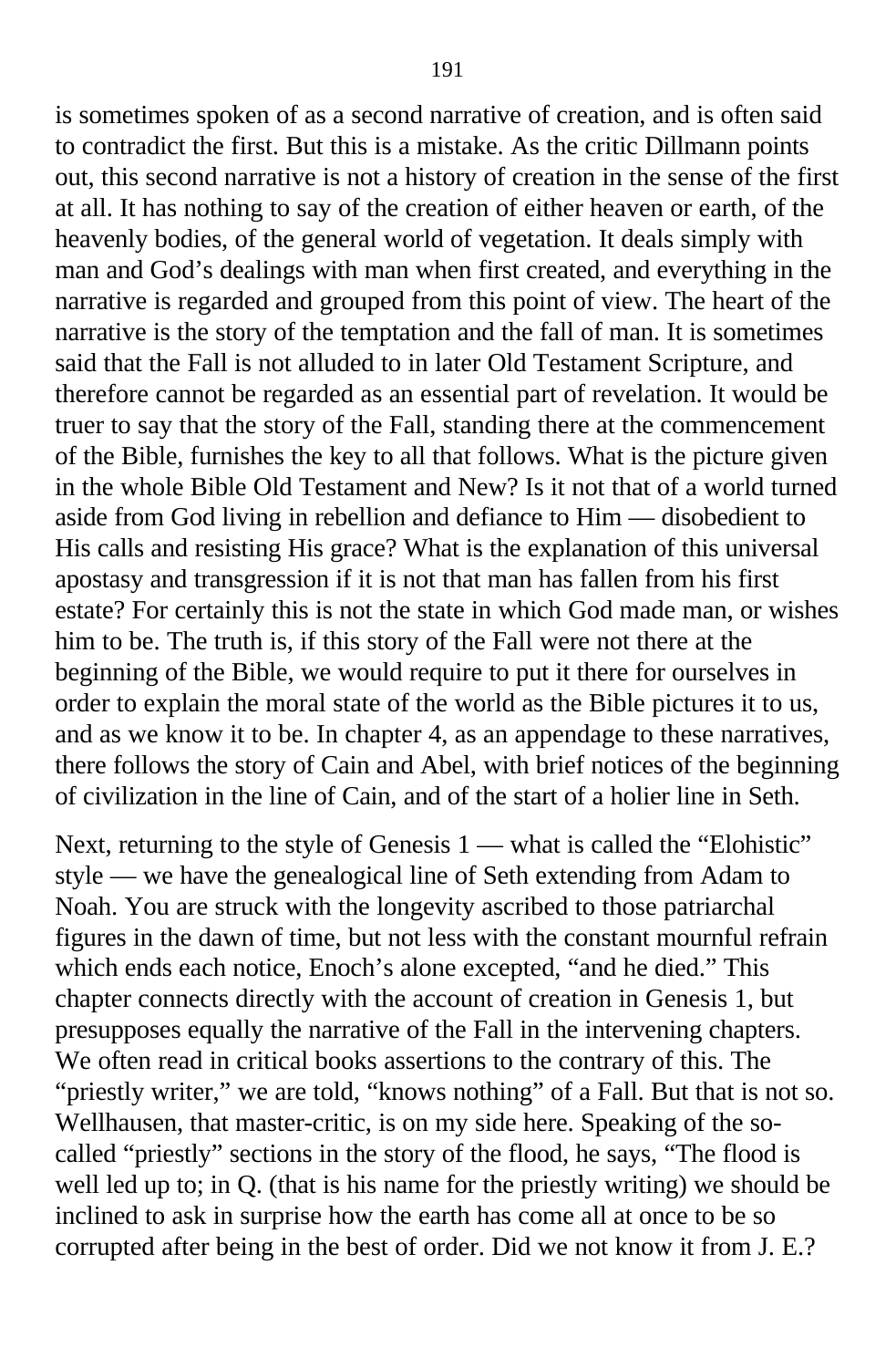(that is, the Fall Narrative)." Another leading critical authority, Dr. Carpenter, writes in the same strain.

Then you come to the flood story in  $\frac{0.006}{0.006}$  Genesis 6:9, in which two narratives are held to be interblended. There are two writers here, criticism says — the Elohistic and the Jehovistic, — yet criticism must own that these two stories fit wonderfully into one another, and the one is incomplete without the other. If one, for instance, gives the command to Noah and his house to enter the Ark, it is the other that narrates the building of the Ark. If one tells of Noah's "house," it is the other that gives the names of Noah's sons. What is still move striking, when you compare these Bible stories with the Babylonian story of the deluge, you find that it takes both of these so-called "narratives" in Genesis to make up the one complete story of the tablets. Then, following on the flood and the covenant with Noah, the race of mankind spreads out again as depicted in the table of nations in chapter 10. In verse 25 it is noted that in the days of Peleg was the earth divided; then in chapter 11 you have the story of the divine judgment at Babel confusing human speech, and this is followed by a new genealogy extending to Abraham.

Such is a brief survey of the material, and on the face of it it must be acknowledged that this is a wonderfully well-knit piece of history of its own kind which we have before us, not in the least resembling the loose; incoherent, confused mythologies of other nations. There is nothing resembling it in any other history or religious book, and when we come to speak of the great ideas which pervade it, and give it its unity, our wonder is still increased.

Ah, yes, our critical friends will tell us, the great ideas are there, but they were not originally there. They were put in later by the prophets. The prophets took the old legends and put these grand ideas into them, and made them religiously profitable. If that was the way in which God chose to. give us His revelation, we would be bound gratefully to accept it, but I must be pardoned if I prefer to believe that the great ideas did not need to be put into these narratives; that they were there in the things themselves from the very first.

The truth is, a great deal here depends on your method of approach to these old narratives. There is a saying, "Everything can be laid hold of by two handles," and that is true of these ancient stories. Approach them in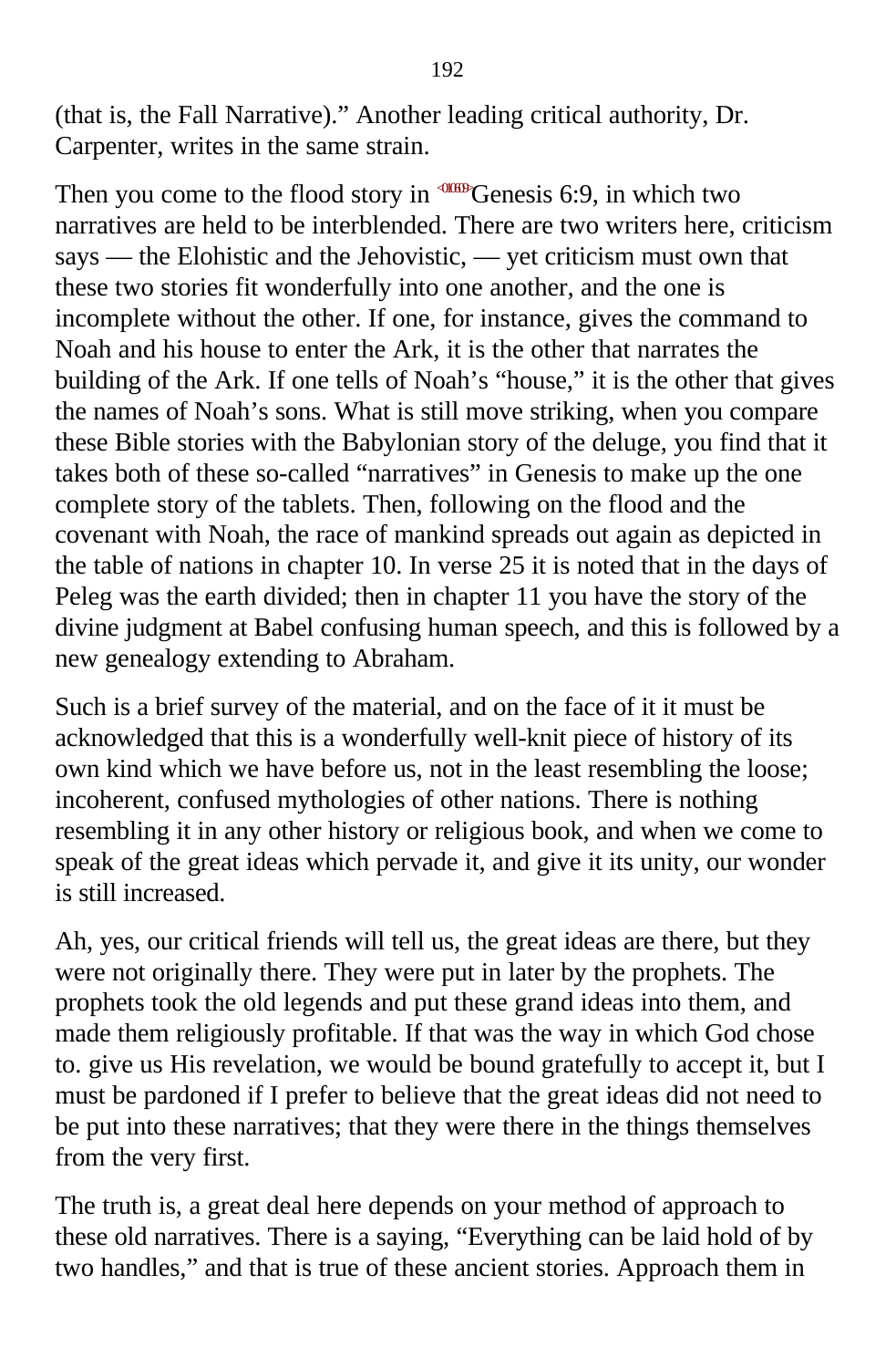one way and you make them out to be a bundle of fables, legends, myths, without historical basis of any kind. Then wonderful feats can be performed in the handling of the myths. Prof. Gunkel, for example, that very capable Old Testament scholar, is not content with the analysis of books and chapters and verses, but adds to it the analysis of personalities. He will show you, for instance, that Cain is composed originally out of three distinct figures, blended together, Noah out of another three, and so on. I have ventured to describe Gunkel's theory as the explanation of the patriarchal history on the ancient principle of a fortuitous concourse of atoms. Only that does not quite answer to the kind of history we have in these narratives, which stand in such organic connection with the rest of revelation. Approach these narratives in another way and they are the oldest and most precious traditions of our race; worthy in their intrinsic merit of standing where they do at the commencement of the Word of God, and capable of vindicating their right to be there; not merely vehicles of great ideas, but presenting in their own archaic way — for archaic they are in form — the memory of great historic truths. The story of the Fall, for example, is not a myth, but enshrines the shuddering memory of an actual moral catastrophe in the beginning of our race, which brought death into the world and all our woe.

Coming now to deal a little more closely with these narratives, I suppose I ought to say something on the critical aspect of the question. But this I must pass over briefly, for I want to get to more important matters. In two points only I would desire to indicate my decided break with current critical theory. The one is the carrying down of the whole Levitical system and history connected with it to the post-exilian age. That, I believe, is not a sound result of criticism, but one which in a very short time will have to be abandoned, as indeed it is already being abandoned or greatly modified in influential quarters. This applies specially to the date of Genesis 1. Professor Delitzsh, a commentator often cited as having come round practically to the newer critical view, takes a firm stand here. In his new commentary on Genesis 1, he tells us: "The essential matters in the account of the creation are among the most ancient foundations of the religion of Israel — there are no marks of style which constrain us to relegate the Elohistic account of the creation to the exile  $-$  it is in any case a tradition reaching back to the Mosaic period."

The other point on which I dissent is the idea that the Israelites began their religious history without the idea of the one true God, Maker of heaven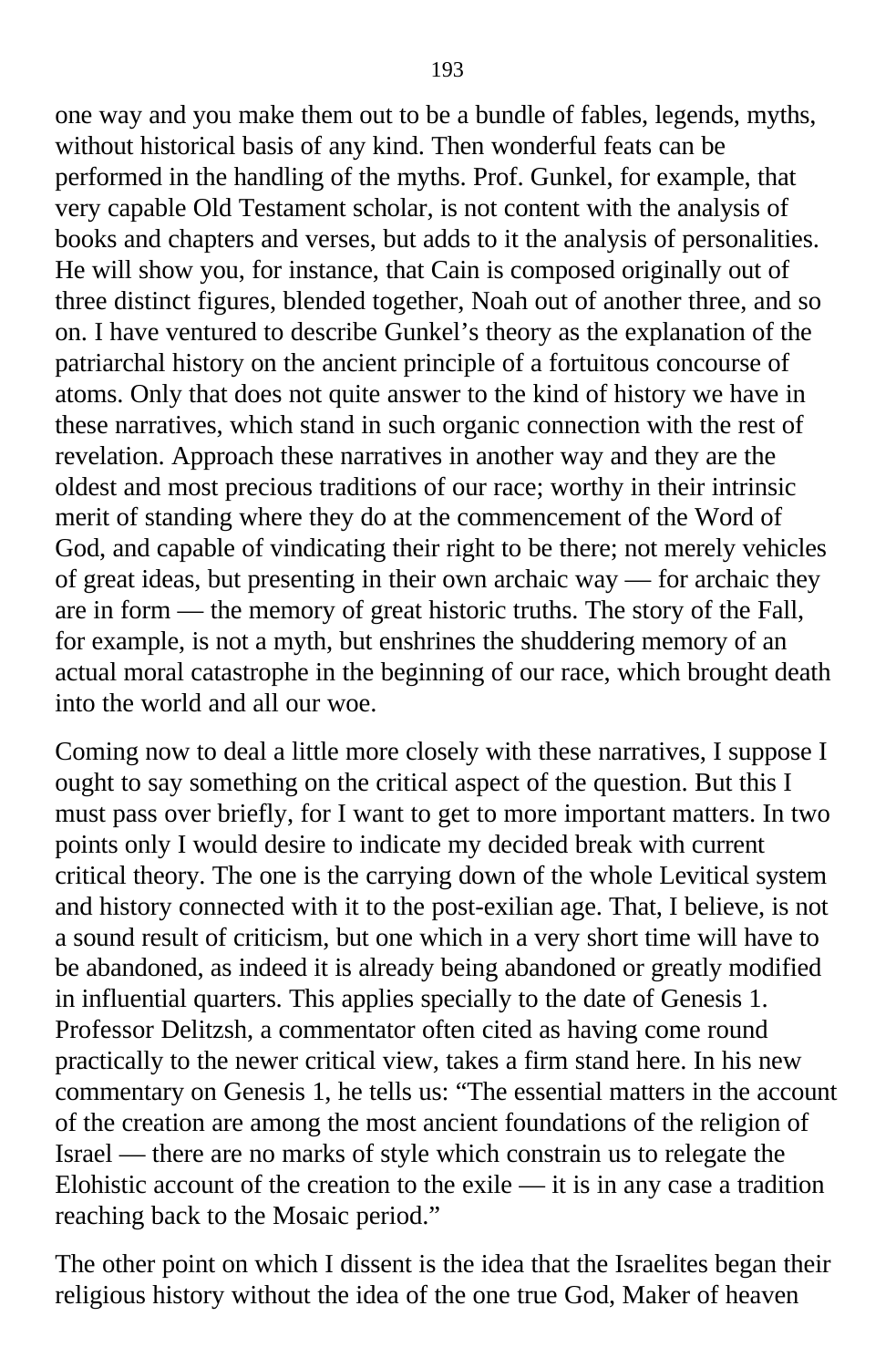and earth; that they began with a tribal god, the storm god of Sinai or some other local deity, and gradually clothed him from their own minds with the attributes which belong to Jehovah. This, which is the product of the evolutionary theory of religion, and not a fair deduction from any evidence we possess, I entirely disbelieve, and I am glad to say that this view also is being greatly modified or parted with. It is this theory, however, which lies behind a great deal of the criticism of these early narratives of Genesis. Those things, it is said, could not be; those great ideas could not be there; for man at that early stage could not have evolved them. Even God, it appears, could not have given them to him. Our "could be's," however, will have to be ruled by facts, and my contention is that the facts are adverse to the theory as currently set forth.

I come now to the question, Is there any external corroboration or confirmation of these early narratives in Genesis? Here let me say a little of the relation of these narratives to Babylonia. Everyone has heard something of the wonderful discoveries in Babylonia, and it would be difficult to exaggerate the brillance and importance of these marvelous discoveries. The point which concerns us chiefly is the extraordinary light thrown on the high culture of early Babylonia. Here, long before the time of Abraham, we find ourselves in the midst of cities, arts, letters, books, libraries, and Abraham's own age — that of Hammurabi — was the bloomtime of this civilization. Instead of Israel being a people just emerging from the dim dawn of barbarism, we find in the light of these discoveries that it was a people on whom from its own standpoint the ends of the earth had come — heir to the riches of a civilization extending millenniums into the past. If you say this creates a difficulty in representing the chronology (I may touch on this later), I answer that it gives much greater help by showing how the knowledge of very ancient things could be safely handed down. For us the chief interest of these discoveries is the help they give us in answering the question, How far do these narratives in Genesis embody for us the oldest traditions of our race? There are two reasons which lead us to look with some confidence to Babylonia for the answer to this question. For one thing, in early Babylonia we are already far back into the times to which many of these traditions relate; for another, the Bible itself points to Babylonia as the Original city of those traditions. Eden was in Babylonia, as shown by its rivers, the Euphrates and Tigris. It was in Babylonia the Ark was built; and on a mountain in the neighborhood of Babylonia the Ark rested. It was from the plain of Shinar,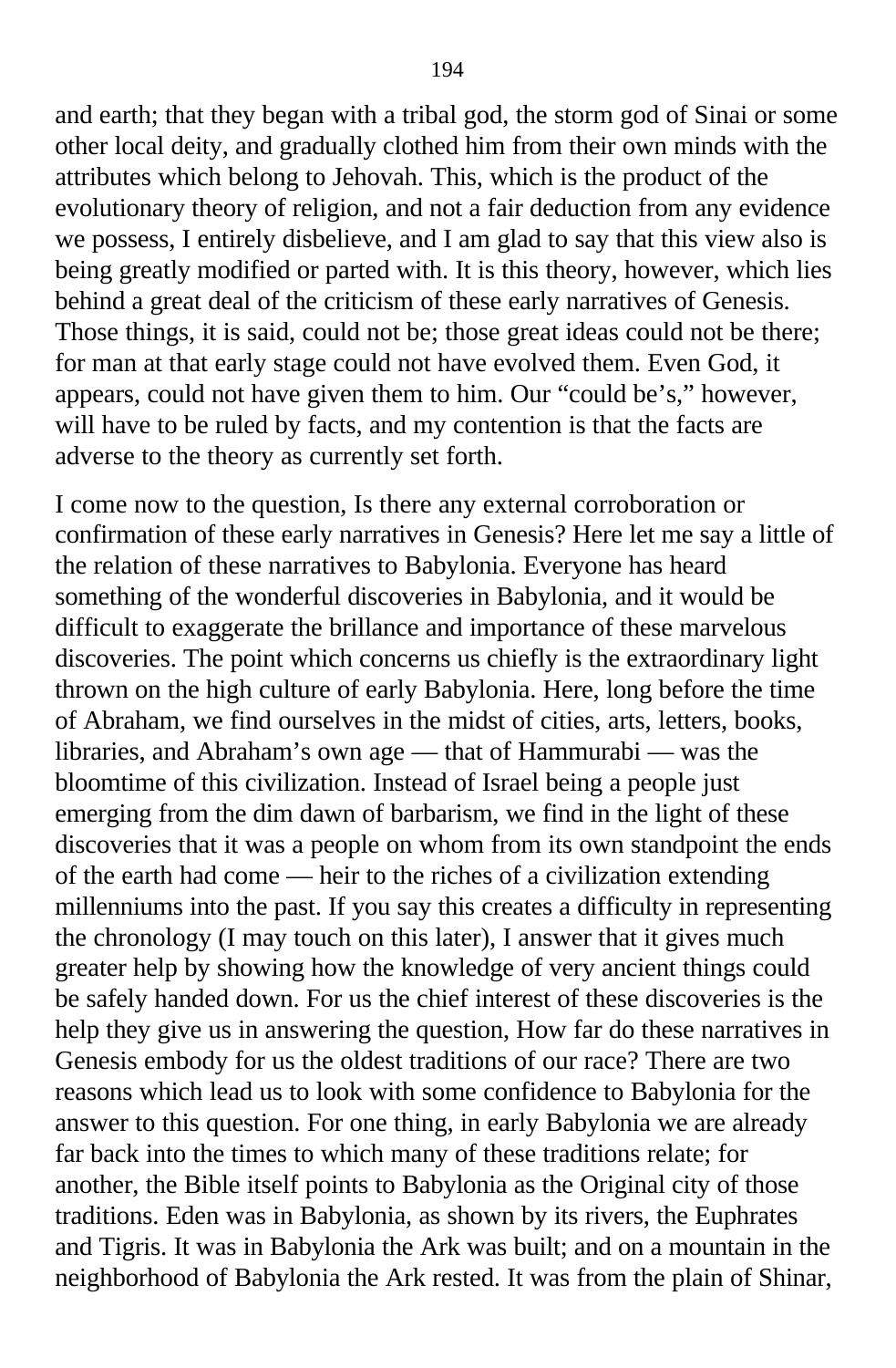in Babylonia, that the new distribution of the race took place. To Babylonia, therefore, if anywhere, we are entitled to look for light on these ancient traditions, and do we not find it? I read sometimes with astonishment of the statement that Babylonian discovery has done little or nothing for the confirmation of these old parts of Genesis has rather proved that they belong to the region of the mythical.

Take only one or two examples. I leave over meanwhile the Babylonian story of the creation and the flood, and take that old tenth chapter of Genesis, the "Table of Nations." Professor Kautzsch, of Halle, a critic of note, says of that old table, "The so-called Table of Nations remains, according to all results of monumental exploration, an ethnographic original document of the first rank which nothing can replace." In this tenth chapter of Genesis, verses 8-10, we have certain statements about the origin of Babylonian civilization. We learn

**(1)** that Babylonia is the oldest of civilizations;

**(2)** that Assyrian civilization was derived from Babylonia; and

**(3)** strangest of all, that the founders of Babylonian civilization were not Semites, but Hamites — descendants of Cush.

Each of these statements was in contradition to old classical notices and to what was currently believed till recently about those ancient people. Yet it will not be disputed that exploration has justified the Bible on each of these points. Assyria, undoubtedly, was younger than Babylonia; it derived its civilization, arts, religion, institutions, all that it had, from Babylonia. Strangest of all, the originators of Babylonia civilization, the Accadians, or Sumerians; were a people not of Semitic, but apparently of Turanian or what the Bible would call Hamitic stock. Take another instance; in verse 22 Elam appears as the son of Shem, but here was a difficulty. The Elamites of history were not a Semitic, but an Aryan people, and their language was Aryan. Even Professor Hommel, in defending the ancient Hebrew tradition, thought he had to admit an error here. But was there? A French expedition went out to excavate Susa, the capital of Elam, and below the ruins of the historical Elam discovered bricks and other remains of an older civilization, with Babylonian inscriptions showing the people to be of Semitic stock; so Elam was, after all, the son of Shem. In the story of the Tower of Babel in chapter 11, again is it not interesting to find the Bible deriving all the streams of mankind from the Plain of Shinar, and to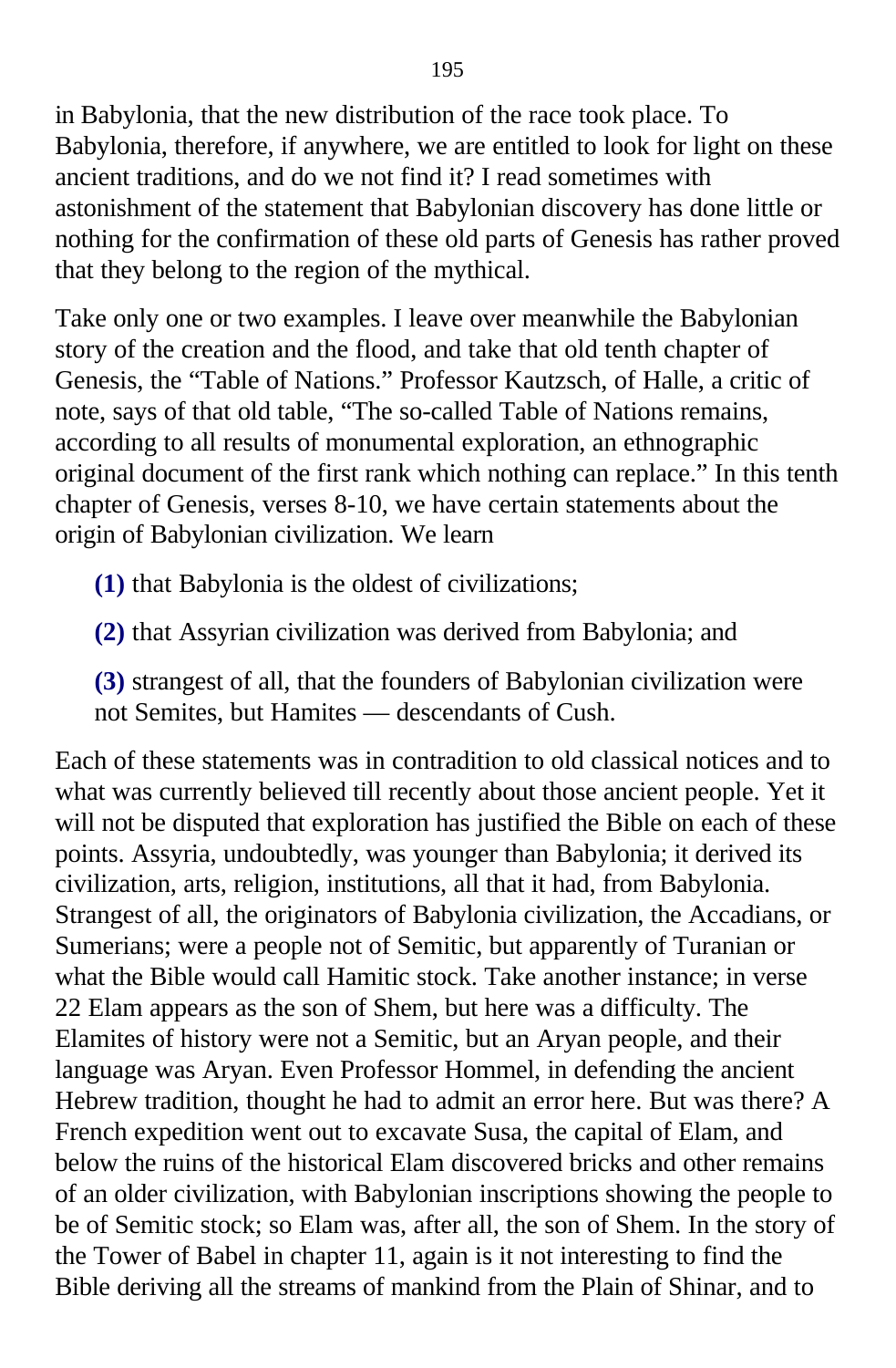find archaeology bringing corroborative proof that probably all the greater streams of civilization do take their origin from this region? For that is the view to which the opinions of scholars now tend.

Glance now at the stories of Creation, of Paradise, and of the Deluge. The story of Paradise and the Fall we may dismiss in this connection, for except in theúcase of the picture on an ancient seal which does bear some relation to the story of the temptation in Eden, there has yet been no proper parallel to the Bible story of the fall. On the other hand, from the ruins of Assyrian libraries have been disinterred fragments of an account of creation, and the Babylonian version of the story of the deluge, both of which have been brought into comparison with the narratives of the Bible. Little need be said of the Babylonian creation story. It is a debased, polytheistic, longdrawn-out, mythical affair, without order, only here and there suggesting analogies to the divine works in Genesis. The flood story has much more resemblance, but it too is debased and mythical, and lacks wholly in the higher ideas which give its character to the Biblical account. Yet this is the quarry from which our critical friends would have us derive the narratives in the Bible. The Israelites borrowed them, it is thought, and purified these confused polytheistic legends and made them the vehicles of nobler teaching. We need not discuss the time and manner of this borrowing, for I cannot see my way to accept this version of events at all. There is not only no proof that these stories were borrowed in their crude form from the Babylonians, but the contrast in spirit and character between the Babylonians' products and the Bible's seems to me to forbid any such derivation. The debased form may conceivably arise from corruption of the higher, but not vice versa. Much rather may we hold with scholars like Delitzsch and Kittel, that the relation is one of cognateness, not of derivation. These traditions came down from a much older source, and are preserved by the Hebrews in their purer form. This appears to me to explain the phenomena as no theory of derivation can do, and it is in accordance with the Bible's own representation of the line of revelation from the beginning along which the sacred tradition can be transmitted.

Leaving Babylonia, I must now say a few words on the scientific and historical aspects of these narratives. Science is invoked to prove that the narratives of creation in Genesis 1, the story of man's origin and fall in chapters 2 and 3, the account of patriarchal longevity in chapters 5 and 11, the story of the deluge, and other matters, must all be rejected because in patent contradiction to the facts of modern knowledge. I would ask you,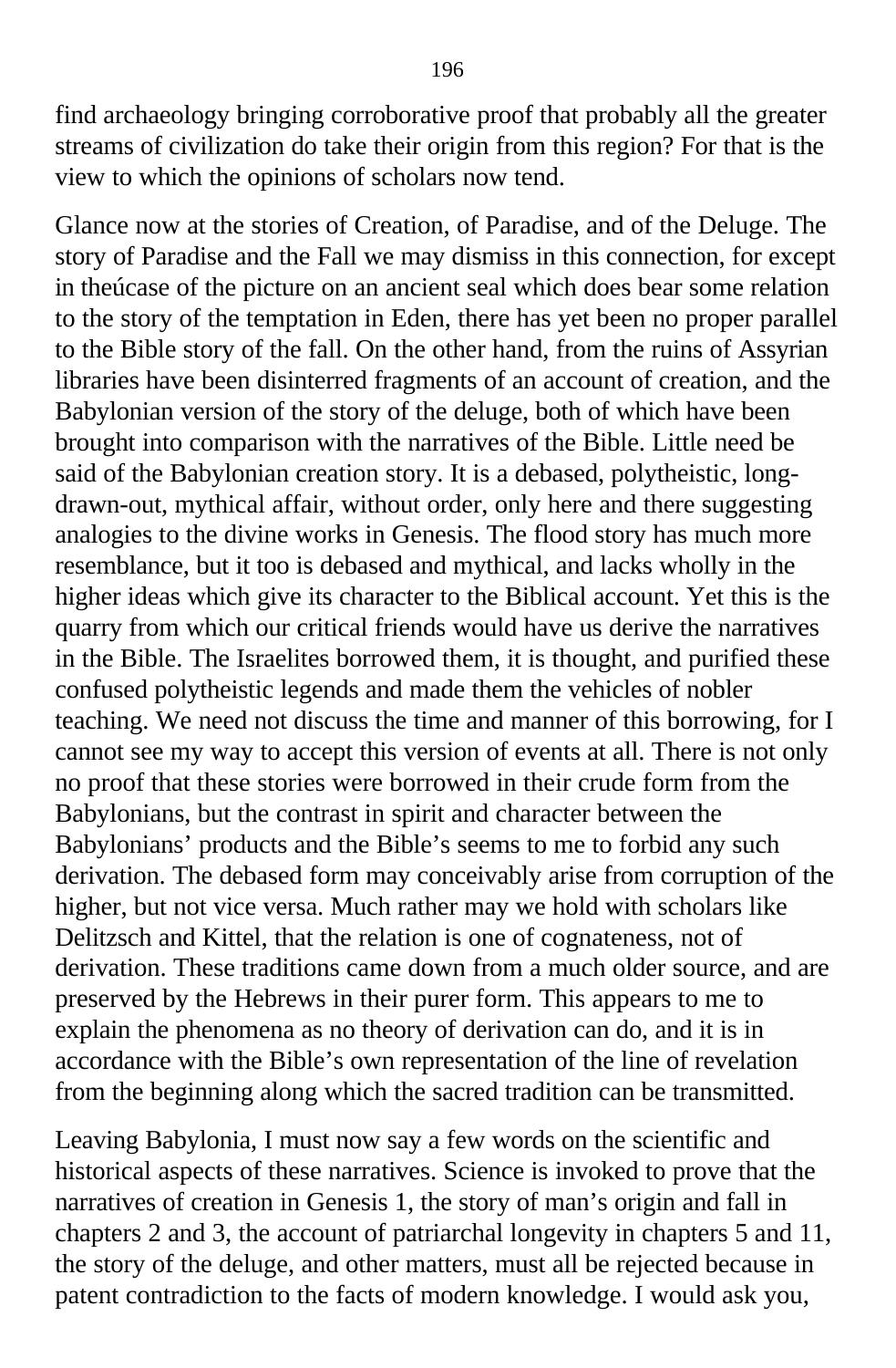however, to suspend judgment until we have looked at the relation in which these two things, science and the Bible, stand to each other. When science is said to contradict the Bible, I should like to ask first, What is meant by contradiction here? The Bible was never given us in order to anticipate or forestall the discoveries of modern twentieth century science. The Bible, as every sensible interpreter of Scripture has always held, takes the world as it is, not as it is seen through the eyes of twentieth century specialists, but as it lies spread out before the eyes of original men, and uses the popular every-day language appropriate to this standpoint. As Calvin in his commentary on Genesis 1 says:

"Moses wrote in the popular style, which, without instruction, all ordinary persons endowed with common sense are able to understand. \* \* \* He does not call us up to heaven; he only proposes things that lie open before our eyes."

It does not follow that because the Bible does not teach modern science, we are justified in saying that it contradicts it. What I see in these narratives of Genesis is that, so true is the standpoint of the author, so divine the illumination with which he is endowed, so unerring his insight into the order of nature, there is little in his description that even yet, with our advanced knowledge, we need to change. You say there is the "six days" and the question whether those days are meant to be measured by the twenty-four hours of the sun's revolution around the earth — I speak of these things popularly. It is difficult to see how they should be so measured when the sun that is to measure them is not introduced until the fourth day. Do not think that this larger reading of the days is a new speculation. You find Augustine in early times declaring that it is hard or altogether impossible to say of what fashion these days are, and Thomas Aquinas, in the middle ages, leaves the matter an open question. To my mind these narratives in Genesis stand out as a marvel, not for its discordance with science, but for its agreement with it.

Time does not permit me to enter into the details of the story of man's origin in Genesis, but I have already indicated the general point of view from which I think this narrative is to be regarded. It would be well if those who speak of disagreement with science would look to the great truths embedded in these narratives which science may be called upon to confirm. There is, for example: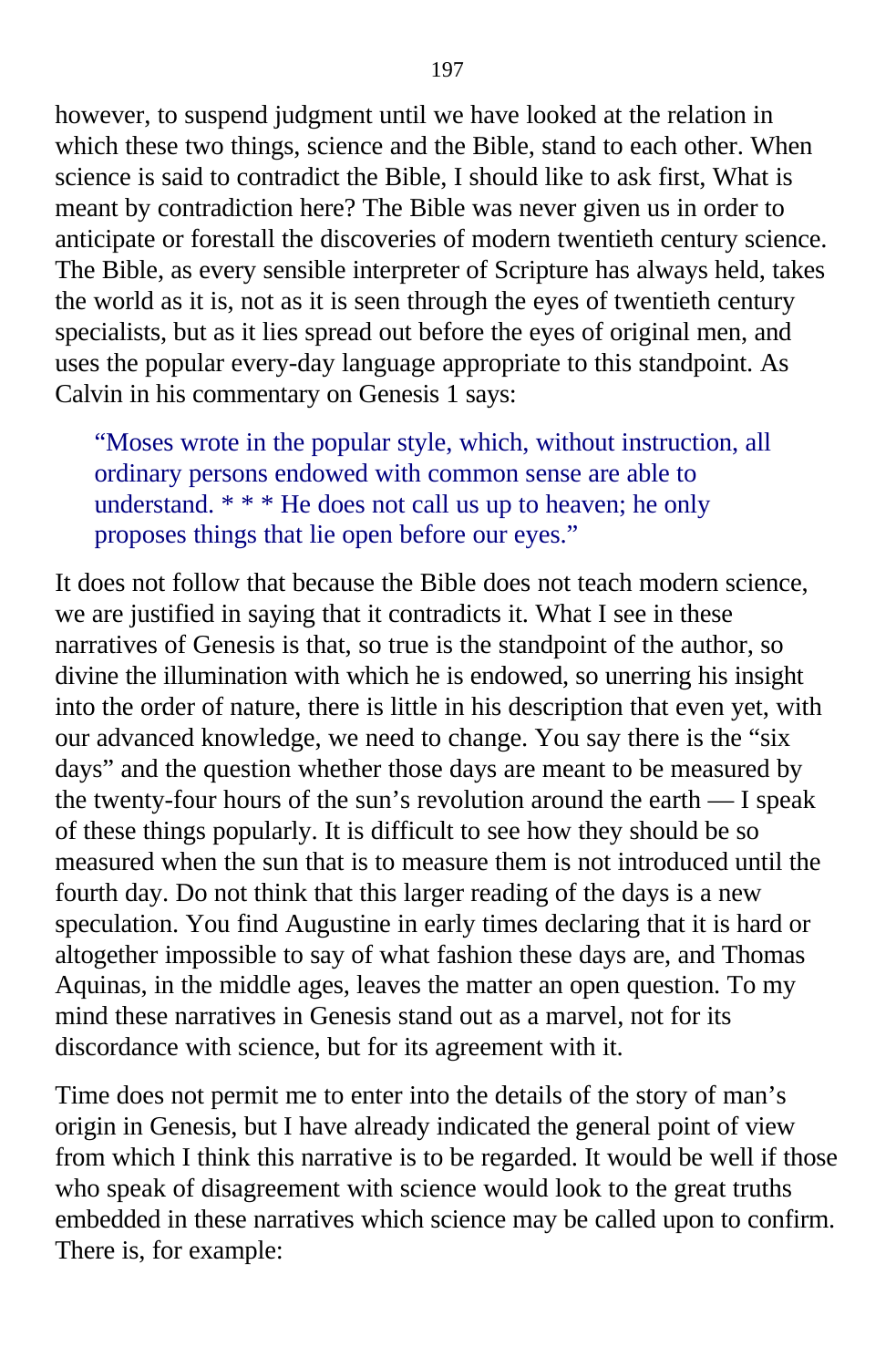**(1)** The truth that man is the last of God's created works — the crown and summit of God's creation. Does science contradict that?

**(2)** There is the great truth of the unity of the human race. No ancient people that I know of believed in such unity of the race, and even science until recently cast doubts upon it. How strange to find this great truth of the unity of the mankind confirmed in the pages of the Bible from the very beginning. This truth holds in it already the doctrine of monotheism, for if God is the Creator of the Beings from whom the whole race sprang, He is the God of the whole race that sprang from them.

**(3)** There is the declaration that man was made in God's image — that God breathed into man a spirit akin to His own — does the science of man's nature contradict that, or does it not rather show that in his personal, spiritual nature man stands alone as bearing the image of God on earth, and founds a new kingdom in the world which can only be carried back in its origin to the divine creative cause.

**(4)** I might cite even the region of man's origin, for I think science increasingly points to this very region in Babylonia as the seat of man's origin. Is it then the picture of the condition in which man was created, pure and unfallen, and the idea that man, when introduced into the world, was not left as an orphaned being — the divine care was about him — that God spake with him and made known His will to him in such forms as he was able to apprehend — is it this that is in contradiction with history? It lies outside the sphere of science to contradict this. Personally, I do not know of any worthier conception than that which supposes God to have placed Himself in communication with man, in living relations with His moral creatures, from the very first. Certainly there would be contradiction if Darwinian theory had its way and we had to conceive of man as a slow, gradual ascent from the bestial stage, but I am convinced, and have elsewhere sought to show, that genuine science teaches no such doctrine. Evolution is not to be identified offhand with Darwinianism. Later evolutionary theory may rather be described as a revolt against Darwinianism, and leaves the story open to a conception of man quite in harmony with that of the Bible. Of the fall, I have already said that if the story of it were not in the Bible we should require to put it there for ourselves in order to explain the condition of the world as it is.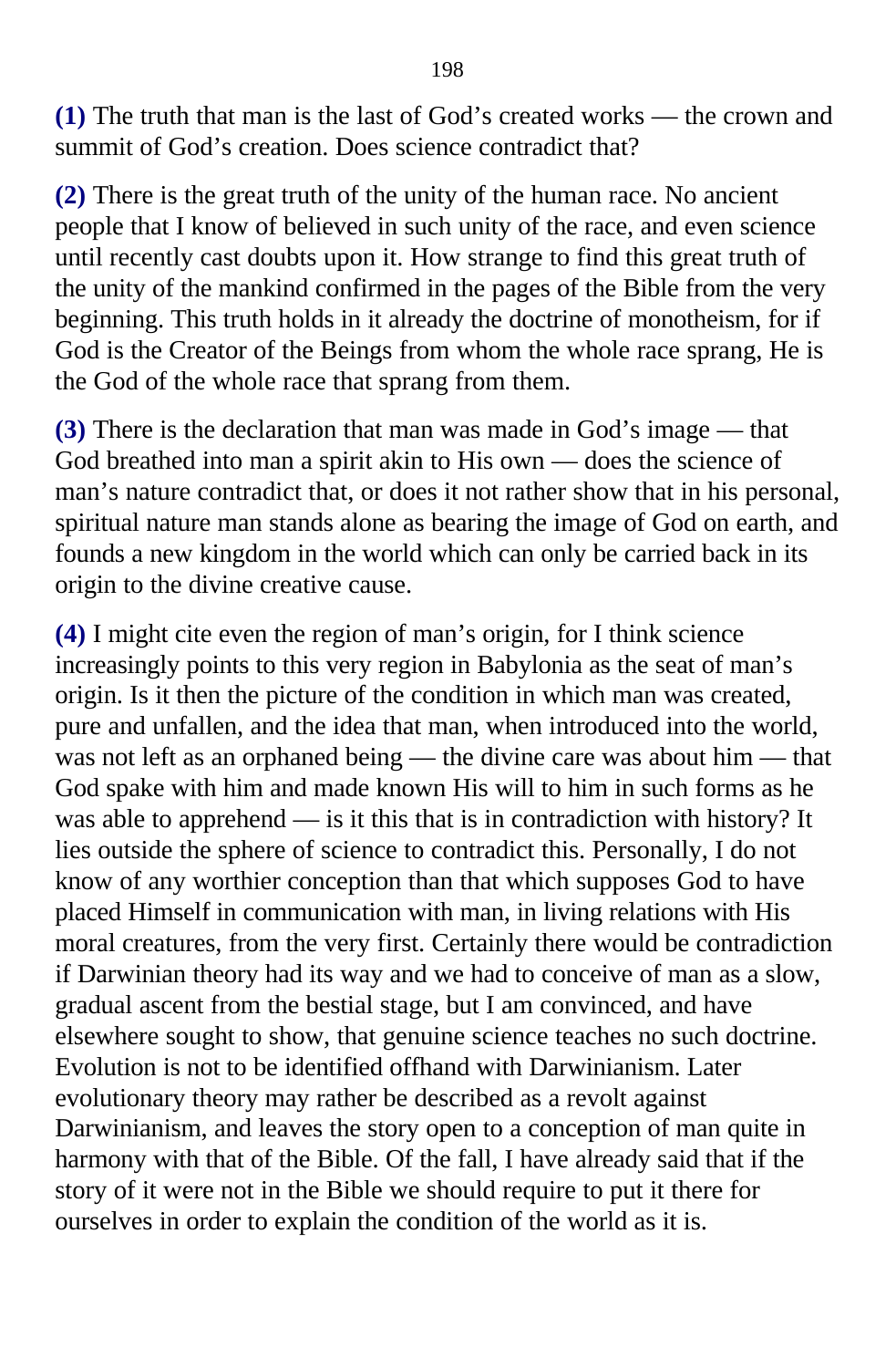On the question of patriarchial longevity, I would only say that there is here on the one hand the question of interpretation, for, as the most conservative theologians have come gradually to see, the names in these genealogies are not necessarily to be construed as only individuals. But I would add that I am not disposed to question the tradition of the extraordinary longevity in those olden times. Death, as I understand it, is not a necessary part of man's lot at all. Had man not sinned, he would never have died. Death — the separation of soul and body, the two integral parts of his nature — is something for him abnormal, unnatural. It is not strange, then, that in the earliest period life should have been much longer than it became afterward. Even a physiologist like Weissmann tells us that the problem for science today is — not why organisms live so long, but why they ever die.

I have referred to Babylonian story of the flood, and can only add a word on the alleged contradiction of science on this subject. Very confident statements are often made as to the impossibility of such a submergence of the inhabited world, and destruction of human and animal life as the Bible represents. It would be well if those who speak thus confidently would study the accumulated evidence which distinguished scientific men have brought forward, that such a catastrophe as Genesis describes is not only possible, but has actually taken place since the advent of man. My attention was first drawn to this subject by an interesting lecture by the late Duke of Argyle given in Glasgow, and the same view has been advocated by other eminent geological specialists on glacial and post-glacial times, as Prestwich, Dawson, Howorth, Dr. Wright, etc. The universal terms employed need not be read as extending beyond the regions inhabited by man. There seems to be no substantial reason for doubting that in the flood of Noah we have an actual historical occurrence of which traditions appear to have survived in most regions of the world.

In conclusion, it is clear that the narratives of Creation, the Fall, the Flood, are not myths, but narratives enshrining the knowledge or memory of real transactions. The creation of the world was certainly not a myth, but a fact, and the representation of the stages of creation dealt likewise with facts. The language used was not that of modern science, but, under divine guidance, the sacred writer gives a broad, general picture which conveys a true idea of the order of the divine working in creation. Man's fall was likewise a tremendous fact, with universal consequences in sin and death to the race. Man's origin can only be explained through an exercise of direct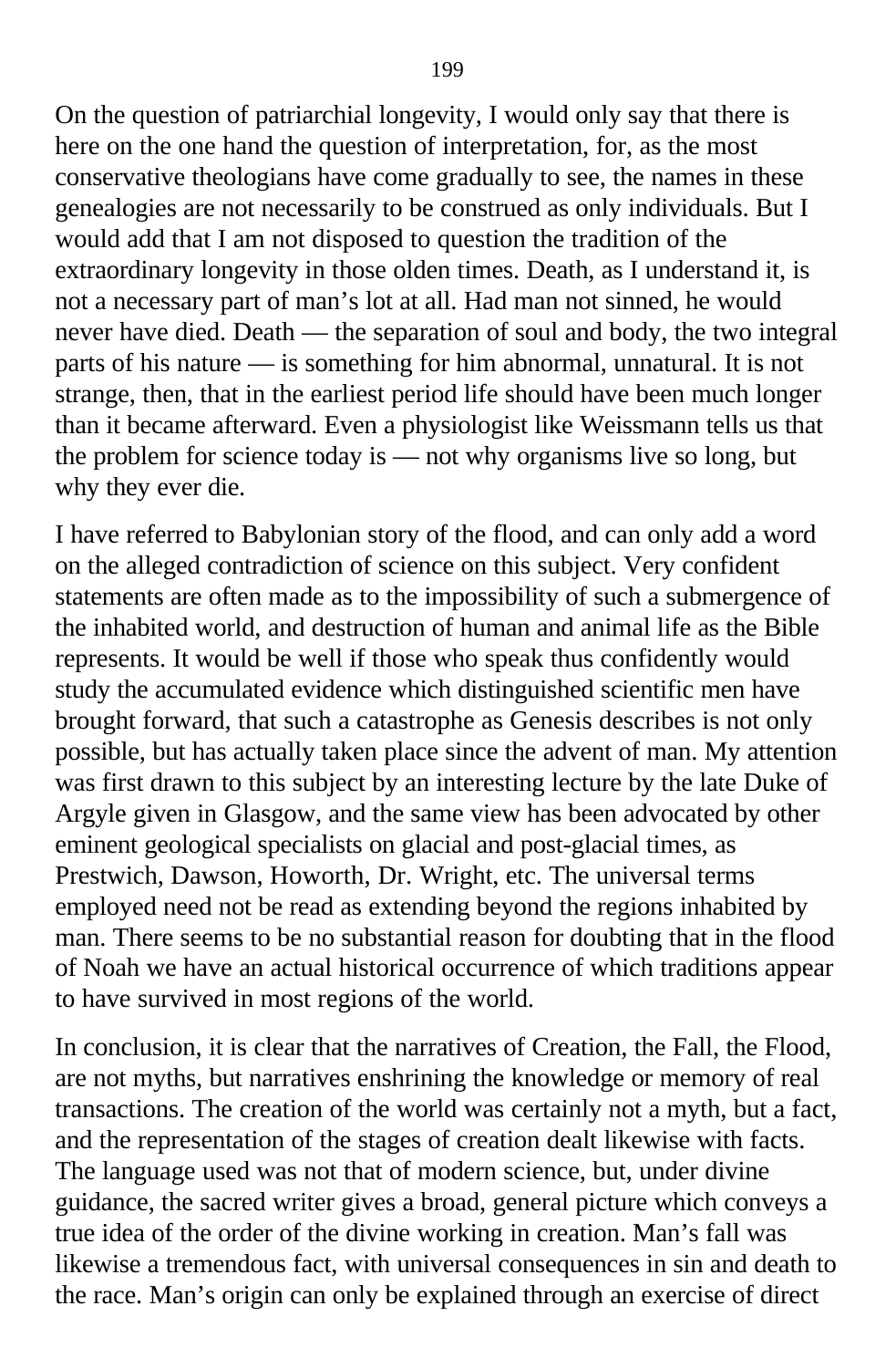creative activity, whatever subordinate factors evolution may have contributed. The flood was an historical fact, and the preservation of Noah and his family is one of the best and most widely attested of human traditions. In these narratives in Genesis and the facts which they embody are really laid the foundation of all else in the Bible. The unity of revelation binds them up with the Christian Gospel.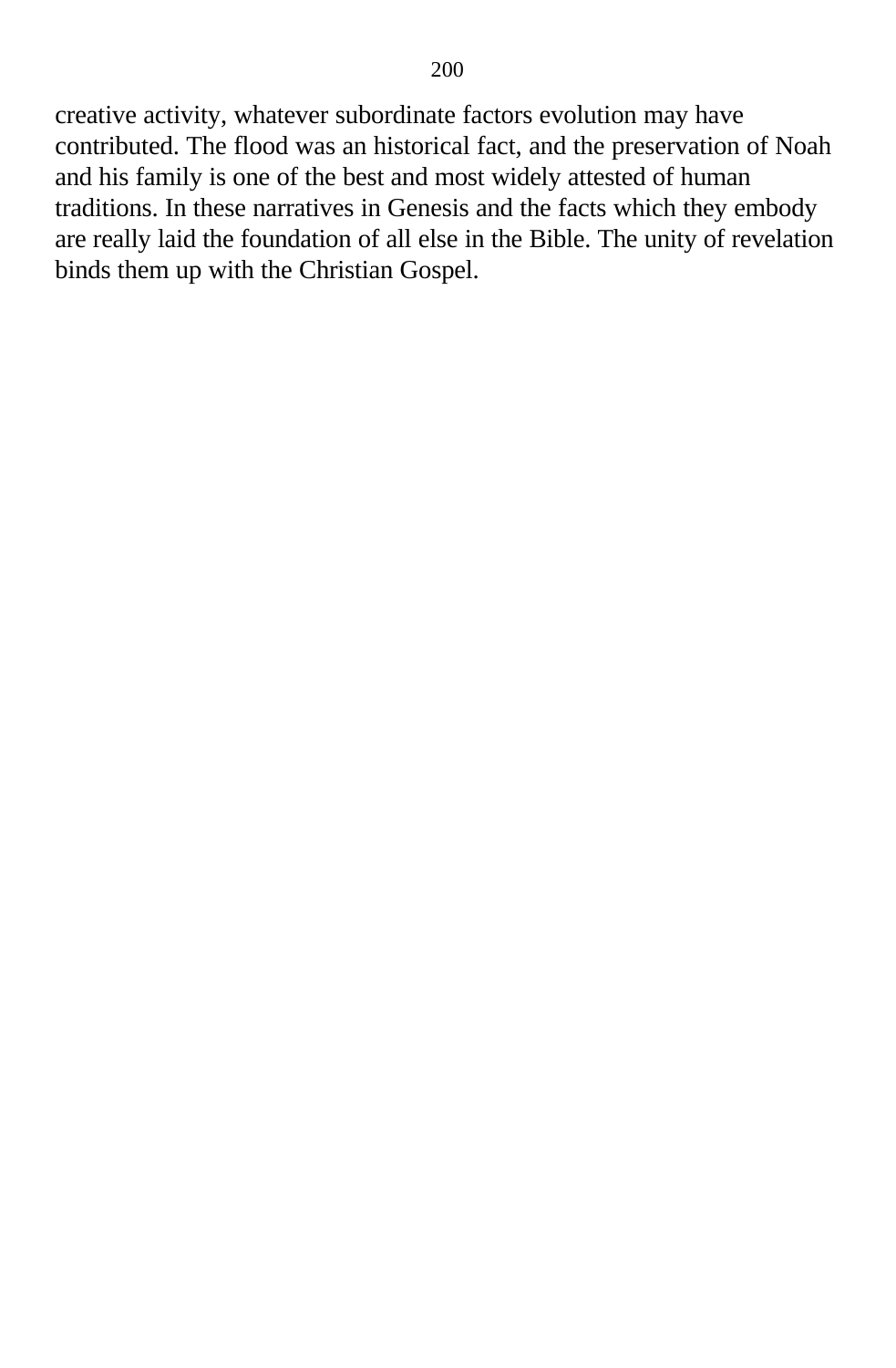# CHAPTER 12

# ONE ISAIAH

### **BY PROFESSOR GEORGE L. ROBINSON, D. D.,**

*Mccormick THEOLOGICAL SEMINARY, CHICAGO, ILLINOIS*

"For about twenty-five centuries no one dreamt of doubting that Isaiah the son of Amoz was the author of every part of the book that goes under his name; and those who still maintain the unity of authorship are accustomed to point, with satisfaction, to the unanimity of the Christian Church on the matter, till a few German scholars arose, about a century ago, and called in question the unity of this book." Thus wrote the late Dr. A. B. Davidson, Professor of Hebrew in New College, Edinburgh, (Old Testament Prophecy, p. 244, 1903).

#### **THE HISTORY OF CRITICISM**

The critical disintegration of the Book of Isaiah began with Koppe, who in 1780 first doubted the genuineness of chapter 50. Nine years later Doederlein suspected the whole of chapters 40-66. He was followed by Rosenmueller, who was the first to deny to Isaiah the prophecy against Babylon in chapters 13:1-14:23. Eichhorn, at the beginning of the last century, further eliminated the oracle against Tyre in chapter 23, and, with Gesenius and Ewald, also denied the Isaianic origin of chapters 24-27. Gesenius also ascribed to some unknown prophet chapters 15 and 16. Rosenmueller went further, and pronounced against chapters 34 and 35; and not long afterwards (1840), Ewald questioned chapters 12 and 33. Thus by the middle of the nineteenth century some thirty-seven or thirtyeight chapters were rejected as no part of Isaiah's actual writings.

In 1879-80, the celebrated Leipzig professor, Franz Delitzseh, who for years previous had defended the genuineness of the entire book, finally yielded to the modern critical position, and in the new edition of his commentary published in 1889, interpreted chapters 40-66, though with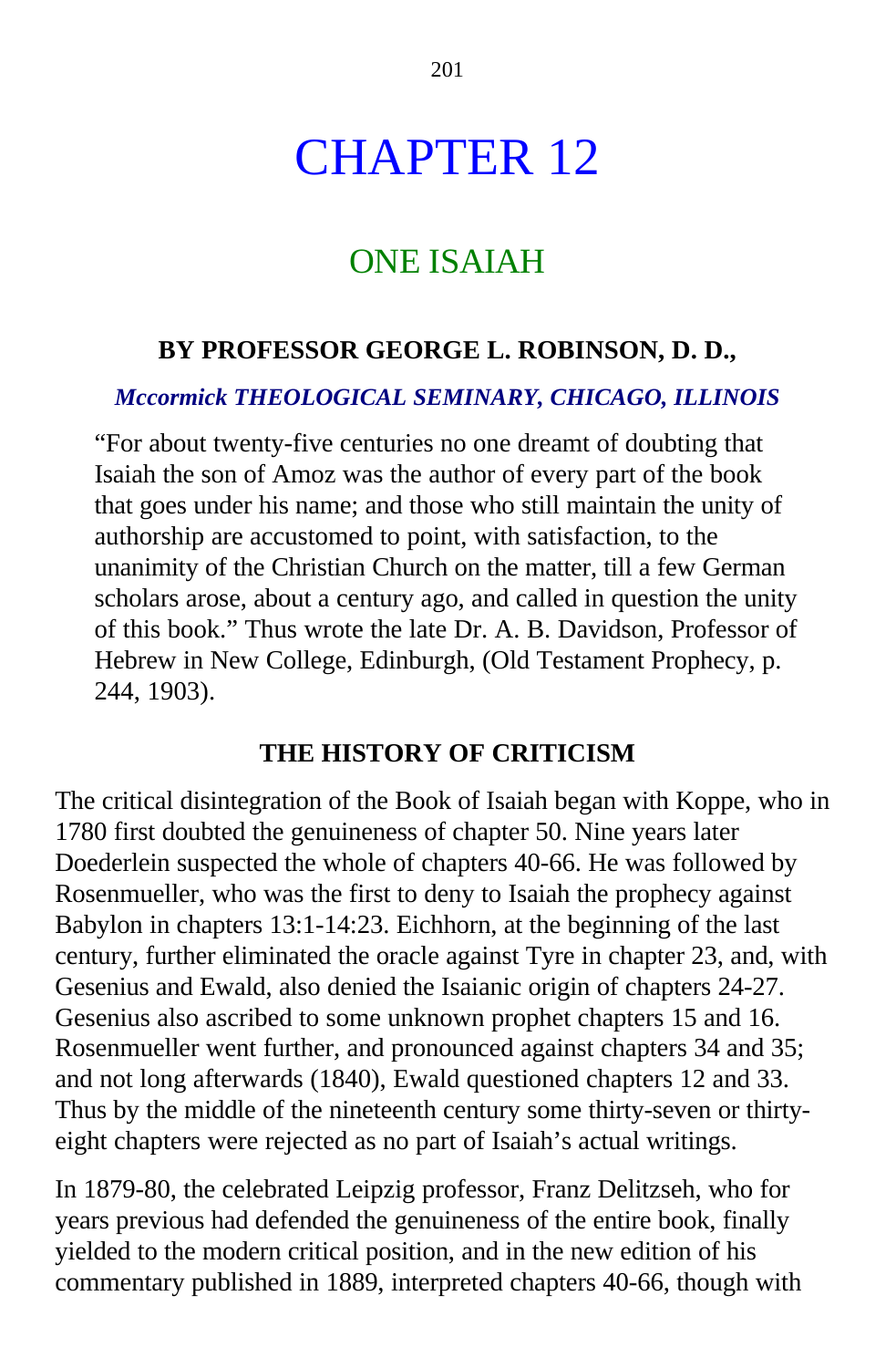considerable hesitation, as coming from the close of the period of Babylonian exile. About the same time (1888-90), Canon Driver and Dr. George Adam Smith gave popular impetus to similar views in Great Britain.

Since 1890, the criticism of Isaiah has been even more trenchant and microscopic than before. Duhm, Stade, Guthe, Hackmann, Cornill and Marti on the Continent, and Cheyne, Whitehouse, Box, Glazebrook, Kennett and others in Great Britain and America, have questioned portions which hitherto were supposed to be genuine.

# **THE DISINTEGRATION OF "DEUTERO-ISAIAH"**

Even the unity of chapters 40-66, which were supposed to be the work of the Second, or "Deutero-Isaiah," is given up. What prior to 1890 was supposed to be the unique product of some celebrated but anonymous sage who lived in Babylonia (about 550 B.C.), is now commonly divided and subdivided and in large part distributed among various writers from Cyrus to Simon.

At first it was thought sufficient to separate chapters 63-66 as a later addition to "Deutero-Isaiah's" prophecies; but more recently it has become the fashion to distinguish between chapters 40-55, which are alleged to have been written in Babylonia about 549-538 B.C., and chapters 56-66, which are now claimed to have been composed about 460-445 B.C. Some carry disintegration farther even than this, especially in the case of chapters 56-66, which are subdivided into various fragments and said to be the product of a school of writers rather than of a single pen. Opinions also. conflict as to the place of their composition, whether in Babylonia, Palestine, Phoenicia, or Egypt.

# **RECENT VIEWS**

Among the latest to investigate the problem is the Revelation Robert H. Kennett, D. D., Regius Professor of Hebrew and Fellow of Queen's College, Cambridge, whose Schweich Lectures (1909) have recently been published for the British Academy by the Oxford University Press, 1910. The volume is entitled, "The Composition of the Book of Isaiah in the Light of History and Archaeology", and is a professed "attempt to tell in a simple way the story of the book of Isaiah." The results of his investigations he sums up as follows (pp. 84-85):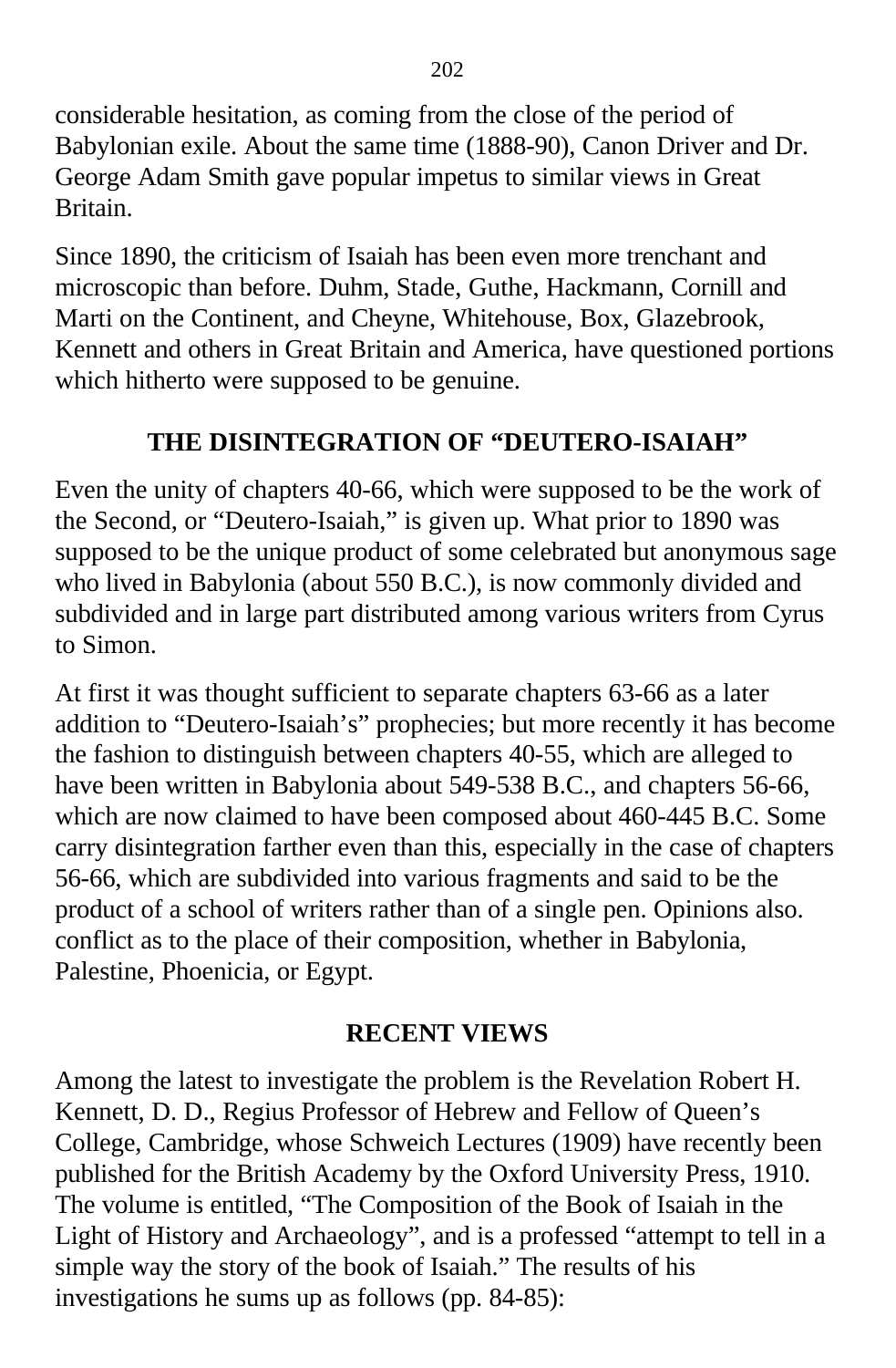**(1)** All of chapters 3, 5, 6, 7, 20 and 31, and portions of chapters 1, 2, 4, 8, 9, 10, 14, 17, 22 and 23, may be assigned to Isaiah the son of Amoz.

**(2)** All of chapters 13, 40 and 47, and portions of chapters 14, 21, 41, 43, 44, 45, 46 and 48, may be assigned to the time of Cyrus.

**(3)** All of chapters 15, 36, 37 and 39, and portions of chapters 16 and 38, may be assigned to the period between Nebuchadnezzar and Alexander the Great, but cannot be dated precisely.

**(4)** Chapter 23:1-14 may be assigned to the time of Alexander the Great (332 B.C.).

**(5)** All of chapters 11, 12, 19, 24-27, 29, 30, 32-35, 42, 49-66, and portions of chapters 1, 2, 4, 8, 9, 10, 16, 17, 18, 23, 41, 44, 45 and 48, may be assigned to the second century B.C. Dr,. Kennett thus assigns more than one-half of the book of Isaiah to the Maccabean Age.

Prof. C. F. Kent, also, in his "Sermons, Epistles and Apocalypses of Israel's Prophets," 1910, makes the following noteworthy observations on the prophecies of the so-called "Deutero-Isaiah." He says: "The prophecies of Haggai and Zechariah ... afford by far the best approach for the study of the difficult problems presented by Isaiah 40-66 ... Chapters 56-66 are generally recognized as post-exilic.

In Isaiah 56 and the following chapters there are repeated references to the temple and its service, indicating that it had already been restored. Moreover, these references are not confined to the latter part of the book ... The fact, on the one hand, that there are few, if any, allusions to contemporary events in these chapters, and, on the other hand, that little or nothing is known of the condition and hopes of the Jews during this period (the closing years of the Babylonian exile) makes the dating of these prophecies possible although far from certain ... Also the assumption that the author of these chapters lived in the Babylonian exile is not supported by a close examination of the prophecies themselves. Possibly their author was one of the few who, like Zerubbabel, had been born in Babylon and later returned to Palestine. He was also dealing with such broad and universal problems that he gives few indications of his date and place of abode; but all the evidence that is found points to Jerusalem as the place where he lived and wrote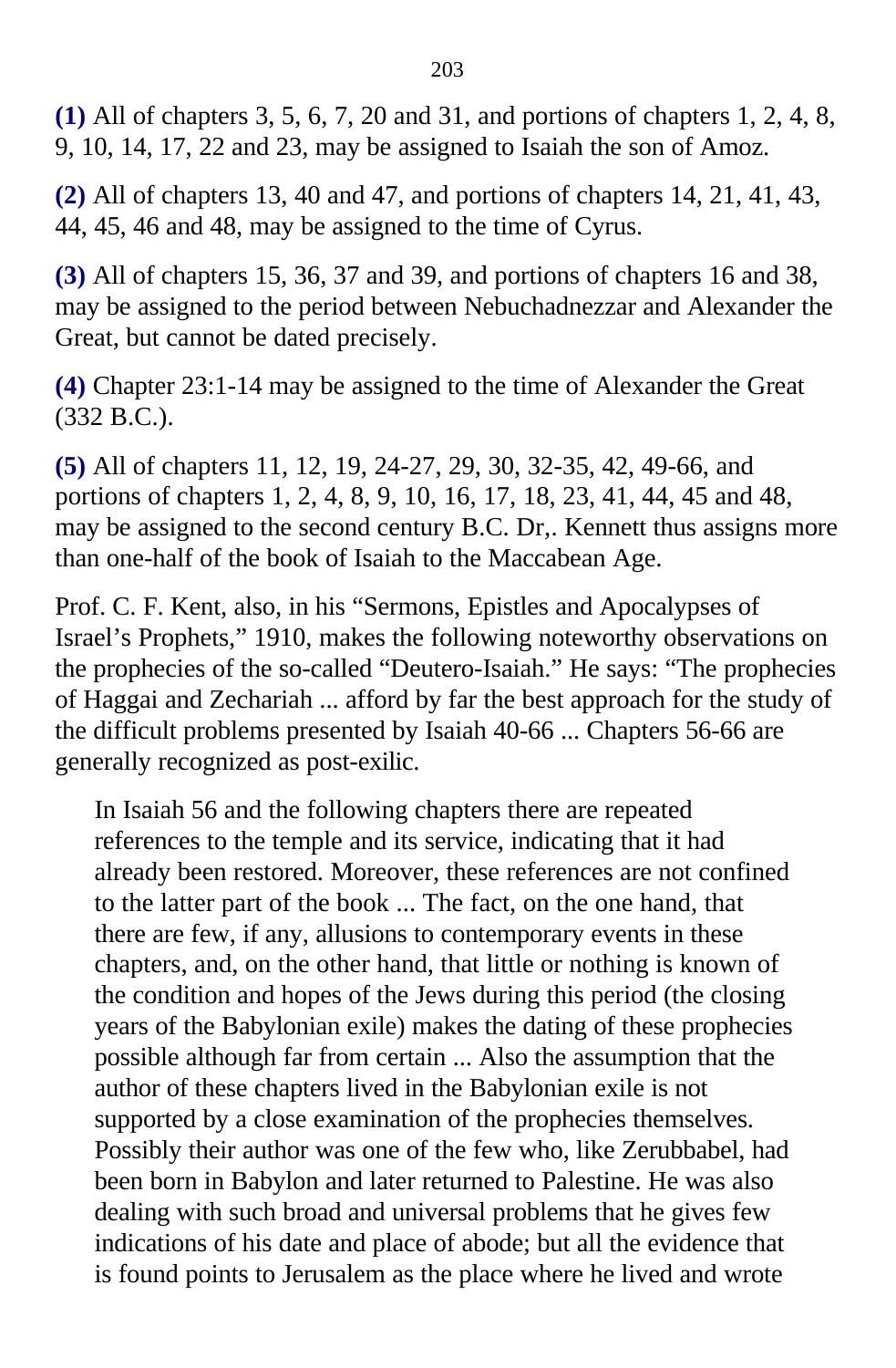... The prophet's interest and point of view center throughout in Jerusalem, and he shows himself far more familiar with conditions in Palestine than in distant Babylon. Most of his illustrations are drawn from the agricultural life of Palestine. His vocabulary is also that of a man dwelling in Palestine, and in this respect is in marked contrast with the synonyms employed by Ezekiel, the prophet of the Babylonian exile" (pp. 27,28).

That is to say, the two most recent investigators of the Book of Isaiah reach conclusions quite at variance with the opinions advocated in 1890, when Delitzsch so reluctantly allowed that chapters 40-66 may have sprung from the period of Babylonian exile. These last twenty-seven chapters are now found to have been written most probably in Palestine rather than in Babylonia, and are no longer claimed to speak primarily to the suffering exiles in captivity as was formerly supposed.

## **THE PRESENT STATE OF THE QUESTION**

The present state of the Isaiah question is, to say the least, complex, if not chaotic. Those who deny the integrity of the book may be divided into two groups which we may call moderates and radicals. Among the moderates may be included Drs. Driver, G. A. Smith, Skinner, Kirkpatrick, Koenig, A. B. Davidson and Whitehouse. These all practically agree that the following chapters and verses are not Isaiah's: 11:10-16; 12:1-6; 13:1- 14:23; 15:1-16:12; 21:1-10; 24-27; 34-66. That is to say, some forty-four chapters out of the whole number, sixty-six, were not written by Isaiah; or, approximately 800 out of 1,292 verses are not genuine.

Among the radicals are Drs. Cheyne, Duhm, Hackmann, Guthe, Marti and Kennett. These all reject approximately 1,030 verses out of the total 1,292, retaining the following only as the genuine product of Isaiah and his age: 1:2-26,29-31; 2:6-19; 3:1,5,8,9,12-17,24; 4:1; 5:1-14,17-29; 6:1-13; 7:1- 8:22; 9:8-10:9; 10:13,14,27-32; 14:24-32; 17:1-14; 18:1-6; 20:1-6; 22:1- 22; 28:1-4,7-22; 29:1-6,9,10,13-15; 30:1-17; 31:1-4. That is, only about 262 verses out of the total, 1,292, are allowed to be genuine.

This is, we believe, a fair statement of the Isaiah question as it exists today.

On the other hand, there are those who still defend the unity of Isaiah's book, e.g., Strachey (1874), Naegelsbach (1877), Bredenkamp (1887), Douglas (1895), W. H. Cobb (1883-1908), W. H. Green (1892), Vos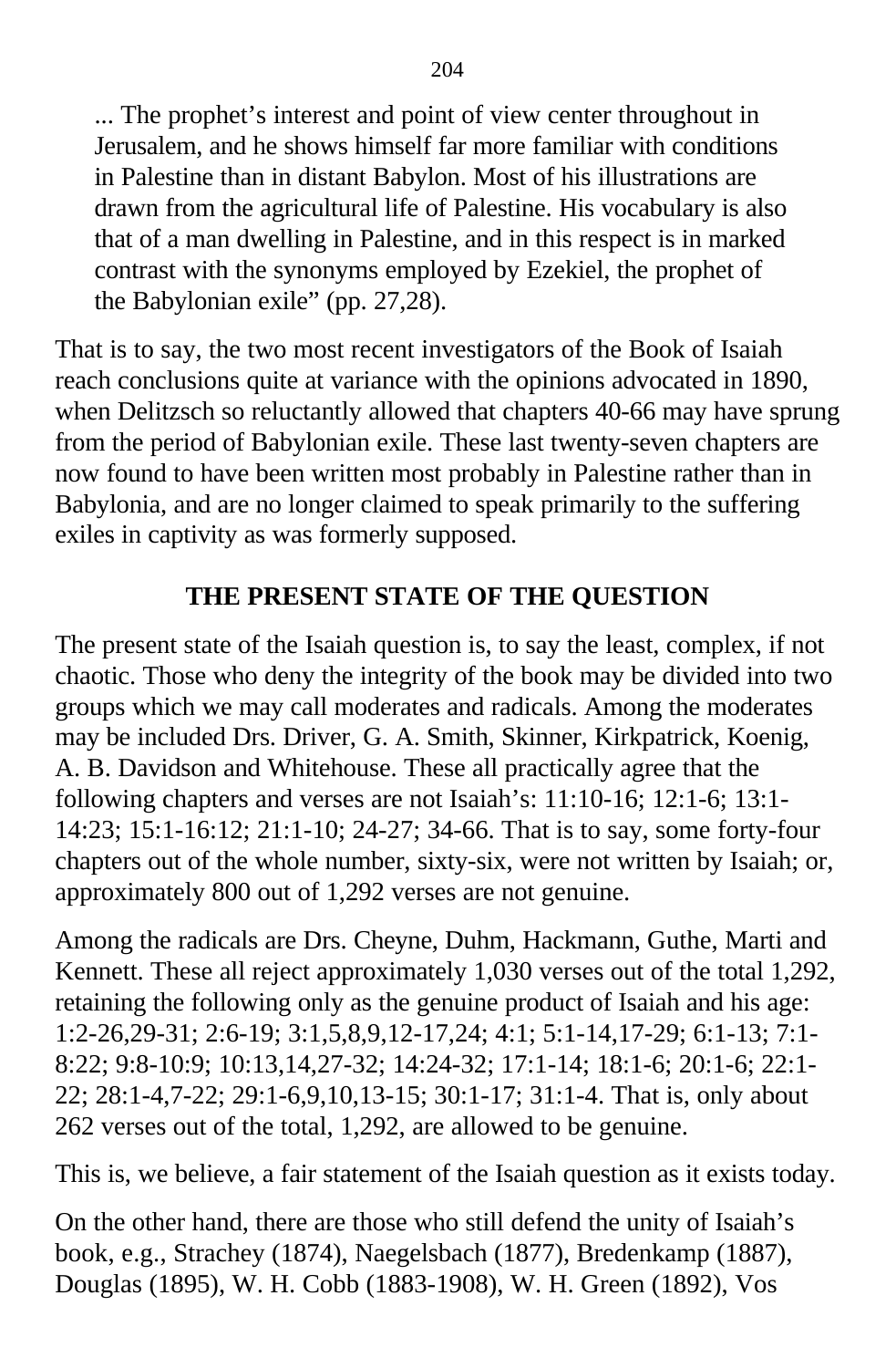(1898-99), Thirtle (1907) and Margoliouth (1910). (Compare also the writer's "The Book of Isaiah," Y. M. C. A. Press, N.Y., 1910)

# **THE PRIME REASON FOR DISSECTING ISAIAH**

The fundamental axiom of criticism is the dictum that a prophet always spoke out of a definite historical situation to the present needs of the people among whom he lived, and that a definite historical situation shall be pointed out for each prophecy. This fundamental postulate underlies all modern criticism of Old Testament prophecy.

This principle on the whole is sound, but it can easily be overworked. Certain cautions are necessary, for example:

**(1)** It is impossible to trace each separate section of prophecy, independently of its context, to a definite historical situation. Besides, the prophets often speak in poetry, and poetry ought not as a rule to be taken literally.

**(2)** It is not necessarily the greatest event in a nation's history or the event about which, we happen to know the most, that may actually have given birth, humanly speaking, to a particular prophecy. Israel's history is full of crises and events, any one of which may easily be claimed to furnish an appropriate, or at least a possible, background for a given prophecy.

**(3)** The prophets usually spoke directly to the needs of their own generation, but they spoke also to the generations yet to come. Isaiah, for example, commanded, "Bind thou up the testimony, seal the law among My disciples" ( $\alpha$ 886<sup>o</sup>Isaiah 8:16); that is, preserve My teachings for the future. Again in  $\frac{2308}{15}$ Isaiah 30:8, he says, "Now go, write it before them on a tablet, and inscribe it in a book, that it may be for the time to come forever and ever." And also in  $\frac{2023}{15}$ Isaiah 42:23,

"Who is there among you that will give ear to this? that will hearken and hear for the time to come?"

# **ALLEGED EXTERNAL EVIDENCE AGAINST UNITY**

Recently certain writers have appealed to the author of 2 Chronicles to prove that chapters 40-66 existed as a separate collection in his age. Whitehouse in the New Century Bible ("Isaiah", Vol. I, p. 70), says: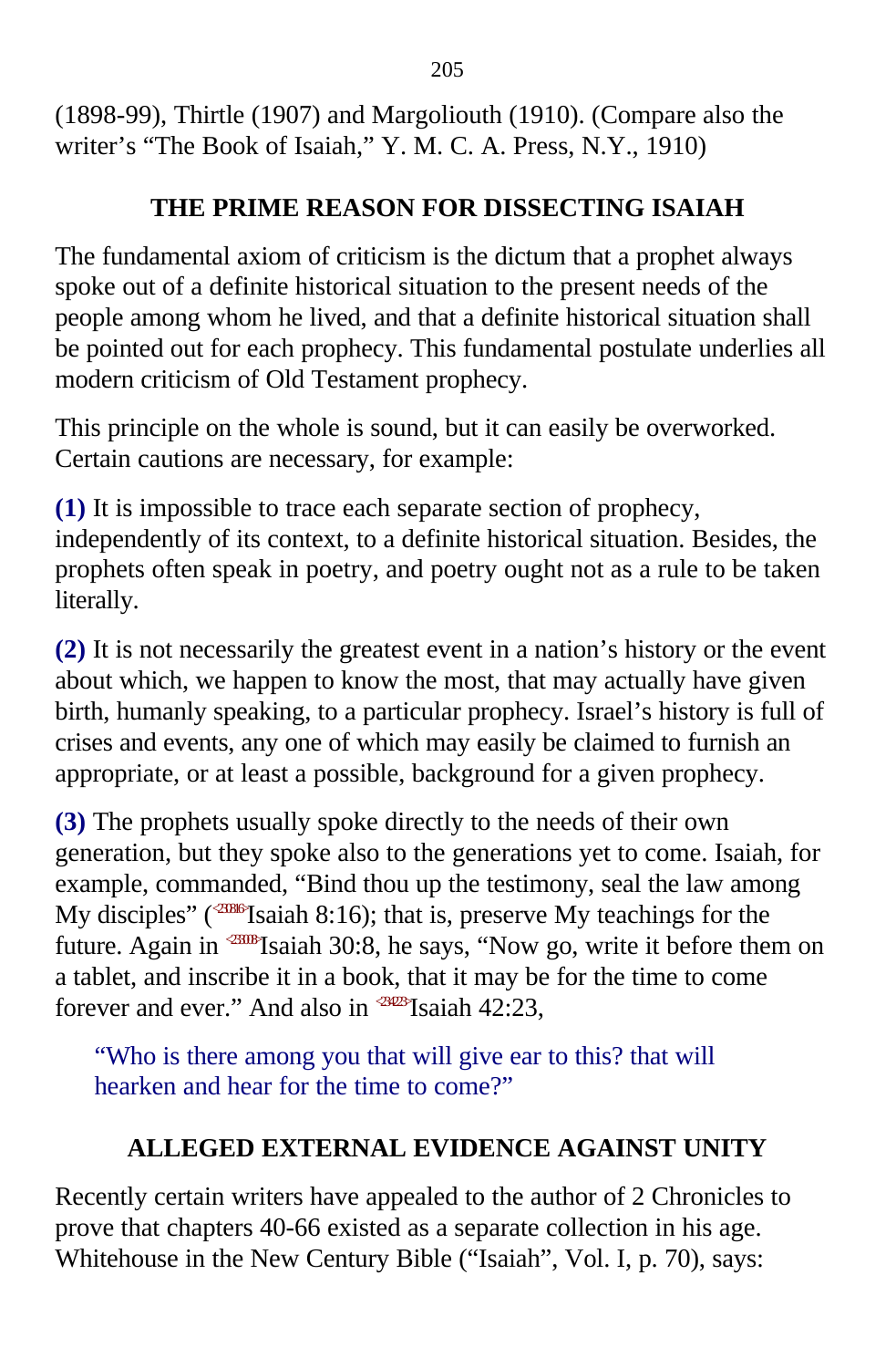"This is clear from  $482$  Chronicles 36:22 ff, in which the passage  $\frac{\text{max}}{\text{3448}}$ Isaiah 44:28 (that Cyrus would cause the temple to be built) is treated as the word of Jeremiah. The so-called 'Deutero-Isaiah' (chs. 40-66) must at that time (c. 300 B.C.) have been regarded as a body of literature standing quite apart from the Isaianic collection or collections which then existed."

But the evidence obtained from this source is so doubtful that it is wellnigh valueless.

For it is not the prediction concerning Cyrus to which the chronicler points as "the word of Jehovah by the mouth of Jeremiah," but "the three-scoreand-ten years" spoken of in verse 21 of the same context which Jeremiah did predict. Cf.  $482^2$  Chronicles 36:21. On the other hand, the order of the prophets among the Jews of antiquity was (1) Jeremiah, (2) Ezekiel, (3) Isaiah, and (4) The Twelve; accordingly, any portion of any of these prophecies might be cited as belonging to Jeremiah, because his book stood first.

In any case, to seek for external evidence in behalf of the dissection of the book is indicative!

# **THE LITERARY HISTORY OF THE BOOK**

When or how the Book of Isaiah was edited and brought into its present form is unknown. Jesus ben-Sirach, the author of Ecclesiasticus, writing c. 180 B.C., cites Isaiah as one of the notable worthies of Hebrew antiquity, in whose days, "the sun went backward and he added life to the king" (Ecclus. 48:20-25; cf.  $\frac{23334}{15}$  Saiah 38:4-8); and he adds, who "saw by an excellent spirit that which should come to pass at the last, and comforted them that mourned in Zion." Evidently, therefore; at the beginning of the second century B.C., at the latest, the Book of Isaiah had reached its present form, and the last twenty-seven chapters were already ascribed to the son of Amoz.

Furthermore, there is absolutely no proof that chapters 1-39, or any other considerable section of Isaiah's prophecies ever existed by themselves as an independent collection; nor is there any ground for thinking that the promissory and Messianic portions have been systematically interpolated by editors long subsequent to Isaiah's own time. It is quite arbitrary to suppose that the earlier prophets only threatened.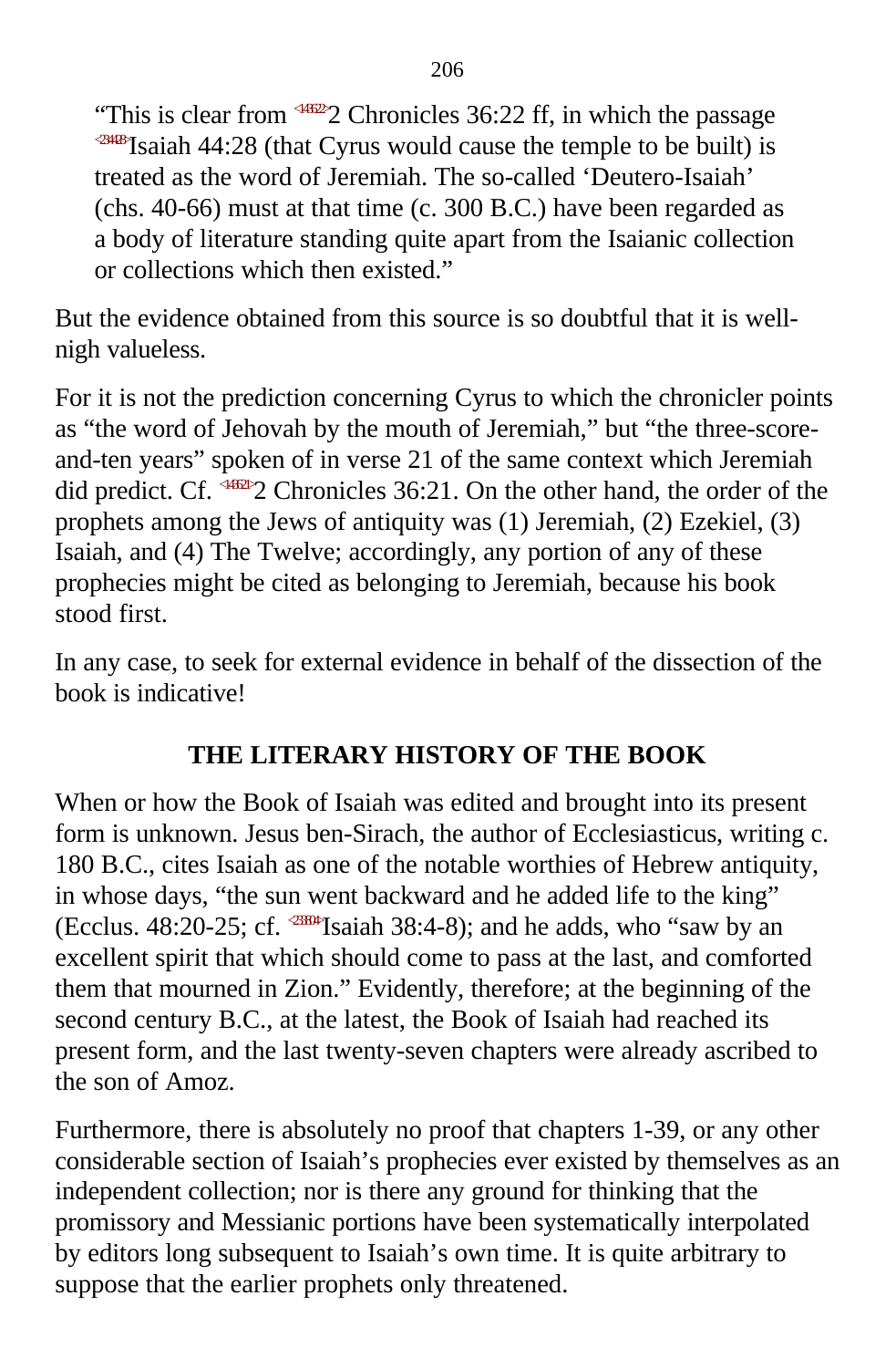# **CERTAIN FALSE PRESUPPOSITIONS**

Certain false presuppositions govern critics in their disintegration of the Book of Isaiah. Only a few examples need be given by way of illustration.

**(1)** To one, "the conversion of the heathen" lay quite beyond the horizon of any eighth-century prophet, and consequently  $\frac{\text{exp}}{\text{cosial}}$  2:2-4 and all similar passages should be relegated to a subsequent age.

**(2)** To another, "the picture of universal peace" in  $\frac{\text{QMD}}{\text{Sain}}$ Isaiah 11:1-9 is a symptom of late date, and therefore this section. and kindred ones must be deleted.

**(3)** To another, the thought of "universal judgment" upon "the whole earth" in  $\frac{23486}{15}$ Isaiah 14:26 quite transcends Isaiah's range of thought.

**(4)** To still another, the apocalyptic character of chapters 24-27 represents a phase of Hebrew thought which prevailed in Israel only after Ezekiel.

**(5)** Even to those who are considered moderates the poetic character of a passage like chapter 12 and the references to a return from captivity as in  $\alpha$ <sup>23111</sup> Saiah 11:11-16, and the promises and consolations such as are found in chapter 33; are cited as grounds for assigning these and kindred passages to a much later age. Radicals deny in toto the existence of Messianic passages among Isaiah's own predictions.

But, to deny to Isaiah of the eighth century all catholicity of grace, all universalism of salvation or judgment, every highly developed Messianic ideal, every rich note of promise and comfort, all sublime faith in the sacrosanct character of Zion, as some do, is unwarrantably to create a new Isaiah of greatly reduced proportions, a mere preacher of righteousness, a statesman of not very optimistic vein, and the exponent of a cold ethical religion without the warmth and glow of the messages which are actually ascribed to the prophet of the eighth century.

# **THE WRITER'S PERSONAL ATTITUDE**

More and more the writer is persuaded that the fundamental postulates of much criticism are unsound, and that broad facts must decide the unity or collective character of Isaiah's book. To determine the exact historical background of each individual section is simply impossible, as the history of criticism plainly shows. Verbal exegesis may do more harm than good.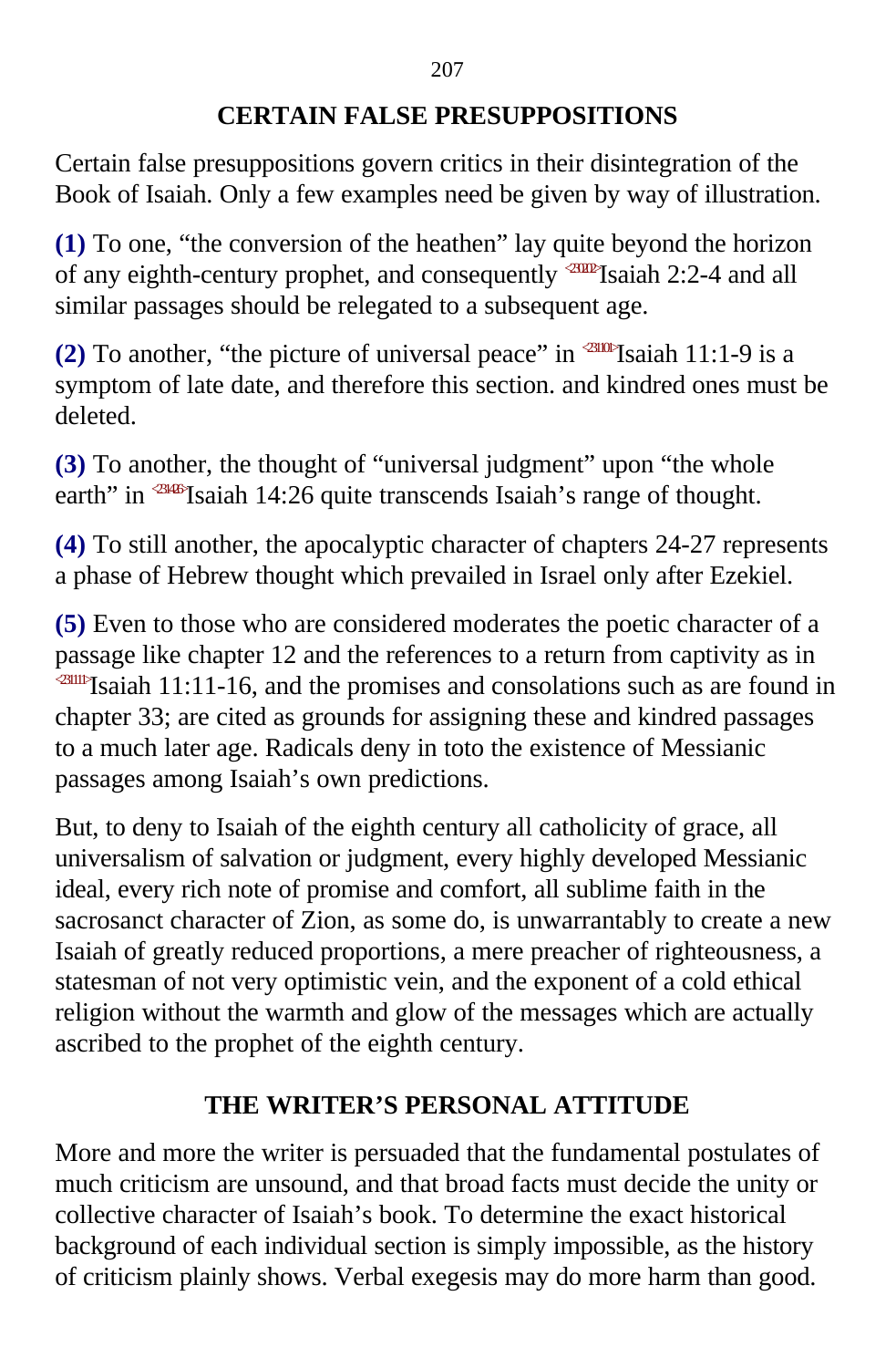Greater regard must be paid to the structure of the book. When treated as an organic whole, the book is a grand masterpiece. One great purpose dominates the author throughout, which, as he proceeds, is brought to a climax in a picture of Israel's redemption and the glorification of Zion. Failure to recognize this unity incapacitates a man to do it exegetical justice. The prophecies of the Book of Isaiah simply can not be properly understood without some comprehension of the author's scheme of thought as a whole. There is an obvious, though it may be to some extent an editorial, unity to Isaiah's prophecies. But there is as true a unity in the Book of Isaiah as is usually found in a volume of sermons. To regard them as a heterogeneous mass of miscellaneous prophecies which were written at widely separated times and under varied circumstances from Isaiah's own period down to the Maccabean age, and freely interpolated throughout the intervening centuries, is to lose sight of the great historic realities and perspective of the prophet. In short the whole problem of how much or how little Isaiah wrote would become immensely simplified if critics would only divest themselves of a mass of unwarranted presuppositions and arbitrary restrictions which fix hard and fast what each century can think and say.

Accordingly, the writer's attitude is that of those who, while welcoming all ascertained results of investigation, decline to accept any mere conjectures or theories as final conclusions. And while he acknowledges his very great debt to critics of all latitudes, he nevertheless believes that the Book of Isaiah, practically as we have it, may have been, and probably was, all written by Isaiah, the son of Amoz, in the latter half of the eighth century B.C.

## **ARGUMENTS FOR ONE ISAIAH**

It is as unreasonable to expect to be able to prove the unity of Isaiah as to suppose that it has been disproven. Internal evidence is indecisive in either case. There are arguments, however, which corroborate a belief that there was but one Isaiah. Here are some of those which might be mentioned:

**1.** The Circle of Ideas is strikingly the same throughout. For example, take the name for God which is almost peculiar to the Book of Isaiah, "the Holy One of Israel". This title for Jehovah occurs in the Book of Isaiah a total of twenty-five times and only six times elsewhere in the Old Testament (one of which is in a parallel passage). It interlocks all the various portions with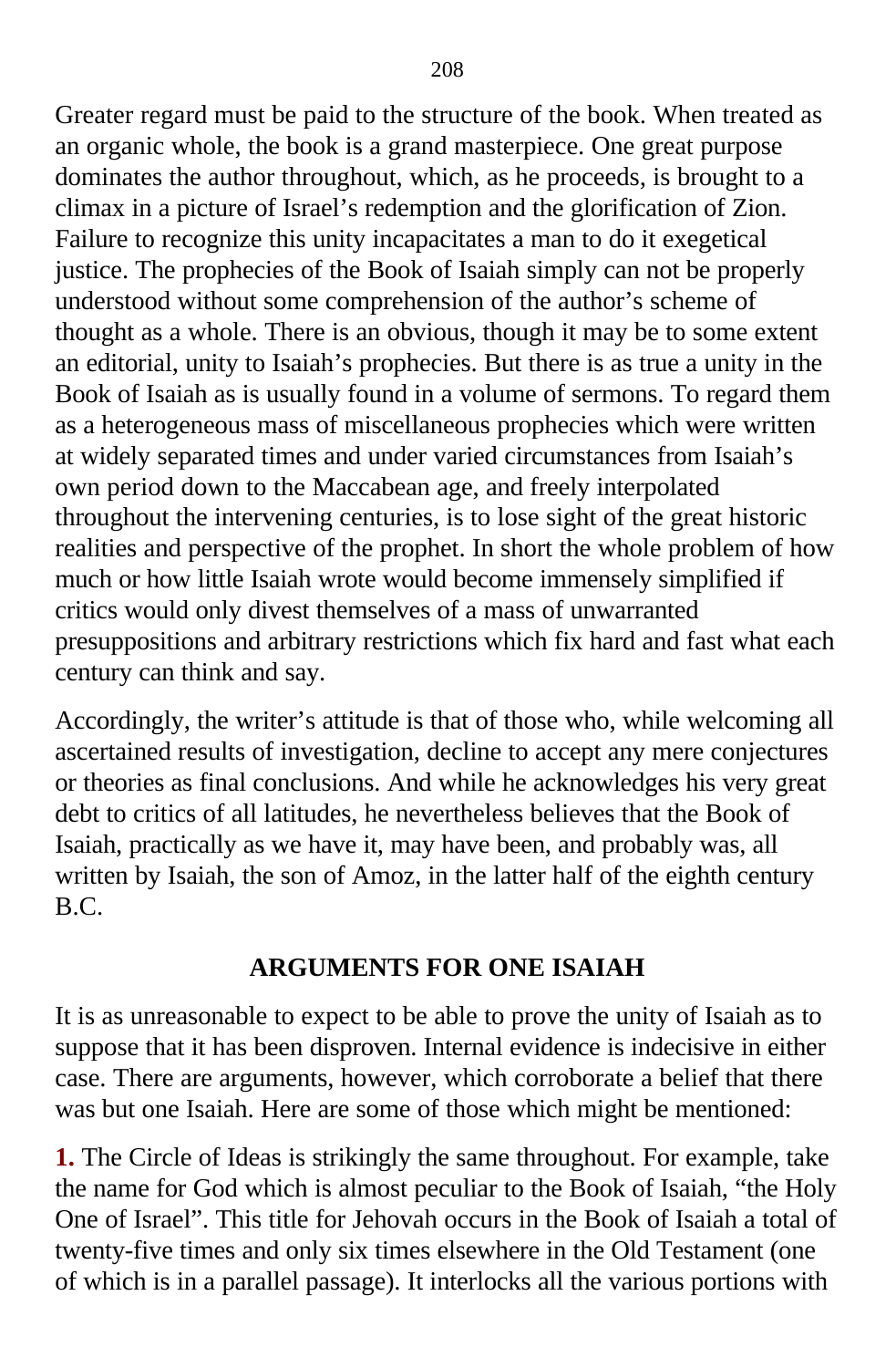one another and stamps them with the personal imprimatur of him who saw the vision of the majestic God seated upon His throne, high and lifted up, and heard the angelic choirs singing: "Holy, Holy, Holy is Jehovah of hosts: the whole earth is full of Thy glory" (Chapter 6). The presence of this Divine name in all the different sections of the book is of more value in identifying Isaiah as the author of all these prophecies than though his name had been inscribed at the beginning of every chapter, for the reason that his theology is woven into the very fiber and texture of the whole book.

The title occurs twelve times in chapters 1-39, and thirteen times in chapters 40-66; and it is simply unscientific to say that the various alleged authors of the disputed portions all employed the same title through imitation. (2004 Isaiah 1:4; 5:19,24; 10:20;  $20.26$ ; 17:7; 29:19;  $30:11,12,15$ ;  $31:1$ ;  $37:23$ . Also,  $\frac{29414}{41}:14,16,20$ ;  $43:3,14$ ;  $\frac{23515}{45}:11$ ;  $47:4$ ; 48:17; 49:7; 54:5; 55:5; 60:9,14. Compare <sup><2022</sup> Kings 19:22; <sup><m22</sup>Psalm 71:22; 78:41; 89:18; [<245029>](#page-1677-0)Jeremiah 50:29; 51:5).

Another unique idea which occurs with considerable repetition in the Book of Isaiah is the thought of a "highway". Cf.  $\frac{\text{QIII/6}}{11:16}$ ; 35:8; 40:3; 43:19; 49:11; 57:14; 62:10.

Another is the idea of a "remnant". Cf.  $\frac{\text{WID}}{2!}$ 1:9; 6:13; 10:20,21,22;  $\frac{2311}{111111216}$ ; 14:22,30; 15:9; 16:14; 17:3,6; 21:17;  $\frac{2385}{2815231}$ ; 37:31; 46:3; 65:8,9.

Another is the position occupied by "Zion" in the prophet's thoughts. Cf.  $\frac{\text{exp}_{2.3}}{2.3}$ ; 4:5; 18:7; 24:23; 27:13;  $\frac{\text{exp}_{6}}{28.16}$ ; 29:8; 30:19; 31:9; 33:5,20; 34:8;  $^{2863}$ 46:13; 49:14; 51:3,11;  $^{2863}$ 52:1; 57:13; 59:20; 60:14; 62:1,11; 65:11,25; 66:8.

Still another is the expression, "pangs of a woman in travail." Cf.  $\frac{\text{exp13:8}}{13:8}$ ;  $21:3$ ;  $\frac{2367}{26}:17,18$ ; 42:14; 54:1; 66:7.

All these, and many others which are less distinctive, stamp psychologically the book with an individuality which it is difficult to account for if it be broken up into various sections and distributed, as some do, over the centuries. 2. Literary Style.

As negative evidence, literary style is not a very safe argument, for as Professor McCurdy says, "In the case of a writer of Isaiah's endowments, style is not a sure criterion of authorship" ("History, Prophecy and the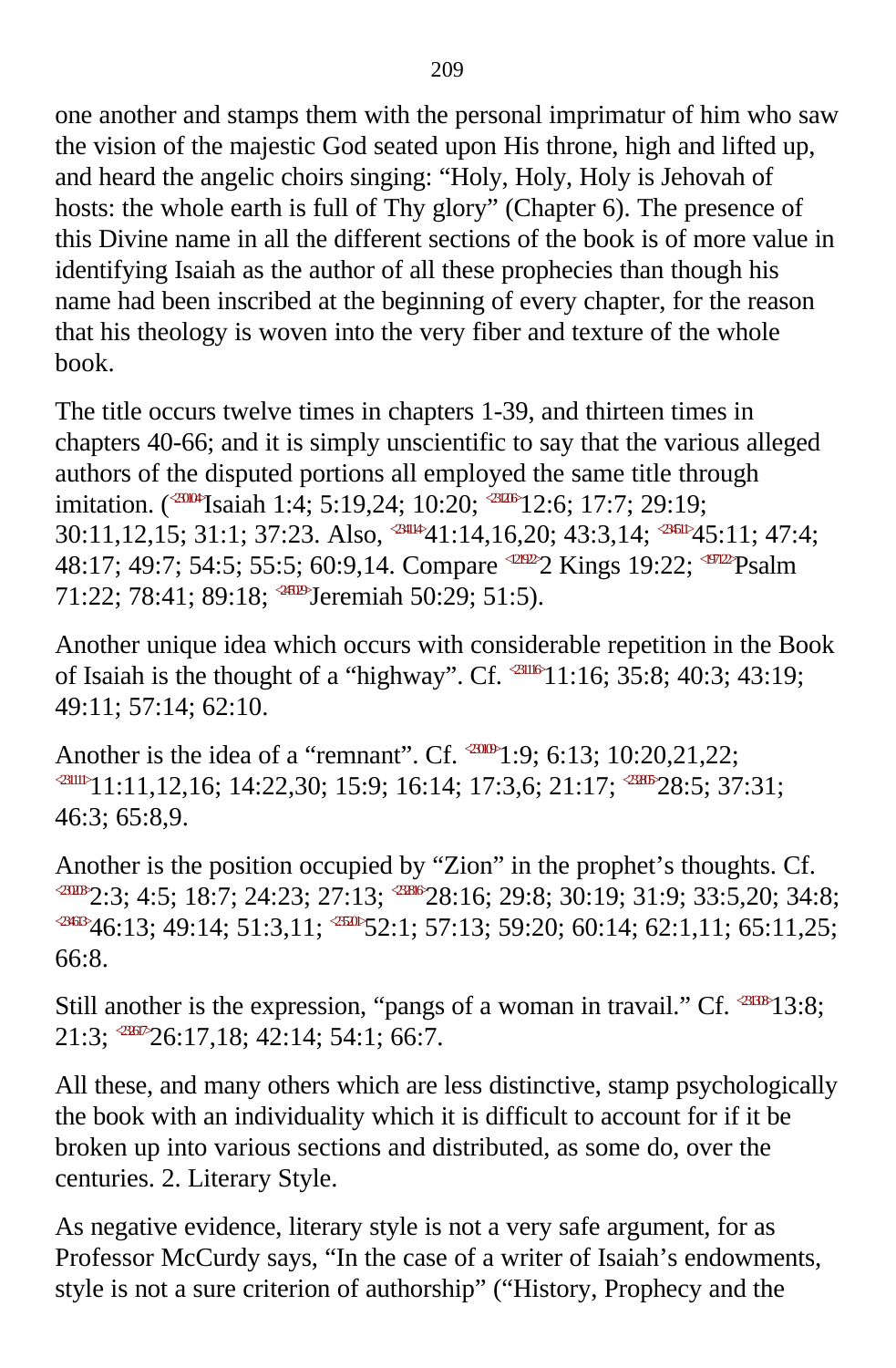Monuments," II, p. 317 n.). Yet it is remarkable that the clause, "for the mouth of Jehovah hath spoken it", should be found three times in the Book of Isaiah, and nowhere else in the Old Testament. Cf.  $\frac{\text{exp1}}{20}$ : 40:5: 58:14.

It is also singular that the Divine title, "the Mighty One of Israel," should occur three times in Isaiah and nowhere else in the Old Testament. Cf.  $49:24$ ; 49:26; 60:16.

And it is noteworthy that the phrase, "streams of water," should occur twice in Isaiah and nowhere else. Cf.  $280.25$ ; 44:4.

And most peculiar is the tendency on the part of the author to emphatic reduplication. Cf.  $\frac{\text{exp2}}{2}$ :7,8; 6:3; 8:9; 24:16,19;  $\frac{\text{exp4}}{2}$ 40:1; 43:11,25; 48:15;  $\sqrt{25125}$ 51:12; 57:19; 62:10.

Isaiah's style differs widely from that of every other Old Testament prophet and is as far removed as possible from that of Ezekiel and the post-exilic prophets.

## **3. HISTORICAL REFERENCES.**

Take for example, first, the prophet's constant reference to Judah and Jerusalem,  $\frac{20005}{1}$ : 7-9; 3:8;  $\frac{2358}{5}$ : 13; 24:19;  $\frac{2320}{25}$ : 2; 40: 2,9; 62: 4. Also, to the temple and its ritual of worship and sacrifice. In  $\frac{20115}{1}$  Saiah 1:11-15, when all was prosperous, the prophet complained that the people are profuse and formal in their ceremonies and sacrifices; in  $\frac{\text{exp}}{\text{2}}$ Isaiah 43:23,24, on the contrary, when the country had been overrun by the Assyrians and Sennacherib had beseiged the city, the prophet complains that they had not brought to Jehovah the sheep of their burnt offerings, nor honored Him with their sacrifices. In  $\frac{2460 \text{m}}{2560 \text{m}}$  Saiah 66:1-3,6,20, not only is the existence of the temple and the observance of the temple ritual presupposed, but those are sentenced who place their trust in the material temple, and the outward ceremonials of temple worship.

As for the "exile", the prophet's attitude to it throughout is that of both anticipation and realization. Thus in  $\frac{2570}{15}$  saiah 57:1, judgment is only threatened, not yet inflicted: "The righteous is taken away from the evil to come." That is to say, the exile is described as still future. On the other hand, in chapter  $\frac{2008}{38}$ :8, "Jerusalem is ruined, and Judah is fallen"; while in chapter  $\frac{23111}{1111112}$ , "the Lord will set His hand again the second time to recover the remnant ... from the four corners of the earth." To interpret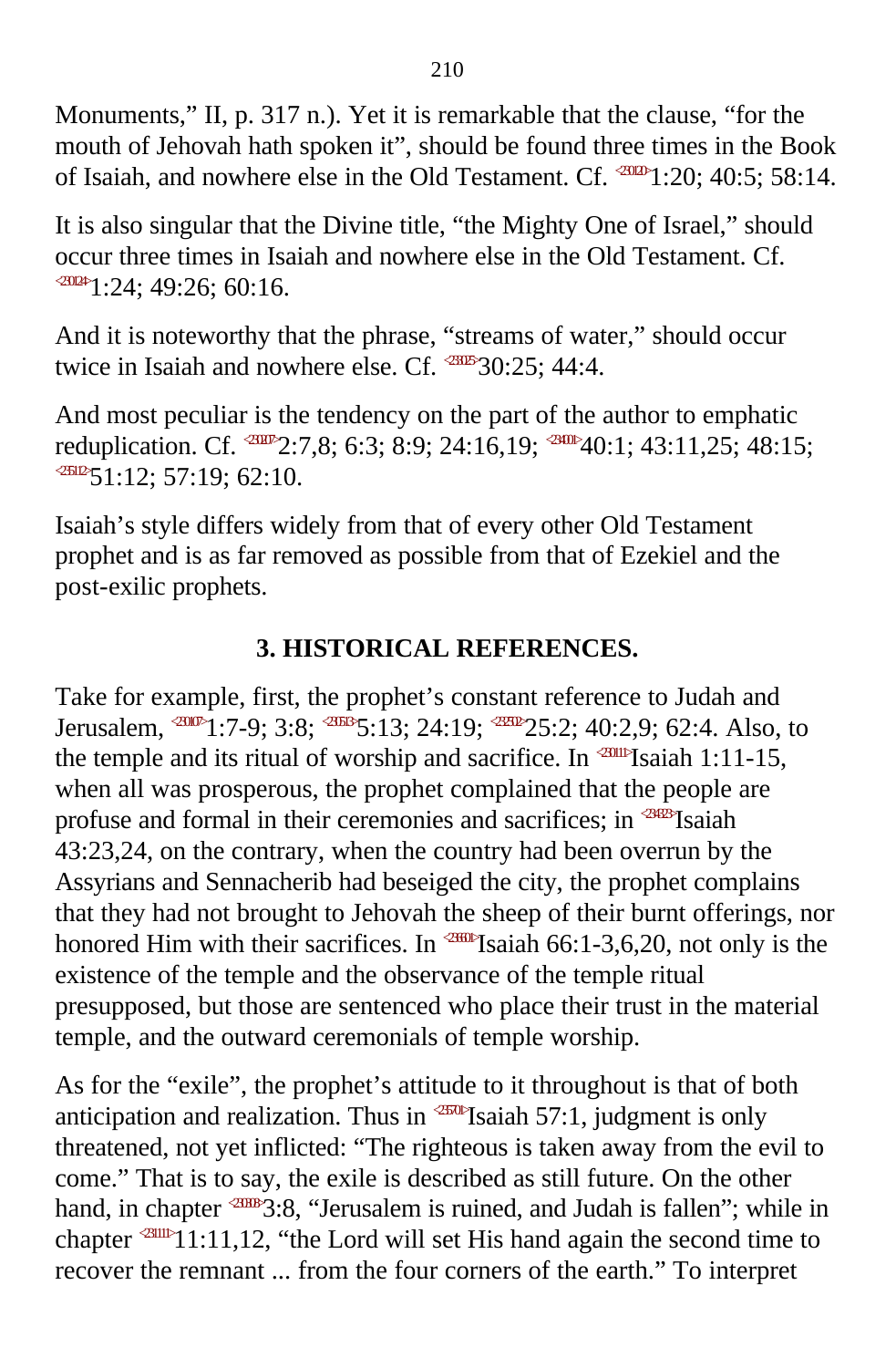such statements literally without regard to Isaiah's manifest attitude to the exile, leads only to confusion. No prophet realized so keenly or described so vividly the destiny of the Hebrews .... 4. The Predictive Element.

This is the strongest proof of the unity of the Book of Isaiah. Prediction is the very essence of prophecy. Isaiah was pre-eminently a prophet of the future. With unparalleled suddenness he repeatedly leaps from despair to hope, from threat to promise, from the actual to the ideal. What Kent says of "Deutero-Isaiah" may with equal justice be said of Isaiah himself:

"While in touch with his own age, the great unknown prophet lives in the atmosphere of the past and the future" (Cf. "Sermons, Epistles and Apocalypses of Israel's Prophets", p. 28).

Isaiah spoke to his own age, but he also addressed himself to the ages to come. His verb tenses are characteristically futures and prophetic perfects. Of him A. B. Davidson's words are particularly true:

"If any prophetic book be examined ... it will appear that the ethical and religious teaching is always secondary, and that the essential thing in the book or discourse is the prophet's outlook into the future" (Hastings' Dictionary of the Bible, article, "Prophecy and Prophets").

Isaiah was exceptionally given to predicting: thus,

**(1)** Before the Syro-Ephraimitic war (734 B.C.), he predicted that within sixty-five years Ephraim should be broken in pieces ( $\alpha$ <sub>3008</sub> $\gamma$ :8); and that before the child Maher-shalal-hash-baz should have knowledge to cry, "My father" or "My mother", the riches of Damascus and the spoil of Samaria should be carried away ( $\sqrt{280*8:4}$ ; cf. 7:16). There are numerous other predictions among his earlier prophecies. (Cf.  $\frac{\text{2012}}{27,28}$ ;  $\frac{\text{2112}}{22,24}$ ; 6:13;  $\frac{23000}{10:20-23}$ ;  $\frac{23106}{11:6-16}$ ; 17:14).

**(2)** Shortly before the downfall of Samaria in 722 B.C. Isaiah predicted that Tyre shall be forgotten seventy years, and that after the end of seventy years her merchandise shall be holiness of Jehovah. (Cf.  $\frac{2835}{15}$ Isaiah 23:15).

**(3)** Likewise prior to the siege of Ashdod in 711 B.C., he proclaimed that within three years Moab should he brought into contempt  $(2364)$ Isaiah 16:14), and that within a year all the glory of Kedar should fail  $(2216)$ Isaiah 21:16).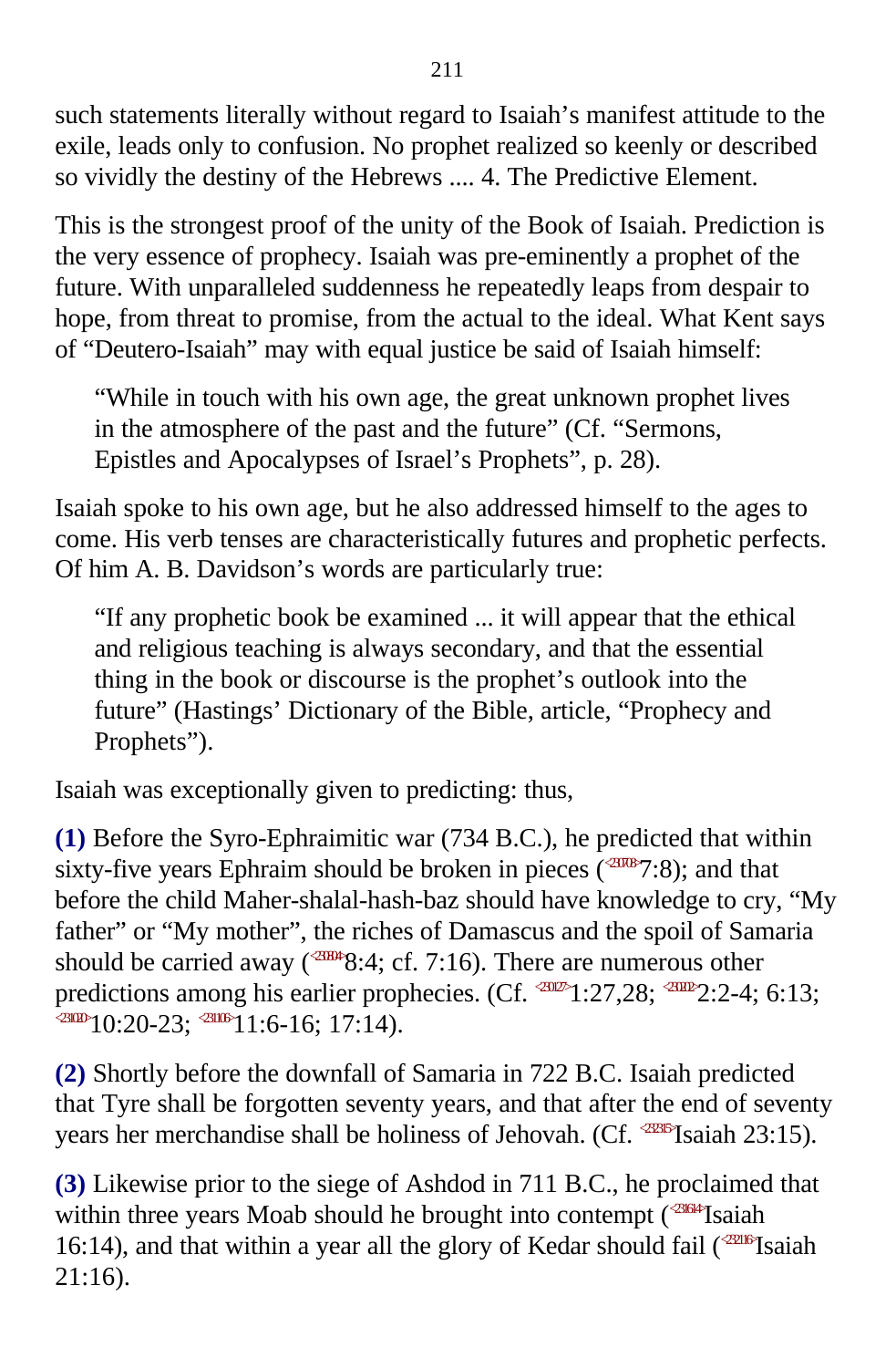**(4)** And not long prior to the siege of Jerusalem by Sennacherib in 701 B.C., he predicted that in an instant, suddenly, a multitude of Jerusalem's foes should be as dust ( $\frac{2926}{1}$ Saiah 29:5); that yet a very little while and Lebanon should be turned into a fruitful field  $(2912)$  Saiah 29:17); that Assyria should be dismayed and fall by the sword but not of men  $(2307)$  Isaiah 30:17,31; 31:8). Furthermore, that for days beyond a year, the careless women of Jerusalem should be troubled ( $\alpha$ <sup>2320</sup>Isaiah 32:10,16-20); and that the righteous in Zion should see Jerusalem a quiet habitation, and return and come with singing ( $\sqrt{2337}$ Isaiah 33:17-24; 35:4,10); but that Sennacherib on the contrary should hear tidings and return without shooting an arrow into the city ( $\frac{23502}{1}$ Isaiah 37:7,26-29,33-35).

In like manner after the siege of Jerusalem by Sennacherib, 701 B.C., the prophet continued to predict; and, in order to demonstrate, to the suffering remnant about him the deity of Jehovah and the folly of idolatry, pointed to the predictions which he had already made in the earlier years of his ministry, and to the fact that they had been fulfilled. For example, he says:

```
In \frac{2402}{1}Isaiah 41:21-23,26 ff.:
```
"Who hath declared it from the beginning that we may know, and beforetime that we may say, He is right?"

In  $\frac{\text{exp}}{\text{Saiah}}$  42:9.23:

"Behold the former things are come to pass and new things do I declare; before they spring forth I tell you of them."

In  $\frac{\text{exp}}{\text{Saiah}}$  43:9.12:

"Who among them can declare this and show us former things? (i.e., things to come in the immediate future). I have declared, and I have saved and I have showed."

```
In \frac{23407}{1}Isaiah 44:7,8,27,28:
```
"Who, as I, shall call, and shall declare it? ... The things that are coming and that shall come to pass, let them (the idols) declare. Have not I declared unto thee of old and showed it? And ye are My witnesses. ... That saith of Cyrus, He is My shepherd, and shall perform all My pleasure, even saying of Jerusalem, she shall be built; and of the temple, thy foundation shall be laid."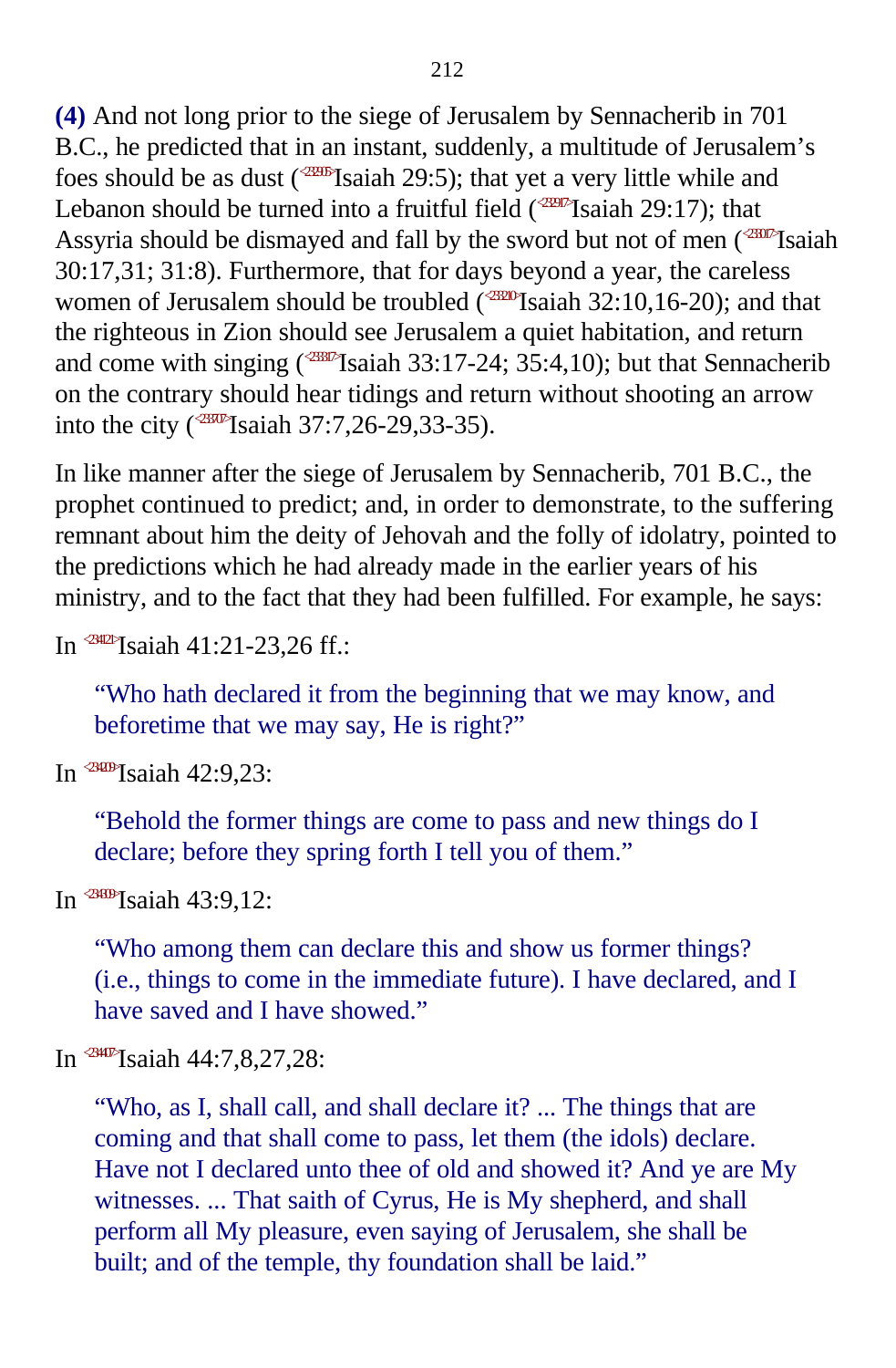In  $\frac{2450}{1}$ Isaiah 45:1-4,11,21:

"It is I Jehovah, who call thee by thy name, even the God of Israel .... I have called thee by thy name: I have surnamed thee though thou hast not known Me. ... Ask of Me the things that are to come.

I have raised him (Cyrus) up in righteousness, and he shall build My city, and he shall let My exiles go free."

In  $\frac{2360}{1}$ Isaiah 46:10,11:

"Declaring the end from the beginning, and from ancient times things that are not yet done; calling a ravenous bird (Cyrus) from the east, the man of My counsel. ... Yea, I have spoken, I will also bring it to pass."

In  $\frac{23808}{1}$ Isaiah 48:3.5:

"I have declared the former things from of old, ... and I showed them, suddenly I did them, and they came to pass. ... I have declared it to thee from of old; before it came to pass I showed it thee; lest thou shouldest say, Mine idol hath done them."

And again in  $\frac{29866}{15}$ Isaiah 48:6-8,14-16:

"I have showed thee new things from this time, even hidden things; ... before this day thou heardest them not, ... yea, from of old thine ear was not opened, ... Who, among them hath declared these things? ... I even I have spoken; yea, I have called him; from the beginning I have not spoken in secret." To which long list of predictions the prophet adds by way of lamentation: "Oh, that thou hadst hearkened to my commandments (including predictions) ! then had thy peace been like a river, and thy righteousness as the waves of the sea" ( $^{2888}$ Isaiah 48:18).

#### **CYRUS A SUBJECT OF PREDICTION**

From all these numerous explicit and oft-repeated predictions one thing is obvious, namely, that great emphasis is laid on prediction throughout the Book of Isaiah. "Cyrus" must be considered as predicted from any point of view. The only question is, Does the prophet emphasize the fact that he is himself predicting the coming of Cyrus? or, that former predictions concerning Cyrus are now in his time coming to pass?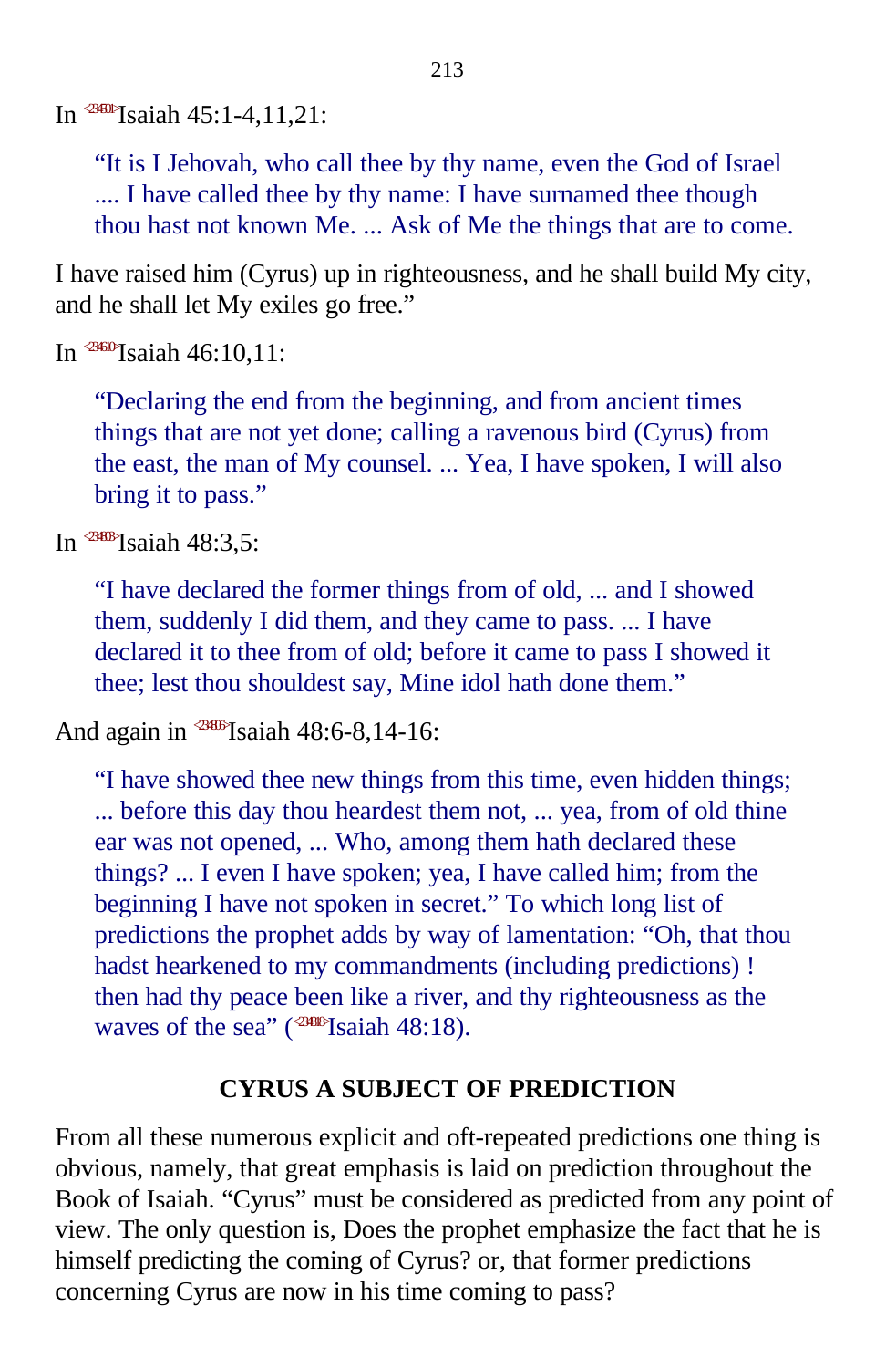Canon Cheyne's remark upon this point is apropos. He says:

"The editor, who doubtless held the later Jewish theory of prophecy, may have inferred from a number of passages, especially  $\frac{\text{QMD}}{\text{S}}$ Isaiah 41:26; 48:3,6,14, that the first appearance of Cyrus had been predicted by an ancient prophet, and observing certain Isaianic elements in the phraseology of these chapters may have identified the prophet with Isaiah" ("Introduction to the Book of Isaiah," p. 238).

Why not regard "the editor's" inference legitimate?

Dr. George Adam Smith likewise allows that Cyrus is the fulfillment of former predictions. He says:

"Nor is it possible to argue as some have tried to do, that the prophet is predicting these things as if they had already happened. For as part of an argument for the unique divinity of the God of Israel, Cyrus, alive and irresistible, and already accredited with success, is pointed out as the unmistakable proof that former prophecies of a deliverance for Israel are already coming to pass. Cyrus, in short, is not presented as a prediction but as a proof that a prediction is being fulfilled" (Hastings' Dictionary of the Bible, art. "Isaiah", p. 493).

Further, he says:

"The chief claim, therefore, which chapters 40 ff. make for the God of Jehovah is His power to direct the history of the world in conformity to a long predicted and faithfully followed purpose. This claim starts from the proof that Jehovah has long before predicted events now happening or about to happen, with Cyrus as their center" (Idem, p. 496).

Hence in any case it must be allowed that Cyrus is the subject of prediction. It really makes little difference at which end of history one stands, whether in the eighth century B.C. or in the sixth, Cyrus, to the author of chapters 40-48, is the subject of prediction. Whether, indeed, he is really predicting Cyrus in advance of all fulfillment, or whether Cyrus to him is the fulfillment of some ancient prediction does not alter the fact that Cyrus was the subject of prediction on the part of somebody. As was stated above, the whole question is, which does the prophet emphasize,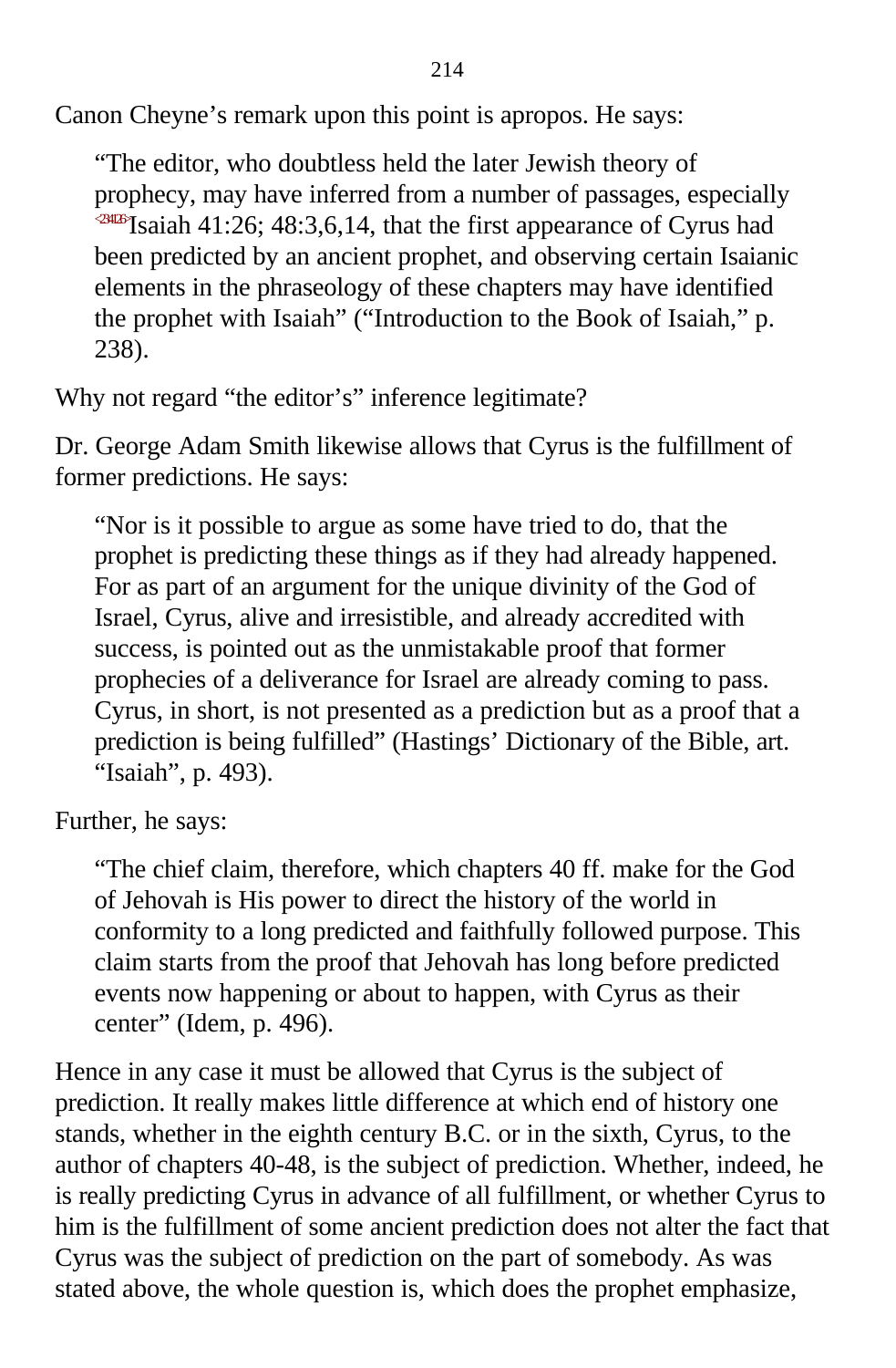<span id="page-214-0"></span>**(1)** the fact that he is predicting? or,

**(2)** that former predictions are now before his eyes coming to pass? The truth is, the prophet seems to live in the atmosphere of both the past and the future. This is true of Isaiah, who in his inaugural vision (ch. 6) paints a scene which Delitzsch describes as "like a prediction in the process of being fulfilled". The same is presumably true of chapters 24-27. There the prophet repeatedly projects himself into the future, and speaks from the standpoint of the fulfillment of his prediction. This was an outstanding characteristic of Isaiah. At one time he emphasizes the fact that he is predicting, and a little later he seems to emphasize that his predictions are coming to pass. Accordingly, if a decision must be made as to when Cyrus was actually predicted, it is obviously necessary to assume that he was predicted long before his actual appearance.

This is in keeping with the Deuteronomic test of prophecy, which says:

"When a prophet speaketh in the name of Jehovah, if the thing follow not, nor come to pass, that is the thing which Jehovah hath not spoken; the prophet hath spoken it presumptuously, thou Shalt not be afraid of him" ( $\Phi$ <sup>5522</sup>Deuteronomy 18:22).

There is a similar prediction in the Old Testament: King Josiah was predicted by name two centuries before he came.  $\left(\frac{\text{d}}{1110}\right)$  Kings 13:2; cf.  $\leq$  22315 $\frac{25}{2}$  Kings 23:15,16).

Dr. W. H. Cobb, in the "Journal of Biblical Literature and Exegesis", 1901 (p. 79), pleads for a "shrinkage of Cyrus", because Cyrus figures only in chapters 40-48, and is then dismissed. Dr. Thirtle in his volume entitled, "Old Testament Problems" (pp. 244-264), argues that the name "Cyrus" is a mere appellative, being originally not Koresh (Cyrus), but Horesh (workman, artificer, image-breaker), and that chapter 44:27,28 is therefore a gloss. But in opposition to these views the present writer prefers to write Cyrus large, and to allow frankly that he is the subject of prediction; for, the very point of the author's argument is, that he is predicting events which Jehovah alone is capable of foretelling or bringing to pass; in other words, that prescience is the proof of Jehovah's deity.

Isaiah lived in an age when prediction was needed; cf. **«BBB**Amos 3:9. Political events were kaleidoscopic and there was every incentive to predict. But Jehovah's predictions alone were trustworthy.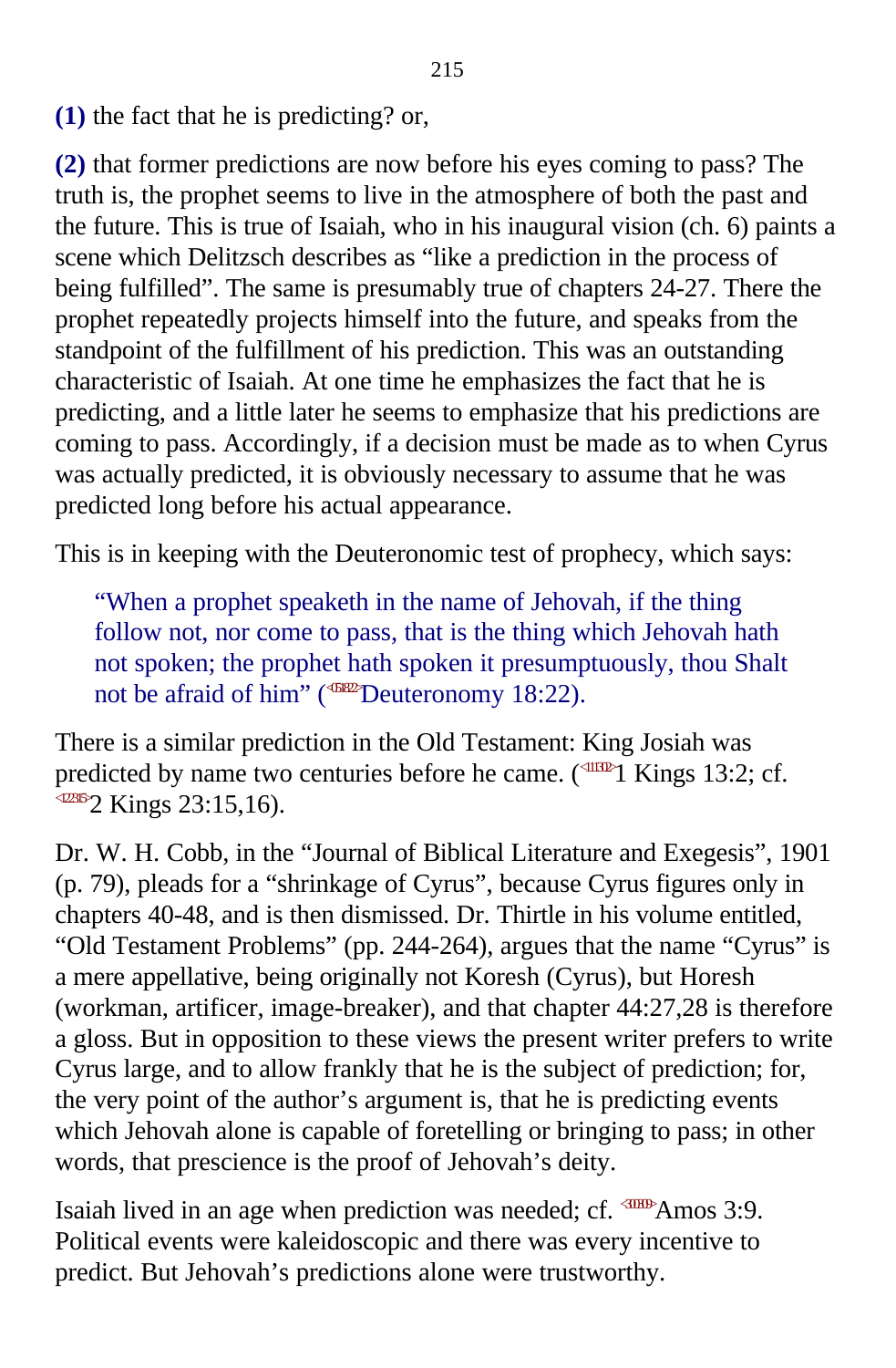That Isaiah's prophecies contain wonderful predictions is attested both by Jesus ben-Sirach in Ecclus. 48-20-25, which was written about 180 B.C., and by Josephus in his "Antiquities" XI, I, 1, 2, dating from about 100 A.D.

Why should men object to prediction on so large a scale? Unless there is definiteness about any given prediction, unless it transcends ordinary prognostication there is no especial value in it. The only possible objection is that prediction of so minute a character is "abhorrent to reason". But the answer to such an objection is already at hand; it may be abhorrent to reason, but it is certainly a handmaid to faith. Faith has to do with the future even as prediction has to do with the future; and the Old Testament is pre-eminently a book which encourages faith.

The one outstanding differentiating Characteristic of Israel's religion is predictive prophecy. Only the Hebrews ever predicted the coming of the Messiah of the kingdom of God. Accordingly, to predict the coming of a Cyrus as the human agent of Israel's salvation is but the reverse side of the same prophet's picture of the Divine agent, the obedient, suffering Servant of Jehovah, who would redeem Israel from their sin.

Deny to Isaiah the son of Amoz the predictions concerning Cyrus, and the prophecy is robbed of its essential character and unique perspective; emasculate these latter chapters of Isaiah of their predictive feature, and they are reduced to a mere vaticinium ex eventu, and their religious value is largely lost.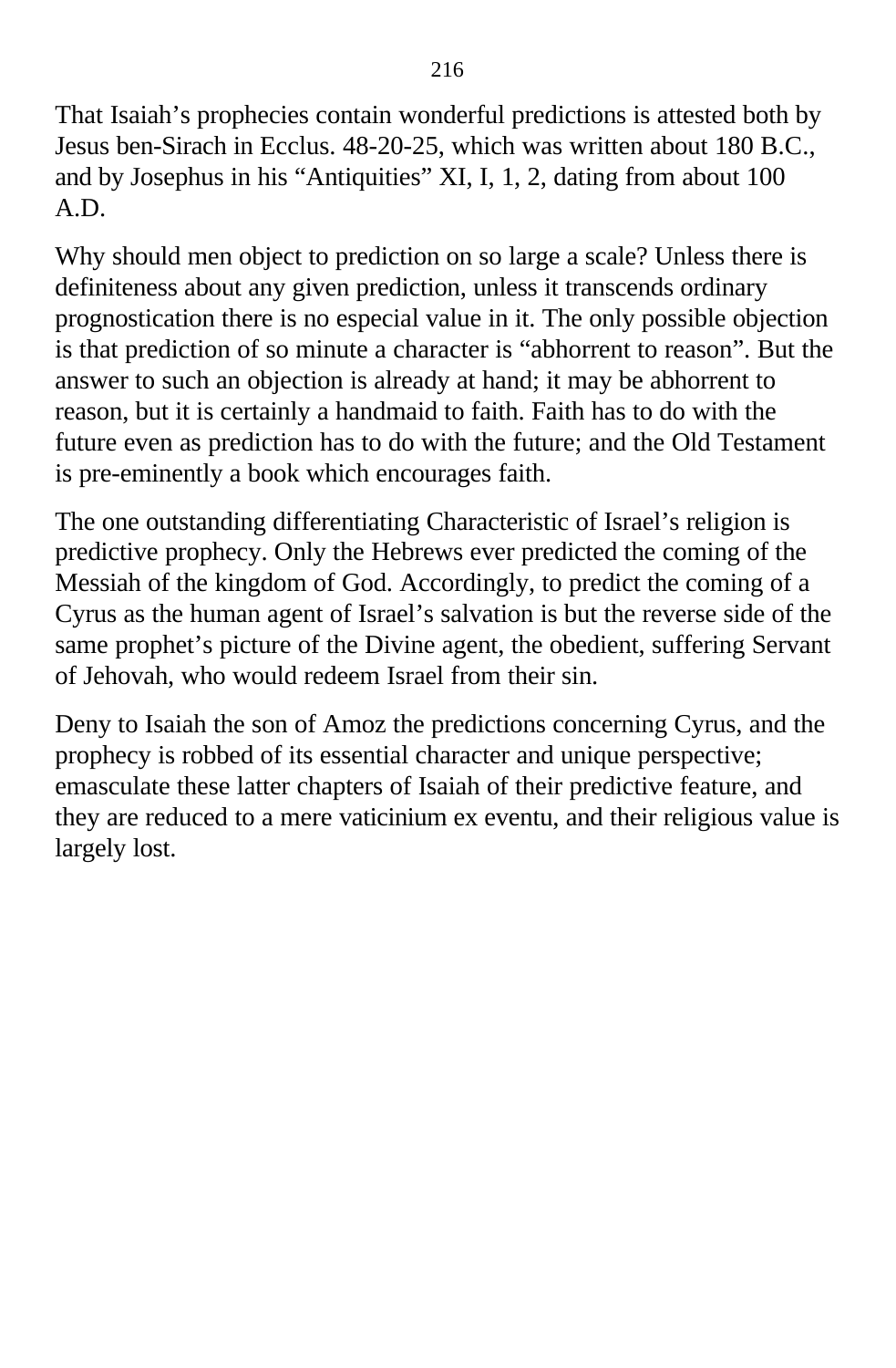# CHAPTER 13

# THE BOOK OF DANIEL

## **BY PROFESSOR JOSEPH D. WILSON, D. D.,**

## *Theological Seminary Of The Reformed Episcopal Church, Philadelphia, Pennsylvania,*

*THE AUTHOR OF "DID DANIEL WRITE DANIEL?"*

Modern objections to the Book of Daniel were started by German scholars who were prejudiced against the supernatural. Daniel foretells events which have occurred in history. Therefore, argue these scholars, the alleged predictions must have been written after the events.

But the supernatural is not impossible, nor is it improbable, if sufficient reason for it exists. It is not impossible, for instance, that an event so marvellous as the coming of the Divine into humanity in the person of Jesus Christ should be predicted. So far from being impossible, it seems to common sense exceedingly probable; and furthermore, it seems not unreasonable that a prophet predicting a great and far distant event, like that indicated above, should give some evidence to his contemporaries or immediate successors that he was a true prophet. Jeremiah foretold the seventy years captivity. Could his hearers be warranted in believing that? Certainly. For he also foretold that all those lands would be subjected to the king of Babylon. A few years showed this latter prophecy to be true, and reasonable men believed the prediction about the seventy years.

But the attacks of the German scholars would have been innocuous had it not been for their copyists. The German scholars — even theological professors — are not necessarily Christians. Religion is with them an interesting psychological phenomenon. Their performances are not taken too seriously by their compeers. But outside of their learned circles a considerable number of writers and professors in schools, anxious to be in the forefront, have taken the German theories for proven facts, and by saying "all scholars are agreed," etc., have spread an opinion that the Book of Daniel is a pious fraud.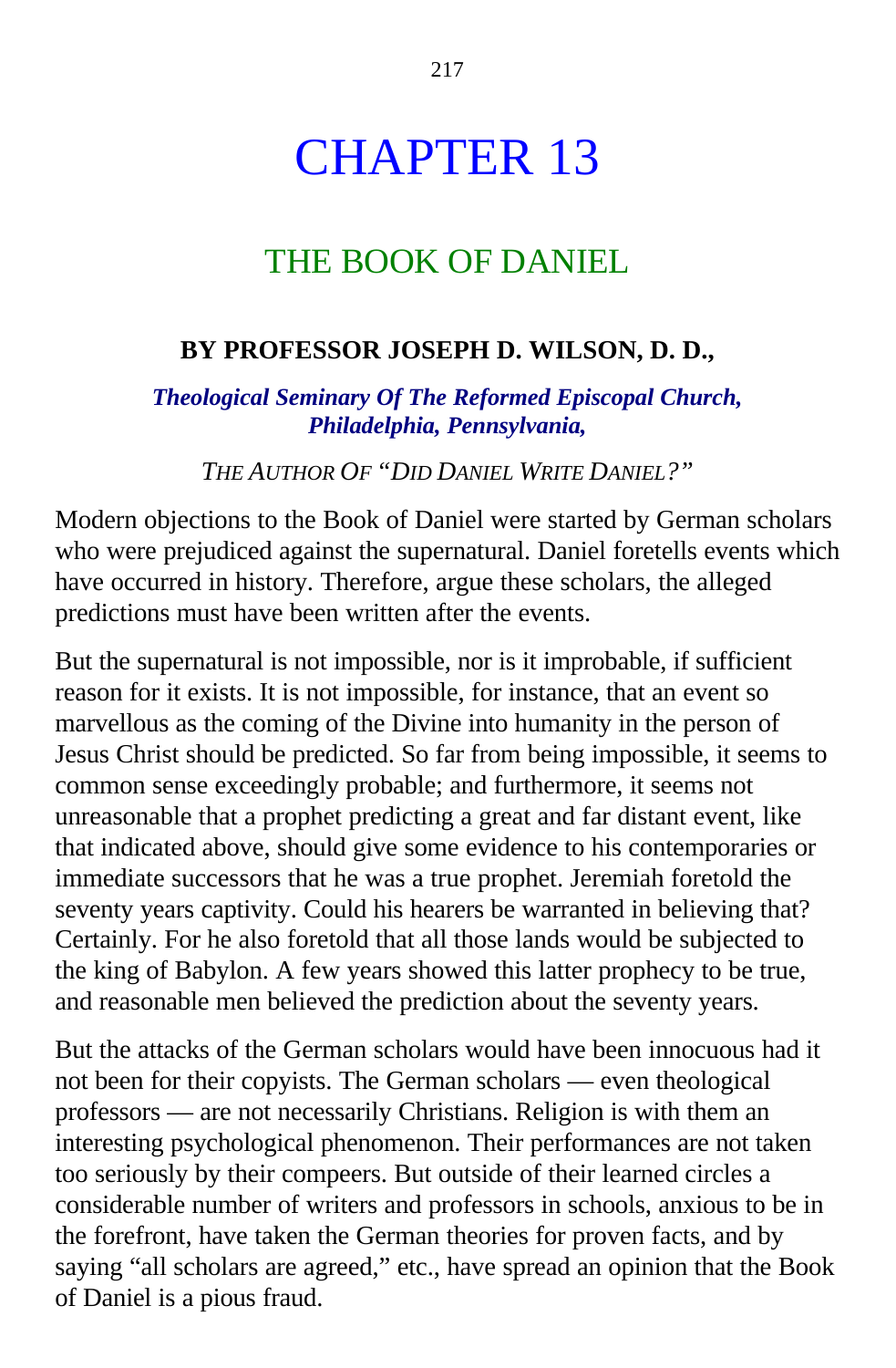There is another class of impugners of Daniel — good men, who do not deny the ability of God to interpose in human affairs and foretell to His servants what shall be hereafter. These men, accepting as true what they hear asserted as the judgment of "all scholars" and regretfully supposing that Daniel is a fiction, have endeavored to save something from the wreck of a book which has been the stay of suffering saints through the ages, by expatiating on its moral and religious teaching. It is probable that these apologists — victims themselves of a delusion which they did not create but which they have hastily and foolishly accepted have done more harm than the mistaken scholars or the hasty copyists, for they have fostered the notion that a frand may be used for holy ends, and that a forger is a proper teacher of religious truth, and that the Son of God approved a lie.

The scholars find that in chapter 8 of Daniel, under the figure of a very little horn, Antiochus Epiphanes is predicted as doing much hurt to the Jews. The vision is of the ram and he-goat which represent Persia and Greece, so specified by name. A notable horn of the he-goat, Alexander the Great, was broken, and in its place came four horns, the four kingdoms into which the Greek empire was divided. From one of these four sprang the little horn. That this refers primarily to Antiochus Epiphanes there is no doubt. He died about 163 B.C. The theory of the rationalistic critics is that some "pious and learned Jew" wrote the Book of Daniel at that time to encourage the Maccabees in their revolt against this bad king; that the book pretends to have been written in Babylon, 370 years before, in order to make it pass current as a revelation from God. This theory has been supported by numerous arguments, mostly conjectural, all worthless and, in a recent publication, a few designedly delusive.

The imaginary Jew is termed "pious" because lofty religious ideas mark the book, and "learned" because he exhibits so intimate an acquaintance with the conditions and environments of the Babylonian court four centuries before his date. But as no man, however learned, can write an extended history out of his own imagination without some inaccuracies, the critics have searched diligently for mistakes. The chief of these supposed mistakes will be considered below.

We meet a difficulty at the threshold of the critics' hypothesis.  $\frac{2006}{200}$ Daniel 9:26 predicts the destruction of jerusalem and the temple; a calamity so frightful to the Jewish mind that the Septuagint shrank from translating the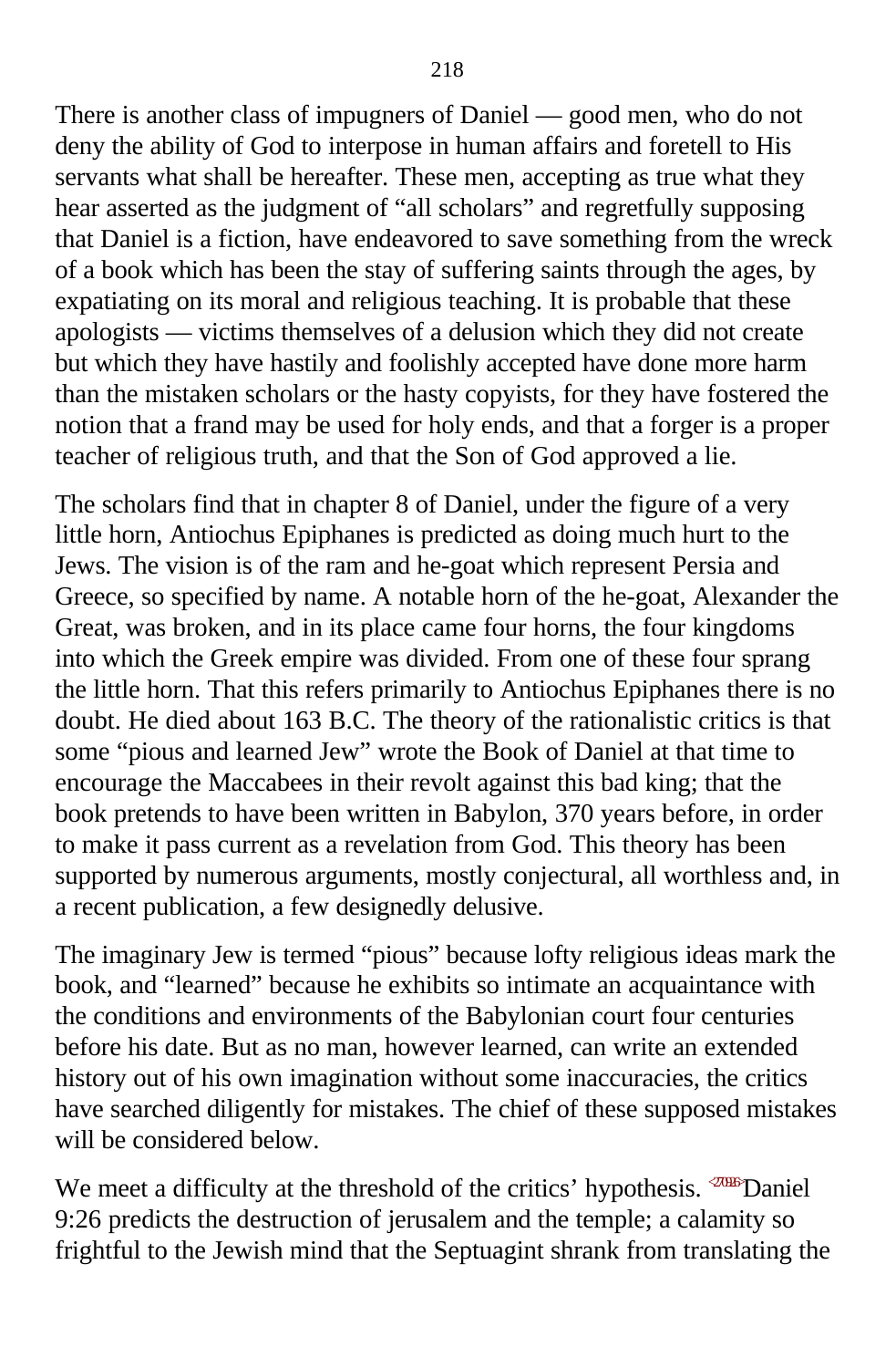Hebrew, What sort of encouragement was this? The hypothesis limps at the threshold.

Having Antiochus Epiphanes in chapter 8 the rationalistic critics try to force him into chapter 7. They find a little horn in chapter 7, and struggle to identify him with the "very little horn" of chapter 8. There is no resemblance between them. The words translated "little horn" are different in the different chapters. The little horn of chapter 7 springs up as an eleventh horn among ten kings. He is diverse from other kings. He continues till the Son of Man comes in the clouds of heaven and the kingdom which shall never be destroyed is set up. Antiochus Epiphanes, the little horn of chapter 8, comes out of one of the four horns into which Alexander's kingdom resolved itself. He was not diverse from other kings, but was like scores of other bad monarchs, and he did not continue till the Son of Man.

These divergencies render the attempted identification absurd, but an examination of the two sets of prophecies in their entirety shows this clearly. Chapters 2 and 7 are a prophecy of the world's history to the end. Chapters 8 and 11 refer to a crisis in Jewish history, a crisis now long past.

Chapter 2, the Image with its head of gold, breast of silver, belly of brass, legs of iron, feet and toes of mingled iron and clay, tells of four worldkingdoms, to be succeeded by a number of sovereignties, some strong, some weak, which would continue till the God of heaven should set up a kingdom never to be destroyed. Chapter 7, the Four Beasts, is parallel to the Image. The same four world-empires are described; the fourth beast, strong and terrible, to be succeeded by ten kings, who should continue till the coming of the Son of Man, who should set up an everlasting kingdom.

These four world-empires were Babylon, Persia, Greece and Rome. There have been no other World-empires since. Efforts have been made to unite the divided sovereignties of Europe by royal intermarriages and by conquest, but the iron and Clay would not cleave together. The rapidity of the Greek conquest is symbolized by the swift leopard with four wings; its division by four heads. The Roman empire is diverse from the others — it was a republic and its iron strength is dissipated among the nations which followed it and which exist today, still iron and clay.

These prophecies which are illustrated in every particular by history to the present moment stand in the way of the unbelieving theory. The Roman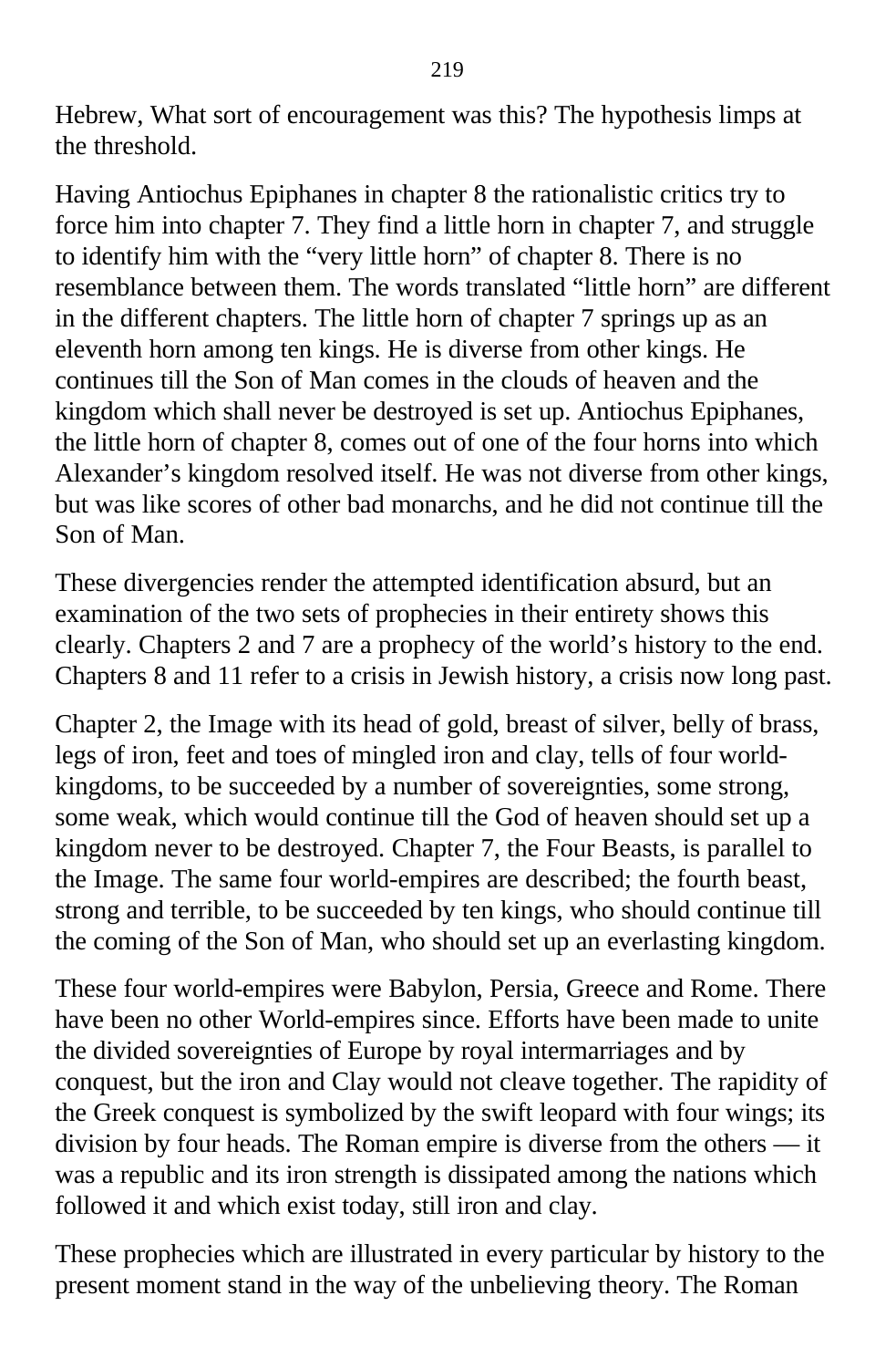empire, the greatest of all, must be eliminated to get rid of prediction, and any shift promising that end has been welcomed. One set of critics makes the kingdom of the Seleucidae, which was one of the parts of the Greek empire, the fourth world-kingdom, but it never was a world-kingdom. It was part of the Greek empire — one of the four heads upon the leopard. Another set creates an imaginary Median empire between Babylon and Persia. There was no such empire. The Medo-Persian empire was one. Cyrus, the Persian, conquered Babylon. All history says so and the excavations prove it.

Among the nations which were to take the place of the fallen Roman empire, another power was to rise — "a little horn," shrewd and arrogant. It was to wear out the saints of the Most High, to be diverse from the other ten sovereignties, to have the other sovereignties given into its hand, and to keep its dominion till the coming of the Son of Man.

Whatever this dread power is, or is to be, it was to follow the fall of the Roman empire and to rise among the nations which, ever since, in some form or other have existed where Rome once held sway. Whether that power, differing from civil governments and holding dominance over them, exists now and has existed for more than a thousand years, or is to be developed in the future, it was to arise in the Christian era. The words are so descriptive, that no reader would ever have doubted were it not that the prophecy involves prediction.

The attempt of the "very little horn" of chapter 8, Antiochus Epiphanes, to extirpate true religion from the earth, failed. Yet it was well-nigh successful. The majority of the nation were brought to abandon Jehovah and to serve Diana. The high priest in Jerusalem sent the treasurers of the temple to Antioch as an offering to Hercules. Jews out-bade each other in their subservience to Antiochus. His cruelties were great but his blandishments were more effective for his purpose; "by peace he destroyed many". Idolatrous sacrifices were offered throughout Judea. Judaism was all but dead, and with its death the worship of the one God would have found no place in all the earth.

This prophecy encouraged the few faithful ones to resist the Greek and their own faithless fellow countrymen. God foresaw and forewarned. The warning was unheeded by the mass of the Jews. Sadduceeism then did not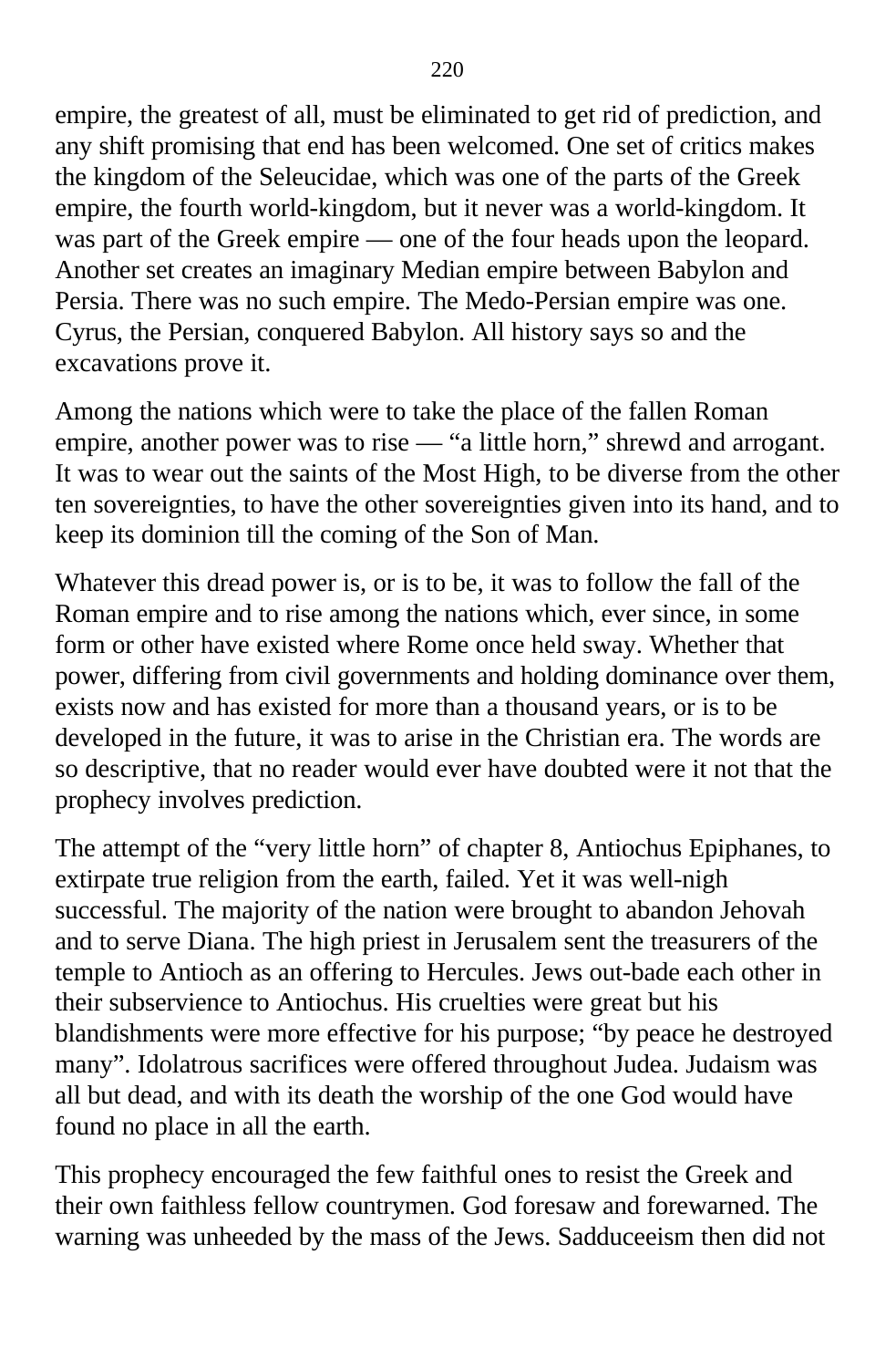believe in the supernatural and it has repeatedits disbelief. Fortunately there was a believing remnant and true religion was saved from extinction.

The Seventy Weeks. ( $\sqrt{2024}$ Daniel 9:24-27). "Weeks" in this prophecy are not weeks of days but "sevens," probably years, but whether astronomical years of 365 1/4 days or prophetic years of 360 days does not appear. Our Lord's saying when referring to the prophecy of Daniel (<a>4045</a>Matthew 24:15), "Let him that readeth understand," seems to indicate a peculiarity about the period foretold.

From the issuance of a commandment to restore and rebuild Jerusalem unto Messiah there would be sixty-nine sevens, i.e., 483 years. Messiah would be cut off and have nothing, and the people of a prince would destroy Jerusalem and the temple.

It came to pass in the procuratorship of Pontius Pilate. Messiah appeared; He was cut off; He had nothing, no place to lay His head, nothing except a cross. And before the generation which crucified Him passed away, the soldiers of the Roman emperor destroyed the city and sanctuary, slew all the priests and ended Jewish church and nation.

Unto Messiah the Prince there were to be 483 years from an edict to rebuild Jerusalem. That edict was issued in the twentieth year of Artaxerxes Longimanus. Somewhere between 454 B. C. and 444 B.C. is the date, with the pre-ponderance of opinion in favor of the later date. Four hundred and eighty-three years brings us to 29-39 A.D. Or, if prophetic years are meant, the terminus ad quem is 22-32 A.D. Pontius Pilate was procurator of Judea from 26 A.D. to 36 A.D.

All this is plain enough, and if the words of Daniel had been written after the death of our Saviour and the fall of Jerusalem, no one could fail to see that Jesus Christ is indicated. But if written in the exile this would be supernatural prediction, and hence the struggles of the critics to evade somehow the implications of the passage. To find some prominent person who was "cut off" prior to 163 B.C. was the first desideratum. The high priest Onias, who was murdered through the intrigues of rival candidates for his office, was the most suitable person. He was in no respect the Messiah, but having been anointed he might be made to serve. He died 171 B.C. The next step was to find an edict to restore and rebuild Jerusalem, 483 years before 171 B.C. That date was 654 B.C., during the reign of Manasseh, son of Hezekiah. No edict could be looked for there. But by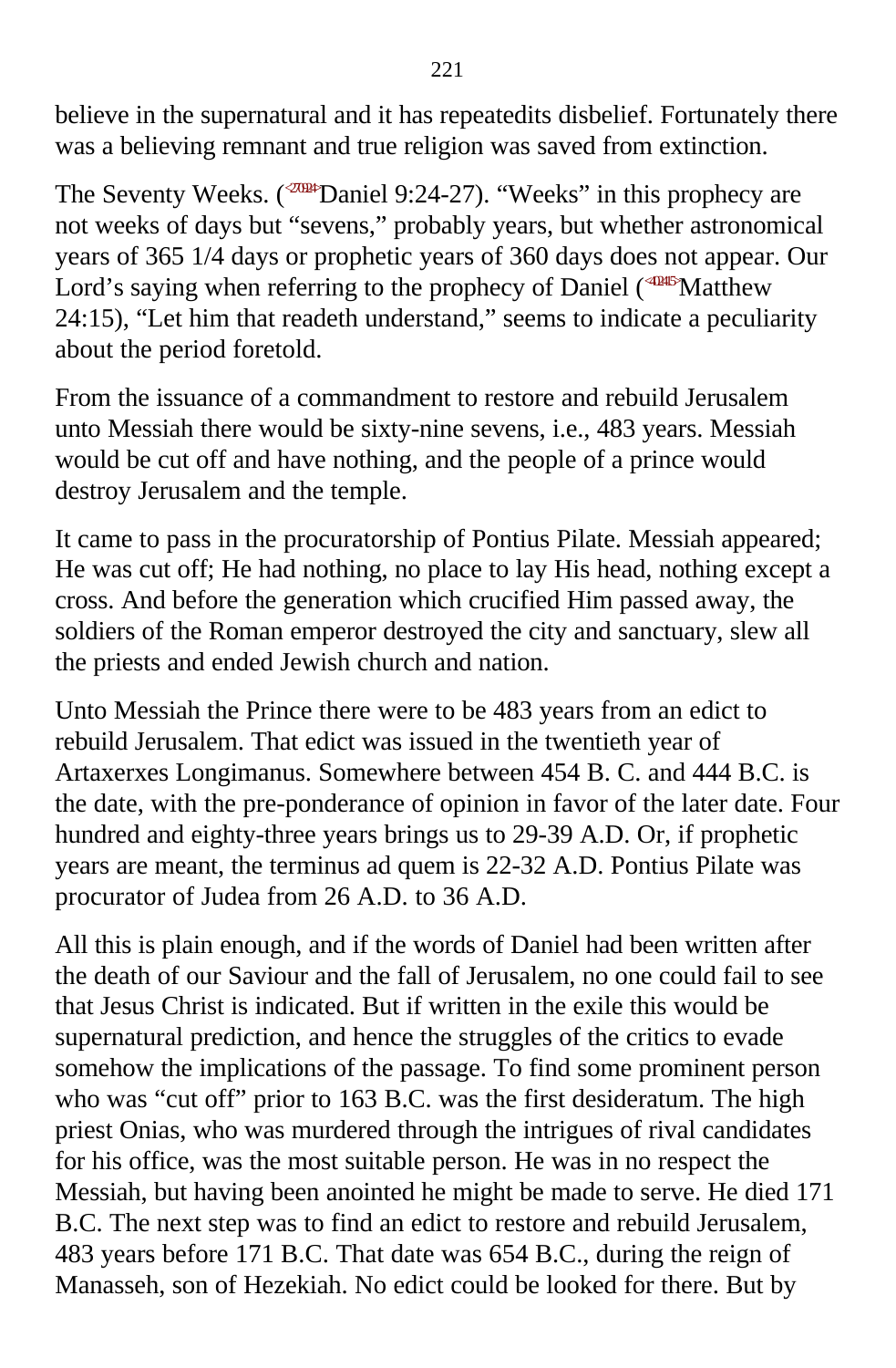deducting 49 years, the date was brought to 605 B.C., and as in that year Jeremiah had foretold (<sup>2009</sup>Jeremiah 25:9) the destruction of Jerusalem, perhaps this would do.

There were two objections to this hypothesis; one, that a prophecy of desolation and ruin to a city and sanctuary then in existence was not a commandment to restore and rebuild, and !the other objection was that this also was a supernatural prediction, and as such, offensive to the critical mind. Accordingly, recourse was had to the decree of Cyrus  $(1.1 - 1.1)$ 4) made in 536 B.C. But the decree of Cyrus authorized, not the building of Jerusalem, but the building of the temple. It is argued that forts and other defences, including a city wall must have been intended by Cyrus, and this would be rebuilding Jerusalem; but the terms Of the edict are given and no such defences are mentioned. Nor is it likely that a wise man like Cyrus would have intended or permitted a fortified city to be built in a remote corner of his empire close to his enemy, Egypt, with which enemy the Jews had frequently coquetted in previous years. At all events, the city was not restored until the twentieth year of Artaxerxes, as appears from  $\frac{1600}{1600}$  Nehemiah 2:3,8,13, etc., where Nehemiah laments the defenceless condition of Jerusalem. Permission to build could safely be given then, for Egypt had been conquered and the loyalty of the Jews to Persia had been tested. Moreover, the date of Cyrus' decree does not meet the conditions. From 536 B.C. to 171 B.C. is 365 years and not 483. A "learned and pious Jew" would not have made such a blunder in arithmetic in loisting a forgery upon his countrymen.

There were four decrees concerning Jerusalem issued by the Persian court. The first under Cyrus, alluded to above, the second under Darius Hystaspis. (Ezra 6). The third in the seventh year of Artaxerxes. ( $\text{MD}$ Ezra 7:12-26). All of these concern the temple. The fourth in the twentieth year of Artaxerxes was the only one to restore and rebuild a walled town.

The Book of Daniel was translated into Greek about 123 B. C., forty years after the death of Antiochus Epiphanes. This prophecy of the Seventy Weeks troubled the Jewish translators. It foretold disaster to Jerusalem. City and sanctuary would be destroyed. They had been destroyed 464 years before by Nebuchadnezzar. Would they be destroyed again? The translators were unwilling to believe that such a calamity would occur again. Could they not make out that the words referred to the troubles under Antiochus? It was true that he had destroyed neither city nor temple,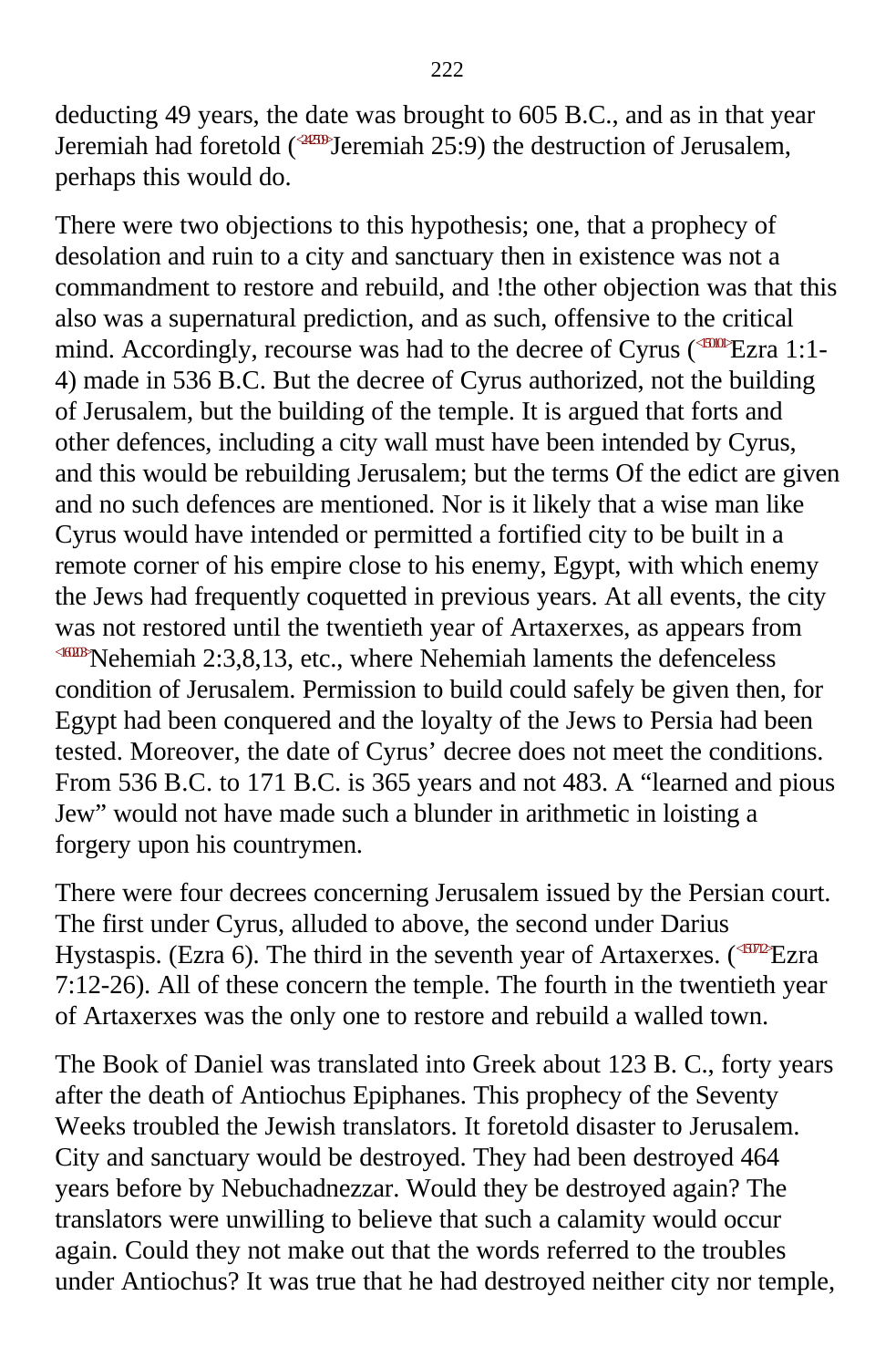but he had polluted the temple. Perhaps that was equivalent to destruction. At all events they did not dare to say that another destruction of Jerusalem lay in the future.

But there stood the words. From the going forth of commandment to restore Jerusalem unto Messiah the Prince would be seven weeks and three score and two weeks, 483 years. They could do nothing with those words. They left them out, and mangled the rest of the passage to give obscurely the impression that the disasters there foretold were a thing of the past.

This mistranslation of a Divine oracle to make it say what they wished it to say was a high-handed proceeding, but it did not prevent its fulfillment. At the time appointed Messiah came and was crucified and Jerusalem fell. The critics' efforts to force some meaning, other than a prediction of Christ, into this prophecy is thus seen to be not without precedent.

# **SUPPOSED INACCURACIES**

But the rationalistic interpretations of the forementioned great prophecies are so unnatural, so evidently forced in order to sustain a preconceived theory, that they would have deceived none except those predisposed to be deceived. Accordingly attempts have been made to discredit the Book of Daniel; to show that it could not have been written in Babylon; to expose historical inaccuracies and so forth. The scholars discovered some supposed inaccuracies, and, the fashion having been set, the imitation scholars eagerly sought for more and with the help of imagination have compiled a considerable number. They are in every case instances of the inaccuracy of the critics.

**(1)** First, may be mentioned, as the only one ever having had any weight, the fact that no historian mentions Belshazzar. It was therefore assumed that "the learned and pious Jew", whom the critics imagined, had invented the name. Since 1854 this "inaccuracy" has disappeared from the rationalistic dictionaries and other productions. The excavations have answered that.

**(2)** Disappointed at the discovery of the truth, the critics now find fault with the title "king" which Daniel gives to Belshazzar and assert that no tablets have been found dated in his reign. It is not probable that any such tablets will be found, for his father outlived him and even though Belshazzar were co-king, his father's name would be in the dates. The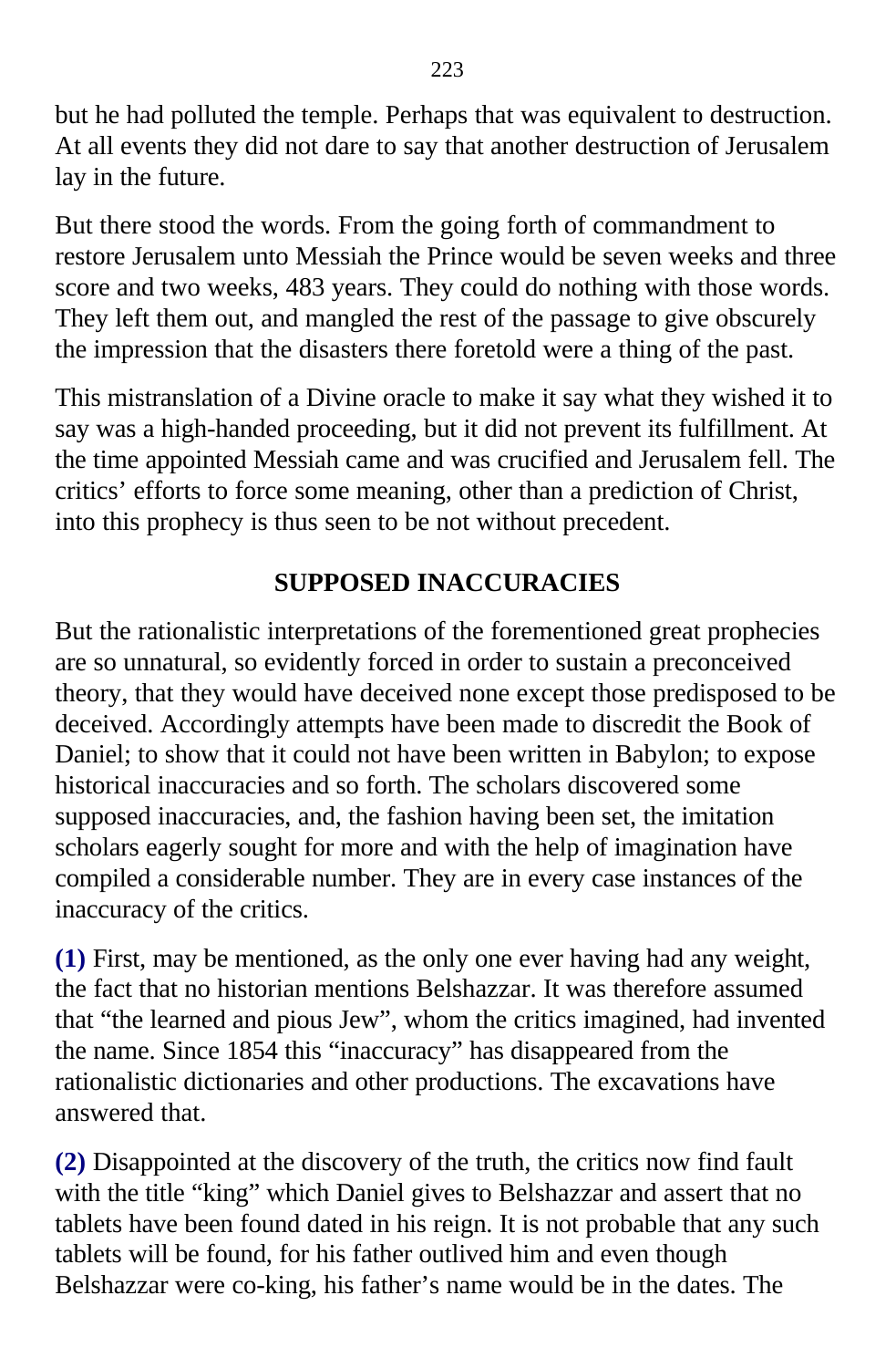tablets, however, show that Belshazzar was the commander of the troops, that he was the man of action — his father being a studious recluse — that he was the darling of the people and that the actual administration was in his hands. He was the heir to the throne and even if not formally invested, was the virtual king in the eyes of the people.

**(3)** It is objected next that Belshazzar was not the son of Nebuchadnezzar as the queen mother says in  $\sqrt{200}$  Daniel 5:11. If he were the grandson through his mother the same language would be used, and the undisturbed reign of Nabonidus in turbulent Babylon is accounted for in this way.

**(4)** The quibble that the monuments do not say that Belshazzar was slain at the taking of Babylon is unworthy of the scholar who makes it. It is admitted that Belshazzar was a prominent figure before the city was captured, that "the son of the king died" and that he then "disappeared from history". He was heir to the kingdom. He was a soldier. His dynasty was overthrown. He disappeared from history. Common sense can make its inference.

**(5)** It is hard, however, for the impugners of Daniel to let the Belshazzar argument go. To have him appear prominently in the inscriptions, after criticism had decided that he never existed, is awkward. Accordingly, we have a long dissertation ("Sayce's Higher Crit. and Monuments," 497-531) showing that the claim of Cyrus to have captured Babylon without fighting is inconsistent with the accounts of the secular historians, which dwell upon the long siege, the desperate fighting, the turning of the river, the surprise at night, etc. Very well, the two accounts are inconsistent. But what has this to do with Daniel? His account is as follows:

"In that night was Belshazzar the Chaldean king slain, and Darius the Mede received the kingdom" ( $\alpha$ <sub>531</sub>).

Not a word about a siege, etc. An account entirely consistent with the inscription of Cyrus. And yet the critic has the audacity to say that

"the monumental evidence has here pronounced against the historical accuracy of the Scripture narrative"! ("H. C. & M.", 531).

This is not criticism; it is misrepresentation.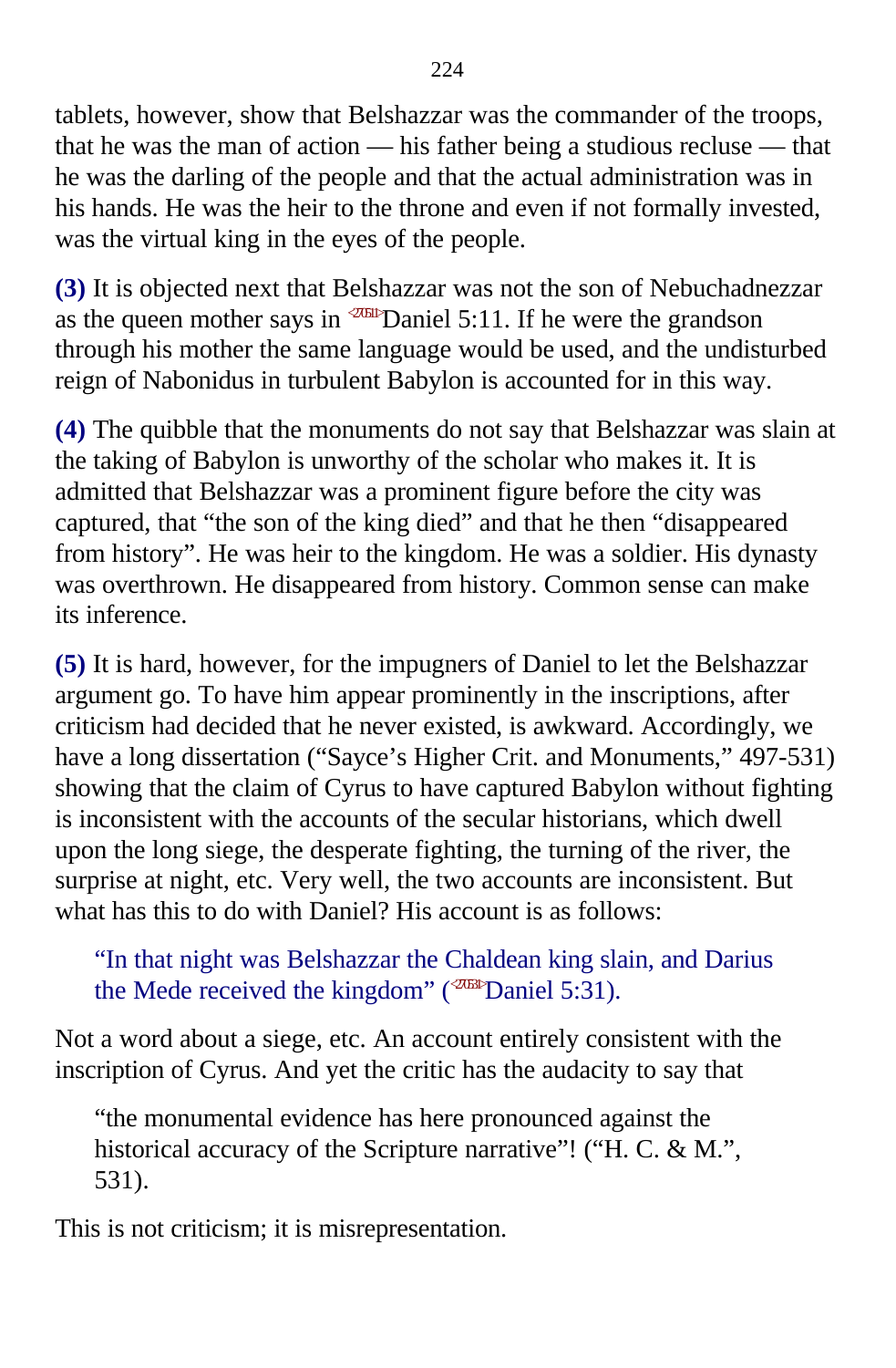**(6)** Daniel mentions the "Chaldeans" as a guild of wise men. This has been made a ground of attack. "In the time of the exile", they tell us, "the Chaldeans were an imperial nation. Four centuries afterward the term signified a guild; therefore, Daniel was written four centuries afterward". It is strange that none of the critics consulted Herodotus, the historian nearest to Daniel in time. He visited Babylon in the same century with Daniel and uses the word in the same sense as Daniel and in no other. (Herod. 1:181,185).

**(7)** The Book of Daniel spells Nebuchadnezzar with an "n" in the penultimate instead of an "r"; therefore, the critics argue, it must have been written 370 years later. But Ezra spells it with an "n". So do 2 Kings, 1 & 2 Chronicles, and so does Jeremiah seven times out of sixteen. Jeremiah preceded Daniel and if either Kings or Chronicles was written in Babylon we have the same spelling in the same country and about the same time.

**(8)** As to the Greek words in Daniel, relied on by Driver to prove a late date: When we discover that these are the names of musical instruments and that the Babylonians knew the Greeks in commerce and in war and realize that musical instruments carry their native names with them, this argument vanishes like the rest.

**(9)** But, it is urged, Daniel gives the beginning of the captivity  $\binom{2000}{1000}$ Daniel 1:1) in the third year of Jehoiakim, 606 B.C., whereas Jerusalem was not destroyed till 587 B.C., therefore, etc.

Daniel dates the captivity from the time that he and the other youths were carried away. A glance at the history will suggest when that was. Pharaoh Necho came out of Egypt against Babylon in 609 B.C. He met and defeated Josiah at Megiddo. He then marched on northward. In three months he marched back to Egypt, having accomplished nothing against Babylon. The interval, 609 to 605 B.C., was the opportunity for Nebuchadnezzar. He secured as allies or as subjects the various tribes in Palestine, as appears from Berosus. Among the rest "Jehoiakim  $\frac{120}{2}$ Kings 24:1) became his servant three years". During that time he took as guests or as hostages the noble youths. At the end of the three years, in 605, Necho re-appeared on his way to fatal Carchemish. Jehoiakim renounced Nebuchadnezzar, and sided with Necho. A merciful Providence counted the seventy years captivity from the very first deportation and Daniel tells us when that was. The captivity ended in 536 B.C.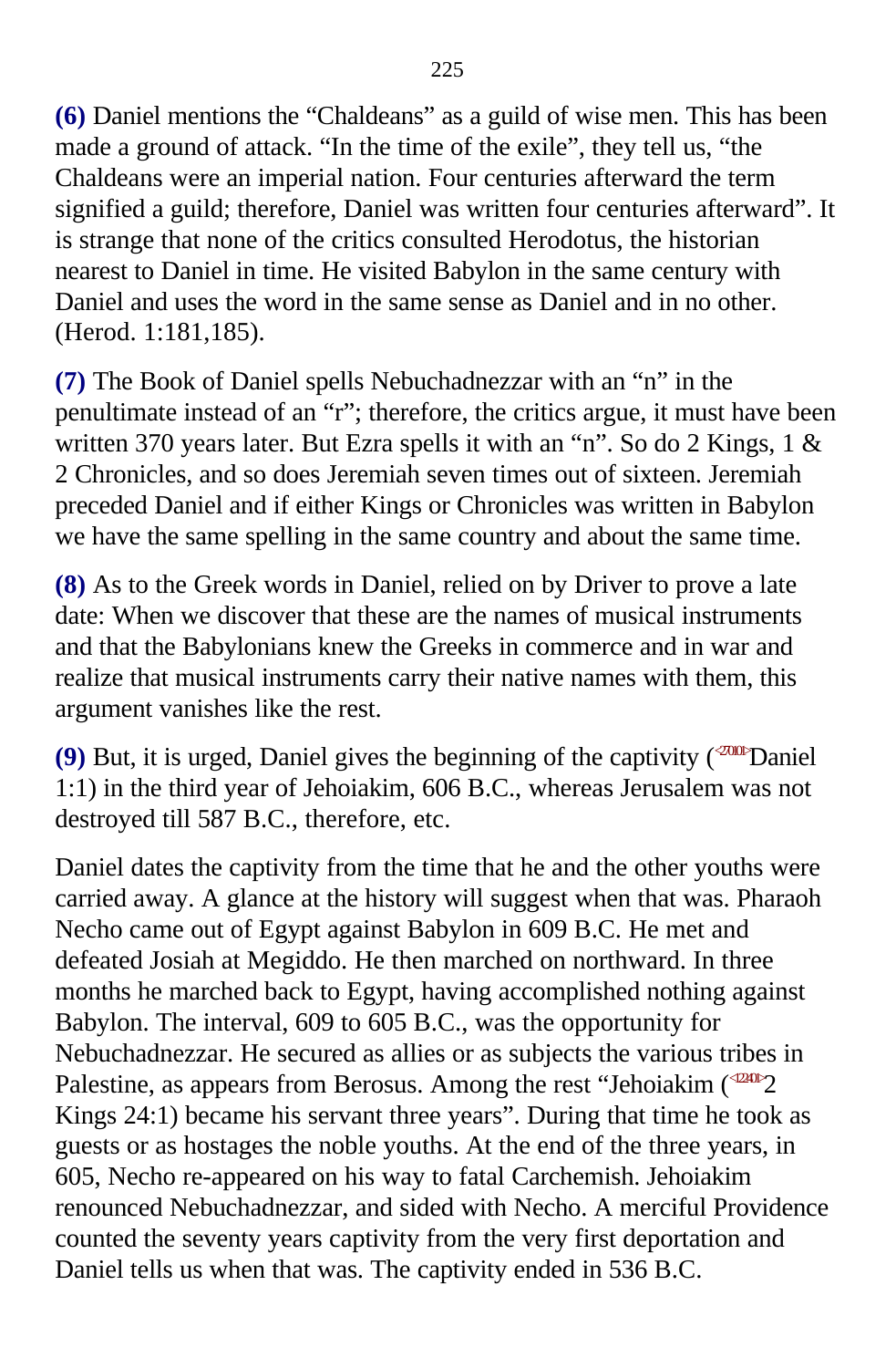**(10)** The Aramaic. One critic said Aramaic was not spoken in Babylon. Others, not so self-confident, said the Aramaic in Babylon was different from Daniel's Aramaic. None of them knew what Aramaic was spoken in Babylon. There was Ezra's Aramaic. It was like Daniel's and Ezra was a native of Babylon. To save their argument they then post-dated Ezra too.

In 1906 and 1908, there were unearthed papyrus rolls in Aramaic written in the fifth century, B.C. It is impossible to suggest redactors and other imaginary persons in this case, and so the Aramaic argument goes the way of all the rest. Before these recent finds the Aramaic weapon had begun to lose its potency. The clay tablets, thousands of which have been found in Babylonia, are legal documents and are written in Babylonian. Upon the backs of some of them were Aramaic filing marks stating in brief the contents. These filings were for ready reference and evidently in the common language of the people, the same language which the frightened Chaldeans used when the angry monarch threatened them. ( $\alpha$ <sup>TIM</sup><sup>t</sup>Daniel 2:4).

There are some other alleged inaccuracies more frivolous than the above. Lack of space forbids their consideration here.

Two new objections to the genuineness of Daniel appear in a dictionary of the Bible, edited by three American clergymen. The article on Daniel states that "the BABA BATHRA (The passage is found in the Talmud Babylon, Tract Baba Bathra, fol. 15a., and reads, "The men of the Great Synagogue have written Ezekiel, the Twelve Minor Prophets, Dantel and Esther." — Editor) ascribes the writing not to Daniel but along with that of some other books to the men of the Great Synagogue". THIS STATEMENT IS CORRECT IN WORDS, BUT BY CONCEALMENT CONVEYS A FALSE IMRESSION. The trick lies in the phrase, "some other books". What are those other books? They are Ezekiel, Hosea, Amos — all the minor prophets — and Esther. The statement itself is nonsensical, like many other things in the Talmud, but whatever its meaning, it places Daniel on the same footing as Ezekiel and the rest.

The other objection is as follows:

"Chapter 11 (of Daniel) with its four world-kingdoms is wonderfully cleared when viewed from this standpoint (i.e. as a Maccabean production). The third of these kingdoms is explicitly named as the Persian. (11:2). The fourth to follow is evidently the Greek".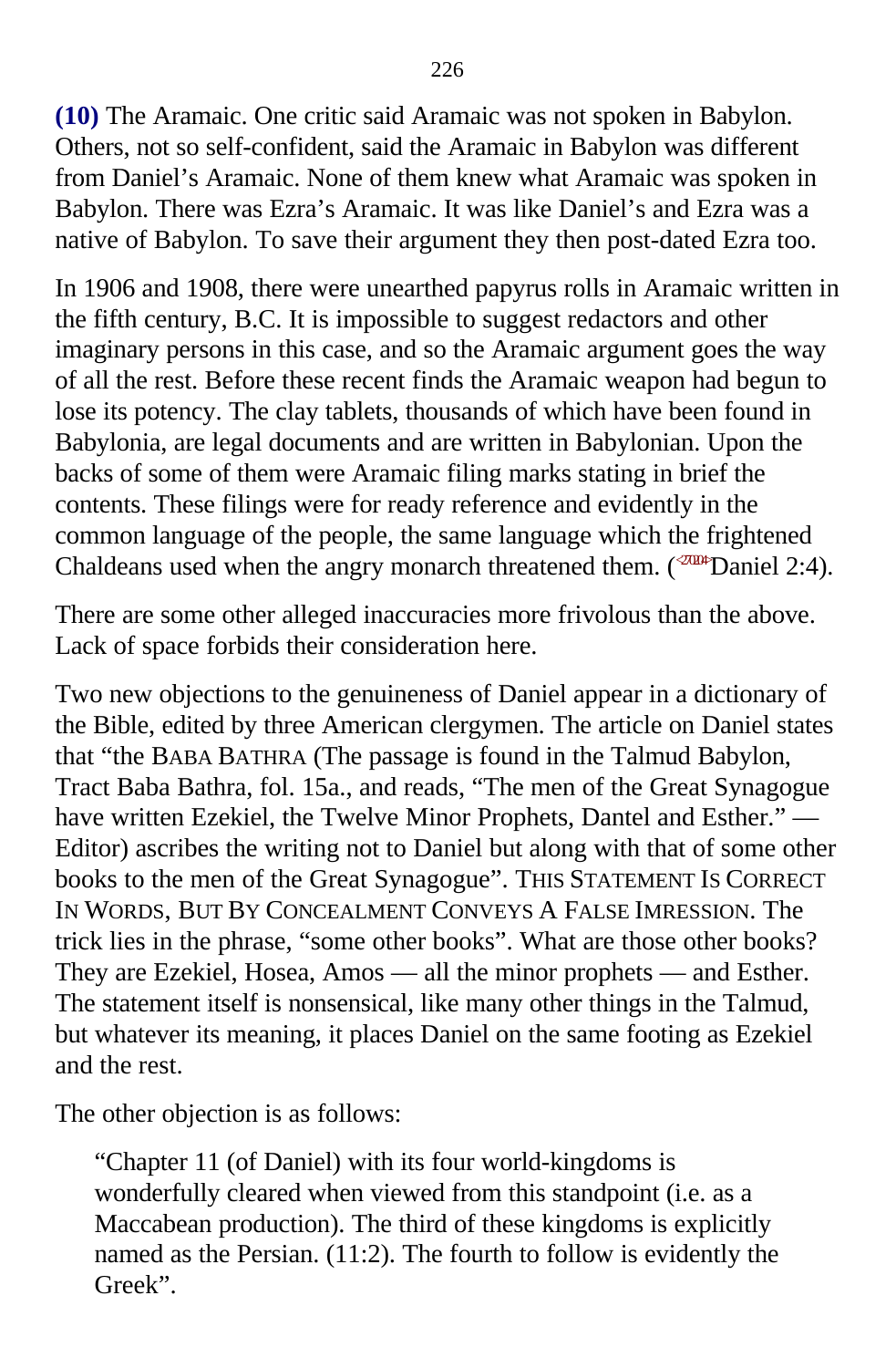Every phrase in this is false. The chapter says nothing about four worldkingdoms. Nor does  $\sqrt{2710}$  Daniel 11:2 say explicitly, or any other way, that the Persian was the third; nor that the Greek was the fourth.

No explanation or modification of these astonishing statements is offered. How could the writer expect to escape detection? True, the Baba Bathra is inaccessible to most people, but Daniel 11 is in everybody's hands.

Daniel was a wise and well-known man in the time of Ezekiel, else all point in the irony of  $\sqrt{2600}$ Ezekiel 28:3 is lost. He was also eminent for goodness and must have been esteemed an especial recipient of God's favor and to have had intercourse with the Most High like Noah and Job. <sup>26415</sup> Ezekiel 14:15, 20:

"When the land sinneth, though Noah, Daniel and Job were in it, they shall deliver but their own souls".

A striking collocation: Noah the second father of the race, Job the Gentile and Daniel the Jew.

Daniel is better attested than any other book of the Old Testament. Ezekiel mentions the man. Zechariah appears to have read the book. The bungling attempt of the Septuagint to alter a prediction of disaster to one of promise; our Saviour's recognition of Daniel as a prophet; these are attestations. Compare Ezekiel; there is not a word in the Bible to show that he ever existed, but as he does not plainly predict the Saviour no voice is raised or pen wagged against him.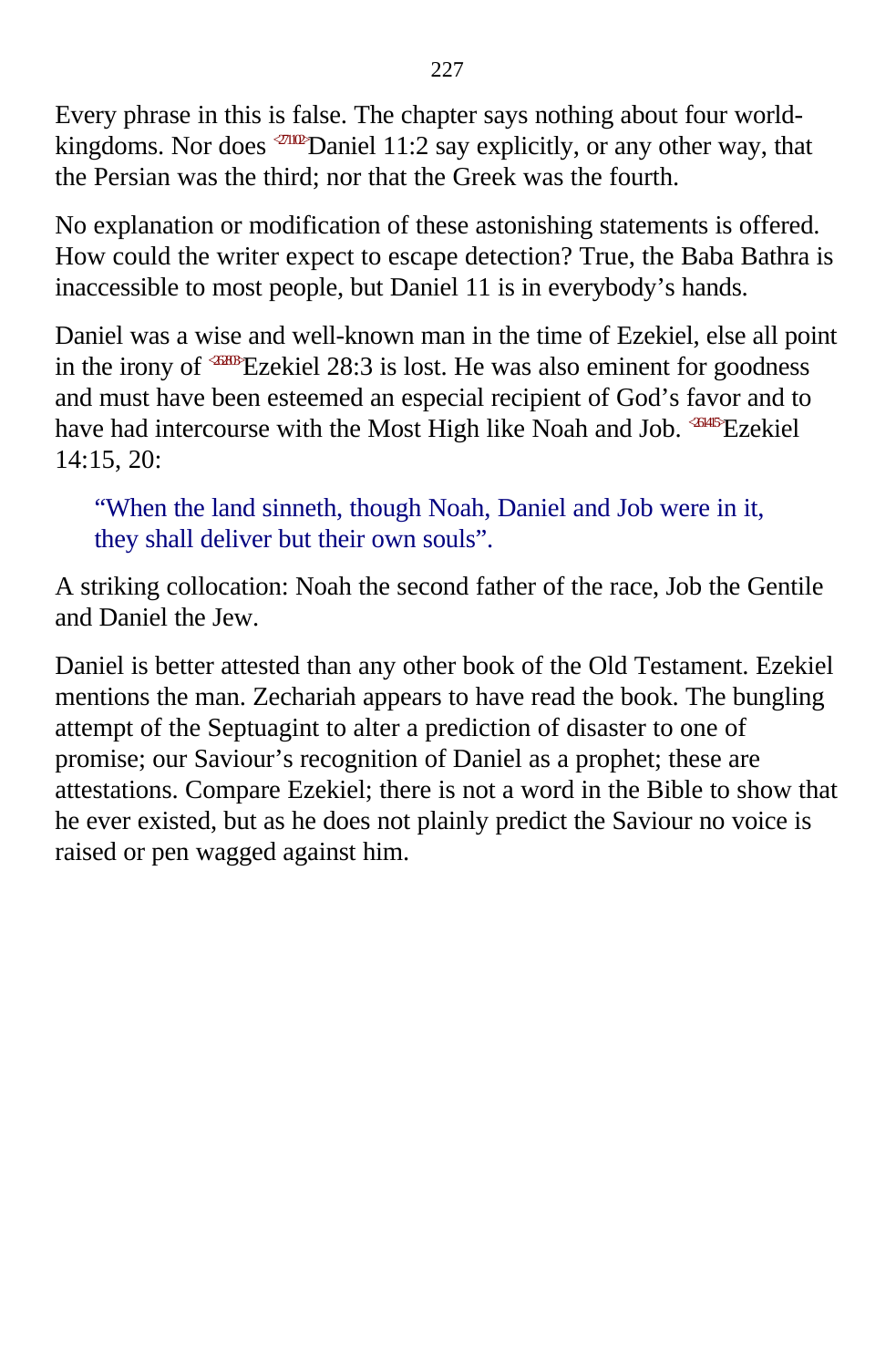# CHAPTER 14

# THE DOCTRINAL VALUE OF THE FIRST CHAPTERS OF GENESIS

### **BY DYSON HAGUE, M. A.,**

#### *Vicar Of The Church Of The Epiphany; Professor Of Liturgics, Wycliffe College, Toronto, Ontario, Canada*

The Book of Genesis is in many respects the most important book in the Bible. It is of the first importance because it answers, not exhaustively, but sufficiently, the fundamental questions of the human mind. It contains the first authoritative information given to the race concerning these questions of everlasting interest: the Being of God; the origin of the universe; the creation of man; the origin of the soul; the fact of revelation; the introduction of sin; the promise of salvation; the primitive division of the human race; the purpose of the elected people; the preliminary part in the program of Christianity. In one word, in this inspired volume of beginnings, we have the satisfactory explanation of all the sin and misery and contradiction now in this world, and the reason of the scheme of redemption.

Or, to put it in another way. The Book of Genesis is the seed in which the plant of God's Word is enfolded. It is the starting point of God's graduallyunfolded plan of the ages. Genesis is the plinth of the pillar of the Divine revelation. It is the root of the tree of the inspired Scriptures. It is the source of the stream of the holy writings of the Bible. If the base of the pillar is removed, the pillar falls. If the root of the tree is cut out, the tree will wither and die. If the fountain head of the stream is cut off, the stream will dry up. The Bible as a whole is like a chain hanging upon two staples. The Book of Genesis is the one staple; the Book of Revelation is the other. Take away either staple, the chain falls in confusion. If the first chapters of Genesis are unreliable, the revelation of the beginning of the universe, the origin of the race, and the reason of its redemption are gone. If the last chapters of Revelation are displaced the consummation of all things is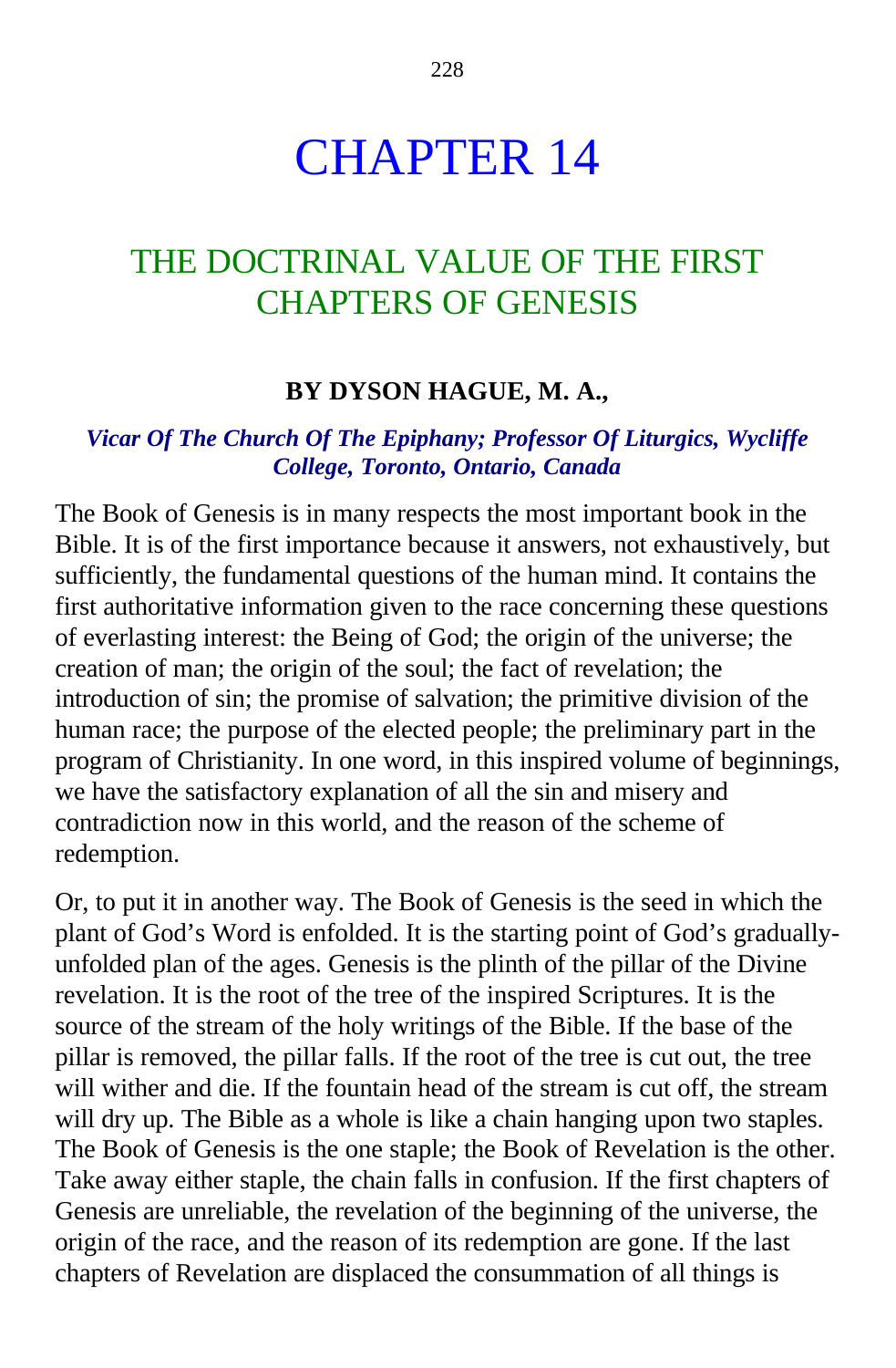unknown. If you take away Genesis, you have lost the explanation of the first heaven, the first earth, the first Adam, and the fall. If you take away Revelation you have lost the completed truth of the new heaven, and the new earth, man redeemed, and the second Adam in Paradise regained.

Further: in the first chapters of the Book of Genesis. you have the strong and sufficient foundation of the subsequent developments of the kingdom of God; the root-germ of all Anthropology, Soteriology, Christology, Satanology, to say nothing of the ancient and modern problems of the mystery and culpability of sin, the Divine ordinance of the Lord's Day, the unity of the race, and God's establishment of matrimony and the family life.

We assume from the start the historicity of Genesis and its Mosaic authorship. It was evidently accepted by Christ the Infallible, our Lord and God, as historical, as one single composition, and as the work of Moses. It was accepted by Paul the inspired. It was accepted universally by the divinely inspired leaders of God's chosen people. (See Green's "Higher Criticism of the Pentateuch.") It has validated itself to the universal Church throughout the ages by its realism and consistency, and by what has been finely termed its subjective truthfulness. We postulate especially the historicity of the first chapters. These are not only valuable, they are vital. They are the essence of Genesis. The Book of Genesis is neither the work of a theorist or a tribal annalist. It is still less the product of some anonymous compiler or compilers in some unknowable era, of a series of myths, historic in form but unhistoric in fact. Its opening is an apocalypse, a direct revelation from the God of all truth. Whether it was given in a vision or otherwise, it would be impossible to say. But it is possible, if not probable, that the same Lord God, who revealed to His servant as he was in the Spirit on the Lord's Day the apocalypse of the humanly unknown and unknowable events of man's history which will transpire when this heaven and this earth have passed away, would also have revealed to His servant, being in the Spirit, the apocalypse of the humanly unknowable and unknown events which transpired before this earth's history began. It has been asserted that the beginning and the end of things are both absolutely hidden from science. Science has to do with phenomena. It is where science must confess its impotence that revelation steps in, and, with the authority of God, reveals those things that are above it, The beginning of Genesis, therefore, is a divinely inspired narrative of the events deemed necessary by God to establish the foundations for the Divine Law in the sphere of human life, and to set forth the relation between the omnipotent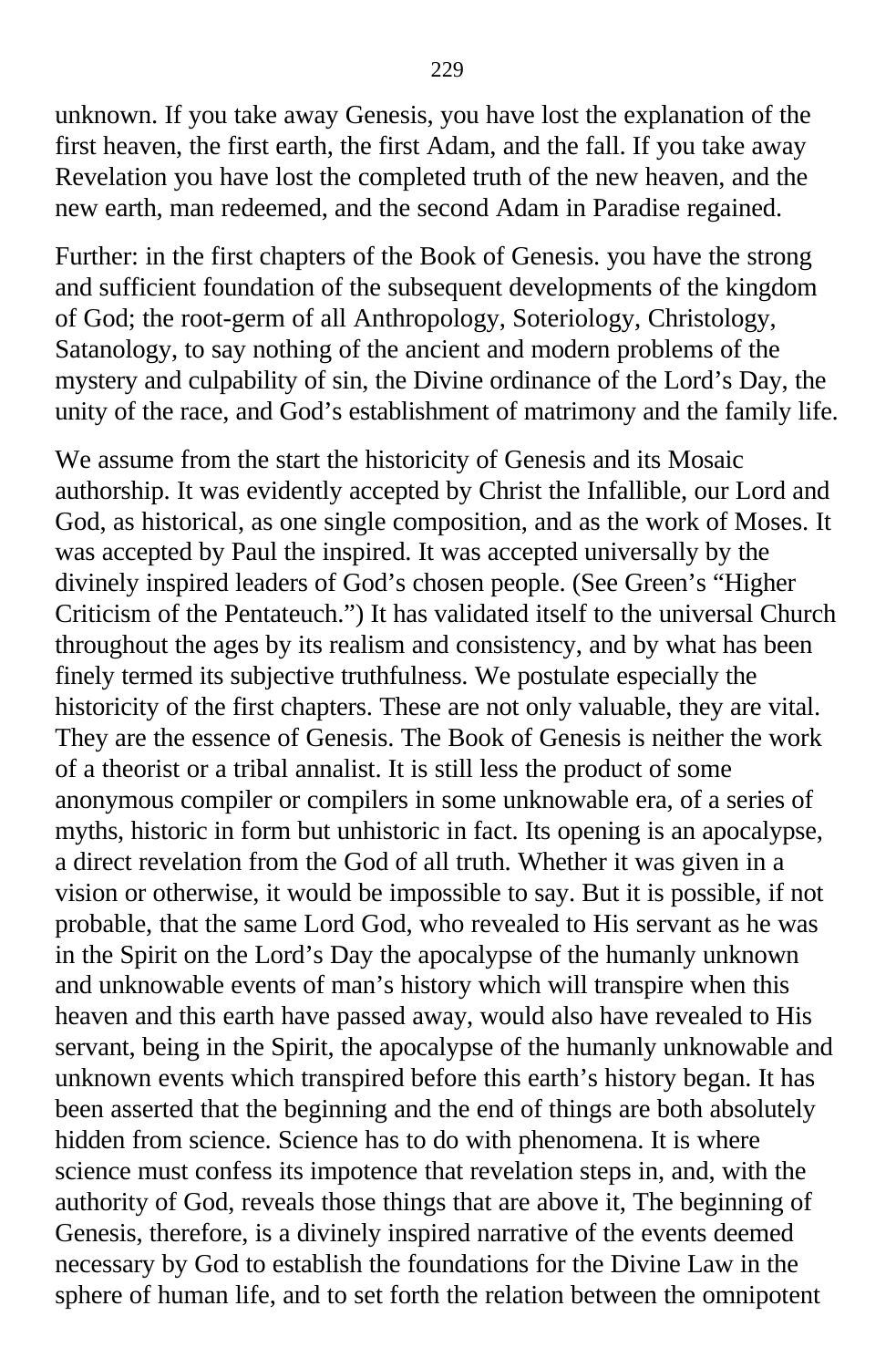<span id="page-229-0"></span>Creator and the man who fell, and the race that was to be redeemed by the incarnation of His Son.

The German rationalistic idea, which has passed over into thousands of more or less orthodox Christian minds, is that these earliest chapters embody ancient traditions of the Semitic-oriental mind. Others go farther, and not only deny them to be the product of the reverent and religious mind of the Hebrew, but assert they were simply oriental legends, not born from above and of God, but born in the East, and probably in pagan Babylonia.

We would therefore postulate the following propositions:

**1.** The Book of Genesis has no doctrinal value if it is not authoritative.

**2.** The Book of Genesis is not authoritative if it is not true. For if it is not history, it is not reliable; and if it is not revelation, it is not authoritative.

**3.** The Book of Genesis is not true if it is not from God. For if it is not from God, it is not inspired; and if it is not inspired, it possesses to us no doctrinal value whatever.

**4.** The Book of Genesis is not direct from God if it is a heterogeneous compilation of mythological folklore by unknowable writers.

**5.** If the Book of Genesis is a legendary narrative, anonymous, indefinitely erroneous, and the persons it described the mere mythical personifications of tribal genius, it is of course not only non-authentic, because nonauthenticated, but an insufficient basis for doctrine. The residuum of dubious truth, which might with varying degrees of consent be extracted therefrom, could never be accepted as a foundation for the superstructure of eternally trustworthy doctrine, for it is an axiom that that only is of doctrinal value which is God's Word. Mythical and legendary fiction, and still more, erroneous and misleading tradition, are incompatible not only with the character of the God of all truth, but with the truthfulness, trustworthiness, and absolute authority of the Word of God. We have not taken for our credentials cleverly invented myths. The primary documents, if there were such, were collated and revised and re-written by Moses by inspiration of God.

A sentence in Margoliouth's "Lines of Defence" deserves an attentive consideration today. We should have some opportunity, said the Oxford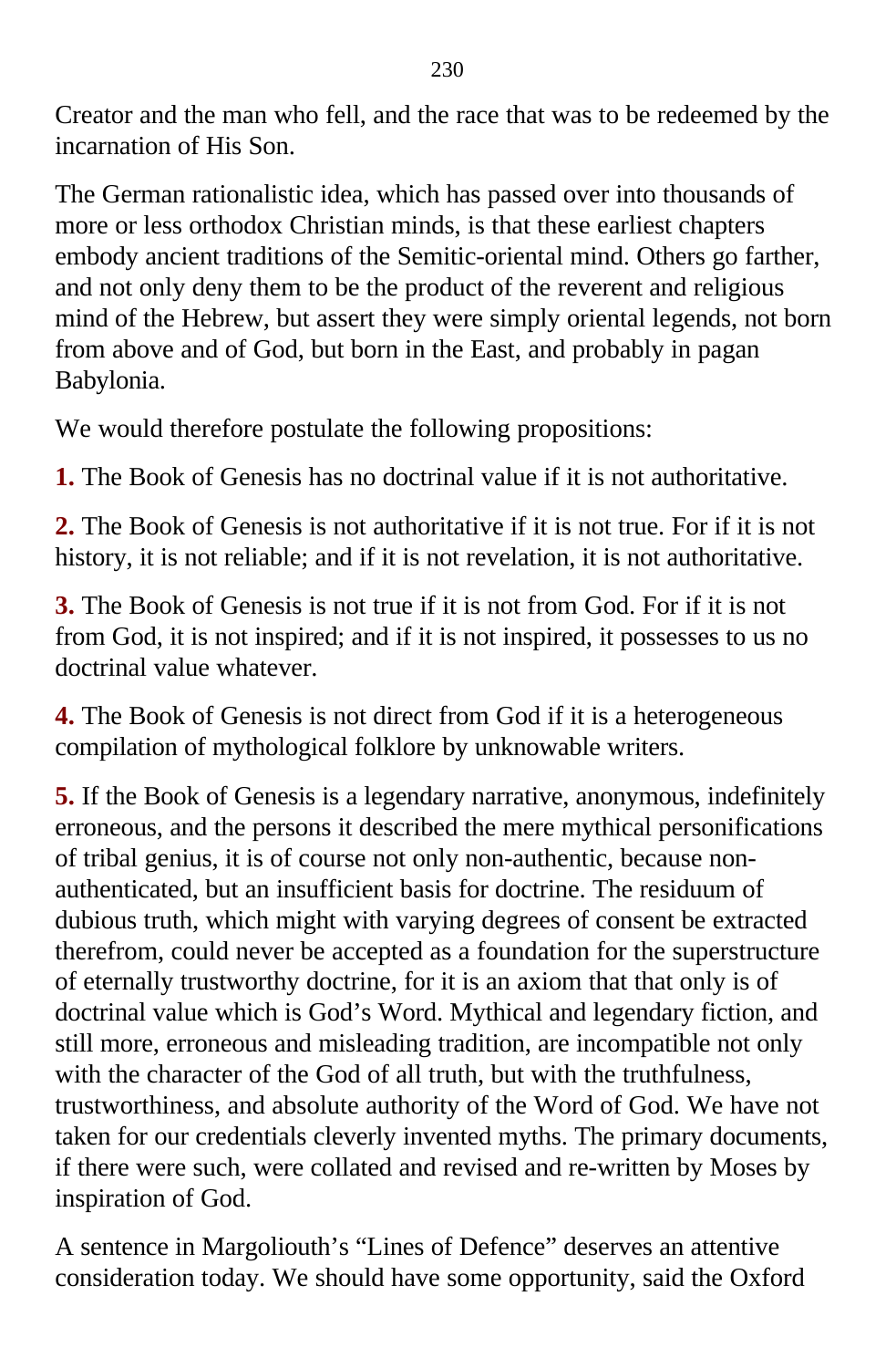professor, of gauging the skill of those on whose faith the old-fashioned belief in the authenticity of Scripture has been abandoned. (p. 293). One would perhaps prefer to put the idea in this way. Our modern Christians should have more opportunity not only of appraising the skill, but of gauging also the spiritual qualifications of a critical school that has been characterized notoriously by an enthusiasm against the miraculous, and a precipitate adoption o which militates against the historicity of Genesis.

Christians are conceding too much nowadays to the agnostic scientist, and the rationalistic Hebraist, and are often to blame if they allow them to go out of their specific provinces without protest. Their assumptions ought to be watched with the utmost vigilance and jealousy. (See Gladstone, "The Impregnable Rock of Holy Scripture," pp. 62-83).

But to resume. The Book of Genesis is the foundation on which the superstructure of the Scriptures rests. The foundation of the foundation is the first three chapters, which form in themselves a complete monograph of revelation. And of this final substructure the first three verses of the first chapter are the foundation.

In the first verse of Genesis in words of supernatural grandeur, we have a revelation of God as the first cause, the Creator of the universe, the world and man. The glorious Being of God comes forth without explanation, and without apology. It is a revelation of the one, personal, living, God. There is in the ancient philosophic cosmogony no trace of the idea of such a Being, still less of such a Creator, for all other systems began and ended with pantheistic, materialistic, or hylozoistic conceptions. The Divine Word stands unique in declaring the absolute idea of the living God, without attempt at demonstration. The spirituality, infinity, omnipotence, sanctity of the Divine Being, all in germ lie here. Nay more. The later and more fully revealed doctrine of the unity of God in the Trinity may be said to lie here in germ also, and the last and deepest revelation to be involved in first and foremost. The fact of God in the first of Genesis is not given as a deduction of reason or a philosophic generalization. It is a revelation. It is a revelation of that primary truth which is received by the universal human mind as a truth that needs no proof, and is incapable of it, but which being received, is verified to the intelligent mind by an irresistible force not only with ontological and cosmological, but with teleological and moral arguments. Here we have in this first verse of Genesis, not only a postulate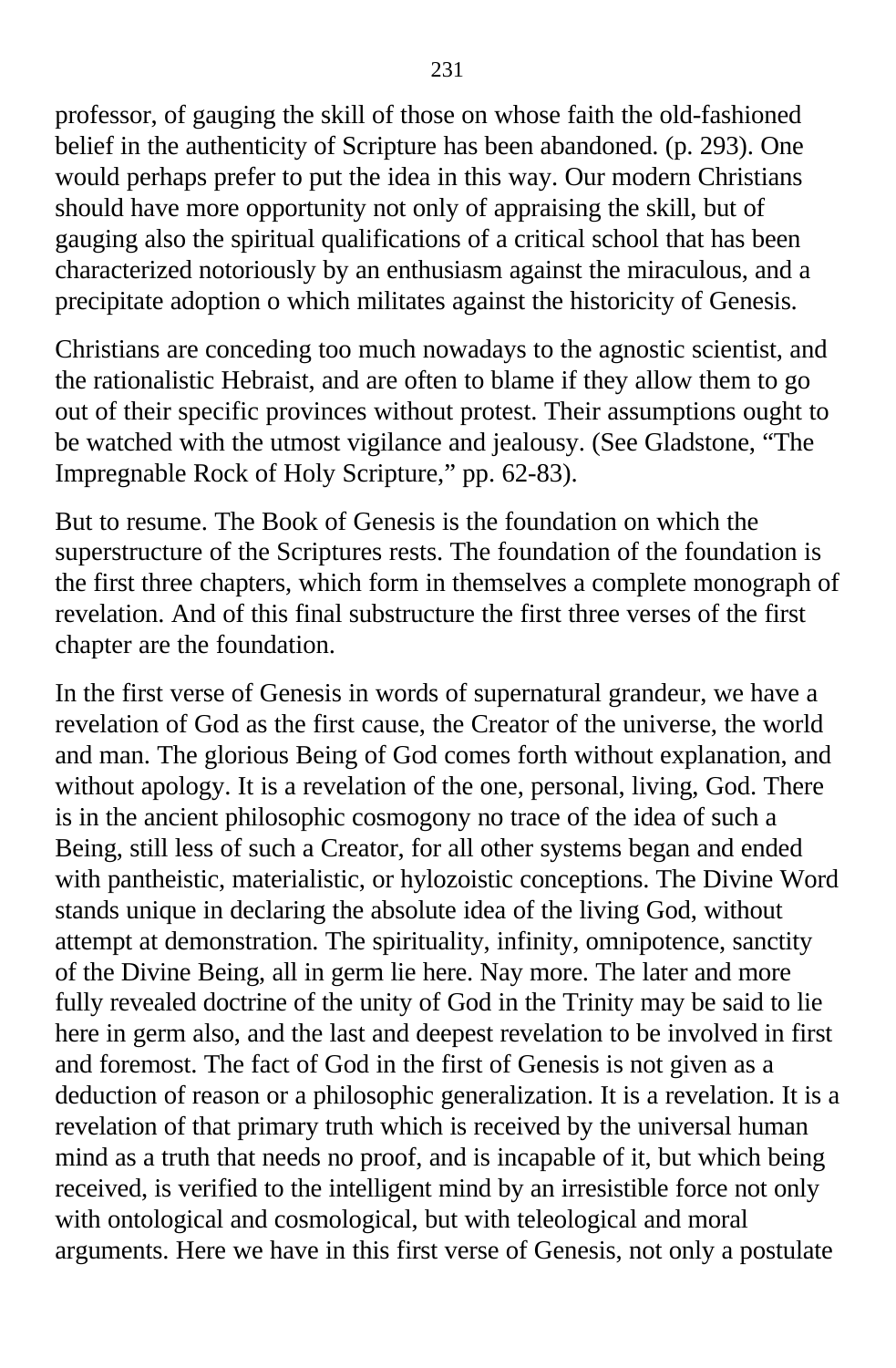apart from Revelation, but three great truths which have constituted the glory of our religion.

**(1)** The Unity of God; in contradiction to all the polytheisms and dualisms of ancient and modern pagan philosophy.

**(2)** The Personality of God; in contradiction to that pantheism whether materialistic or idealistic, which recognizes God's immanence in the world, but denies His transcendence. For in all its multitudinous developments, pantheism has this peculiarity, that it denies the personality of God, and excludes from the realm of life the need of a Mediator, a Sin-Bearer, and a personal Saviour.

**(3)** The Omnipotence of God; in contradiction, not only to those debasing conceptions of the anthropomorphic deities of the ancient world, but to all those man-made idols which the millions of heathenism today adore. God made these stars and suns, which man in his infatuation fain would worship. Thus in contradiction to all human conceptions and human evolutions, there stands forth no mere deistic abstraction, but the one, true, living and only God. He is named by the name Elohim, the name of Divine Majesty, the Adorable One, our Creator and Governor; the same God who in a few verses later is revealed as Jehovah-Elohim, Jehovah being the Covenant name, the God of revelation and grace, the Ever-Existent Lord, the God and Father of us all. (Green, "Unity of Gonesis," pp. 31,32; "Fausset's Bib. Ency.," p. 258).

One of the theories of modernism is that the law of evolution can be traced through the Bible in the development of the idea of God. The development of the idea of God? Is there in the Scriptures any real trace of the development of the idea of God? There is an expansive, and richer, and fuller revelation of the attributes and dealings and ways and workings of God; but not of the idea of God. The God of  $\frac{1000}{2}$ Genesis 1:1 is the God of Psalm 90; of  $\frac{4000}{128}$  and  $\frac{40128}{128}$ ; of  $\frac{4000}{128}$  Hebrews 1:1; and  $\frac{4000}{128}$  Revelation 4:11.

"In the beginning God created the heaven and the earth." Here in a sublime revelation is the doctrinal foundation of the creation of the universe, and the contradiction of the ancient and modern conceptions of the eternity of matter. God only is eternal.

One can well believe the story of a Japanese thinker who took up a strange book, and with wonderment read the first sentence: "In the beginning God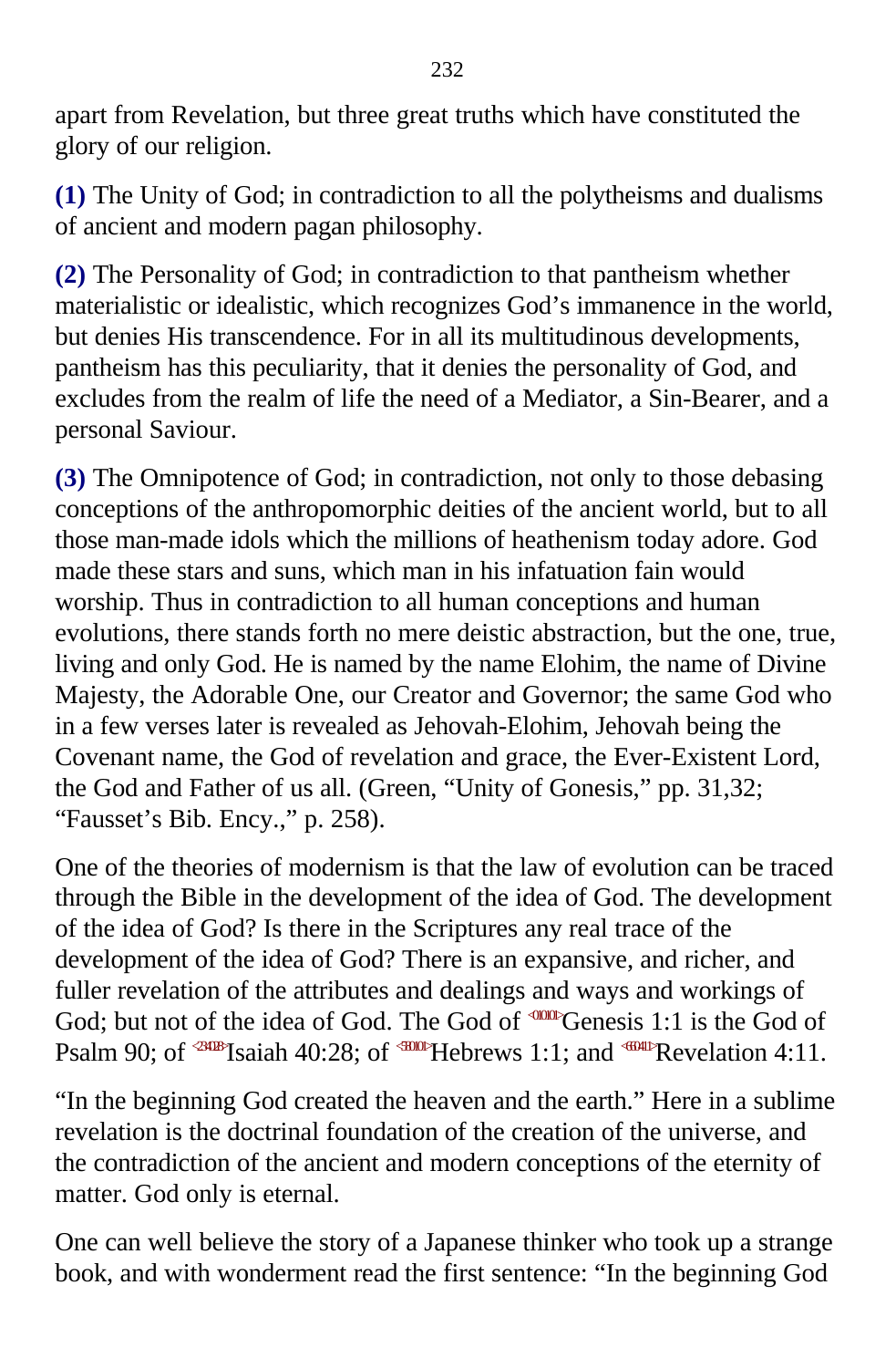created the heaven and the earth." It struck him that there was more philosophy of a theological character, and satisfying to the mind and soul, in that one sentence than in all the sacred books of the orient.

That single sentence separates the Scriptures from the rest of human productions. The wisest philosophy of the ancients, Platonic-Aristotelian or Gnostic, never reached the point that the world was created by God in the sense of absolute creation. In no cosmogony outside of the Bible is there a record of the idea that God created the heaven and the earth, as an effort of His will, and the fiat of His eternal, self-existent Personality. Ex nihilo nihil fit. The highest point reached by their philosophical speculations was a kind of atomic theory; of cosmic atoms and germs and eggs possessed of some inexplicable forces of development, out of which the present cosmos was through long ages evolved. Matter was almost universally believed to have existed from eternity. The Bible teaches that the universe was not causa sui or a mere passive evolution of His nature, nor a mere transition from one form of being to another, from non-being to being, but that it was a direct creation of the personal, living, working God, who created all things out of nothing, but the fiat of His will, and the instrumentality of the eternal Logos. In glorious contrast to agnostic science with its lamentable creed, "I believe that behind and above and around the phenomena of matter and force remains the unsolved mystery of the universe," the Christian holds forth his triumphant solution, "I believe that in the beginning God created the heaven and the earth."  $(\sqrt{4000})$ ohn 1:1-3;  $\frac{1}{1}$ ;  $\frac{5016}{1}$ Colossians 1:16). The first verse of the Bible is a proof that the Book is of God.

And so with regard to the subsequent verses. Genesis is admittedly nora scientific history. It is a narrative for mankind to show that this world was made by God for the habitation of man, and was gradually being fitted for God's children. So in a series of successive creative developments from the formless chaos, containing in embryonic condition all elemental constituents, chemical and mechanical, air, earth, fire, and water, the sublime process is recorded, according to the Genesis narrative in the following order:

**1.** The creation by direct Divine act of matter in its gaseous, aqueous, terrestrial and mineral condition successively.  $(1000)$ Genesis 1:1-10; cf.  $5016$ Colossians 1:16;  $5016$ Hebrews 11:3).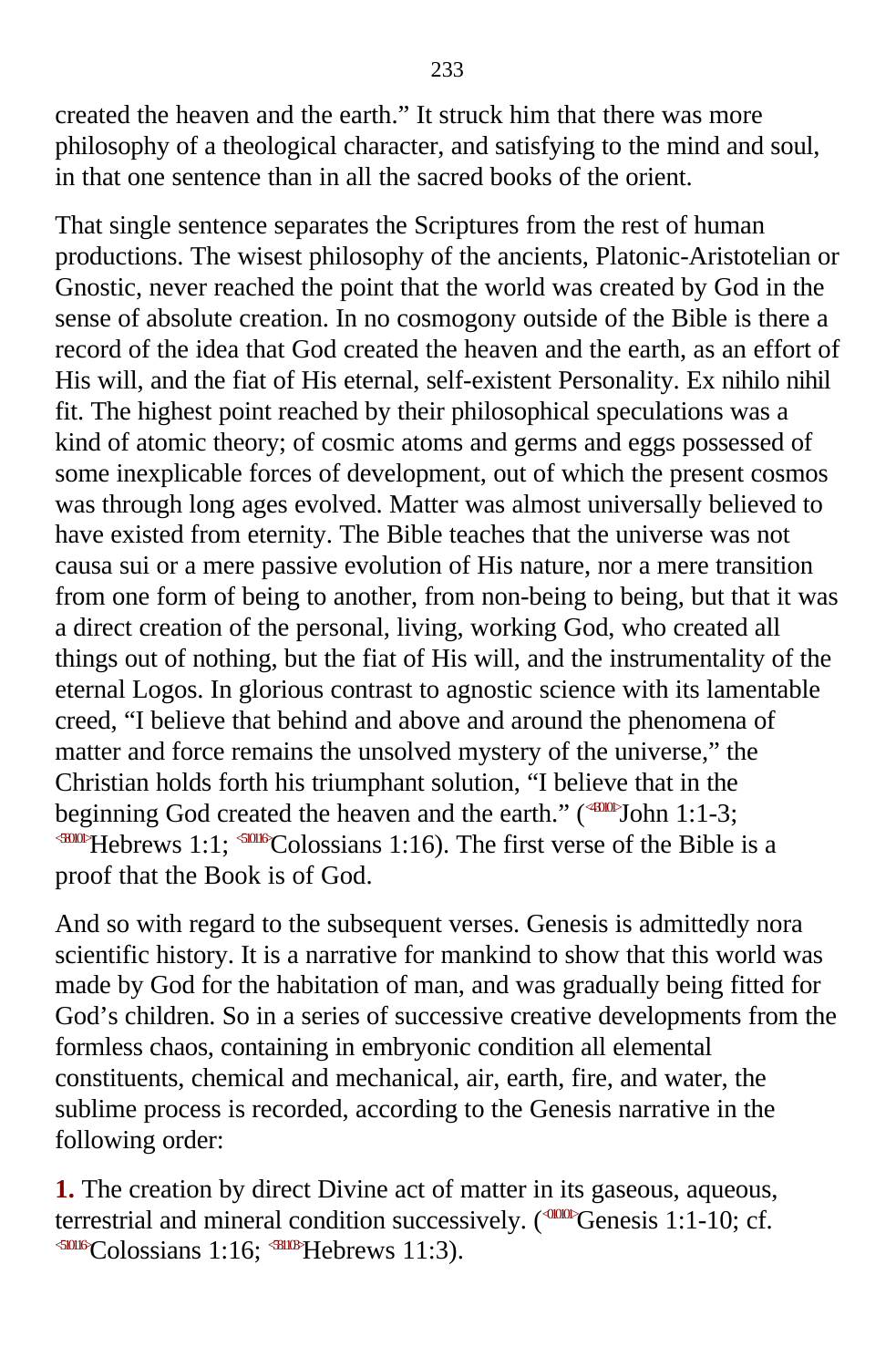**2.** The emergence by Divine creative power of the lowest forms of sea and land life,  $($ <sup>ollan</sup>denesis 1:11-13).

**3.** The creation by direct Divine act of larger forms of life, aquatic and terrestrial; the great sea monsters and gigan- tic reptiles (the sheretjim and tanninim). (Dawson, "Origin of the World," p. 213;  $\frac{130000}{20}$ Genesis 1:20-21).

**4.** The emergence by Divine creative power of land animals of higher organization, herbivora and smaller mammals and carnivora.  $(40024)$ Genesis 1:24-25).

**5.** And finally the creation by direct Divine act of man. (<sup>40026</sup>Genesis 1:26,27). Not first but last. The last for which the first was made, as Browning so finely puts it. Herein is the compatability of Genesis and science, for this sublime order is just the order that some of the foremost of the nineteenth and twentieth century scientists have proclaimed. It is remarkable, too, that the word for absolutely new creation is only used in connection with the introduction of life.  $(4000 \text{ Geness } 1:1,2,27)$ . These three points where the idea of absolute creation is introduced are the three main points at which modern champions of evolution find it impossible to make their connection.

Next we have in this sublime revelation the doctrinal foundation for the beginning of mankind.

Man was created, not evolved. That is, he did not come from protoplasmic mud-mass, or sea ooze bathybian, or by descent from fish or frog, or horse, or ape; but at once, direct, full made, did man come forth from God. When you read what some writers, professedly religious, say about man and his bestial origin your shoulders unconsciously droop; your head hangs down; your heart feels sick. Your self-respect has received a blow. When you read Genesis, your shoulders straighten, your chest emerges. You feel proud to be that thing that is called man. Up goes your heart, and up goes your head. The Bible stands openly against the evolutionary development of man, and his gradual ascent through indefinite aeons from the animal. Not against the idea of the development of the plans of the Creator in nature, or a variation of species by means of environment and processes of time. That is seen in Genesis, and throughout the Bible, and in this world. But the Bible does stand plainly against that garish theory that all species, vegetable and animal, have originated through evolution from lower forms through long natural processes. The materialistic form of this theory to the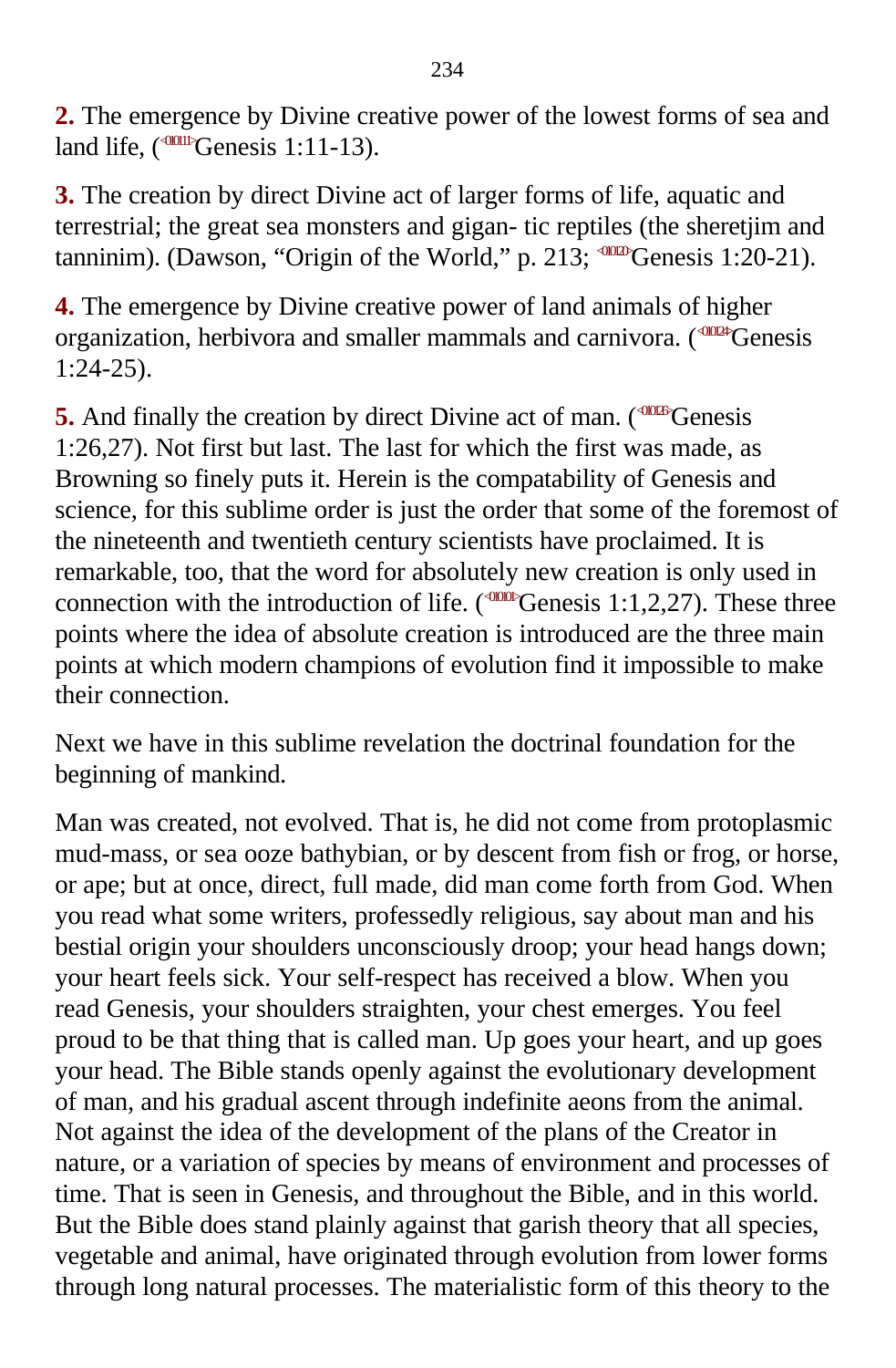Christian is most offensive. It practically substitutes an all-engendering protoplasmic call for the only and true God. But even the theisticsupernaturalistic theory is opposed to the Bible and to Science for these reasons.

**1.** There is no such universal law of development. On the contrary, scientific evidence is now standing for deterioration. The flora and the fauna of the latest period show no trace of improvement, and even man, proud man, from the biological and physiological standpoint has gained nothing to speak of from the dawn of history. The earliest archaeological remains of Egypt, Assyria, Babylonia, show no trace of slow emergence from barbarism. That species can be artificially improved is true, but that is not transmutation of species. (Dawson, "Origin of the World," pp. 227- 277).

**2.** No new type has ever been discovered. Science is universally proclaiming the truth of  $\frac{1}{111}$ Genesis 1:11,12,21,24,25 "after his kind," "after their kind"; that is, species by species. Geology with its five hundred or so species of ganoids proclaims the fact of the non-transmutation of species. If, as they say, the strata tell the story of countless aeons, it is strange that during those countless aeons the trilobite never produced anything but a trilobite, nor has the ammonite ever produced anything but an ammonite. The elaborately artificial exceptions of modern science only confirm the rule. (See Townsend, "Collapse of Evolution.")

**3.** Nor is there any trace of transmutation of species. Man develops from a single cell, and the cell of a monkey is said to be indistinguishable from that of a man. But the fact that a man cell develops into a man and the monkey cell develops into a monkey, shows there is an immeasurable difference between them. And the development from a cell into a man has nothing whatever to do with the evolution of one species into another. "To science, species are practically unchangeable units" ("Origin of the World," p. 227). Man is the sole species of his genus, and the sole representative of his species. The abandonment of any original type is said to be soon followed by the complete extinction of the family.

**4.** Nor has the missing link been found. The late Robert Etheridge of the British Museum, head of the geological department, and one of the ablest of British paleontologists; has said: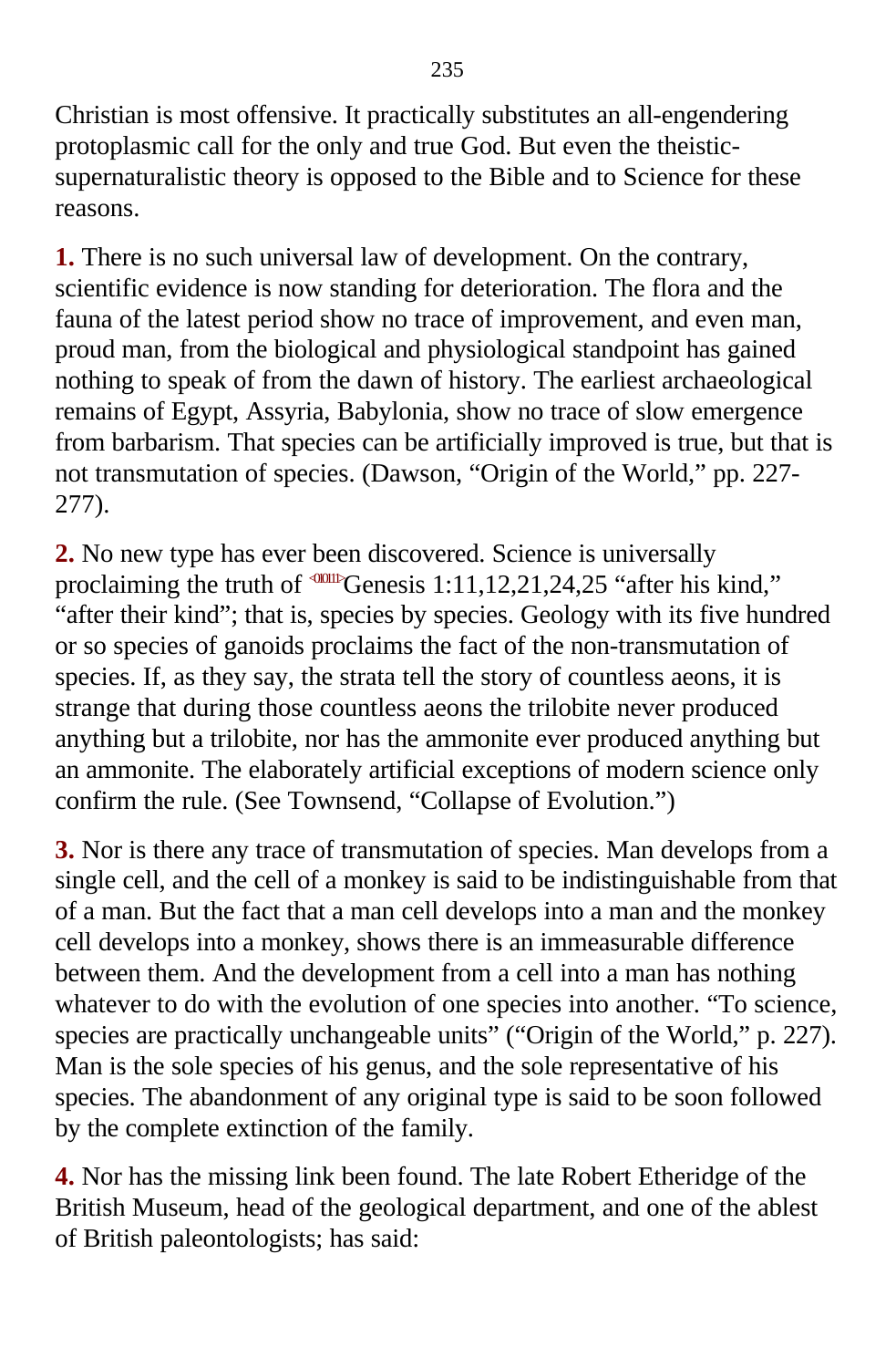"In all that great museum there is not a particle of evidence of transmutation of species. Nine-tenths of the talk of evolutionists is not founded on observation, and is wholly unsupported by facts."

And Professor Virchow is said to have declared with vehemence regarding evolution: "It's all nonsense. You are as far as ever you were from establishing any connection between man and the ape." A great gulf is fixed between the theory of evolution and the sublime statement of Den. 1:26,27. These verses give man his true place in the universe as the consummation of creation. Made out of the dust of the ground, and created on the same day with the highest group of animals, man has physiological affinities with the animal creation. But he was made in the image of God, and therefore transcendently superior to any animal. "Man is a walker, the monkey is a climber," said the great French scientist, De Quatrefages, years ago. A man does a thousand things every day that a monkey could not do if he tried ten thousand years. Man has the designing, controlling, ordering, constructive, and governing faculties. Man has personality, understanding, will, conscience. Man is fitted for apprehending God, and for worshipping God. The Genesis account of man is the only possible basis of revelation. The revelation of fatherhood; of the beautiful, the true, the good; of purity, of peace; is unthinkable to a horse, a dog, or a monkey. The most civilized simian could have no affinity with such ideas. There is no possibility of his conceiving such conceptions, or of receiving them if revealed. It is, ... moreover, the only rational basis for the doctrine of regeneration in opposition to the idea of the evolution of the human character, and of the great doctrine of the incarnation. Man once made in the image of God, by the regenerating power of the Holy Ghost is born again and made in the image of God the Son.

Further, we have in this sublime revelation of Genesis the doctrinal foundation of:

- **1.** The unity of the human race.
- **2.** The fall of man.
- **3.** The plan of redemption.

**1.** With regard to the first, Sir William Dawson has said that the Bible knows but one Adam. Adam was not a myth, or an ethnic name. He was a veritable man, made by God; not an evolutionary development from some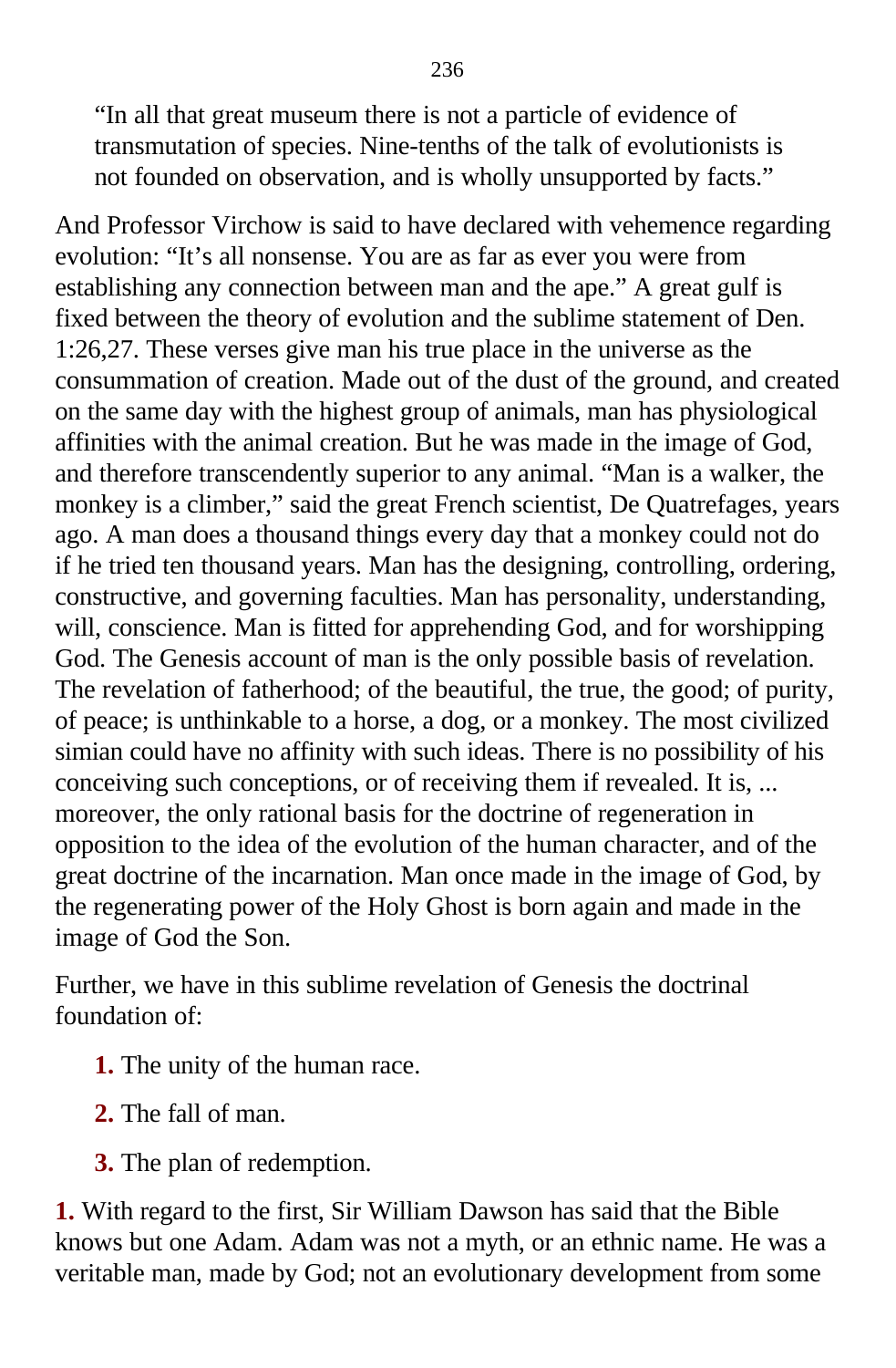hairy anthropoid in some imaginary continent of Lemuria. ... The Bible knows but one species of man, one primitive pair. ... This is confirmed by the Lord Jesus Christ in <sup>4004</sup>Matthew 19:4. ... It is re-affirmed by Paul in  $44726$ , whichever reading may be taken, and in  $4552$  Romans 5:12;  $482$ <sup>1</sup> Corinthians 15:21,47,49. Nor is there any ground for supposing that the word Adam is used in a collective sense, and thus leave room for the hypotheses of the evolutionary development of a large number of human pairs. All things in both physiology and ethnology, as well as in the sciences, which bear on the subject, confirm the idea of the unity of the human race. (Saphir, p. 206).

**2.** With regard to the fall of man. The foundation of all Hamartology and Anthropology lies in the first three chapters of Genesis. It teaches us that man was originally created for communion with God, and that whether his personality was dichotomistic or trichotomistic, he was entirely fitted for personal, intelligent fellowship with his Maker, and was united with Him in the bonds of love and knowledge. Every element of the Bible story recommends itself as a historic narrative. Placed in Eden by his God, with a work to do, and a trial-command, man was potentially perfect, but with the possibility of fall. Man fell, though it was God's will that man should rise from that human posse non peccari as a free agent into the Divine non posse peccari. (Augustine, "De Civitate Dei", Book 22, Chap. 30). Man fell by disobedience, and through the power of a supernatural deceiver called that old serpent, the devil and Satan, who from Genesis 3 to Revelation 19 appears as the implacable enemy of the human race, and the head of that fallen angel-band which abandoned through the sin of pride their first principality.

This story is incomprehensible if only a myth. The great Dutch theologian, Van Oosterzee says,

"The narrative presents itself plainly as history. Such an historicofantastic clothing of a pure philosophic idea accords little with the genuine spirit of Jewish antiquity." (Dog. ii, p. 403).

Still more incomprehensible is it, if it is merely an allegory which refers fruit, serpent, woman, tree, eating, etc., to entirely different things from those mentioned in the Bible. It is history. It is treated as such by our Lord Jesus Christ, who surely would not mistake a myth for history, and by St. Paul, who hardly built Romans 5, and 1 Corinthians 15, on cleverly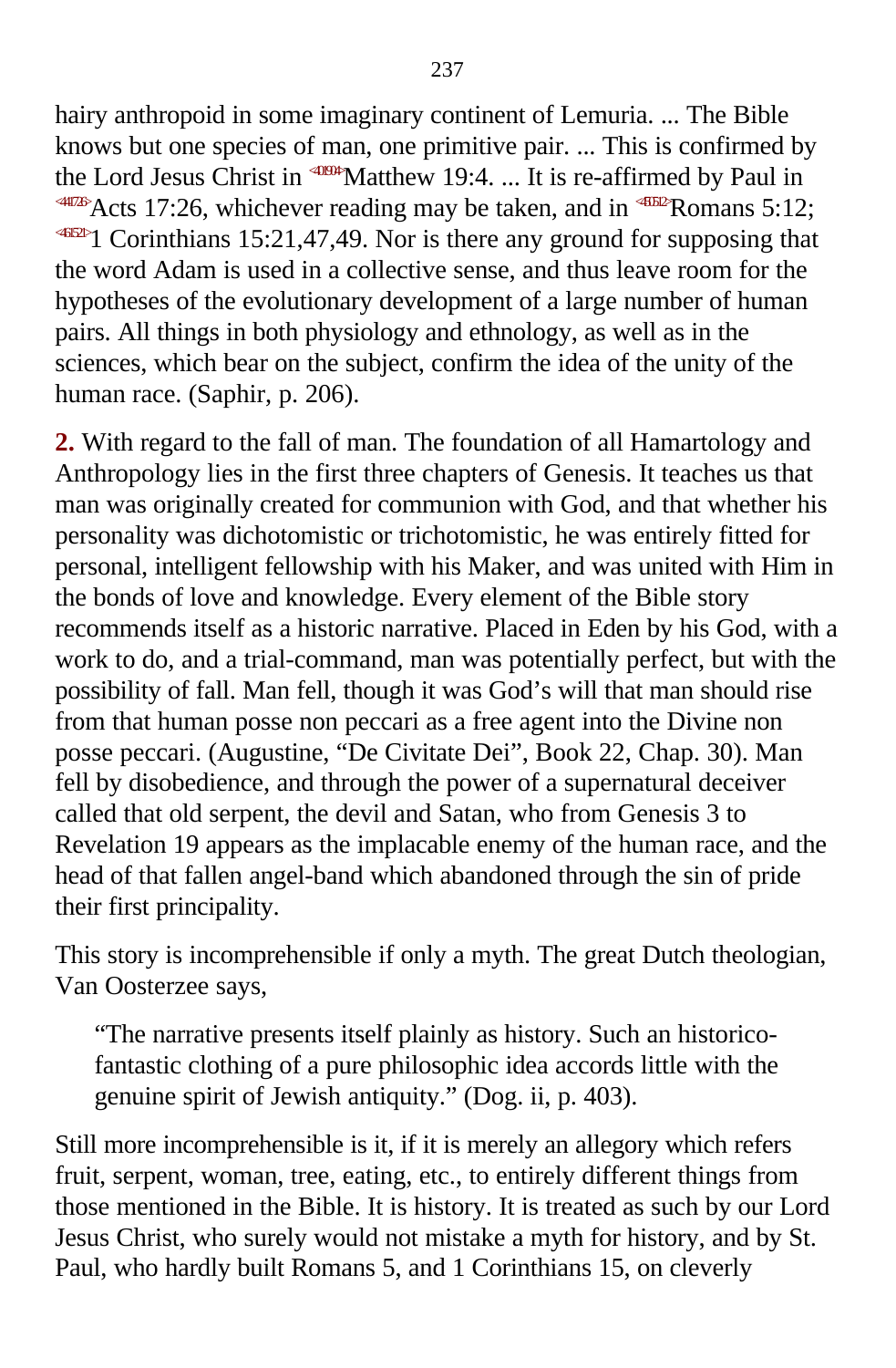composed fables. It is the only satisfactory explanation of the corruption of the race. From Adam's time death has reigned.

This story of the fall stands, moreover, as a barrier against all Manicheism, and against that Pelagianism which declares that man is not so bad after all, and derides the doctrine of original sin which in all our Church confessions distinctly declares the possession by every one from birth of this sinful nature. (See, e.g., Art. IX of "Anglican Church.") The penalty and horror of sin, the corruption of our human nature, and the hopelessness of our sinful estate are things definitely set forth in the Holy Scripture, and are St. Paul's divinely-inspired deductions from this fact of the incoming of sin and death through the disobedience and fall of Adam, the original head of the human race. The race is in a sinful condition. ( $EDE$ Romans 5:12). Mankind is a solidarity. As the root of a tree lives in stem, branch, leaf and fruit; so in Adam, as Anselm says, a person made nature sinful, in his posterity nature made persons sinful. Or, as Pascal finely puts it, original sin is folly in the sight of man, but this folly is wiser than all the wisdom of man. For without it, who could have said what man is. His whole condition depends upon this imperceptible point. ("Thoughts," ch. xiii-11). This Genesis story further is the foundation of the Scripture doctrine of all human responsibility, and accountability to God. A lowered anthropology always means a lowered theology, for if man was not a direct creation of God, if he was a mere indirect development, through slow and painful process, of no one knows what, or how, or why, or when, or where, the main spring of moral accountability is gone. The fatalistic conception of man's personal and moral life is the deadly gift of naturalistic evolution to our age, said Prof. D. A. Curtis recently.

**3.** With regard to our redemption, the third chapter of Genesis is the basis of all Soteriology. If there was no fall, there was no condemnation, no separation and no need of reconciliation. If there was no need of reconciliation, there was no need of redemption; and if there was no need of redemption, the Incarnation was a superfluity, and the crucifixion folly.  $(\sqrt[4802]{\text{Galatians}} 3:21)$ . So closely does the apostle link the fall of Adam and the death of Christ, that without Adam's fall the science of theology is evacuated of its most salient feature, the atonement. If the first Adam was not made a living soul and fell, there was no reason for the work of the Second Man, the Lord from heaven. The rejection of the Genesis story as a myth, tends to the rejection of the Gospel of salvation. One of the chief corner stones of the Christian doctrine is removed, if the historical reality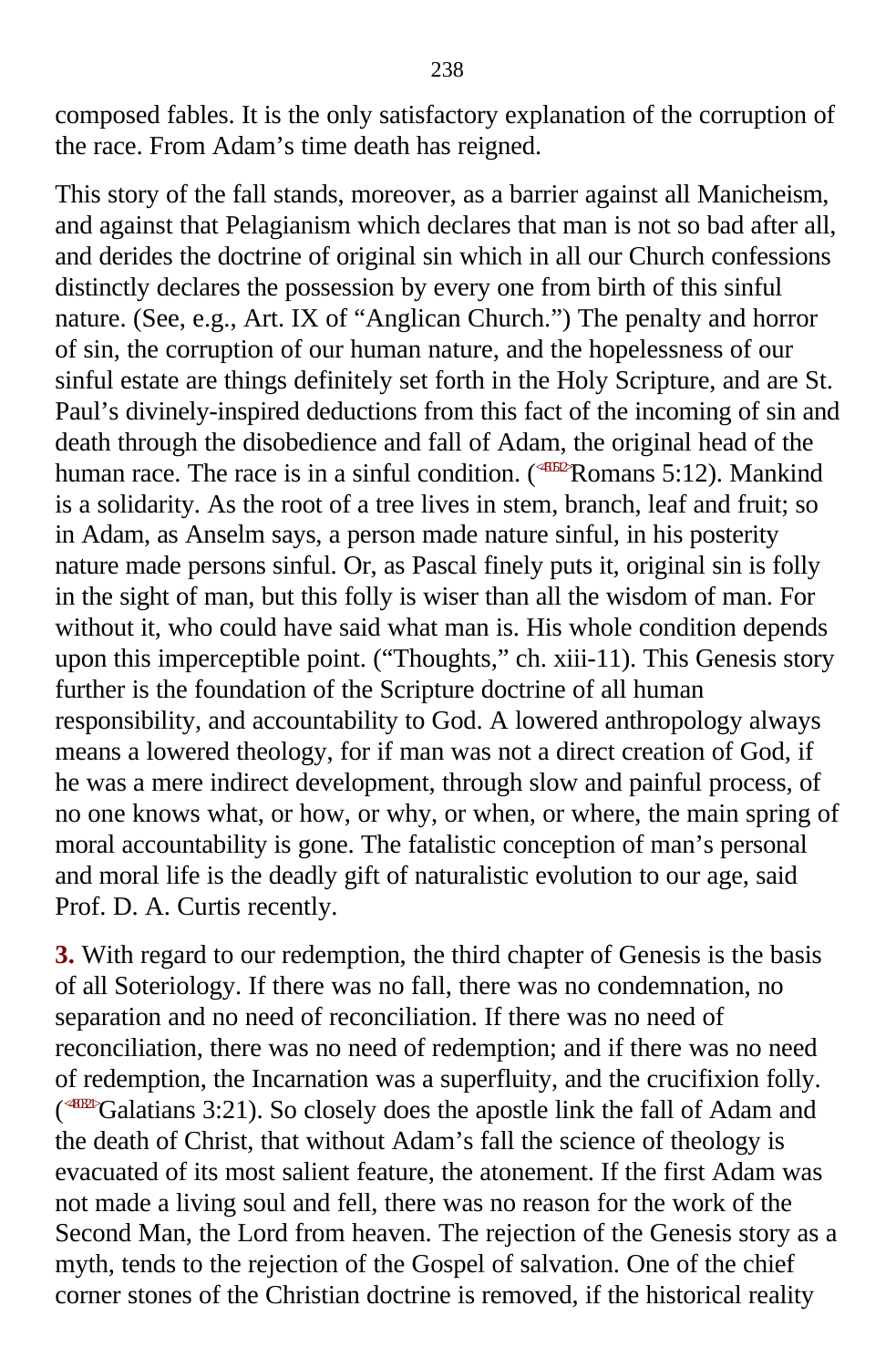of Adam and Eve is abandoned, for the fall will ever remain as the starting point of special revelation, of salvation by grace, and of the need of personal regeneration. In it lies the germ of the entire apostolic Gospel.

Finally, we have in Genesis 2 the doctrinal foundation of those great fundamentals, the necessity of labor, the Lord's Day of rest, the Divine ordinance of matrimony, and the home life of mankind. The weekly day of rest was provided for man by his God, and is planted in the very forefront of revelation as a Divine ordinance, and so also is marriage and the home. Our Lord Jesus Christ endorses the Mosaic story of the creation of Adam and Eve, refers to it as the explanation of the Divine will regarding divorce, and sanctions by His infallible imprimatur that most momentous of ethical questions, monogamy. Thus the great elements of life as God intended it, the three universal factors of happy, healthy, helpful life, law, labor, love, are laid down in the beginning of God's Book.

Three other remarkable features in the first chapters of Genesis deserve a brief reference.

The first is the assertion of the original unity of the language of the human race. (<sup>«nm</sup>Genesis 11:1). Max Muller, a foremost ethnologist and philologist, declares that all our languages, in spite of their diversities, must have originated in one common source. (See Saphir, "Divine Unity," p. 206; Dawson, "Origin of the World," p. 286; Guinness, "Divine Programme," p. 75).

The second is that miracle of ethnological prophecy by Noah in  $\frac{1}{2}$ Genesis 9:26,27, in which we have foretold in a sublime epitome the three great divisions of the human race, and their ultimate historic destinies. The three great divisions, Hamitic, Shemitic, and Japhetic, are the three ethnic groups into which modern science has divided the human race. The facts of history have fulfilled what was foretold in Genesis four thousand years ago. The Hamitic nations, including the Chaidean, Babylonic, and Egyptian, have been degraded, profane, and sensual. The Shemitic have been the religious with the line of the coming Messiah. The Japhetic have been the enlarging, and the dominant races, including all the great world monarchies, both of the ancient and modern times, the Grecian, Roman, Gothic, Celtic, Teutonic, British and American, and by recent investigation and discovery, the races of India, China, and Japan. Thus Ham lost all empire centuries ago; Shem and his race acquired it ethically and spiritually through the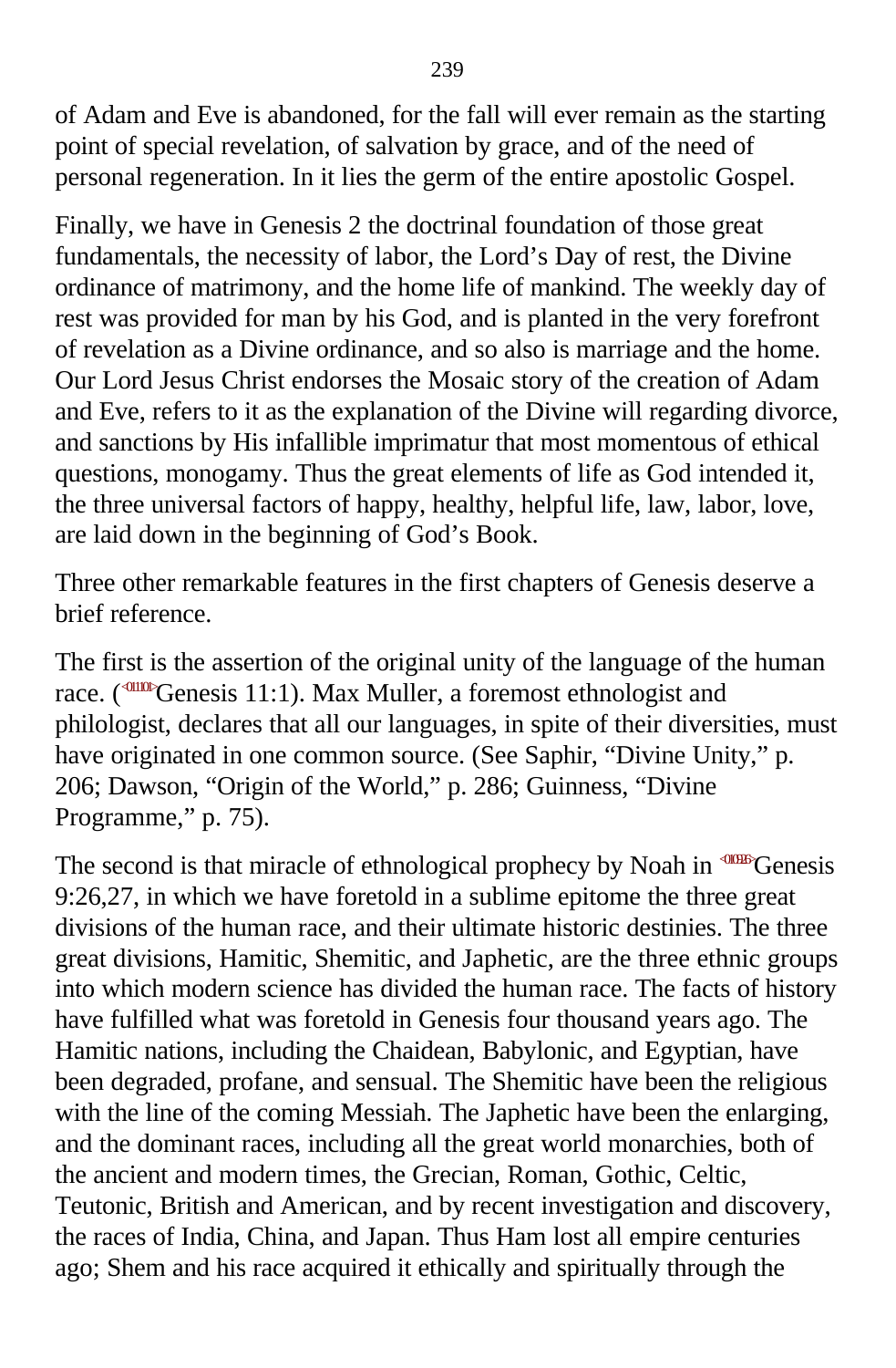Prophet, Priest and King, the Messiah; while Japheth, in world-embracing enlargement and imperial supremacy, has stood for industrial, commercial, and political dominion.

The third is the glorious promise given to Abraham, the man to whom the God of glory appeared and in whose seed, personal and incarnate, the whole world was to be blessed. Abraham's personality is the explanation of the monotheism of the three greatest religions in the world. He stands out in majestic proportion, as Max Muller says, as a figure, second only to One in the whole world's history. Apart from that promise the miraculous history of the Hebrew race is inexplicable. In him centers, and on him hangs, the central fact of the whole of the Old Testament, the promise of the Saviour and His glorious salvation. ( $\frac{\text{diff}}{\text{G}}$ Genesis 11:3; 22:18;  $4888$ Galatians 3:8-16).

In an age, therefore, when the critics are waxing bold in claiming settledness for the assured results of their hypothetic eccentricities, Christians should wax bolder in contending earnestly for the assured results of the revelation in the opening chapters of Genesis.

The attempt of modernism to save the supernatural in the second part of the Bible by mythicalizing the supernatural in the first part, is as unwise as it is fatal. Instead of lowering the dominant of faith amidst the chorus of doubt, and admitting that a chapter is doubtful because some doctrinaire has questioned it, or a doctrine is less authentic because somebody has floated an unverifiable hypothesis, it would be better to take our stand with such men as Romanes, Lord Kelvin, Virchow, and Liebig, in their ideas of a Creative Power, and to side with Cuvier, the eminent French scientist, who said that Moses, while brought up in all the science of Egypt, was superior to his age, and has left us a cosmogony, the exactitude of which verifies itself every day in a reasonable manner; with Sir William Dawson, the eminent Canadian scientist, who declared that Scripture in all its details contradicts no received result of science, but anticipates many of its discoveries; with Professor Dana, the eminent American scientist, who said, after examining the first chapters of Genesis as a geologist, "I find it to be in perfect accord with known science"; or, best of all, with Him who said,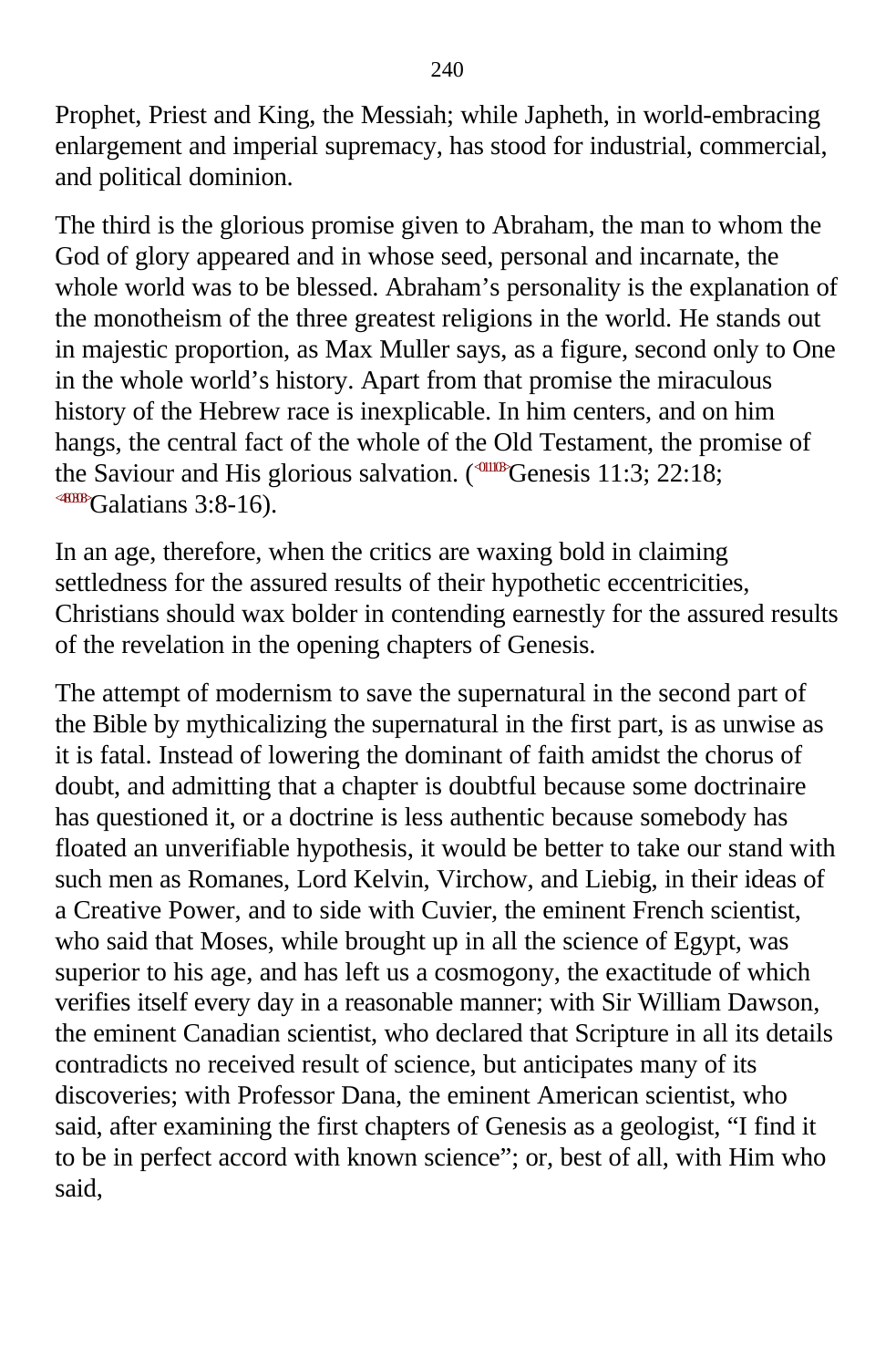"Had you believed Moses, you would have believed Me, for he wrote of Me. But if you believe not his writings, how shall you believe My words?" ( $405\text{fb}$ Tohn 5:45,46).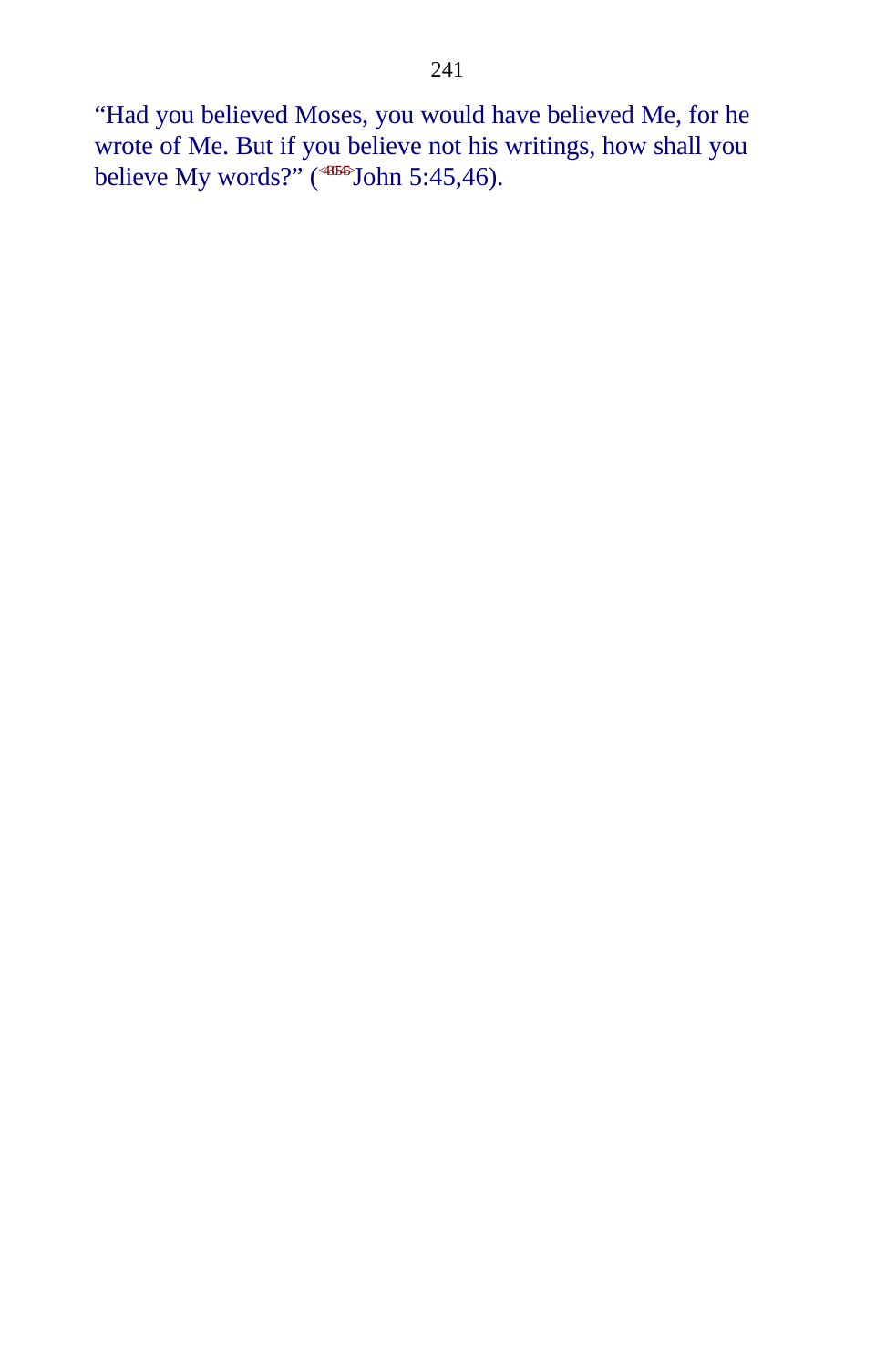# CHAPTER 15

# THREE PECULIARITIES OF THE PENTATEUCH WHICH ARE INCOMPATIBLE WITH THE GRAF-WELLHAUSEN THEORIES OF ITS COMPOSITION

### **BY ANDREW CRAIG ROBINSON, M. A.,**

#### *Ballineen, County Cork, Ireland, Author Of "What About The Old Testament?"*

There are — amongst others — three very remarkable peculiarities in the Pentateuch which seem to be incompatible with modern theories of its composition, and to call for some explanation from the critics.

The first of these peculiarities is:

## **THE ABSENCE OF THE NAME "JERUSALEM" FROM THE PENTATEUCH**

The first occurrence of the name "Jerusalem" in the Bible is in the Book of Joshua (<sup>4600</sup>Joshua 10:1): "Now it came to pass when Adonizedek, King of Jerusalem", etc. In the Pentateuch the city is only once named (Genesis 14) and then it is called "Salem" — an abbreviation of its cuneiform name "Uru-salem". Now on the traditional view of the Pentateuch the absence of the name Jerusalem presents no difficulty; the fact that Bethel, Hebron, and other shrines are named, whilst Jerusalem is not, would merely mean that at these other shrines the patriarchs had built their altars, whilst at Jerusalem they had not.

But from the point of view of modern critics who hold that the Pentateuch was in great part composed to glorify the priesthood at Jerusalem, and that the Book of Deuteronomy in particular was produced to establish Jerusalem as the central and only acceptable shrine for the worship of Israel — this omission to name the great city, then of historic and sacred fame, which they wished to exalt and glorify, seems very strange indeed. According to the theories of the critics the composers of the Pentateuch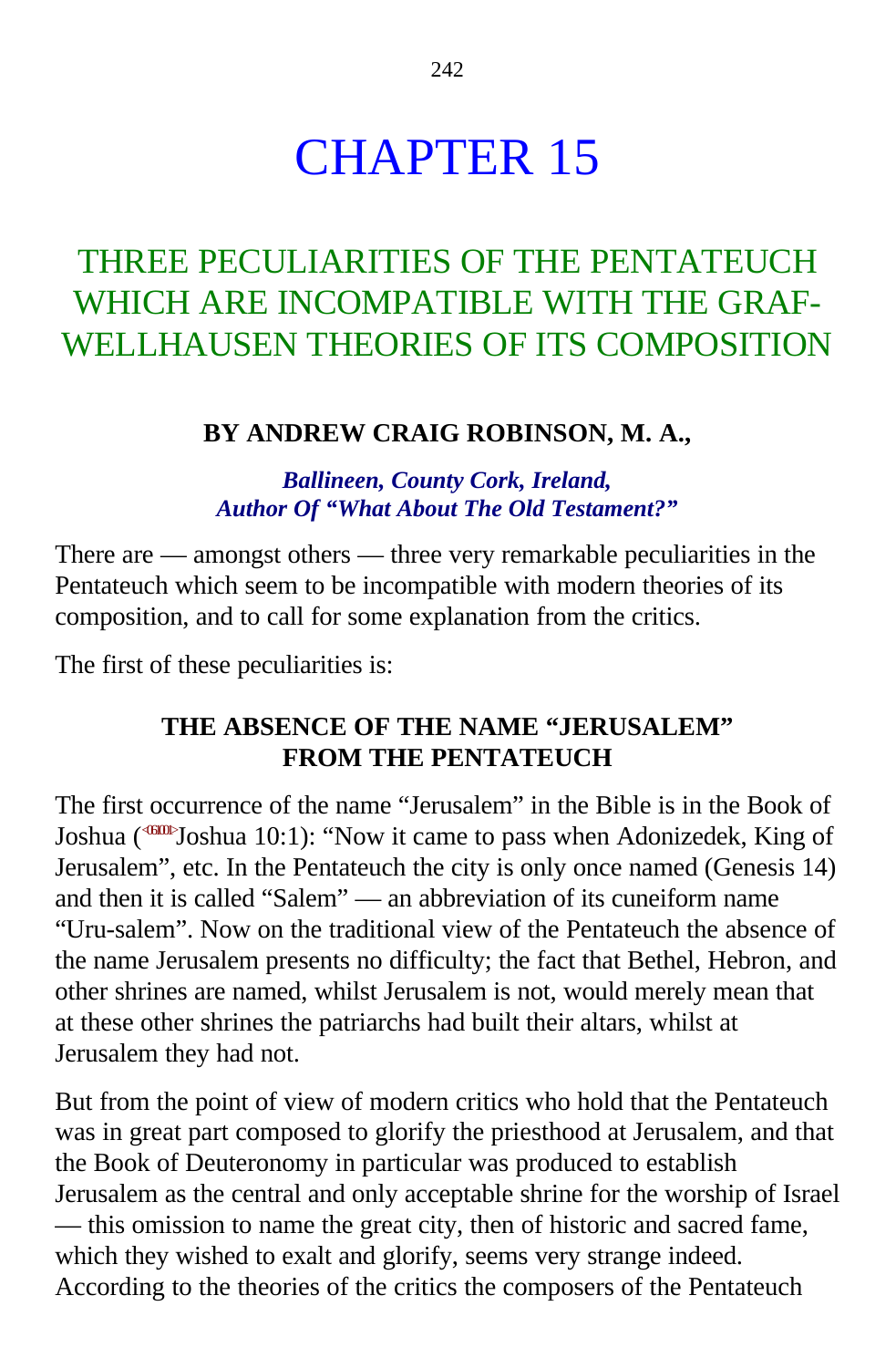had a very free hand to write Whatsoever they wished, and they are held to have freely exercised it. It seems strange then to find the "Yahvist," supposed to have been written in the Southern Kingdom, and to have been imbued with all its prejudices, consecrating Bethel by a notable theophany  $($ <sup>-0286</sup> Genesis 28:16,19), whilst in all that he is supposed to have written in the Pentateuch he never once even names his own Jerusalem. And so the "priestly writer" also, to whom a shrine like Bethel ought to be anathema, is found nevertheless consecrating Bethel with another theophany: "Jacob called the name of the place where God spoke with him Bethel"  $(\sqrt{454} \text{Genesis } 35:14,15)$ , and he never even names Jerusalem.

What is the explanation of all this? What is the inner meaning of this absence of the name Jerusalem from the Pentateuch? Is it not this: that at the time the Pentateuch was Written, Jerusalem, with all her sacred glories, had not entered yet into the life of Israel.

The second remarkable peculiarity to which attention is called is:

# **THE ABSENCE OF ANY MENTION OF SACRED SONG FROM THE RITUAL OF THE PENTATEUCH**

This is in glaring contrast to the ritual of the second temple, in which timbrels, harps, and Levite singers bore a conspicuous part. Yet it was just in the very time of the second temple that the critics allege that a great portion of the Pentateuch was composed. How is it then that none of these things occur in the Mosaic ritual? It might have been expected that the priests in post-exilic times would have sought to establish the highest possible sanction for this musical ritual, by representing it as having been ordained by Moses.

But no such ordinance in point of fact occurs, and the Pentateuch stands in its primitive simplicity, destitute of any ordinance of music in connection with the ritual, except those passages in which the blowing of the trumpets is enjoined at the Feast of Trumpets, the blowing of the trumpet throughout the land in the year of Jubilee, and the command, contained in a single passage ( $\frac{4400}{N}$ Numbers 10:10), that in the day of glad, ness, and in the beginnings of the months, over the burnt offerings and over the sacrifices of the peace offerings the silver trumpets were to sound. No mention in connection with the ritual of cymbals, harps, timbrels, or psalteries; no mention of sacred song, or Levite singers. NO music proper entered into the ritual, only the crude and warlike blare of trumpets. No ordinance of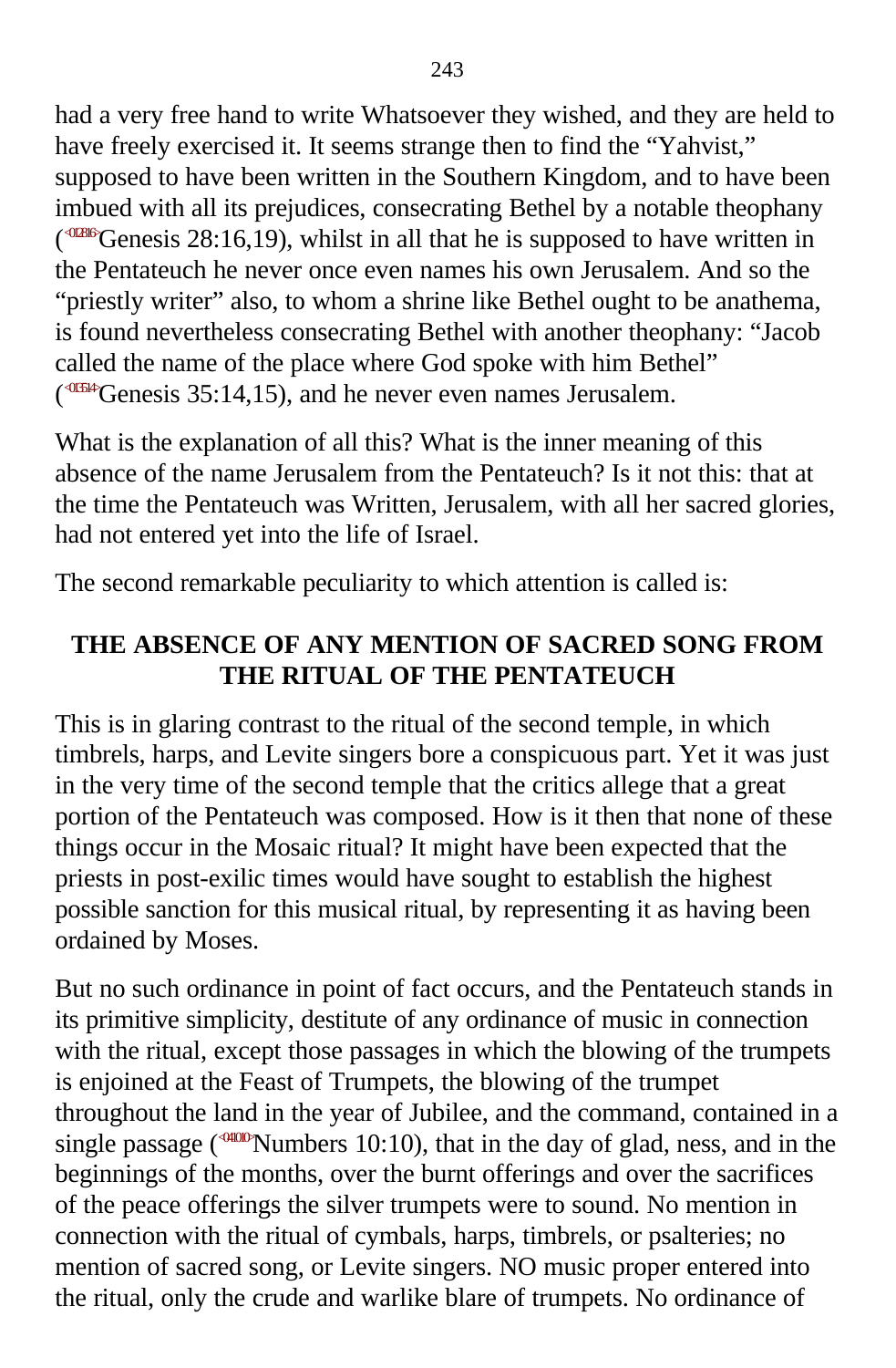sacred song, no band of Levite singers. The duties of the Levites, in the Book of Numbers, are specially defined. The sons of Gershom were to bear the tabernacle and its hangings on the march; the sons of Kohath bore the altars and the sacred vessels; the sons of Merari were to bear the boards and bands and pillars of the sanctuary. No mention whatsoever of any ministry of sacred song. A strange omission this would be, if the "Priestly Code" (so-called) which thus defines the duties of the Levites, had been composed in post-exilic times, when Levite singers — sons of Asaph — cymbals, harp, and song of praise formed leading features in the ritual. Does it not seem that the Mosaic Code, enjoining no music but the simple sounding of the trumpet-blast, stands far behind these niceties of music and of song, seeming to know nothing of them all?

The third remarkable peculiarity to which attention is called is:

# **THE ABSENCE OF THE DIVINE TITLE "LORD OF HOSTS" FROM THE PENTATEUCH**

The first occurrence of this Divine title in the Bible is in  $\frac{40000}{1000}$  Samuel 1:3:

# "And this man went out of his city yearly to worship and to sacrifice unto the Lord of hosts in Shiloh."

After this it occurs in a number of the remaining books of the Bible, and with increasing frequency. The pre-Samuelitic period of the history of Israel is thus differentiated from the post-Samuelitic period by this circumstance, that in connection with the former period this title is never used, whilst in connection with the latter it is used, and with growing frequency — at all stages of the history, even down to the end of the Book of Malachi; occurring altogether 281 times.

Now the theory of the criticism of the present day is that the Pentateuch was composed, edited, and manipulated, during a period of more than four hundred years, by motley groups and series of writers, of differing views, and various tendencies. One writer composed one part, and one composed another; these parts were united by a different hand; and then another composed a further part; and this by yet another was united to the two that went before; and after this another portion was composed by yet another scribe, and afterwards was joined on to the three. Matter was absorbed, interpolated, harmonized, smoothed over, colored, edited from various points of view, and with different — not to say opposing — motives. And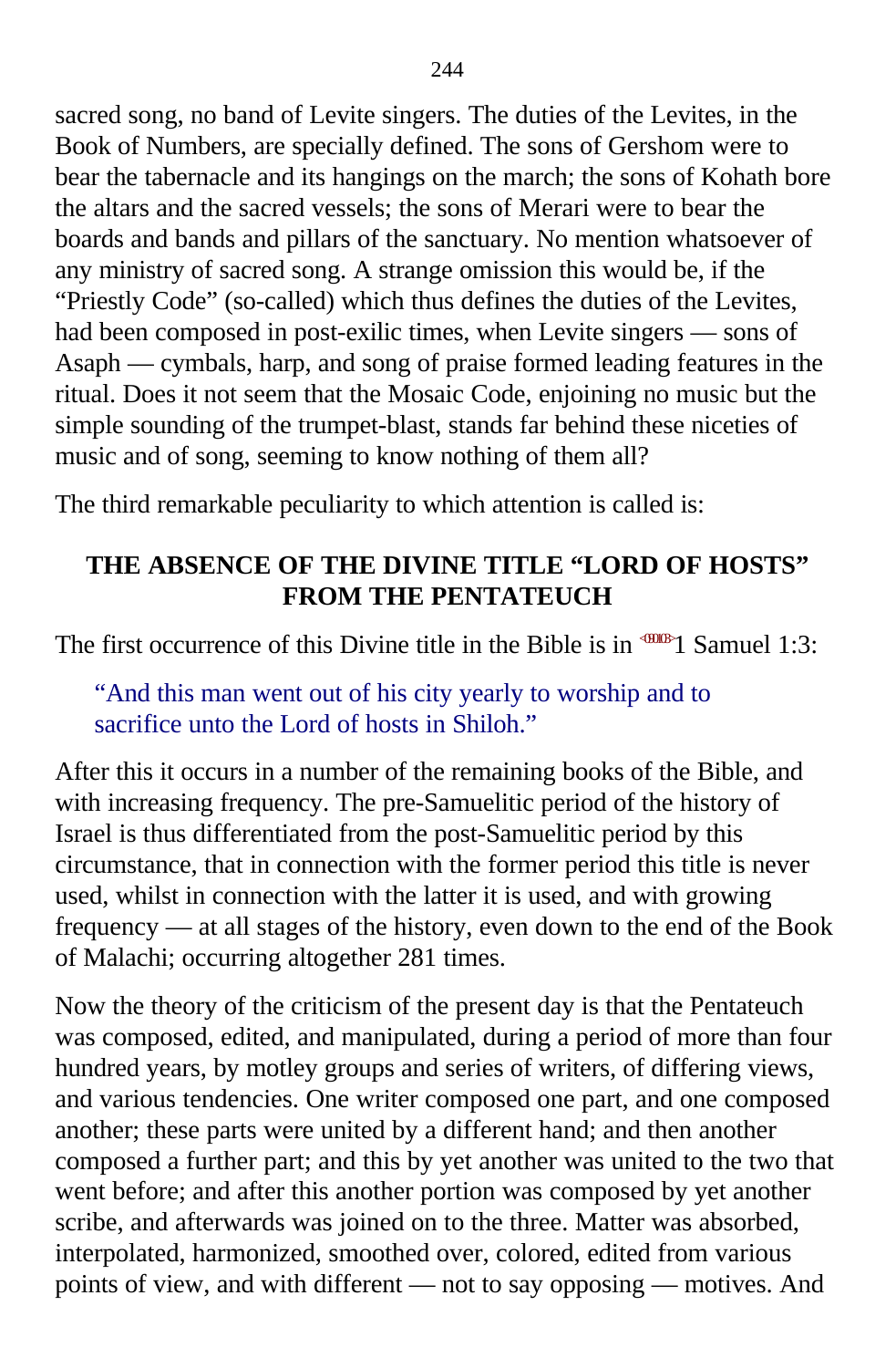yet when the completed product — the Pentateuch — coming out of this curious literary seething pot is examined, it is found to have this remarkable characteristic, that not one of the manifold manipulators neither "J", nor "E", nor "JE", nor "D", nor "RD", nor "P", nor "P2", nor "P3", nor "P4", nor any one of the "Redactors of P", who were innumerable — would appear to have allowed himself to be betrayed even by accident into using this title, "Lord of hosts", so much in vogue in the days in which he is supposed to have written; and the Pentateuch, devoid as it is of this expression, shows an unmistakable mark that it could not possibly have been composed in the way asserted by the criticism, because it would have been a literary impossibility for such a number of writers, extending over hundreds of years, to have one and all, never even by accident, slipped into the use of this Divine title for Jehovah, "Lord of hosts", so much in vogue during those centuries.

In point of fact the Pentateuch was written before the title was invented.

These three peculiarities of the Pentateuch to which attention is here drawn, are points absolutely undeniable. No one can say that the name "Jerusalem" does occur in 'the Pentateuch; no one can say that any mention of sacred song does occur in the ritual of the Pentateuch; and no one can say that the Divine title "Lord of hosts" does occur in the pentateuch.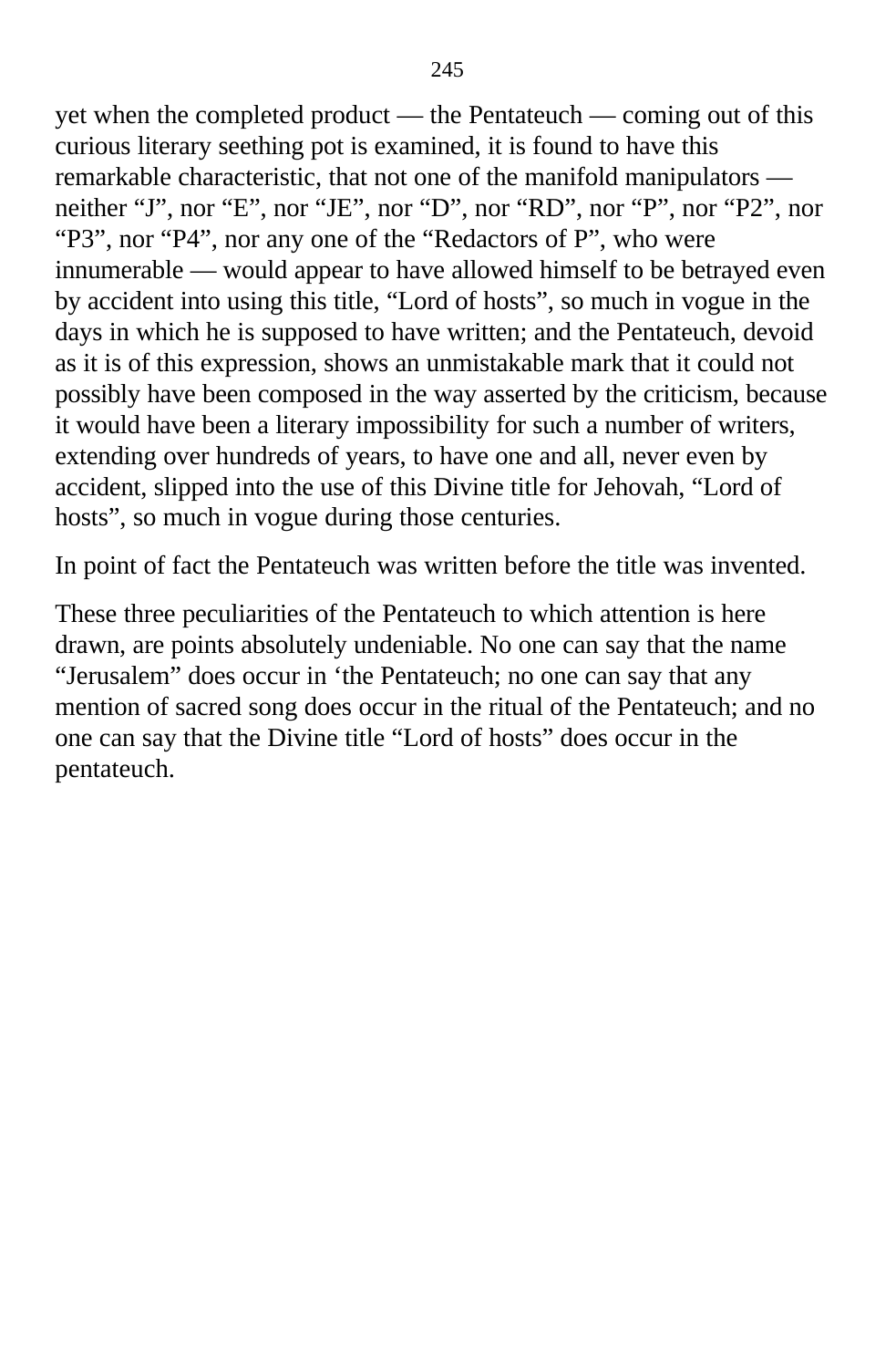# CHAPTER 16

# THE TESTIMONY OF THE MONUMENTS TO THE TRUTH OF THE SCRIPTURES

# **BY PROFESSOR GEORGE FREDERICK WRIGHT, D. D., L. L. D., OBERLIN COLLEGE.**

All history is fragmentary. Each particular fact is the center of an infinite complex of circumstances. No man has intelligence enough to insert a supposititious fact into circumstances not belonging to it and make it exactly fit. This only infinite intelligence, could do. A successful forgery, therefore, is impossible if only we have a sufficient number of the original circumstances with which to compare it. It is this principle which gives such importance to the cross-examination of witnesses. If the witness is truthful, the more he is questioned the more perfectly will his testimony be seen to accord with the framework of circumstances into which it is fitted. If false, the more will his falsehood become apparent.

Remarkable opportunities for cross-examining the Old Testament Scriptures have been afforded by the recent uncovering of long-buried monuments in Bible lands and by deciphering the inscriptions upon them. It is the object of this essay to give the results of a sufficient portion of this cross-examination to afford a reasonable test of the competence and honesty of the historians of the Old Testament, and of the faithfulness with which their record has been transmitted to us. But the prescribed limits will not permit the half to be told; while room is left for an entire essay on the discoveries of the last five years to be treated by another hand, specially competent for the task.

Passing by the monumental evidence which has removed objections to the historical statements of the New Testament, as less needing support, attention will be given first to one of the Old Testament narratives, which is nearest to us in time, and against which the harshest judgments of modern critics have been hurled. We refer to the statements in the Book of Daniel concerning the personality and fate of Belshazzar.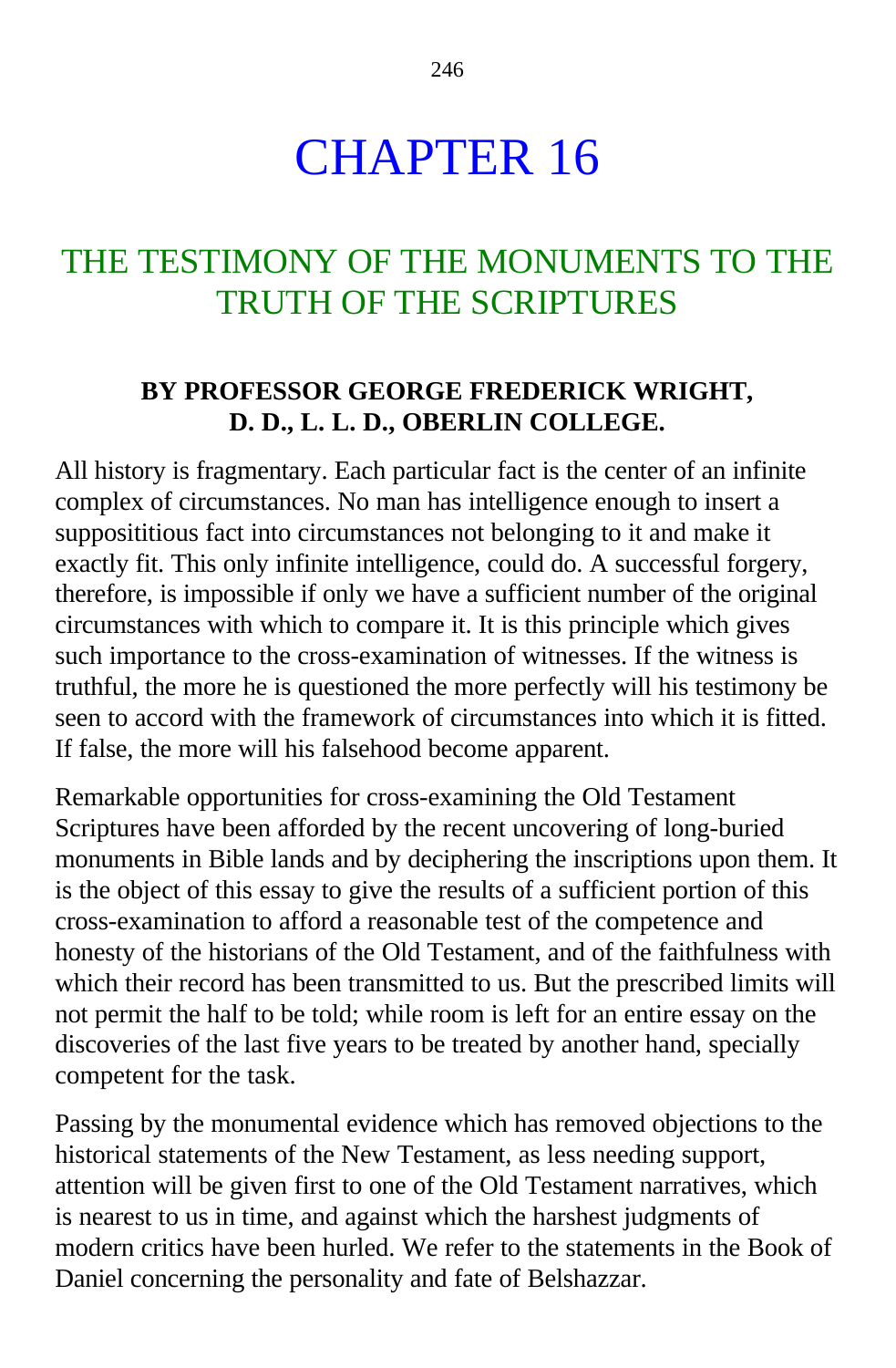# **THE IDENTIFICATION OF BELSHAZZAR**

In the fifth chapter of Daniel Belshazzar is called the "son of Nebuchadnezzar," and is said to have been "king" of Babylon and to have been slain on the night in which the city was taken. But according to the other historians he was the son of Nabonidus, who was then king, and who is known to have been out of the city when it was captured, and to have lived some time afterwards.

Here, certainly, there is about as glaring an apparent discrepancy as could be imagined. Indeed, there would seem to be a flat contradiction between profane and sacred historians. But in 1854 Sir Henry Rawlinson found, while excavating in the ruins of Mugheir (identified as the site of the city of Ur, from which Abraham emigrated), inscriptions which stated that when Nabonidus was near the end of his reign he associated with him on the throne his eldest son, Bil-shar-uzzur, and allowed him the royal title, thus making it perfectly credible that Belshazzar should have been in Babylon, as he is said to have been in the Bible, and that he should have been called king, and that he should have perished in the city while Nabonidus survived outside. That he should have been called king while his father was still living is no more strange than that Jehoram should have been appointed by his father, Jehoshaphat, king of Judah, seven years before his father's death (see  $\frac{400\pi}{2}$  Kings 1:17 and 8:16), or that Jotham should have been made king before his father, Uzziah, died of leprosy, though Uzziah is still called king in some of the references to him.

That Belshazzar should have been called son of Nebuchadnezzar is readily accounted for on the supposition that he was his grandson, and there are many things to indicate that Nabonidus married Nebuchadnezzar's daughter, while there is noth' ing known to the contrary. But if this theory is rejected, there is the natural supposition that in the loose use of terms of relationship common among Oriental people "son" might be applied to one who was simply a successor. In the inscriptions on the monuments of Shalmaneser II., referred to below, Jehu, the extirpator of the house of Omri, is called the "son of Omri."

The status of Belshazzar implied in this explanation is confirmed incidentally by the fact that Daniel is promised in verse 6 the "third" place in the kingdom, and in verse 29 is given that place, all of which implies that Belshazzar was second only.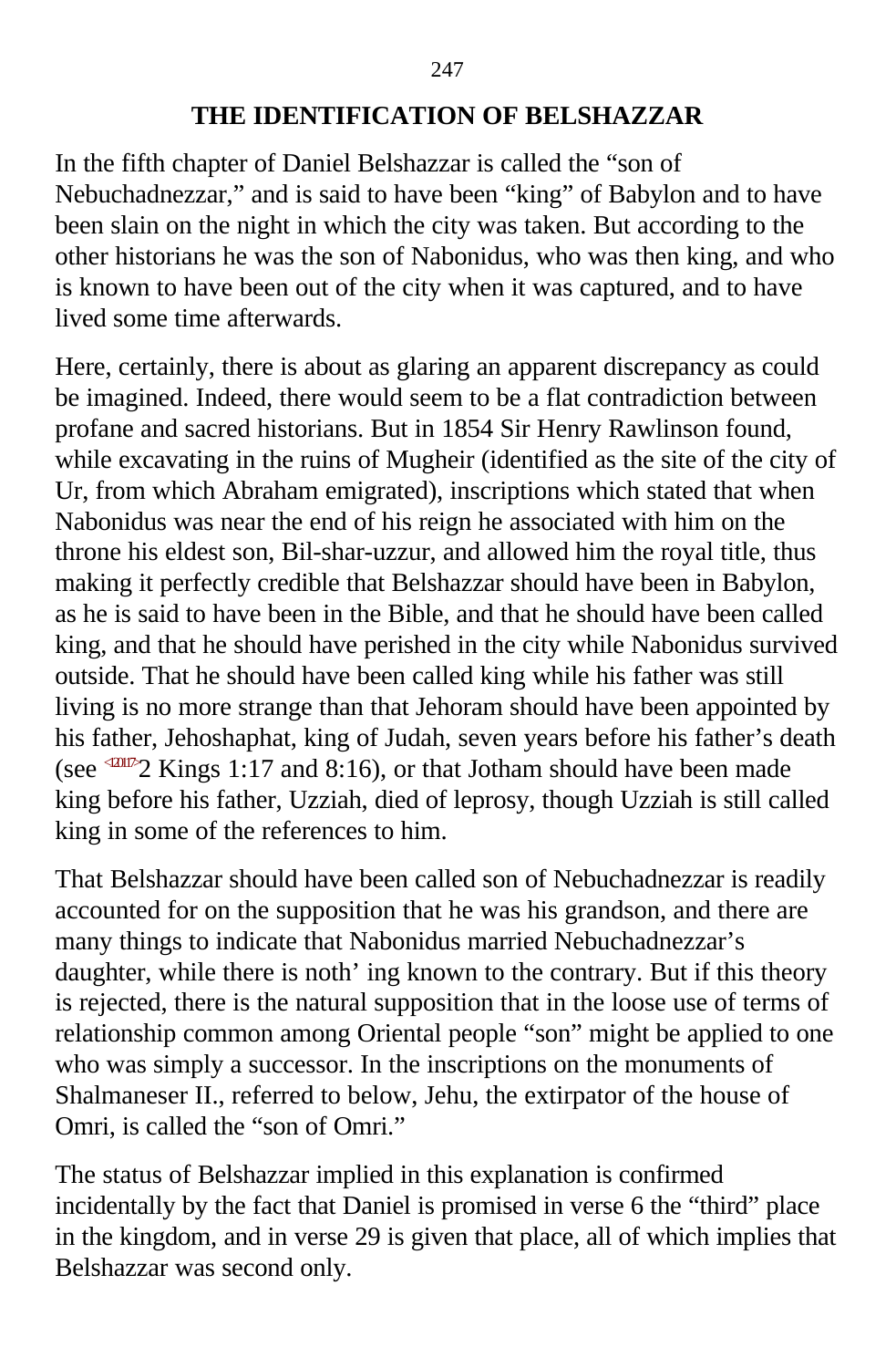Thus, what was formerly thought to be an insuperable objection to the historical accuracy of the Book of Daniel proves to be, in all reasonable probability, a mark of accuracy. The coincidences are all the more remarkable for being so evidently undesigned.

### **THE BLACK OBELISK OF SHALMANESER**

From Various inscriptions in widely separated places we are now able to trace the movements of Shalmaneser II. through nearly all of his career. In B.C. 842 he crossed the Euphrates for the sixteenth time and carried his conquests to the shores of the Mediterranean. Being opposed by Hazael of Damascus, he overthrew the Syrian army, and pursued it to the royal city and shut it up there, while he devastated the territory surrounding. But while there is no mention of his fighting with the Tyrians, Sidonians, and Israelites, he is said to have received tribute from them and "from Jehu, the son of Omri." This inscription occurs on the celebrated Black Obelisk discovered many years ago by Sir Henry Rawlinson in the ruins of Nimroud. On it are represented strings of captives with evident Jewish features, in the act of bringing their tribute to the Assyrian king. Now, though there is no mention in the sacred records of any defeat of Jehu by the Assyrians, nor of the paying of tribute by him, it is most natural that tribute should have been paid under the circumstances; for in the period subsequent to the battle of Karkar, Damascus had turned against Israel, so that Israel's most likely method of getting even with Hazael would have been to make terms with his enemy, and pay tribute, as she is said to have done, to Shalmaneser.

#### **THE MOABITE STONE**

One of the most important discoveries, giving reality to Old Testament history, is that of the Moabite Stone, discoy, ered at Dibon, east of the Jordan, in 1868, which was set up by King Mesha (about 850 B. C.) to signalize his deliverance from the yoke of Omri, king of Israel. The inscription, is valuable, among other things, for its witness to the civilized condition of the Moabites at that time and to the close similarity of their language to that of the Hebrews. From this inscription we learn that Omri, king of Israel, was compelled by the rebellion of Mesha to resubjugate Moab; and that after doing so, he and his son occupied the cities of Moab for a period of forty years, but that, after a series of battles, it was restored to Moab in the days of Mesha. Whereupon the cities and fortresses retaken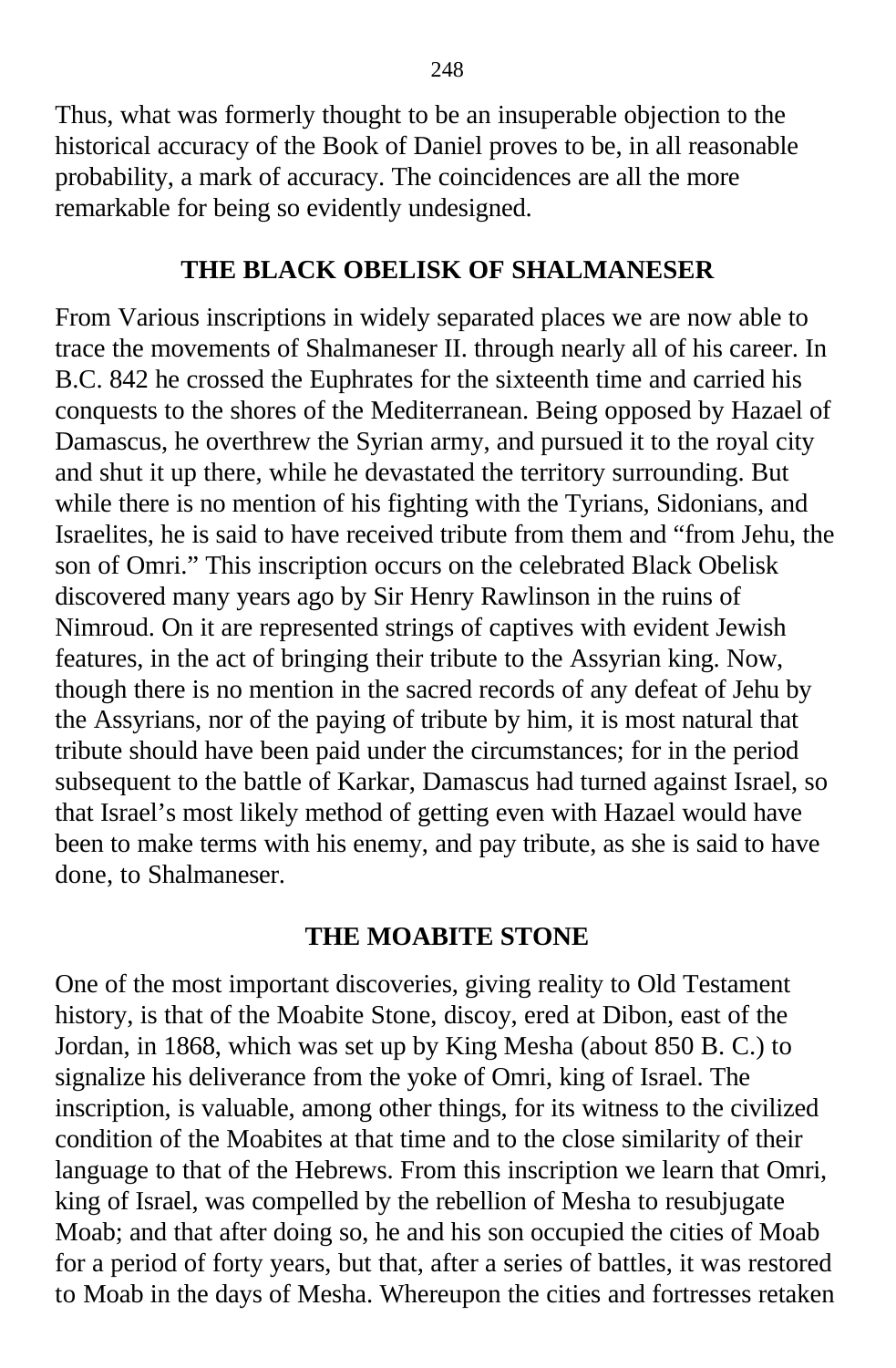were strengthened, and the country repopulated, while the methods of warfare were similar to those practiced by Israel. On comparing this with  $\frac{4000}{2}$  Kings 3:4-27, we find a parallel account which dovetails in with this in a most remarkable manner, though naturally the biblical narrative treats lightly of the reconquest by Mesha, simply stating that, on account of the horror created by the idolatrous sacrifice of his eldest son upon the walls before them, the Israelites departed from the land and returned to their own country.

#### **THE EXPEDITION OF SHISHAK**

In the fourteenth chapter of 1 Kings we have a brief account of an expedition of Shishak, king of Egypt, against Jerusalem in the fifth year of Rehoboam. To the humiliation of Judah; it is told that Shishak succeeded in taking away the treasures of the house of Jehovah and of the king's house, among them the shields of gold which Solomon had made; so that Rehoboam made shields of brass in their stead. To this simple, unadorned account there is given a wonderful air of reality as one gazes on the southern wall of the court of the temple of Amen at Karnak and beholds the great expanse of sculptures and hieroglyphics which are there inscribed to represent this campaign of Shishak. One hundred and fifty-six places are enumerated among those which were captured, the northernmost being Megiddo. Among the places are Gaza, Adullam, Beth-Horon, Aijalon, Gibeon, and Juda-Malech, in which Dr. Birch is probably correct in recognizing the sacred city of Jerusalem, — Malech being the word for royalty.

#### **ISRAEL IN EGYPT**

The city of Tahpanhes, in Egypt, ,mentioned by Jeremiah as the place to which the refugees fled to escape from Nebuchadnezzar, was discovered in 1886 in the mound known as Tel Defenneh, in the northeastern portion of the delta, where Mr. Flinders Petrie found not only evidences of the destruction of the palace caused by Nebuchadnezzar, but apparently the very "brick work or pavement" spoken of in <sup>2468</sup>Jeremiah 43:8: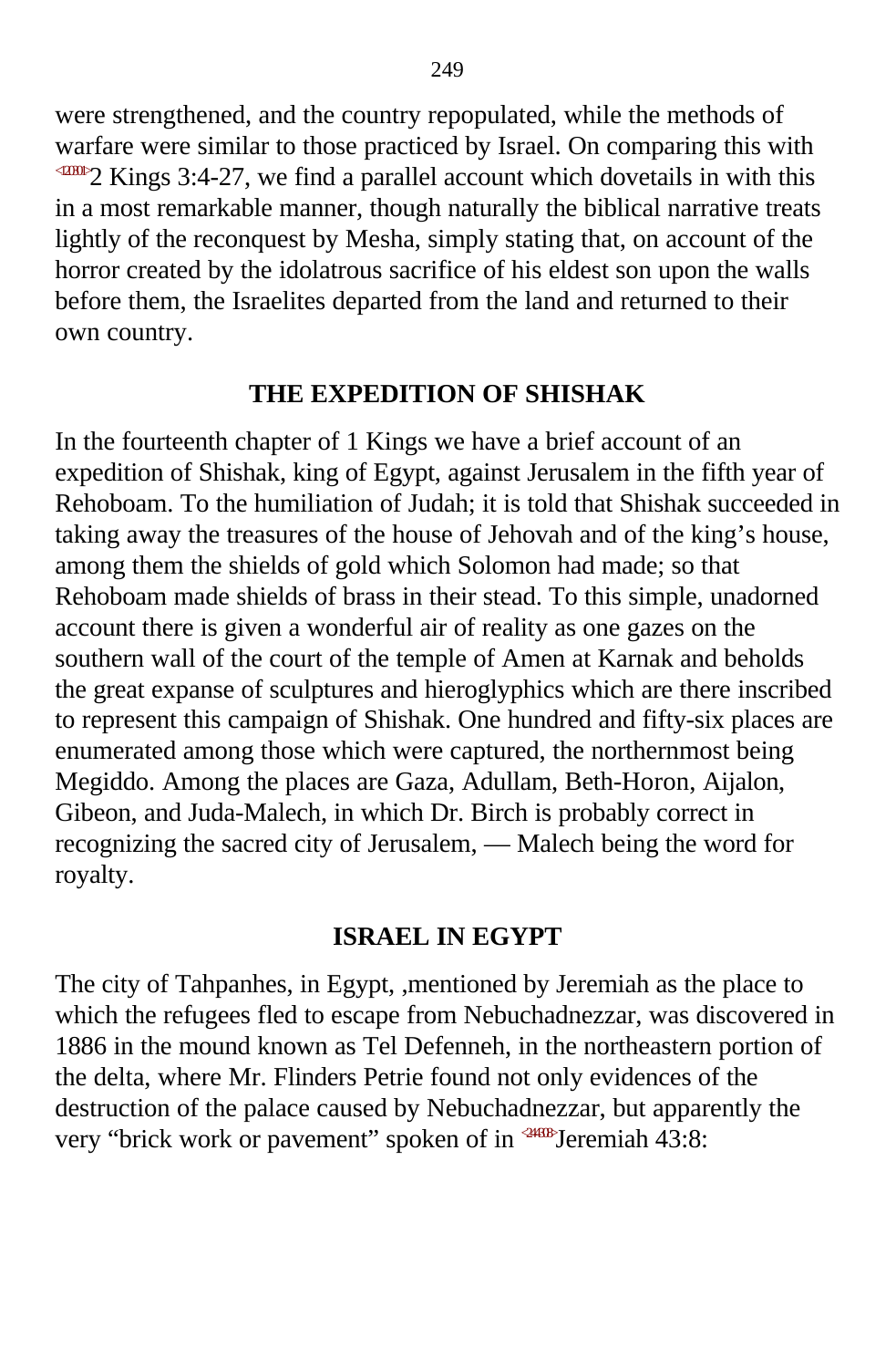"Then came the word of the Lord unto Jeremiah in Tahpanhes, saying, Take great stones in thine hand, and hide them in mortar in the brickwork, which is at the entry of Pharaoh's house in Tahpanhes, in the sight of the men of Judah," adding that Nebuchadnezzar would "set his throne upon these stones," and "spread his royal pavilion over them."

A brick platform in partial ruins, corresponding to this description, was found by Mr. Petrie adjoining the fort "upon the northwest." In every respect the arrangement corresponded to that indicated in the Book of Jeremiah.

Farther to the north, not a great way from Tahpanhes, on the Tanitic branch of the Nile, at the modern village of San, excavations revealed the ancient Egyptian capital Tanis, which went under the earlier name of Zoan, where the Pharaoh of the oppression frequently made his headquarters. According to the Psalmist, it was in the field of "Zoan" that Moses and Aaron wrought their wonders before Pharaoh; and, according to the Book of Numbers, "Hebron" was built only seven years before Zoan. As Hebron was a place of importance before Abraham's time, it is a matter of much significance that Zoan appears to have been an ancient city which was a favorite dwelling-place of the Hyksos, or Shepherd Kings, who preceded the period of the Exodus, and were likely to be friendly to the Hebrews, thus giving greater credibility to the precise statements made in Numbers, and to the whole narrative of the reception of the patriarchs in Egypt.

The Pharaoh of the Oppression, "who knew not Joseph," is generally supposed to be Rameses II., the third king of the nineteenth dynasty, known among the Greeks as Sesostris, one of the greatest of the Egyptian monarchs. Among his most important expeditions was one directed against the tribes of Palestine and Syria, where, at the battle of Kadesh, east of the Lebanon Mountains, he encountered the Hittites. The encounter ended practically in a drawn battle, after which a treaty of peace was made. But the whole state of things revealed by this campaign and subsequent events shows that Palestine was in substantially the same condition, of affairs which was found by the children of Israel when they occupied it shortly after, thus confirming the Scripture account.

This Rameses during his reign of sixty-seven years was among the greatest builders of the Egyptian monarchs. It is estimated that nearly half of the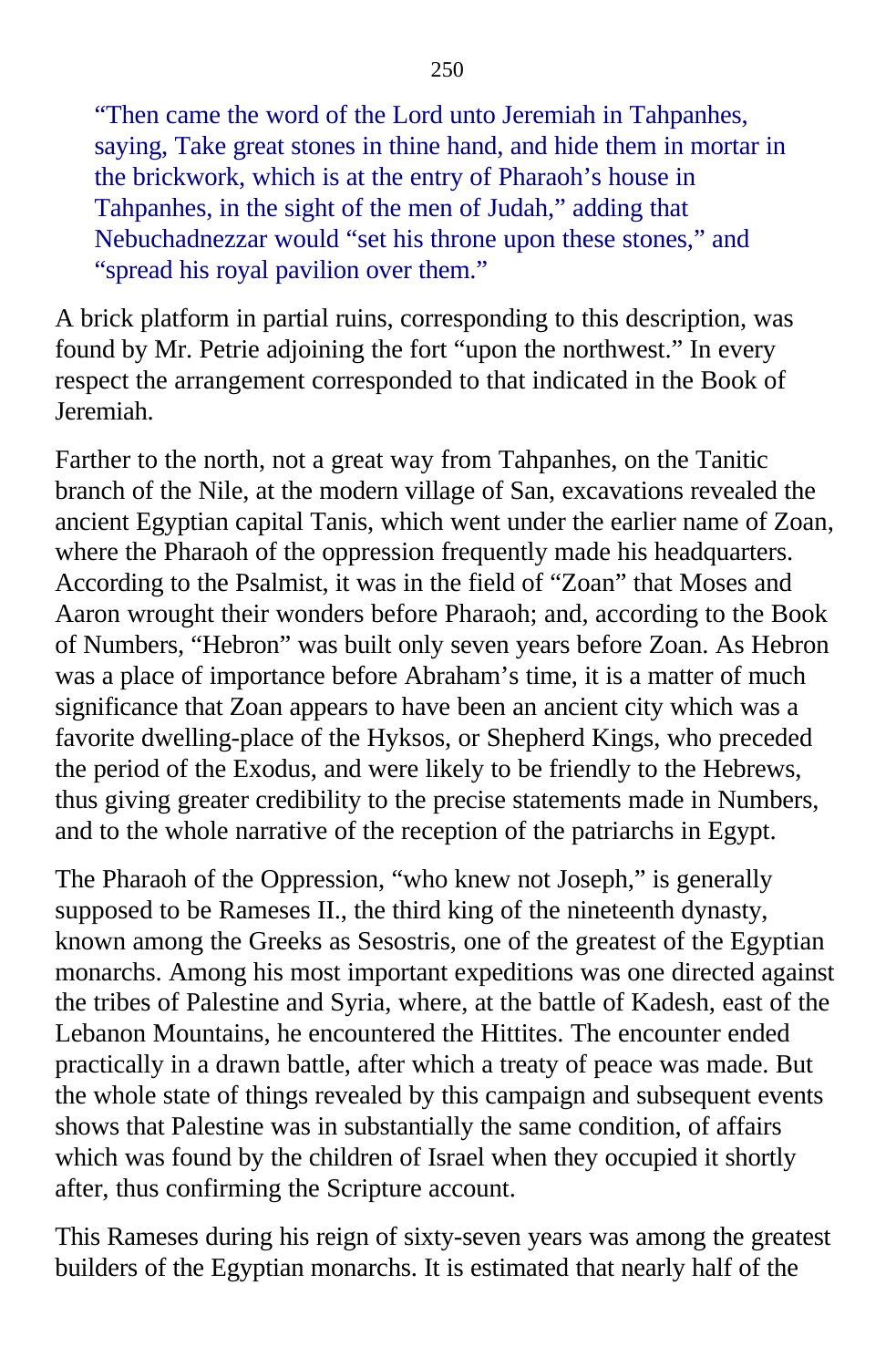extant temples Were built in his reign, among which are those at Karnak, Luxor, Abydos, Memphis, and Bubastis. The great Ramesseum at Thebes is also his work, and his name is found carved on almost every monument in Egypt. His oppression of the children of Israel was but an incident in his remarkable career. While engaged in his Asiatic campaigns he naturally made his headquarters at Bubastis, in the land of Goshen, near where the old canal and the present railroad turn off from the delta toward the Bitter Lakes and the Gulf of Suez. Here the ruins of the temple referred to are of immense extent and include the fragments of innumerable statues and monuments which bear the impress of the great oppressor. At length, also, his mummy has been identified; so that now we have a photograph of it which illustrates in all its lineaments the strong features of his character.

## **THE STORE CITIES OF PITHOM AND RAMESES**

But most interesting of all, in 1883, there were uncovered, a short distance east of Bubastis, the remains of vast vaults, which had evidently served as receptacles for storing grain preparatory to supplying military and other expeditions setting out for Palestine and the far East. Unwittingly, the engineers of the railroad had named the station Rameses. But from the inscriptions that were found it is seen that its original name was Pithom, and its founder was none other than Rameses II., and it proves to be the very place where it is said in the Bible that the children of Israel "built for Pharaoh store-cities, Pithom and Raamses" ( $\sqrt{2}$ Exodus 1:11), when the Egyptians "made their lives bitter with hard bondage, in mortar and in brick." It was in connection with the building of these cities that the oppression of the children of Israel reached its climax, when they were compelled (after the straw with which the brick were held together failed) to gather for themselves stubble which should serve the purpose of straw, and finally, when even the stubble failed, to make brick without straw (Exodus 5).

Now, as these store pits at Pithom were uncovered by Mr. Petrie, they were found (unlike anything else in Egypt) to be built with mortar. Moreover, the lower layers were built of brick which contained straw, while the middle layers were made of brick in which stubble, instead of straw, had been used in their formation, and the upper layers were of brick made without straw. A more perfect circumstantial confirmation of the Bible account could not be imagined. Every point in the confirmation consists of unexpected discoveries. The use of mortar is elsewhere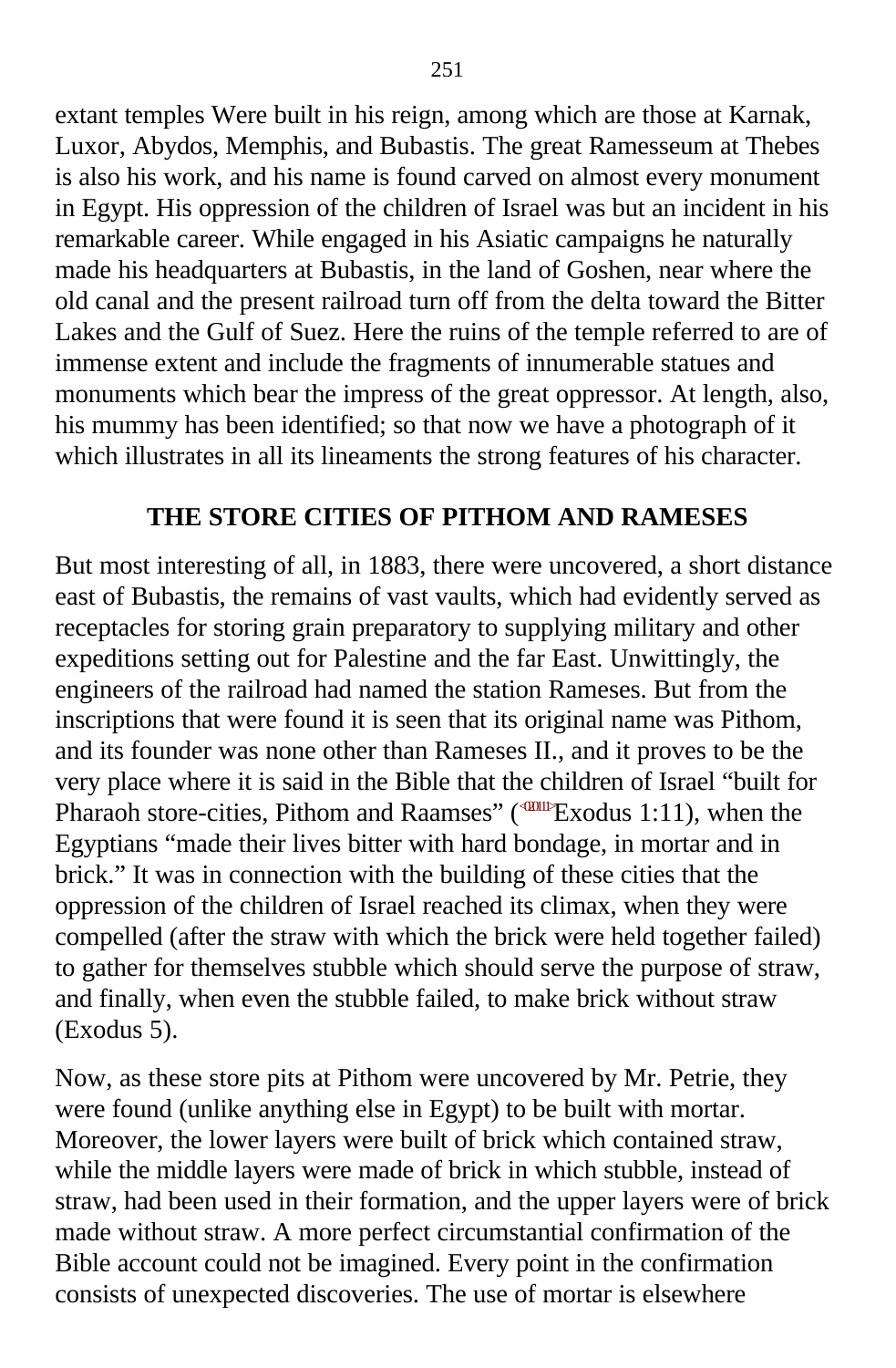unknown in Ancient Egypt, as is the peculiar succession in the quality of the brick used in the construction of the walls.

Thus have all Egyptian explorations shown that the writer of the Pentateuch had such familiarity with the country, the civilization, and the history of Egypt as could have been obtained only by intimate, personal experience. The leaf which is here given is in its right place. It could not have been inserted except by a participant in the events, or by direct Divine revelation.

## **THE HITTITES**

In  $\frac{40004}{2}$  Joshua 1:4, the country between Lebanon and the Euphrates is called the land of the Hittites. In  $\frac{4006}{2}$  Samuel 24:6, according to the reading of the Septuagint, the limit of Joab's conquests was that of "the Hittites of Kadesh," which is in Coele Syria, some distance north of the Present Baalbeck. Solomon is also said to have imported horses from "the kings of the Hittites"; and when the Syrians were besieging Samaria, according to  $\frac{4006}{2}$  Kings 7:6, they were alarmed from fear that the king of Israel had hired against them "the kings of the Hittites." These references imply the existence of a strong nation widely spread over the northern part of Syria and the regions beyond. At the same time frequent mention is made of Hittite families in Palestine itself. It was of a Hittite ( $\frac{\text{dB3D}}{\text{Geodesic}}$  23:10) that Abraham bought his burying-place at Hebron. Bathsheba, the mother of Solomon, had been the wife of Uriah the Hittite, and Esau had two Hittite wives. Hittites are also mentioned as dwelling with the Jebusites and Amorites in the mountain region of Canaan.

Until the decipherment of the inscriptions on the monuments of Egypt and Assyria, the numerous references in the Bible to this mysterious people were unconfirmed by any other historical authorities, so that many regarded the biblical statements as mythical, and an indication of the general untrustworthiness of biblical history. A prominent English biblical critic declared not many years ago that an alliance between Egypt and the Hittites was as improbable as would be one at the present time between England and the Choctaws. But, alas for the over-confident critic, recent investigations have shown, not only that such an alliance was natural, but that it actually occurred.

From the monuments of Egypt we learn that Thothmes III of the eighteenth dynasty, in 1470 B.C., marched to the banks of the Euphrates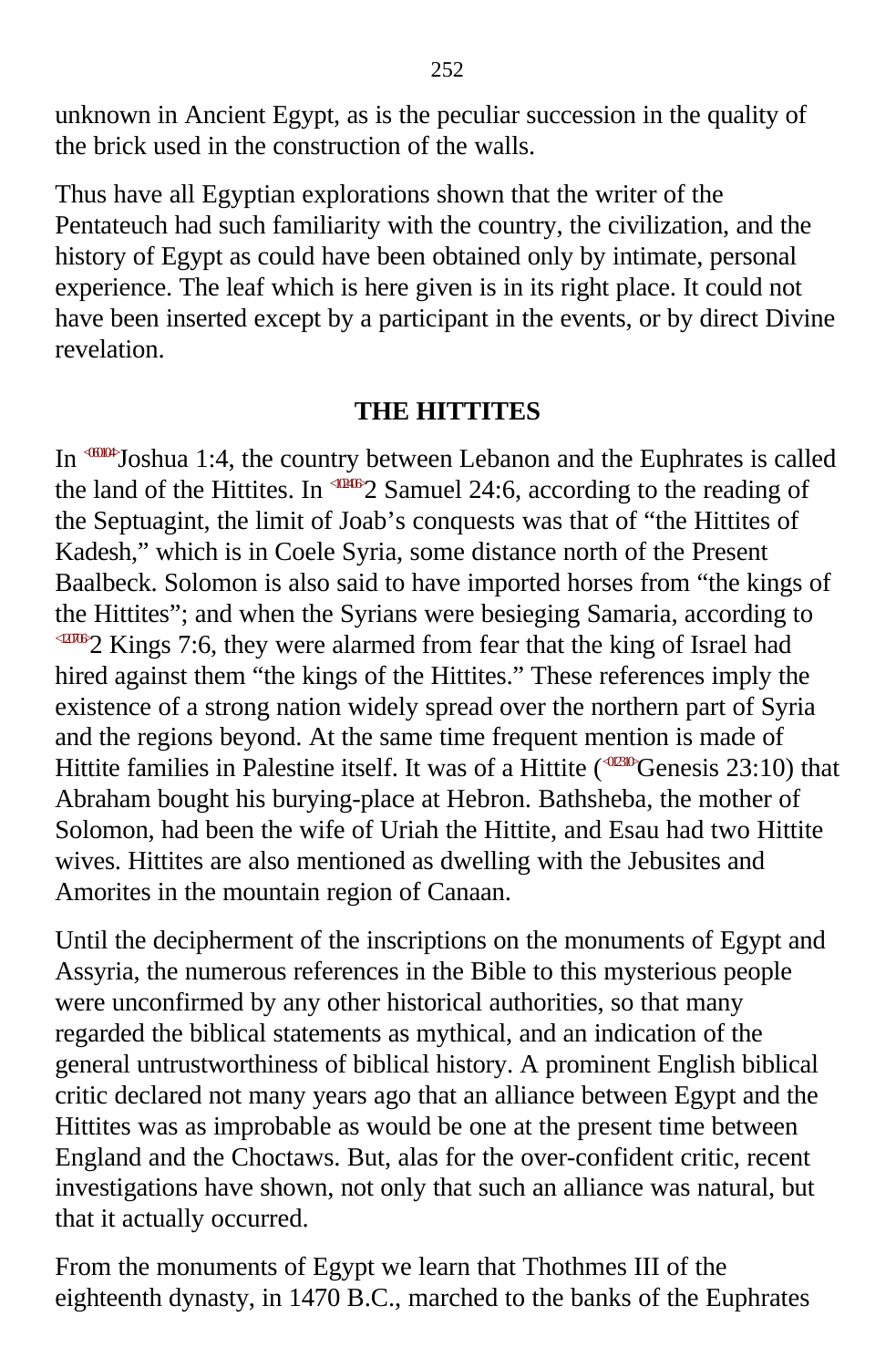and received tribute from "the Greater Hittites" to the amount of 3,200 pounds of silver and a "great piece of crystal." Seven years later tribute was úagain sent from "the king of the Greater Hittite land." Later, Amehophis III. and IV. are said, in the Tel el-Amarna tablets, to have been constantly called upon to aid in repelling the attacks of the Hittite king, who came down from the north and intrigued with the disaffected Canaanitish tribes in Palestine; while in B.C. 1343, Rameses the Great attempted to capture the Hittite capital at Kadesh, but was unsuccessful, and came near losing his life in the attempt, extricating himself from an ambuscade only by most heroic deeds of valor. Four years later a treaty of peace was signed between the Hittites and the Egyptians, and a daughter of the Hittite king was given in marriage to Rameses.

The Assyrian monuments also bear abundant testimony to the prominence of the Hittites north and west of the Euphrates, of which the most prominent state was that with its capital at Carchemish, in the time of Tiglath-pileser I., about 1100 B.C. In 854 B.C. Shalmaneser II. included the kings of Israel, of Ammon, and of the Arabs, among the "Hittite" princes whom he had subdued, thus bearing most emphatic testimony to the prominence which they assumed in his estimation.

The cuneiform inscriptions of Armenia also speak of numerous wars with the Hittites, and describe "the land of the Hittites" as extending far westward from the banks of the Euphrates.

Hittite sculptures and inscriptions are now traced in abundance from Kadesh, in Coele Syria, westward to Lydia, in Asia Minor, and northward to the Black Sea beyond Marsoran. Indeed, the extensive ruins of Boghaz-Keui, seventy-five miles southwest of Marsovan, seem to mark the principal capital of the Hittites. Here partial excavations have already revealed sculptures of high artistic order, representing deities, warriors and amazons, together with many hieroglyphs which have not yet been translated. The inscriptions are written in both directions, from left to right, and then below back from right to left. Similar inscriptions are found in numerous other places. No clue to their meaning has yet been found, and even the class of languages to which they belong has not been discovered. But enough is known to show that the Hittites exerted considerable influence upon the later civilization which sprung up in Greece and on the western coasts of Asia Minor. It was through them that the emblem of the winged horse made its way into Europe. The mural crown carved upon the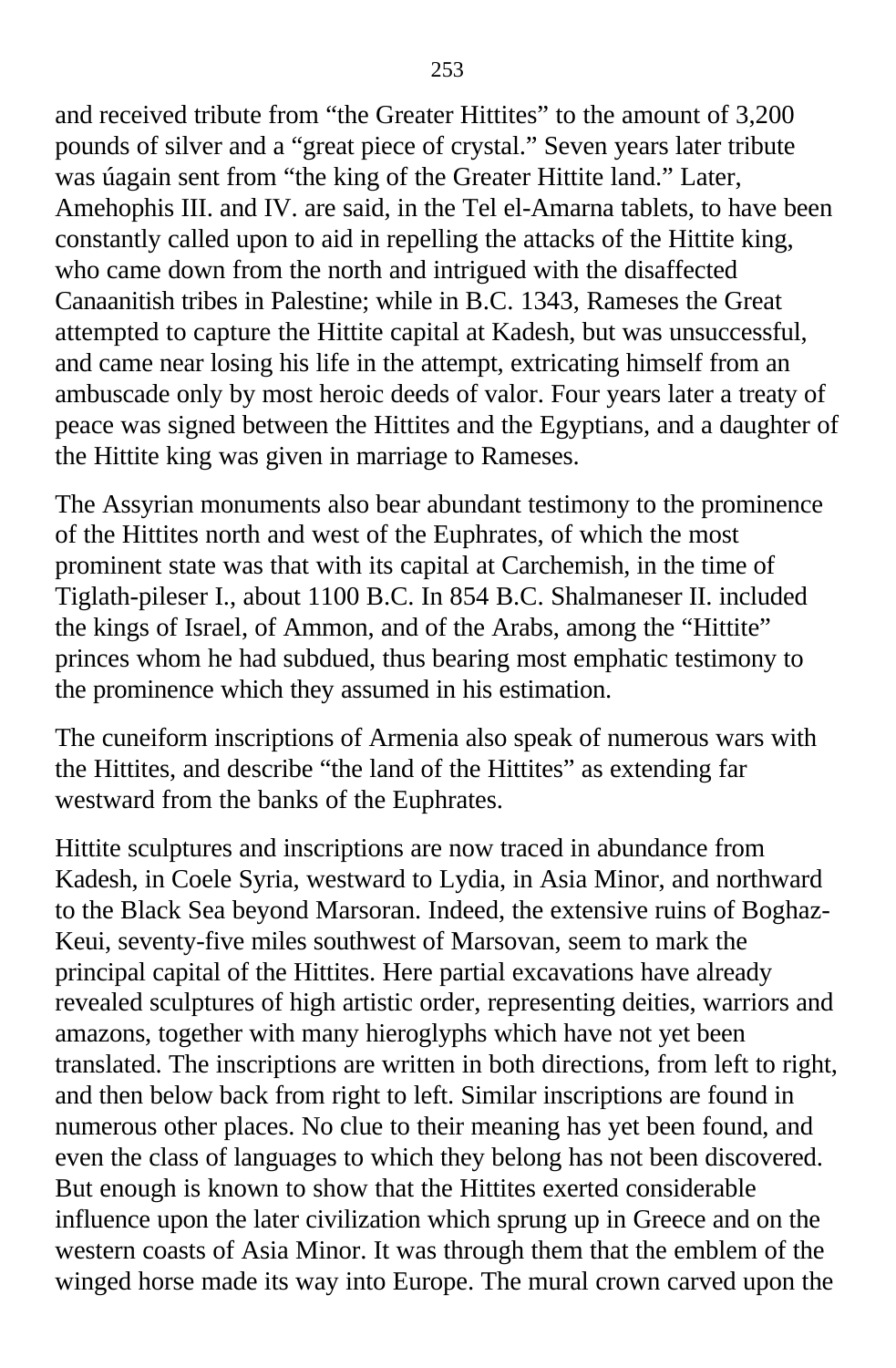head of some of the goddesses at Boghaz-Keui also passed into Grecian sculpture; while the remarkable lions sculptured over the gate at Mycenae are thought to represent Hittite, rather than Babylonian art.

It is impossible to overestimate the value of this testimony in confirmation of the correctness of biblical history. It shows conclusively that the silence of profane historians regarding facts stated by the biblical writers is of small account, in face of direct statements made by the biblical historians. All the doubts entertained in former times concerning the accuracy of the numerous biblical statements concerning the Hittites is now seen to be due to our ignorance. It was pure ignorance, not superior knowledge, which led so many to discredit these representations. When shall we learn the inconclusiveness of negative testimony?

# **THE TEL EL-AMARNA TABLETS**

In 1887 some Arabs discovered a wonderful collection of tablets at Tel el-Amarna, an obscure settlement on the east bank of the Nile, about two hundred miles above Cairo and about as far below Thebes. These tablets were of clay, which had been written over With cuneiform inscriptions, such as are found in Babylonia, and then burnt, so as to be indestructible. When at length the inscriptions were deciphered, it appeared that they were a collection of official letters, which had been sent shortly before 1300 B.C. to the last kings of the eighteenth dynasty.

There were in all about three hundred letters, most of which were from officers of the Egyptian army scattered over Palestine to maintain the Egyptian rule which had been established by the preceding kings, most prominent of whom was Tahu-times III., who flourished about one hundred years earlier. But many of the letters were from the kings and princes of Babylonia. What surprised the world most, however, was that this correspondence was carried on, not in the hieroglyphic script of Egypt, but in the cuneiform script of Babylonia.

All this was partly explained when more became known about the character of the Egyptian king to whom the letters were addressed. His original title was Amenhotep IV., indicating that he was a priest of the sun god who is worshiped at Thebes. But in his anxiety to introduce a religious reform he changed his name to Aken-Aten, — Aten being the name of the deity worshiped at Heliopolis, near Cairo, where Joseph got his wife. The efforts of Aken-Aten to transform the religious worship of Egypt were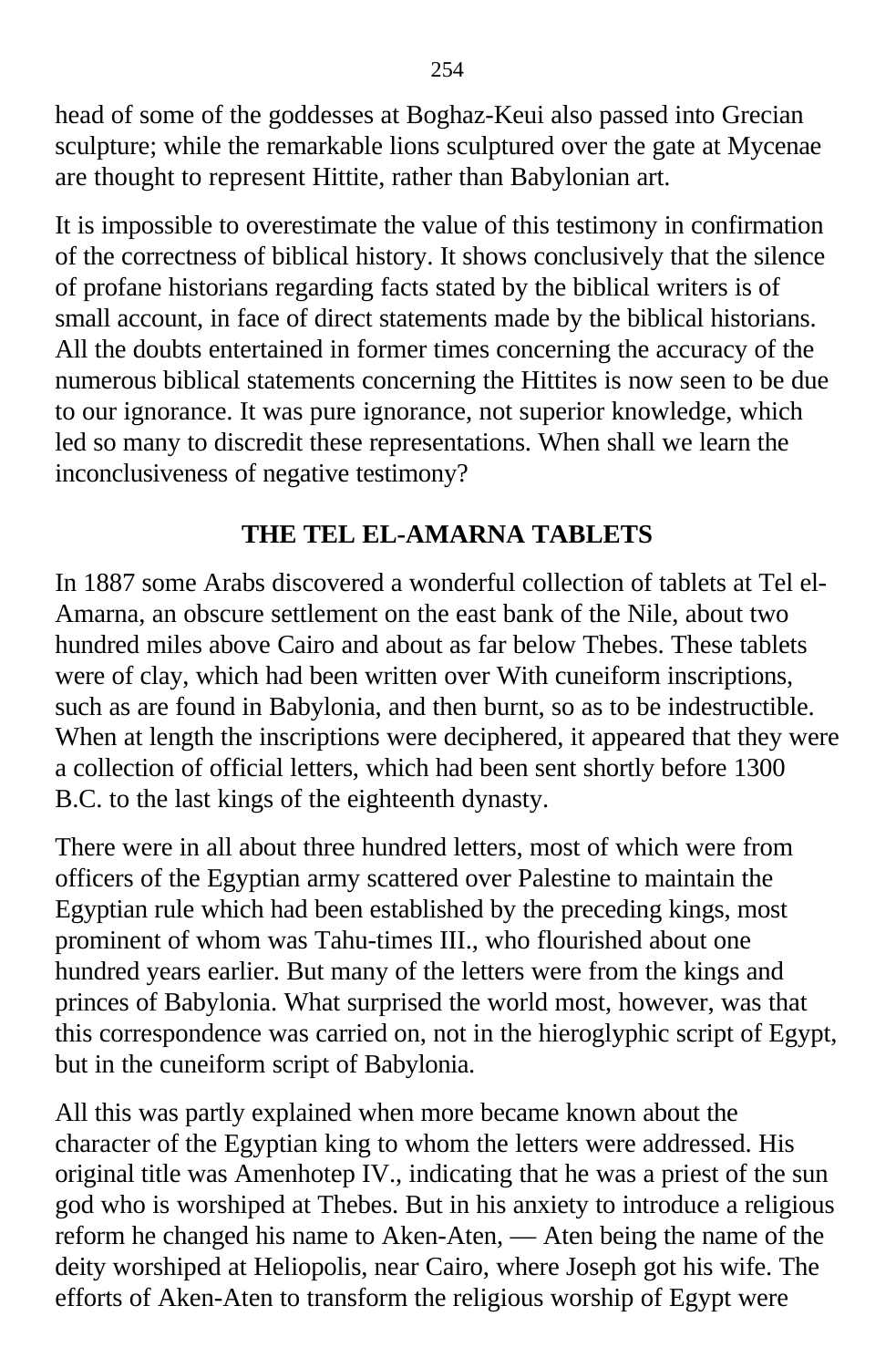prodigious. The more perfectly to accomplish it, he removed his capital from Thebes to Tel el-Amarna, and there collected literary men and artists and architects in great numbers and erected temples and palaces, which, after being buried in the sand with all their treasures for more than three thousand years, were discovered by some wandering Arabs twenty-two years ago.

A number of the longest and most interesting of the letters are those which passed between the courts of Egypt and those of Babylonia. It appears that not only did Aken-Aten marry a daughter of the Babylonian king, but his mother and grandmother were members of the royal family in Babylonia, and also that one of the daughters of the king of Egypt had been sent to Babylonia to become the wife of the king. All this comes out in the letters that passed back and forth relating to the dowry to be bestowed upon these daughters and relating to their health and welfare.

From these letters we learn that, although the king of Babylon had sent his sister to be the wife, of the king of Egypt, that was not sufficient. The king of Egypt requested also the daughter of the king of Babylon. This led the king of Babylon to say that he did not know how his sister was treated; in fact, he did not know whether she was alive, for he could not tell whether or not to believe the evidence which came to him. In response, the king of Egypt wrote: "Why don't you send some one who knows your sister, and whom you can trust?" Whereupon the royal correspondents break off into discussions concerning the gifts which are to pass between the two in consideration of their friendship and intimate relations.

Syria and Palestine were at this time also, as at the present day, infested by robbers, and the messengers passing between these royal houses were occasionally waylaid. Whereupon the one who suffered loss would claim damages from the other if it was in his territory, because he had not properly protected the, road. An interesting thing in connection with one of these robberies is that it took place at "Hannathon," one of the border towns mentioned in  $4604$ Joshua 19:14, but of which nothing else was ever known until it appeared in this unexpected manner.

Most of the Tel el-Amarna letters, however, consist of those which were addressed to the king of Egypt (Amenhotep IV). by his officers who were attempting to hold the Egyptian fortresses in Syria and Palestine against various enemies who were pressing hard upon them. Among these were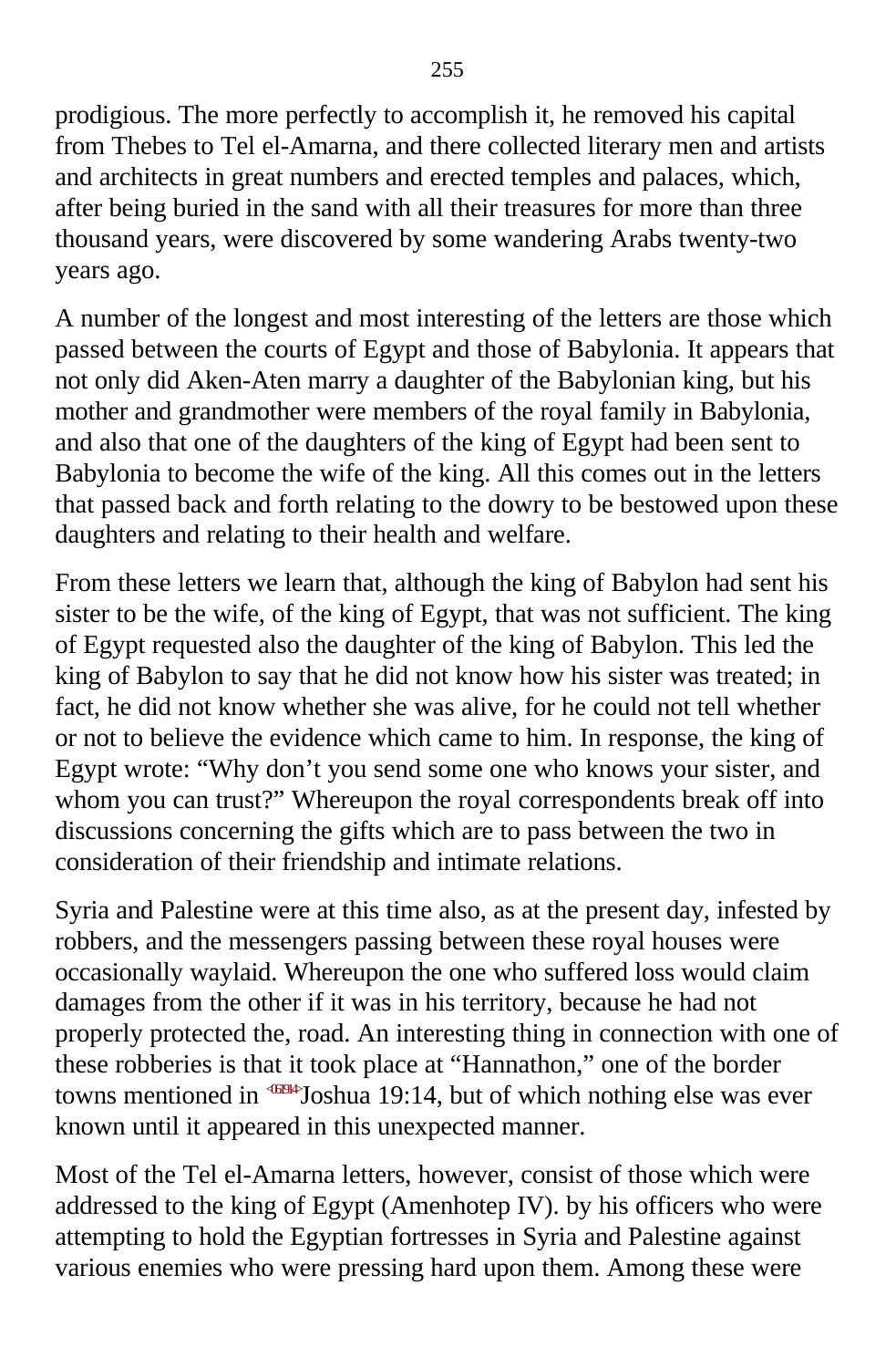the Hittites, of whom we hear so much in later times, and who, coming down from the far north, were gradually extending their colonies into Palestine and usurping control over the northern part of the country.

About sixty of the letters are from an officer named Ribaddi, who is most profuse in his expressions of humility and loyalty, addressing the king as "his lord" and "sun," and calling himself the "footstool of the king's feet," and saying that he "prostrates himself seven times seven times at his feet." He complains, however, that he is not properly supported in his efforts to defend the provinces of the king, and is constantly wanting more soldiers, more cavalry, more money, more provisions, more everything. So frequent are his importunities that the king finally tells him that if he will write less and fight more he would be better pleased, and that there would be more hopes of his maintaining his power. But Rib-addi says that he is being betrayed by the "curs" that are surrounding him, who represent the other countries that pretend to be friendly to Egypt, but are not.

From this correspondence, and from letters from the south of Palestine, it is made plain that the Egyptian power was fast losing its hold of the country, thus preparing the way for the condition of things which prevailed a century or two later, when Joshua took possession of the promised land, and found no resistance except from a number of disorganized tribes then in possession.

In this varied correspondence a large number of places are mentioned with which we are familiar in Bible history, among them Damascus, Sidon, Lachish, Ashkelon, Gaza, Joppa, and Jerusalem. Indeed, several of the letters are written from Jerusalem by one Abd-hiba, who complains that some one is slandering him to the king, charging that he was in revolt against his lord. This, he says, the king ought to know is absurd, from the fact that "neither my father nor my mother appointed me to this place. The strong arm of the king inaugurated me in my father's territory. Why should I commit an offense against my lord, the king?" The argument being that, as his office is not hereditary, but one which is held by the king's favor and appointment, his loyalty should be above question.

A single one of these Jerusalem letters may suffice for an illustration:

"To My Lord the King: — Abd-hiba, your servant. At the feet of my lord the king, seven and seven times I fall. Behold the deed which Milki-il and Suardata have done against the land of my lord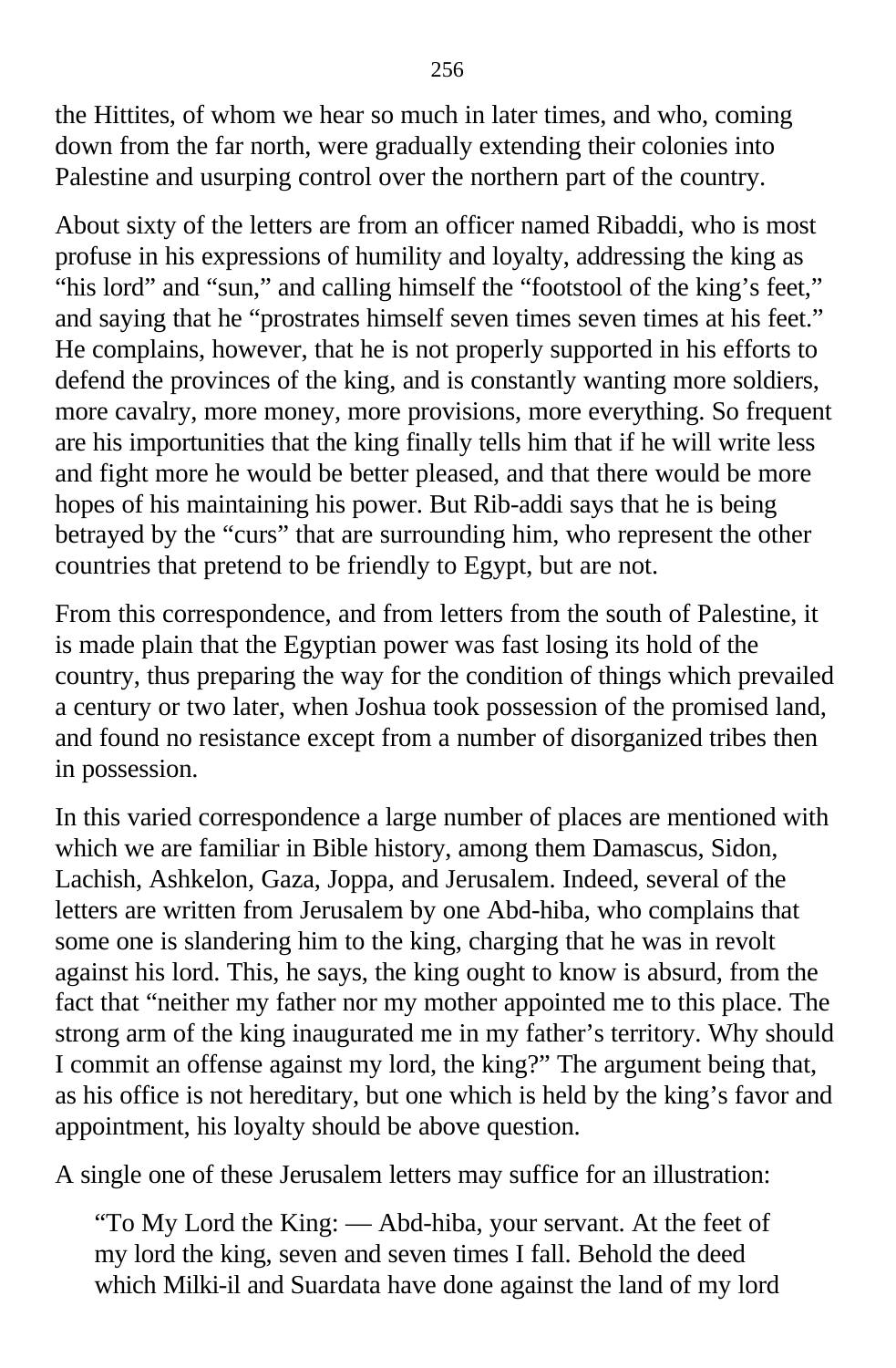the king — they have hired the soldiers of Gazri, of Gimti and of Kilti, and have taken the territory of Rubuti. The territory of the king is lost to Habiri. And now, indeed, a city of the territory of Jerusalem, called Bit-Ninib, one of the cities of the king, has been lost to the people of Kilti. Let the king listen to Abd-hiba, his servant, and send troops that I may bring back the king's land to the king. For if there are no troops, the land of the king will be lost to the Habiri. This is the deed of Suardata and Milki-il  $***$ (defective), and let the king take care of his land."

The discovery of these Tel el-Amarna letters came like a flash of lightning upon the scholarly world. In this case the overturning of a few spadefuls of earth let in a flood of light upon the darkest portion of ancient history, and in every way confirmed the Bible story.

As an official letter-writer, Rib-addi has had few equals, and he wrote on material which the more it was burned the longer it lasted. Those who think that a history of Israel could not have been written in Moses' time, and that, if written, it could not have been preserved, are reasoning without due knowledge of the facts. Considering the habits of the time, it would have been well nigh a miracle if Moses and his band of associates coming out of Egypt had not left upon imperishable clay tablets a record of the striking events through which they passed.

# **ACCURACY OF GEOGRAPHICAL DETAILS**

Many persons doubtless wonder why it is that the Bible so abounds in "uninteresting" lists of names both of persons and places which seem to have no relation to modern times or current events. Such, however, will cease to wonder when they come to see the relation which these lists sustain to our confidence in the trustworthiness of the records containing them. They are like the water-marks in paper, which bear indelible evidence of the time and place of manufacture. If, furthermore, one should contemplate personal explorations in Egypt, Canaan, or Babylonia, he would find that for his purposes the most interesting and important portions of the Bible would be these very lists of the names of persons and places which seemed to encumber the historical books of the Old Testament.

One of the most striking peculiarities of the Bible is the "long look" toward the permanent wants of mankind which is everywhere manifested in its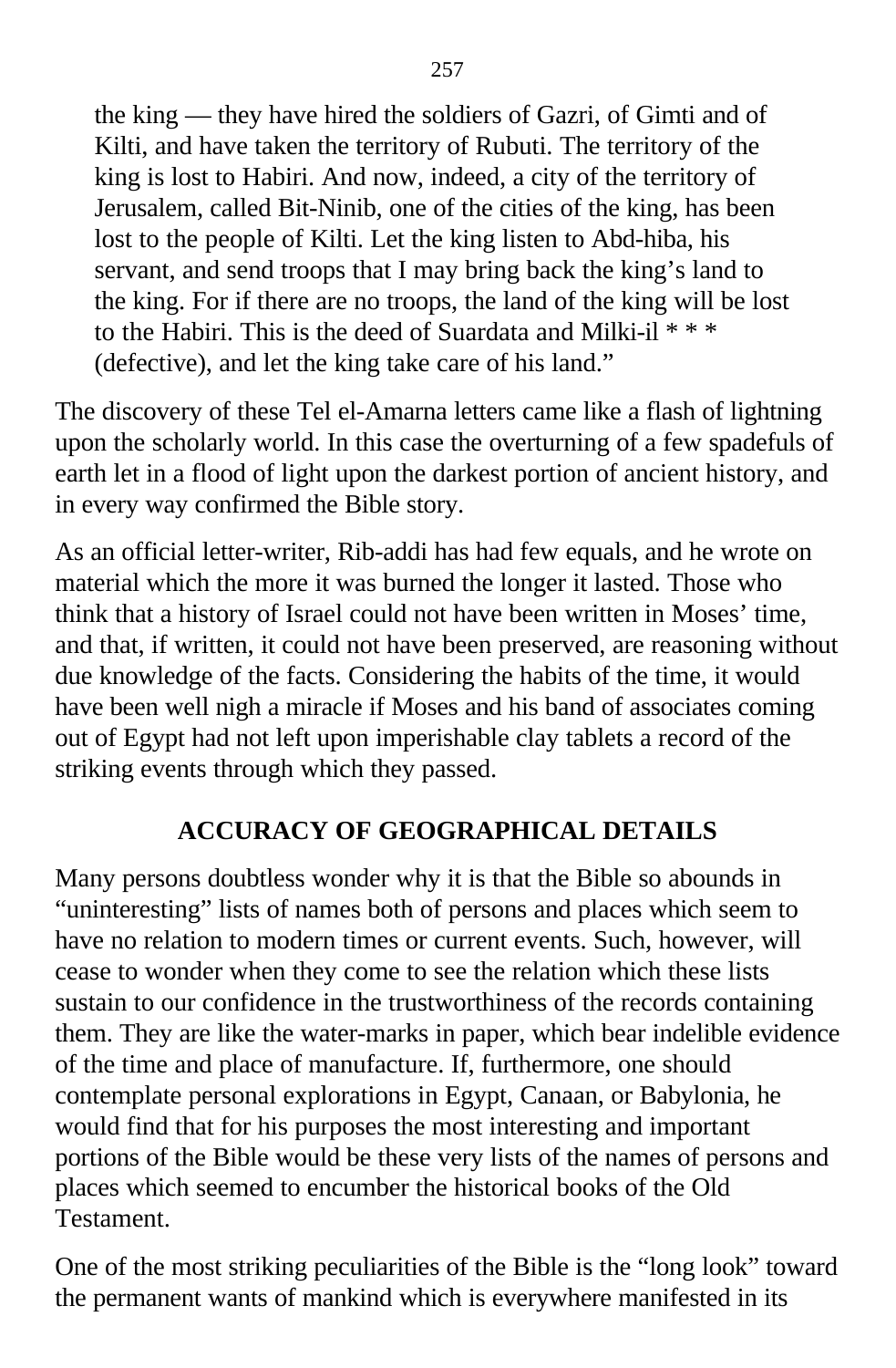preparation; so that it circulates best in its entirety. No man knows enough to abridge the Bible without impairing its usefulness. The parts which the reviser would cut out as superfluous are sure, very soon, to be found to be "the more necessary." If we find that we have not any use for any portion of the Bible, the reason doubtless is that we have not lived long enough, or have not had sufficiently wide experience to test its merits in all particulars.

Gezer was an important place in Joshua's time, but it afterward became a heap of ruins, and its location was unknown until 1870, when M. Clermont-Ganneau discovered the site in Tel Jezer, and, on excavating it, found three inscriptions, which on interpretation read "Boundary of Gezer."

Among the places conquered by Joshua one of the most important and difficult to capture was Lachish ( $\frac{4600}{3}$ Joshua 10:31). This has but recently been identified in Tel el-Hesy, about eighteen miles northeast of Gaza. Extensive excavations, first in 1890 by Dr. Flinders Petrie, and finally by Dr. Bliss, found a succession of ruins, one below the other, the lower foundations of which extended back to about 1700 B.C., some time before the period of conquest, showing at that time a walled city of great strength. In the debris somewhat higher than this there was found a tablet with cuneiform inscriptions corresponding to the Tel el-Amarna tablets, which are known to have been sent to Egypt from this region about 1400 B.C. At a later period, in the time of Sennacherib, Lachish was assaulted and taken by the Assyrian army, and the account of the siege forms one of the most conspicuous scenes on the walls of Sennacherib's palace in Nineveh. These sculptures are now in the British Museum.

Among the places mentioned in the Tel el-Amarna correspondence from which letters were sent to Egypt about 1400 B.C., are Gebal, Beirut, Tyre, Accho (Acre), Hazor, Joppha, Ashkelon, Makkadah, Lachish, Gezer, Jerusalem; while mention is also made of Rabbah, Sarepta, Ashtaroth, Gaza, Gath, Bethshemesh, all of which are familiar names, showing that the Palestine of Joshua is the Palestine known to Egypt in the preceding century. Two hundred years before this (about 1600 B.C.) also, Thothmes III. conquered Palestine, and gives in an inscription the names of more than fifty towns which can be confidently identified with those in the Book of Joshua.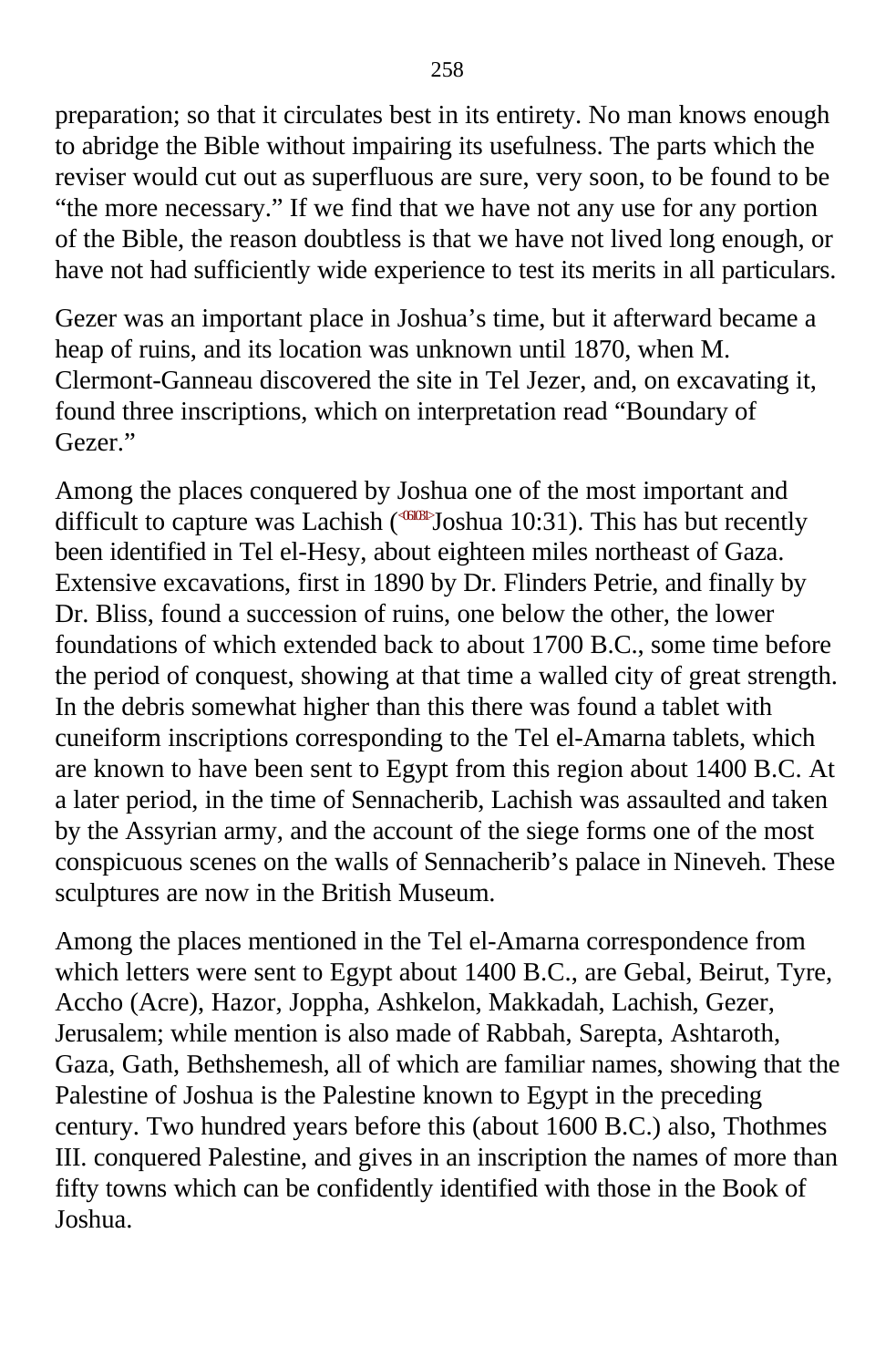Finally, the forty-two stations named in Numbers 33 as camping places for the children of Israel on their way to Palestine, while they cannot all of them be identified, can be determined in sufficient numbers to show that it is not a fictitious list, nor a mere pilgrim's diary, since the scenes of greatest interest, like the region immediately about Mount Sinai, are specially adapted to the great transactions which are recorded as taking place. Besides, it is incredible that a writer of fiction should have encumbered his pages with such a barren catalogue of places. But as part of the great historical movement they are perfectly appropriate.

This conformity of newly discovered facts to the narrative of Sacred Scripture confirms our confidence in the main tes- timony; just as the consistency of a witness in a cross-examination upon minor and incidental points establishes confidence in his general testimony. The late Sir Walter Besant, in addition to his other literary and philanthropic labors, was for many years secretary of the Palestine Exploration Fund. In reply to the inquiry whether the work of the survey under his direction sustained the historical character of the Old Testament, he says:

"To my mind, absolute truth in local details, a thing which cannot possibly be invented, when it is spread over a history covering many centuries, is proof almost absolute as to the truth of the things related."

Such proof we have for every part of the Bible.

# **THE FOURTEENTH OF GENESIS**

The fourteenth chapter of Genesis relates that "In the days of Amraphel, king of Shinar, Arioch, king Of Ellasar, Chedorlaomer, king of Elam, and Tidal, king of Goiim (nations), they made war with Beta, king of Sodom, and with Bersha, king of Gomorrah, and Shinab, king of Admah, and Shemeber, king of Zeboim, and the king of Bela (the same is Zoar)." The Babylonian kings were successful and the region about the Dead Sea was subject to them for twelve years, when a rebellion was instigated and in the following year Chedorlaomer and the kings that were with him appeared on the scene and, after capturing numerous surrounding cities, joined battle with the rebellious allies in the vale of Siddim, which was full of slime pits. The victory of Chedorlaomer was complete, and after capturing Lot and his goods in Sodom he started homeward by way of Damascus, near which place Abraham overtook him, and by a successful stratagem scattered his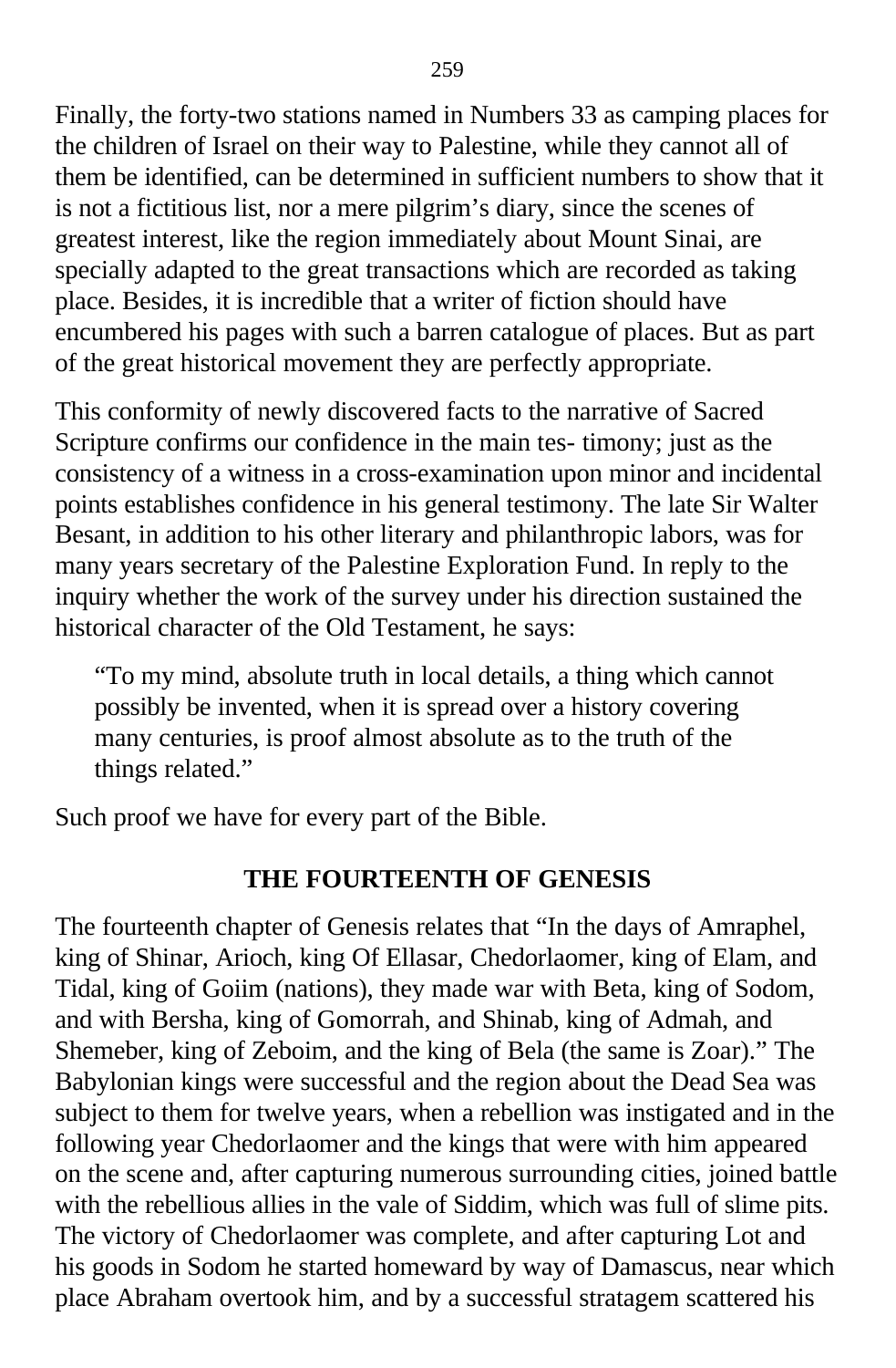forces by night and recovered Lot and his goods. This story, told with so many details that its refutation would be easy if it were not true to the facts and if there were contemporary records with which to compare it, has been a special butt for the ridicule of the Higher Critics of the Wellhausen school, Professor Noldeke confidently declaring as late as 1869 that criticism had forever disproved its claim to be historical. But here again the inscriptions on the monuments of Babylonia have come to the rescue of the sacred historian, if, indeed, he were in need of rescue.

(For where general ignorance was so profound as it was respecting that period forty years ago, true modesty should have suggested caution in the expression of positive opinions in contradiction to such a detailed historical statement as this is).

From the inscriptions already discovered and deciphered in the Valley of the Euphrates, it is now shown beyond reasonable doubt that the four kings mentioned in the Bible as joining in this expedition are not, as was freely said, "etymological inventions," but real historical persons. Amraphel is identified as the Hammurabi whose marvelous code of laws was so recently discovered by De Morgan at Susa. The "H" in the latter word simply expresses the rough breathing so well known in Hebrew. The "p" in the biblical name has taken the place of "b" by a well-recognized law of phonetic change. "Amrap" is equivalent to "Hamrab." The addition of "il" in the biblical name is probably the suffix of the divine name, like "el" in Israel.

Hammurabi is now known to have had his capital at Babylon at the time of Abraham. Until recently this chronology was disputed, so that the editors and contributors of the New Schaff-Herzog Cyclopedia dogmatically asserted that as Abraham lived nearly 300 years later than Hammurabi, the biblical story must be unhistorical. Hardly had these statements been printed, however, when Dr. King of the British Museum discovered indisputable evidence that two of the dynasties which formerly had been reckoned as consecutive were, in fact, contemporaneous, thus making it easy to bring Hammurabi's time down exactly to that of Abraham.

Chedorlaomer is pretty certainly identified as Kudur-Lagamar (servant of Lagamar, one of the principal Elamire gods). Kudur-Lagamar was king of Elam, and was either the father or the brother of Kudur-Mabug, whose son, Eri-Aku (Arioch), reigned over Larsa and Ur, and other cities of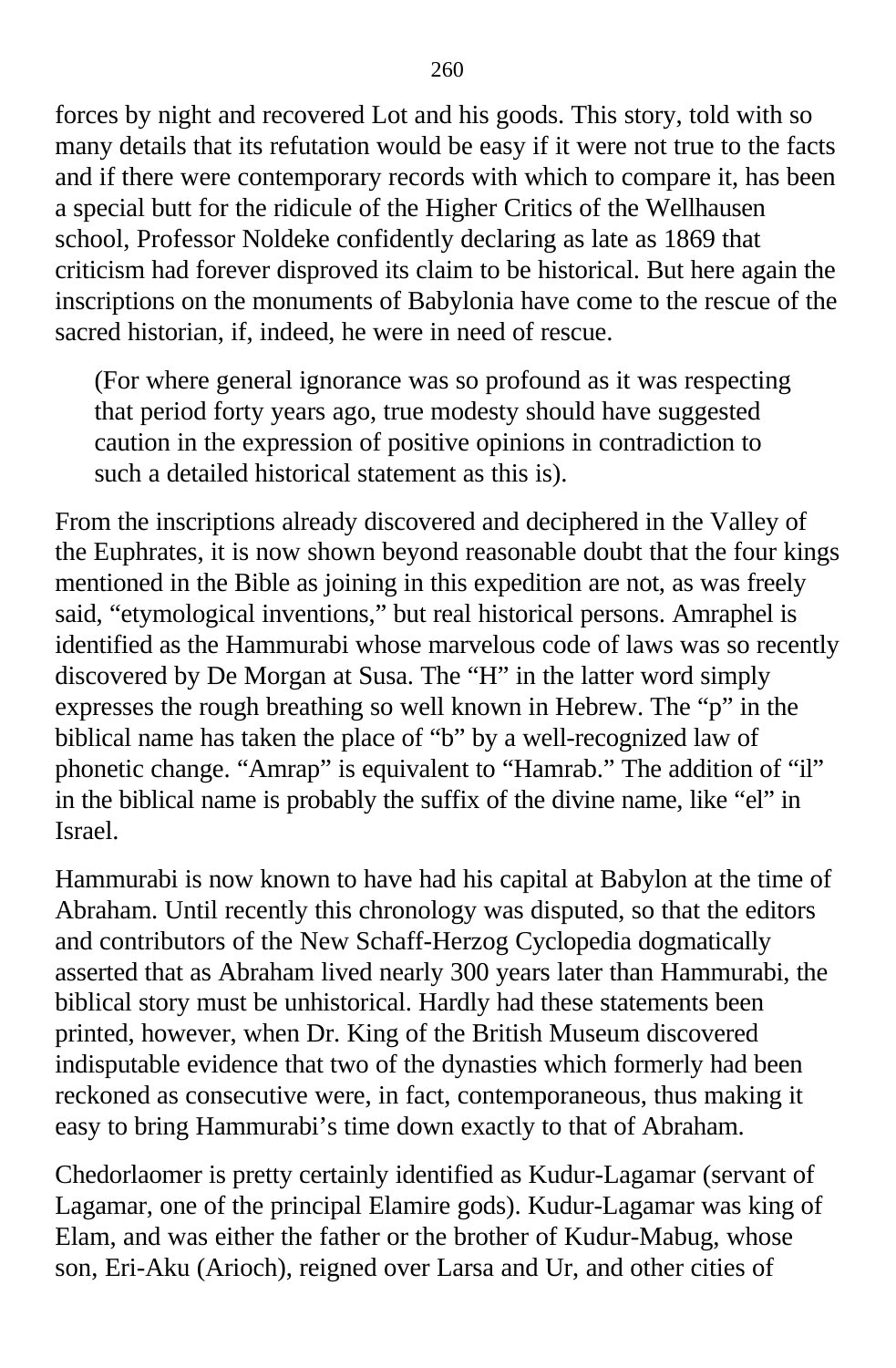southern Babylonia. He speaks of Kudur-Mabug "as the father of the land of the Amorites," i.e., of Palestine and Syria.

Tidal, "king of nations," was supposed by Dr. Pinches to be referred to on a late tablet in connection with Chedorlaomer and Arioch under the name Tudghula, who are said, together, to have "attacked and spoiled Babylon."

However much doubt there may be about the identification of some of these names, the main points are established, revealing a condition of things just such as is implied by the biblical narrative. Arioch styles himself king of Shumer and Accad, which embraced Babylon, where Amraphel (Hammurabi) was in his early years subject to him. This furnishes a reason for the association of Chedorlaomer and Amraphel in a campaign against the rebellious subjects in Palestine. Again, Kudur-Mabug, the father of Arioch, styles himself "Prince of the land of Amurru," i.e., of Palestine and Syria. Moreover, for a long period before, kings from Babylonia had claimed possession of the whole eastern shore of the Mediterranean, including the Sinaitic Peninsula.

In light of these well-attested facts, one reads with astonishment the following words of Wellhausen, written no longer ago than 1889: "That four kings from the Persian Gulf should, 'in the time of Abraham,' have made an incursion into the Sinaitic Peninsula, that they should on this occasion have attacked five kinglets on the Dead Sea Littoral and have carried them off prisoners, and finally that Abraham should have set out in pursuit of the retreating victors, accompanied by 318 men servants, and have forced them to disgorge their prey, — all these incidents are sheer impossibilities which gain nothing in credibility from the fact that they are placed in a world which had passed away."

And we can have little respect for the logic of a later scholar (George Adam Smith), who can write the following: "We must admit that while archaeology has richly illustrated the possibility of the main outlines of the Book of Genesis from Abraham to Joseph, it has not one whir of proof to offer for the personal existence or the characters of the patriarchs themselves. This is the whole change archaeology has wrought; it has given us a background and an atmosphere for the stories of Genesis; it is unable to recall or certify their heroes."

But the name Abraham does appear in tablets of the age of Hammurabi. (See Professor George Barton in Journal of Biblical Literature, Vol. 28,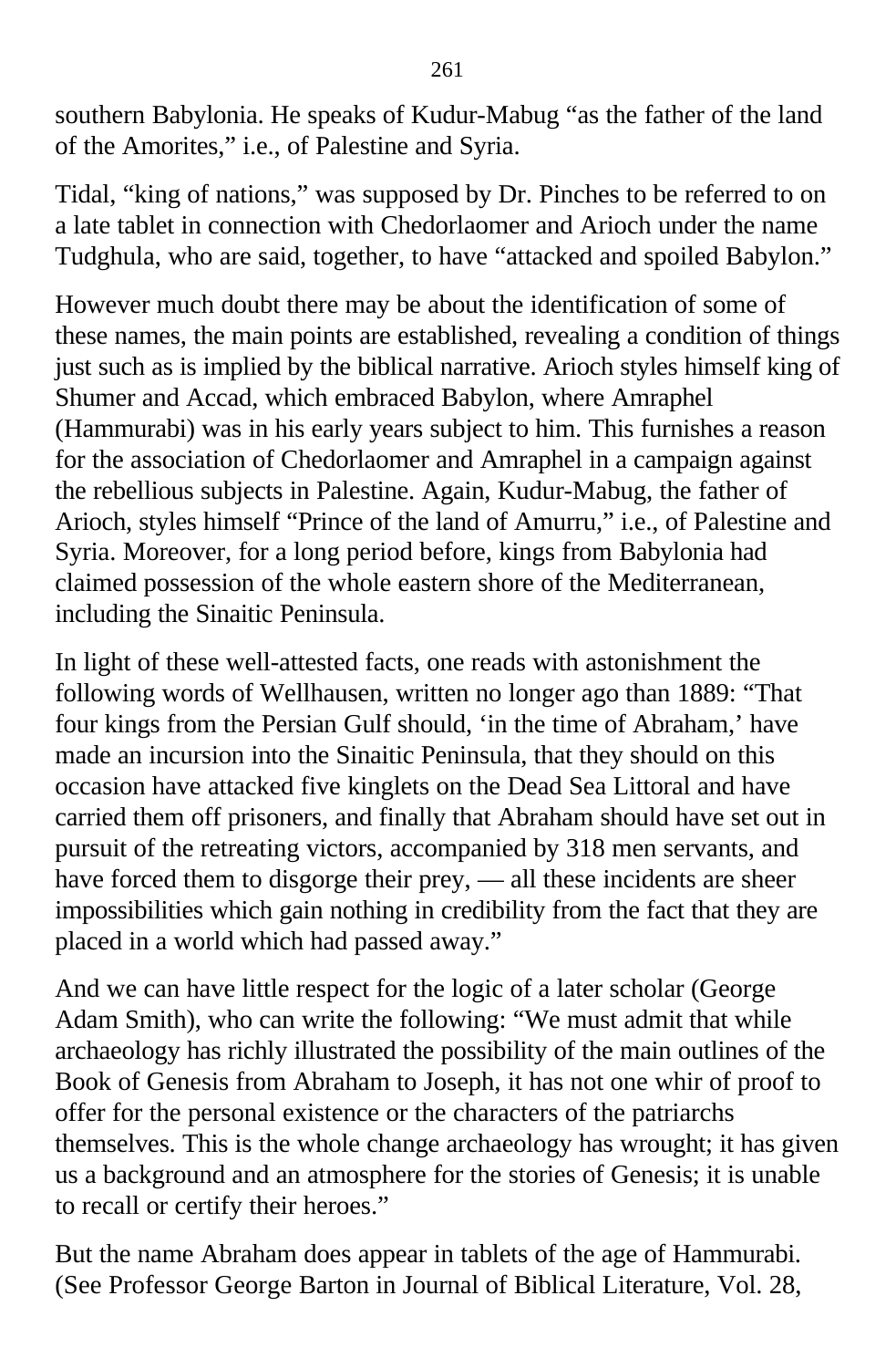1909, page 153). It is true that this evidently is not the Abraham of the Bible, but that of a small farmer who had rented land of a well-to-do land owner. The preservation of his name is due to the fact that the most of the tablets preserved contain contracts relating to the business of the times. There is little reason to expect that we should find a definite reference to the Abraham who in early life migrated from his native land. But it is of a good deal of significance that his name appears to have been a common one in the time and place of his nativity.

In considering the arguments in the case, it is important to keep in mind that where so few facts are known, and general ignorance is so great, negative evidence is of small account, while every scrap of positive evidence has great weight. The burden of proof in such cases falls upon those who dispute the positive evidence. For example, in the article above referred to, Professor Barton argues that it is not "quite certain" that Arioch (Eri-Agn) was a real Babylonian king. But he admits that our ignorance is such that we must admit its "possibility." Dr. Barton further argues that "we have as yet no evidence from the inscriptions that Arad-Sin, even if he were called Iri-Agu, ever had anything to do with Hammurabi." But, he adds, "Of course, it is possible that he may have had, as their reigns must have overlapped, but that remains to be proved."

All such reasoning (and there is any amount of it in the critics of the prevalent school) reveals a lamentable lack in their logical training. When we have a reputable document containing positive historical statements which are shown by circumstantial evidence to be possible, that is all we need to accept them as true. When, further, we find a great amount of circumstantial evidence positively showing that the statements conform to the conditions of time and place, so far as we know them, this adds immensely to the weight of the testimony. We never can fill in all the background of any historical fact. But if the statement of it fits into the background so far as we can fill it in, we should accept the fact until positive contrary evidence is produced. No supposition can he more extravagant than that which Professor Barton seems to accept (which is that of the German critic, Meyer) that a Jew, more than 1,000 years after the event, obtained in Babylon the amount of exact information concerning the conditions in Babylonia in Abraham's time, found in the fourteenth chapter of Genesis, and interpolated the story of Chedorlaomer's expedition into the background thus furnished. To entertain such a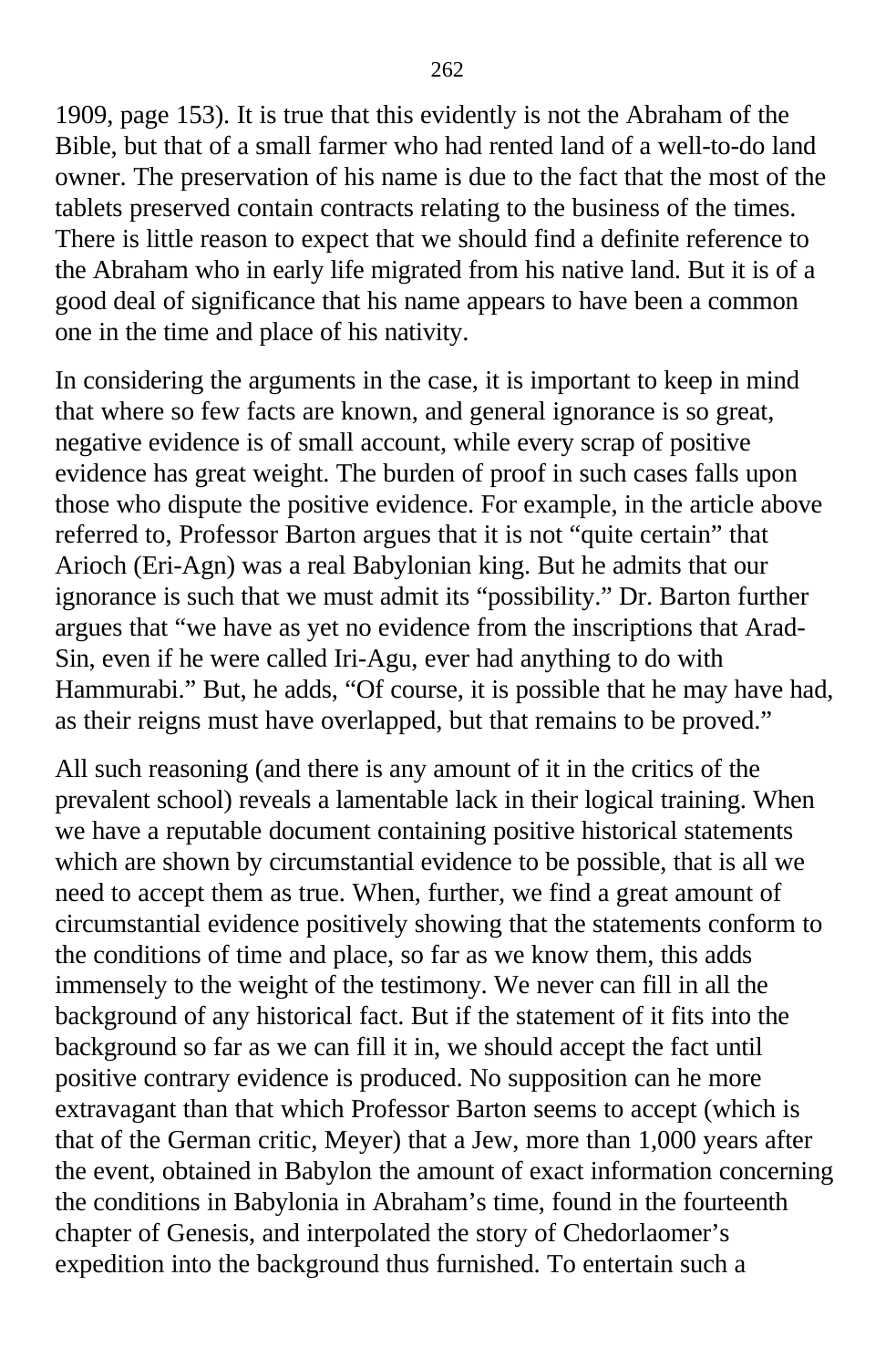supposition discredits the prevalent critical scholarship, rather than the Sacred Scriptures.

But present space forbids further enumeration of particulars. It is sufficient to say that while many more positive confirmations of the seemingly improbable statements of the sacred historians can be adduced, there have been no discoveries which necessarily contravene their statements. The cases already here enumerated relate to such widely separated times and places, and furnish explanations so unexpected, yet natural, to difficulties that have been thought insuperable, that their testimony cannot be ignored or rejected. That this history should be confirmed in so many cases and in such a remarkable manner by monuments uncovered 3,000 years after their erection, can be nothing else than providential. Surely, God has seen to it that the failing faith of these later days should not be left to grope in darkness. When the faith of many was waning and many heralds of truth were tempted to speak with uncertain sound, the very stones have cried out with a voice that only the deaf could fail to hear. Both in the writing and in the preservation of the Bible we behold the handi-work of God.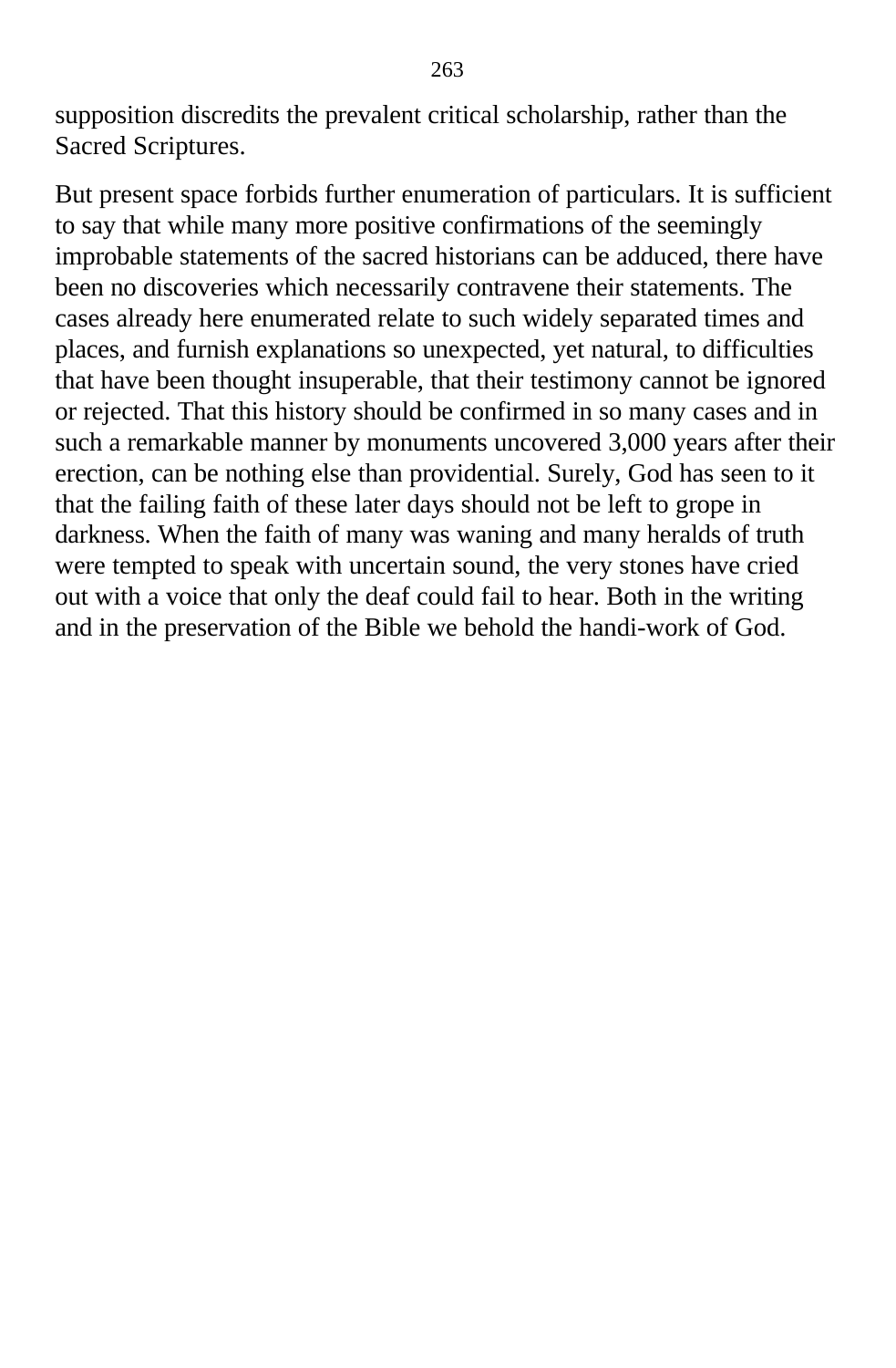# CHAPTER 17

# THE RECENT TESTIMONY OF ARCHAEOLOGY TO THE SCRIPTURES

## **BY M. G. KYLE, D. D., L. L. D.,**

*Egyptologist. Professor Of Biblical Archaeology, Xenia Theological Seminary. Consulting Editor Of The Records Of The Past, Washington, D.C.*

#### **INTRODUCTION**

"Recent" is a dangerously capacious word to intrust to an archaeologist. Anything this side of the Day of Pentecost is "recent" in biblical archaeology. For this review, however, anything since 1904 is accepted to be, in a general way, the meaning of the word "recent."

"Recent testimony of archaeology" may be either the testimony of recent discoveries or recent testimony of former discoveries. A new interpretation, if it be established to be a true interpretation, is a discovery. For to uncover is not always to discover; indeed, the real value of a discovery is not its emergence, but its significance, and the discovery of its real significance is the real discovery.

The most important testimony to the Scriptures of this five-year archaeological period admits of some classification:

## **1. THE HISTORICAL SETTING OF THE PATRIARCHAL RECEPTION IN EGYPT.**

The reception in Egypt accorded to Abraham and to Jacob and his sons<sup>f1</sup> and the elevation of Joseph there<sup>12</sup> peremptorily demand either the acknowledgment of a mythical element in the stories, or the belief in a suitable historical setting therefor. Obscure, insignificant, private citizens are not accorded such recognition at a foreign and unfriendly court. While some have been conceding a mythical element in the stories<sup>13</sup>, archaeology has uncovered to view such appropriate historical setting that the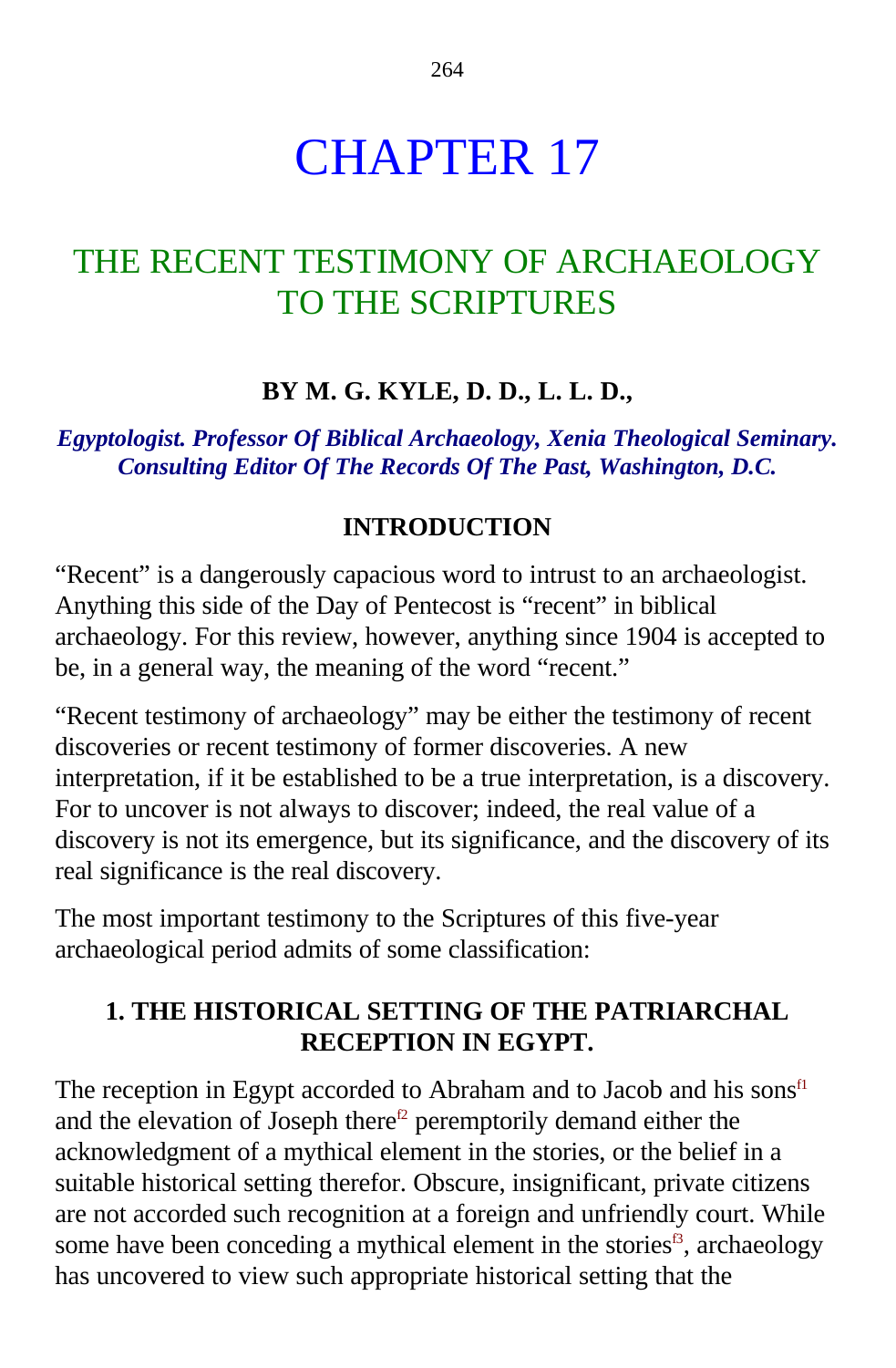patriarchs are seen not to have been obscure, insignificant, private citizens, nor Zoan a foreign and unfriendly court.

The presence of the Semitic tongue in Hyksos' territory has long been known<sup>41</sup>; from still earlier than patriarchal times until much later, the Phoenicians, first cousins of the Hebrews, did the foreign business of the Egyptians<sup>5</sup>, as the English, the Germans, and the French do the foreign business of the Chinese of today; and some familiarity, even sympathy, with Semitic religion has been strongly suspected from the interview of the Hyksos kings with the patriarchs<sup> $66$ </sup>; but the discovery in 1906<sup> $7$ </sup>, by Petrie, of the great fortified camp at Tel-el-Yehudiyeh set at rest, in the main, the biblical question of the relation between the patriarchs and the Hyksos. The abundance of Hyksos scarabs and the almost total absence of all others mark the camp as certainly a Hyksos camp<sup>8</sup>; the original character of the fortifications, before the Hyksos learned the builders' craft from the Egyptians, shows them to have depended upon the bow for defense $\mathbf{B}$ ; and, finally, the name Hyksos, in the Egyptian Haq Shashu<sup>f10</sup> "Bedouin princes," brings out, sharp and clear, the harmonious picture of which we have had glimpses for a long time, of the Hyksos as wandering tribes of the desert, of "Upper and Lower Ruthen"f11; i.e., Syria and Palestine, northern and western Arabia, "Bow people"<sup>f12</sup>, as the Egyptians called them, their traditional enemies as far back as pyramid times<sup>f13</sup>.

Why, then, should not the patriarchs have had a royal reception in Egypt? They were themselves also the heads of wandering tribes of "Upper and Lower Ruthen," in the tongue of the Egyptians, Haq Shashu, "Bedouin princes"; and among princes, a prince is a prince, however small his principality. So Abraham, the Bedouin prince, was accorded princely consideration at the Bedouin court in Egypt; Joseph, the Bedouin slave, became again the Bedouin prince when the wisdom of God with him and his rank by birth became known. And Jacob and his other sons were welcome, with all their followers and their wealth, as a valuable acquisition to the court party, always harassed by the restive and rebellious native Egyptians. This does not prove racial identity between the Hyksos and the patriarchs, but very close tribal relationship. And thus every suspicion of a mythical element in the narrative of the reception accorded the patriarchs in Egypt disappears when archaeology has testified to the true historical setting.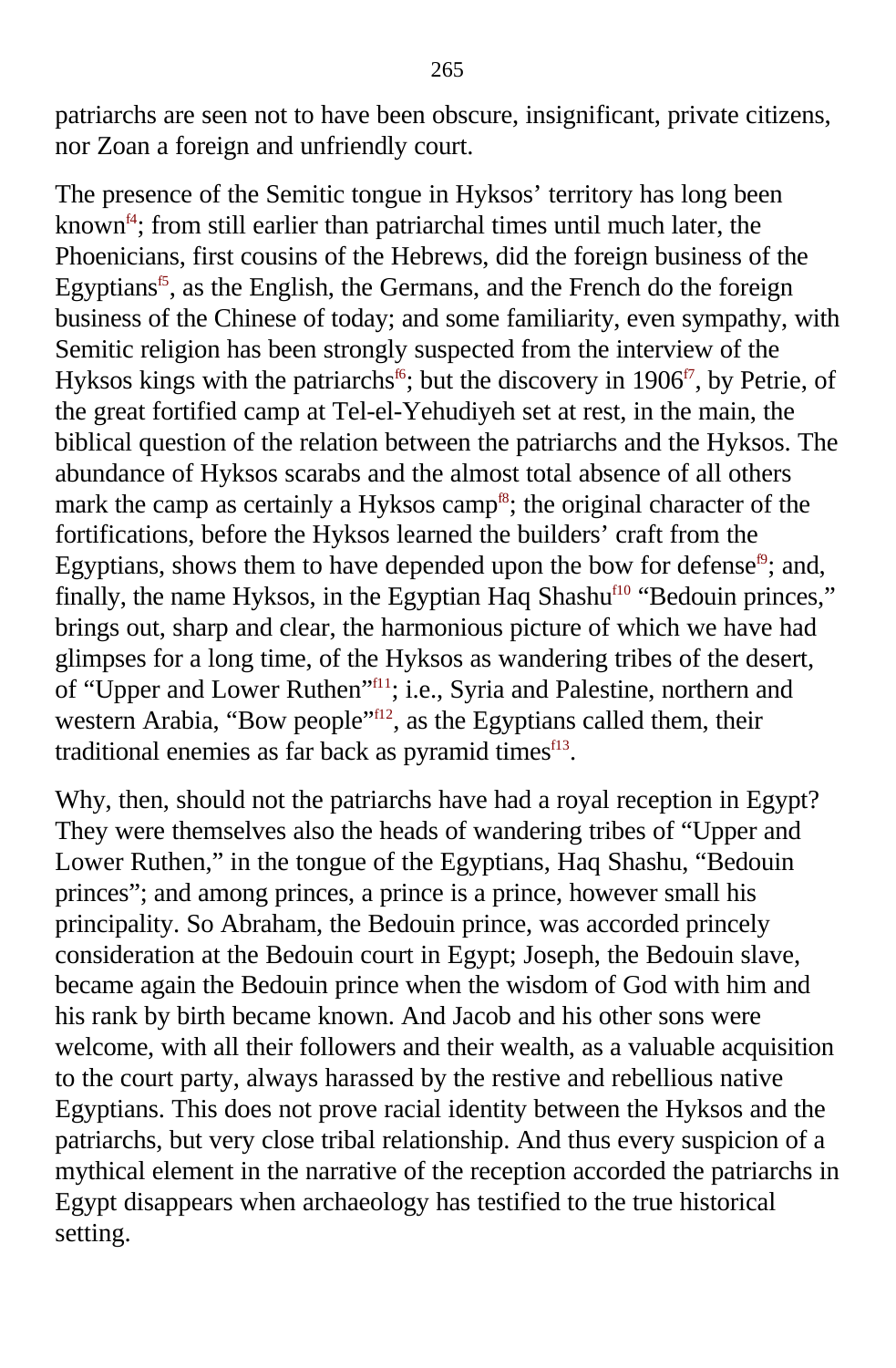# **2. THE HITTITE VINDICATION**

A second recent testimony of archaeology gives us the great Hittite vindication. The Hittites have been, in one respect, the Trojans of Bible history; indeed, the inhabitants of old Troy were scarcely more in need of a Schliemann to vindicate their claim to reality than the Hittites of a Winckler.

In 1904 one of the foremost archaeologists of Europe said to me: "I do not believe there ever were such people as the Hittites, and I do not believe 'Kheta' in the Egyptian inscriptions was meant for the name Hittites." We will allow that archaeologist to be nameless now. But the ruins of Troy vindicated the right of her people to a place in real history, and the ruins of Boghatz-Koi bid fair to afford a more striking vindication of the Bible representation of the Hittites.

Only the preliminary announcement of Winckler's great treasury of documents from Boghatz-Koi has yet been made<sup>f14</sup>. The complete unfolding of a long-eclipsed great national history is still awaited impatiently. But enough has been published to redeem this people completely from their half-mythical plight, and give them a firm place in sober history greater than imagination had ever fancied for them under the stimulus of any hint contained in the Bible.

There has been brought to light a Hittite empire<sup>f15</sup> in Asia Minor, with central power and vassal dependencies round about and with treaty rights on equal terms with the greatest nations of antiquity, thus making the Hittite power a third great power with Babylonia and Egypt, as was, indeed, foreshadowed in the great treaty of the Hittites with Rameses II., inscribed on the projecting wing of the south wall of the Temple of Amon at Karnak<sup>f16</sup>, though Rameses tried so hard to obscure the fact. The ruins at the village of Boghatz-Koi are shown also to mark the location of the Hittite capital $f_1^{f_17}$ , and the unknown language on the cuneiform tablets recovered there to be the Hittite tongue<sup>f18</sup>, while the cuneiform method of writing, as already upon the Amarna tablets<sup>f19</sup>, so still more clearly here, is seen to have been the diplomatic script, and in good measure the Babylonian to have been the diplomatic language of the Orient in that  $age^{20}$ . And the large admixture of Babylonian words and forms in these Hittite inscriptions opens the way for the real decipherment of the Hittite language $f<sup>21</sup>$ , and imagination can scarcely promise too much to our hopes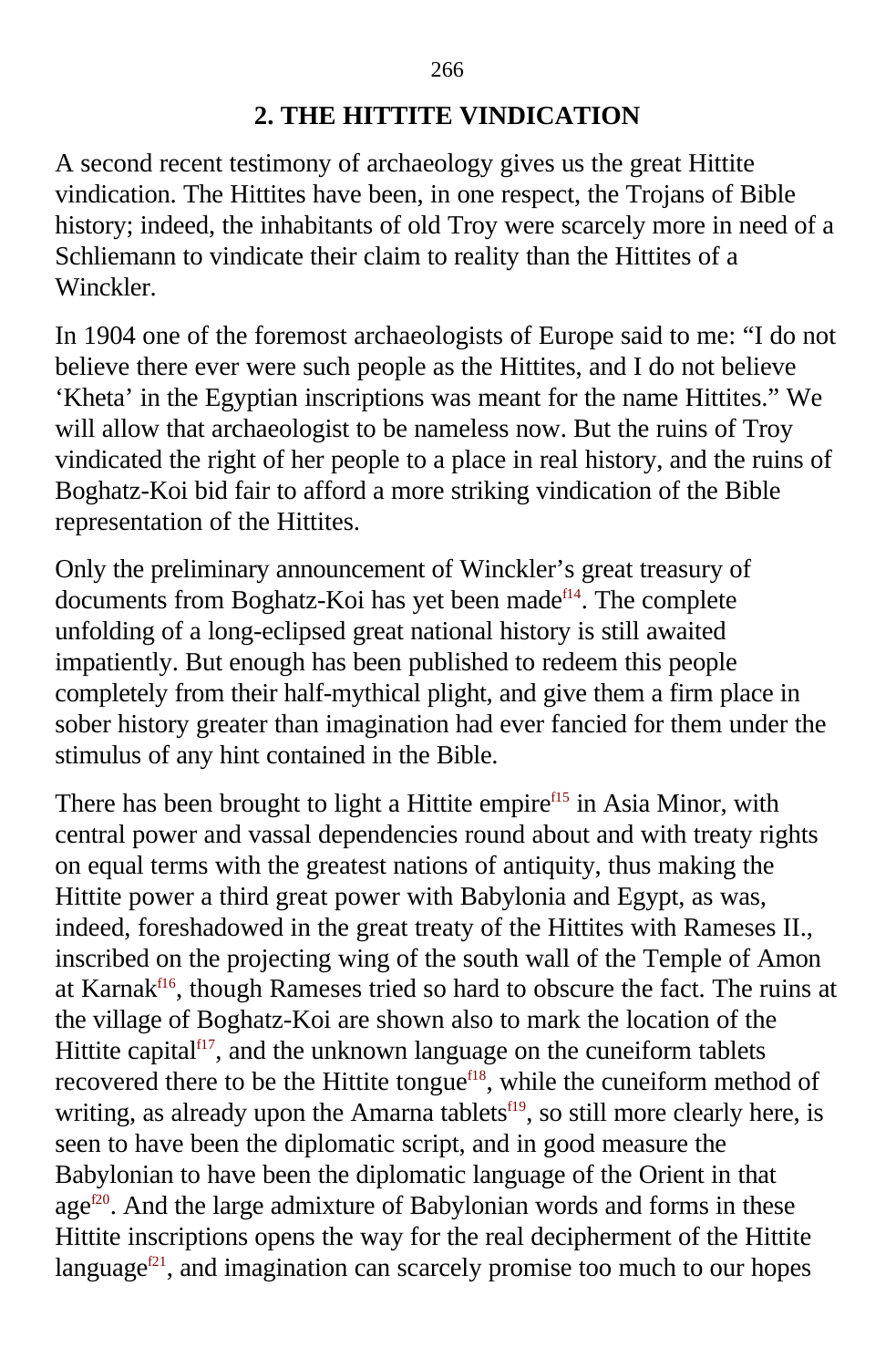for the light which such a decipherment will throw upon the historical and cultural background of the Bible.

Only one important point remains to be cleared up, the relation between the Hittite language of these cuneiform tablets and the language of the Hittite hieroglyphic inscription $f^{22}$ . That these were identical is probable; that the hieroglyphic inscriptions represent an older form of the language, a kind of "Hieratic," is possible; that it was essentially different from the language of these tablets is improbable. There has been the Hittite vindication; the complete illumination of Hittite history is not likely to be long delayed.

# **3. THE PALESTINIAN CIVILIZATION**

Other recent testimony of archaeology brings before us the Palestinian civilization of the conquest period. Palestinian explorations within the last few years have yielded a startling array of "finds" illustrating things mentioned in the Bible, finds of the same things, finds of like things, and finds in harmony with things $^{23}$ . Individual mention of them all is here neither possible nor desirable. Of incomparably greater importance than these individually interesting relics of Canaanite antiquity is the answer afforded by recent research to two questions:

**1.** First in order, Does the Canaanite culture as revealed by the excavations accord with the story of Israel at the conquest as related in the Bible? How much of a break in culture is required by the Bible account, and how much is revealed by the excavations? For answer, we must find a standpoint somewhere between that of the dilettante traveler in the land of the microscopic scientist thousands of miles away. The careful excavator in the field occupies that sane and safe middle point of view. Petrie<sup> $t24$ </sup>, Bliss<sup> $t25$ </sup>, Macalister<sup> $26$ </sup>, Schumacker<sup> $27$ </sup> and Sellin<sup> $28$ </sup> — these are the men with whom to stand. And for light on the early civilization of Palestine, the great work of Macalister at Gezer stands easily first.

# **HISTORICAL VALUE OF POTTERY**

In determining this question of culture, too much importance has been allowed to that estimate of time and chronological order which is gained exclusively from the study of pottery. The pottery remains are not to be undervalued, and neither are they to be overvalued. Time is only one thing that shows itself in similarity or dissimilarity in pottery. Different stages of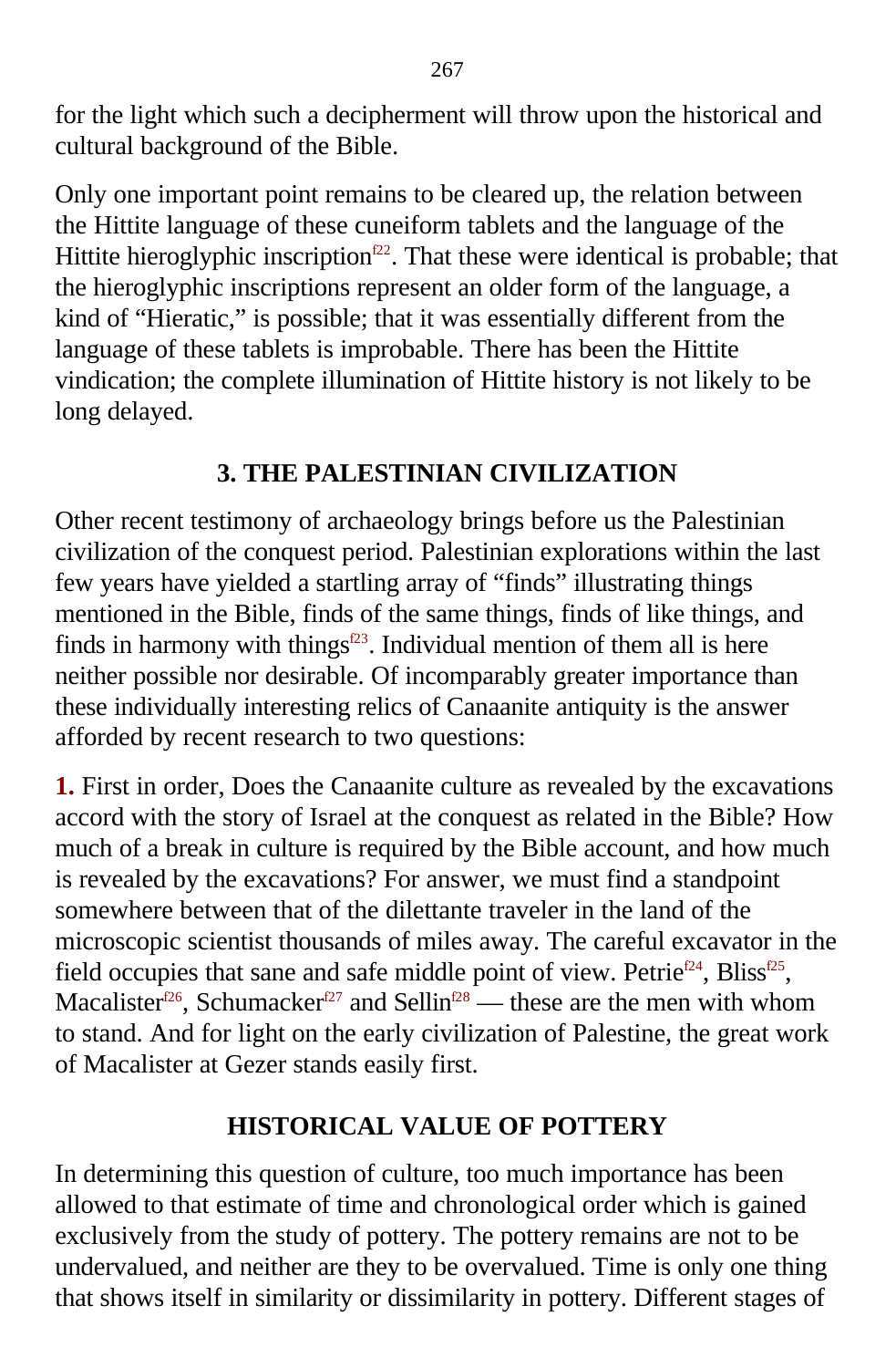civilization at different places at the same time, and adaptation to an end either at the same time or at widely different times, show themselves in pottery, and render very uncertain any chronological deduction. And, still more, available material may result in the production of similar pots. tery in two very different civilizations arising one thousand years or more apart. This civilization of pots, as a deciding criterion, is not quite adequate, and is safe as a criterion at all only when carefully compared with the testimony of location, intertribal relations, governmental domination, and literary attainments.

These are the things, in addition to the pots, which help to determine indeed, which do determine how much of a break in culture is required by the Bible account of the Conquest, and how much is shown by excavations. Since the Israelites occupied the cities and towns and vineyards and olive orchards of the Canaanites, and their "houses full of all good things"<sup>129</sup>, had the same materials and in the main the same purposes for pottery and would adopt methods of cooking suited to the country, spoke the "language of Canaan"<sup>150</sup>, and were of the same race as many of the people of Canaan, intermarried, though against their law $^{51}$ , with the people of the land, and were continually chided for lapses into the idolatry and superstitious practices of the Canaanites $^{52}$ , and, in short, were greatly different from them only in religion, it is evident that the only marked, immediate change to be expected at the Conquest is a change in religion, and that any other break in culture occasioned by the devastation of war will be only a break in continuance of the same kind of culture, evidence of demolition, spoliation, and reconstruction. Exactly such change in religion and interruption in culture at the Conquest period excavations show.

#### **RELIGION AND CULTURE**

**(a)** The rubbish at Gezer shows history in distinct layers, and the layers themselves are in distinct groups<sup>f33</sup>. At the bottom are layers Canaanite, not Semitic; above these, layers Semitic, Amorite giving place to Jewish; and higher still, layers of Jewish culture of the monarchy and later times.

**(b)** The closing up of the great tunnel to the spring within the fortifications at Gezer is placed by the layers of history in the rubbish heaps at the period of the Conquest<sup> $34$ </sup> But when a great fortification is so ruined and the power it represents so destroyed that it loses sight of its water-supply, surely the culture of the time has had an interruption, though it be not much changed.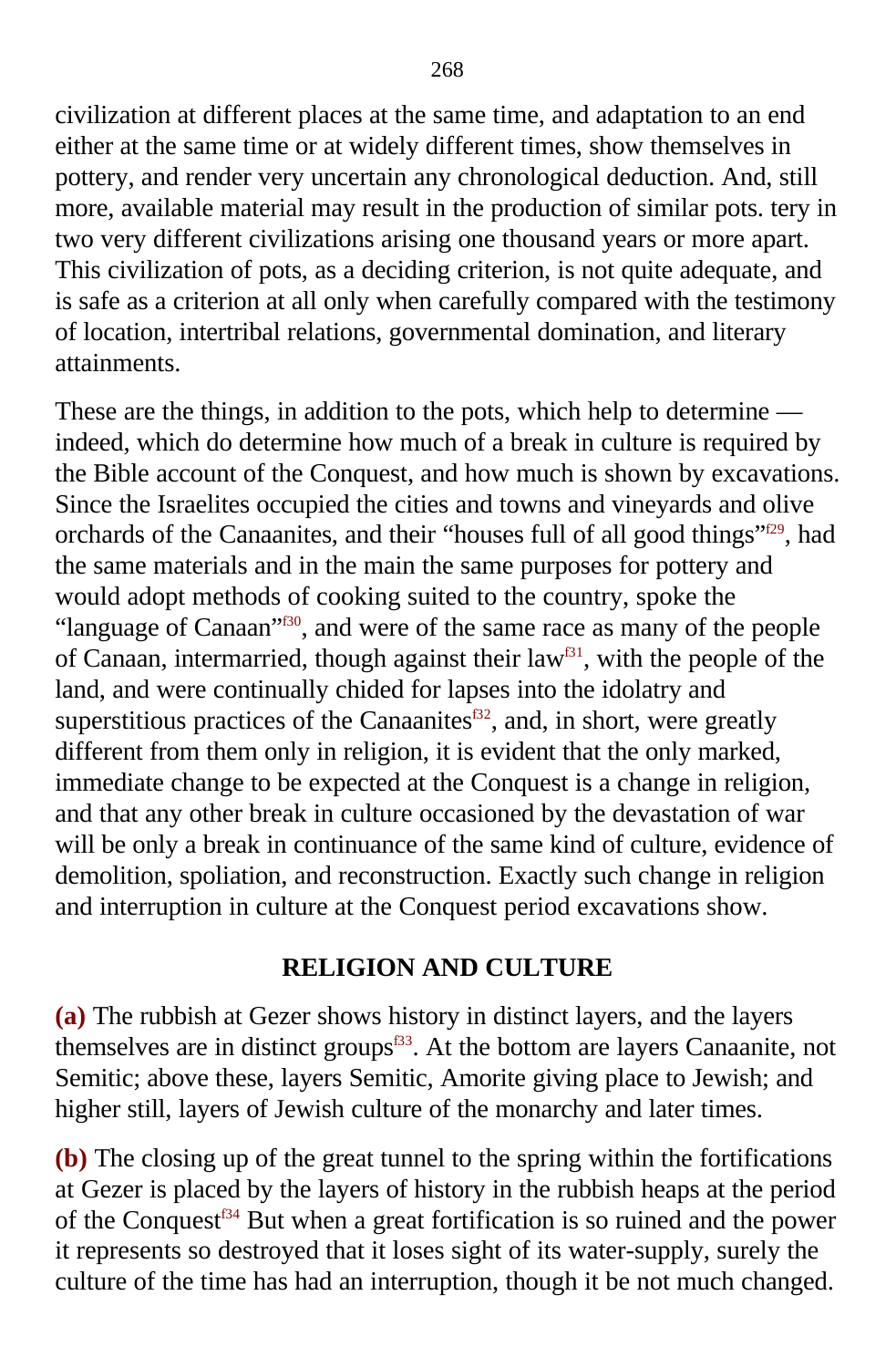Then this tunnel, as a great engineering feat, is remarkable testimony to the advanced state of civilization at the time of its construction; but the more remarkable the civilization it represents, the more terrible must have been the disturbance of the culture which caused it to be lost and forgotten $^{35}$ .

**(c)** Again, there is apparent an enlargement of the populated area of the city of Gezer by encroaching upon the Temple area at the period of the Conquest<sup> $36$ </sup>, showing at once the crowding into the city of the Israelites without the destruction of the Canaanites, as stated in the Bible, and a corresponding decline in reverence for the sacred inclosure of the High Place. While, at a time corresponding to the early period of the Monarchy $^{57}$ , there is a sudden decrease of the populated area corresponding to the destruction of the Canaanites in the city by the father of Solomon's Egyptian wife<sup>138</sup>.

**(d)** Of startling significance, the hypothetical Musri Egypt in North Arabia, concerning which it has been said<sup>139</sup> the patriarchs descended thereto, the Israelites escaped therefrom, and a princess thereof Solomon married, has been finally and definitely discredited. For Gezer was a marriage dower of that princess whom Solomon married<sup> $f40$ </sup>, a portion of her father's dominion, and so a part of the supposed Musri, if it ever existed, and if so, at Gezer, then, we should find some evidence of this people and their civilization. Of such there is not a trace. But, instead, we find from very early times, but especially at this time, Egyptian remains in great abundance<sup>f41</sup>.

**(e)** Indeed, even Egyptian refinement and luxuries were not incongruous in the Palestine of the Conquest period. The great rock-hewn, and rock-built cisterns at Taannek $^{442}$ , the remarkable engineering on the tunnel at Gezer $^{43}$ , the great forty-foot city wall in an Egyptian picture of Canaanite war $^{44}$ , the list of richest Canaanite booty given by Thothmes  $III.^{445}$ , the fine ceramic and bronze utensils and weapons recovered from nearly every Palestinian excavation<sup> $446$ </sup>, and the literary revelations of the Amarna tablets<sup> $447$ </sup>, together with the reign of law seen by a comparison of the scriptural account with the Code of Hammurabi, show<sup>148</sup> Canaanite civilization of that period to be fully equal to that of Egypt.

**(f)** Then the Bible glimpses of Canaanite practices and the products of Canaanite religion now uncovered exactly agree. The mystery of the High Place of the Bible narrative, with its sacred caves, lies bare at Gezer and Taannek. The sacrifice of infants, probably first-born, and the foundation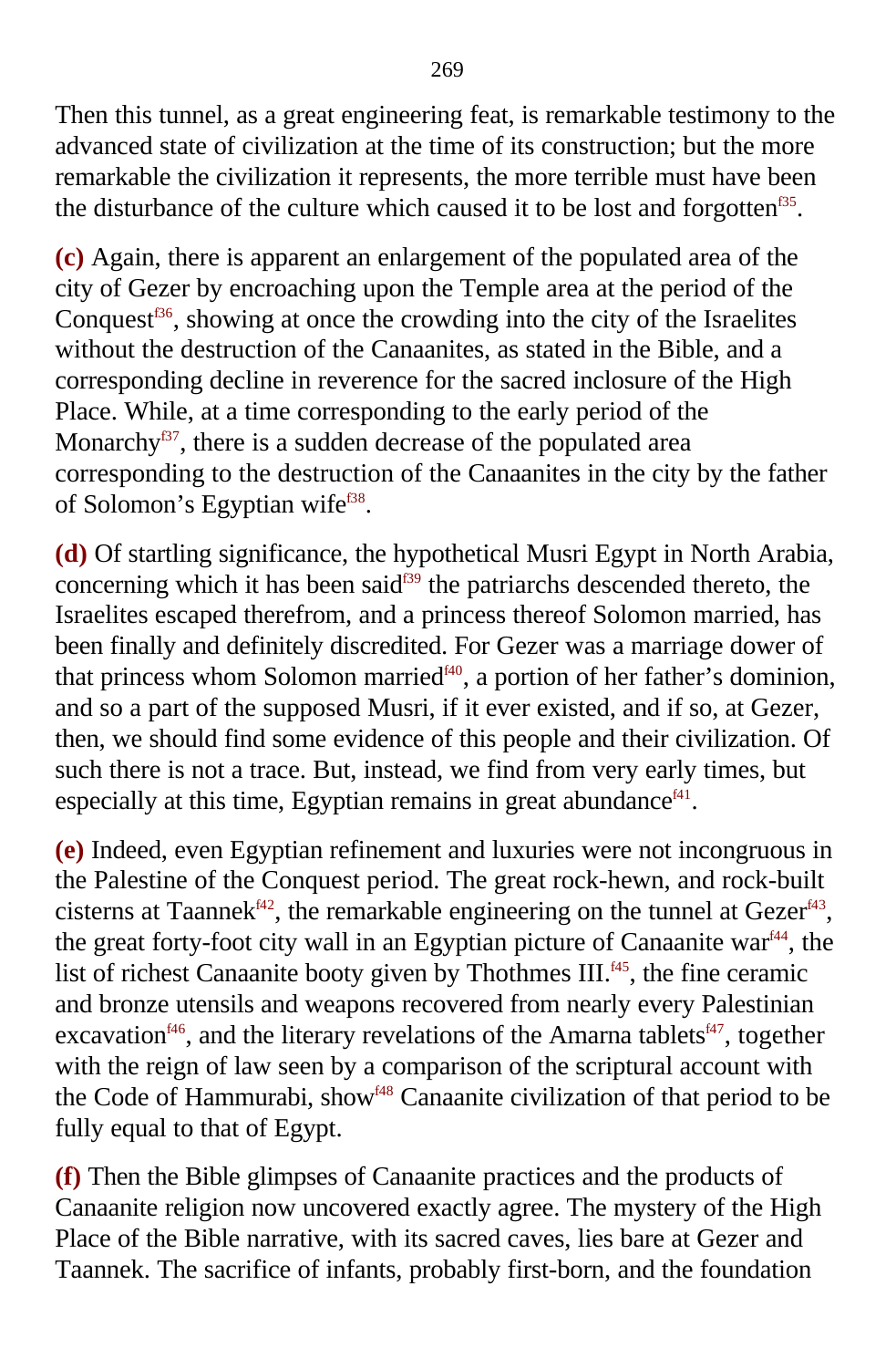and other sacrifices of children, either infant or partly grown, appear in all their ghastliness in various places at Gezer and "practically all over the hill" at Taannek<sup> $f49$ </sup>.

**(g)** But the most remarkable testimony of archaeology of this period is to the Scripture representations of the spiritual monotheism of Israel in its conflict with the horrible idolatrous polytheism of the Canaanites, the final overthrow of the latter and the ultimate triumph of the former. The history of that conflict is as plainly written at Gezer in the gradual decline of the High Place and giving way of the revolting sacrifice of children to the bowl and lamp deposit as it is in the inspired account of Joshua, Judges and Samuel. And the line that marks off the territory of divine revelation in religion from the impinging heathenism round about is as distinct as that line off the coast of Newfoundland where the cold waters of the North beat against the warm life-giving flow of the Gulf Stream. The revelation of the spade in Palestine is making to stand out every day more clearly the revelation that God made. There is no evidence of a purer religion growing up out of that vile culture, but rather of a purer religion coming down and overwhelming it.

**2.** Another and still more important question concerning Palestine civilization is, What was the source and course of the dominant civilization and especially the religious culture reflected in the Bible account of the millennium preceding and the millennium succeeding the birth of Abraham? Was it from without toward Canaan or from Canaan outward? Did Palestine in her civilization and culture of those days, in much or in all, but reflect Babylonia, or was she a luminary?

# **PALESTINE AND BABYLONIA**

The revision of views concerning Palestinian civilization forced by recent excavations at once puts a bold interrogation point to the opinion long accepted by many of the source and course of religious influence during this formative period of patriarchal history, and the time of the working out of the principles of israel's religion into the practices of Israel's life. If the Palestinian civilization during this period was equal to that of Egypt, and so certainly not inferior to that of Babylonia, then the opinion that the flow of religious influence was then from Babylonia to Palestine must stand for its defense. Here arises the newest problem of biblical archaeology.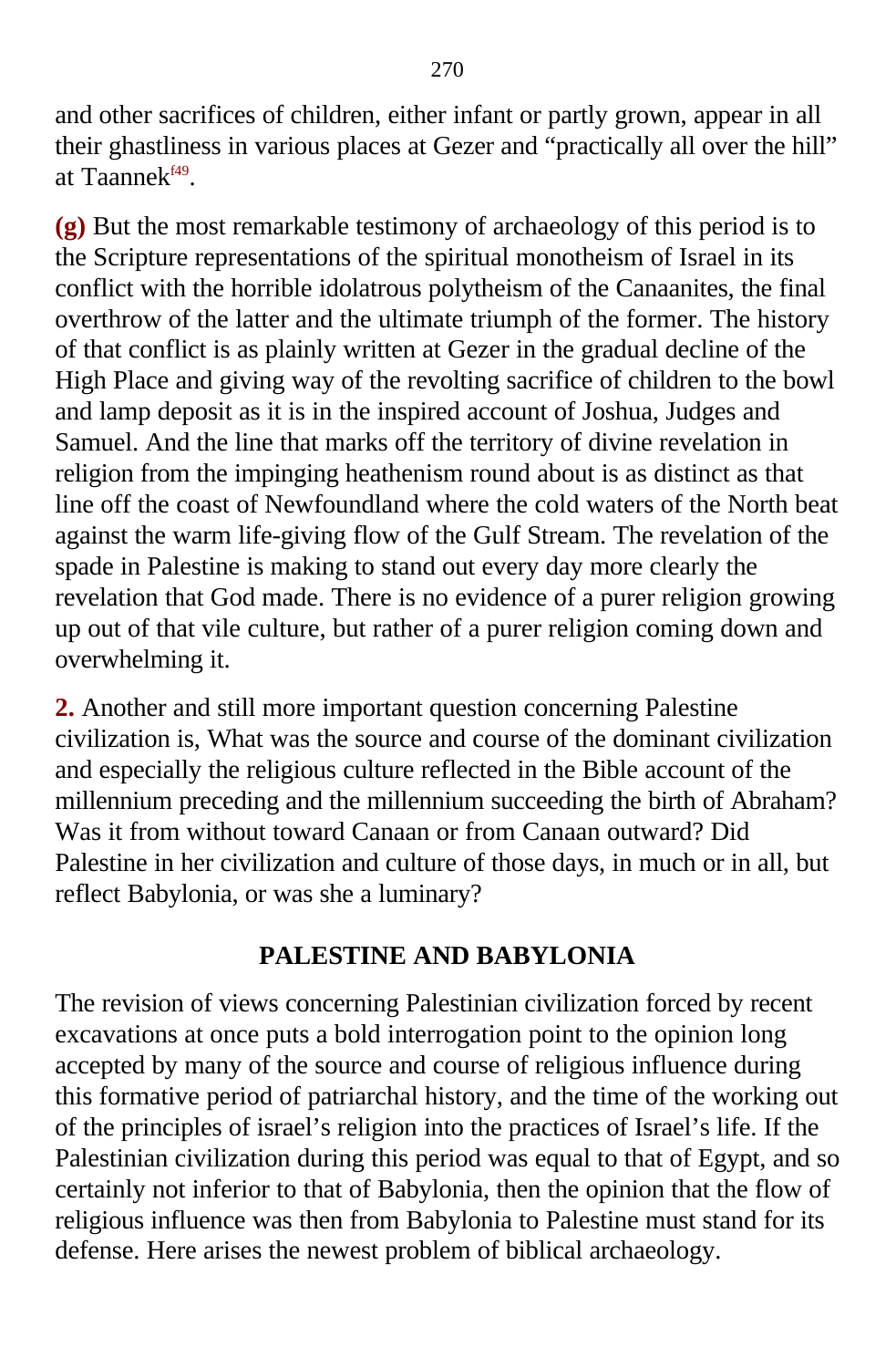And one of the most expert cuneiform scholars of the day, Albert T.  $Clay<sup>50</sup>$ , has essayed this problem and announces a revolutionary solution of it by a new interpretation of well-known material as well as the interpretation of newly acquired material. The solution is nothing less, indeed, than that instead of the source of religious influence being Babylonia, and its early course from Babylonia into Palestine, exactly the reverse is true, "That the Semitic Babylonian religion is an importation from Syria and Palestine (Amurru), that the creation, deluge, ante-diluvian patriarchs, etc., of the Babylonian Came from Amurru, instead of the Hebraic stories having Come from Babylonia, as held by nearly all Semitic scholars."

This is startling and far reaching in its consequences. Clay's work must be put to the test; and so it will be, before it can be finally accepted. It has, however, this initial advantage, that it is in accord with the apparent selfconsciousness of the Scripture writers and, as we have seen, exactly in the direction in which recent discoveries in Palestinian civilization point.

# **4. PALESTINE AND EGYPT**

Again archaeology has of late furnished illumination of certain special questions of both Old and New Testament criticism.

**1.** "Light from Babylonia" by L. W. King<sup>51</sup> of the British Museum on the chronology of the first three dynasties helps to determine the date of Hammurabi, and so of Abraham's call and of the Exodus, and, indeed, has introduced a corrective element into the chronology of all subsequent history down to the time of David and exerts a far-reaching influence upon many critical questions in which the chronological element is vital.

# **SACRIFICE IN EGYPT**

**2.** The entire absence from the offerings of old Egyptian religion of any of the great Pentateuchal ideas of sacrifice, substitution, atonement, dedication, fellowship, and, indeed, of almost every essential idea of real sacrifice, as clearly established by recent very exhaustive examination of the offering scenes<sup> $52$ </sup>, makes for the element of revelation in the Mosaic system by delimiting the field of rationalistic speculation on the Egyptian side. Egypt gave nothing to that system, for she had nothing to give.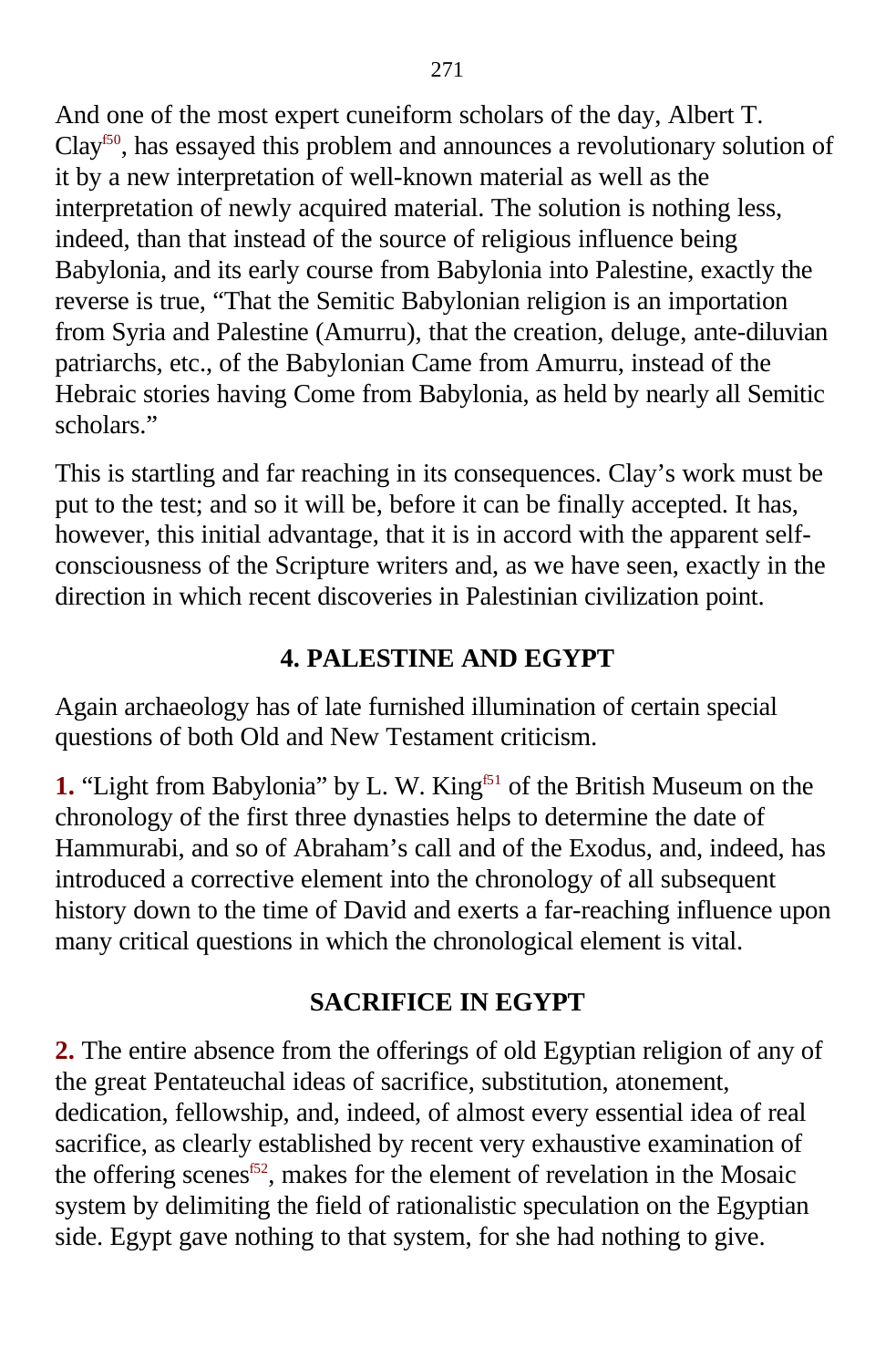**3.** Then the grossly materialistic character of the Egyptian conception of the other world and of the future life, and the fact, every day becoming clearer, that the so-called and so-much-talked-about resurrection in the belief of the Egyptians was not a resurrection at all, but a resuscitation to the same old life on "oxen, geese, bread, wine, beer, and all good things," is furnishing a most complete solution of the problem of the obscurity of the idea of the resurrection in the Pentateuchal documents. For, whether they came from Moses when he had just come from Egypt or are by some later author attributed to Moses, when he had just come from Egypt; the problem is the same: Why is the idea of the resurrection so obscure in the Pentateuch? Now to have put forth in revelation the idea of the resurrection at that time, before the growth of spiritual ideas of God and of worship here, of the other world and the future life there, and before the people under the influence of these new ideas had outgrown their Egyptian training, would have carried over into Israel's religious thinking all the low, degrading materialism of Egyptian belief on this subject. The Mosaic system made no use of Egyptian belief concerning the future life because it was not by it usable, and it kept away from open presentation of the subject altogether, because that was the only way to get the people away from Egypt's conception of the subject.

#### **WELLHAUSEN'S MISTAKE**

**4.** The discovery of the Aramaic papyri at Syene<sup>53</sup> made possible a new chapter in Old Testament criticism, raised to a high pitch hopes for contemporary testimony on Old Testament history which hitherto hardly dared raise their heads, and contributed positive evidence on a number of important points. Tolerable, though not perfect, identifications are made out for Bagoas, Governor of the Jews; of Josephus and Diodorus; Sanballat, of Nehemiah and Josephus; and Jochanan, of Nehemiah and Josephus. But more important than all these identifications is the information that the Jews had, at that period, built a temple and offered sacrifice far from Jerusalem. Wellhausen<sup>54</sup> lays down the first stone of the foundation of his Pentateuchal criticism in these words: "The returning exiles were thoroughly imbued with the ideas of Josiah's reformation and had no thought of worshiping except in Jerusalem. It cost them no sacrifice of their feelings to leave the ruined High Places unbuilt. From this date, all Jews understood, as a matter of course, that the one God had only one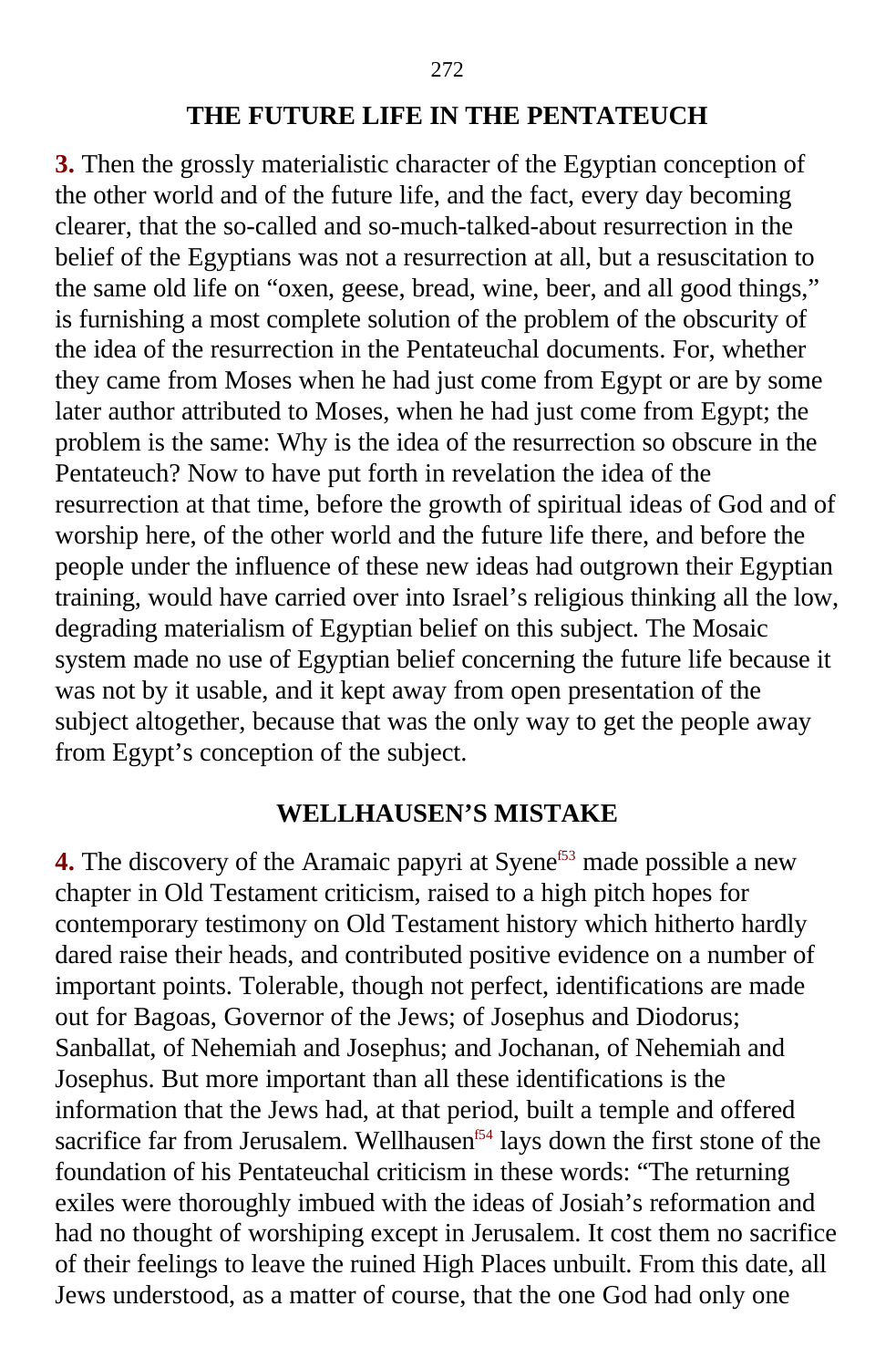sanctuary." So much Wellhausen. But here is this petition of the Jews at Syene in the year 407 B.C. after Nehemiah's return declaring that they had built a temple there and established a system of worship and of sacrifices, and evidencing also that they expected the approval of the Jews at Jerusalem in rebuilding that temple and re-establishing that sacrificial worship, and, what is more, received from the governor of the Jews permission so to do, a thing which, had it been opposed by the Jews at Jerusalem was utterly inconsistent with the Jewish policy of the Persian Empire in the days of Nehemiah.

#### **NEW TESTAMENT GREEK**

**5.** Then the redating of the Hermetic writings<sup> $55$ </sup> whereby they are thrown back from the Christian era to 500-300 B.C. opens up a completely new source of critical material for tracing the rise and progress of theological terms in the Alexandrian Greek of the New Testament. In a recent letter from Petrie, who has written a little book on the subject, he sums up the whole case, as he sees it, in these words: "My position simply is that the current religious phrases and ideas of the B.C. age must be grasped in order to understand the usages of religious language in which the New Testament is written. And we Can never know the real motive of New Testament writings until we know how much is new thought and how much is current theology in terms of which the Eu-angelos is expressed." Whether or not all the new dates for the writings shall be permitted to stand, and Petrie's point of view be justified, a discussion of the dates and a critical examination of the Hermetic writings from the standpoint of their corrected dates alone can determine; but it is certain that the products of the examination cannot but be far-reaching in their influence and in the illumination of the teachings of Christ and the Apostles.

#### **5. IDENTIFICATIONS**

Last and more generally, of recent testimony from archaeology to Scripture we must consider the identification of places, peoples, and events of the Bible narrative.

For many years archaeologists looked up helplessly at the pinholes in the pediment of the Parthenon, vainly speculating about what might have been the important announcement in bronze once fastened at those pinholes. At last an ingenious young American student carefully copied the pinholes;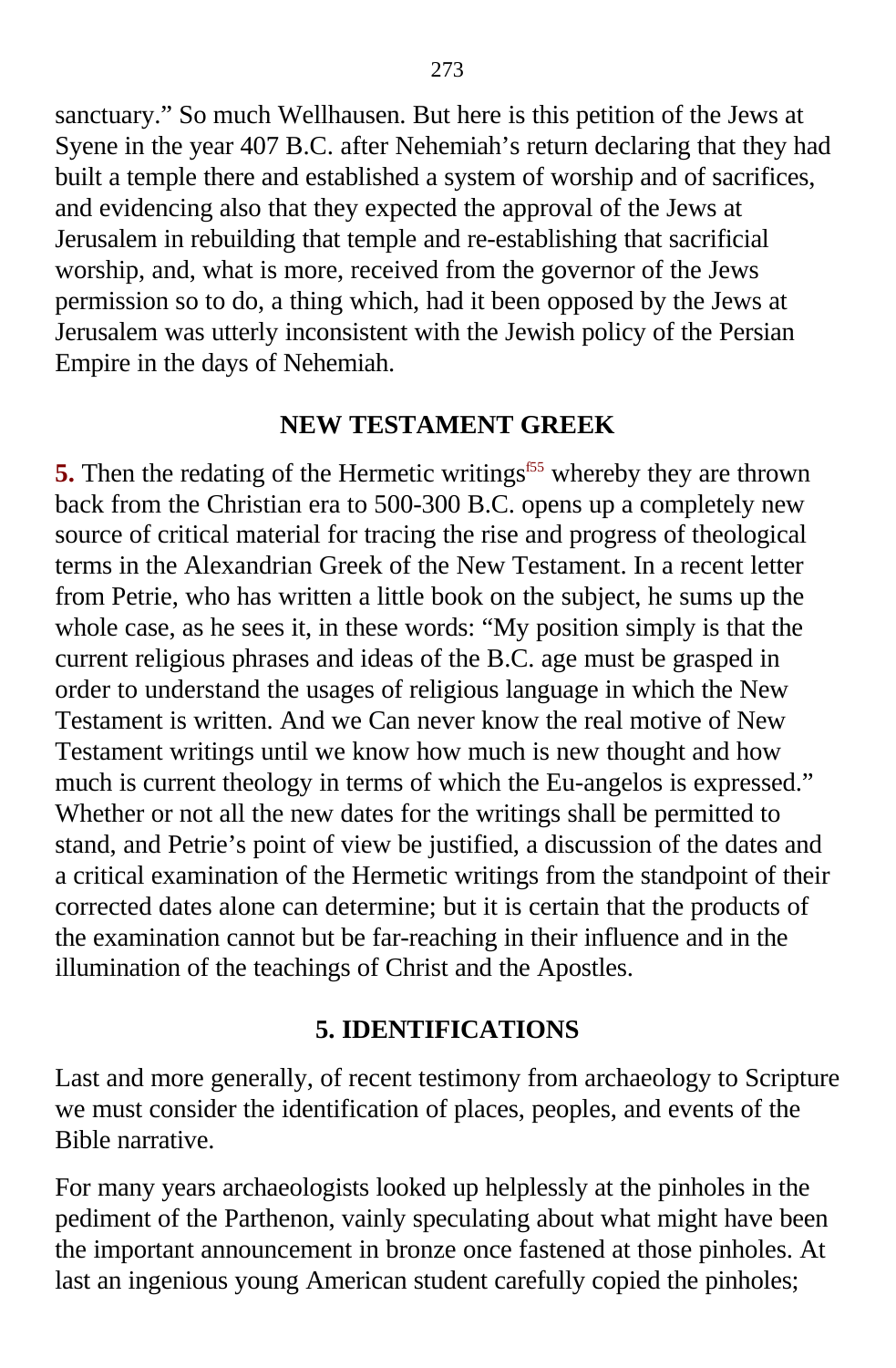and from a study of the collocation divined at last the whole imperial Roman decree once fastened there. So, isolated identification of peoples, places, and events in the Bible may not mean so much; however startling their character, they may be, after all, only pinholes in the mosaic of Bible history, but the collocation of these identifications, when many of them have been found, indicates at last the whole pattern of the mosaic.

Now the progress of important identifications has of late been very rapid. It will suffice only to mention those which we have already studied for their intrinsic importance together with the long list of others within recent years. In 1874, Clermont-Ganneau discovered one of the boundary stones of Gezer<sup>56</sup>, at which place now for six years Mr. R. A. Stewart Macalister has been uncovering the treasures of history of that Levitical city<sup>57</sup>; in 1906, Winckler discovered the Hittites at their capital city; in 1904-1905, Schumacker explored Megiddo; in 1900-1902, Sellin, Taannek; Jericho has now been accurately located by Sellin and the foundations of her walls laid bare; the Edomites, long denied existence in patriarchal times, have been given historical place in the time of Meremptah by the papyrus Anastasia<sup> $58$ </sup>; Moab, for some time past in dispute, I identified beyond further controversy at Luxor in 1908, in an inscription of Rameses II., before the time of the Exodus<sup>59</sup>; while Hilprecht at Nippur<sup>60</sup>, Glaser in Arabia<sup>661</sup>, Petrie at Maghereh and along the route of the Exodus<sup>662</sup>, and Reisner at Samaria have been adding a multitude of geographical, ethnographical and historical identifications.

The completion of the whole list of identifications is rapidly approaching, and the collocation of these identifications has given us anew, from entirely independent testimony of archaeology, the whole outline of the biblical narrative and its surroundings, at once the necessary material for the historical imagination and the surest foundation of apologetics. Fancy for a moment that the peoples, places and events of the wanderings of Ulysses should be identified: all the strange route of travel followed; the remarkable lands visited and described, the curious creatures, half human and half monstrous, and even unmistakable traces of strange events, found, all just as the poet imagined, what a transformation in our views of Homer's great epic must take place! Henceforth that romance would be history. Let us reverse the process and fancy that the peoples, places, and events of the Bible story were as little known from independent sources as the wanderings of Ulysses; the intellectual temper of this age would unhesitatingly put the Bible story in the same mythical category in which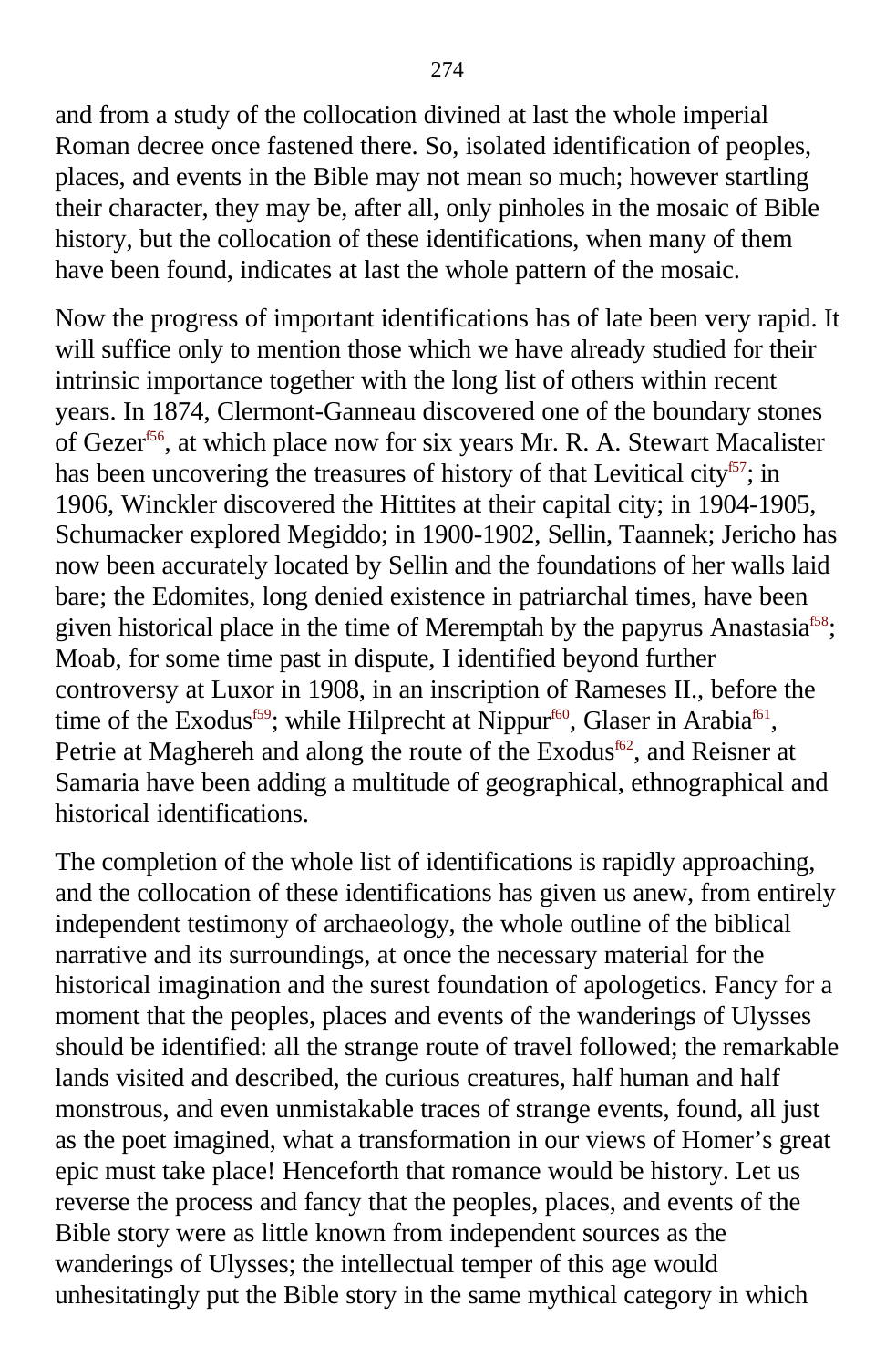have always been the romances of Homer. If it were possible to blot out biblical geography, biblical ethnology, and biblical history from the realm of exact knowledge, so would we put out the eyes of faith, henceforth our religion would be blind, stone blind.

Thus the value of the rapid progress of identifications appears. It is the identifications which differentiate history from myth, geography from the "land of nowhere," the record of events from tales of "never was," Scripture from folk-lore, and the Gospel of the Saviour of the world from the delusions of hope. Every identification limits by so much the field of historical criticism. When the progress of identification shall reach completion, the work of historical criticism will be finished.

#### **CONCLUSION**

The present status of the testimony from archaeology to Scripture, as these latest discoveries make it to be, may be pointed out in a few words.

#### **NOT EVOLUTION**

**1.** The history of civilization as everywhere illuminated is found to be only partially that of the evolutionary theory of early Israelite history, but very exactly that of the biblical narrative; that is to say, this history, like all history sacred or profane, shows at times, for even a century or two, steady progress, but the regular, orderly progress from the most primitive state of society toward the highest degree of civilization, which the evolutionary theory imperatively demands, if it fulfill its intended mission, fails utterly. The best ancient work at Taannek is the earliest. From the cave dwellers to the city builders at Gezer is no long, gentle evolution; the early Amorite civilization leaps with rapid strides to the great engineering feats on the defenses and the water-works. Wherever it has been possible to institute comparison between Palestine and Egypt, the Canaanite civilization in handicraft, art, engineering, architecture, and education has been found to suffer only by that which climate, materials and location impose; in genius and in practical execution it is equal to that of Egypt, and only eclipsed, before Graeco-Roman times, by the brief glory of the Solomonic period.

#### **HARMONY WITH SCRIPTURE**

**2.** When we come to look more narrowly at the details of archaeological testimony, the historical setting thus afforded for the events of the Bible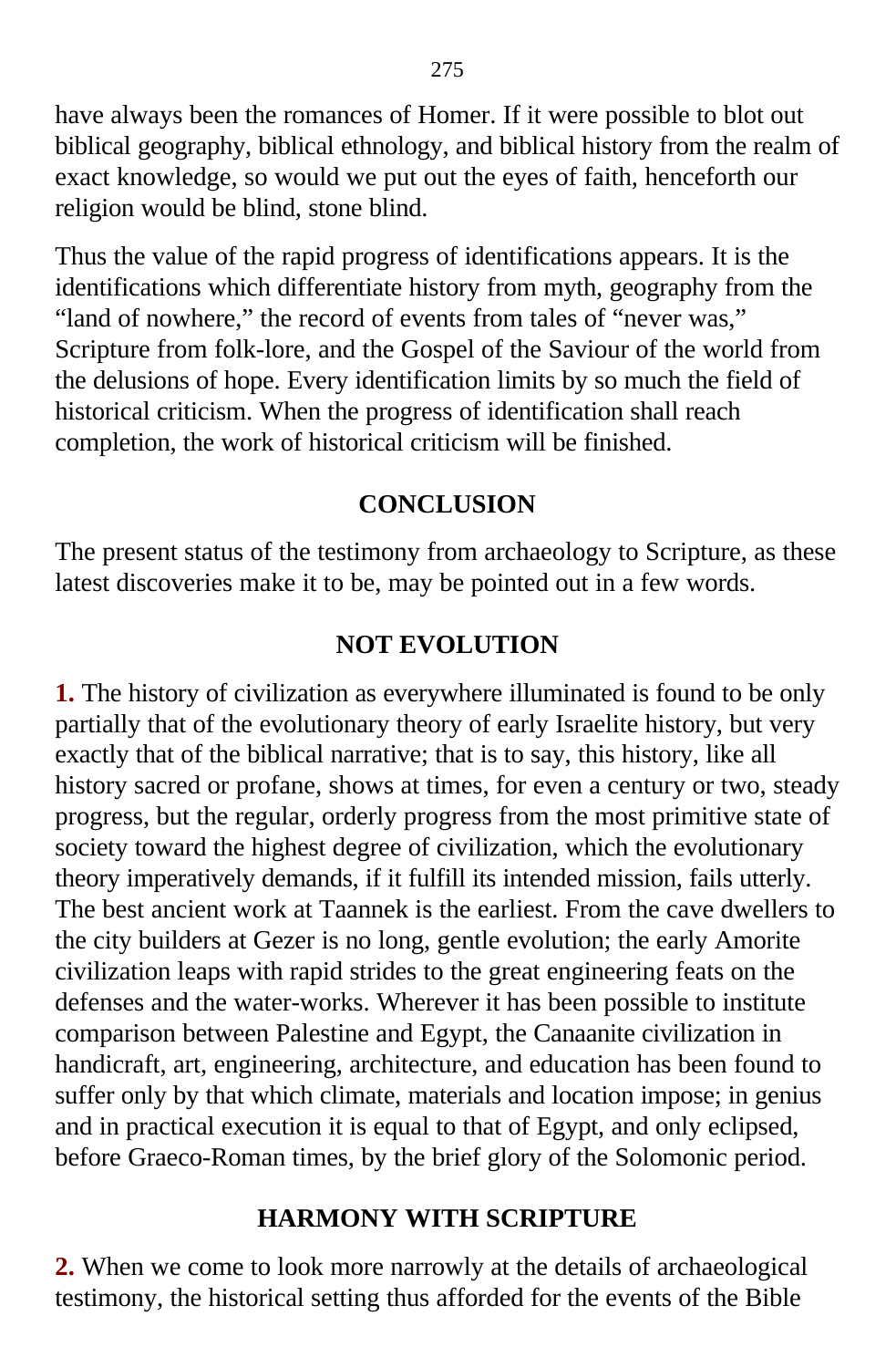narrative is seen to be exactly in harmony with the narrative. This is very significant of the final outcome of research in early Bible history. Because views of Scripture must finally square with the results of archaeology; that is to say, with contemporaneous history, and the archaeological testimony of these past five years well indicates the present trend toward the final conclusion. The Bible narrative plainly interpreted at its face value is everywhere being sustained, while, of the great critical theories proposing to take Scripture recording events of that age at other than the face value, as the illiteracy of early Western Semitic people, the rude nomadic barbarity of Palestine and the Desert in the patriarchal age, the patriarchs not individuals but personifications, the Desert "Egypt," the gradual invasion of Palestine, the naturalistic origin of Israel's religion, the inconsequence of Moses as a law-giver, the late authorship of the Pentateuch, and a dozen others, not a single One is being definitely supported by the results of archaeological research. Indeed, reconstructing criticism hardly finds it worth while, for the most part, to look to archaeology for support.

The recent testimony of archaeology to Scripture, like all such testimony that has gone before, is definitely and uniformly favorable to the ScriPtures at their face value, and not to the Scriptures as reconstructed by criticism.

# **AUTHORITIES REFERRED TO ABOVE ABBREVIATIONS USED IN REFERENCES**

- **O. L. Z.** == Orientalistischen Litteratur-Zeitung.
- **Q. S.** = Quarterly Statement of the Palestine Exploration Society.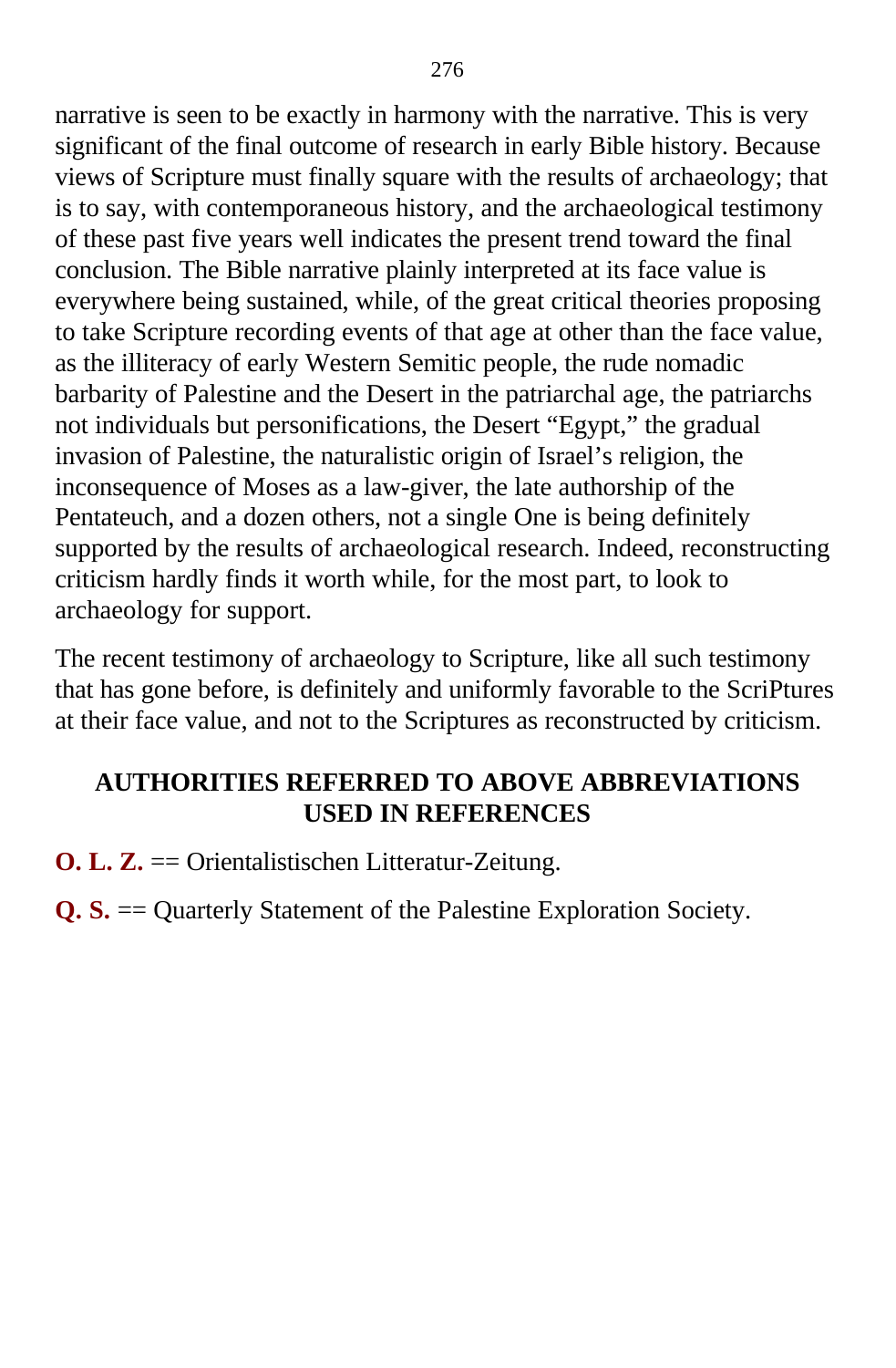# CHAPTER 18

# SCIENCE AND CHRISTIAN FAITH

#### **BY PROFESSOR JAMES ORR, D. D.,**

#### *United Free Church College, Glasgow, Scotland*

In many quarters the belief is industriously circulated that the advance of "science," meaning by this chiefly the physical sciences — astronomy, geology, biology, and the like has proved damaging, if not destructive, to the claims of the Bible, and the truth of Christianity. Science and Christianity are pitted against each other. Their interests are held to be antagonistic. Books are written, like Draper's "Conflict Between Religion and Science," White's "Warfare of Science with Theology in Christendom," and Foster's "Finality of the Christian Religion," to show that this warfare between science and religion has ever been going on, and can never in the nature of things cease till theology is destroyed, and science holds sole sway in men's minds.

This was not the attitude of the older investigators of science. Most of these were devout Christian men. Naville, in his book, "Modern Physics," has shown that the great discoverers in science in past times were nearly always devout men. This was true of Galileo, Kepler, Bacon, and Newton; it was true of men like Faraday, Brewster, Kelvin, and a host of others in more recent times. The late Professor Tait, of Edinburgh, writing in

"The International Review," said: "The assumed incompatibility of religion and science has been so often and confidently asserted in recent times that it has come \* \* \* to be taken for granted by the writers of leading articles, etc., and it is, of course, perpetually thrust before their too trusting readers. But the whole thing is a mistake, and a mistake so grave that no truly scientific man \* \* \* runs, in Britain, at least, the smallest risk of making it. \* \* \* With a few, and these very singular exceptions, the truly scientific men and true theologians of the present day have not found themselves under the necessity of quarrelling."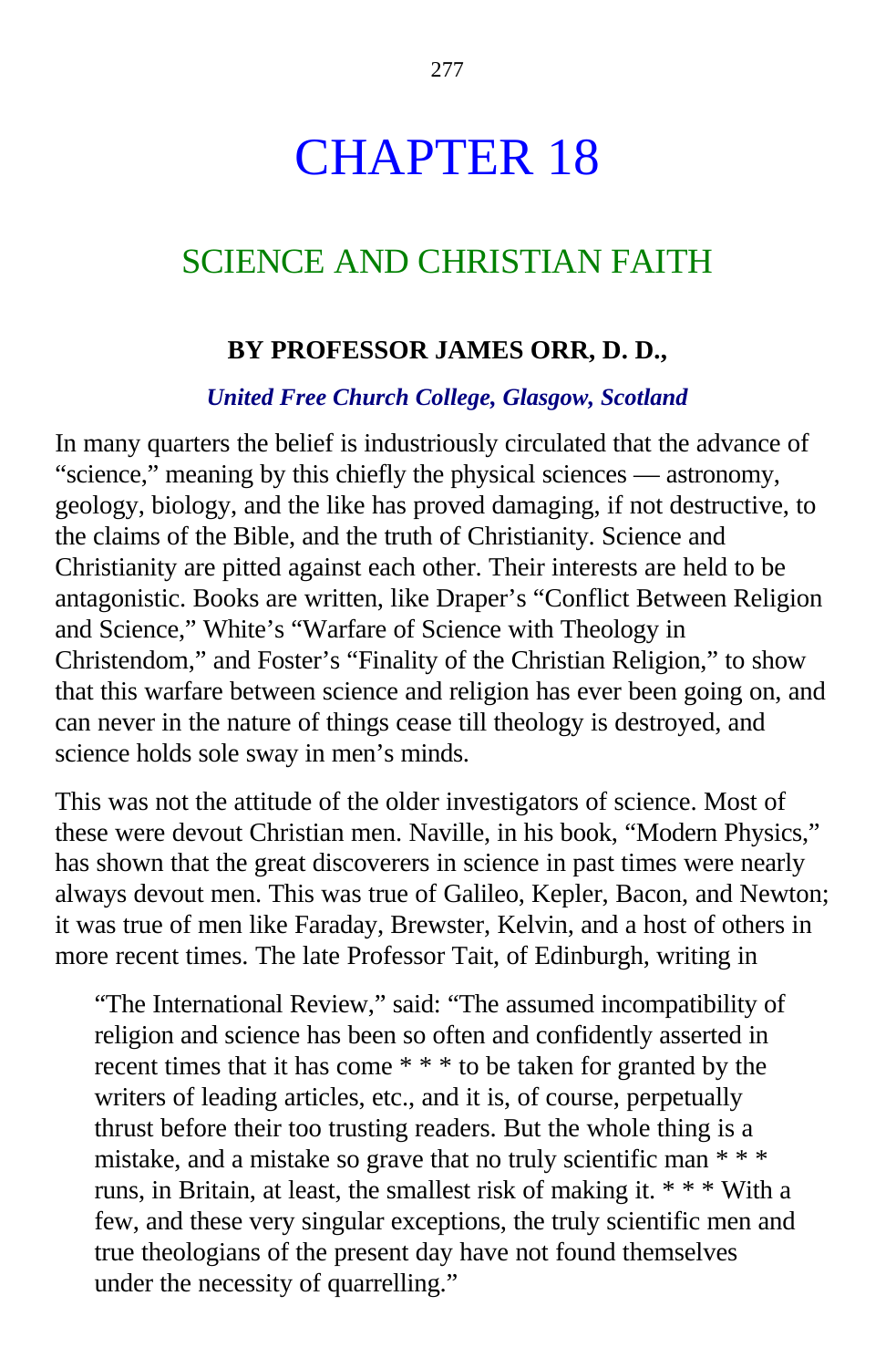The late Professor G. J. Romanes has, in his "Thoughts on Religion," left the testimony that one thing which largely influenced him in his return to faith was the fact that in his own university of Cambridge nearly all the men of most eminent scientific attainments were avowed Christians.

"The curious thing," he says, "is that all the most illustrious names were ranged on the side of orthodoxy. Sir W. Manson, Sir George Stokes, Professors Tait, Adams, Clerk Maxwell, and Bayley — not to mention a number of lesser lights, such as Routte, Todhunter, Ferrers, etc., — were all avowed Christians" (page 137).

It may be held that things are now changed. To some extent this is perhaps true, but anyone who knows the opinions of our leading scientific men is aware that to accuse the majority of being men of unchristian or unbelieving sentiment is to utter a gross libel.

If by a conflict of science and religion is meant that grievous mistakes have often been made, and unhappy misunderstandings have arisen, on one side and the other, in the Course of the progress of science, — that new theories and discoveries, as in astronomy and geology, have been looked on with distrust by those who thought that the truth of the Bible was being affected by them, — that in some cases the dominant church sought to stifle the advance of truth by persecution, — this is not to be denied. It is an unhappy illustration of how the best of men can at times err in matters which they imperfectly understand, or where their prejudices and traditional ideas are affected. But it proves nothing against the value of the discoveries themselves, or the deeper insight into the ways of God of the men who made them, or of real contradiction between the new truth and the essential teaching of the Scriptures. On the contrary, as a minority generally perceived from the first, the supposed disharmony with the truths of the Bible was an unreal one, early giving way to better understanding on both sides, and finally opening up new vistas in the contemplation of the Creator's power, wisdom, and majesty. It is never to be forgotten, also, that the error was seldom all on one side; that science, too, has in numberless cases put forth its hasty and unwarrantable theories and has often had to retract even its truer speculations within limits which brought them into more perfect harmony with revealed truth. If theology has resisted novelties of science, it has often had good reason for so doing.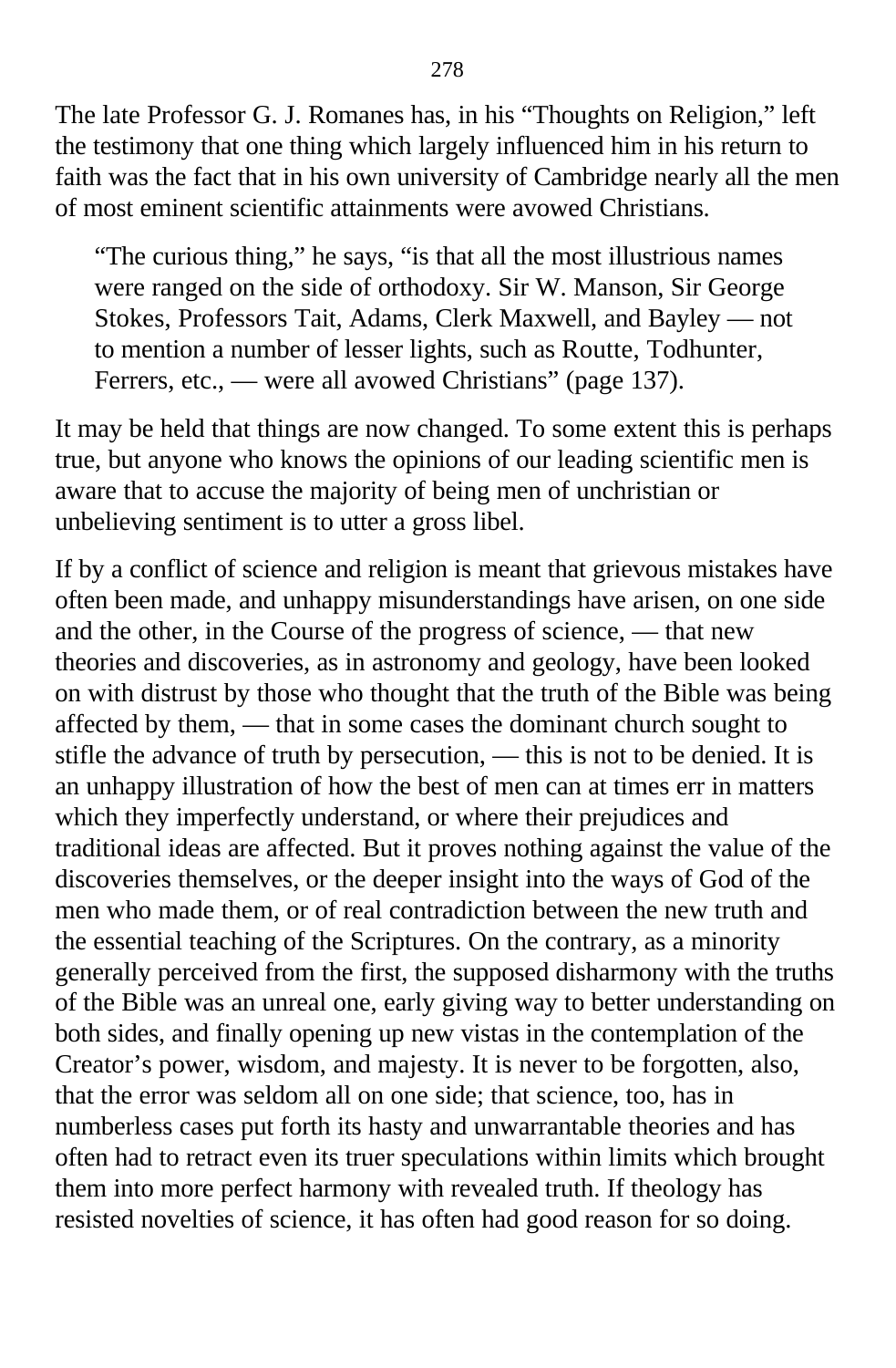It is well in any case that this alleged conflict of Christianity with science should be carefully probed, and that it should be seen where exactly the truth lies in regard to it.

### **1. SCIENCE AND LAW — MIRACLE**

It is perhaps more in its general outlook on the world than in its specific results that science is alleged to be in conflict with the Bible and Christianity. The Bible is a record of revelation. Christianity is a supernatural system. Miracle, in the sense of a direct entrance of God in word and deed into human history for gracious ends, is of the essence of it. On the other hand, the advance of science has done much to deepen the impression of the universal reign of natural law. The effect has been to lead multitudes whose faith is not grounded in direct spiritual experience to look askance on the whole idea of the supernatural. God, it is assumed, has His own mode of working, and that is by means of secondary agencies operating in absolutely uniform ways; miracles, therefore, cannot be admitted. And, since miracles are found in Scripture, — since the entire Book rests on the idea of a supernatural economy of grace, — the whole must be dismissed as in conflict with the modern mind. Professor G. B. Foster goes so far as to declare that a man can hardly be intellectually honest who in these days professes to believe in the miracles of the Bible.

It is overstating the case to speak of this repugnance to miracle, and rejection of it in the Bible, as if it were really new. It is as old as rationalism itself. You find it in Spinoza, in Reimarus, in Strauss, in numberless others. DeWette and Vatke, among earlier Old Testament critics, manifested it as strongly as their followers do now, and made it a pivot of their criticism. It governed the attacks on Christianity made in the age of the deists. David Hume wrote an essay against miracles which he thought had settled the question forever. But, seriously considered, can this attack on the idea of miracle, derived from our experience of the uniformity of nature's laws, be defended? Does it not in itself involve a huge assumption, and run counter to experience and common sense? The question is one well worth asking.

First, what is a miracle? Various definitions might be given, but it will be enough to speak of it here as any effect in nature, or deviation pore its ordinary course, due to the interposition of a supernatural cause. It is no necessary part, it should be observed, of the Biblical idea of miracle, that natural agencies should not be employed as far as they will go. If the drying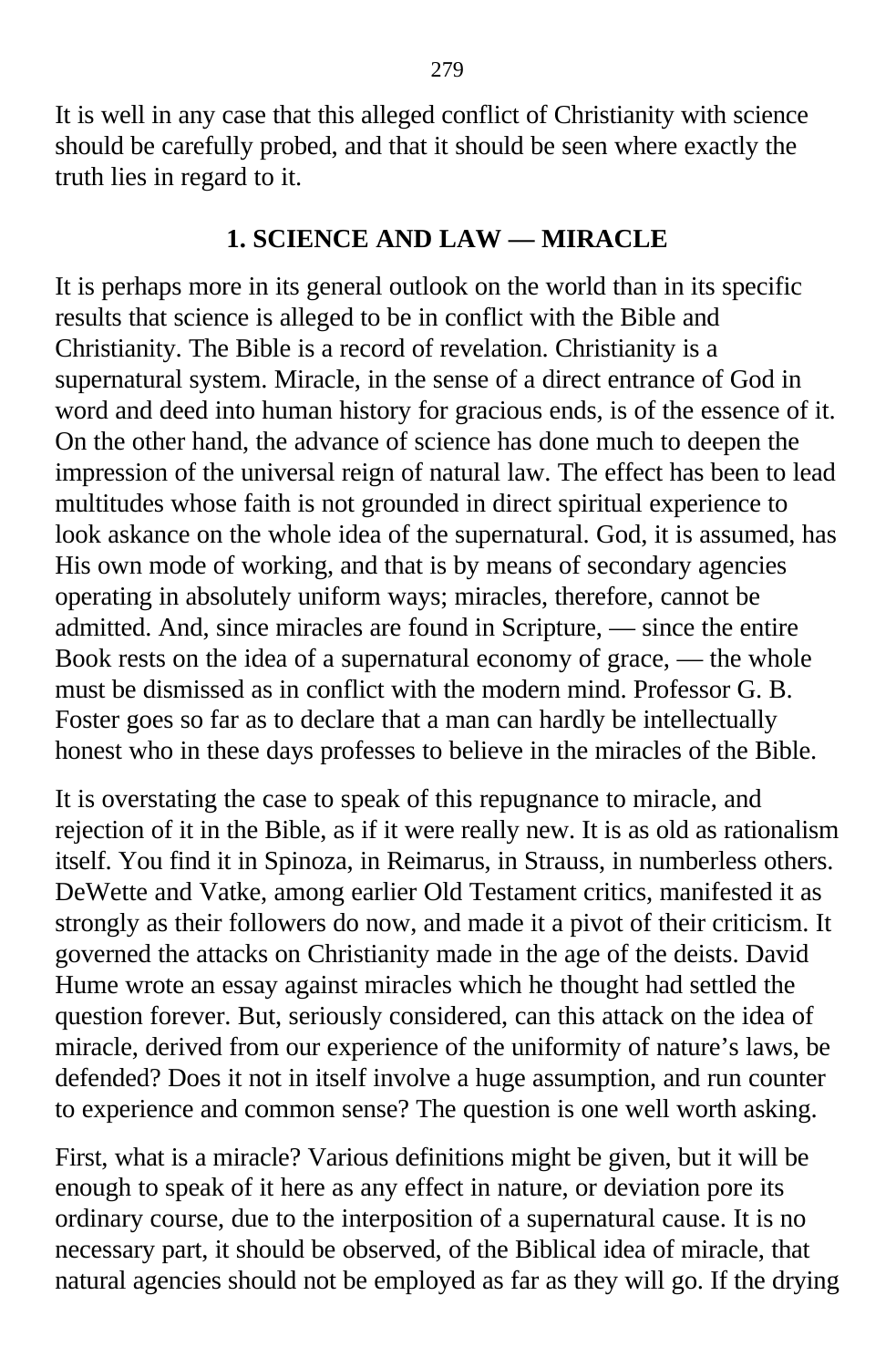of the Red Sea to let the Israelites pass over was due in part to a great wind that blew, this was none the less of God's ordering, and did not

detract from the Supernatural character of the event as a whole. It was still at God's command that the waters were parted, and that a way was made at that particular time and place for the people to go through. These are what theologians call "providential" miracles, in which, so far as one can see, natural agencies, under divine direction, suffice to produce the result. There is, however, another and more conspicuous class, the instantaneous cleansing of the leper, e.g., or the raising of the dead, in which natural agencies are obviously altogether transcended. It is this class about which the chief discussion goes on. They are miracles in the stricter sense of a complete transcendence of nature's laws.

What, in the next place, is meant by the uniformity of nature? There are, of course, laws of nature — no one disputes that. It is quite a mistake to suppose that the Bible, though not written in the twentieth century, knows nothing of a regular order and system of nature. The world is God's world; it is established by His decree; He has given to every creature its nature, its bounds, its limits; all things continue according to His ordinances  $(\sqrt{1999}P_{\text{Salm}} 119.91)$ . Only, law in the Bible is never viewed as having an independent existence. It is always regarded as an expression of the power or wisdom of God. And this gives the right point of view for considering the relation of law to miracle. What, to begin with, do we mean by a "law" of nature? It is, as science will concede, only our registered observation of the order in which we find causes and events linked together in our experience. That they are so linked no one questions. If they were not, we should have no world in which we could live at all. But then, next, what do we mean by "uniformity" in this connection? We mean no more than this — that, given like causes, operating under like conditions, like effects will follow. Quite true; no one denies this either.

But then, as J. S. Mill, in his Logic, pointed out long ago, a miracle in the strict sense is not a denial of either of these truths. A miracle is not the assertion that, the same causes operating, a different result is produced. It is, on the contrary, the assertion that a new cause has intervened, and this a cause which the theists cannot deny to be a vera causa — the will and power of God. Just as, when I lift my arm, or throw a stone high in the air, I do not abolish the law of gravitation but counteract or overrule its purely natural action by the introduction of a new spiritual force; so, but in an infinitely higher way, is a miracle due to the interposition of the First Cause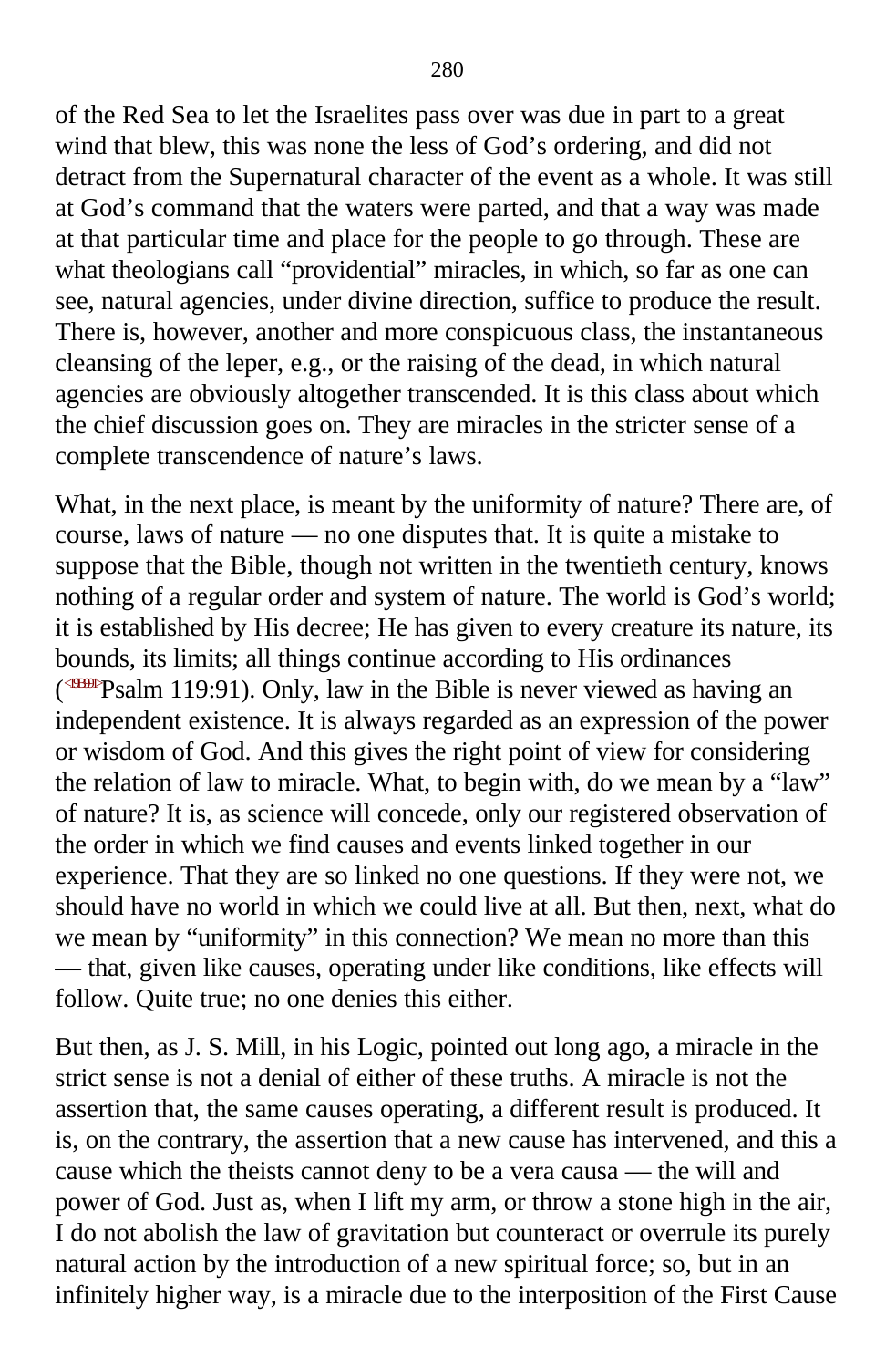of all, God Himself. What the scientific man needs to prove to establish his objection to miracle is, not simply that natural causes operate uniformly, but that no other than natural causes exist; that natural causes exhaust all the causation in the universe. And that, we hold, he can never do.

It is obvious from what has now been said that the real question at issue in miracle is not natural law, but Theism. It is to be recognized at once that miracle can only profitably be discussed on the basis of a theistic view of the universe. It is not disputed that there are views of the universe which exclude miracle. The atheist cannot admit miracle, for he has no God to work miracles. The pantheist cannot admit miracle, for to him God and nature are one. The deist cannot admit miracle, for he has separated God and the universe so far that he can never bring them together again. The question is not, Is miracle possible on an atheistic, a materialistic, a pantheistic, view of the world, but, Is it possible on a theistic view — on the view of God as at once immanent in His world, and in infinite ways transcending it? I say nothing of intellectual "honesty," but I do marvel, as I have often said, at the assurance of any one who presumes to say that, for the highest and holiest ends in His personal relations with His creatures, God can work only within the limits which nature imposes; that He cannot act without and above nature's order if it pleases Him to do so. Miracles stand or fall by their evidence, but the attempt to rule them out by any a priori dictum as to the uniformity of natural law must inevitably fail. The same applies to the denial of providence or of answers to prayer on the ground of the uniformity of natural law. Here no breach of nature's order is affirmed, but only a governance or direction of nature of which man's own use of natural laws, without breach of them, for special ends, affords daily examples.

## **2. SCRIPTURE AND THE SPECIAL SCIENCES**

Approaching more nearly the alleged conflict of the Bible or Christianity with the special sciences, a first question of importance is, What is the general relation of the Bible to science? How does it claim to relate itself to the advances of natural knowledge? Here, it is to be feared, mistakes are often made on both sides — on the side of science in affirming contrariety of the Bible with scientific results where none really exists; on the side of believers in demanding that the Bible be taken as a text-book of the newest scientific discoveries, and trying by forced methods to read these into them. The truth on this point lies really on the surface. The Bible clearly does not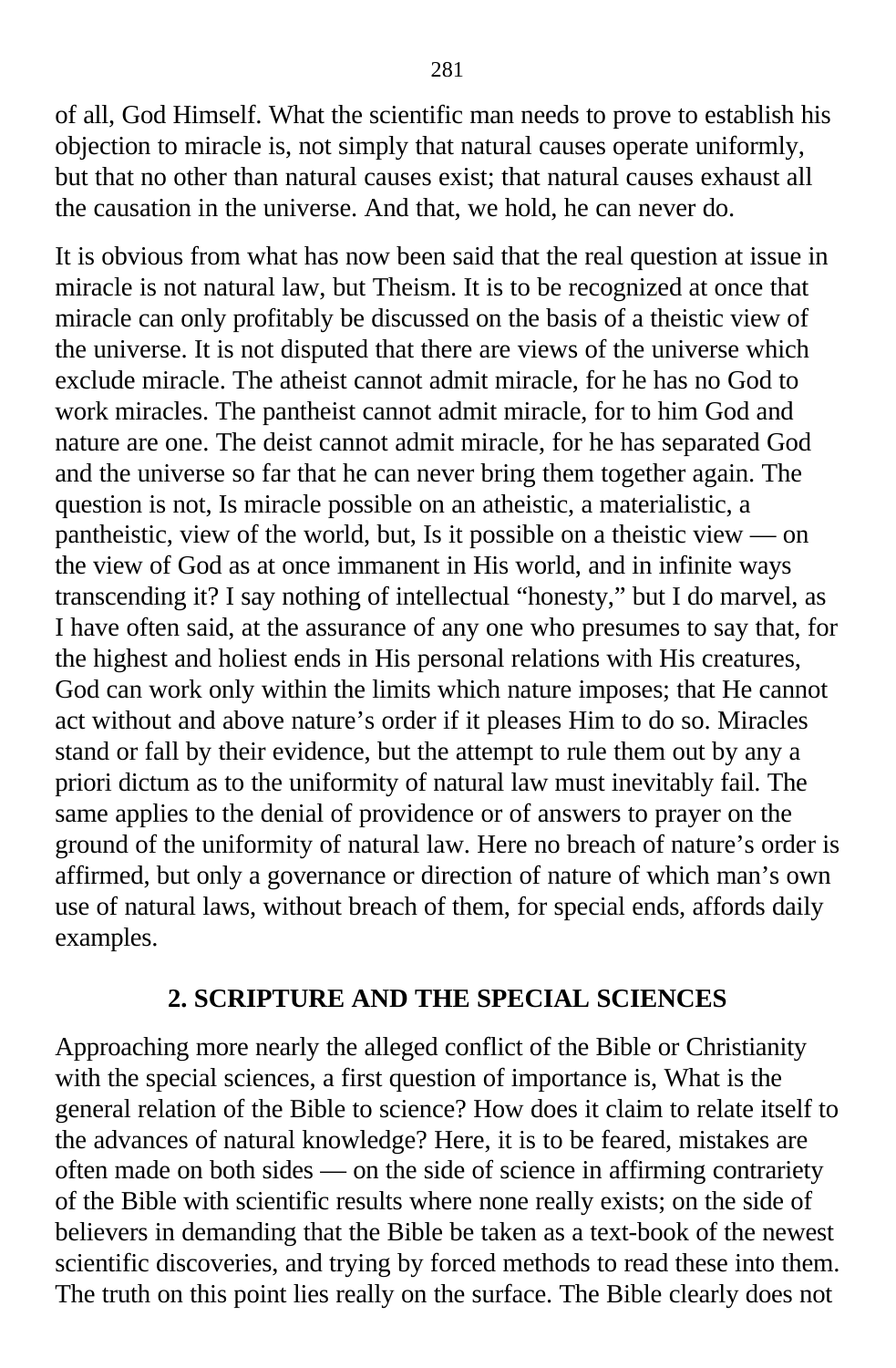profess to anticipate the scientific discoveries of the nineteenth and twentieth centuries. Its design is very different; namely, to reveal God' and His will and His purposes of grace to men, and, as involved in this, His general relation to the creative world, its dependence in all its parts on Him, and His orderly government of it in Providence for His wise and good ends. Natural things are taken as they are given, and spoken of in simple, popular language, as we ourselves every day speak of them. The world it describes is the world men know and live in, and it is described as it appears, not as, in its recondite researches, science reveals its inner constitution to us. Wise expositors of the Scriptures, older and younger, have always recognized this, and have not attempted to force its language further. To take only one example, John Calvin, who wrote before the Copernican system of astronomy had obtained common acceptance, in his commentary on the first chapter of Genesis penned these wise words: "He who would learn astronomy and other recondite arts," he said, "let him go elsewhere. Moses wrote in a popular style things which, without instruction, all ordinary persons indued with common sense are able to understand. \* \* \* He does not call us up to heaven, he only proposes things that lie open before our eyes." To this hour, with all the light of modern science around us, we speak of sun, moon and stars "rising" and "setting," and nobody misunderstands or affirms contradiction with science. There is no doubt another side to this, for it is just as true that in depicting natural things, the Bible, through the Spirit of revelation that animates it, seizes things in so just a light — still with reference to its own purposes — that the mind is prevented from being led astray from the great truths intended to be conveyed.

It will serve to illustrate these positions as to the relation of the Bible to science if we look at them briefly in their application to the two sciences of astronomy and geology, in regard to which conflict has often been alleged.

**1.** The change from the Ptolemaic to the Copernican system of astronomy — from the view which regarded the earth as the center of the universe to the modern and undoubtedly true view of the earth as moving round the sun, itself, with its planets, but one of innumerable orbs in the starry heavens — of necessity created great searchings of heart among those who thought that the language of the Bible committed them to the older system. For a time there was strong Opposition on the part of many theologians, as well as of students of science, to the new discoveries of the telescope. Galileo was imprisoned by the church. But truth prevailed, and it was soon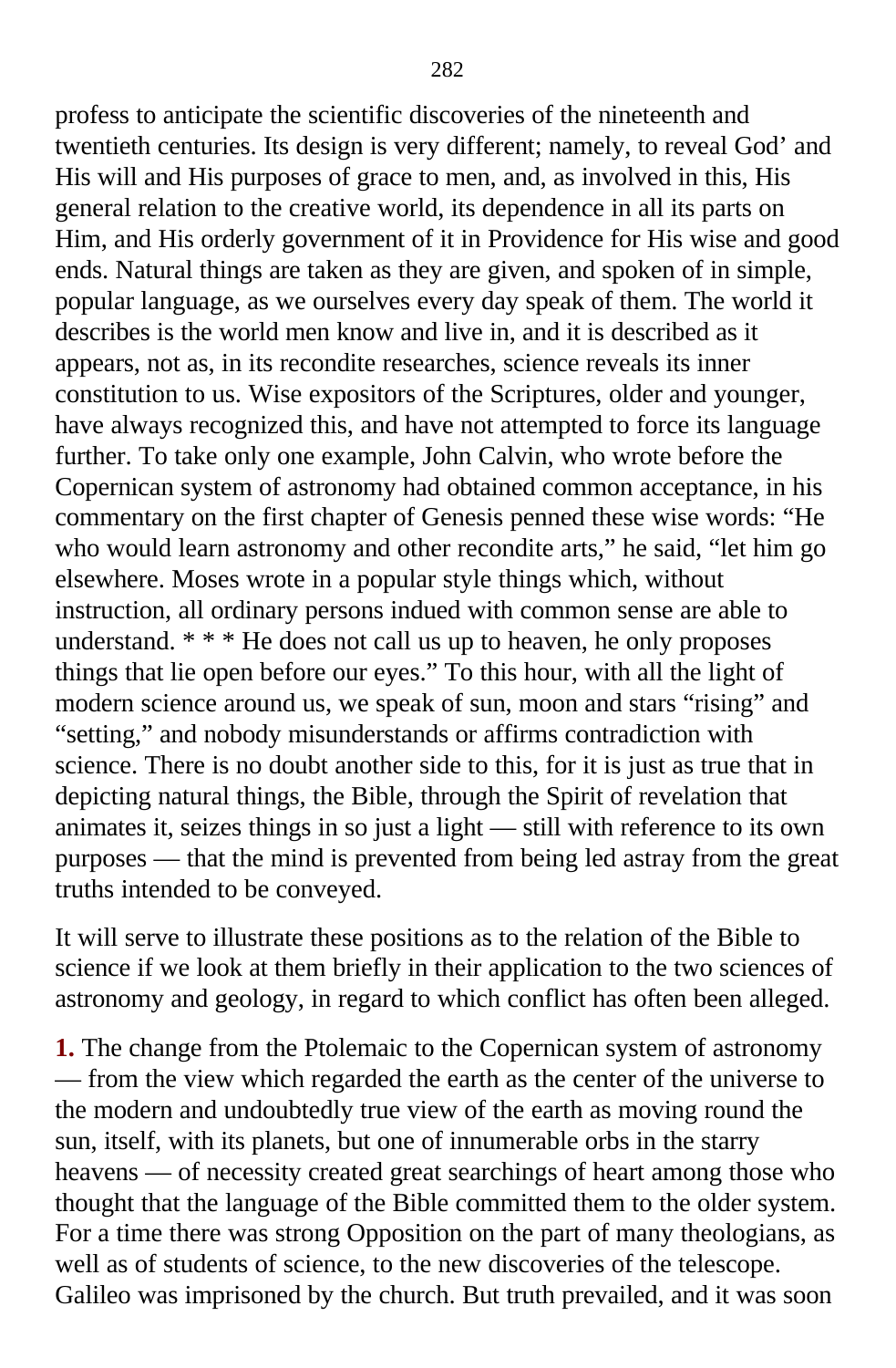283

perceived that the Bible, using the language of appearances, was no more committed to the literal moving of the sun round the earth than are our modern almanacs, which employ the same forms of speech. One would have to travel far in these days to find a Christian who feels his faith in the least affected by the discovery of the true doctrine of the solar system. He rejoices that he understands nature better, and reads his Bible without the slightest sense of contradiction. Yet Strauss was confident that the Copernican system had given its death-blow to Christianity; as Voltaire before him had affirmed that Christianity would be overthrown by the discovery of the law of gravitation and would not survive a century. Newton, the humble-minded Christian discoverer of the law of gravitation, had no such fear, and time has shown that it was he, not Voltaire, who was right. These are specimens of the "conflicts" of Christianity with science.

The so-called "astronomical objection" to Christianity more specially takes the form of enlarging on the illimitableness of the universe disclosed by science in contrast with the peculiar interest of God in man displayed in the Christian Gospel. "What is man that thou art mindful of him?" ( $49804$ Psalm 8:4). Is it credible that this small speck in an infinity of worlds should be singled out as the scene of so tremendous an exhibition of God's love and grace as is implied in the Incarnation of the Son of God, the Sacrifice of the Cross, the Redemption of Man? The day is well-nigh past when even this objection is felt to carry much weight. Apart from the strange fact that up to this hour no evidence seems to exist of other worlds inhabited by rational intelligences like man — no planets, no known systems (on this point A. R. Wallace's "Man and the Universe" may be consulted) thoughtful people have come to realize that quantitative bigness is no measure of God's love and care; that the value of a soul is not to be estimated in terms of stars and planets; that sin is not less awful a fact even if it were proved that this is the only spot in the universe in which it has emerged. It is of the essence of God's infinity that He cares for the little as well as for the great; not a blade of grass could wave, or the insect of a day live its brief life upon the Wing, if God were not actually present, and minutely careful of it. Man's position in the universe remains, by consent, or rather by proof, of science, an altogether peculiar one. Link between the material and the spiritual, he is the one being that seems fitted, as Scripture affirms he is, to be the bond of unity in the creation  $($ <sup> $\alpha$ 026</sup>Hebrews 2:6-9). This is the hope held out to us in Christ ( $\text{WID}$ Ephesians 1:10). One should reflect also that, while the expanse of the physical universe is a modern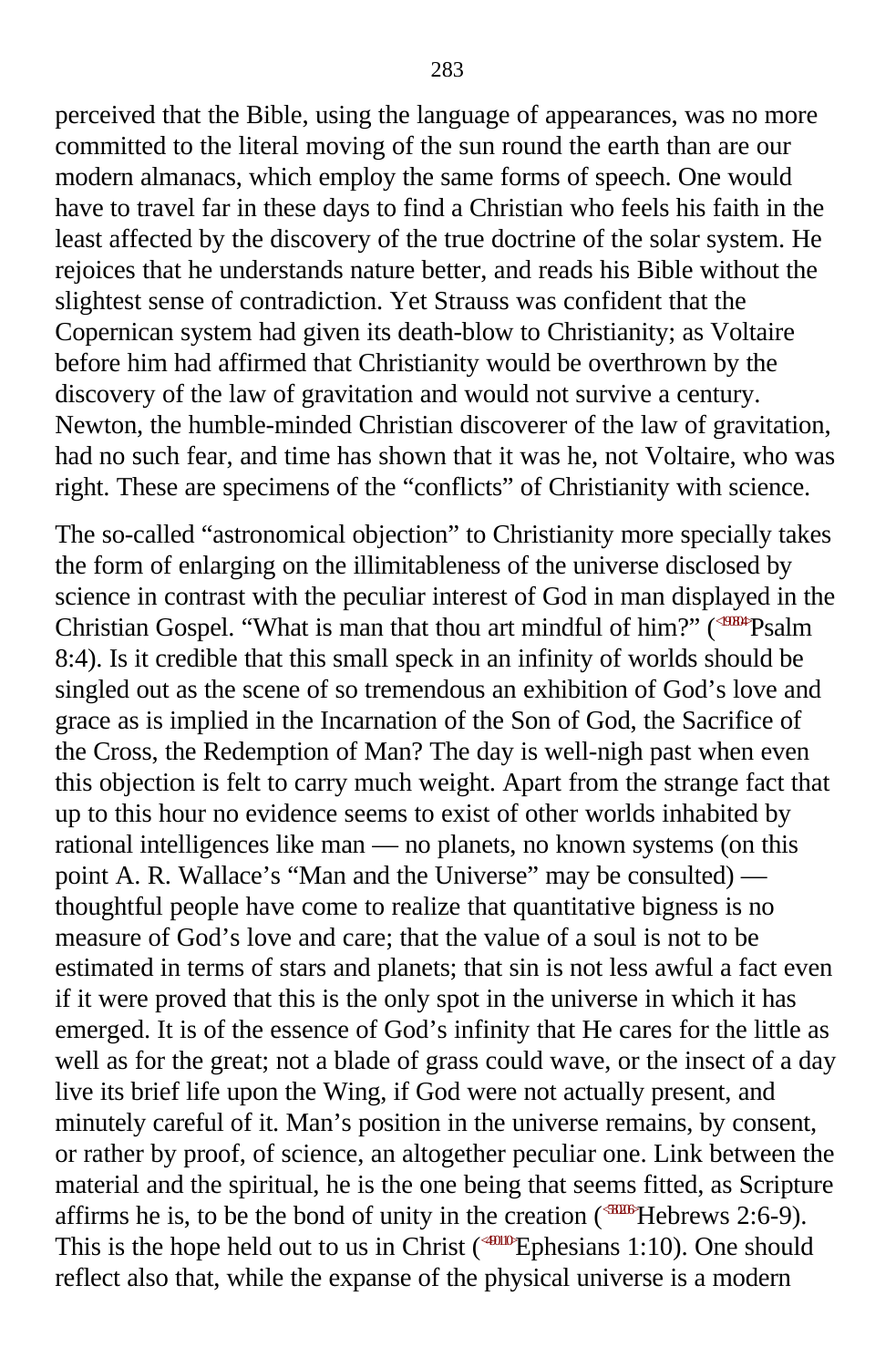284

thought, there has never been a time in the Christian Church when God — Himself infinite — was not conceived of as adored and served by countless hosts of ministering spirits. Man was never thought of as the only intelligence in creation. The mystery of the divine love to our world was in reality as great before as after the stellar expanses were discovered. The sense of "conflict," therefore, though not the sense of wonder, awakened by the "exceeding riches" of God's grace to man in Christ Jesus, vanishes with increasing realization of the depths and heights of God's love "which passeth knowledge" (<sup>4089</sup>Ephesians 3:19). Astronomy's splendid demonstration of the majesty of God's wisdom and power is undiminished by any feeling of disharmony with the Gospel.

**2.** As it is with astronomy, so it has been with the revelations of geology of the age and gradual formation of the earth. Here also doubt and suspicion were — naturally enough in the circumstances — at first awakened. The gentle Cowper could write in his "Task" of those who drill and bore. The solid earth and from the strata there. Extract a register, by Which we learn That He who made it, and revealed its date. To Moses, was mistaken in its age."

If the intention of the first chapter of Genesis was really to give us the "date" of the creation of the earth and heavens, the objection would be unanswerable. But things, as in the case of astronomy, are now better understood, and few are disquieted in reading their Bibles because it is made Certain that the world is immensely older than the 6,000 years which the older chronology gave it. Geology is felt only to have expanded our ideas of the vastness and marvel of the Creator's operations through the aeons of time during which the world, with its teeming populations of fishes, birds, reptiles, mammals, was preparing for man's abode — when the mountains were being upheaved, the valleys being scooped out, and veins of precious metals being inlaid into the crust of the earth.

Does science, then, really, contradict Genesis 1? Not surely if what has been above said of the essentially popular Character of the allusions to natural things in the Bible be remembered. Here certainly is no detailed description of the process of the formation of the earth in terms anticipative of modern science — terms which would have been unintelligible to the original readers — but a sublime picture, true to the order of nature, as it is to the broad facts even of geological succession. If it tells how God called heaven and earth into being, separated light from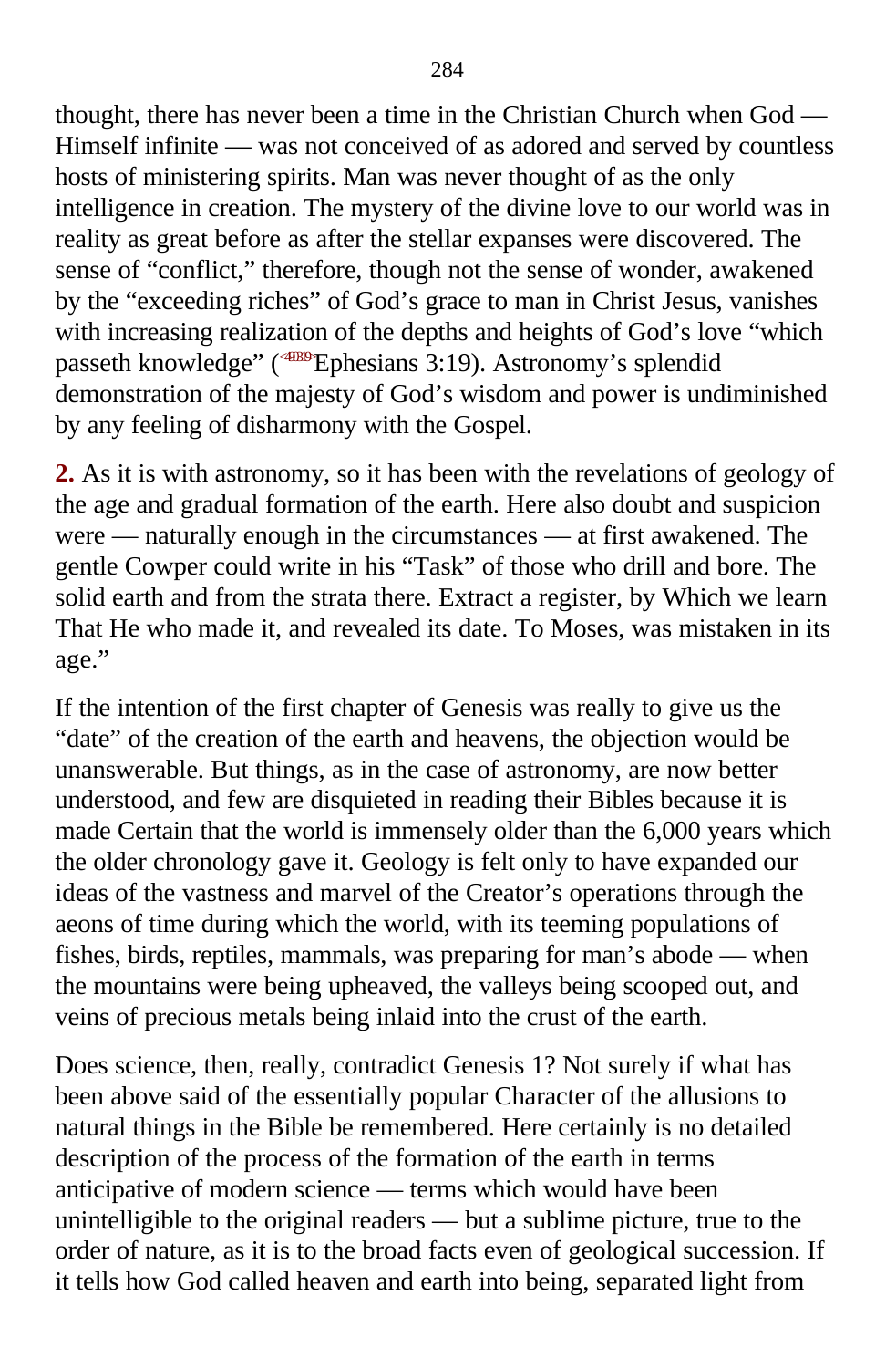darkness, sea from land, clothed the world with vegetation, gave sun and moon their appointed rule of day and night, made fowl to fly, and seamonsters to plow the deep, created the cattle and beasts of the field, and finally made man, male and female, in His own image, and established him as ruler over all God's creation, this orderly rise of created forms, man crowning the whole, these deep ideas of the narrative, setting the world at the very beginning in its right relation to God, and laying the foundations of an enduring philosophy of religion, are truths which science does nothing to subvert, but in myriad ways confirms. The "six days" may remain as a difficulty to some, but, if this is not part of the symbolic setting of the picture — a great divine "week" of work — one may well ask, as was done by Augustine long before geology was thought of, what kind of "days" these were which rolled their course before the sun, with its twentyfour hours of diurnal measurement, was appointed to that end? There is no violence done to the narrative in substituting in thought "aeonic" days vast cosmic periods — for "days" on our narrower, sun-measured scale. Then the last trace of apparent "conflict" disappears.

## **3. EVOLUTION AND MAN**

In recent years the point in which "conflict" between Scripture and science is most frequently urged is the apparent contrariety of the theory of evolution to the Bible story of the direct creation of the animals and man. This might be met, and often is, as happened in the previous cases, by denying the reality of any evolutionary process in nature. Here also, however, while it must be conceded that evolution is not yet proved, there seems a growing appreciation of the strength of the evidence for the fact of some form of evolutionary origin of species — that is, of some genetic connection of higher with lower forms. Together with this, at the same time, there is manifest an increasing disposition to limit the scope of evolution, and to modify the theory in very essential points — those very points in which an apparent conflict with Scripture arose.

Much of the difficulty on this subject has arisen from the unwarrantable confusion or identification of evolution with Darwinism. Darwinism is a theory of the process of evolution, and both on account of the skill with which it was presented, and of the singular eminence of its propounder, obtained for a time a very remarkable prestige. In these later days, as may be seen by consulting a book like R. Otto's "Naturalism and Religion," published in "The Crown Library," that prestige has greatly declined. A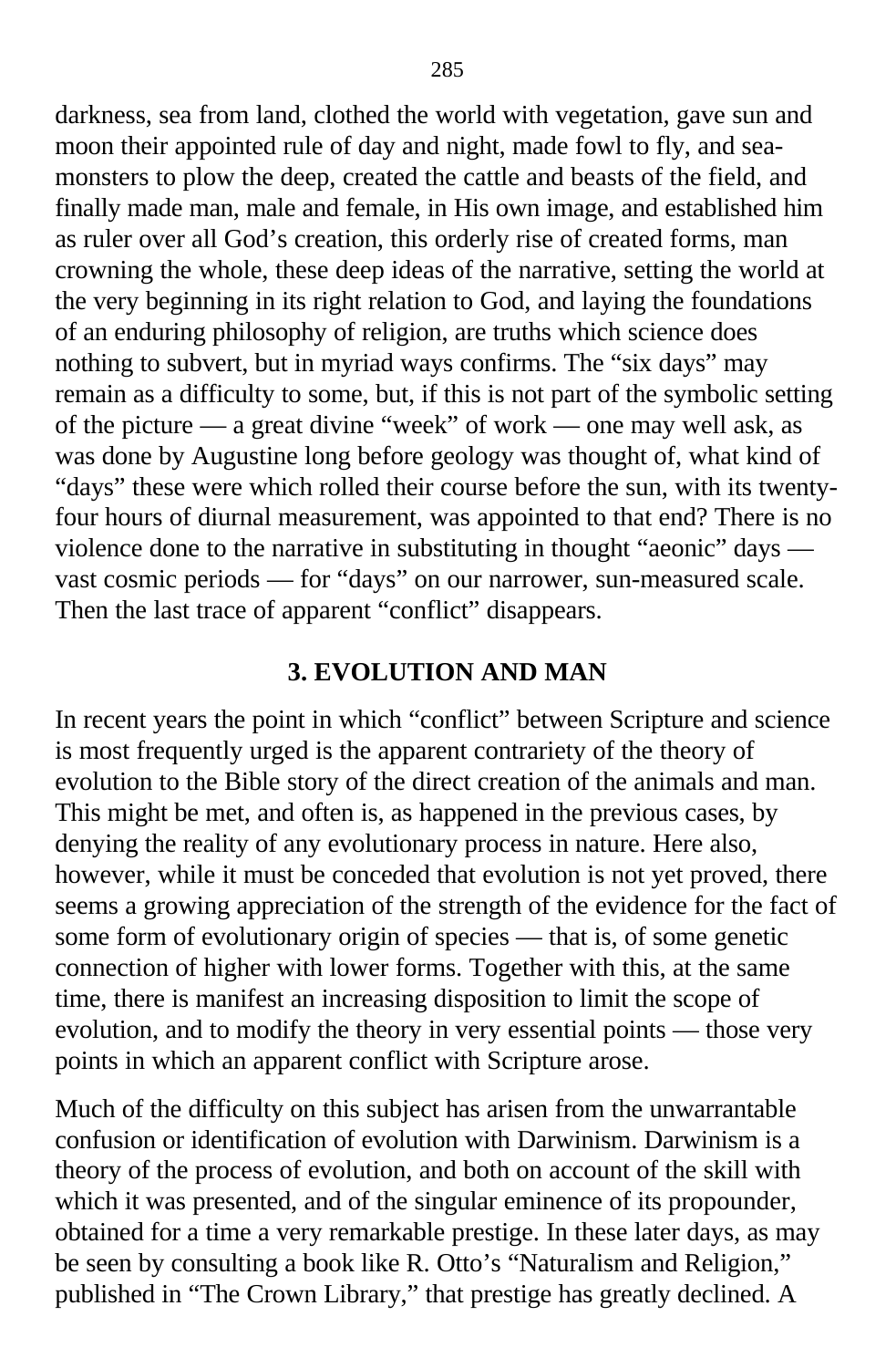newer evolution has arisen which breaks with Darwin on the three points most essential to his theory:

**1.** The fortuitous character of the variations on which "natural selection" works. Variations are now felt to be along definite lines, and to be guided to definite ends.

**2.** The insuffiency of "natural selection" (on which Darwin almost wholly relied) to accomplish the tasks Darwin assigned to it.

**3.** The slow and insensible rate of the changes by which new species were supposed to be produced. Instead of this the newer tendency is to seek the origin of new species in rapid and sudden changes, the causes of which lie within the organism — in "mutations," as they are coming to be called so that the process may be as brief as formerly it was supposed to be long. "Evolution," in short, is coming to be recognized as but a new name for "creation," only that the creative power now works from within, instead of, as in the old conception, in an external, plastic fashion. It is, however, creation none the less.

In truth, no conception of evolution can be formed, compatible with all the facts of science, which does not take account, at least at certain great critical points, of the entrance of new factors into the process we call creation.

**1.** One such point is the transition from inorganic to organic existence the entrance of the new power of life. It is hopeless to seek to account for life by purely mechanical and chemical agencies, and science has well-nigh given up the attempt.

**2.** A second point is in the transition from purely organic development to consciousness. A sensation is a mental fact different in kind from any merely organic change, and inexplicable by it. Here, accordingly, is a new rise, revealing previously unknown spiritual powers.

**3.** The third point is in the transition to rationality, personality, and moral life in man. This, as man's capacity for self-conscious, self-directed, progressive life evinces, is something different from the purely animal consciousness, and marks the beginning of a new kingdom. Here, again, the Bible and science are felt to be in harmony. Man is the last of God's created works — the crown, and explanation of the whole — and he is made in God's image. To account for him, a special act of the Creator,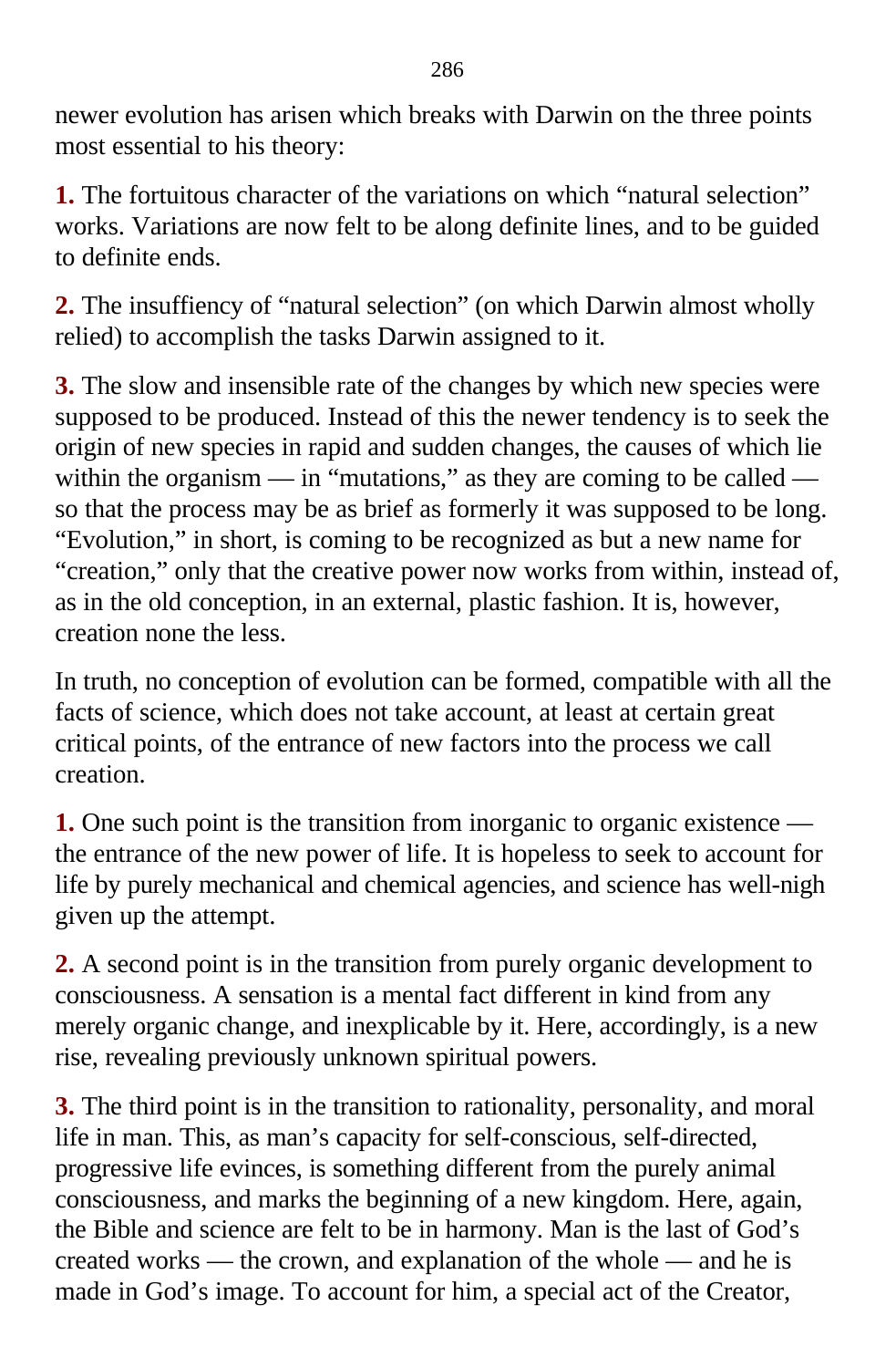constituting him what he is, must be presupposed. This creative act does not relate to the soul only, for higher spiritual powers could not be put into a merely animal brain. There must be a rise on the physical side as well, corresponding with the mental advance. In body, as in spirit, man comes from his Creator's hand.

If this new evolutionary conception is accepted, most of the difficulties which beset the Darwinian theory fall away.

**1.** For one thing, man need no longer be thought of as a slow development from the animal stage — an ascent through brutishness and savagery from an ape-like form. His origin may be as sudden as Genesis represents.

**2.** The need for assuming an enormous antiquity of man to allow for the slow development is no longer felt. And

**3.** the need of assuming man's original condition to have been one of brutal passion and subjection to natural impulse disappears. Man may have come from his Creator's hand in as morally pure a state, and as capable of sinless development, as Genesis and Paul affirm. This also is the most worthy view to take of man's origin. It is a view borne out by the absence of all reliable evidence of those ape-like intermediate forms which, on the other hypothesis, must have intervened between the animal-progenitors and the finished human being. It is a view not contradicted by the alleged evidences of man's very great antiquity — 100,000, 200,000, or 500,000 years frequently relied on; for most of these and the extravagant measurements of time connected with them, are precarious in the extreme. The writer's book, "God's Image in Man and its Defacement," may be consulted on these points.

The conclusion from the whole is, that, up to the present hour, science and the Biblical views of God, man, and the world, do not stand in any real relation of conflict. Each book of God's writing reflects light upon the pages of the other, but neither contradicts the other's essential testimony. Science itself seems now disposed to take a less materialistic view of the origin and nature of things than it did a decade or two ago, and to interpret the creation more in the light of the spiritual. The experience of the Christian believer, with the work of missions in heathen lands, furnishes a testimony that cannot be disregarded to the reality of this spiritual world, and of the regenerating, transforming forces proceeding from it. To God be all the glory!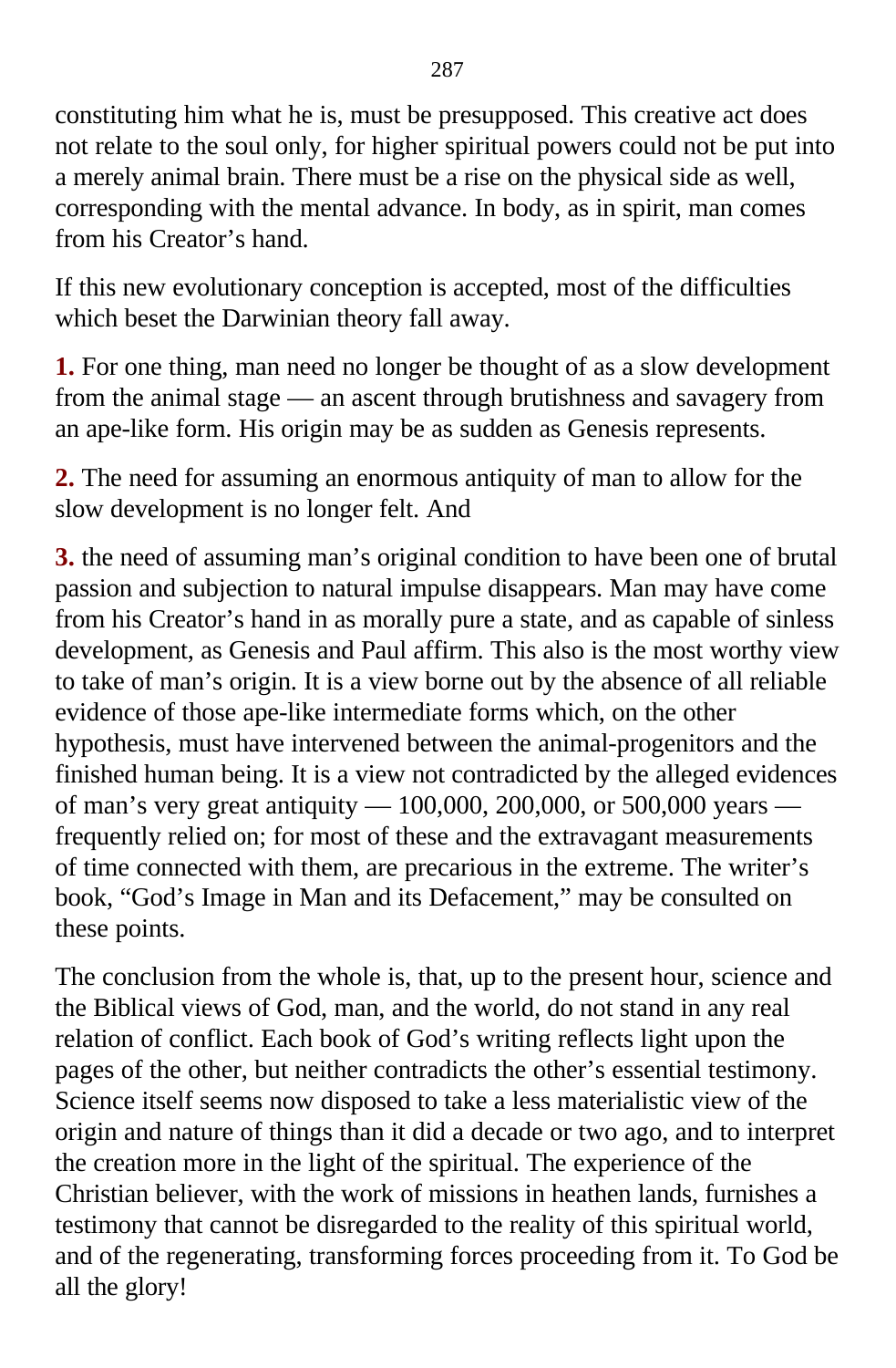# CHAPTER 19

# MY PERSONAL EXPERIENCE WITH THE HIGHER CRITICISM

#### **BY PROFESSOR J. J. REEVE,**

#### *Southwestern Baptist Theological Seminary, Fort Worth, Texas*

The purpose of this article is to state in a very brief way the influences which led me to accept certain of the views of the Higher Criticism, and after further consideration, to reject them. Necessarily the reasons for rejecting will be given at greater length than those for accepting. Space will not per- mit me to mention names of persons, books, articles and various other influences which combined to produce these results. I shall confine myself to an outline of the mental processes which resulted from my contact with the Critical Movement; In outlining this change of view, I shall deal with —

#### **1. THE PRESUPPOSITIONS OF THE HIGHER CRITICISM**

These presuppositions and assumptions are the determining elements in the entire movement. Once they are understood, it is not difficult to understand the higher critics. It is their philosophy or world-view that is responsible for all their speculations and theories. Their mental attitude towards the world and its phenomena is the same as their attitude toward the Bible and the religion therein revealed. These presuppositions appealed to me very strongly, Having spent some time at one of the great American universities, thus coming in contact with some of the leading minds of the country, the critical view was presented to me very ably and attractively. Though resisted for a time, the forcefulness of the teaching and influence of the university atmosphere largely won my assent. The critics seemed to have the logic of things on their side. The results at which they had arrived seemed inevitable. But upon closer thinking I saw that the whole movement with its conclusions was the result of the adoption of the hypothesis of evolution. My professors had accepted this view, and were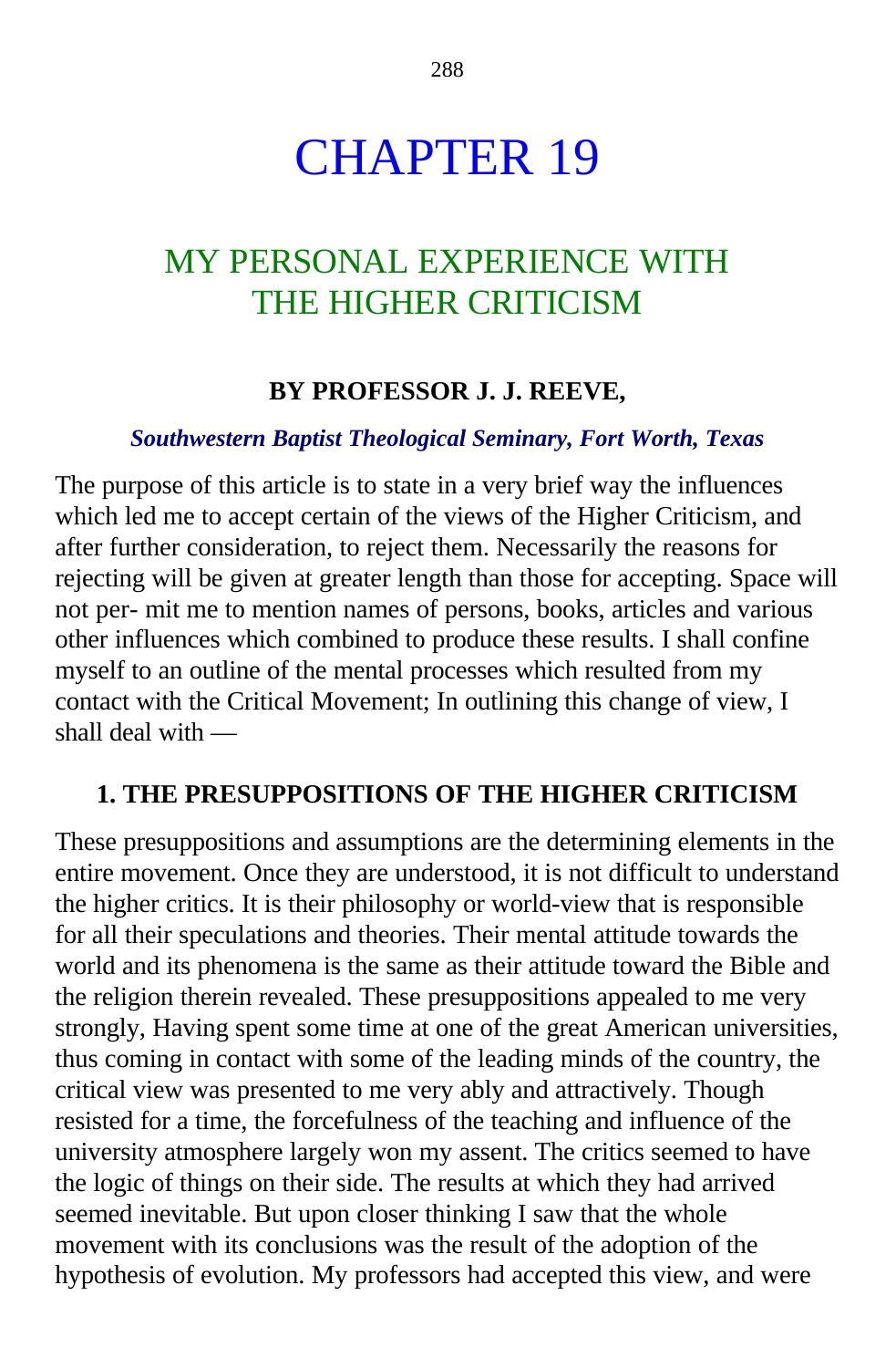thoroughly convinced of its correctness as a working hypothesis. Thus I was made to feel the power of this hypothesis and to adopt it. This worldview is wonderfully fascinating and almost compelling. The vision of a cosmos developing from the lowest types and stages upward through beast and man to higher and better man is enchanting and almost overwhelming. That there is a grain of truth in all this most thinkers will concede. One can hardly refuse to believe that through the ages "An increasing purpose runs," that there is "One God, one law, one element, and one far-off divine event to which the whole creation moves." This world-view had to me at first a charm and witchery that was almost intoxicating. It created more of a revolution than an evolution in my thinking. But more careful consideration convinced me that the little truth in it served to sugar-coat and give plausibility to some deadly errors that lurked within. I saw that the hypothesis did not apply to a great part of the world's phenomena.

That this theory of evolution underlies and is the inspiration of the Higher Criticism goes without saying. That there is a grain of truth in it we may admit or not, as we see fit, but the whole question is, what kind of evolution is it that has given rise to this criticism. There are many varieties of the theory. There is the Idealism of Hegel, and the Materialism of Haeckel; a theistic evolution and an antitheistic; the view that it is God's only method, and the view that it is only one of God's methods; the theory that includes a Creator, and the theory that excludes Him; the deistic evolution, which starts the world with God, who then withdraws and leaves it a closed system of cause and effect, antecedent and consequent, which admits of no break or change in the natural process. There is also the theory that on the whole there is progress, but allowance must be made for retrogression and degeneration. This admits of the direct action of God in arresting the downward process and reversing the current; that is, there is an evolution through revelation, etc., rather than a revelation by evolution. On examining the evolution of the leaders of the Critical School, I found that it was of a naturalistic or practically deistic kind. All natural and mental phenomena are in a closed system of cause and effect, and the hypothesis applies universally, to religion and revelation, as well as to mechanisms.

This type of evolution may not be accepted by all adherents of the Critical School, but it is substantially the view of the leaders, Reuss, Graf, Vatke, Kuenen and Wellhausen. To them all nature and history are a product of forces within and in process of development. There has not been and could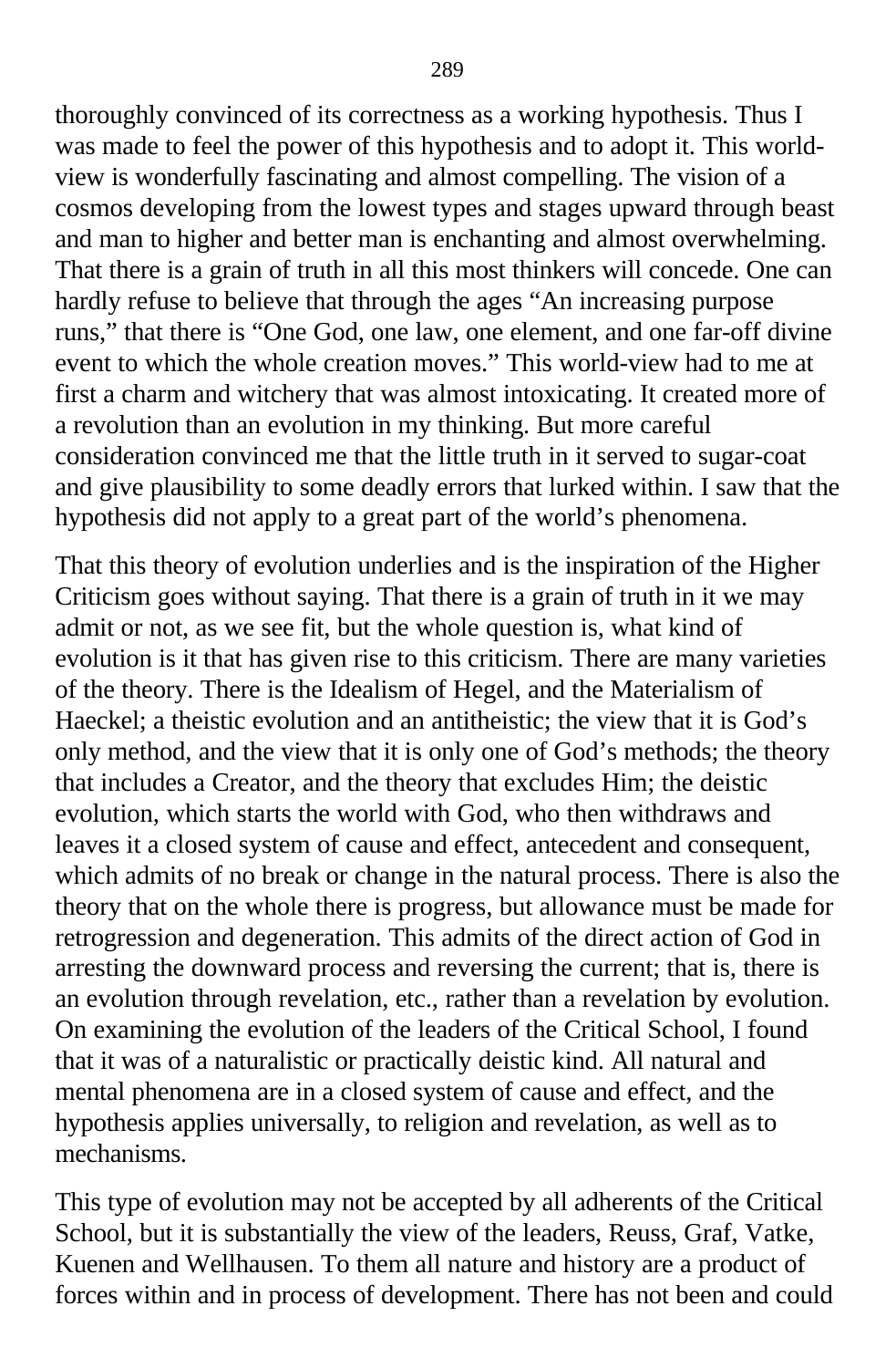not be any direct action of God upon man, there could be no break in the chain of cause and effect, of antecedent and consequent. Hence there can be no miracle or anything of what is known as the supernatural. There could be no "interference" in any way with the natural course of events, there could be no "injection" of any power into the cosmic process from without, God is shut up to the one method of bringing things to pass. He is thus little more than a prisoner in His own cosmos. Thus I discovered that the Critical Movement was essentially and fundamentally anti-supernatural and anti-miraculous. According to it all religious movements are human developments along natural and materialistic lines. The religion of Israel and the Bible is no exception, as there can be no exception to this principle. The revelation contained in the Bible is, strictly speaking, no revelation; it is a natural development with God in the cosmic process behind it, but yet a steady, straight-lined, mechanical development such as can be traced step by step as a flight of stairs may be measured by a foot-rule. There could have been no epoch-making revelation, no revivals and lapses, no marvelous exhibitions of divine power, no real redemption. With these foregone conclusions fixed in their minds, the entire question is practically settled beforehand. As it is transparently clear that the Bible on the face of it does not correspond to this view, it must be rearranged so as to correspond to it. To do this, they must deny point-blank the claims and statements of most of the Bible writers. Now, if the Bible claims to be anything, it claims to be a revelation from God, a miraculous or supernatural book, recording the numerous direct acts of God in nature and history, and His interference with the natural course of events. Are the writers of the Bible correct, or are the critics? It is impossible that both should be right.

Reasoning thus, it became perfectly clear to me that the presuppositions and beliefs of the Bible writers and of the critics were absolutely contradictory. To maintain that the modern view is a development and advance upon the Biblical view, is absurd. No presupposition can develop a presupposition which contradicts and nullifies it. To say that the critical position and the Biblical position, or the traditional evangelical view which is the same as the Biblical, are reconcilable, is the most fatuous folly and delusion. Kuenen and others have recognized this contradiction and have acknowledged it, not hesitating to set aside the Biblical view. Many of their disciples have failed to see as clearly as their masters. They think the two can be combined. I was of the same opinion myself, but further reflection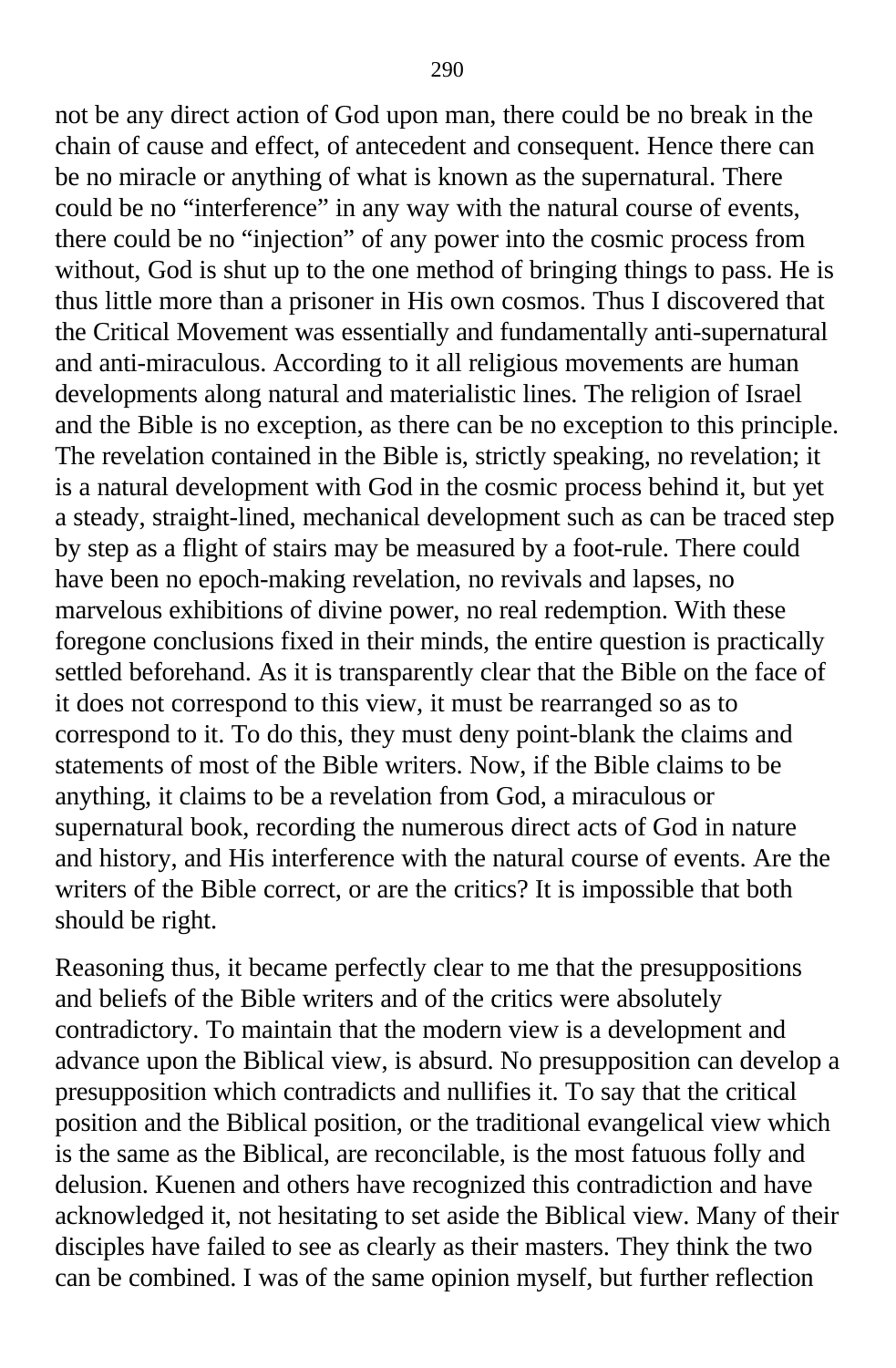showed this to he an impossibility. I thought it possible to accept the results of the Higher Criticism without accepting its presuppositions. This is saying that one can accept as valid and true the results of a process and at the same time deny the validity of the process itself. But does not this involve an inner contradiction and absurdity? If I accept the results of the Kuenen-Wellhausen hypothesis as correct, then I accept as correct the methods and processes which led to these results, and if I accept these methods, I also accept the presuppositions which give rise to these methods. If the "assured results" of which the critics are so fond of boasting are true, then the naturalistic evolution hypothesis which produced these results is correct. Then it is impossible to accept the miraculous or supernatural, the Bible as an authoritative record of supernatural revelation is completely upset and its claims regarding itself are false and misleading. I can see no way of escaping these conclusions. There is no possible middle ground as I once fondly imagined there was. Thus I was compelled to conclude that although there is some truth in the evolutionary view of the world, yet as an explanation of history and revelation it is utterly inadequate, so inadequate as to be erroneous and false. A world-view must be broad enough to admit of all the facts of history and experience. Even then it is only a human point of view and necessarily imperfect. Will any one dare to say that the evolutionary hypothesis is divine? Then we would have a Bible and a philosophy both claiming to be divine and absolutely contradicting each other. To attempt to eliminate the miraculous and supernatural from the Bible and accept the remainder as divine is impossible, for they are all one and inextricably woven together. In either case the Book is robbed of its claims to authority. Some critics do not hesitate to deny its authority and thus cut themselves loose from historical Christianity.

In spite, however, of the serious faults of the Higher Criticism, it has given rise to what is known as the Scientific and Historical method in the study of the Old Testament. This method is destined to stay and render invaluable aid. To the scholarly mind its appeal is irresistible. Only in the light of the historical occasion upon which it was produced, can the Old Testament be properly understood. A flood of light has already been poured in upon these writings. The scientific spirit which gave rise to it is one of the noblest instincts in the intellectual life of man. It is a thirst for the real and the true, that will be satisfied with nothing else. But, noble as is this scientific spirit, and invaluable as is the historical method, there are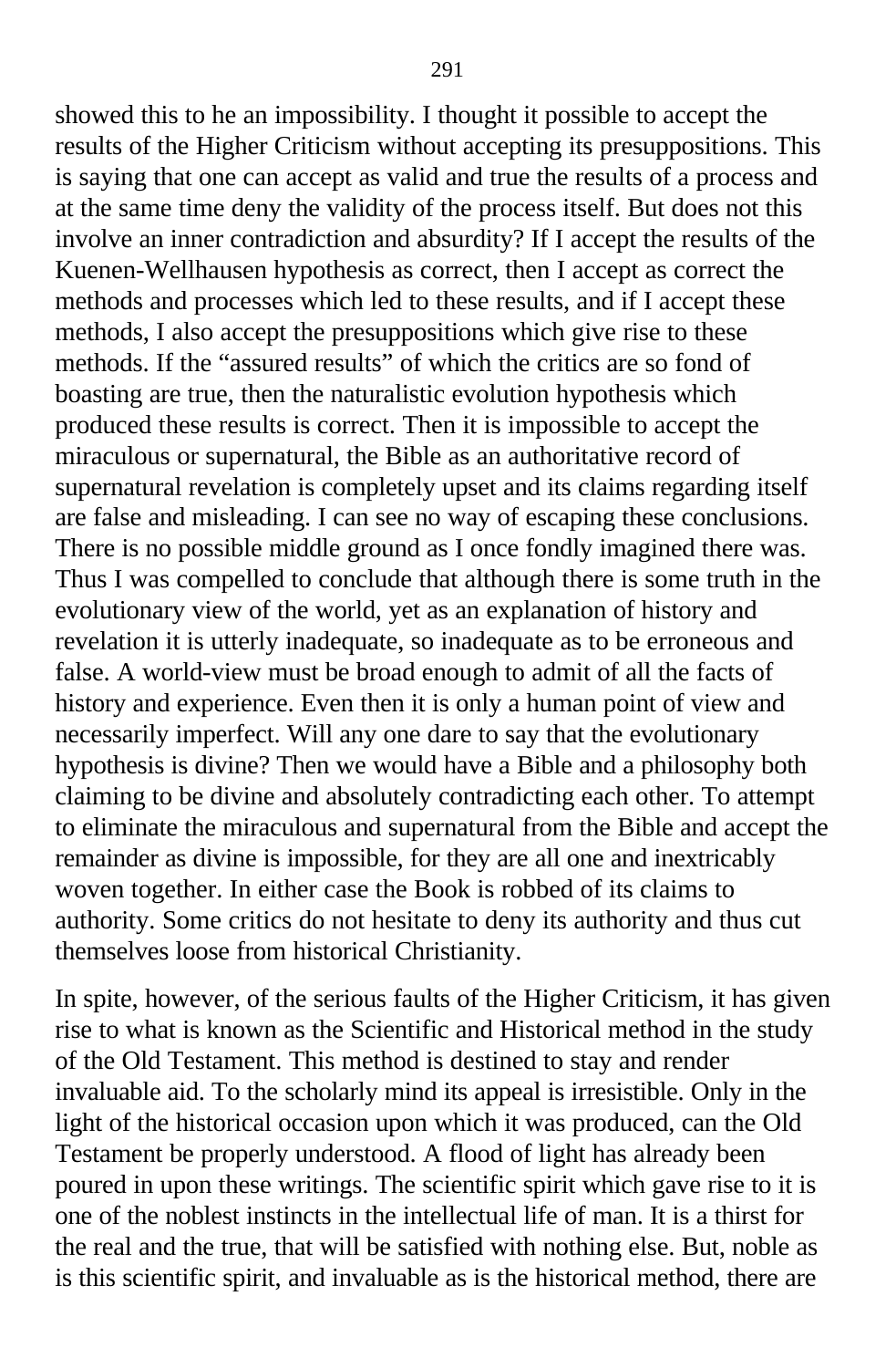subtle dangers in connection with them. Everything depends upon the presuppositions with which we use the method. A certain mental attitude there must be. What shall it be? A materialistic evolution such as Kuenen and his confereres, or a theistic evolution which admits the supernatural? Investigating in the mental attitude of the first of these, the scholar will inevitably arrive at or accept the results of the critics. Another, working at the same problem with Christian presuppositions, will arrive at very different conclusions. Which shall we have, the point of view of the Christian or the critic? I found that the critics' claim to possess the only really scientific method was slightly, true but largely false. His results were scientific because they fitted his hypothesis. The Christan scholar with his broader presuppositions was peremptorily ruled out of court. Anything savoring of the miraculous, etc., could not be scientific to the critic, and hence it could not be true, therefore, it must be discarded or branded as Myth, Legend, Poesy, Saga, etc. Such narrowness of view is scarcely credible on the part of scholars who claim to be so broad and liberal.

Another question confronted me. How can so many Christian scholars and preachers accept the views of the critics and still adhere to evangelical Christianity with intense devotion? As we have seen, to accept the results of Criticism is to accept the methods and presuppositions which produced these results. To accept their assumptions is to accept a naturalistic evolution which is fundamentally contradictory to the Biblical and Christian point of view. It is therefore essentially contradictory to Christianity, for what is the latter if it is not a supernaturally revealed knowledge of the plan of salvation, with supernatural power to effectuate that salvation? All who have experienced the power of Christianity will in the main assent to this definition. How then can Christians who are Higher Critics escape endorsing the presuppositions of the Critics? There is art inner contradiction between the assumptions of their scientific reason and the assumptions of their religious faith. A careful study of the attitude of these mediating critics, as they are called, has revealed a sense of contradiction somewhere of which they are vaguely conscious. They maintain their attitude by an inconsistency. Thus it is they have many difficulties which they cannot explain. This inner contradiction runs through much of their exegesis and they wonder that evangelical Christians do not accept their views. Already many of them are not quite so sure of their "assured results" as they were. Many evangelical Christians do not accept these views because they can "see through" them.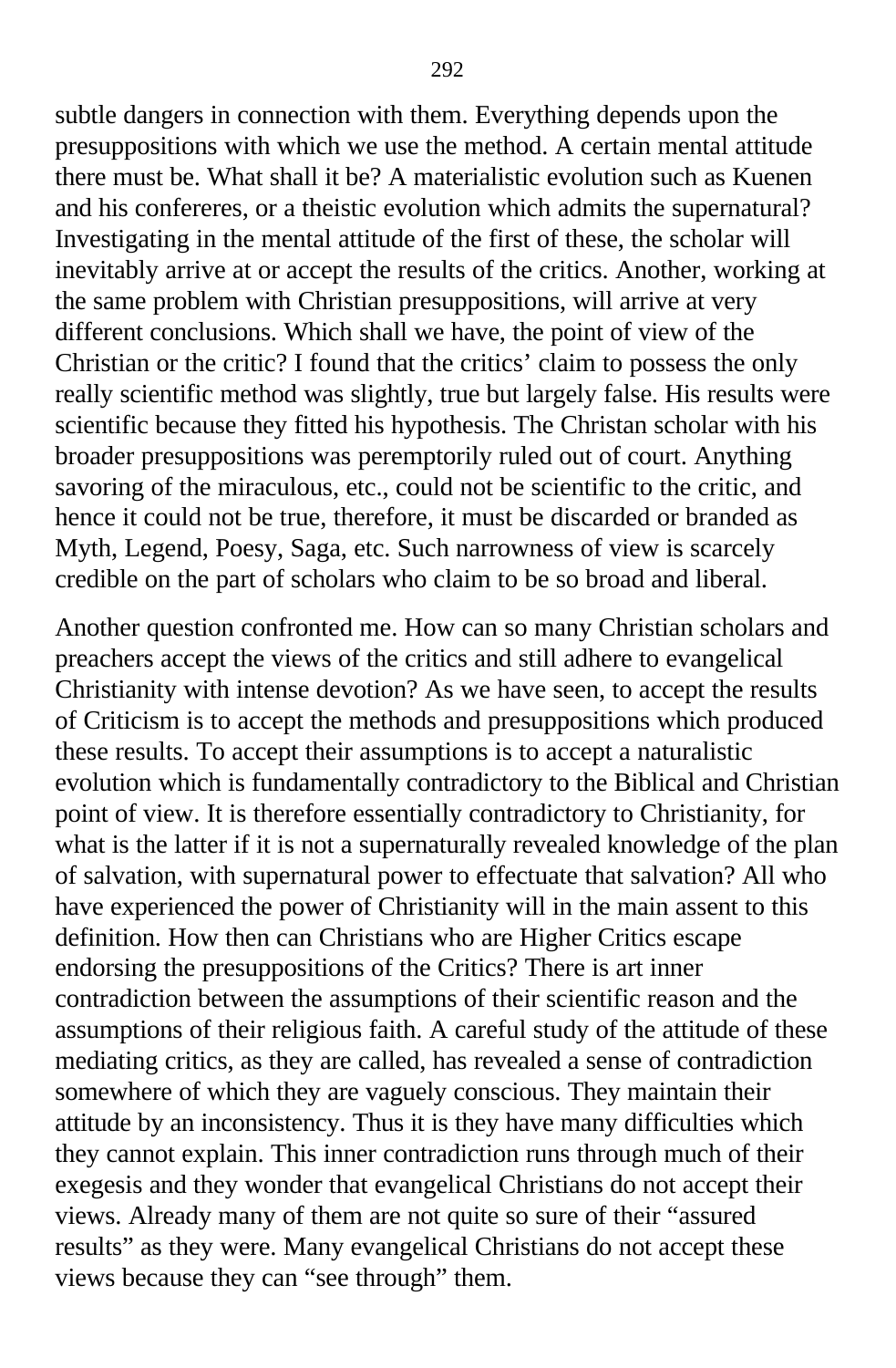The second line of thinking which led me to reject the Critics' view was a consideration of

## **2. THEIR METHODS**

At first I was enthusiastic over the method. Now at last we have the correct method that will in time solve all difficulties. Let it be readily granted that the historical method has settled many difficulties and will continue to do so, yet the whole question lies in the attitude of mind a man brings to the task. Among the critics their hypothesis is absolute and dominates every attempt to understand the record, shapes every conclusion, arranges and rearranges the facts in its own order, discards what does not fit or reshapes it to fit. The critics may deny this but their treatment of the Old Testament is too well known to need any proof of it. The use of the Redactor is a case in point. This purely imaginary being, unhistorical and unscientific, is brought into requisition at almost every difficulty. It is acknowledged that at times he acts in a manner wholly inexplicable. To assume such a person interpolating names of God, changing names and making explanations to suit the purposes of their hypothesis and imagination is the very negation of science, notwithstanding their boast of a scientific method. Their minds seem to be in abject slavery to their theory. No reason is more impervious to facts than one preoccupied with a theory which does not agree with these facts. Their mental attitude being biased and partial, their methods are partial and the results very one-sided and untrustworthy. They give more credence to the guesses of some so-called scholar, a clay tablet, a heathen king's boast, or a rude drawing in stone, than to the Scripture record. They feel instinctively that to accept the Bible statements would be the ruin of their hypothesis, and what they call their hard-won historical method. In this their instinct is true. The Bible and their hypothesis are irreconcilable. As their theory must not be interfered with, since it is identical with the truth itself, the Bible must stand aside in the interests of truth.

For this reason they deny all historicity to Genesis 1-11, the stories of Creation, the Fall, the Flood, etc. No theory of naturalistic evolution can possibly admit the truth of these chapters. Likewise, there is but a substratum of truth in the stories of Abraham, Isaac, Jacob, Joseph and Moses. Nearly all legislation is denied to the latter, because it represents too rapid an advance, or a stage too advanced. But is such the case? Centuries before Moses, laws, government, civilization, culture, art,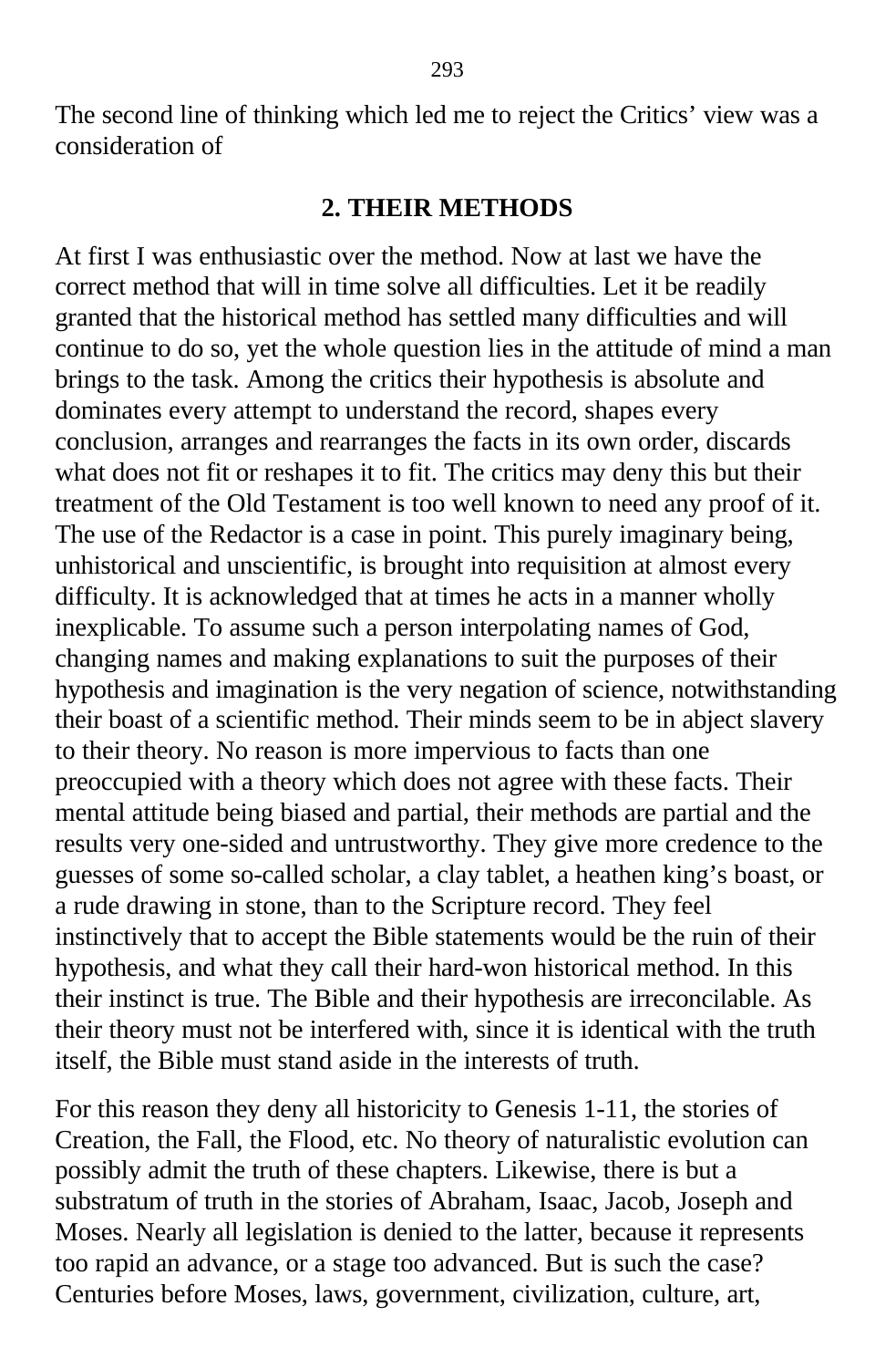education, religion, temples, ritual and priest-hood had flourished in Babylonia and Egypt and were a chief factor in the education of Moses. With all this previous development upon which to build, what objections to ascribing these laws to Moses, who, during the forty years under divine guidance, selected, purified, heightened, and adopted such laws as best served the needs of the people. The development of external laws and customs had preceded Moses and there is no need to suppose a development afterward in the history of the people. That history records the fitful attempts at the assimilation of these laws. To maintain that they were at first put in the exact form in which they have come down to us is wholly unnecessary and contrary to certain facts in the records themselves. But to my mind one of the greatest weaknesses of the critical position is, that because there is little or no mention of the laws in the history that follows the death of Moses, therefore these laws could not have existed. To the critic this is one of the strongest arguments in his favor. Now he has found out how to make the history and the laws correspond. But does the non-mention or non-observance of a law prove its non-existence? All history shows that such is not the case. Moreover, the books of Joshua, Judges and Samuel make no pretence at giving a complete detailed history. If non-mention or non-observance were proof of non-existence, then the Book of the Covenant and Deuteronomy could not have existed until the return from Exile; for the laws against idolatry were not carried out until then. Apply this same method of reasoning to laws in general and the most absurd results will follow. The Decalogue could never have existed, for all of its laws are constantly being broken. No New Testament could have existed through the Dark Ages, for almost every precept in it was violated during that period. The facts of life plainly show that men with the law of God in their hands will continually violate them. But why did not Joshua and those succeeding him for several centuries carry out the law of Moses? The answer is obvious. The circumstances did not permit of it, and no one, not even Moses, had any idea of the law being fully observed at once. He looked forward to a time when they should be settled and should have a capital and central sanctuary. Moreover, a large portion of the laws was intended for the priest alone and may have been observed. The laws were flexible and to be fulfilled as the circumstances permitted. If the Book of Deuteronomy could not be observed, the Book of the Covenant could be followed. Changes and modifications were purposely made by Moses to meet the demands of the changing circumstances. If the non-fulfillment of these laws proved their non-existence, then the Book of the Covenant and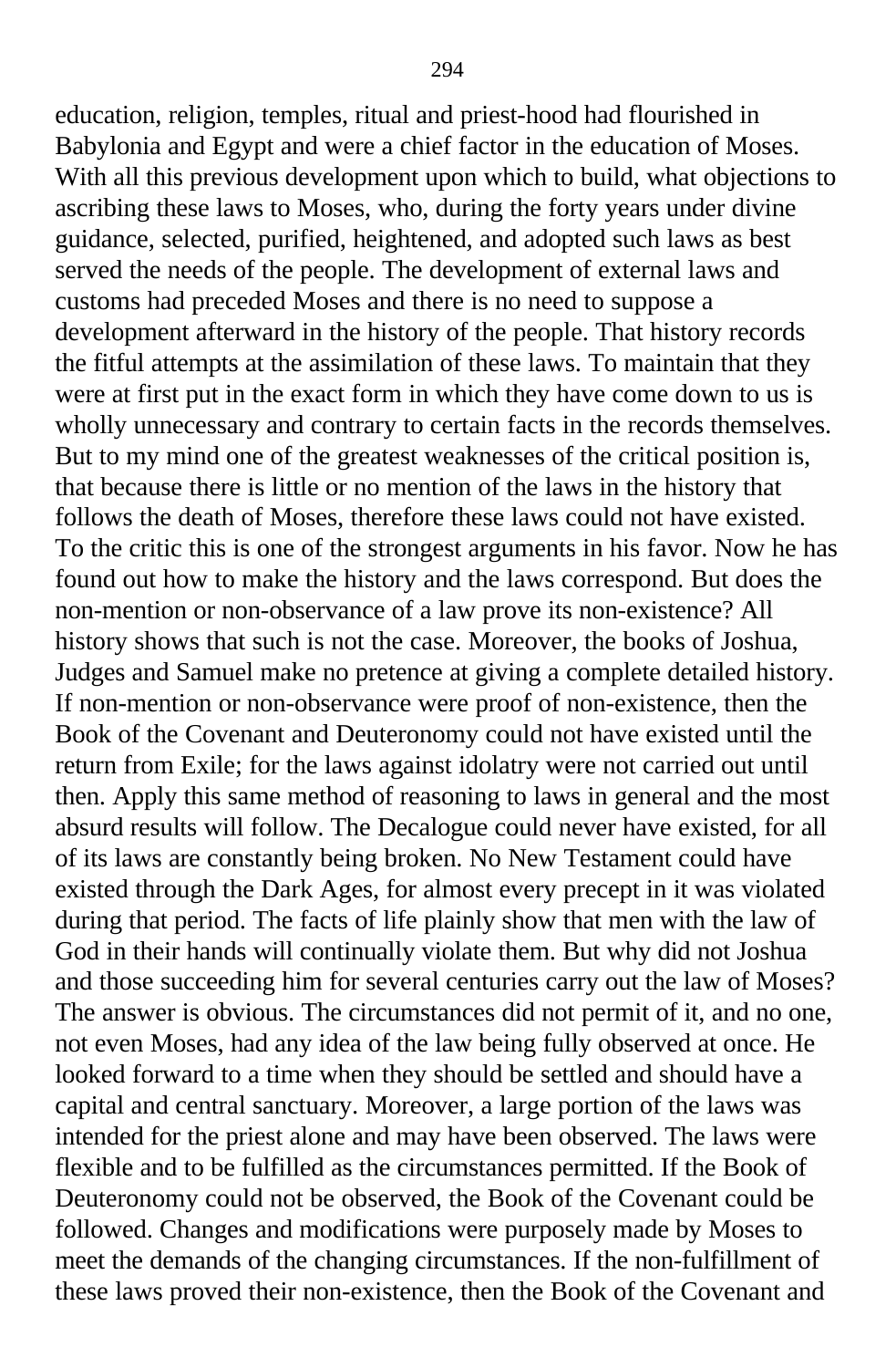Deuteronomy were not in existence in the time of Jehoiakim, for idolatry was then rampant.

By its arbitrary methods, Modern Criticism does wholesale violence to the record of the discovery of the Law Book as recorded in  $\frac{\text{max}}{2}$  Kings 22:8-20. It denies any real discovery, distinctly implies fraud upon the part of the writers, assumes a far too easy deception of the king, the prophetess, the king's counsellors, Jeremiah and the people. It implies a marvelous success in perpetrating this forged document on the people; The writers did evil that good might come, and God seems to have been behind it all and endorsed it. Such a transaction is utterly incredible. "The people would not hear Moses and the prophet, yet they were easily persuaded by a forged Mosaic document." The critics disagree among themselves regarding the authorship of the Book of Deuteronomy. Some maintain it was by the priestly class and some by the prophetic class, but there are insuperable objections to each. They have failed to show why there were so many laws incorporated in it which absolutely contradict a later date and why the Mosaic dress succeeded so well although contradictory to some of the genuinely Mosaic laws.

According to the critics also, Ezra perpetrated a tremendous fraud when he palmed off his completed Code as of Mosaic origin. That the people should accept it as genuinely Mosaic, although it increased their burdens and contradicted many laws previously known as Mosaic, is incredible. That such a people at such a time and under such circumstances could be so easily imposed upon and deceived, and that such a man as Ezra could perform such a colossal fraud and have it all succeed so well, seems inconceivable except by a person whose moral consciousness is dulled or benumbed by some philosophical theory. According to the critics, the authors of Deuteronomy and the Levitical Code not only produced such intensely religious books and laws, but were at the same time deliberate inventors and falsifiers of history as well as deceivers of the people. What such views imply regarding the character of God who is behind it all we shall consider later.

Space does not permit me to more than refer to the J. E. P. analysis. That certain documents existed and were ultimately combined to make up the five books of Moses no one need doubt. It in no way detracts from their inspiration or authenticity to do so, nor does it in any way deny the essentially Mosaic origin of the legislation. But the J. E. P. analysis on the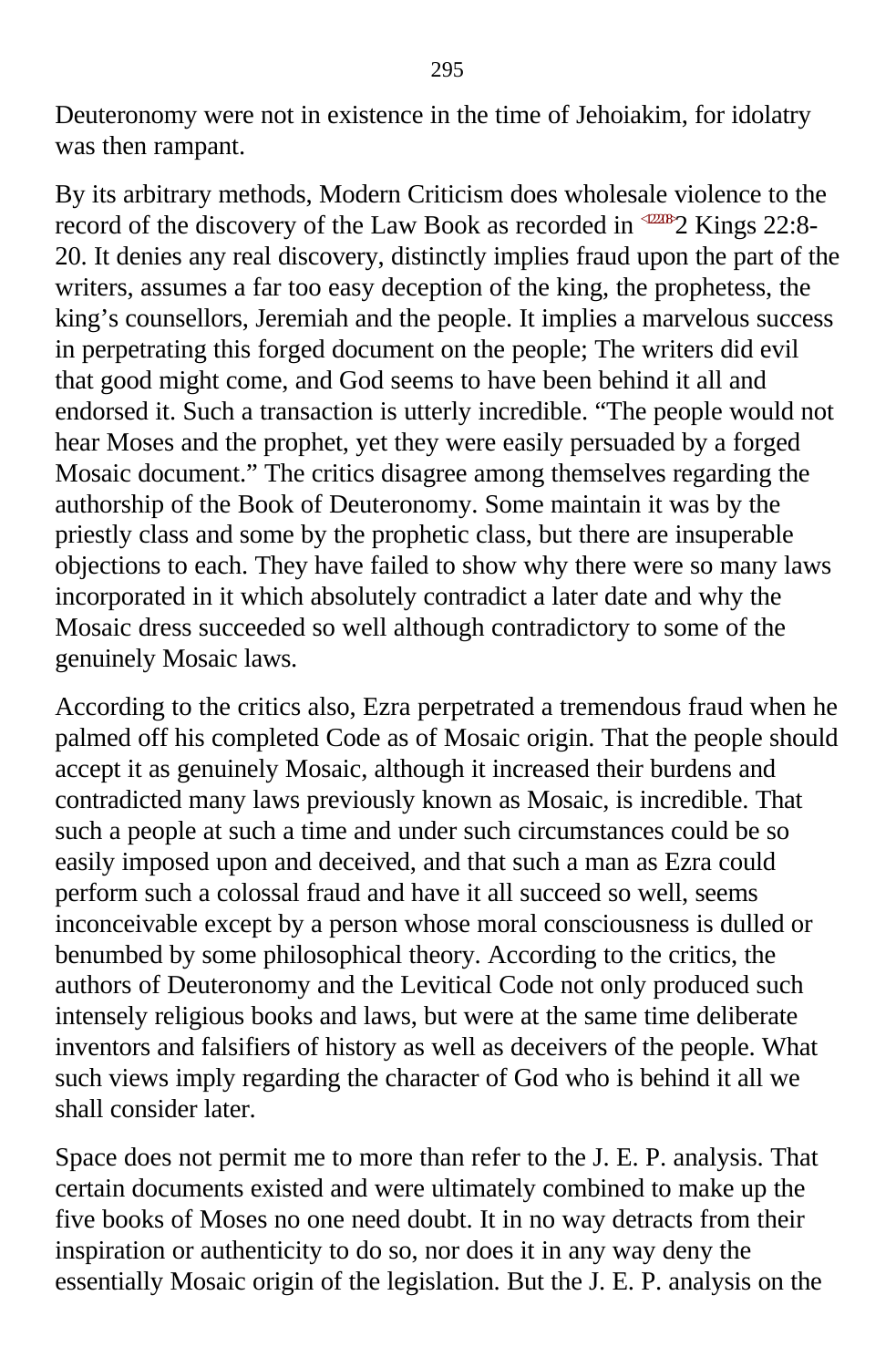basis of the different names for God I found to require such an arbitrary handling and artificial manipulation of the text, to need the help of so many Redactors whose methods and motives are wholly inexplicable, with a multitude of exceptions to account for, that I was convinced the analysis could not be maintained. Astruc's clue in  $\sqrt{2000}$ Exodus 6:3, which was the starting point for the analysis, cannot be made to decide the time of the use of the names of God, for the text is not perfectly certain. There is considerable difference between the two readings, "was known," "made myself known." Even if God had not previously revealed Himself by the name Jahveh, that does not prove the name unknown or that God was not known by that name. And even if he had so revealed Himself, the earlier record would not be less authentic, for they were either written or rewritten and edited after the revelation to Moses in the light of a fuller revelation. Thus it was made perfectly clear that El, Elohim, El-Elyon, E1- Shaddai, were identical with Jahveh.

The methods of the critics in regarding the earlier histories as little more than fiction and invention, to palm off certain laws as genuinely Mosaic, found some lodgment in my mind for a time. But the more I considered it, the more I was convinced that it was the critics who were the inventors and falsifiers. They were the ones who had such a facile imagination, they could "manufacture" history at their "green tables" to suit their theories and were doing so fast and loose. They could create nations and empires out of a desert, and like the alchemists of the Middle Ages with their magic wand, transform all things into their own special and favorite metal. To charge the Scripture writers with this invention and falsification is grossly to malign them and slander the God that wrought through them. The quality of their products does not lend countenance to such a view, and it is abhorrent to the Christian consciousness. Such a conception cannot be long held by any whose moral and religious natures have not been dulled by their philosophical presuppositions. The habit of discarding the Books of Chronicles, because they give no history of Northern Israel, lay considerable emphasis upon the temple and priesthood, pass over the faults and sins of the kings, etc., and are therefore a biased and untrustworthy history, has appeared to me an aberration from common sense, and is scarcely credible among men of such intelligence. When the compiler of Chronicles covers the same history of Kings, he agrees with these histories substantially, though varying in some minor details. If he is reliable in this material, why not in the other material, not found in Kings? The real reason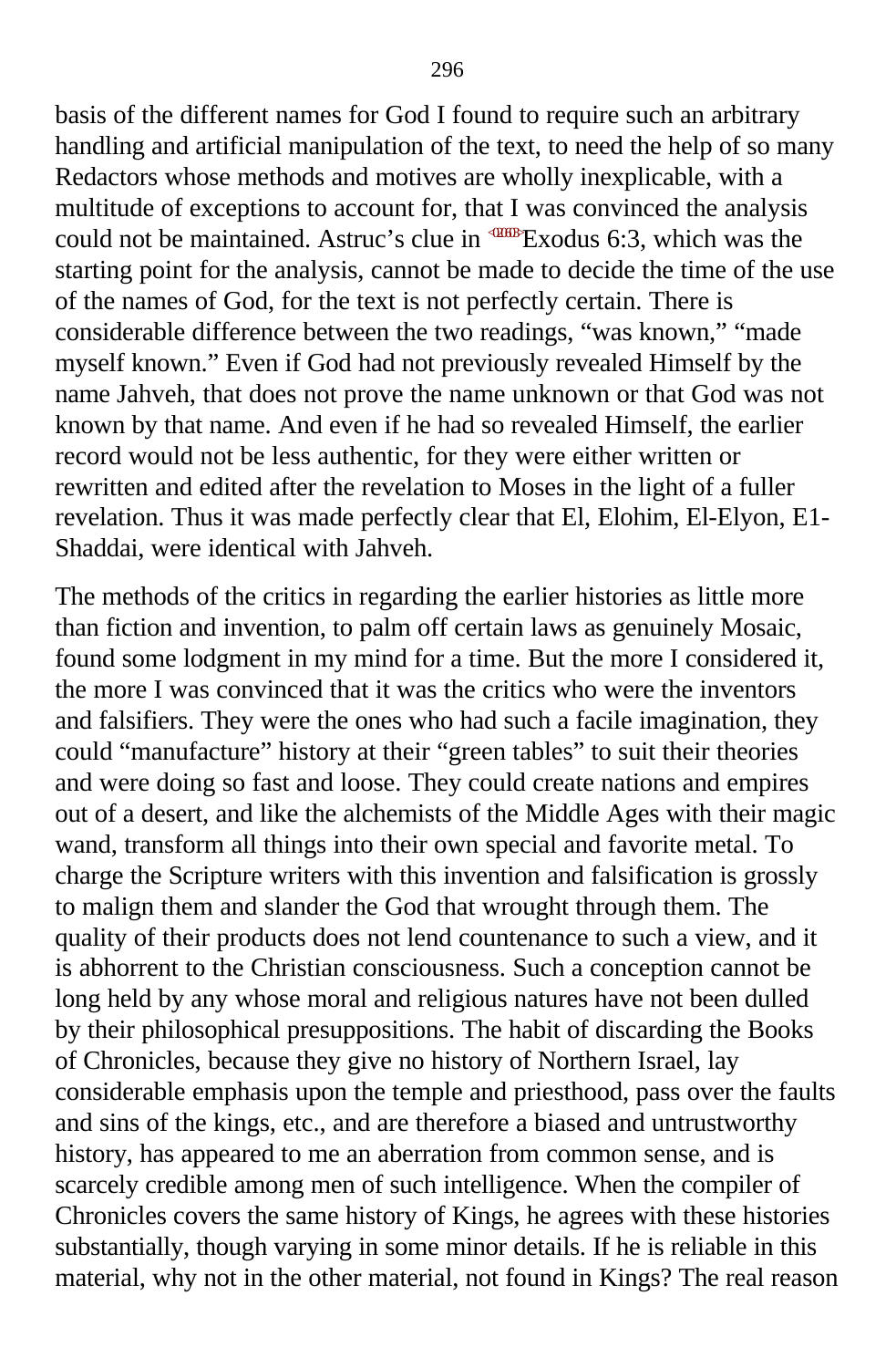is that he records many facts about the temple and its services which do not fit in with the critics' hypothesis, and therefore something must be done to discredit the Chronicler and get rid of his testimony.

But my third reason for rejecting the critical standpoint is

## **3. THE SPIRIT OF THE MOVEMENT**

Grant that there is a genuine scientific interest underlying it all, the real question is, what is the standpoint of the scientific mind which investigates. What is authoritative with him? His philosophical theory and working hypothesis, or his religious faith? In other words, does his religion or philosophy control his thinking? Is it reason or faith that is supreme? Is his authority human or divine? There is no question here of having one without the other, that is, having faith without reason, for that is impossible. The question is, which is supreme? For some time I thought one could hold these views of the Old Testament and still retain his faith in evangelical Christianity. I found, however, that this could be done only by holding my philosophy in check and within certain limits. It could not be rigorously applied to all things. Two supreme things could not exist in the mind at the same time. If my theories were supreme, then I was following human reason, not faith, and was a rationalist to that extent. If the presuppositions of my religious faith were supreme and in accordance with the Biblical presuppositions and beliefs, then my philosophy must be held in abeyance. The fundamentals of our religious faith, as known in the Bible and history, are a belief in divine revelation, the miraculous birth, the life and resurrection of Jesus Christ, the God-Man. Inseparable from these there is also the fact of a supernatural power in regeneration. The philosophy of the critics cannot consistently make room for these. Thus the real question becomes one of authority, viz.: shall the scientific hypothesis be supreme in my thinking, or the presuppositions of the Christian faith? If I make my philosophical viewpoint supreme, then I am compelled to construe the Bible and Christianity through my theory and everything which may not fit into that theory must be rejected. This is the actual standpoint of the critic. His is a philosophical rather than a religious spirit. Such was Gnosticism in the early centuries. It construed Christ and Christianity through the categories of a Graeco-Oriental philosophy and thus was compelled to reject some of the essentials of Christianity. Such was the Scholasticism of the Middle Ages, which construed Christianity through the categories of the Aristotelian Logic and the Neo-platonic Philosophy. Such is the Higher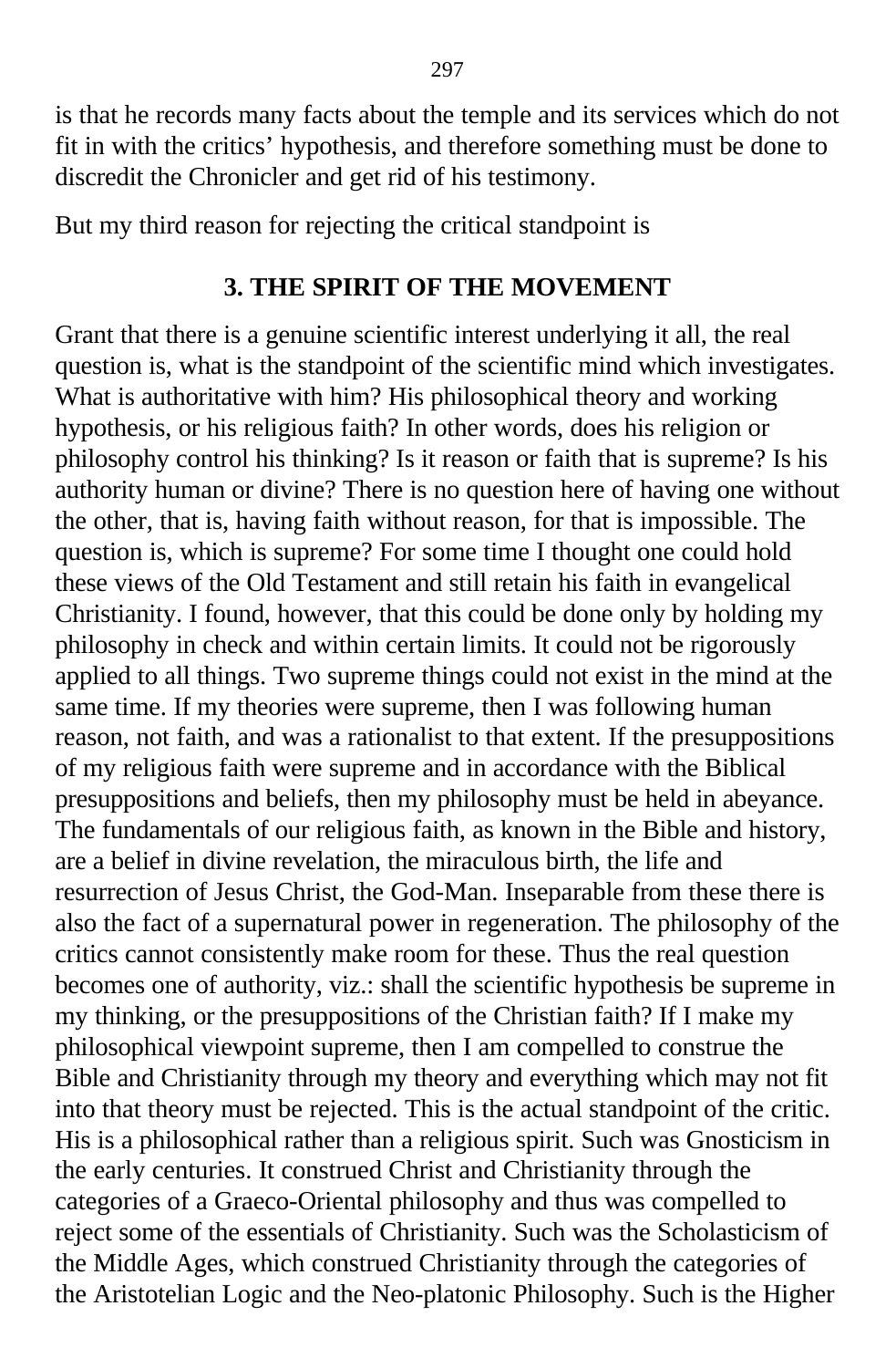Criticism which construes everything through the hypothesis of evolution. The spirit of the movement is thus essentially scholastic and rationalistic.

It became more and more obvious to me that the movement was entirely intellectual, an attempt in reality to intellectualize all religious phenomena. I saw also that it was a partial and one-sided intellectualism, with a strong bias against the fundamental tenets of Biblical Christianity. Such a movement does not produce that intellectual humility which belongs to the Christian mind. On the contrary, it is responsible for a vast amount of intellectual pride, an aristocracy of intellect with all the snobbery which usually accompanies that term. Do they not exactly correspond to Paul's word, "vainly puffed up in his fleshly mind and not holding fast the head, etc.?" They have a splendid scorn for all opinions which do not agree with theirs. Under the spell of this sublime contempt they think they can ignore anything that does not square with their evolutionary hypothesis. The center of gravity of their thinking is in the theoretical not in the religious, in reason, not in faith. Supremely satisfied with its self-constituted authority, the mind thinks itself competent to criticise the Bible, the thinking of all the centuries, and even Jesus Christ Himself. The followers of this cult have their full share of the frailties of human nature. Rarely, if ever, can a thoroughgoing critic be an evangelist, or even evangelistic; he is educational. How is it possible for a preacher to be a power for God, whose source of authority is his own reason and convictions? The Bible can scarcely contain more than good advice for such a man.

I was much impressed with their boast of having all scholarship on their side. It is very gratifying to feel oneself abreast with the times, up to date, and in the front rank of thought. But some investigation and consideration led me to see that the boast of scholarship is tremendously overdone. Many leading scholars are with them, but a majority of the most reverent and judicious scholars are not. The arrogant boasts of these people would be very amusing, if they were not so influential. Certainly most of the books put forth of late by Old Testament scholars are on their side, but there is a formidable list on the other side and it is growing larger every day. Conservative scholarship is rapidly awakening, and, while it will retain the legitimate use of the invaluable historical method, will sweep from the field most of the speculations of the critics. A striking characteristic of these people is a persistent ignoring of what is written on the other side. They think to kill their antagonist by either ignoring or despising him. They treat their opponents something as Goliath treated David, and in the end the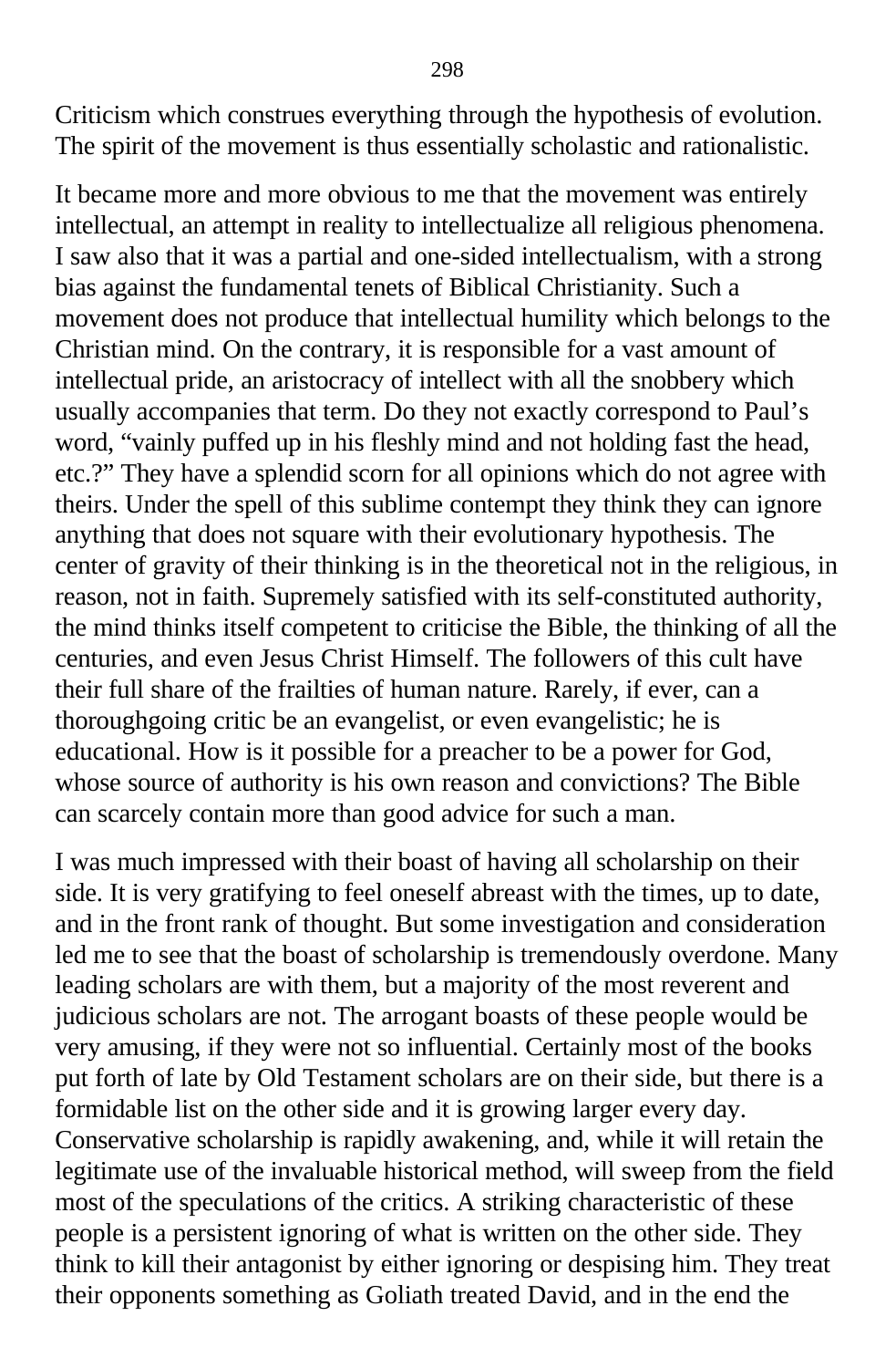result will be similar. They have made no attempt to answer Robertson's "The Early Religion of Israel;" Orr's "The Problem of the Old Testament," Wiener's "Studies in Biblical Law" and "Studies in Pentateuchical Criticism," etc. They still treat these books which have undermined the very foundations of their theories with the same magnificent scorn. There is a nemesis in such an attitude.

But the spirit of the critical movement manifests some very doubtful aspects in its practical working out among the pastors and churches. Adherents of this movement accept the spiritual oversight of churches which hold fast to the Biblical view of the Bible, while they know that their own views will undermine many of the most cherished beliefs of the churches. Many try to be critics and conservative at the same time. They would "run with the hare and hunt with the hounds," professing to be in full sympathy with evangelical Christianity while abiding their opportunity to inculcate their own views, which, as we have seen, is really to forsake the Christian standpoint. The morality of such conduct is, to say the least, very doubtful. It has led to much mischief among the churches and injury to the work. A preacher who has thoroughly imbibed these beliefs has no proper place in an evangelical Christian pulpit. Such a spirit is not according to the spirit of the religion they profess to believe.

But another weighty reason for rejecting the Higher Criticism is

## **4. A CONSIDERATION OF ITS RESULTS**

Ten or twenty years ago these scholars believed their views would immensely advance the cause of Christianity and true religion. They are by no means so sure of that now. It is not meeting with the universal acceptance they anticipated. Making a mere hypothesis the supreme thing in our thinking, we are forced to construe everything accordingly. Thus the Bible, the Christ and the religious experiences of men are subjected to the same scientific analysis. Carry this out to its logical conclusion and what would be the result? There would be all science and no religion. In the array of scientific facts all religion would be evaporated. God, Christ, the Bible, and all else would be reduced to a mathematical or chemical formula. This is the ideal and goal of the evolutionary hypothesis. The rationalist would rejoice at it, but the Christian mind shrinks with horror from it. The Christian consciousness perceives that an hypothesis which leads to such results is one of its deadliest foes.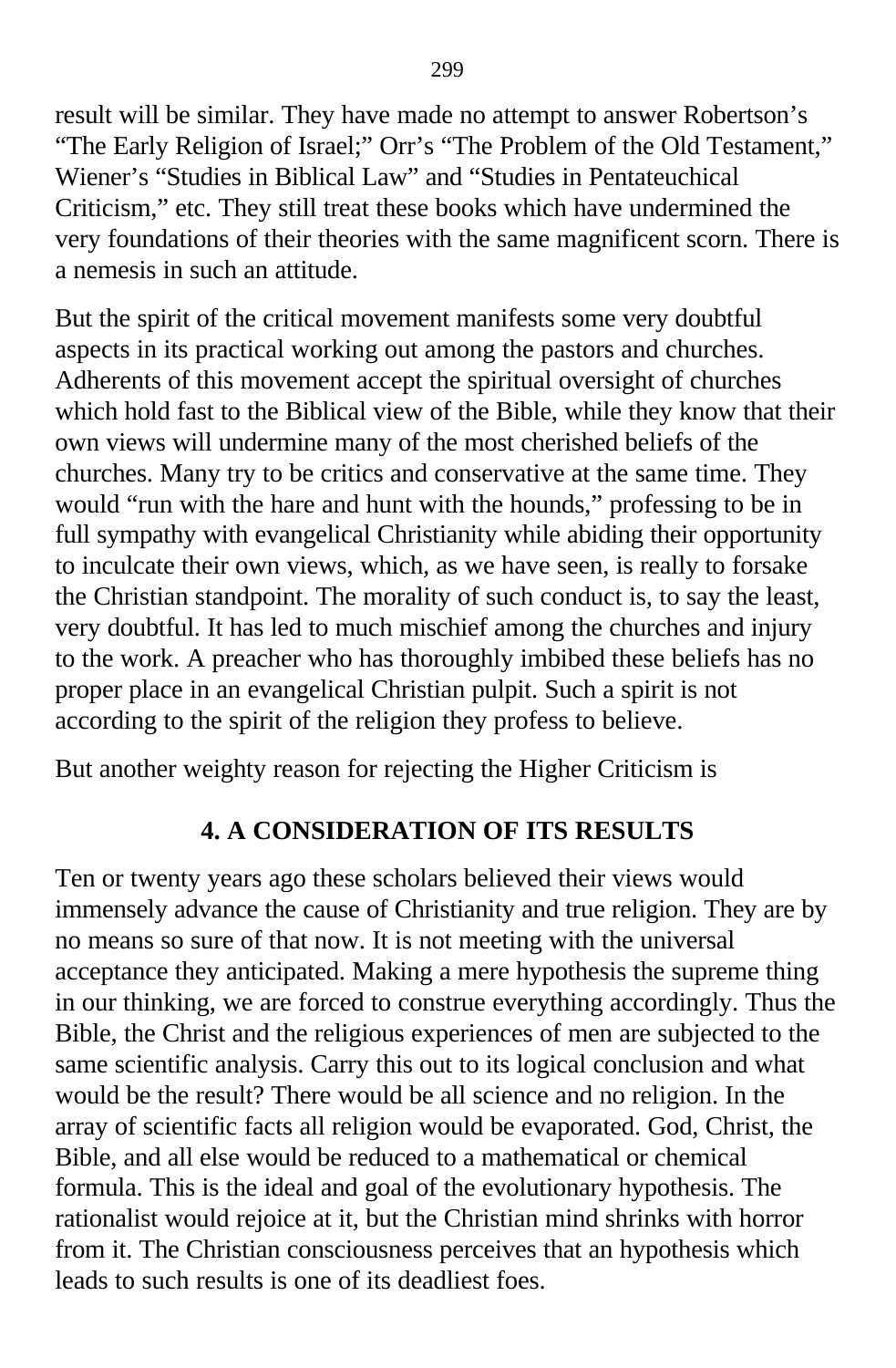Another danger also arises here. When one makes his philosophy his authority, it is not a long step until he makes himself his own god. His own reason becomes supreme in his thinking and this reason becomes his lord. This is the inevitable logic of the hypothesis mentioned, and some adherents of the school have taken this step. They recognize no authority but their own moral instincts and philosophical reason. Now, as the evolution theory makes all things exist only in a state of change, of flux, or of becoming, God is therefore changing and developing, the Bible and Christ will be outgrown, Christianity itself will be left behind. Hence, there is no absolute truth, nothing in the moral religious world is fixed or certain. All truth is in solution; there is no precipitate upon which we can rely. There is no absolute standard of Ethics, no authority in religion, every one is practically his own god. Jesus Christ is politely thanked for His services in the past, gallantly conducted to the confines of His world and bowed out as He is no longer needed and His presence might be very troublesome to some people. Such a religion is the very negation of Christianity, is a distinct reversion to heathenism. It may be a cultured and refined heathenism with a Christian veneer, but yet a genuine heathenism.

I am far from saying that all adherents of this school go to such lengths, but why do they not? Most of them had an early training under the best conservative influences which inculcated a wholesome reverence for the Bible as an authority in religion and morals. This training they can never fully outgrow. Many of them are of a good, sturdy religious ancestry, of rigid, conservative training and genuine religious experience. Under these influences they have acquired a strong hold upon Christianity and can never be removed from it. They hold a theoretical standpoint and a religious experience together, failing, as I believe, to see the fundamental contradiction between them. Slowly the Christian consciousness and Christian scholarship are asserting themselves. Men are beginning to see how irreconcilable the two positions are and there will be the inevitable cleavage in the future. Churches are none too soon or too seriously alarmed. Christianity is beginning to see that its very existence is at stake in this subtle attempt to do away with the supernatural, I have seen the Unitarian, the Jew, the free thinker, and the Christian who has imbibed critical views, in thorough agreement on the Old Testament and its teachings. They can readily hobnob together, for the religious element becomes a lost quantity; the Bible itself becomes a plaything for the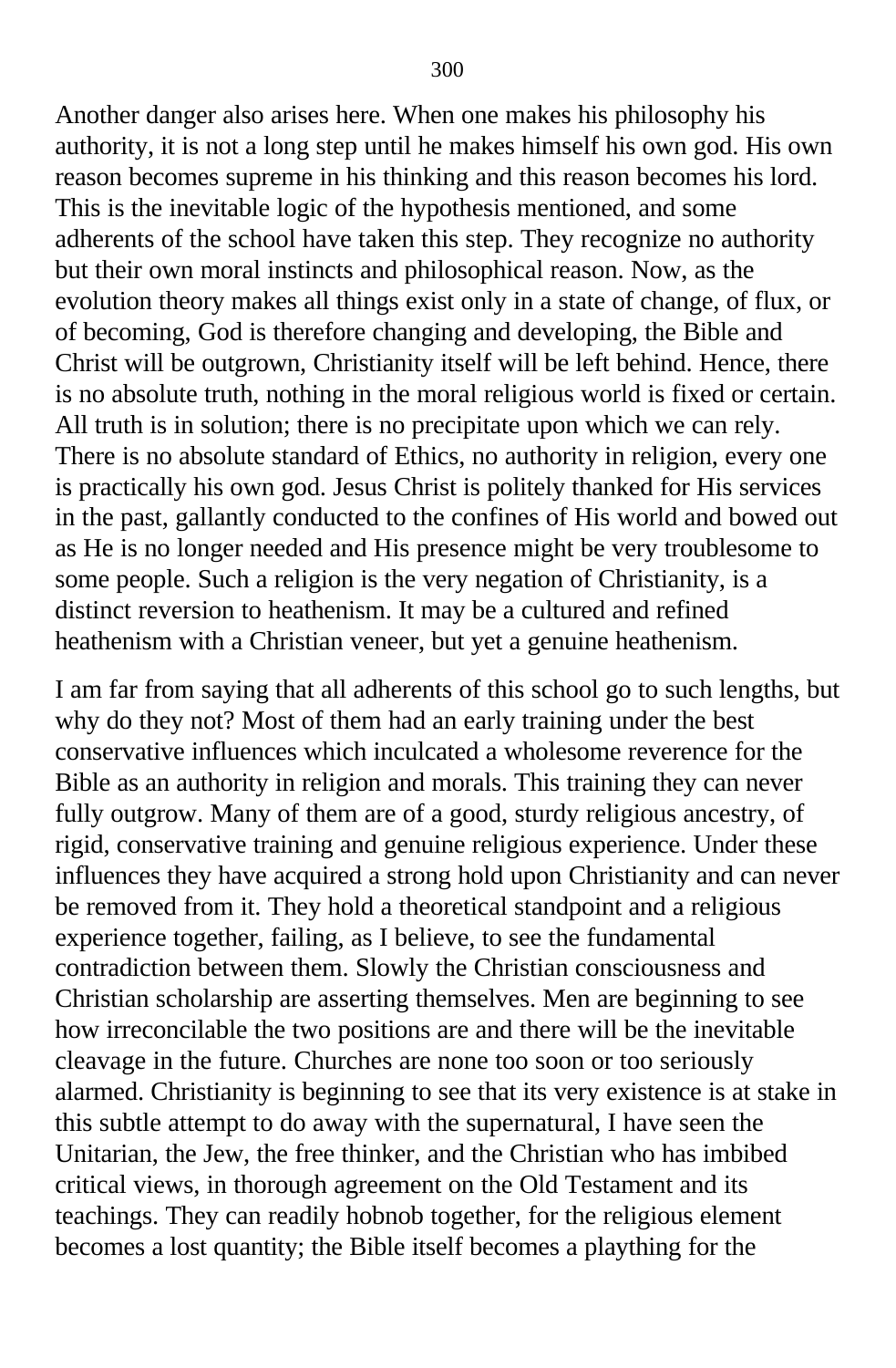intellect, a merry-go-round for the mind partially intoxicated with its theory.

As has been already intimated, one of the results of the critical processes has been to rearrange the Bible according to its own point of view. This means that it has to a large extent set it aside as an authority. Such a result is serious enough, but a much more serious result follows. This is the reflection such a Bible casts upon the character and methods of God in His revelation of Himself to men. It will scarcely be doubted by even a radical critic, that the Bible is the most uplifting book in the world, that its religious teachings are the best the world has known. If such be the case, it must reflect more of God's character and methods than any other book. The writers themselves must exemplify many of the traits of the God they write about. What then must be the methods of a holy and loving God? If He teaches men truth by parable or history or illustration, the one essential thing about these parables or histories is that they be true to life or history or nature. Can a God who is absolutely just and holy teach men truths about Himself by means of that which is false? Men may have taught truth by means of falsehoods and other instruments and perhaps succeeded, but God can hardly be legitimately conceived of as using any such means. Jesus Christ taught the greatest of truths by means of parables, illustrations, etc., but every one was true to life or nature or history. The Christian consciousness, which is the highest expression of the religious life of mankind, can never conceive of Jesus as using that which was in itself untrue, as a vehicle to convey that which is true. In like manner if God had anything to do with the Old Testament, would He make use of mere myths, legends, sagas, invented and falsified history, which have no foundation in fact and are neither true to nature, history nor life? Will God seek to uplift mankind by means of falsehood? Will He sanction the use of such dishonest means and pious frauds, such as a large part of the Pentateuch is, if the critics are right? Could He make use of such means for such a holy purpose and let His people feed on falsehood for centuries and centuries and deceive them into righteousness? Falsehood will not do God's will; only truth can do that. Is there nothing in the story of creation, of the fall, the flood, the call and promise to Abraham, the life of Jacob and joseph and the great work of Moses? If all these things are not true to fact or to life, then God has been an arch-deceiver and acts on the Jesuit maxim, "The end justifies the means." This would apply to the finding of the Law in Josiah's time, and the giving of the law under Ezra. That such a lot of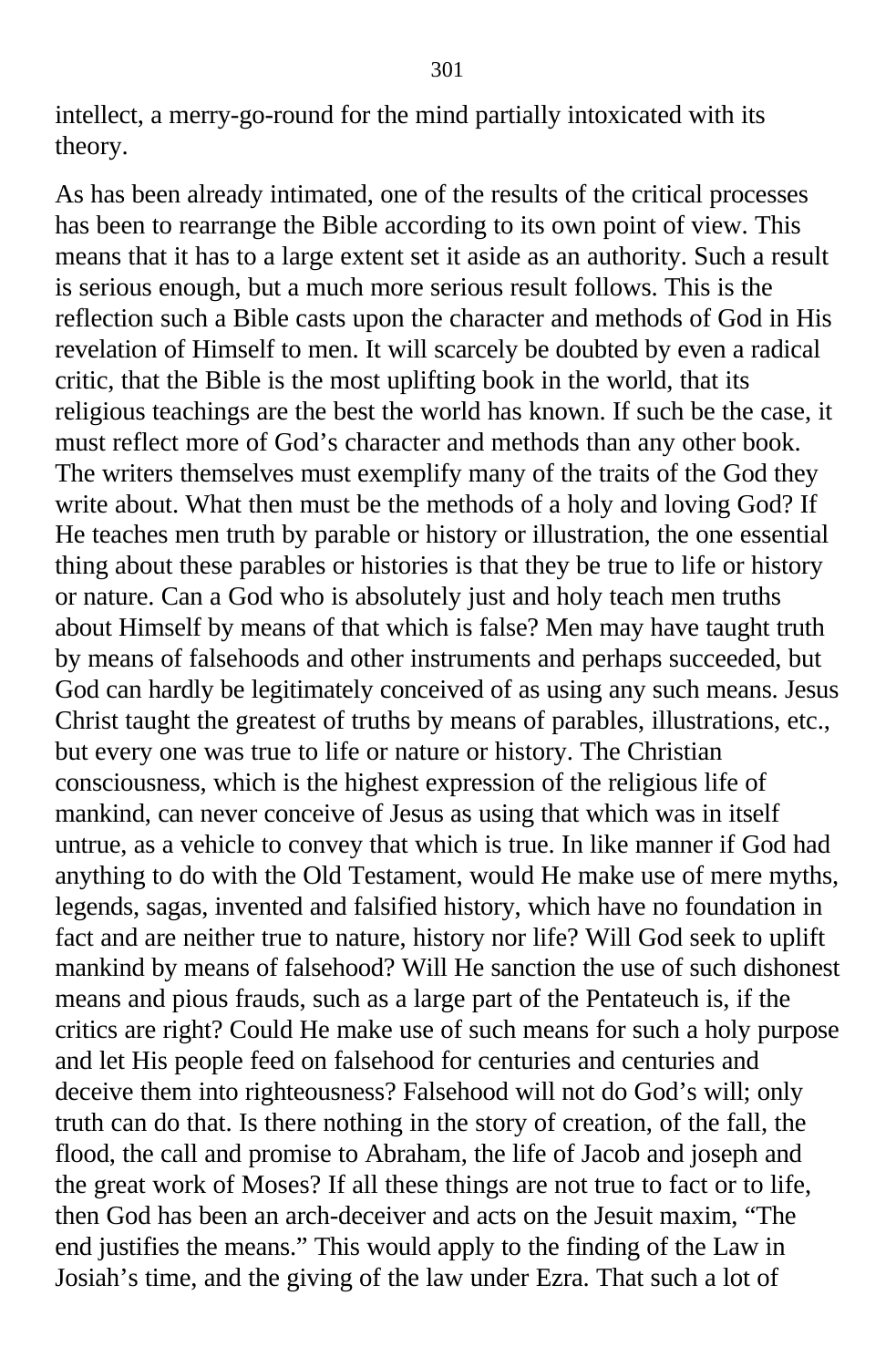spurious history, deceptive inventions and falsifying history should achieve such a success is most astonishing. Is it possible that a holy God should be behind all this and promote righteousness thereby? This surely is conniving at evil and using methods unworthy of the name of God. To say that God was shut up to such a method is preposterous. Such a conception of God as is implied in the critical position is abhorrent to one who believes in a God of truth.

Perhaps the Book of Daniel at the hands of the critic best illustrates this point. No one can deny the religious quality of the book. It has sublime heights and depths and has had a mighty influence in the world. No one can read the book carefully and reverently without feeling its power. Yet according to the modern view the first six or seven chapters have but a grain of truth in them. They picture in a wonderfully vivid manner the supernatural help of God in giving Daniel power to interpret dreams, in delivering from the fiery furnace, in saving from the lion's mouth, smiting King Nebuchadnezzar, etc. All this is high religious teaching, has had a great influence for good and was intended for a message from God to encourage faith. Yet, according to the critics these events had no foundation in fact, the supernatural did not take place, the supposed facts upon which these sublime religious lessons are based could never have occurred. Yet the God of truth has used such a book with such teaching to do great good in the world. He thus made abundant use of fiction and falsehood. According to this view He has also been deceiving the best people of the world for millenniums, using the false and palming it off as true. Such a God may be believed in by a critic, but the Christian consciousness revolts at it. It is worthy of a Zeus, or perhaps the Demiurge of Marcion, but He is not the God of Israel, not the God and Father of Jesus Christ. "But," says the critic, "the religious lessons are great and good." Are they? Can a story or illustration or parable teach good religious lessons when it is in itself essentially untrue to nature, history and life? To assert such a thing would seem to imply a moral and religious blindness that is scarcely credible. It is true there are many grave difficulties in the book of Daniel, but are they as great as the moral difficulty implied in the critical view?

The foregoing embody my chief reasons for rejecting the position of the Critical School with which I was once in sympathy. Their positions are not merely vagaries, they are essentially attempts to undermine revelation, the Bible and evangelical Christianity. If these views should ultimately prevail,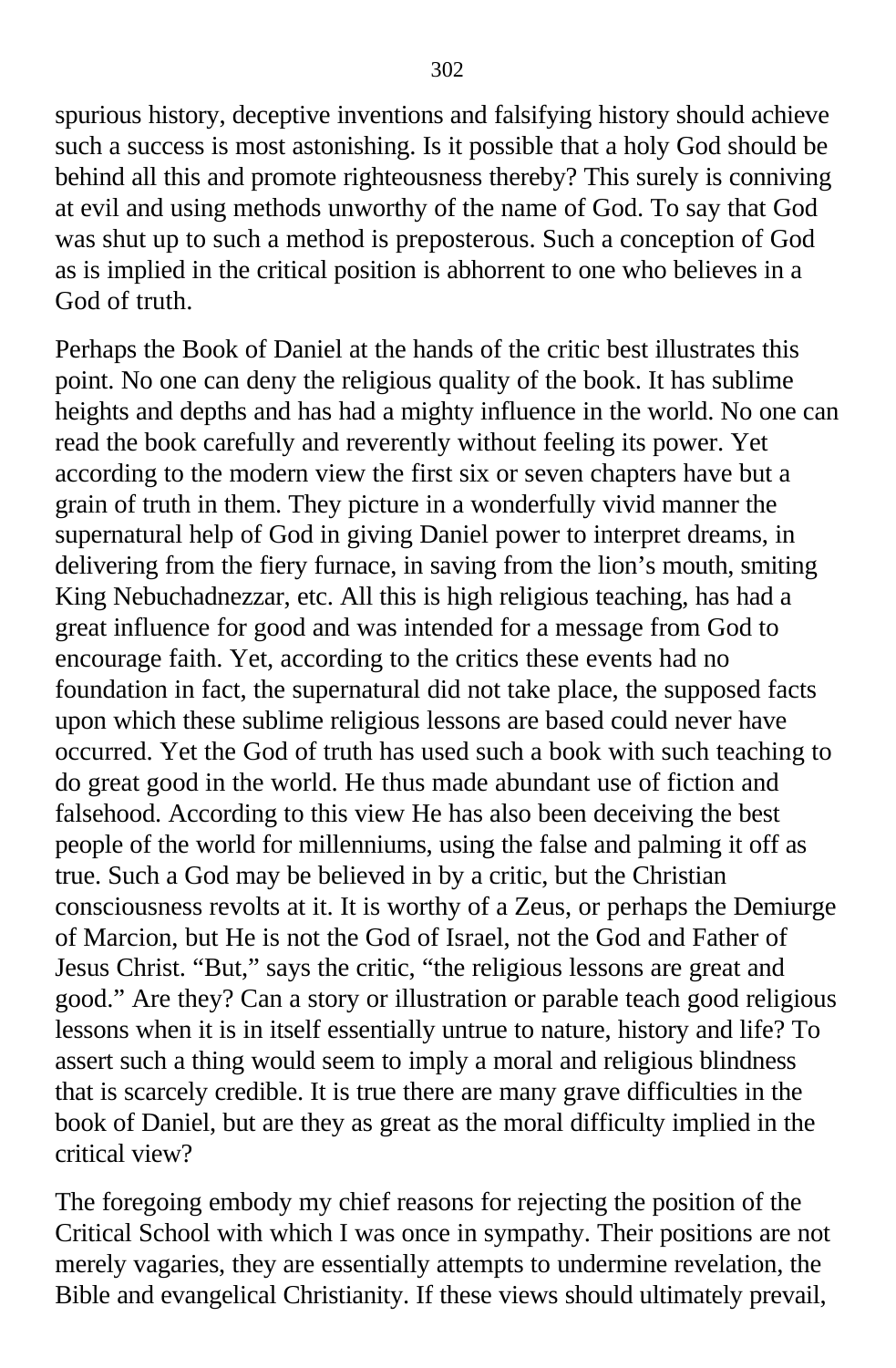Christianity will be set aside for what is known as the New Religion, which is no religion, but a philosophy. All critics believe that traditional Christianity will largely, if not altogether, give place to the modern view, as it is called. But we maintain that traditional Christianity has the right of way. It must and will be somewhat modified by the conception of a developing revelation and the application of the historical method, but must prevail in all its essential features. It has a noble ancestry and a glorious history. The Bible writers are all on its side; the bulk of Jewish scholars of the past are in the procession; it has Jesus, the Son of God, in its ranks with the apostles, prophets, the martyrs, the reformers, the theologians, the missionaries and the great preachers and evangelists. The great mass of God's people are with it. I prefer to belong to that goodly company rather than with the heathen Porphyry, the pantheistic Spinoza, the immoral Astruc, the rationalistic Reuss, Vatke, Graf, Kuenen and Wellhausen, with a multitude of their disciples of all grades. Theirs is a new traditionalism begun by those men and handed down to others in England and America. Most of these disciples owe their religions life and training almost entirely to the traditional view. The movement has quickened study of the Old Testament, has given a valuable method, a great many facts, a fresh point of view, but its extravagancies, its vagaries, its false assumptions and immoralities will in time be sloughed by the Christian consciousness as in the past it has sloughed off Gnosticism, Pantheism, Scholasticism and a host of other philosophical or scientific fads and fancies.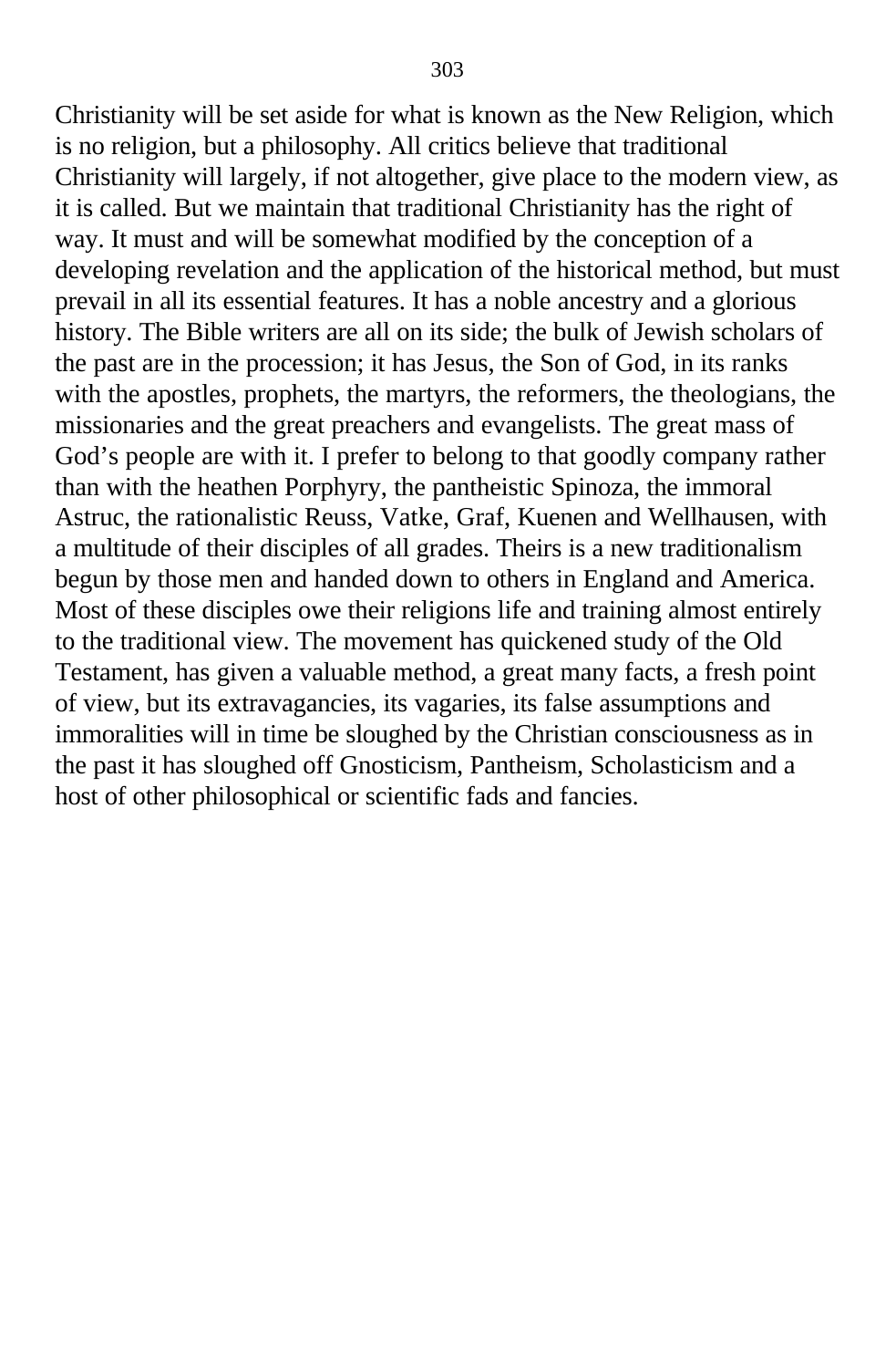## FOOTNOTES

- ft1<0120Genesis 12:10-20; 13:1; 47:1-12.
- ft<sup>2  $\langle \frac{0 \text{MHz}}{100 \text{ meters}} \cdot \frac{41 \cdot 14}{46} \cdot \frac{46}{5} \cdot \frac{41 \cdot 14}{16} \cdot \frac{46}{16} \cdot \frac{46}{16} \cdot \frac{46}{16} \cdot \frac{46}{16} \cdot \frac{46}{16} \cdot \frac{46}{16} \cdot \frac{46}{16} \cdot \frac{46}{16} \cdot \frac{46}{16} \cdot \frac{46}{16} \cdot \frac{46}{16} \cdot \frac{46}{16} \cdot \frac{46}{16} \cdot \frac{46}{16$
- ft<sup>3</sup> Orr, "The Problem of the Old Testament," pp. 57-58, quoting Schultz, Wellhausen, Kuenen, W. R. Smith, G. B. Gray, H. P. Smith, F. H. Woods.
- ft4 Brugsch, "Egypt under the Pharaohs," Broderick edition, Chap. VI.
- $<sup>ft5</sup>$  Ibid.</sup>
- ft6  $\triangleleft$ M<sub>125</sub> $\triangleleft$ Genesis 41:25-39.
- ft7 Petrie, "Hyksos and Israelite Cities."
- $f<sup>18</sup>$  Ibid, pp. 3 and 10, Plate IX.
- $f<sup>19</sup>$  Ibid, pp. 5-9. Plates II, III, IV.
- ft10 Budge, "History of Egypt," Vol. III, pp. 137-138.
- ft11 Kyle, Recueil de Travaux, Vol. XXX, "Geographic and Ethnic Lists of Rameses II."
- ft12 Muller, "Asien und Europa." 2tes Kapitel.
- ft13 Ibid.
- ft14 Winckler, O. L. Z., December 15, 1906.
- ft15 Ibid.
- ft16 Bouriant, Recueil de Travaux, Vol. XIII, pp. 15 ff.; Budge, "History of Egypt," Vol. V, pp. 48 ff.; Good- win, "Records of the Past," 1st Series, Vol. IV, pp. 25 ff.
- ft17 Mitteilungen der Vorderasiatischen Gesselschaft: 1902, p. 5. Muller, Recueil de Travaux, Vol. VIII, 126 ff. Budge, "History of Egypt," V, 30 ff.
- ft18 Winckler, O. L. Z., December 15, 1906. (Sonderabzug, p. 15).
- ft19 Ibid. (Sonderabzug, p. 22).
- ft20 Conder. "Tel Amarna Tablets." Budge, "History of Egypt," Vol. IV, pp. 184-241.
- ft21 Winckler, O. L. Z., December 15, 1906. Sonderabzug.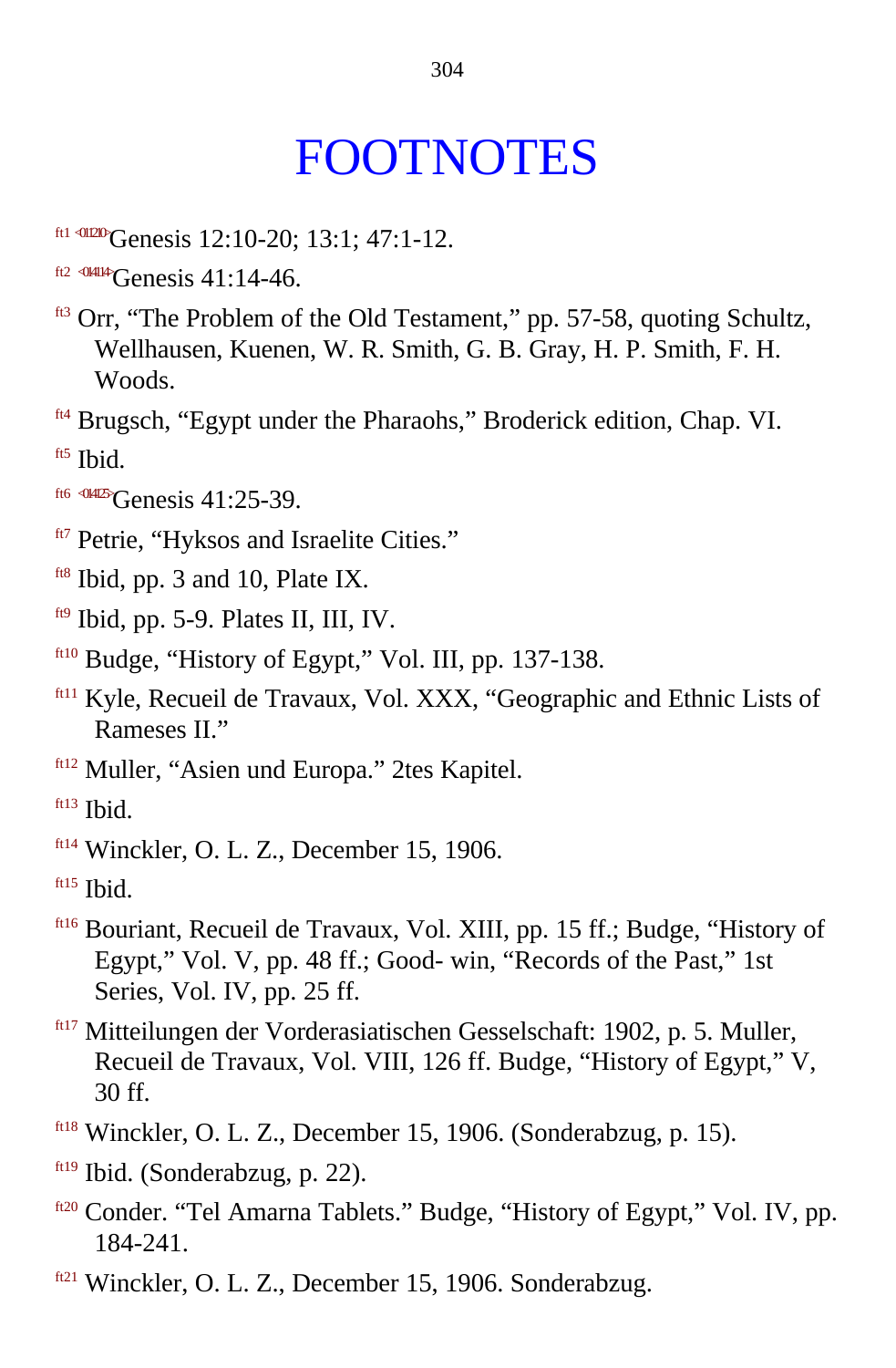- ft22 Messersmidt, Mitteilungen der Vorderasiatischen Ges- selchaft; Corpus, Unscrip. Het. — 1902.
- ft23 Vincent, "Canaan."
- ft24 Petrie, "Lachish."
- ft<sup>25</sup> Bliss, "A Mound of Many Cities."
- ft26 Macalister, "Bible Side Lights from the Mound of Gezer."
- ft27 Schumacker, "Excavations at Megiddo."
- ft28 Sellin, Tel-Taannek, "Denkschriften der Kaiserlichen Akademie in Wien."
- ft<sup>29 <br/> <0560</sup>Deuteronomy 6:10-11;  $\frac{4640}{3}$ Joshua 24:13;  $\frac{4692}{3}$ Nehemiah 9:25.
- ft<sup>30  $\ll 18$ </sup>Saiah 19:18.
- ft31  $\triangleq$ 6644<sub>Ezekiel</sub> 16:44-46;  $\triangleq$ 800 $\triangleq$ Deuteronomy 7:3.
- ft32  $\sqrt{102}$ Judges 2:11-15; 3:7; 8:33-35; 18:30-31.
- ft<sup>33</sup> Macalister, Q. S., 1903, pp, 8-9,49.
- ft34 Macalister, Q. S., 1908, p. 17.
- ft35 Vincent, in Q. S., 1908, p. 228.
- ft36 Macalister, Q. S., 1903, p. 49.
- ft37 Ibid.
- ft38 <1096 $\text{1}$  Kings 9:16.
- ft39 Winckler, Orientalistische Forschungen, Series I, pp. 24-41.
- ft40 <109661 Kings 9:16.
- ft41 Macalister, Q. S., 1903, p. 309.
- ft42 Sellin, "Tel-Taannek," p. 92.
- ft43 Macalister, Q. S., 1908, Jan.-Apr.
- ft44 Petrie, "Deshasha," Plate IV.
- ft45 Birch, "Records of the Past," 1st Series, Vol. II, pp. 35-52, "Battle of Megiddo." Also Lepsius, "Denkmaler." Abth. III. B1. 32, 31st, 30th, 30B, "Auswahl," XII, L. 42-45.
- ft46 Macalister-Vincent, Q. S., 1898-08.
- ft47 Budge, "History of Egypt," Vol. IV, pp. 184-241.
- ft48 Genesis 21-38. King, "Code of Hammurabi."